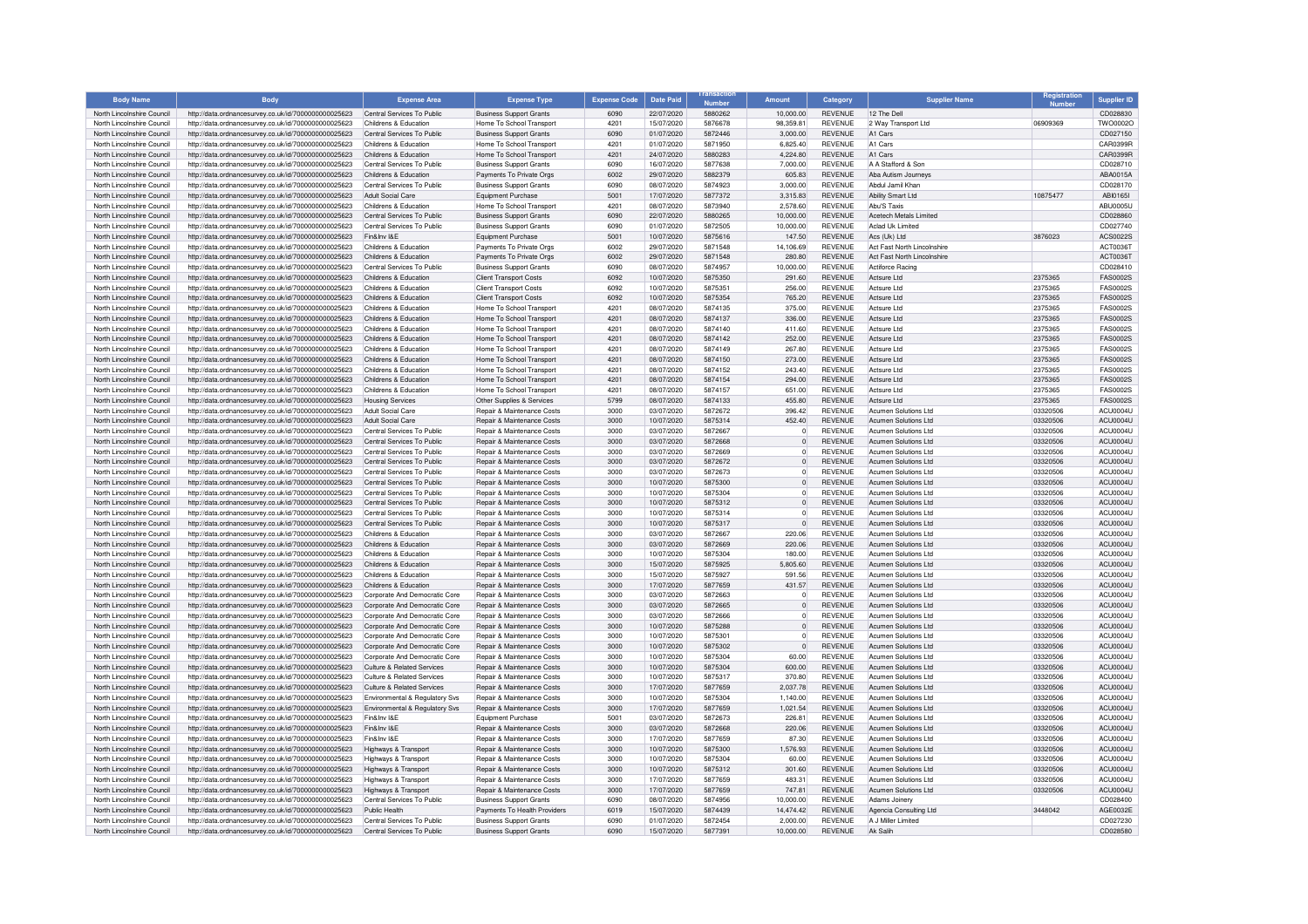| North Lincolnshire Council | http://data.ordnancesurvey.co.uk/id/7000000000025623 | Childrens & Education          | Payments To Private Orgs       | 6002 | 03/07/2020 | 587269  | 554.40     | REVENUE        | <b>Alison Fixter</b>                       |          | FIX0036X        |
|----------------------------|------------------------------------------------------|--------------------------------|--------------------------------|------|------------|---------|------------|----------------|--------------------------------------------|----------|-----------------|
| North Lincolnshire Council | http://data.ordnancesurvey.co.uk/id/7000000000025623 | Central Services To Public     | <b>Business Support Grants</b> | 6090 | 08/07/2020 | 5874938 | 2.000.00   | <b>REVENUE</b> | Alkborough Cricket Club                    |          | CD028320        |
| North Lincolnshire Council | http://data.ordnancesurvey.co.uk/id/7000000000025623 | Adult Social Care              | Gen Office Exp (Incl Postage)  | 5603 | 15/07/2020 | 5876784 | 646.73     | <b>REVENUE</b> | Allied Publicity Services (Manchester) Ltd | 681528   | APS0013S        |
| North Lincolnshire Council | http://data.ordnancesurvey.co.uk/id/7000000000025623 | Childrens & Education          | Payments To Private Orgs       | 6002 | 03/07/2020 | 5872692 | 1,486.80   | <b>REVENUE</b> | Amanda Folev                               |          | FOI 0034L       |
| North Lincolnshire Council |                                                      | Childrens & Education          |                                | 6002 |            | 5880396 |            | <b>REVENUE</b> |                                            |          | FOI 0034        |
|                            | http://data.ordnancesurvey.co.uk/id/7000000000025623 |                                | Payments To Private Orgs       |      | 24/07/2020 |         | 950.40     |                | Amanda Foley                               |          |                 |
| North Lincolnshire Council | http://data.ordnancesurvey.co.uk/id/7000000000025623 | Adult Social Care              | Payments To Private Orgs       | 6002 | 03/07/2020 | 5872372 | 39.697.08  | <b>REVENUE</b> | Amara Care                                 | 4459044  | AMA0002A        |
| North Lincolnshire Council | http://data.ordnancesurvey.co.uk/id/7000000000025623 | <b>Adult Social Care</b>       | Payments To Private Orgs       | 6002 | 03/07/2020 | 5872372 | 7,509.96   | <b>REVENUE</b> | Amara Care                                 | 4459044  | AMA0002/        |
| North Lincolnshire Council | http://data.ordnancesurvey.co.uk/id/7000000000025623 | <b>Adult Social Care</b>       | Payments To Private Orgs       | 6002 | 31/07/2020 | 5882764 | 39.697.08  | <b>REVENUE</b> | Amara Care                                 | 4459044  | AMA0002A        |
| North Lincolnshire Council | http://data.ordnancesurvey.co.uk/id/7000000000025623 | Adult Social Care              | Payments To Private Orgs       | 6002 | 31/07/2020 | 5882764 | 7,509.96   | <b>REVENUE</b> | Amara Care                                 | 4459044  | AMA0002A        |
|                            |                                                      |                                |                                |      |            |         |            |                |                                            |          |                 |
| North Lincolnshire Council | http://data.ordnancesurvey.co.uk/id/7000000000025623 | <b>Adult Social Care</b>       | Payments To Private Orgs       | 6002 | 31/07/2020 | 5883365 | 11.358.24  | <b>REVENUE</b> | Amara Care                                 | 4459044  | AMA0002/        |
| North Lincolnshire Council | http://data.ordnancesurvey.co.uk/id/7000000000025623 | Adult Social Care Capital      | Other Costs                    | A085 | 03/07/2020 | 5872943 | 615.00     | CAPITAL        | Amazon Payments Uk Ltd                     |          | AMA0016/        |
| North Lincolnshire Council | http://data.ordnancesurvey.co.uk/id/7000000000025623 | <b>Planning Services</b>       | <b>Client Related Costs</b>    | 5534 | 03/07/2020 | 5872548 | 474.90     | <b>REVENUE</b> | Amazon Payments Uk Ltd                     |          | AMA0016A        |
| North Lincolnshire Council | http://data.ordnancesurvey.co.uk/id/7000000000025623 | Central Services To Public     | <b>Business Support Grants</b> | 6090 | 29/07/2020 | 5882898 | 10.000.00  | <b>REVENUE</b> | A M Bensons Limited                        |          | CD029180        |
| North Lincolnshire Council | http://data.ordnancesurvey.co.uk/id/7000000000025623 | Central Services To Public     | <b>Business Support Grants</b> | 6090 | 01/07/2020 | 5872517 | 10.000.00  | <b>REVENUE</b> | Am Holdings Limited                        |          | CD027860        |
|                            |                                                      |                                |                                |      |            |         |            |                |                                            |          |                 |
| North Lincolnshire Council | http://data.ordnancesurvey.co.uk/id/7000000000025623 | Culture & Related Services     | <b>Heating Fuels</b>           | 3104 | 08/07/2020 | 5874202 | 2.240.00   | <b>REVENUE</b> | Amp Biomass Fuels Ltd                      | 5735950  | AMP0041P        |
| North Lincolnshire Council | http://data.ordnancesurvey.co.uk/id/7000000000025623 | Culture & Related Services     | <b>Heating Fuels</b>           | 3104 | 29/07/2020 | 5881878 | 1.834.56   | <b>REVENUE</b> | Amp Biomass Fuels Ltd                      | 5735950  | <b>AMP0041P</b> |
| North Lincolnshire Council | http://data.ordnancesurvey.co.uk/id/7000000000025623 | Culture & Related Services     | <b>Heating Fuels</b>           | 3104 | 29/07/2020 | 5881879 | 2,746.80   | <b>REVENUE</b> | Amp Biomass Fuels Ltd                      | 5735950  | AMP0041F        |
| North Lincolnshire Council | http://data.ordnancesurvey.co.uk/id/7000000000025623 | Adult Social Care              | Payments To Private Orgs       | 6002 | 03/07/2020 | 5872374 | 3,364.20   | <b>REVENUE</b> | Amphion Home Care Services Ltd             | 03480829 | AMP0002F        |
| North Lincolnshire Council | http://data.ordnancesurvey.co.uk/id/7000000000025623 | <b>Adult Social Care</b>       | Payments To Private Orgs       | 6002 | 03/07/2020 | 5872374 | 120,457.53 | <b>REVENUE</b> | Amphion Home Care Services Ltd             | 03480829 | AMP0002F        |
|                            |                                                      |                                |                                |      |            |         |            |                |                                            |          |                 |
| North Lincolnshire Council | http://data.ordnancesurvey.co.uk/id/7000000000025623 | Adult Social Care              | Payments To Private Orgs       | 6002 | 31/07/2020 | 5882768 | 113.164.15 | <b>REVENUE</b> | Amphion Home Care Services Ltd             | 03480829 | AMP0002P        |
| North Lincolnshire Council | http://data.ordnancesurvey.co.uk/id/7000000000025623 | Adult Social Care              | Payments To Private Orgs       | 6002 | 31/07/2020 | 5882768 | 3,364.20   | <b>REVENUE</b> | Amphion Home Care Services Ltd             | 03480829 | <b>AMP0002F</b> |
| North Lincolnshire Council | http://data.ordnancesurvey.co.uk/id/7000000000025623 | Adult Social Care              | Payments To Private Orgs       | 6002 | 31/07/2020 | 5882769 | 318.79     | <b>REVENUE</b> | Amphion Home Care Services Ltd             | 03480829 | <b>AMP0002F</b> |
| North Lincolnshire Council | http://data.ordnancesurvey.co.uk/id/7000000000025623 | Adult Social Care              | Payments To Private Orgs       | 6002 | 31/07/2020 | 5883367 | 27.231.19  | <b>REVENUE</b> | Amphion Home Care Services Ltd             | 03480829 | AMP0002P        |
| North Lincolnshire Council | http://data.ordnancesurvey.co.uk/id/7000000000025623 | Central Services To Public     | <b>Business Support Grants</b> | 6090 | 01/07/2020 | 5872518 | 25,000.00  | <b>REVENUE</b> | Ams No Dig Limited                         |          | CD027870        |
|                            |                                                      |                                |                                |      |            |         |            |                |                                            |          |                 |
| North Lincolnshire Council | http://data.ordnancesurvey.co.uk/id/7000000000025623 | Childrens & Education          | Home To School Transport       | 4201 | 08/07/2020 | 5874259 | 6.019.00   | <b>REVENUE</b> | Amvale Medical Transport Ltd               |          | AMV0003\        |
| North Lincolnshire Council | http://data.ordnancesurvey.co.uk/id/7000000000025623 | Childrens & Education          | Home To School Transport       | 4201 | 10/07/2020 | 5874319 | 22,680.80  | <b>REVENUE</b> | Amvale Medical Transport Ltd               |          | AMV0003V        |
| North Lincolnshire Council | http://data.ordnancesurvey.co.uk/id/7000000000025623 | Childrens & Education          | Home To School Transport       | 4201 | 10/07/2020 | 5874320 | 30.735.20  | <b>REVENUE</b> | Amvale Medical Transport Ltd               |          | AMV0003\        |
| North Lincolnshire Council | http://data.ordnancesurvey.co.uk/id/7000000000025623 | Childrens & Education          | Home To School Transport       | 4201 | 10/07/2020 | 5874323 | $-288.00$  | <b>REVENUE</b> | Amvale Medical Transport Ltd               |          | AMV0003\        |
| North Lincolnshire Council | http://data.ordnancesurvey.co.uk/id/7000000000025623 | Central Services To Public     | <b>Business Support Grants</b> | 6090 | 01/07/2020 | 5872543 | 10.000.00  | <b>REVENUE</b> | Ancholme Valley Heritage Trust Ltd         |          | CD028110        |
|                            |                                                      |                                |                                |      |            |         |            |                |                                            |          |                 |
| North Lincolnshire Council | http://data.ordnancesurvey.co.uk/id/7000000000025623 | Central Services To Public     | <b>Business Support Grants</b> | 6090 | 08/07/2020 | 5874960 | 10,000.00  | <b>REVENUE</b> | Ancholme Valley Heritage Trust Ltd         |          | CD028440        |
| North Lincolnshire Council | http://data.ordnancesurvey.co.uk/id/7000000000025623 | Adult Social Care              | Payments To Health Providers   | 6019 | 17/07/2020 | 5877540 | 522.09     | <b>REVENUE</b> | Ancora Medical Practice                    |          | KFN0064M        |
| North Lincolnshire Council | http://data.ordnancesurvey.co.uk/id/7000000000025623 | Central Services To Public     | <b>Business Support Grants</b> | 6090 | 08/07/2020 | 5874929 | 25,000.00  | <b>REVENUE</b> | Appleby Frodingham Sports & Social Club    |          | CD028230        |
| North Lincolnshire Council | http://data.ordnancesurvey.co.uk/id/7000000000025623 | Childrens & Education          | Payments To Private Orgs       | 6002 | 03/07/2020 | 5872682 | 743.40     | <b>REVENUE</b> | Apple Tree Day Nursery Ltd                 |          | APP0024F        |
| North Lincolnshire Council | http://data.ordnancesurvey.co.uk/id/7000000000025623 | Corporate And Democratic Core  | Licenses, Subs & Memberships   | 5510 | 31/07/2020 | 5882335 | 4,213.00   | <b>REVENUE</b> | Apse                                       |          | APS0007S        |
|                            |                                                      |                                |                                |      |            |         |            |                |                                            |          |                 |
| North Lincolnshire Council | http://data.ordnancesurvey.co.uk/id/7000000000025623 | Childrens & Education          | Home To School Transport       | 4201 | 08/07/2020 | 5874258 | 3,608.00   | REVENUE        | Aria Cars                                  |          | ARI0002         |
| North Lincolnshire Council | http://data.ordnancesurvey.co.uk/id/7000000000025623 | <b>Housing Services</b>        | Other Supplies & Services      | 5799 | 15/07/2020 | 5876930 | 2,358.33   | <b>REVENUE</b> | <b>Arties Mill</b>                         |          | ART00281        |
| North Lincolnshire Council | http://data.ordnancesurvey.co.uk/id/7000000000025623 | <b>Housing Services</b>        | Other Supplies & Services      | 5799 | 22/07/2020 | 5879309 | 819.00     | <b>REVENUE</b> | <b>Arties Mill</b>                         |          | ART00281        |
| North Lincolnshire Council | http://data.ordnancesurvey.co.uk/id/7000000000025623 | <b>Housing Services</b>        | Other Supplies & Services      | 5799 | 22/07/2020 | 587931  | 2,558.33   | <b>REVENUE</b> | Arties Mill                                |          | ART00281        |
| North Lincolnshire Council | http://data.ordnancesurvey.co.uk/id/7000000000025623 |                                | Equipment Maint.& Repai        | 5003 | 29/07/2020 | 5882093 | 640.00     | <b>REVENUE</b> | Arven Chemicals Ltd                        | 1606370  | ARV0006V        |
|                            |                                                      | Highways & Transport           |                                |      |            |         |            |                |                                            |          |                 |
| North Lincolnshire Council | http://data.ordnancesurvey.co.uk/id/7000000000025623 | Central Services To Public     | <b>Business Support Grants</b> | 6090 | 01/07/2020 | 5872488 | 25,000.00  | <b>REVENUE</b> | Ashbourne Hotel Limited                    |          | CD027570        |
| North Lincolnshire Council | http://data.ordnancesurvev.co.uk/id/7000000000025623 | Childrens & Education          | Home To School Transport       | 4201 | 03/07/2020 | 5872819 | 21,482.74  | <b>REVENUE</b> | Ashby Cars Ltd                             |          | ROQ0001C        |
| North Lincolnshire Council | http://data.ordnancesurvey.co.uk/id/7000000000025623 | Childrens & Education          | Rents                          | 3201 | 08/07/2020 | 5873324 | 306.00     | <b>REVENUE</b> | Ashby Community Association                |          | <b>ASH0114H</b> |
| North Lincolnshire Council | http://data.ordnancesurvey.co.uk/id/7000000000025623 | Childrens & Education          | Rents                          | 320' | 08/07/2020 | 5873325 | 510.00     | <b>REVENUE</b> | Ashby Community Association                |          | <b>ASH0114H</b> |
| North Lincolnshire Council |                                                      | Childrens & Education          | Home To School Transport       | 4201 | 10/07/2020 | 5874321 | 17.048.60  | <b>REVENUE</b> | Ash Taxis                                  |          | ASH0070H        |
|                            | http://data.ordnancesurvey.co.uk/id/7000000000025623 |                                |                                |      |            |         |            |                |                                            |          |                 |
| North Lincolnshire Council | http://data.ordnancesurvey.co.uk/id/7000000000025623 | Environmental & Regulatory Svs | Other Professional Fees        | 5829 | 08/07/2020 | 5871855 | 290.70     | <b>REVENUE</b> | Asigns (Scunthorpe) Ltd                    |          |                 |
| North Lincolnshire Council |                                                      |                                |                                |      |            |         |            |                |                                            |          | ASI0002         |
| North Lincolnshire Council | http://data.ordnancesurvey.co.uk/id/7000000000025623 | Fin&Inv I&F                    | Telephone Rent/Calls           | 5403 | 29/07/2020 | 5882316 | 456.75     | <b>REVENUE</b> | Ask4 Business Ltd                          | 03614661 | <b>ASK0163K</b> |
|                            | http://data.ordnancesurvey.co.uk/id/7000000000025623 | Fin&Inv I&F                    | Telephone Rent/Calls           | 5403 | 29/07/2020 | 5882317 | 1,600.00   | REVENUE        | Ask4 Business Ltd                          | 03614661 | ASK0163K        |
| North Lincolnshire Council |                                                      | Adult Social Care              |                                | 6002 | 03/07/2020 | 5872377 |            | <b>REVENUE</b> | A.T.C.S. I td                              |          |                 |
|                            | http://data.ordnancesurvey.co.uk/id/7000000000025623 |                                | Payments To Private Orgs       |      |            |         | 13.126.73  |                |                                            | 05057212 | ATC0006C        |
| North Lincolnshire Council | http://data.ordnancesurvey.co.uk/id/7000000000025623 | Adult Social Care              | Payments To Private Oras       | 6002 | 03/07/2020 | 5872377 | 40.997.97  | <b>REVENUE</b> | A.T.C.S. Ltd                               | 05057212 | ATC0006C        |
| North Lincolnshire Council | http://data.ordnancesurvey.co.uk/id/7000000000025623 | Adult Social Care              | Payments To Private Orgs       | 6002 | 31/07/2020 | 5882772 | 1,665.73   | REVENUE        | A.T.C.S. Ltd                               | 05057212 | ATC0006C        |
| North Lincolnshire Council | http://data.ordnancesurvey.co.uk/id/7000000000025623 | <b>Adult Social Care</b>       | Payments To Private Orgs       | 6002 | 31/07/2020 | 5882772 | 71.59      | <b>REVENUE</b> | A.T.C.S. Ltd                               | 05057212 | ATC00060        |
| North Lincolnshire Council | http://data.ordnancesurvey.co.uk/id/7000000000025623 | <b>Adult Social Care</b>       | Payments To Private Orgs       | 6002 | 31/07/2020 | 5882774 | 40.237.38  | <b>REVENUE</b> | A.T.C.S. Ltd                               | 05057212 | ATC0006C        |
|                            | http://data.ordnancesurvey.co.uk/id/7000000000025623 | <b>Adult Social Care</b>       |                                | 6002 | 31/07/2020 |         |            |                |                                            |          |                 |
| North Lincolnshire Council |                                                      |                                | Payments To Private Orgs       |      |            | 5882774 | 12,951.25  | REVENUE        | A.T.C.S. Ltd                               | 05057212 | ATC0006C        |
| North Lincolnshire Council | http://data.ordnancesurvey.co.uk/id/7000000000025623 | Adult Social Care              | Payments To Private Orgs       | 6002 | 31/07/2020 | 5883369 | 13,792.71  | <b>REVENUE</b> | A.T.C.S. I td                              | 05057212 | ATC0006C        |
| North Lincolnshire Council | http://data.ordnancesurvey.co.uk/id/7000000000025623 | Central Services To Public     | <b>Business Support Grants</b> | 6090 | 08/07/2020 | 5874955 | 10.000.00  | <b>REVENUE</b> | A Torn Construction Ltd                    |          | CD028390        |
| North Lincolnshire Council | http://data.ordnancesurvey.co.uk/id/7000000000025623 | <b>Housing Services</b>        | Other Supplies & Services      | 5799 | 17/07/2020 | 5877896 | 476.30     | <b>REVENUE</b> | <b>Atwal Property</b>                      |          | ATW0010W        |
| North Lincolnshire Council | http://data.ordnancesurvey.co.uk/id/7000000000025623 | <b>Housing Services</b>        | Other Supplies & Services      | 5799 | 17/07/2020 | 5877897 | 476.30     | <b>REVENUE</b> | <b>Atwal Property</b>                      |          | ATW0010W        |
| North Lincolnshire Council | http://data.ordnancesurvey.co.uk/id/7000000000025623 | <b>Adult Social Care</b>       | Payments To Private Oras       | 6002 | 03/07/2020 | 5872378 | 4.353.72   | <b>REVENUE</b> | Autism Plus Accounts                       |          | AUT00041        |
|                            |                                                      |                                |                                | cona |            | 5882775 |            |                |                                            |          |                 |
| North Lincolnshire Council | http://data.ordnancesurvey.co.uk/id/7000000000025623 | <b>Adult Social Care</b>       | Payments To Private Orgs       |      | 31/07/2020 |         | 4,353.72   | REVENUE        | Autism Plus Accounts                       |          | AUT00041        |
| North Lincolnshire Council | http://data.ordnancesurvey.co.uk/id/7000000000025623 | Central Services To Public     | <b>Business Support Grants</b> | 6090 | 22/07/2020 | 5880279 | 10.000.00  | <b>REVENUE</b> | Avis Budget Uk Ltd                         |          | CD029000        |
| North Lincolnshire Council | http://data.ordnancesurvey.co.uk/id/7000000000025623 | Childrens & Education          | Home To School Transport       | 4201 | 10/07/2020 | 5874316 | 440.00     | <b>REVENUE</b> | <b>Axholme Taxis</b>                       |          | GLE0073E        |
| North Lincolnshire Council | http://data.ordnancesurvey.co.uk/id/7000000000025623 | Childrens & Education          | Home To School Transport       | 4201 | 10/07/2020 | 5874317 | 673.20     | <b>REVENUE</b> | Ayholme Tayis                              |          | GLE0073E        |
| North Lincolnshire Council |                                                      | Childrens & Education          |                                | 4201 | 10/07/2020 | 5874318 | 660.00     | <b>REVENUE</b> | Ayholme Tayis                              |          |                 |
|                            | http://data.ordnancesurvey.co.uk/id/7000000000025623 |                                | Home To School Transport       |      |            |         |            |                |                                            |          | GLE0073E        |
| North Lincolnshire Council | http://data.ordnancesurvey.co.uk/id/7000000000025623 | Childrens & Education          | Home To School Transport       | 4201 | 24/07/2020 | 5880296 | 397.80     | <b>REVENUE</b> | <b>Axholme Taxis</b>                       |          | GLE0073E        |
| North Lincolnshire Council | http://data.ordnancesurvey.co.uk/id/7000000000025623 | Childrens & Education          | Home To School Transport       | 4201 | 24/07/2020 | 5880298 | 390.00     | REVENUE        | <b>Axholme Taxis</b>                       |          | GLE0073E        |
| North Lincolnshire Council | http://data.ordnancesurvey.co.uk/id/7000000000025623 | Childrens & Education          | Legal Fees                     | 5823 | 03/07/2020 | 5872823 | 1.990.00   | <b>REVENUE</b> | <b>Aztec Translations</b>                  |          | AZT00061        |
| North Lincolnshire Council | http://data.ordnancesurvey.co.uk/id/7000000000025623 | Adult Social Care              | Other Vehicle Costs            | 4005 | 29/07/2020 | 5882104 | 355.28     | <b>REVENUE</b> | B A Bush & Sons Ltd                        |          | <b>BUS02839</b> |
| North Lincolnshire Council | http://data.ordnancesurvey.co.uk/id/7000000000025623 | Childrens & Education          | Other Vehicle Costs            | 4005 | 10/07/2020 | 5875441 | 239.50     | REVENUE        | B A Bush & Sons Ltd                        |          | <b>BUS0283S</b> |
|                            |                                                      | Childrens & Education          |                                | 4005 |            | 5875442 |            |                | B A Bush & Sons Ltd                        |          |                 |
| North Lincolnshire Council | http://data.ordnancesurvey.co.uk/id/7000000000025623 |                                | Other Vehicle Costs            |      | 10/07/2020 |         | 249.48     | REVENUE        |                                            |          | <b>BUS0283S</b> |
| North Lincolnshire Council | http://data.ordnancesurvey.co.uk/id/7000000000025623 | Childrens & Education          | Other Vehicle Costs            | 4005 | 29/07/2020 | 5882099 | 256.16     | <b>REVENUE</b> | B A Bush & Sons Ltd                        |          | <b>BUS0283S</b> |
| North Lincolnshire Council | http://data.ordnancesurvey.co.uk/id/7000000000025623 | Environmental & Regulatory Sys | Other Vehicle Costs            | 4005 | 10/07/2020 | 5875428 | 454.00     | <b>REVENUE</b> | B A Bush & Sons Ltd                        |          | BUS02835        |
| North Lincolnshire Council | http://data.ordnancesurvey.co.uk/id/7000000000025623 | Environmental & Regulatory Svs | Other Vehicle Costs            | 4005 | 10/07/2020 | 5875434 | 215.15     | <b>REVENUE</b> | B A Bush & Sons Ltd                        |          | <b>BUS0283S</b> |
| North Lincolnshire Council | http://data.ordnancesurvey.co.uk/id/7000000000025623 | Environmental & Regulatory Svs | Other Vehicle Costs            | 4005 | 29/07/2020 | 5882096 | 454.00     | <b>REVENUE</b> | B A Bush & Sons Ltd                        |          | <b>BUS0283S</b> |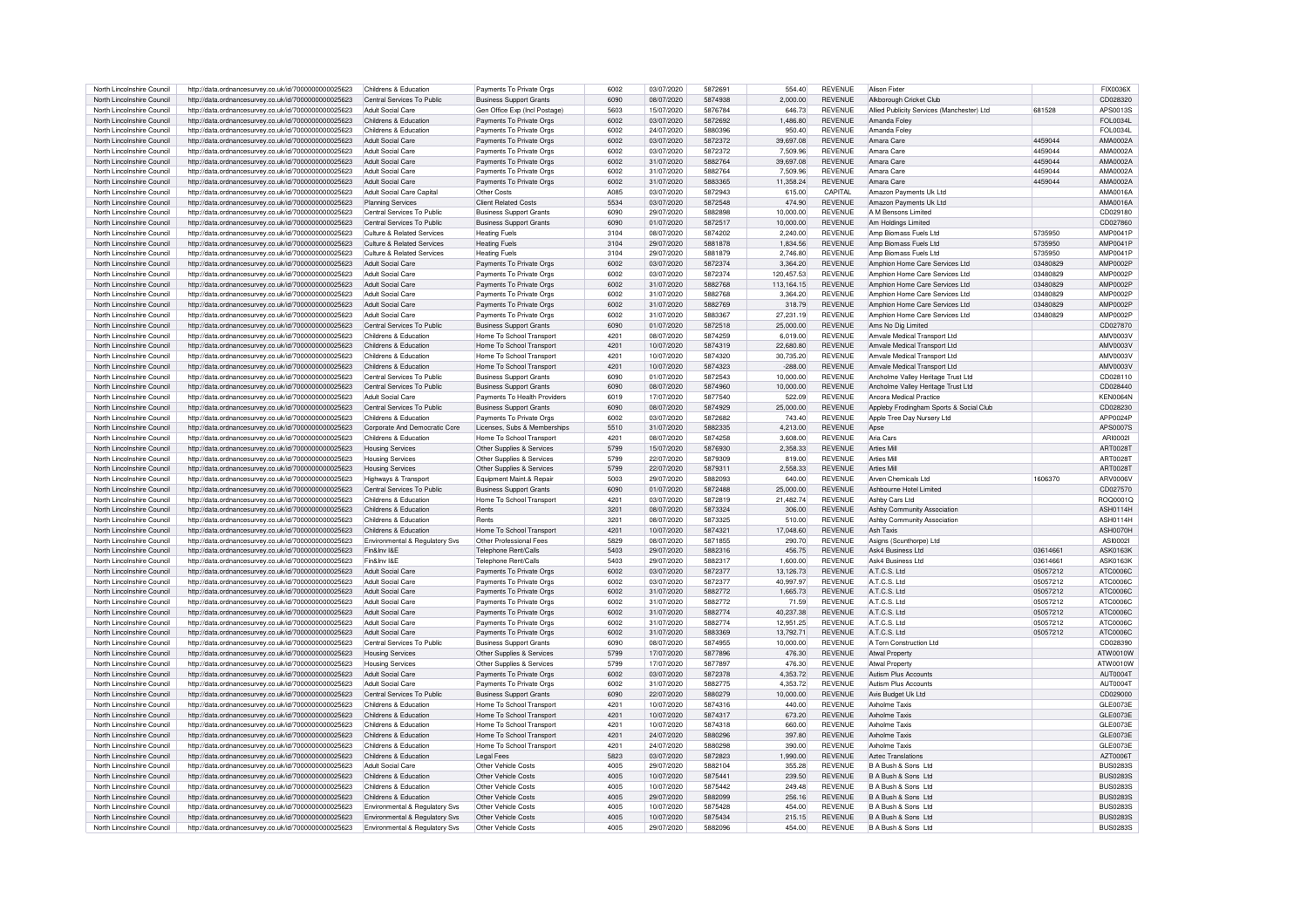| North Lincolnshire Council | http://data.ordnancesurvey.co.uk/id/7000000000025623 | Highways & Transport                       | Other Vehicle Costs                   | 4005 | 29/07/2020 | 5882097 | 212.00         | <b>REVENUE</b> | B A Bush & Sons Ltd                       |          | <b>BUS0283S</b> |
|----------------------------|------------------------------------------------------|--------------------------------------------|---------------------------------------|------|------------|---------|----------------|----------------|-------------------------------------------|----------|-----------------|
| North Lincolnshire Council | http://data.ordnancesurvey.co.uk/id/7000000000025623 | Highways & Transport                       | Other Vehicle Costs                   | 4005 | 29/07/2020 | 5882103 | 472.00         | <b>REVENUE</b> | B A Bush & Sons Ltd                       |          | BUS02835        |
| North Lincolnshire Council | http://data.ordnancesurvey.co.uk/id/7000000000025623 | Adult Social Care                          | Other Supplies & Services             | 5799 | 24/07/2020 | 5880342 | 414.00         | <b>REVENUE</b> | <b>Back Care Solutions Limited</b>        |          | <b>BAC0060C</b> |
| North Lincolnshire Council | http://data.ordnancesurvey.co.uk/id/7000000000025623 | Central Services To Public                 | <b>Business Support Grants</b>        | 6090 | 08/07/2020 | 5872438 | 5,000.00       | <b>REVENUE</b> | <b>Bak Services</b>                       |          | CD027070        |
|                            |                                                      |                                            |                                       |      |            |         |                |                |                                           |          |                 |
| North Lincolnshire Council | http://data.ordnancesurvey.co.uk/id/7000000000025623 | Central Services To Public                 | <b>Business Support Grants</b>        | 6090 | 01/07/2020 | 5872442 | 3,000.00       | <b>REVENUE</b> | <b>Ballpool Heaven</b>                    |          | CD027110        |
| North Lincolnshire Council | http://data.ordnancesurvey.co.uk/id/7000000000025623 | Central Services To Public                 | <b>Business Support Grants</b>        | 6090 | 15/07/2020 | 5877396 | 25,000.00      | <b>REVENUE</b> | Bapp Industrial Supplies (Scunthorpe) Ltd |          | CD028630        |
| North Lincolnshire Council | http://data.ordnancesurvey.co.uk/id/7000000000025623 | Central Services To Public                 | <b>Business Support Grants</b>        | 6090 | 01/07/2020 | 5872535 | 4.000.00       | <b>REVENUE</b> | Ba Properties 2014 Ltd                    |          | CD028040        |
| North Lincolnshire Council | http://data.ordnancesurvey.co.uk/id/7000000000025623 | Childrens & Education                      | Payments To Private Orgs              | 6002 | 10/07/2020 | 5875385 | 19.499.40      | <b>REVENUE</b> | Barnardo Services Ltd                     |          | BAR0182F        |
| North Lincolnshire Council | http://data.ordnancesurvey.co.uk/id/7000000000025623 | Childrens & Education                      | Payments To Voluntary Orgs            | 6001 | 03/07/2020 | 5872684 | 297.36         | <b>REVENUE</b> | Barnetby Under Fives Playgroup            |          | <b>BAR0021F</b> |
| North Lincolnshire Council | http://data.ordnancesurvey.co.uk/id/7000000000025623 | Central Services To Public                 | Materials                             | 5004 | 31/07/2020 | 5883228 | $\overline{0}$ | REVENUE        | <b>Barrier Securit</b>                    |          | <b>BAR0421R</b> |
| North Lincolnshire Council | http://data.ordnancesurvey.co.uk/id/7000000000025623 | Central Services To Public                 | Repair & Maintenance Costs            | 3000 | 08/07/2020 | 5874203 | $\overline{0}$ | <b>REVENUE</b> | <b>Barrier Securit</b>                    |          | <b>BAR0421R</b> |
| North Lincolnshire Council | http://data.ordnancesurvey.co.uk/id/7000000000025623 | Central Services To Public                 | <b>Benair &amp; Maintenance Costs</b> | 3000 | 08/07/2020 | 5874216 | $\Omega$       | <b>REVENUE</b> | <b>Barrier Security</b>                   |          | BAR0421F        |
|                            |                                                      |                                            |                                       | 3000 |            | 5883221 | $\overline{0}$ | <b>REVENUE</b> |                                           |          |                 |
| North Lincolnshire Council | http://data.ordnancesurvey.co.uk/id/7000000000025623 | Central Services To Public                 | Repair & Maintenance Costs            |      | 31/07/2020 |         |                |                | <b>Barrier Security</b>                   |          | <b>BAR0421R</b> |
| North Lincolnshire Council | http://data.ordnancesurvey.co.uk/id/7000000000025623 | Central Services To Public                 | Repair & Maintenance Costs            | 3000 | 31/07/2020 | 5883255 | $\circ$        | <b>REVENUE</b> | <b>Barrier Security</b>                   |          | <b>BAR0421R</b> |
| North Lincolnshire Council | http://data.ordnancesurvey.co.uk/id/7000000000025623 | Corporate And Democratic Core              | Repair & Maintenance Costs            | 3000 | 08/07/2020 | 5874203 | 310.90         | <b>REVENUE</b> | <b>Barrier Security</b>                   |          | BAR0421R        |
| North Lincolnshire Council | http://data.ordnancesurvey.co.uk/id/7000000000025623 | Corporate And Democratic Core              | Repair & Maintenance Costs            | 3000 | 31/07/2020 | 5883211 | $\Omega$       | <b>REVENUE</b> | <b>Barrier Security</b>                   |          | <b>BAR0421R</b> |
| North Lincolnshire Council | http://data.ordnancesurvey.co.uk/id/7000000000025623 | Corporate And Democratic Core              | Repair & Maintenance Costs            | 3000 | 31/07/2020 | 5883225 | $\overline{0}$ | <b>REVENUE</b> | <b>Barrier Security</b>                   |          | BAR0421B        |
| North Lincolnshire Council | http://data.ordnancesurvey.co.uk/id/7000000000025623 | Culture & Related Services                 | Repair & Maintenance Costs            | 3000 | 31/07/2020 | 5883221 | 456.15         | <b>REVENUE</b> | <b>Barrier Security</b>                   |          | BAR0421B        |
| North Lincolnshire Council | http://data.ordnancesurvey.co.uk/id/7000000000025623 | Environmental & Regulatory Svs             | Repair & Maintenance Costs            | 3000 | 08/07/2020 | 5874216 | 258.50         | <b>REVENUE</b> | <b>Barrier Security</b>                   |          | <b>BAR0421R</b> |
| North Lincolnshire Council | http://data.ordnancesurvey.co.uk/id/7000000000025623 | Environmental & Regulatory Svs             | Repair & Maintenance Costs            | 3000 | 31/07/2020 | 5883255 | 259.00         | <b>REVENUE</b> | <b>Barrier Security</b>                   |          | <b>BAR0421R</b> |
| North Lincolnshire Council | http://data.ordnancesurvey.co.uk/id/7000000000025623 | Highways & Transport                       | Repair & Maintenance Costs            | 3000 | 31/07/2020 | 5883228 | 261.50         | <b>REVENUE</b> | <b>Barrier Security</b>                   |          | <b>BAR0421R</b> |
| North Lincolnshire Council | http://data.ordnancesurvey.co.uk/id/7000000000025623 | <b>Planning Services</b>                   | Repair & Maintenance Costs            | 3000 | 31/07/2020 | 5883211 | 315.69         | <b>REVENUE</b> | <b>Barrier Security</b>                   |          | <b>BAR0421R</b> |
|                            |                                                      |                                            |                                       | 6092 |            | 5874255 |                | <b>REVENUE</b> | Barton Tt Taxis Ltd                       | 07405760 | BAR0888F        |
| North Lincolnshire Council | http://data.ordnancesurvey.co.uk/id/7000000000025623 | Childrens & Education                      | <b>Client Transport Costs</b>         |      | 08/07/2020 |         | 8,744.00       |                |                                           |          |                 |
| North Lincolnshire Council | http://data.ordnancesurvey.co.uk/id/7000000000025623 | Childrens & Education                      | Home To School Transport              | 4201 | 08/07/2020 | 5874261 | 880.00         | <b>REVENUE</b> | Barton Tt Taxis Ltd                       | 07405760 | <b>BAR0888R</b> |
| North Lincolnshire Council | http://data.ordnancesurvey.co.uk/id/7000000000025623 | Childrens & Education                      | Home To School Transport              | 4201 | 08/07/2020 | 5874262 | 1,496.00       | <b>REVENUE</b> | <b>Barton Tt Taxis Ltd</b>                | 07405760 | <b>BAR0888R</b> |
| North Lincolnshire Council | http://data.ordnancesurvey.co.uk/id/7000000000025623 | Childrens & Education                      | Home To School Transport              | 4201 | 08/07/2020 | 5874263 | 576.00         | <b>REVENUE</b> | Barton Tt Taxis Ltd                       | 07405760 | <b>BAR0888R</b> |
| North Lincolnshire Council | http://data.ordnancesurvey.co.uk/id/7000000000025623 | Childrens & Education                      | Home To School Transport              | 4201 | 08/07/2020 | 5874264 | 352.00         | <b>REVENUE</b> | Barton Tt Taxis Ltd                       | 07405760 | <b>BAR0888R</b> |
| North Lincolnshire Council | http://data.ordnancesurvey.co.uk/id/7000000000025623 | Childrens & Education                      | <b>Client Related Costs</b>           | 5534 | 17/07/2020 | 5877678 | 725.00         | <b>REVENUE</b> | Bedspace Besource Ltd.                    |          | <b>BED0049D</b> |
| North Lincolnshire Council | http://data.ordnancesurvey.co.uk/id/7000000000025623 | Childrens & Education                      | Payments To Private Orgs              | 6002 | 08/07/2020 | 5874085 | 350.00         | <b>REVENUE</b> | Bedspace Besource Ltd.                    |          | <b>BED0049D</b> |
| North Lincolnshire Council | http://data.ordnancesurvey.co.uk/id/7000000000025623 | Childrens & Education                      | Payments To Private Orgs              | 6002 | 08/07/2020 | 5874086 | 350.00         | <b>REVENUE</b> | Bedspace Resource Ltd                     |          | BED0049D        |
| North Lincolnshire Council | http://data.ordnancesurvey.co.uk/id/7000000000025623 | Childrens & Education                      | Payments To Private Orgs              | 6002 | 08/07/2020 | 5874087 | 350.00         | <b>REVENUE</b> | Bedspace Resource Ltd                     |          | <b>BED0049D</b> |
| North Lincolnshire Council | http://data.ordnancesurvev.co.uk/id/7000000000025623 | Childrens & Education                      | Payments To Private Orgs              | 6002 | 08/07/2020 | 5874089 | 350.00         | <b>REVENUE</b> | Bedspace Resource Ltd                     |          | BED0049D        |
| North Lincolnshire Council |                                                      | Childrens & Education                      | Payments To Private Orgs              | 6002 | 08/07/2020 | 5874090 | 350.00         | <b>REVENUE</b> | Bedspace Besource Ltd                     |          | BED0049D        |
|                            | http://data.ordnancesurvey.co.uk/id/7000000000025623 |                                            |                                       |      |            |         |                |                |                                           |          |                 |
| North Lincolnshire Council | http://data.ordnancesurvey.co.uk/id/7000000000025623 | Childrens & Education                      | Payments To Private Oras              | 6002 | 08/07/2020 | 5874091 | 350.00         | <b>REVENUE</b> | Bedspace Resource Ltd                     |          | <b>BED0049D</b> |
| North Lincolnshire Council | http://data.ordnancesurvey.co.uk/id/7000000000025623 | Childrens & Education                      | Payments To Private Orgs              | 6002 | 08/07/2020 | 5874092 | 375.00         | <b>REVENUE</b> | Bedspace Resource Ltd                     |          | <b>BED0049D</b> |
| North Lincolnshire Council | http://data.ordnancesurvey.co.uk/id/7000000000025623 | Childrens & Education                      | Payments To Private Oras              | 6002 | 08/07/2020 | 5874093 | 375.00         | <b>REVENUE</b> | Bedspace Besource Ltd.                    |          | <b>BED0049D</b> |
| North Lincolnshire Council | http://data.ordnancesurvey.co.uk/id/7000000000025623 | Childrens & Education                      | Payments To Private Orgs              | 6002 | 08/07/2020 | 5874094 | 375.00         | <b>REVENUE</b> | Bedspace Besource Ltd.                    |          | <b>BED0049D</b> |
| North Lincolnshire Council | http://data.ordnancesurvey.co.uk/id/7000000000025623 | Childrens & Education                      | Payments To Private Orgs              | 6002 | 08/07/2020 | 5874095 | 375.00         | <b>REVENUE</b> | Bedspace Besource Ltd                     |          | <b>BED0049D</b> |
| North Lincolnshire Council | http://data.ordnancesurvey.co.uk/id/7000000000025623 | Childrens & Education                      | Payments To Private Orgs              | 6002 | 08/07/2020 | 5874096 | 375.00         | <b>REVENUE</b> | Bedspace Besource Ltd.                    |          | BED0049D        |
| North Lincolnshire Council | http://data.ordnancesurvey.co.uk/id/7000000000025623 | Childrens & Education                      | Payments To Private Oras              | 6002 | 08/07/2020 | 5874097 | 375.00         | <b>REVENUE</b> | Bedspace Besource Ltd                     |          | <b>BED0049D</b> |
| North Lincolnshire Council | http://data.ordnancesurvey.co.uk/id/7000000000025623 | Culture & Related Services                 | Equipment Purchase                    | 5001 | 31/07/2020 | 5883101 | 2,100.00       | <b>REVENUE</b> | Bee3d Ltd                                 |          | LIG0007G        |
| North Lincolnshire Council | http://data.ordnancesurvey.co.uk/id/7000000000025623 | Culture & Related Services                 | Exhibitions/Events                    | 5709 | 08/07/2020 | 5874283 | 750.00         | <b>REVENUE</b> | Bee3d I td                                |          | <b>LIG0007G</b> |
|                            |                                                      |                                            |                                       |      |            |         |                |                |                                           |          |                 |
| North Lincolnshire Council | http://data.ordnancesurvey.co.uk/id/7000000000025623 | Central Services To Public                 | <b>Business Support Grants</b>        | 6090 | 22/07/2020 | 5880260 | 10,000.00      | <b>REVENUE</b> | Belgrave Lighting & Gifts Ltd             |          | CD028810        |
| North Lincolnshire Council | http://data.ordnancesurvey.co.uk/id/7000000000025623 | <b>Housing Services</b>                    | Fees & Charges Income                 | 9002 | 03/07/2020 | 5871567 | $-3,054.15$    | <b>REVENUE</b> | <b>Belton Construction</b>                | 08003557 | <b>BEL0219L</b> |
| North Lincolnshire Council | http://data.ordnancesurvey.co.uk/id/7000000000025623 | <b>Housing Services</b>                    | Fees & Charges Income                 | 9002 | 24/07/2020 | 5880524 | $-1,925.94$    | <b>REVENUE</b> | <b>Belton Construction</b>                | 08003557 | BFI 0219I       |
| North Lincolnshire Council | http://data.ordnancesurvey.co.uk/id/7000000000025623 | Childrens & Education                      | Payments To Voluntary Orgs            | 6001 | 03/07/2020 | 5872704 | 296.73         | <b>REVENUE</b> | <b>Belwood Playgroup</b>                  |          | <b>PLA0049A</b> |
| North Lincolnshire Council | http://data.ordnancesurvey.co.uk/id/7000000000025623 | Highways & Transport                       | Equipment Purchase                    | 5001 | 31/07/2020 | 5880519 | 1,578.00       | <b>REVENUE</b> | Bemrose Booth Ltd                         |          | <b>HEN0031N</b> |
| North Lincolnshire Council | http://data.ordnancesurvey.co.uk/id/7000000000025623 | Central Services To Public                 | <b>Business Support Grants</b>        | 6090 | 15/07/2020 | 5877387 | 10.000.00      | <b>REVENUE</b> | <b>Benny Online Sales</b>                 |          | CD028540        |
| North Lincolnshire Council | http://data.ordnancesurvey.co.uk/id/7000000000025623 | <b>Environmental &amp; Requiatory Sys.</b> | Payments To Private Orgs              | 6002 | 31/07/2020 | 5882979 | 735.10         | <b>REVENUE</b> | <b>Biffa Waste Services Plc</b>           | 00946107 | BIF0005F        |
| North Lincolnshire Council | http://data.ordnancesurvey.co.uk/id/7000000000025623 | Central Services To Public                 | <b>Business Support Grants</b>        | 6090 | 01/07/2020 | 5872541 | 10.000.00      | <b>REVENUE</b> | <b>Big Chef Limited</b>                   |          | CD028090        |
| North Lincolnshire Council | http://data.ordnancesurvey.co.uk/id/7000000000025623 | Environmental & Regulatory Svs             | Payments To Private Orgs              | 6002 | 22/07/2020 | 5879189 | 8.137.57       | <b>REVENUE</b> | <b>Biowise Ltd</b>                        | 04305295 | <b>BIO0014O</b> |
| North Lincolnshire Council | http://data.ordnancesurvey.co.uk/id/7000000000025623 | Environmental & Regulatory Sys             | Payments To Private Oras              | 6002 | 29/07/2020 | 5881139 | 75.868.67      | <b>REVENUE</b> | <b>Biowise Ltd</b>                        | 04305295 | <b>BIO0014C</b> |
| North Lincolnshire Council | http://data.ordnancesurvey.co.uk/id/7000000000025623 | Environmental & Regulatory Svs             | Repair & Maintenance Costs            | 3000 | 31/07/2020 | 5883157 | 1,100.00       | <b>REVENUE</b> | Birkdale Manufacturing Group Ltd          |          | <b>BIR0003R</b> |
| North Lincolnshire Council |                                                      | Childrens & Education                      |                                       | 4201 | 10/07/2020 | 5874330 | 3.872.00       | <b>REVENUE</b> | Black & White Coaches                     |          | BI A0209/       |
|                            | http://data.ordnancesurvey.co.uk/id/7000000000025623 |                                            | Home To School Transport              |      |            |         |                |                |                                           |          |                 |
| North Lincolnshire Council | http://data.ordnancesurvey.co.uk/id/7000000000025623 | Childrens & Education                      | Home To School Transport              | 4201 | 10/07/2020 | 5874331 | 2,682.00       | REVENUE        | <b>Black &amp; White Coaches</b>          |          | <b>BLA0209A</b> |
| North Lincolnshire Council | http://data.ordnancesurvey.co.uk/id/7000000000025623 | Childrens & Education                      | Home To School Transport              | 4201 | 10/07/2020 | 5874332 | 2.769.98       | <b>REVENUE</b> | <b>Black &amp; White Coaches</b>          |          | BL A0209A       |
| North Lincolnshire Council | http://data.ordnancesurvey.co.uk/id/7000000000025623 | Highways & Transport                       | Passenger Transport                   | 6011 | 01/07/2020 | 5871841 | 3.794.00       | <b>REVENUE</b> | <b>Black &amp; White Coaches</b>          |          | <b>BLA0209A</b> |
| North Lincolnshire Council | http://data.ordnancesurvey.co.uk/id/7000000000025623 | Highways & Transport                       | Passenger Transport                   | 6011 | 01/07/2020 | 5871842 | 2,526.55       | <b>REVENUE</b> | Black & White Coaches                     |          | <b>BLA0209A</b> |
| North Lincolnshire Council | http://data.ordnancesurvey.co.uk/id/7000000000025623 | Highways & Transport                       | Passenger Transport                   | 6011 | 22/07/2020 | 5879513 | 4,400.00       | <b>REVENUE</b> | <b>Black &amp; White Coaches</b>          |          | <b>BLA0209A</b> |
| North Lincolnshire Council | http://data.ordnancesurvey.co.uk/id/7000000000025623 | Highways & Transport                       | Passenger Transport                   | 6011 | 22/07/2020 | 5879514 | 3.696.00       | <b>REVENUE</b> | <b>Black &amp; White Coaches</b>          |          | <b>BLA0209A</b> |
| North Lincolnshire Council | http://data.ordnancesurvey.co.uk/id/7000000000025623 | Childrens & Education                      | Fees & Charges Income                 | 9002 | 22/07/2020 | 5879213 | 3.230.00       | <b>REVENUE</b> | <b>Blossom Social Care Training</b>       |          | <b>WRE0017E</b> |
| North Lincolnshire Council | http://data.ordnancesurvey.co.uk/id/7000000000025623 | Highways & Transport                       | Materials                             | 5004 | 08/07/2020 | 5868165 | 471.36         | <b>REVENUE</b> | <b>Blue Diamond S T L Ltd</b>             |          | <b>BLU0002L</b> |
| North Lincolnshire Council | http://data.ordnancesurvey.co.uk/id/7000000000025623 | Public Health                              | Payments To Private Orgs              | 6002 | 08/07/2020 | 5874260 | 20,133.33      | <b>REVENUE</b> | Blue Door Support Service Cic             | 12409042 | <b>BLU0033U</b> |
| North Lincolnshire Council | http://data.ordnancesurvey.co.uk/id/7000000000025623 | Culture & Related Services                 | Books (Libraries+Schools Only)        | 5005 | 10/07/2020 | 5875200 | 305.38         | <b>REVENUE</b> | Bolinda Uk Ltd                            | 0508623  | <b>BOL0130L</b> |
|                            |                                                      |                                            |                                       | 5005 |            | 5876782 |                | <b>REVENUE</b> |                                           |          |                 |
| North Lincolnshire Council | http://data.ordnancesurvey.co.uk/id/7000000000025623 | Culture & Related Services                 | Books (Libraries+Schools Only)        |      | 24/07/2020 |         | 1,000.00       |                | Bolinda Uk Ltd                            | 05086231 | <b>BOL0130L</b> |
| North Lincolnshire Council | http://data.ordnancesurvey.co.uk/id/7000000000025623 | Culture & Related Services                 | Books (Libraries+Schools Only         | 5005 | 24/07/2020 | 5876783 | 1.000.00       | <b>REVENUE</b> | Bolinda Uk I td                           | 05086231 | BOI 0130L       |
| North Lincolnshire Council | http://data.ordnancesurvey.co.uk/id/7000000000025623 | Culture & Related Services                 | Books (Libraries+Schools Only         | 5005 | 29/07/2020 | 5881114 | 282.47         | REVENUE        | Bolinda Uk Ltd                            | 05086231 | <b>BOL0130L</b> |
| North Lincolnshire Council | http://data.ordnancesurvey.co.uk/id/7000000000025623 | Culture & Related Services                 | Books (Libraries+Schools Only)        | 5005 | 31/07/2020 | 5879582 | 1,000.00       | <b>REVENUE</b> | Bolinda Uk I td                           | 05086231 | <b>BOL0130L</b> |
| North Lincolnshire Council | http://data.ordnancesurvey.co.uk/id/7000000000025623 | Culture & Related Services                 | Books (Libraries+Schools Only)        | 5005 | 31/07/2020 | 5879583 | 1,000.00       | <b>REVENUE</b> | Bolinda Uk I td                           | 05086231 | <b>BOL0130L</b> |
| North Lincolnshire Council | http://data.ordnancesurvey.co.uk/id/7000000000025623 | Central Services To Public                 | <b>Business Support Grants</b>        | 6090 | 16/07/2020 | 5877637 | 10.000.00      | <b>REVENUE</b> | Borughton Town Council                    |          | CD028700        |
| North Lincolnshire Council | http://data.ordnancesurvey.co.uk/id/7000000000025623 | Central Services To Public                 | <b>Business Support Grants</b>        | 6090 | 01/07/2020 | 5872477 | 5,500.00       | <b>REVENUE</b> | Bosom Family Support                      |          | CD027460        |
| North Lincolnshire Council | http://data.ordnancesurvev.co.uk/id/7000000000025623 | Central Services To Public                 | <b>Business Support Grants</b>        | 6090 | 01/07/2020 | 5872491 | 25,000.00      | <b>REVENUE</b> | Bottesford Town Football Club             |          | CD027600        |
| North Lincolnshire Council | http://data.ordnancesurvey.co.uk/id/7000000000025623 | Central Services To Public                 | <b>Business Support Grants</b>        | 6090 | 16/07/2020 | 5877641 | 10.000.00      | <b>REVENUE</b> | Bouncy Land Limited                       |          | CD028740        |
|                            |                                                      |                                            |                                       |      |            |         |                |                |                                           |          |                 |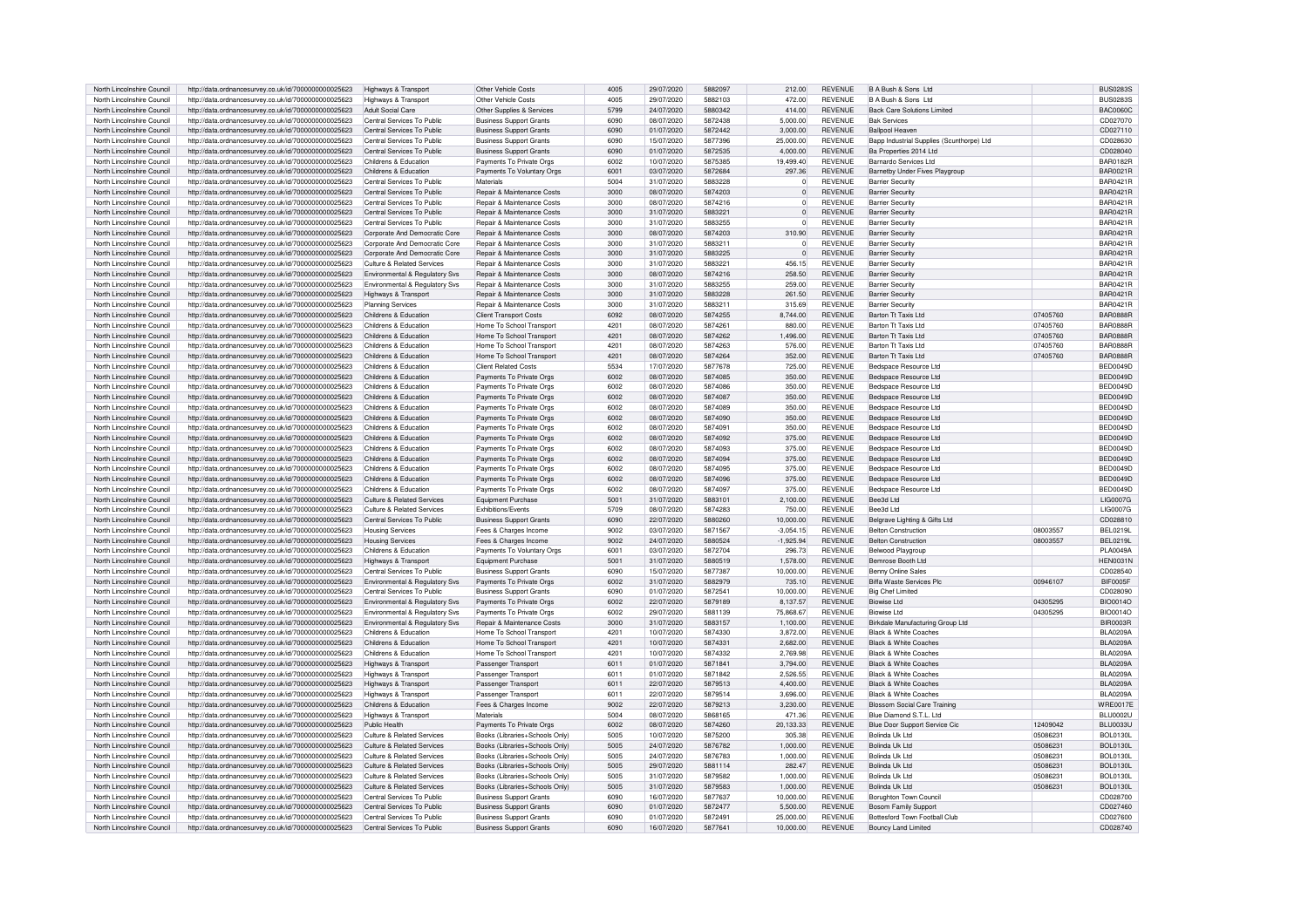| North Lincolnshire Council                               | http://data.ordnancesurvey.co.uk/id/7000000000025623                                                         | Culture & Related Services                               | Materials                                       | 5004         | 15/07/2020               | 5876896            | 13,525.12        | <b>REVENUE</b>                   | <b>Boverton Nurseries Ltd</b>                |          | <b>BOV0010V</b>                    |
|----------------------------------------------------------|--------------------------------------------------------------------------------------------------------------|----------------------------------------------------------|-------------------------------------------------|--------------|--------------------------|--------------------|------------------|----------------------------------|----------------------------------------------|----------|------------------------------------|
|                                                          |                                                                                                              |                                                          |                                                 |              |                          |                    |                  |                                  |                                              |          |                                    |
| North Lincolnshire Council                               | http://data.ordnancesurvey.co.uk/id/7000000000025623                                                         | Childrens & Education                                    | <b>Client Related Costs</b>                     | 5534         | 15/07/2020               | 5876712            | 410.00           | <b>REVENUE</b>                   | <b>Brigg Beds</b>                            |          | <b>BRI0569</b>                     |
| North Lincolnshire Council                               | http://data.ordnancesurvey.co.uk/id/7000000000025623                                                         | Corporate And Democratic Core                            | Other Premises Costs                            | 3390         | 08/07/2020               | 5874234            | 2,772.00         | <b>REVENUE</b>                   | <b>Brigg Heritage Centre</b>                 |          | <b>BRI09361</b>                    |
| North Lincolnshire Council                               | http://data.ordnancesurvey.co.uk/id/7000000000025623                                                         | Culture & Related Services                               | Other Premises Costs                            | 3390         | 08/07/2020               | 5874234            | 1,310.40         | <b>REVENUE</b>                   |                                              |          | <b>BRI09361</b>                    |
|                                                          |                                                                                                              |                                                          |                                                 |              |                          |                    |                  |                                  | <b>Brigg Heritage Centre</b>                 |          |                                    |
| North Lincolnshire Council                               | http://data.ordnancesurvey.co.uk/id/7000000000025623                                                         | <b>Housing Services</b>                                  | Other Supplies & Services                       | 5799         | 08/07/2020               | 5874166            | 1.337.00         | <b>REVENUE</b>                   | Brigg Marina Ltd                             | 08956768 | <b>BRI0977</b>                     |
| North Lincolnshire Council                               | http://data.ordnancesurvey.co.uk/id/7000000000025623                                                         | <b>Housing Services</b>                                  | Other Supplies & Services                       | 5799         | 08/07/2020               | 5874167            | 434.00           | <b>REVENUE</b>                   | Brigg Marina Ltd                             | 08956768 | <b>BRI0977I</b>                    |
|                                                          |                                                                                                              |                                                          |                                                 | 5799         |                          |                    |                  |                                  |                                              |          |                                    |
| North Lincolnshire Council                               | http://data.ordnancesurvey.co.uk/id/7000000000025623                                                         | <b>Housing Services</b>                                  | Other Supplies & Services                       |              | 10/07/2020               | 5874164            | 1,956.75         | REVENUE                          | Brigg Marina Ltd                             | 08956768 | <b>BRI0977I</b>                    |
| North Lincolnshire Council                               | http://data.ordnancesurvey.co.uk/id/7000000000025623                                                         | Culture & Related Services                               | Other Supplies & Services                       | 5799         | 10/07/2020               | 5875591            | 5,595.00         | <b>REVENUE</b>                   | Brigg Town Council                           |          | BRI0036                            |
| North Lincolnshire Council                               | http://data.ordnancesurvey.co.uk/id/7000000000025623                                                         | Central Services To Public                               | <b>Business Support Grants</b>                  | 6090         | 08/07/2020               | 5874936            | 25,000.00        | <b>REVENUE</b>                   | Britannia House Properties Ltd               |          | CD028300                           |
|                                                          |                                                                                                              |                                                          |                                                 |              |                          |                    |                  |                                  |                                              |          |                                    |
| North Lincolnshire Council                               | http://data.ordnancesurvey.co.uk/id/7000000000025623                                                         | <b>Planning Services</b>                                 | Payments To Private Orgs                        | 6002         | 10/07/2020               | 5875353            | 136,023.97       | <b>REVENUE</b>                   | Britcon (Scunthorpe) Ltd                     |          | <b>BRI0032</b>                     |
| North Lincolnshire Council                               | http://data.ordnancesurvey.co.uk/id/7000000000025623                                                         | Corporate And Democratic Core                            | Telephone Rent/Calls                            | 5403         | 22/07/2020               | 5878187            | 388.49           | <b>REVENUE</b>                   | <b>British Telecom Plc</b>                   | 1800000  | <b>BRI0020</b>                     |
| North Lincolnshire Council                               |                                                                                                              | Corporate And Democratic Core                            | Telephone Rent/Calls                            | 5403         | 22/07/2020               | 5878188            | 386.70           | <b>REVENUE</b>                   | <b>British Telecom Plc</b>                   | 1800000  | <b>BRI0020</b>                     |
|                                                          | http://data.ordnancesurvey.co.uk/id/7000000000025623                                                         |                                                          |                                                 |              |                          |                    |                  |                                  |                                              |          |                                    |
| North Lincolnshire Council                               | http://data.ordnancesurvey.co.uk/id/7000000000025623                                                         | Environmental & Regulatory Svs                           | Telephone Rent/Calls                            | 5403         | 22/07/2020               | 5879353            | 296.64           | <b>REVENUE</b>                   | British Telecom Plc                          | 1800000  | <b>BRI0020</b>                     |
| North Lincolnshire Council                               | http://data.ordnancesurvey.co.uk/id/7000000000025623                                                         | Central Services To Public                               | <b>Business Support Grants</b>                  | 6090         | 08/07/2020               | 5874925            | 4,000.00         | <b>REVENUE</b>                   | Brocklesby Hunt Pony Club                    |          | CD028190                           |
|                                                          |                                                                                                              |                                                          |                                                 |              |                          |                    |                  |                                  |                                              |          |                                    |
| North Lincolnshire Council                               | http://data.ordnancesurvey.co.uk/id/7000000000025623                                                         | Childrens & Education                                    | Repair & Maintenance Costs                      | 3000         | 17/07/2020               | 5877668            | 80.84            | <b>REVENUE</b>                   | Brook & Mayo Ltd                             | 4625674  | <b>BRO0686C</b>                    |
| North Lincolnshire Council                               | http://data.ordnancesurvey.co.uk/id/7000000000025623                                                         | Childrens & Education                                    | Repair & Maintenance Costs                      | 3000         | 31/07/2020               | 5882972            | 308.59           | <b>REVENUE</b>                   | Brook & Mayo Ltd                             | 4625674  | <b>BRO0686C</b>                    |
| North Lincolnshire Council                               | http://data.ordnancesurvey.co.uk/id/7000000000025623                                                         | Culture & Related Services                               | Repair & Maintenance Costs                      | 3000         | 31/07/2020               | 588283             | 800.26           | <b>REVENUE</b>                   | Brook & Mayo Ltd                             | 4625674  | <b>BRO0686C</b>                    |
|                                                          |                                                                                                              |                                                          |                                                 |              |                          |                    |                  |                                  |                                              |          |                                    |
| North Lincolnshire Council                               | http://data.ordnancesurvey.co.uk/id/7000000000025623                                                         | Culture & Related Services                               | Repair & Maintenance Costs                      | 3000         | 31/07/2020               | 588290             | 1,072.24         | <b>REVENUE</b>                   | Brook & Mayo Ltd                             | 4625674  | <b>BRO0686C</b>                    |
| North Lincolnshire Council                               | http://data.ordnancesurvey.co.uk/id/7000000000025623                                                         | Culture & Related Services                               | Repair & Maintenance Costs                      | 3000         | 31/07/2020               | 5883347            | 3.054.24         | <b>REVENUE</b>                   | Brook & Mayo Ltd                             | 4625674  | <b>BRO0686C</b>                    |
| North Lincolnshire Council                               | http://data.ordnancesurvey.co.uk/id/7000000000025623                                                         | Corporate And Democratic Core                            | Other Supplies & Services                       | 5799         | 10/07/2020               | 5875617            | 18.500.00        | <b>REVENUE</b>                   | Browne Jacobson Llp                          |          | <b>BRO0050C</b>                    |
|                                                          |                                                                                                              |                                                          |                                                 |              |                          |                    |                  |                                  |                                              |          |                                    |
| North Lincolnshire Council                               | http://data.ordnancesurvey.co.uk/id/7000000000025623                                                         | N Lincs Gf Balance Sheet                                 | Insurance-Combined Liability                    | L493         | 29/07/2020               | 5882364            | $\circ$          | CAPITAL                          | Browne Jacobson Lip                          |          | <b>BRO0050C</b>                    |
| North Lincolnshire Council                               | http://data.ordnancesurvey.co.uk/id/7000000000025623                                                         | Central Services To Public                               | <b>Business Support Grants</b>                  | 6090         | 01/07/2020               | 5872490            | 25,000.00        | <b>REVENUE</b>                   | <b>Brr Law</b>                               |          | CD027590                           |
|                                                          |                                                                                                              |                                                          |                                                 |              |                          |                    |                  |                                  |                                              |          |                                    |
| North Lincolnshire Council                               | http://data.ordnancesurvey.co.uk/id/7000000000025623                                                         | Childrens & Education                                    | Telephone Rent/Calls                            | 5403         | 10/07/2020               | 5875193            | 232.63           | <b>REVENUE</b>                   | Bt Payment Services Ltd                      | 1800000  | BRI0210I                           |
| North Lincolnshire Council                               | http://data.ordnancesurvey.co.uk/id/7000000000025623                                                         | Corporate And Democratic Core                            | It Software-Maintenance                         | 5053         | 17/07/2020               | 5876947            | 7.000.00         | <b>REVENUE</b>                   | <b>Bts Holdings Plc</b>                      | 1517630  | <b>BTS0003S</b>                    |
| North Lincolnshire Council                               | http://data.ordnancesurvey.co.uk/id/7000000000025623                                                         | Highways & Transport                                     | Equipment Purchase                              | 5001         | 15/07/2020               | 5872882            | 226.32           | <b>REVENUE</b>                   | Builders' Merchant Company Ltd               | 5256255  | <b>HAR0019F</b>                    |
|                                                          |                                                                                                              |                                                          |                                                 |              |                          |                    |                  |                                  |                                              |          |                                    |
| North Lincolnshire Council                               | http://data.ordnancesurvey.co.uk/id/7000000000025623                                                         | Culture & Related Services                               | <b>Vehicle Renairs</b>                          | 4004         | 08/07/2020               | 5873988            | 1.471.30         | <b>REVENUE</b>                   | <b>Burdens Group Ltd</b>                     |          | BUR0253B                           |
| North Lincolnshire Council                               | http://data.ordnancesurvev.co.uk/id/7000000000025623                                                         | Culture & Related Services                               | Vehicle Renairs                                 | 4004         | 29/07/2020               | 5879308            | 1.894.93         | <b>REVENUE</b>                   | <b>Burdens Group Ltd</b>                     |          | BUR0253E                           |
| North Lincolnshire Council                               |                                                                                                              |                                                          | Other Costs                                     | <b>A085</b>  | 08/07/2020               | 5873044            | 3.000.00         | CAPITAL                          |                                              |          | BUR0002F                           |
|                                                          | http://data.ordnancesurvey.co.uk/id/7000000000025623                                                         | Culture, Env, Reg & Planning Cap                         |                                                 |              |                          |                    |                  |                                  | Burton Upon Stather Village Hall             |          |                                    |
| North Lincolnshire Council                               | http://data.ordnancesurvey.co.uk/id/7000000000025623                                                         | Childrens & Education                                    | Payments To Private Orgs                        | 6002         | 03/07/2020               | 5872687            | 1.115.30         | <b>REVENUE</b>                   | Busi Bodies Day Nursery                      |          | BUS00155                           |
| North Lincolnshire Council                               | http://data.ordnancesurvey.co.uk/id/7000000000025623                                                         | Childrens & Education                                    | <b>Client Related Costs</b>                     | 5534         | 29/07/2020               | 5882024            | 270.00           | <b>REVENUE</b>                   | <b>Busy Bea Childminding</b>                 |          | BUS01655                           |
|                                                          |                                                                                                              |                                                          |                                                 |              |                          |                    |                  |                                  |                                              |          |                                    |
| North Lincolnshire Council                               | http://data.ordnancesurvey.co.uk/id/7000000000025623                                                         | Culture & Related Services                               | Gas                                             | 3101         | 29/07/2020               | 5881880            | 868.10           | <b>REVENUE</b>                   | Calor Gas Ltd                                | 303703   | CAL0063L                           |
| North Lincolnshire Council                               | http://data.ordnancesurvey.co.uk/id/7000000000025623                                                         | Central Services To Public                               | <b>Business Support Grants</b>                  | 6090         | 01/07/2020               | 5872439            | 10,000.00        | <b>REVENUE</b>                   | Cambridge Avenue Services Ltd                |          | CD027080                           |
| North Lincolnshire Council                               |                                                                                                              | Childrens & Education                                    | It Software-Maintenance                         | 5053         | 22/07/2020               | 5879484            | 3,365.38         | <b>REVENUE</b>                   | Capita Business Services Ltd                 | 2299747  | CAP0021F                           |
|                                                          | http://data.ordnancesurvey.co.uk/id/7000000000025623                                                         |                                                          |                                                 |              |                          |                    |                  |                                  |                                              |          |                                    |
| North Lincolnshire Council                               | http://data.ordnancesurvey.co.uk/id/7000000000025623                                                         | Corporate And Democratic Core                            | Equipment Maint.& Repair                        | 5003         | 31/07/2020               | 5883543            | 14,082.66        | <b>REVENUE</b>                   | Capita Business Services Ltd                 | 2299747  | CAP0021P                           |
| North Lincolnshire Council                               | http://data.ordnancesurvey.co.uk/id/7000000000025623                                                         | Corporate And Democratic Core                            | Gen Office Exp (Incl Postage)                   | 5603         | 24/07/2020               | 5880352            | 5.372.17         | <b>REVENUE</b>                   | Capita Business Services Ltd                 | 2299747  | CAP0021E                           |
|                                                          |                                                                                                              |                                                          |                                                 |              |                          |                    |                  |                                  |                                              |          |                                    |
| North Lincolnshire Council                               | http://data.ordnancesurvey.co.uk/id/7000000000025623                                                         | Planning Services                                        | Pay - Agency                                    | 0131         | 08/07/2020               | 5873936            | 30.946.00        | <b>REVENUE</b>                   | Capita Business Services Ltd                 | 2299747  | CAP0021P                           |
| North Lincolnshire Council                               | http://data.ordnancesurvey.co.uk/id/7000000000025623                                                         | <b>Planning Services</b>                                 | Pay - Agency                                    | 0131         | 08/07/2020               | 5873937            | 999.83           | <b>REVENUE</b>                   | Capita Business Services Ltd                 | 2299747  | CAP0021F                           |
| North Lincolnshire Council                               | http://data.ordnancesurvey.co.uk/id/7000000000025623                                                         | Planning Services                                        | Pay - Agency                                    | 0131         | 29/07/2020               | 5881763            | 36.029.00        | <b>REVENUE</b>                   | Capita Business Services Ltd                 | 2299747  | CAP0021P                           |
|                                                          |                                                                                                              |                                                          |                                                 |              |                          |                    |                  |                                  |                                              |          |                                    |
| North Lincolnshire Council                               | http://data.ordnancesurvey.co.uk/id/7000000000025623                                                         | <b>Planning Services</b>                                 | Pay - Agency                                    | 0131         | 29/07/2020               | 5881764            | 1.023.50         | <b>REVENUE</b>                   | Capita Business Services Ltd                 | 2299747  | CAP0021P                           |
| North Lincolnshire Council                               | http://data.ordnancesurvey.co.uk/id/7000000000025623                                                         | Central Services To Public                               | <b>Business Support Grants</b>                  | 6090         | 15/07/2020               | 5877384            | 10,000.00        | <b>REVENUE</b>                   | Car And Caravan Co Brigg Ltd                 |          | CD028510                           |
|                                                          |                                                                                                              |                                                          |                                                 |              |                          |                    |                  |                                  |                                              |          |                                    |
| North Lincolnshire Council                               | http://data.ordnancesurvey.co.uk/id/7000000000025623                                                         | Adult Social Care                                        | Payments To Private Orgs                        | 6002         | 03/07/2020               | 5872380            | 1.889.16         | <b>REVENUE</b>                   | Care Plus Care Ltd                           |          | CAR0337F                           |
| North Lincolnshire Council                               | http://data.ordnancesurvey.co.uk/id/7000000000025623                                                         | <b>Adult Social Care</b>                                 | Payments To Private Orgs                        | 6002         | 31/07/2020               | 5882777            | 1.889.16         | <b>REVENUE</b>                   | Care Plus Care Ltd                           |          | CAR0337F                           |
| North Lincolnshire Council                               | http://data.ordnancesurvev.co.uk/id/7000000000025623                                                         | <b>Adult Social Care</b>                                 | Payments To Private Orgs                        | 6002         | 31/07/2020               | 588337             | 1,057.50         | <b>REVENUE</b>                   | Care Plus Care Ltd                           |          | <b>CAR0337F</b>                    |
|                                                          |                                                                                                              |                                                          |                                                 |              |                          |                    |                  |                                  |                                              |          |                                    |
| North Lincolnshire Council                               | http://data.ordnancesurvey.co.uk/id/7000000000025623                                                         | Adult Social Care                                        | Payments To Private Orgs                        | 6002         | 01/07/2020               | 5872392            | 320.00           | <b>REVENUE</b>                   | Care Plus Care Uk Ltd                        |          | ISF0002F                           |
| North Lincolnshire Council                               | http://data.ordnancesurvey.co.uk/id/7000000000025623                                                         | Adult Social Care                                        | Payments To Private Orgs                        | 6002         | 29/07/2020               | 5882798            | 320.00           | <b>REVENUE</b>                   | Care Plus Care Uk I to                       |          | ISF0002F                           |
| North Lincolnshire Council                               | http://data.ordnancesurvey.co.uk/id/7000000000025623                                                         | <b>Adult Social Care</b>                                 | Payments To Private Orgs                        | 6002         |                          |                    |                  |                                  | Care Plus Care (Uk) Ltd (Isle)               |          |                                    |
|                                                          |                                                                                                              |                                                          |                                                 |              |                          |                    |                  |                                  |                                              |          |                                    |
| North Lincolnshire Council                               | http://data.ordnancesurvey.co.uk/id/7000000000025623                                                         |                                                          |                                                 |              | 03/07/2020               | 5872381            | 2,730.00         | <b>REVENUE</b>                   |                                              |          | <b>CAR0542F</b>                    |
| North Lincolnshire Council                               |                                                                                                              | <b>Adult Social Care</b>                                 | Payments To Private Orgs                        | 6002         | 31/07/2020               | 5882778            | 2,730.00         | <b>REVENUE</b>                   | Care Plus Care (Uk) Ltd (Isle)               |          | CAR0542F                           |
|                                                          |                                                                                                              |                                                          |                                                 |              |                          |                    |                  |                                  |                                              |          |                                    |
|                                                          | http://data.ordnancesurvey.co.uk/id/7000000000025623                                                         | Adult Social Care                                        | Payments To Private Orgs                        | 6002         | 31/07/2020               | 5883372            | 1.157.60         | <b>REVENUE</b>                   | Care Plus Care (Uk) I td (Isle               |          | <b>CAR0542F</b>                    |
| North Lincolnshire Council                               | http://data.ordnancesurvey.co.uk/id/7000000000025623                                                         | Adult Social Care                                        | Payments To Private Orgs                        | 6002         | 01/07/2020               | 5872393            | 1.417.79         | <b>REVENUE</b>                   | Carers' Support Centre                       |          | ISF0003F                           |
| North Lincolnshire Council                               | http://data.ordnancesurvey.co.uk/id/7000000000025623                                                         | <b>Adult Social Care</b>                                 | Payments To Private Orgs                        | 6002         | 03/07/2020               | 5872379            | 532.00           | <b>REVENUE</b>                   | Carers' Support Centre                       |          | CAR0131F                           |
|                                                          |                                                                                                              |                                                          |                                                 |              |                          |                    |                  |                                  |                                              |          |                                    |
| North Lincolnshire Council                               | http://data.ordnancesurvey.co.uk/id/7000000000025623                                                         | <b>Adult Social Care</b>                                 | Payments To Private Orgs                        | 6002         | 10/07/2020               | 5875386            | 103.331.39       | <b>REVENUE</b>                   | Carers' Support Centre                       |          | CAR0131E                           |
| North Lincolnshire Council                               | http://data.ordnancesurvey.co.uk/id/7000000000025623                                                         | <b>Adult Social Care</b>                                 | Payments To Private Orgs                        | 6002         | 29/07/2020               | 5882799            | 836.00           | <b>REVENUE</b>                   | Carers' Support Centre                       |          | ISF0003F                           |
|                                                          |                                                                                                              |                                                          |                                                 | 6002         |                          |                    |                  |                                  | Carers' Support Centre                       |          |                                    |
| North Lincolnshire Council                               | http://data.ordnancesurvey.co.uk/id/7000000000025623                                                         | <b>Adult Social Care</b>                                 | Payments To Private Orgs                        |              | 31/07/2020               | 5882776            | 266.00           | <b>REVENUE</b>                   |                                              |          | CAR0131F                           |
| North Lincolnshire Council                               | http://data.ordnancesurvey.co.uk/id/7000000000025623                                                         | Adult Social Care                                        | Payments To Private Orgs                        | 6002         | 31/07/2020               | 5883370            | 1,428.29         | <b>REVENUE</b>                   | Carers' Support Centre                       |          | CAR0131E                           |
| North Lincolnshire Council                               | http://data.ordnancesurvey.co.uk/id/7000000000025623                                                         | Childrens & Education                                    | Payments To Private Orgs                        | 6002         | 24/07/2020               | 5880404            | 396.00           | <b>REVENUE</b>                   | Carlie Peake                                 |          | PEA0152A                           |
|                                                          |                                                                                                              |                                                          |                                                 |              |                          |                    |                  |                                  |                                              |          |                                    |
| North Lincolnshire Council                               | http://data.ordnancesurvey.co.uk/id/7000000000025623                                                         | Culture & Related Services                               | Fuel                                            | 4001         | 08/07/2020               | 5866660            | 585.30           | <b>REVENUE</b>                   | Carlton Fuels                                | 04168225 | CAR0127F                           |
| North Lincolnshire Council                               | http://data.ordnancesurvey.co.uk/id/7000000000025623                                                         | Culture & Related Services                               | Fuel                                            | 4001         | 08/07/2020               | 5869370            | 401.60           | <b>REVENUE</b>                   | Carlton Fuels                                | 04168225 | <b>CAR0127F</b>                    |
| North Lincolnshire Council                               | http://data.ordnancesurvey.co.uk/id/7000000000025623                                                         | Culture & Related Services                               | Fuel                                            | 4001         | 08/07/2020               | 5873024            | 602.00           | <b>REVENUE</b>                   | Carlton Fuels                                | 04168225 | <b>CAR0127F</b>                    |
|                                                          |                                                                                                              |                                                          |                                                 |              |                          |                    |                  |                                  |                                              |          |                                    |
| North Lincolnshire Council                               | http://data.ordnancesurvey.co.uk/id/7000000000025623                                                         | Culture & Related Services                               | Fuel                                            | 4001         | 08/07/2020               | 5874276            | 417.60           | <b>REVENUE</b>                   | Carlton Fuels                                | 04168225 | CAR0127F                           |
| North Lincolnshire Council                               | http://data.ordnancesurvey.co.uk/id/7000000000025623                                                         | Environmental & Regulatory Svs                           | Fuel                                            | 4001         | 31/07/2020               | 5882969            | 1.810.50         | <b>REVENUE</b>                   | Carlton Fuels                                | 04168225 | <b>CAR0127F</b>                    |
|                                                          |                                                                                                              |                                                          | Fuel                                            | 4001         | 08/07/2020               | 5874034            | 296.17           | <b>REVENUE</b>                   | Carlton Fuels                                | 04168225 | CAR0127E                           |
| North Lincolnshire Council                               | http://data.ordnancesurvey.co.uk/id/7000000000025623                                                         | Highways & Transport                                     |                                                 |              |                          |                    |                  |                                  |                                              |          |                                    |
| North Lincolnshire Council                               | http://data.ordnancesurvey.co.uk/id/7000000000025623                                                         | Highways & Transport                                     | Fuel                                            | 4001         | 10/07/2020               | 5875449            | 29.949.50        | <b>REVENUE</b>                   | Carlton Fuels                                | 04168225 | <b>CAR0127E</b>                    |
| North Lincolnshire Council                               | http://data.ordnancesurvey.co.uk/id/7000000000025623                                                         | Adult Social Care                                        | Payments To Private Orgs                        | 6002         | 17/07/2020               | 5877907            | 2.320.00         | <b>REVENUE</b>                   | <b>Carpenters Lodge</b>                      |          | CAR0473R                           |
|                                                          |                                                                                                              |                                                          |                                                 |              |                          |                    |                  |                                  |                                              |          |                                    |
| North Lincolnshire Council                               | http://data.ordnancesurvey.co.uk/id/7000000000025623                                                         | Childrens & Education                                    | Legal Fees                                      | 5823         | 17/07/2020               | 5877909            | 218.63           | <b>REVENUE</b>                   | Carter Brown The Expert Service Limited      |          | CAR0564F                           |
| North Lincolnshire Council                               | http://data.ordnancesurvey.co.uk/id/7000000000025623                                                         | Childrens & Education                                    | <b>Legal Fees</b>                               | 5823         | 31/07/2020               | 5882281            | 820.40           | <b>REVENUE</b>                   | Carter Brown The Expert Service Limited      |          | CAR0564R                           |
| North Lincolnshire Council                               |                                                                                                              | Central Services To Public                               |                                                 | 6090         | 08/07/2020               | 5874961            | 10.000.00        |                                  | Cash 4 Gold                                  |          |                                    |
|                                                          | http://data.ordnancesurvey.co.uk/id/7000000000025623                                                         |                                                          | <b>Business Support Grants</b>                  |              |                          |                    |                  | <b>REVENUE</b>                   |                                              |          | CD028450                           |
| North Lincolnshire Council                               | http://data.ordnancesurvev.co.uk/id/7000000000025623                                                         | Adult Social Care                                        | Equipment Purchase                              | 5001         | 22/07/2020               | 5879555            | 65.00            | <b>REVENUE</b>                   | Cat Csh Card Imprest                         |          | NOR0754F                           |
| North Lincolnshire Council                               | http://data.ordnancesurvey.co.uk/id/7000000000025623                                                         | Adult Social Care                                        | Gen Office Exp (Incl Postage)                   | 5603         | 22/07/2020               | 5879557            | 65.00            | <b>REVENUE</b>                   | Cat Csh Card Imprest                         |          | NOR0754R                           |
| North Lincolnshire Council                               |                                                                                                              | Adult Social Care                                        |                                                 | 6002         |                          | 5879555            |                  | <b>REVENUE</b>                   |                                              |          |                                    |
|                                                          | http://data.ordnancesurvey.co.uk/id/7000000000025623                                                         |                                                          | Payments To Private Orgs                        |              | 22/07/2020               |                    | 40.00            |                                  | Cat Csh Card Imprest                         |          | NOR0754R                           |
| North Lincolnshire Council                               | http://data.ordnancesurvey.co.uk/id/7000000000025623                                                         | Adult Social Care                                        | Payments To Private Orgs                        | 6002         | 22/07/2020               | 5879557            | 75.95            | <b>REVENUE</b>                   | Cat Csh Card Imprest                         |          | <b>NOR0754R</b>                    |
| North Lincolnshire Council                               | http://data.ordnancesurvev.co.uk/id/7000000000025623                                                         | Central Services To Public                               | Equipment Purchase                              | 5001         | 22/07/2020               | 5879555            | 276.00           | <b>REVENUE</b>                   | Cat Csh Card Imprest                         |          | <b>NOR0754F</b>                    |
|                                                          |                                                                                                              |                                                          |                                                 |              |                          |                    |                  |                                  |                                              |          |                                    |
| North Lincolnshire Council<br>North Lincolnshire Council | http://data.ordnancesurvey.co.uk/id/7000000000025623<br>http://data.ordnancesurvey.co.uk/id/7000000000025623 | Central Services To Public<br>Central Services To Public | Equipment Purchase<br>Other Supplies & Services | 5001<br>5799 | 22/07/2020<br>22/07/2020 | 5879557<br>5879555 | 976.50<br>677.30 | <b>REVENUE</b><br><b>REVENUE</b> | Cat Csh Card Imprest<br>Cat Csh Card Imprest |          | <b>NOR0754R</b><br><b>NOR0754R</b> |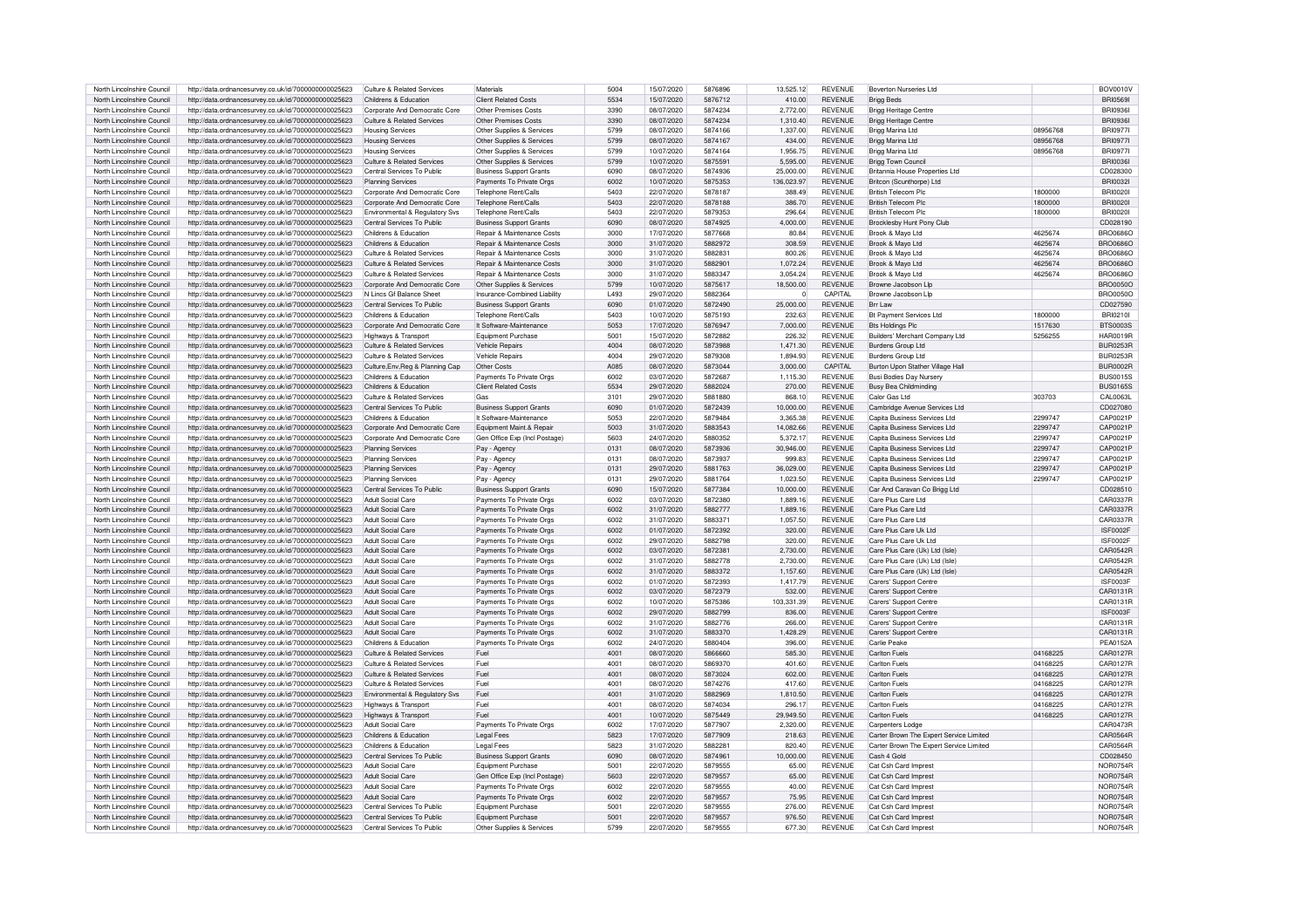| North Lincolnshire Council |                                                                                                              |                                              |                                       |      |            |         |             |                |                                       |          |                 |
|----------------------------|--------------------------------------------------------------------------------------------------------------|----------------------------------------------|---------------------------------------|------|------------|---------|-------------|----------------|---------------------------------------|----------|-----------------|
|                            | http://data.ordnancesurvey.co.uk/id/7000000000025623                                                         | Central Services To Public                   | Other Supplies & Services             | 5799 | 22/07/2020 | 5879557 | 28.55       | <b>REVENUE</b> | Cat Csh Card Imprest                  |          | NOR0754F        |
| North Lincolnshire Council | http://data.ordnancesurvev.co.uk/id/7000000000025623                                                         | Childrens & Education                        | <b>Client Related Costs</b>           | 5534 | 22/07/2020 | 5879555 | 407.81      | <b>REVENUE</b> | Cat Csh Card Imprest                  |          | NOR0754R        |
| North Lincolnshire Council | http://data.ordnancesurvey.co.uk/id/7000000000025623                                                         | Childrens & Education                        | <b>Client Related Costs</b>           | 5534 | 22/07/2020 | 5879557 | $-145.67$   | <b>REVENUE</b> | Cat Csh Card Imprest                  |          | NOR0754R        |
| North Lincolnshire Council |                                                                                                              | Childrens & Education                        | Foujoment Purchase                    | 5001 |            | 5879557 | 83.20       | <b>REVENUE</b> |                                       |          | <b>NOR0754F</b> |
|                            | http://data.ordnancesurvey.co.uk/id/7000000000025623                                                         |                                              |                                       |      | 22/07/2020 |         |             |                | Cat Csh Card Imprest                  |          |                 |
| North Lincolnshire Council | http://data.ordnancesurvey.co.uk/id/7000000000025623                                                         | Childrens & Education                        | Exhibitions/Events                    | 5709 | 22/07/2020 | 5879555 | 30.00       | <b>REVENUE</b> | Cat Csh Card Imprest                  |          | NOR0754R        |
| North Lincolnshire Council | http://data.ordnancesurvey.co.uk/id/7000000000025623                                                         | Childrens & Education                        | It Software-Purchase                  | 5051 | 22/07/2020 | 5879555 | 107.88      | <b>REVENUE</b> | Cat Csh Card Imprest                  |          | NOR0754R        |
| North Lincolnshire Council | http://data.ordnancesurvey.co.uk/id/7000000000025623                                                         | Corporate And Democratic Core                | Clothing, Uniforms & Laundry          | 5301 | 22/07/2020 | 5879557 | 206.99      | <b>REVENUE</b> | Cat Csh Card Imprest                  |          | <b>NOR0754F</b> |
|                            |                                                                                                              |                                              |                                       |      |            |         |             |                |                                       |          |                 |
| North Lincolnshire Council | http://data.ordnancesurvey.co.uk/id/7000000000025623                                                         | Cornorate And Democratic Core                | Equipment Purchase                    | 5001 | 22/07/2020 | 5879557 | 26.95       | <b>REVENUE</b> | Cat Csh Card Imprest                  |          | <b>NOR0754F</b> |
| North Lincolnshire Council | http://data.ordnancesurvey.co.uk/id/7000000000025623                                                         | Corporate And Democratic Core                | Equipment Purchase                    | 5001 | 22/07/2020 | 5879557 | 203.60      | <b>REVENUE</b> | Cat Csh Card Imprest                  |          | <b>NOR0754F</b> |
| North Lincolnshire Council | http://data.ordnancesurvey.co.uk/id/7000000000025623                                                         | Corporate And Democratic Core                | Gen Office Exp (Incl Postage)         | 5603 | 22/07/2020 | 5879557 | 45.00       | <b>REVENUE</b> | Cat Csh Card Imprest                  |          | <b>NOR0754F</b> |
| North Lincolnshire Council | http://data.ordnancesurvey.co.uk/id/7000000000025623                                                         | Corporate And Democratic Core                | Legal Fees                            | 5823 | 22/07/2020 | 5879555 | 226.00      | <b>REVENUE</b> | Cat Csh Card Imprest                  |          | <b>NOR0754F</b> |
|                            |                                                                                                              |                                              |                                       |      |            |         |             |                |                                       |          |                 |
| North Lincolnshire Council | http://data.ordnancesurvey.co.uk/id/7000000000025623                                                         | <b>Housing Services</b>                      | Other Supplies & Services             | 5799 | 22/07/2020 | 5879555 | 833.20      | <b>REVENUE</b> | Cat Csh Card Imprest                  |          | NOR0754F        |
| North Lincolnshire Council | http://data.ordnancesurvey.co.uk/id/7000000000025623                                                         | <b>Planning Services</b>                     | Other Supplies & Services             | 5799 | 22/07/2020 | 5879555 | 30.00       | <b>REVENUE</b> | Cat Csh Card Imprest                  |          | <b>NOR0754F</b> |
| North Lincolnshire Council | http://data.ordnancesurvey.co.uk/id/7000000000025623                                                         | <b>Planning Services</b>                     | Other Supplies & Services             | 5799 | 22/07/2020 | 5879557 | 30.00       | <b>REVENUE</b> | Cat Csh Card Imprest                  |          | <b>NOR0754F</b> |
| North Lincolnshire Council | http://data.ordnancesurvey.co.uk/id/7000000000025623                                                         | Childrens & Education                        | Other Professional Fees               | 5829 | 15/07/2020 | 5876774 | 2,000.00    | <b>REVENUE</b> | Catherine Al Jawdah                   |          | <b>JAW0003W</b> |
| North Lincolnshire Council | http://data.ordnancesurvey.co.uk/id/7000000000025623                                                         | Adult Social Care Capital                    | Other Costs                           | A085 | 15/07/2020 | 5874968 | 14,000.00   | CAPITAL        | Cc2i Limited                          | 10239373 | CCI0002         |
|                            |                                                                                                              |                                              |                                       |      |            |         |             |                |                                       |          |                 |
| North Lincolnshire Council | http://data.ordnancesurvey.co.uk/id/7000000000025623                                                         | Central Services To Public                   | <b>Business Support Grants</b>        | 6090 | 01/07/2020 | 5872538 | 10.000.00   | <b>REVENUE</b> | C & E Global Group Limited            |          | CD028060        |
| North Lincolnshire Council | http://data.ordnancesurvey.co.uk/id/7000000000025623                                                         | Adult Social Care                            | Cleaning Services & Contracts         | 3311 | 22/07/2020 | 5879500 | 634.60      | <b>REVENUE</b> | Central Laundry Ltd                   | 06765045 | <b>CENDOS5N</b> |
| North Lincolnshire Council | http://data.ordnancesurvey.co.uk/id/7000000000025623                                                         | Adult Social Care                            | Payments To Private Orgs              | 6002 | 08/07/2020 | 5873983 | 717.67      | <b>REVENUE</b> | Central Laundry Ltd                   | 06765045 | <b>CEN0085N</b> |
| North Lincolnshire Council | http://data.ordnancesurvey.co.uk/id/7000000000025623                                                         | Adult Social Care                            | Payments To Health Providers          | 6019 | 09/07/2020 | 587754  | 650.17      | <b>REVENUE</b> | Central Surgery                       |          | <b>DIC0005C</b> |
|                            |                                                                                                              |                                              |                                       |      |            |         |             |                |                                       |          |                 |
| North Lincolnshire Council | http://data.ordnancesurvey.co.uk/id/7000000000025623                                                         | Central Services To Public                   | <b>Business Support Grants</b>        | 6090 | 01/07/2020 | 5872533 | 5,500.00    | <b>REVENUE</b> | C & F Potatoes                        |          | CD028020        |
| North Lincolnshire Council | http://data.ordnancesurvey.co.uk/id/7000000000025623                                                         | Adult Social Care                            | Payments To Private Orgs              | 6002 | 08/07/2020 | 5873320 | 1,250.00    | <b>REVENUE</b> | Champ Ltd                             |          | CHA0374A        |
| North Lincolnshire Council | http://data.ordnancesurvey.co.uk/id/7000000000025623                                                         | Corporate And Democratic Core                | Other Professional Fees               | 5829 | 08/07/2020 | 5874279 | 6.250.00    | <b>REVENUE</b> | Champ Ltd                             |          | CHA0374A        |
| North Lincolnshire Council | http://data.ordnancesurvey.co.uk/id/7000000000025623                                                         | Corporate And Democratic Core                | Other Professional Fees               | 5829 | 08/07/2020 | 587428  | 6.000.00    | <b>REVENUE</b> | Champ Ltd                             |          | CHA0374A        |
|                            |                                                                                                              |                                              |                                       |      |            |         |             |                |                                       |          |                 |
| North Lincolnshire Council | http://data.ordnancesurvey.co.uk/id/7000000000025623                                                         | Culture & Related Services                   | Repair & Maintenance Costs            | 3000 | 08/07/2020 | 5874217 | 1,250.00    | <b>REVENUE</b> | Champ Ltd                             |          | CHA0374A        |
| North Lincolnshire Council | http://data.ordnancesurvey.co.uk/id/7000000000025623                                                         | Childrens & Education                        | Payments To Private Orgs              | 6002 | 22/07/2020 | 5877009 | 40.500.00   | <b>REVENUE</b> | Changing Lives                        | 10624046 | CHA0547A        |
| North Lincolnshire Council | http://data.ordnancesurvey.co.uk/id/7000000000025623                                                         | Highways & Transport                         | Stock Purchases & Adiustments         | 5030 | 08/07/2020 | 5872886 | 1,570.00    | <b>REVENUE</b> | Charles Endirect Ltd                  |          | CHA0183A        |
| North Lincolnshire Council | http://data.ordnancesurvey.co.uk/id/7000000000025623                                                         | Highways & Transport                         | Stock Purchases & Adiustments         | 5030 | 08/07/2020 | 5872888 | 1,570.00    | <b>REVENUE</b> | Charles Endirect Ltd                  |          | CHA0183/        |
|                            |                                                                                                              | Central Services To Public                   |                                       | 6090 | 01/07/2020 | 5872496 | 2.500.00    | <b>REVENUE</b> |                                       |          | CD027650        |
| North Lincolnshire Council | http://data.ordnancesurvey.co.uk/id/7000000000025623                                                         |                                              | <b>Business Support Grants</b>        |      |            |         |             |                | Charlotte Wymar                       |          |                 |
| North Lincolnshire Council | http://data.ordnancesurvey.co.uk/id/7000000000025623                                                         | Central Services To Public                   | <b>Business Support Grants</b>        | GOOO | 01/07/2020 | 5872479 | 10.000.00   | <b>REVENUE</b> | Charmed Wood                          |          | CD027480        |
| North Lincolnshire Council | http://data.ordnancesurvey.co.uk/id/7000000000025623                                                         | Fin&Inv I&F                                  | Licenses, Subs & Memberships          | 5510 | 22/07/2020 | 5879506 | 1,252.00    | <b>REVENUE</b> | Chartered Institute Of Building       |          | CHA0203/        |
| North Lincolnshire Council | http://data.ordnancesurvey.co.uk/id/7000000000025623                                                         | Central Services To Public                   | <b>Business Support Grants</b>        | 6090 | 22/07/2020 | 5877642 | 4.000.00    | <b>REVENUE</b> | <b>Cheaper Business Solutions Ltd</b> |          | CD028750        |
|                            |                                                                                                              |                                              |                                       |      |            |         |             |                |                                       |          |                 |
| North Lincolnshire Council | http://data.ordnancesurvey.co.uk/id/7000000000025623                                                         | <b>Adult Social Care</b>                     | Payments To Private Org               | 6002 | 03/07/2020 | 5872382 | 1,307.04    | <b>REVENUE</b> | Chestnut Homecare Ltd                 |          | CHE0222E        |
| North Lincolnshire Council | http://data.ordnancesurvey.co.uk/id/7000000000025623                                                         | <b>Adult Social Care</b>                     | Payments To Private Orgs              | 6002 | 03/07/2020 | 5872382 | 3,919.48    | <b>REVENUE</b> | Chestnut Homecare Ltd                 |          | CHE0222E        |
| North Lincolnshire Council | http://data.ordnancesurvey.co.uk/id/7000000000025623                                                         | <b>Adult Social Care</b>                     | Payments To Private Orgs              | 6002 | 31/07/2020 | 5882779 | 1.307.04    | <b>REVENUE</b> | Chestnut Homecare Ltd                 |          | CHF0222F        |
| North Lincolnshire Council | http://data.ordnancesurvey.co.uk/id/7000000000025623                                                         | Adult Social Care                            | Payments To Private Orgs              | 6002 | 31/07/2020 | 5882779 | 3,010.68    | <b>REVENUE</b> | Chestnut Homecare Ltd                 |          | CHE0222E        |
| North Lincolnshire Council | http://data.ordnancesurvey.co.uk/id/7000000000025623                                                         | <b>Adult Social Care</b>                     | Payments To Private Orgs              | 6002 | 31/07/2020 | 5882780 | 1,522.59    | <b>REVENUE</b> | Chestnut Homecare Ltd                 |          | CHF0222F        |
|                            |                                                                                                              |                                              |                                       |      |            |         |             |                |                                       |          |                 |
|                            |                                                                                                              |                                              |                                       |      |            |         |             |                |                                       |          |                 |
| North Lincolnshire Council | http://data.ordnancesurvey.co.uk/id/7000000000025623                                                         | Adult Social Care                            | Payments To Private Orgs              | 6002 | 31/07/2020 | 5883374 | 1.429.01    | <b>REVENUE</b> | Chestnut Homecare I td.               |          | CHE0222E        |
| North Lincolnshire Council | http://data.ordnancesurvey.co.uk/id/7000000000025623                                                         | Childrens & Education                        | Payments To Private Orgs              | 6002 | 05/08/2020 | 5882027 | 12.639.00   | <b>REVENUE</b> | Children'S Links                      | 3484661  | CHI0281I        |
|                            |                                                                                                              | Childrens & Education                        | Other Professional Fees               | 5829 | 08/07/2020 | 5873319 |             | <b>REVENUE</b> |                                       |          |                 |
| North Lincolnshire Council | http://data.ordnancesurvey.co.uk/id/7000000000025623                                                         |                                              |                                       |      |            |         | 666.25      |                | Christopher Barton                    |          | <b>BAR0895R</b> |
| North Lincolnshire Council | http://data.ordnancesurvey.co.uk/id/7000000000025623                                                         | Childrens & Education                        | Other Professional Fees               | 5829 | 31/07/2020 | 5883155 | 266.50      | <b>REVENUE</b> | Christopher Barton                    |          | <b>BAR0895F</b> |
| North Lincolnshire Council | http://data.ordnancesurvey.co.uk/id/7000000000025623                                                         | Childrens & Education                        | Payments To Private Orgs              | 6002 | 03/07/2020 | 5872940 | 2.710.50    | <b>REVENUE</b> | Chrysalis Consortium                  |          | CHR0024F        |
| North Lincolnshire Council | http://data.ordnancesurvey.co.uk/id/7000000000025623                                                         | Childrens & Education                        | Payments To Private Orgs              | 6002 | 03/07/2020 | 5872942 | 5,142.90    | <b>REVENUE</b> | Chrysalis Consortium                  |          | CHR0024F        |
|                            |                                                                                                              | Adult Social Care                            |                                       | 3000 |            | 5872021 | 402.67      | <b>REVENUE</b> |                                       | 524469   | CHU0021L        |
| North Lincolnshire Council | http://data.ordnancesurvey.co.uk/id/7000000000025623                                                         |                                              | Repair & Maintenance Costs            |      | 03/07/2020 |         |             |                | Chubb Fire Limited                    |          |                 |
| North Lincolnshire Council | http://data.ordnancesurvey.co.uk/id/7000000000025623                                                         | <b>Adult Social Care</b>                     | Repair & Maintenance Costs            | 3000 | 03/07/2020 | 5872023 | 252.35      | <b>REVENUE</b> | Chubb Fire Limited                    | 524469   | CHU0021U        |
| North Lincolnshire Council | http://data.ordnancesurvey.co.uk/id/7000000000025623                                                         | Adult Social Care                            | Repair & Maintenance Costs            | 3000 | 03/07/2020 | 5872024 | 294.84      | <b>REVENUE</b> | Chubb Fire Limited                    | 524469   | CHU0021L        |
| North Lincolnshire Council | http://data.ordnancesurvey.co.uk/id/7000000000025623                                                         | Central Services To Public                   | <b>Benair &amp; Maintenance Costs</b> | 3000 | 03/07/2020 | 5872013 | $\Omega$    | <b>REVENUE</b> | Chubb Fire Limited                    | 524469   | CHU0021L        |
| North Lincolnshire Council | http://data.ordnancesurvey.co.uk/id/7000000000025623                                                         | Central Services To Public                   | <b>Benair &amp; Maintenance Costs</b> | 3000 | 03/07/2020 | 5872020 | n           | <b>REVENUE</b> | Chubb Fire Limited                    | 524469   | CHU0021U        |
|                            |                                                                                                              |                                              |                                       |      |            |         |             |                |                                       |          |                 |
| North Lincolnshire Council | http://data.ordnancesurvey.co.uk/id/7000000000025623                                                         | Central Services To Public                   | Repair & Maintenance Costs            | 3000 | 03/07/2020 | 5872021 | $\Omega$    | <b>REVENUE</b> | Chubb Fire Limited                    | 524469   | CHU0021U        |
| North Lincolnshire Council | http://data.ordnancesurvey.co.uk/id/7000000000025623                                                         | Central Services To Public                   | Repair & Maintenance Costs            | 3000 | 03/07/2020 | 5872022 | $\Omega$    | <b>REVENUE</b> | Chubb Fire Limited                    | 524469   | CHU0021L        |
| North Lincolnshire Council | http://data.ordnancesurvey.co.uk/id/7000000000025623                                                         | Central Services To Public                   | Repair & Maintenance Costs            | 3000 | 03/07/2020 | 5872023 | $\Omega$    | <b>REVENUE</b> | Chubb Fire Limited                    | 524469   | CHU0021L        |
| North Lincolnshire Council | http://data.ordnancesurvey.co.uk/id/7000000000025623                                                         | Central Services To Public                   | <b>Benair &amp; Maintenance Costs</b> | 3000 | 03/07/2020 | 5872024 | $\Omega$    | <b>REVENUE</b> | Chubb Fire Limited                    | 524469   | CHU0021L        |
| North Lincolnshire Council |                                                                                                              | Central Services To Public                   | Repair & Maintenance Costs            | 3000 | 03/07/2020 | 5872028 | $\mathbf 0$ | <b>REVENUE</b> | Chubb Fire Limited                    | 524469   | CHU0021L        |
|                            | http://data.ordnancesurvey.co.uk/id/7000000000025623                                                         |                                              |                                       |      |            |         |             |                |                                       |          |                 |
| North Lincolnshire Council | http://data.ordnancesurvey.co.uk/id/7000000000025623                                                         | Central Services To Public                   | Repair & Maintenance Costs            | 3000 | 03/07/2020 | 5872029 | $\Omega$    | <b>REVENUE</b> | Chubb Fire Limited                    | 524469   | CHU0021L        |
| North Lincolnshire Council | http://data.ordnancesurvey.co.uk/id/7000000000025623                                                         | Central Services To Public                   | Repair & Maintenance Costs            | 3000 | 03/07/2020 | 5872032 | $\mathbf 0$ | <b>REVENUE</b> | Chubb Fire Limited                    | 524469   | CHU0021U        |
| North Lincolnshire Council | http://data.ordnancesurvey.co.uk/id/7000000000025623                                                         | Central Services To Public                   | <b>Benair &amp; Maintenance Costs</b> | 3000 | 31/07/2020 | 5883117 | $\Omega$    | <b>REVENUE</b> | Chubb Fire Limited                    | 524469   | CHU0021L        |
| North Lincolnshire Council | http://data.ordnancesurvey.co.uk/id/7000000000025623                                                         | Central Services To Public                   | <b>Benair &amp; Maintenance Costs</b> | 3000 | 31/07/2020 | 5883131 | $\Omega$    | <b>REVENUE</b> | Chubb Fire Limited                    | 524469   | CHU0021L        |
|                            |                                                                                                              |                                              |                                       | 3000 | 31/07/2020 | 5883133 | $\Omega$    | <b>REVENUE</b> |                                       | 524469   | CHU0021L        |
| North Lincolnshire Council | http://data.ordnancesurvey.co.uk/id/7000000000025623                                                         | Central Services To Public                   | Repair & Maintenance Costs            |      |            |         |             |                | Chubb Fire Limited                    |          |                 |
| North Lincolnshire Council | http://data.ordnancesurvey.co.uk/id/7000000000025623                                                         | Central Services To Public                   | Repair & Maintenance Costs            | 3000 | 31/07/2020 | 5883134 | $\Omega$    | <b>REVENUE</b> | Chubb Fire Limited                    | 524469   | CHU0021L        |
| North Lincolnshire Council | http://data.ordnancesurvey.co.uk/id/7000000000025623                                                         | Central Services To Public                   | <b>Benair &amp; Maintenance Costs</b> | 3000 | 31/07/2020 | 5883141 | $\Omega$    | <b>REVENUE</b> | Chubb Fire Limited                    | 524469   | CHU0021U        |
| North Lincolnshire Council | http://data.ordnancesurvey.co.uk/id/7000000000025623                                                         | Central Services To Public                   | Repair & Maintenance Costs            | 3000 | 31/07/2020 | 5883145 | $\Omega$    | <b>REVENUE</b> | Chubb Fire Limited                    | 524469   | CHU0021U        |
| North Lincolnshire Council | http://data.ordnancesurvey.co.uk/id/7000000000025623                                                         | Childrens & Education                        | Repair & Maintenance Costs            | 3000 | 03/07/2020 | 5872013 | 230.47      | <b>REVENUE</b> | Chubb Fire Limited                    | 524469   | CHI I0021L      |
|                            |                                                                                                              |                                              |                                       |      |            |         |             |                |                                       |          |                 |
| North Lincolnshire Council | http://data.ordnancesurvey.co.uk/id/7000000000025623                                                         | Culture & Related Services                   | Repair & Maintenance Costs            | 3000 | 03/07/2020 | 5872028 | 212.98      | <b>REVENUE</b> | Chubb Fire Limited                    | 524469   | CHU0021L        |
| North Lincolnshire Council | http://data.ordnancesurvey.co.uk/id/7000000000025623                                                         | Culture & Related Services                   | Repair & Maintenance Costs            | 3000 | 03/07/2020 | 5872029 | 333.43      | <b>REVENUE</b> | Chubb Fire Limited                    | 524469   | CHU0021L        |
| North Lincolnshire Council | http://data.ordnancesurvey.co.uk/id/7000000000025623                                                         | Culture & Related Services                   | Repair & Maintenance Costs            | 3000 | 03/07/2020 | 5872032 | 819.78      | <b>REVENUE</b> | Chubb Fire Limited                    | 524469   | CHU0021U        |
| North Lincolnshire Council | http://data.ordnancesurvey.co.uk/id/7000000000025623                                                         | Culture & Related Services                   | Repair & Maintenance Costs            | 3000 | 31/07/2020 | 5883117 | 336.35      | <b>REVENUE</b> | Chubb Fire Limited                    | 524469   | CHU0021U        |
| North Lincolnshire Council |                                                                                                              | <b>Culture &amp; Related Services</b>        | Repair & Maintenance Costs            | 3000 | 31/07/2020 | 588313  | 530.20      | <b>REVENUE</b> | Chubb Fire Limited                    | 524469   |                 |
|                            | http://data.ordnancesurvey.co.uk/id/7000000000025623                                                         |                                              |                                       |      |            |         |             |                |                                       |          | CHU0021U        |
| North Lincolnshire Council | http://data.ordnancesurvey.co.uk/id/7000000000025623                                                         | Culture & Related Services                   | Repair & Maintenance Costs            | 3000 | 31/07/2020 | 5883133 | 428.35      | <b>REVENUE</b> | Chubb Fire Limited                    | 524469   | CHU0021U        |
| North Lincolnshire Council | http://data.ordnancesurvey.co.uk/id/7000000000025623                                                         | Culture & Related Services                   | Repair & Maintenance Costs            | 3000 | 31/07/2020 | 5883134 | 219.10      | <b>REVENUE</b> | Chubb Fire Limited                    | 524469   | CHU0021U        |
| North Lincolnshire Council | http://data.ordnancesurvey.co.uk/id/7000000000025623                                                         | <b>Environmental &amp; Requlatory Sys</b>    | <b>Benair &amp; Maintenance Costs</b> | 3000 | 03/07/2020 | 5872022 | 261.10      | REVENUE        | Chubb Fire Limited                    | 524469   | CHU0021U        |
| North Lincolnshire Council |                                                                                                              |                                              | Repair & Maintenance Costs            | 3000 | 31/07/2020 | 588314  | 320.70      | <b>REVENUE</b> | Chubb Fire Limited                    | 524469   | CHU0021L        |
| North Lincolnshire Council | http://data.ordnancesurvey.co.uk/id/7000000000025623                                                         | Environmental & Regulatory Svs               | <b>Benair &amp; Maintenance Costs</b> | 3000 | 03/07/2020 | 5872020 | 274.28      | <b>REVENUE</b> | Chubb Fire Limited                    | 524469   | CHU0021L        |
| North Lincolnshire Council | http://data.ordnancesurvey.co.uk/id/7000000000025623<br>http://data.ordnancesurvey.co.uk/id/7000000000025623 | Highways & Transport<br>Highways & Transport | <b>Benair &amp; Maintenance Costs</b> | 3000 | 31/07/2020 | 5883145 | 648.75      | <b>REVENUE</b> | Chubb Fire Limited                    | 524469   | CHU0021U        |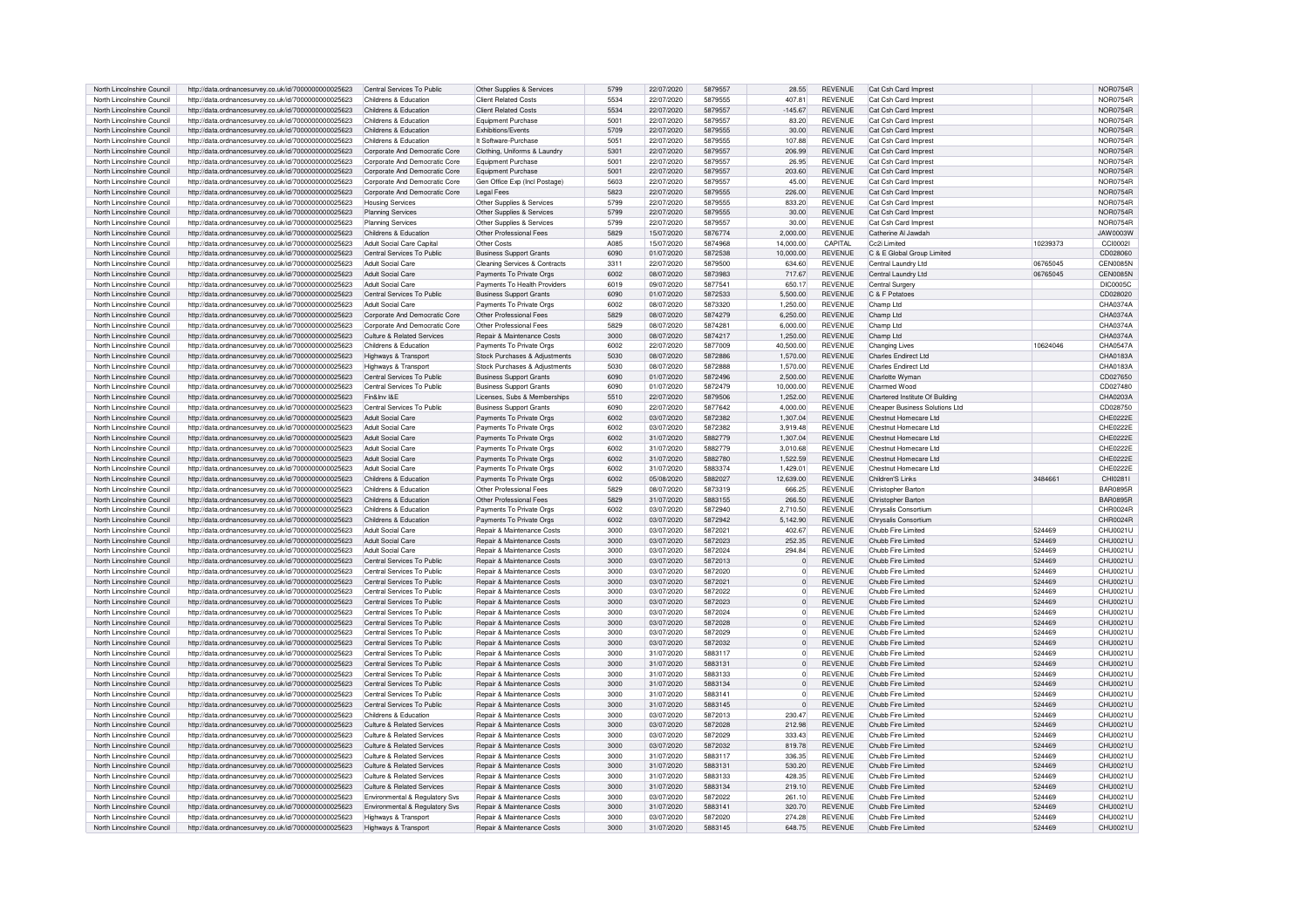| North Lincolnshire Council                               | http://data.ordnancesurvey.co.uk/id/7000000000025623 | Corporate And Democratic Core                  | Course Fees/Training                  | 2002         | 03/07/2020               | 5872826 | 395.00      | <b>REVENUE</b> | Cipfa Business Ltd                  |                      | CIP0003P        |
|----------------------------------------------------------|------------------------------------------------------|------------------------------------------------|---------------------------------------|--------------|--------------------------|---------|-------------|----------------|-------------------------------------|----------------------|-----------------|
| North Lincolnshire Council                               | http://data.ordnancesurvey.co.uk/id/7000000000025623 | Culture & Related Services                     | Other Premises Costs                  | 3390         | 10/07/2020               | 5875169 | 402.62      | <b>REVENUE</b> | Citron Hygiene Ltd                  | 3056469              | CAN0001N        |
| North Lincolnshire Council                               | http://data.ordnancesurvey.co.uk/id/7000000000025623 | Culture & Related Services                     | Other Premises Costs                  | 3390         | 29/07/2020               | 5881884 | 402.62      | <b>REVENUE</b> | Citron Hygiene Ltd                  | 3056469              | CAN0001N        |
| North Lincolnshire Council                               | http://data.ordnancesurvey.co.uk/id/7000000000025623 | Adult Social Care                              | Payments To Health Providers          | 6019         | 31/07/2020               | 5883345 | 1.224.00    | <b>REVENUE</b> | City Health Care Partnership Cic    |                      | HUI 0022L       |
|                                                          |                                                      |                                                |                                       |              |                          |         |             |                |                                     |                      |                 |
| North Lincolnshire Council                               | http://data.ordnancesurvey.co.uk/id/7000000000025623 | Adult Social Care                              | Other Supplies & Services             | 5799         | 24/07/2020               | 5879469 | 1,862.50    | <b>REVENUE</b> | Civica Uk Ltd                       | 1628868              | <b>CIV0010V</b> |
| North Lincolnshire Council                               | http://data.ordnancesurvey.co.uk/id/7000000000025623 | Childrens & Education                          | It Software-Maintenance               | 5053         | 31/07/2020               | 5881725 | 8,175.95    | <b>REVENUE</b> | Civica Uk Ltd                       | 1628868              | <b>CIV0010V</b> |
| North Lincolnshire Council                               | http://data.ordnancesurvey.co.uk/id/7000000000025623 | Childrens & Education                          | Payments To Private Orgs              | 6002         | 31/07/2020               | 5882987 | 250.00      | <b>REVENUE</b> | Clare Drayton                       |                      | CLA0636A        |
| North Lincolnshire Council                               | http://data.ordnancesurvey.co.uk/id/7000000000025623 | Adult Social Care                              | Payments To Private Orgs              | 6002         | 03/07/2020               | 5872384 | 20,544.52   | <b>REVENUE</b> | Clarity Homecare Ltd                |                      | CLA0252A        |
| North Lincolnshire Council                               | http://data.ordnancesurvey.co.uk/id/7000000000025623 | Adult Social Care                              | Payments To Private Orgs              | 6002         | 03/07/2020               | 5872384 | 231.56      | <b>REVENUE</b> | Clarity Homecare Ltd                |                      | CLA0252/        |
| North Lincolnshire Council                               | http://data.ordnancesurvey.co.uk/id/7000000000025623 | <b>Adult Social Care</b>                       | Payments To Private Orgs              | 6002         | 31/07/2020               | 5882784 | $-1,468.30$ | REVENUE        | Clarity Homecare Ltd                |                      | CLA0252/        |
| North Lincolnshire Council                               | http://data.ordnancesurvey.co.uk/id/7000000000025623 | Adult Social Care                              | Payments To Private Orgs              | 6002         | 31/07/2020               | 5882785 | 23.426.93   | <b>REVENUE</b> | Clarity Homecare Ltd                |                      | CLA0252/        |
| North Lincolnshire Council                               | http://data.ordnancesurvey.co.uk/id/7000000000025623 | <b>Adult Social Care</b>                       | Payments To Private Orgs              | 6002         | 31/07/2020               | 5882785 | 641.09      | <b>REVENUE</b> | Clarity Homecare Ltd                |                      | CLA0252A        |
| North Lincolnshire Council                               | http://data.ordnancesurvey.co.uk/id/7000000000025623 | Adult Social Care                              | Payments To Private Orgs              | 6002         | 31/07/2020               | 5883376 | 3.839.30    | <b>REVENUE</b> | Clarity Homecare Ltd                |                      | CLA0252A        |
| North Lincolnshire Council                               | http://data.ordnancesurvey.co.uk/id/7000000000025623 | Highways & Transport                           | Other Supplies & Services             | 5799         | 08/07/2020               | 5865632 | 4.712.00    | <b>REVENUE</b> | Clearway Environmental Services Ltd |                      | <b>CLE0018E</b> |
| North Lincolnshire Council                               | http://data.ordnancesurvey.co.uk/id/7000000000025623 | Highways & Transport                           | Other Supplies & Services             | 5799         | 08/07/2020               | 5869376 | 1,344.00    | <b>REVENUE</b> | Clearway Environmental Services Ltd |                      | CLE0018E        |
| North Lincolnshire Council                               | http://data.ordnancesurvey.co.uk/id/7000000000025623 | Highways & Transport                           | Other Supplies & Services             | 5799         | 15/07/2020               | 5860867 | 3,440.00    | <b>REVENUE</b> | Clearway Environmental Services Ltd |                      | <b>CLE0018E</b> |
| North Lincolnshire Council                               | http://data.ordnancesurvey.co.uk/id/7000000000025623 |                                                |                                       | 5799         | 15/07/2020               | 5860896 | 4.738.00    | <b>REVENUE</b> | Clearway Environmental Services Ltd |                      | <b>CLE0018E</b> |
|                                                          |                                                      | Highways & Transport                           | Other Supplies & Services             |              |                          |         |             |                |                                     |                      |                 |
| North Lincolnshire Council                               | http://data.ordnancesurvey.co.uk/id/7000000000025623 | Childrens & Education                          | Other Supplies & Services             | 5799         | 03/07/2020               | 5872661 | 4,275.00    | <b>REVENUE</b> | Click Cms Ltd                       |                      | CLI0174         |
| North Lincolnshire Council                               | http://data.ordnancesurvey.co.uk/id/7000000000025623 | Childrens & Education                          | Other Supplies & Services             | 5799         | 15/07/2020               | 5876952 | 3.800.00    | <b>REVENUE</b> | Click Cms Ltd                       |                      | CLI01741        |
| North Lincolnshire Council                               | http://data.ordnancesurvey.co.uk/id/7000000000025623 | Culture & Related Services                     | Exhibitions/Events                    | 5709         | 10/07/2020               | 5875416 | 400.00      | <b>REVENUE</b> | Clicknetherfield Ltd                |                      | <b>NET0031T</b> |
| North Lincolnshire Council                               | http://data.ordnancesurvey.co.uk/id/7000000000025623 | Adult Social Care                              | Payments To Private Orgs              | 6002         | 10/07/2020               | 5873931 | 2,291.67    | <b>REVENUE</b> | Cloverleaf Advocacy 2000 Ltd        |                      | CLO0101O        |
| North Lincolnshire Council                               | http://data.ordnancesurvey.co.uk/id/7000000000025623 | Adult Social Care                              | Payments To Private Orgs              | 6002         | 10/07/2020               | 5873932 | 13,569.60   | REVENUE        | Cloverleaf Advocacy 2000 Ltd        |                      | CLO0101O        |
| North Lincolnshire Council                               | http://data.ordnancesurvey.co.uk/id/7000000000025623 | Adult Social Care                              | Pay - Agency                          | 0131         | 03/07/2020               | 5872966 | 25,179.40   | <b>REVENUE</b> | Comensura Ltd                       | 04085767             | COM0313M        |
| North Lincolnshire Council                               | http://data.ordnancesurvey.co.uk/id/7000000000025623 | Adult Social Care                              | Pay - Agency                          | 0131         | 03/07/2020               | 5872966 | 5.432.40    | <b>REVENUE</b> | Comensura Ltd                       | 04085767             | COM0313M        |
| North Lincolnshire Council                               | http://data.ordnancesurvey.co.uk/id/7000000000025623 | Adult Social Care                              | Pay - Agency                          | 0131         | 10/07/2020               | 5875405 | 5,213.52    | <b>REVENUE</b> | Comensura Ltd                       | 04085767             | COM0313M        |
| North Lincolnshire Council                               | http://data.ordnancesurvey.co.uk/id/7000000000025623 | Adult Social Care                              | Pav - Agency                          | 0131         | 10/07/2020               | 5875405 | 19,822.86   | <b>REVENUE</b> | Comensura Ltd                       | 04085767             | COM0313M        |
| North Lincolnshire Council                               | http://data.ordnancesurvey.co.uk/id/7000000000025623 | Adult Social Care                              | Pay - Agency                          | 0131         | 22/07/2020               | 5878180 | 5,215.15    | REVENUE        | Comensura Ltd                       | 04085767             | COM0313M        |
| North Lincolnshire Council                               | http://data.ordnancesurvey.co.uk/id/7000000000025623 | Adult Social Care                              | Pay - Agency                          | 0131         | 22/07/2020               | 5878180 | 23,545.12   | <b>REVENUE</b> | Comensura Ltd                       | 04085767             | COM0313M        |
| North Lincolnshire Council                               | http://data.ordnancesurvey.co.uk/id/7000000000025623 | Adult Social Care                              | Pay - Agency                          | 0131         | 24/07/2020               | 5880582 | 25,125.36   | <b>REVENUE</b> | Comensura Ltd                       | 04085767             | COM0313M        |
| North Lincolnshire Council                               | http://data.ordnancesurvey.co.uk/id/7000000000025623 | Adult Social Care                              | Pay - Agency                          | 0131         | 24/07/2020               | 5880582 | 5.389.77    | <b>REVENUE</b> | Comensura Ltd                       | 04085767             | COM0313M        |
| North Lincolnshire Council                               |                                                      |                                                |                                       |              |                          | 5875405 | 617.44      | <b>REVENUE</b> | Comensura Ltd                       |                      | COM0313M        |
| North Lincolnshire Council                               | http://data.ordnancesurvey.co.uk/id/7000000000025623 | Childrens & Education<br>Childrens & Education | Pay - Agency                          | 0131<br>0131 | 10/07/2020               | 5875405 | 1.650.40    | <b>REVENUE</b> | Comensura Ltd                       | 04085767<br>04085767 | COM0313M        |
|                                                          | http://data.ordnancesurvey.co.uk/id/7000000000025623 |                                                | Pay - Agency                          |              | 10/07/2020               |         |             |                |                                     |                      |                 |
| North Lincolnshire Council                               | http://data.ordnancesurvey.co.uk/id/7000000000025623 | Childrens & Education                          | Pay - Agency                          | 0131         | 22/07/2020               | 5878180 | 3,300.80    | <b>REVENUE</b> | Comensura Ltd                       | 04085767             | COM0313M        |
| North Lincolnshire Council                               | http://data.ordnancesurvey.co.uk/id/7000000000025623 | Childrens & Education                          | Pay - Agency                          | 0131         | 24/07/2020               | 5880582 | 1,650.40    | <b>REVENUE</b> | Comensura Ltd                       | 04085767             | COM0313M        |
| North Lincolnshire Council                               | http://data.ordnancesurvey.co.uk/id/7000000000025623 | Corporate And Democratic Core                  | Pay - Agency                          | 0131         | 03/07/2020               | 5872966 | 2.927.90    | <b>REVENUE</b> | Comensura Ltd                       | 04085767             | COM0313M        |
| North Lincolnshire Council                               | http://data.ordnancesurvey.co.uk/id/7000000000025623 | Corporate And Democratic Core                  | Pay - Agency                          | 0131         | 10/07/2020               | 5875405 | 2,783.44    | <b>REVENUE</b> | Comensura Ltd                       | 04085767             | COM0313M        |
| North Lincolnshire Council                               | http://data.ordnancesurvey.co.uk/id/7000000000025623 | Corporate And Democratic Core                  | Pay - Agency                          | 0131         | 22/07/2020               | 5878180 | 2,320.68    | <b>REVENUE</b> | Comensura Ltd                       | 04085767             | COM0313M        |
| North Lincolnshire Council                               | http://data.ordnancesurvey.co.uk/id/7000000000025623 | Corporate And Democratic Core                  | Pay - Agency                          | 0131         | 24/07/2020               | 5880582 | 1.952.90    | <b>REVENUE</b> | Comensura Ltd                       | 04085767             | COM0313M        |
| North Lincolnshire Council                               | http://data.ordnancesurvey.co.uk/id/7000000000025623 | Culture & Related Services                     | Pay - Agency                          | 0131         | 22/07/2020               | 5878180 | 329.08      | <b>REVENUE</b> | Comensura Ltd                       | 04085767             | COM0313M        |
| North Lincolnshire Council                               | http://data.ordnancesurvey.co.uk/id/7000000000025623 | Culture & Related Services                     | Pay - Agency                          | 0131         | 24/07/2020               | 5880582 | 268.38      | <b>REVENUE</b> | Comensura Ltd                       | 04085767             | COM0313M        |
| North Lincolnshire Council                               | http://data.ordnancesurvey.co.uk/id/7000000000025623 | Environmental & Regulatory Svs                 | Pay - Agency                          | 0131         | 03/07/2020               | 5872966 | 4.943.41    | <b>REVENUE</b> | Comensura Ltd                       | 04085767             | COM0313M        |
| North Lincolnshire Council                               | http://data.ordnancesurvey.co.uk/id/7000000000025623 | Environmental & Regulatory Svs                 | Pay - Agency                          | 0131         | 03/07/2020               | 5872966 | 1.253.46    | <b>REVENUE</b> | Comensura Ltd                       | 04085767             | COM0313M        |
| North Lincolnshire Council                               | http://data.ordnancesurvey.co.uk/id/7000000000025623 | Environmental & Regulatory Svs                 | Pay - Agency                          | 0131         | 10/07/2020               | 5875405 | 5,215.60    | <b>REVENUE</b> | Comensura Ltd                       | 04085767             | COM0313M        |
| North Lincolnshire Council                               | http://data.ordnancesurvey.co.uk/id/7000000000025623 | Environmental & Regulatory Svs                 | Pay - Agency                          | 0131         | 10/07/2020               | 5875405 | 1,580.09    | <b>REVENUE</b> | Comensura Ltd                       | 04085767             | COM0313M        |
| North Lincolnshire Council                               | http://data.ordnancesurvey.co.uk/id/7000000000025623 | Environmental & Regulatory Sys                 | Pay - Agency                          | 0131         | 22/07/2020               | 5878180 | 516.64      | <b>REVENUE</b> | Comensura Ltd                       | 04085767             | COM0313M        |
| North Lincolnshire Council                               | http://data.ordnancesurvey.co.uk/id/7000000000025623 | Environmental & Regulatory Svs                 | Pay - Agency                          | 0131         | 22/07/2020               | 5878180 | 2,681.56    | <b>REVENUE</b> | Comensura Ltd                       | 04085767             | COM0313M        |
| North Lincolnshire Council                               | http://data.ordnancesurvey.co.uk/id/7000000000025623 | Environmental & Regulatory Svs                 | Pay - Agency                          | 0131         | 24/07/2020               | 5880582 | 3.599.69    | <b>REVENUE</b> | Comensura Ltd                       | 04085767             | COM0313M        |
| North Lincolnshire Council                               | http://data.ordnancesurvey.co.uk/id/7000000000025623 | <b>Environmental &amp; Requlatory Sys.</b>     |                                       | 0131         | 24/07/2020               | 5880582 | 7.342.45    | <b>REVENUE</b> | Comensura Ltd                       | 04085767             | COM0313M        |
| North Lincolnshire Council                               | http://data.ordnancesurvey.co.uk/id/7000000000025623 | Highways & Transport                           | Pay - Agency                          | 0131         | 03/07/2020               | 5872966 | 1,754.88    | REVENUE        | Comensura Ltd                       | 04085767             | COM0313M        |
| North Lincolnshire Council                               |                                                      |                                                | Pay - Agency                          | 0131         |                          |         |             | <b>REVENUE</b> |                                     | 04085767             | COM0313M        |
|                                                          | http://data.ordnancesurvey.co.uk/id/7000000000025623 | Highways & Transport                           | Pay - Agency                          |              | 10/07/2020               | 5875405 | 1.512.40    |                | Comensura Ltd                       |                      |                 |
| North Lincolnshire Council                               | http://data.ordnancesurvey.co.uk/id/7000000000025623 | Highways & Transport                           | Pay - Agency                          | 0131         | 22/07/2020               | 5878180 | 2,863.73    | <b>REVENUE</b> | Comensura Ltd                       | 04085767             | COM0313M        |
| North Lincolnshire Council                               | http://data.ordnancesurvey.co.uk/id/7000000000025623 | Highways & Transport                           | Pay - Agency                          | 0131         | 24/07/2020               | 5880582 | 1.415.98    | <b>REVENUE</b> | Comensura Ltd                       | 04085767             | COM0313M        |
| North Lincolnshire Council                               | http://data.ordnancesurvey.co.uk/id/7000000000025623 | Non Distributed Costs                          | Pay - Agency                          | 0131         | 03/07/2020               | 5872966 | 1,818.42    | <b>REVENUE</b> | Comensura Ltd                       | 04085767             | COM0313N        |
| North Lincolnshire Council                               | http://data.ordnancesurvey.co.uk/id/7000000000025623 | Non Distributed Costs                          | Pay - Agency                          | 0131         | 10/07/2020               | 5875405 | 1.607.71    | <b>REVENUE</b> | Comensura Ltd                       | 04085767             | COM0313M        |
| North Lincolnshire Council                               | http://data.ordnancesurvey.co.uk/id/7000000000025623 | Non Distributed Costs                          | Pay - Agency                          | 0131         | 22/07/2020               | 5878180 | 2,863.73    | REVENUE        | Comensura Ltd                       | 04085767             | COM0313M        |
| North Lincolnshire Council                               | http://data.ordnancesurvey.co.uk/id/7000000000025623 | Non Distributed Costs                          | Pay - Agency                          | 0131         | 24/07/2020               | 5880582 | 1.416.00    | <b>REVENUE</b> | Comensura Ltd                       | 04085767             | COM0313M        |
| North Lincolnshire Council                               | http://data.ordnancesurvey.co.uk/id/7000000000025623 | Public Health                                  | Pay - Agency                          | 0131         | 03/07/2020               | 5872966 | 717.06      | <b>REVENUE</b> | Comensura Ltd                       | 04085767             | COM0313M        |
| North Lincolnshire Council                               | http://data.ordnancesurvey.co.uk/id/7000000000025623 | Public Health                                  | Pay - Agency                          | 0131         | 10/07/2020               | 5875405 | 717.06      | <b>REVENUE</b> | Comensura Ltd                       | 04085767             | COM0313M        |
| North Lincolnshire Council                               | http://data.ordnancesurvey.co.uk/id/7000000000025623 | Public Health                                  | Pay - Agency                          | 0131         | 22/07/2020               | 5878180 | 717.06      | <b>REVENUE</b> | Comensura Ltd                       | 04085767             | COM0313M        |
| North Lincolnshire Council                               | http://data.ordnancesurvey.co.uk/id/7000000000025623 | Central Services To Public                     | <b>Business Support Grants</b>        | 6090         | 01/07/2020               | 5872513 | 10.000.00   | <b>REVENUE</b> | Communities Advice Centre Limited   |                      | CD027820        |
| North Lincolnshire Council                               | http://data.ordnancesurvey.co.uk/id/7000000000025623 | Highways & Transport                           | Other Supplies & Services             | 5790         | 24/07/2020               | 5880259 | 5.296.50    | <b>REVENUE</b> | Comorant Survey Uk Ltd              |                      | COM0311M        |
| North Lincolnshire Council                               | http://data.ordnancesurvey.co.uk/id/7000000000025623 | Adult Social Care                              | Equipment Purchase                    | 5001         | 17/07/2020               | 5877008 | 263.29      | <b>REVENUE</b> | Complete Care Shop                  | 06352353             | COM0257M        |
| North Lincolnshire Council                               | http://data.ordnancesurvey.co.uk/id/7000000000025623 | Central Services To Public                     | Equipment Purchase                    | 5001         | 10/07/2020               | 5875044 | 1.630.40    | <b>REVENUE</b> | Complete Office Solutions (Uk) Ltd  | 3045607              | AOU0001U        |
| North Lincolnshire Council                               | http://data.ordnancesurvey.co.uk/id/7000000000025623 | Central Services To Public                     | Equipment Purchase                    | 5001         | 10/07/2020               | 5875048 | 3,585.00    | <b>REVENUE</b> | Complete Office Solutions (Uk) Ltd  | 3045607              | AQU0001U        |
| North Lincolnshire Council                               | http://data.ordnancesurvey.co.uk/id/7000000000025623 | Childrens & Education                          | <b>Client Related Costs</b>           | 5534         | 10/07/2020               | 5875028 | 223.76      | <b>REVENUE</b> | Complete Office Solutions (Uk) Ltd  | 3045607              | AQU0001U        |
| North Lincolnshire Council                               | http://data.ordnancesurvey.co.uk/id/7000000000025623 | Childrens & Education                          | Equipment Purchase                    | 5001         | 10/07/2020               | 5875041 | 249.50      | <b>REVENUE</b> | Complete Office Solutions (Uk) Ltd  | 3045607              | AQU0001U        |
| North Lincolnshire Council                               | http://data.ordnancesurvey.co.uk/id/7000000000025623 | Corporate And Democratic Core                  | Fixtures & Fittings                   | 3350         | 10/07/2020               | 5875016 | 2.728.00    | <b>REVENUE</b> | Complete Office Solutions (Uk) Ltd  | 3045607              | AQU0001U        |
| North Lincolnshire Council                               | http://data.ordnancesurvey.co.uk/id/7000000000025623 | Corporate And Democratic Core                  | Fixtures & Fittings                   | 3350         | 10/07/2020               | 5875022 | 852.50      | <b>REVENUE</b> | Complete Office Solutions (Uk) Ltd  | 3045607              | AQU0001U        |
| North Lincolnshire Council                               | http://data.ordnancesurvey.co.uk/id/7000000000025623 | Culture & Related Services                     | Equipment Purchase                    | 5001         | 10/07/2020               | 5875017 | 608.00      | <b>REVENUE</b> | Complete Office Solutions (Uk) Ltd  | 3045607              | AQU0001U        |
| North Lincolnshire Council                               |                                                      | <b>Environmental &amp; Requiatory Sys.</b>     | Gen Office Exp (Incl Postage          | 5603         | 10/07/2020               | 5875046 | 998.00      | <b>REVENUE</b> | Complete Office Solutions (Uk) Ltd  | 3045607              | AQU0001U        |
|                                                          | http://data.ordnancesurvey.co.uk/id/7000000000025623 |                                                | <b>Benair &amp; Maintenance Costs</b> | 3000         |                          | 5883164 |             | <b>REVENUE</b> | Complete Office Solutions (Uk) I to | 3045607              | AOU0001U        |
| North Lincolnshire Council<br>North Lincolnshire Council | http://data.ordnancesurvey.co.uk/id/7000000000025623 | Highways & Transport                           |                                       | 3000         | 31/07/2020<br>31/07/2020 | 5883166 | 3.965.00    | <b>REVENUE</b> |                                     | 3045607              | AQU0001U        |
|                                                          | http://data.ordnancesurvey.co.uk/id/7000000000025623 | Highways & Transport                           | Repair & Maintenance Costs            |              |                          |         | 11,411.62   |                | Complete Office Solutions (Uk) Ltd  |                      |                 |
| North Lincolnshire Council                               | http://data.ordnancesurvey.co.uk/id/7000000000025623 | <b>Planning Services</b>                       | Equipment Purchase                    | 5001         | 10/07/2020               | 5875042 | 249.50      | <b>REVENUE</b> | Complete Office Solutions (Uk) Ltd  | 3045607              | AQU0001U        |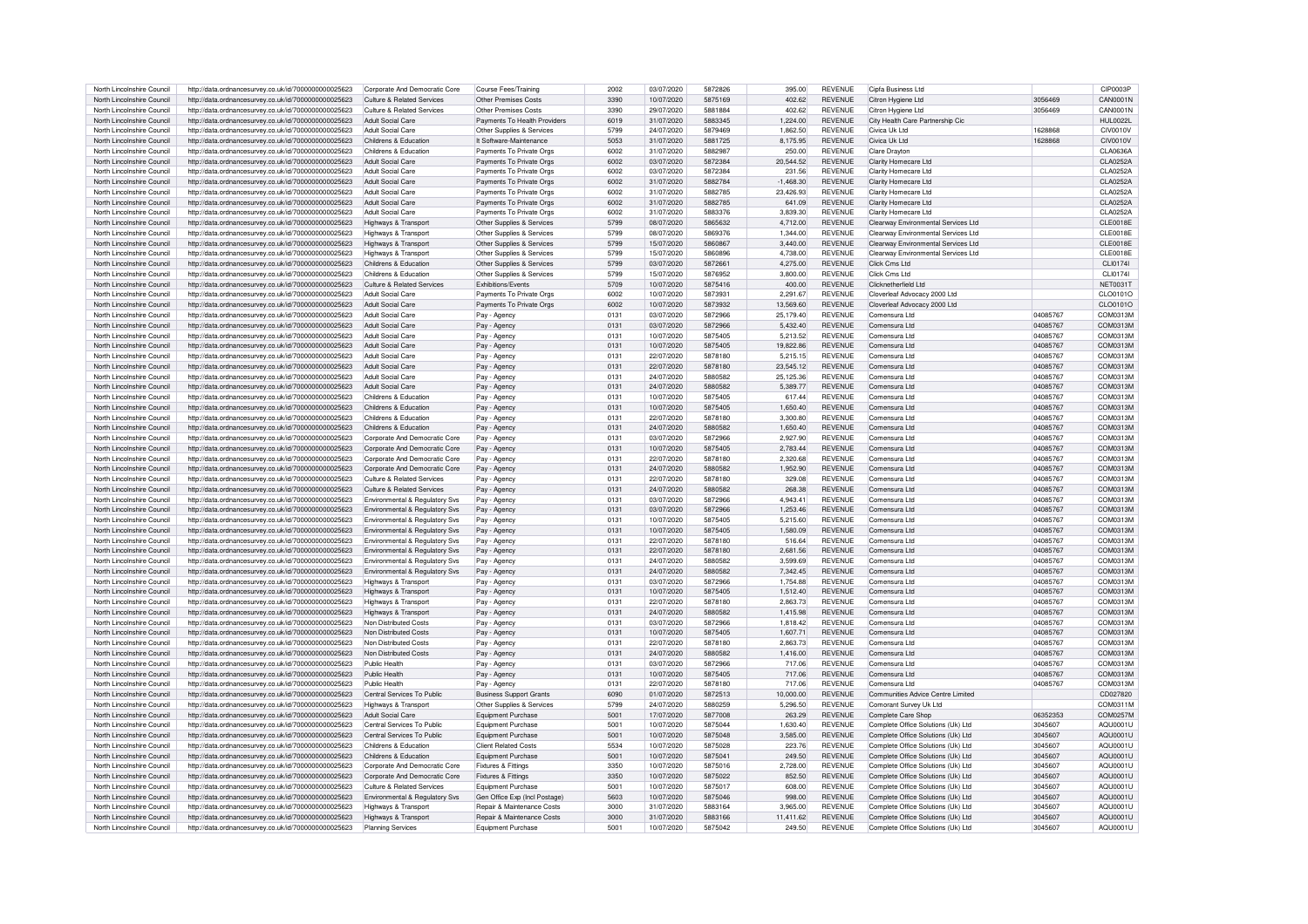| North Lincolnshire Council | http://data.ordnancesurvey.co.uk/id/7000000000025623 | Central Services To Public            | <b>Business Support Grants</b> | 6090 | 01/07/2020 | 5872473 | 10,000.00  | <b>REVENUE</b> | Coneygarth Farm Day Nursery Ltd          |          | CD027420        |
|----------------------------|------------------------------------------------------|---------------------------------------|--------------------------------|------|------------|---------|------------|----------------|------------------------------------------|----------|-----------------|
| North Lincolnshire Council | http://data.ordnancesurvey.co.uk/id/7000000000025623 | Childrens & Education                 | Equipment Purchase             | 500  | 08/07/2020 | 5872828 | 547.00     | <b>REVENUE</b> | Connevans Limited                        |          | CON0120N        |
|                            |                                                      |                                       |                                |      |            |         |            |                |                                          |          |                 |
| North Lincolnshire Council | http://data.ordnancesurvey.co.uk/id/7000000000025623 | Childrens & Education                 | Foujoment Purchase             | 5001 | 26/08/2020 | 5882020 | 2.027.45   | <b>REVENUE</b> | Connevans Limited                        |          | <b>CON0120N</b> |
| North Lincolnshire Council | http://data.ordnancesurvey.co.uk/id/7000000000025623 | Childrens & Education                 | Other Professional Fees        | 5829 | 17/07/2020 | 5878001 | 243.00     | <b>REVENUE</b> | Corazon Health Limited                   | 04434615 | COR0290R        |
| North Lincolnshire Council | http://data.ordnancesurvey.co.uk/id/7000000000025623 | <b>Adult Social Care</b>              | Gas                            | 3101 | 05/08/2020 | 5881837 | 360.15     | <b>REVENUE</b> | Corona Energy Retail 4 Ltd               |          | COB0300E        |
| North Lincolnshire Council | http://data.ordnancesurvey.co.uk/id/7000000000025623 | Adult Social Care                     | Gas                            | 3101 | 05/08/2020 | 5881845 | 252.38     | <b>REVENUE</b> | Corona Energy Retail 4 Ltd               |          | COB0300E        |
| North Lincolnshire Council | http://data.ordnancesurvey.co.uk/id/7000000000025623 | Adult Social Care                     | Gas                            | 3101 | 05/08/2020 | 5881861 | 346.79     | <b>REVENUE</b> | Corona Energy Retail 4 Ltd               |          | COR0300R        |
| North Lincolnshire Council | http://data.ordnancesurvey.co.uk/id/7000000000025623 | Childrens & Education                 | Gas                            | 3101 | 29/07/2020 | 5881856 | 278.89     | REVENUE        | Corona Energy Retail 4 Ltd               |          | COR0300R        |
| North Lincolnshire Council |                                                      | Childrens & Education                 | Gas                            |      | 05/08/2020 | 5881778 |            |                |                                          |          | <b>COR0300F</b> |
|                            | http://data.ordnancesurvey.co.uk/id/7000000000025623 |                                       |                                | 3101 |            |         | 220.09     | REVENUE        | Corona Energy Retail 4 Ltd               |          |                 |
| North Lincolnshire Council | http://data.ordnancesurvey.co.uk/id/7000000000025623 | Childrens & Education                 | Gas                            | 3101 | 05/08/2020 | 5881818 | 239.10     | <b>REVENUE</b> | Corona Energy Retail 4 Ltd               |          | COR0300R        |
| North Lincolnshire Council | http://data.ordnancesurvey.co.uk/id/7000000000025623 | Corporate And Democratic Core         | Gas                            | 3101 | 05/08/2020 | 5881821 | 441.81     | <b>REVENUE</b> | Corona Energy Retail 4 Ltd               |          | COR0300F        |
| North Lincolnshire Council | http://data.ordnancesurvey.co.uk/id/7000000000025623 | Corporate And Democratic Core         | Gas                            | 3101 | 05/08/2020 | 5881865 | 337.72     | <b>REVENUE</b> | Corona Energy Retail 4 Ltd               |          | COR0300E        |
| North Lincolnshire Council | http://data.ordnancesurvey.co.uk/id/7000000000025623 | Culture & Related Services            | Gas                            | 3101 | 05/08/2020 | 5881794 | 411.46     | REVENUE        | Corona Energy Retail 4 Ltd               |          | COR0300R        |
| North Lincolnshire Council | http://data.ordnancesurvey.co.uk/id/7000000000025623 | Culture & Related Services            | Gas                            | 3101 | 05/08/2020 | 5881813 | 1,418.88   | <b>REVENUE</b> | Corona Energy Retail 4 Ltd               |          | COR0300R        |
| North Lincolnshire Council | http://data.ordnancesurvey.co.uk/id/7000000000025623 | Culture & Related Services            | Gas                            | 3101 | 05/08/2020 | 5881853 | 705.73     | <b>REVENUE</b> | Corona Energy Retail 4 Ltd               |          | COR0300R        |
|                            |                                                      |                                       |                                |      |            |         |            |                |                                          |          |                 |
| North Lincolnshire Council | http://data.ordnancesurvey.co.uk/id/7000000000025623 | Culture & Related Services            | Gas                            | 3101 | 05/08/2020 | 5881866 | 577.59     | <b>REVENUE</b> | Corona Energy Retail 4 Ltd               |          | COR0300R        |
| North Lincolnshire Council | http://data.ordnancesurvey.co.uk/id/7000000000025623 | Environmental & Regulatory Svs        | Gas                            | 3101 | 05/08/2020 | 5881869 | 1,850.52   | <b>REVENUE</b> | Corona Energy Retail 4 Ltd               |          | COB0300E        |
| North Lincolnshire Council | http://data.ordnancesurvey.co.uk/id/7000000000025623 | Non Distributed Costs                 | Gas                            | 3101 | 05/08/2020 | 5881854 | 330.19     | <b>REVENUE</b> | Corona Energy Retail 4 Ltd               |          | COR0300R        |
| North Lincolnshire Council | http://data.ordnancesurvey.co.uk/id/7000000000025623 | Childrens & Education                 | Client Related Costs           | 5534 | 17/07/2020 | 5877700 | 975.00     | <b>REVENUE</b> | Country Kids Nursery                     |          | COU0312U        |
| North Lincolnshire Council | http://data.ordnancesurvey.co.uk/id/7000000000025623 | Central Services To Public            | <b>Business Support Grants</b> | 6090 | 08/07/2020 | 5874963 | 25,000.00  | <b>REVENUE</b> | Courtesy Shoes Ltd                       |          | CD028470        |
| North Lincolnshire Council | http://data.ordnancesurvey.co.uk/id/7000000000025623 | Environmental & Regulatory Svs        | Materials                      | 5004 | 10/07/2020 | 5875452 | 519.25     | <b>REVENUE</b> | C P Davidson & Sons Ltd                  | 2590166  | <b>DAV0077V</b> |
| North Lincolnshire Council |                                                      | Fin&Inv I&E                           | Premises Insurance-Control     | 3362 | 22/07/2020 | 5879290 | 559.00     | <b>REVENUE</b> | Crawford Lawnmowers Ltd                  |          | CRA0150A        |
|                            | http://data.ordnancesurvey.co.uk/id/7000000000025623 |                                       |                                |      |            |         |            |                |                                          |          |                 |
| North Lincolnshire Council | http://data.ordnancesurvey.co.uk/id/7000000000025623 | Adult Social Care                     | Payments To Private Orgs       | 6002 | 03/07/2020 | 5872385 | 107,818.14 | REVENUE        | <b>Creative Support</b>                  |          | CRE0144E        |
| North Lincolnshire Council | http://data.ordnancesurvey.co.uk/id/7000000000025623 | Adult Social Care                     | Payments To Private Orgs       | 6002 | 03/07/2020 | 5872385 | 1,920.79   | <b>REVENUE</b> | <b>Creative Support</b>                  |          | CRE0144E        |
| North Lincolnshire Council | http://data.ordnancesurvey.co.uk/id/7000000000025623 | Adult Social Care                     | Payments To Private Orgs       | 6002 | 31/07/2020 | 5882786 | 111,461.75 | <b>REVENUE</b> | <b>Creative Support</b>                  |          | CRE0144E        |
| North Lincolnshire Council | http://data.ordnancesurvey.co.uk/id/7000000000025623 | Adult Social Care                     | Payments To Private Orgs       | 6002 | 31/07/2020 | 5882786 | 3.366.96   | <b>REVENUE</b> | <b>Creative Support</b>                  |          | CRE0144E        |
| North Lincolnshire Council | http://data.ordnancesurvey.co.uk/id/7000000000025623 | Adult Social Care                     | Payments To Private Orgs       | 6002 | 31/07/2020 | 5882788 | 397.98     | <b>REVENUE</b> | <b>Creative Support</b>                  |          | CRE0144E        |
|                            |                                                      |                                       |                                | 6002 |            | 5883377 |            | <b>REVENUE</b> |                                          |          |                 |
| North Lincolnshire Council | http://data.ordnancesurvey.co.uk/id/7000000000025623 | Adult Social Care                     | Payments To Private Orgs       |      | 31/07/2020 |         | 30,365.93  |                | <b>Creative Support</b>                  |          | CRE0144E        |
| North Lincolnshire Council | http://data.ordnancesurvey.co.uk/id/7000000000025623 | <b>Adult Social Care</b>              | Payments To Private Orgs       | 6002 | 01/07/2020 | 5872396 | 4,338.88   | <b>REVENUE</b> | <b>Creative Support Ltd</b>              |          | <b>ISF0013F</b> |
| North Lincolnshire Council | http://data.ordnancesurvey.co.uk/id/7000000000025623 | <b>Adult Social Care</b>              | Payments To Private Orgs       | 6002 | 29/07/2020 | 5882802 | 4,338.88   | REVENUE        | Creative Support Ltd                     |          | ISF0013F        |
| North Lincolnshire Council | http://data.ordnancesurvey.co.uk/id/7000000000025623 | Environmental & Regulatory Sys        | Materials                      | 5004 | 08/07/2020 | 5864437 | 691.20     | <b>REVENUE</b> | Cromwell Polythene Ltd                   | 2230104  | CRO0048C        |
| North Lincolnshire Council | http://data.ordnancesurvey.co.uk/id/7000000000025623 | Environmental & Regulatory Sys        | Stock Purchases & Adjustments  | 5030 | 22/07/2020 | 587920  | 2,382.08   | <b>REVENUE</b> | Cromwell Polythene Ltd                   | 2230104  | CRO0048C        |
| North Lincolnshire Council | http://data.ordnancesurvey.co.uk/id/7000000000025623 | <b>Adult Social Care</b>              | Fees & Charges Income          | 9002 | 22/07/2020 | 5878507 | $-122.56$  | <b>REVENUE</b> | <b>REDACTED</b>                          |          | <b>REDACTED</b> |
| North Lincolnshire Council |                                                      | Childrens & Education                 | Home To School Transpor        | 4201 | 08/07/2020 | 5874068 | 821.60     | <b>REVENUE</b> | Crosby Cab:                              |          | CRO02420        |
|                            | http://data.ordnancesurvey.co.uk/id/7000000000025623 |                                       |                                |      |            |         |            |                |                                          |          |                 |
| North Lincolnshire Council | http://data.ordnancesurvey.co.uk/id/7000000000025623 | Childrens & Education                 | Home To School Transport       | 4201 | 08/07/2020 | 5874069 | 346.50     | <b>REVENUE</b> | Crosby Cabz                              |          | CRO0242C        |
| North Lincolnshire Council | http://data.ordnancesurvey.co.uk/id/7000000000025623 | Childrens & Education                 | Home To School Transport       | 4201 | 08/07/2020 | 5874071 | 810.00     | <b>REVENUE</b> | Crosby Cabz                              |          | CRO0242C        |
| North Lincolnshire Council | http://data.ordnancesurvey.co.uk/id/7000000000025623 | Childrens & Education                 | Home To School Transport       | 4201 | 08/07/2020 | 5874072 | 792.00     | <b>REVENUE</b> | Crosby Cabz                              |          | CRO0242C        |
| North Lincolnshire Council | http://data.ordnancesurvey.co.uk/id/7000000000025623 | Childrens & Education                 | Home To School Transport       | 4201 | 08/07/2020 | 5874074 | 1.092.00   | <b>REVENUE</b> | Crosby Cabz                              |          | CRO0242C        |
| North Lincolnshire Council | http://data.ordnancesurvey.co.uk/id/7000000000025623 | Childrens & Education                 | Home To School Transport       | 4201 | 08/07/2020 | 5874075 | 858.00     | <b>REVENUE</b> | Crosby Cabz                              |          | CRO0242C        |
| North Lincolnshire Council |                                                      | Childrens & Education                 | Home To School Transport       | 4201 | 08/07/2020 | 5874076 | 1,320.00   | <b>REVENUE</b> | Crosby Cab:                              |          | CRO0242C        |
|                            | http://data.ordnancesurvey.co.uk/id/7000000000025623 |                                       |                                |      |            |         |            |                |                                          |          |                 |
| North Lincolnshire Council | http://data.ordnancesurvey.co.uk/id/7000000000025623 | Childrens & Education                 | Home To School Transport       | 4201 | 08/07/2020 | 5874077 | 1,980.00   | <b>REVENUE</b> | Crosby Cabz                              |          | CRO0242C        |
| North Lincolnshire Council | http://data.ordnancesurvey.co.uk/id/7000000000025623 | Childrens & Education                 | Home To School Transport       | 4201 | 08/07/2020 | 5874078 | 792.00     | <b>REVENUE</b> | Crosby Cabz                              |          | CRO0242C        |
| North Lincolnshire Council | http://data.ordnancesurvey.co.uk/id/7000000000025623 | Childrens & Education                 | Home To School Transpor        | 4201 | 08/07/2020 | 5874080 | 1.188.00   | <b>REVENUE</b> | Crosby Cabz                              |          | CRO0242C        |
| North Lincolnshire Council | http://data.ordnancesurvey.co.uk/id/7000000000025623 | Childrens & Education                 | Home To School Transport       | 4201 | 08/07/2020 | 5874081 | 990.00     | <b>REVENUE</b> | Crosby Cabz                              |          | CRO0242C        |
| North Lincolnshire Council | http://data.ordnancesurvey.co.uk/id/7000000000025623 | Childrens & Education                 | Home To School Transport       | 4201 | 08/07/2020 | 5874083 | 552.00     | <b>REVENUE</b> | Crosby Cabz                              |          | CRO02420        |
| North Lincolnshire Council | http://data.ordnancesurvey.co.uk/id/7000000000025623 | Childrens & Education                 | Home To School Transport       | 4201 | 08/07/2020 | 5874084 | 1,276.00   | <b>REVENUE</b> | Crosby Cabz                              |          | CRO0242C        |
|                            |                                                      |                                       |                                |      |            |         |            |                |                                          |          |                 |
| North Lincolnshire Council | http://data.ordnancesurvey.co.uk/id/7000000000025623 | Central Services To Public            | <b>Business Support Grants</b> | 6090 | 01/07/2020 | 5872524 | 4,000.00   | <b>REVENUE</b> | <b>Crosby Together</b>                   |          | CD027930        |
| North Lincolnshire Council | http://data.ordnancesurvey.co.uk/id/7000000000025623 | Childrens & Education                 | Rents                          | 3201 | 31/07/2020 | 5883539 | 3,750.00   | <b>REVENUE</b> | Crosby Together                          |          | CRO0159C        |
| North Lincolnshire Council | http://data.ordnancesurvey.co.uk/id/7000000000025623 | Central Services To Public            | <b>Business Support Grants</b> | 6090 | 01/07/2020 | 5872478 | 2.500.00   | <b>REVENUE</b> | Crosby United Junior Football Club       |          | CD027470        |
| North Lincolnshire Council | http://data.ordnancesurvey.co.uk/id/7000000000025623 | Culture, Env, Reg & Planning Cap      | <b>Other Costs</b>             | A085 | 22/07/2020 | 5877842 | 10,000.00  | <b>CAPITAL</b> | Crowle & Ealand Playing Field Assocn     |          | CRO0184C        |
| North Lincolnshire Council | http://data.ordnancesurvey.co.uk/id/7000000000025623 | <b>Planning Services</b>              | Payments To Voluntary Orgs     | 6001 | 08/07/2020 | 5873045 | 2,791.00   | <b>REVENUE</b> | Crowle & Ealand Regeneration Project Ltd |          | CRO0130C        |
| North Lincolnshire Council | http://data.ordnancesurvey.co.uk/id/7000000000025623 | Culture & Related Services            | Other Supplies & Services      | 5799 | 01/07/2020 | 5871545 | 1,974.19   | <b>REVENUE</b> | Crowle Peatland Railway                  |          | CRO04630        |
|                            |                                                      |                                       |                                | 5799 |            |         |            |                |                                          |          |                 |
| North Lincolnshire Council | http://data.ordnancesurvey.co.uk/id/7000000000025623 | <b>Culture &amp; Related Services</b> | Other Supplies & Services      |      | 01/07/2020 | 5871546 | 331.30     | REVENUE        | Crowle Peatland Railway                  |          | CRO0463C        |
| North Lincolnshire Council | http://data.ordnancesurvey.co.uk/id/7000000000025623 | Culture & Related Services            | Other Supplies & Services      | 5799 | 17/07/2020 | 5877373 | 510.14     | REVENUE        | Crowle Peatland Railway                  |          | CRO04630        |
| North Lincolnshire Council | http://data.ordnancesurvey.co.uk/id/7000000000025623 | Culture & Related Services            | Other Supplies & Services      | 5799 | 29/07/2020 | 5882395 | 816.79     | <b>REVENUE</b> | Crowle Peatland Railway                  |          | CRO0463C        |
| North Lincolnshire Council | http://data.ordnancesurvey.co.uk/id/7000000000025623 | Childrens & Education                 | Gas                            | 3101 | 08/07/2020 | 5874235 | 356.18     | <b>REVENUE</b> | Crowle Primary Academy                   |          | CRO03460        |
| North Lincolnshire Council | http://data.ordnancesurvey.co.uk/id/7000000000025623 | Central Services To Public            | <b>Business Support Grants</b> | 6090 | 01/07/2020 | 5872470 | 10.000.00  | <b>REVENUE</b> | Crownship Developments Ltd               |          | CD027390        |
| North Lincolnshire Council | http://data.ordnancesurvey.co.uk/id/7000000000025623 | Highways & Transport                  | Other Vehicle Costs            | 4005 | 15/07/2020 | 5875451 | 2,318.25   | REVENUE        | Ctrack Ltd                               | 04643588 | CTR0001R        |
| North Lincolnshire Council | http://data.ordnancesurvey.co.uk/id/7000000000025623 | Childrens & Education                 | Telephone Rent/Calls           | 5403 | 17/07/2020 | 5877612 | 102.60     | REVENUE        | Daisy Communications Ltd                 | 4145329  | DAI00091        |
|                            |                                                      |                                       |                                |      |            |         |            |                |                                          |          |                 |
| North Lincolnshire Council | http://data.ordnancesurvey.co.uk/id/7000000000025623 | Childrens & Education                 | Telephone Rent/Calls           | 5403 | 17/07/2020 | 5877612 | 427.67     | <b>REVENUE</b> | Daisy Communications Ltd                 | 4145329  | <b>DAI00091</b> |
| North Lincolnshire Council | http://data.ordnancesurvey.co.uk/id/7000000000025623 | Corporate And Democratic Core         | Telephone Rent/Calls           | 5403 | 17/07/2020 | 5877612 | 14.284.62  | <b>REVENUE</b> | Daisy Communications Ltd                 | 4145329  | <b>DAI0009</b>  |
| North Lincolnshire Council | http://data.ordnancesurvey.co.uk/id/7000000000025623 | Central Services To Public            | <b>Business Support Grants</b> | 6090 | 24/07/2020 | 5874920 | 2.000.00   | <b>REVENUE</b> | D And N Bodyshop                         |          | CD028140        |
| North Lincolnshire Council | http://data.ordnancesurvey.co.uk/id/7000000000025623 | Central Services To Public            | <b>Business Support Grants</b> | 6090 | 01/07/2020 | 5872447 | 2.000.00   | REVENUE        | Dans Driving Schoo                       |          | CD027160        |
| North Lincolnshire Council | http://data.ordnancesurvey.co.uk/id/7000000000025623 | Central Services To Public            | <b>Business Support Grants</b> | 6090 | 01/07/2020 | 5872514 | 25,000.00  | <b>REVENUE</b> | Dara Kadir Ismail                        |          | CD027830        |
| North Lincolnshire Council | http://data.ordnancesurvey.co.uk/id/7000000000025623 | Planning Services                     | Other Premises Costs           | 3390 | 15/07/2020 | 5876886 | 13,105.20  | REVENUE        | David Samuel Management Ltd              |          | <b>SAM0300M</b> |
|                            |                                                      |                                       |                                |      |            |         |            |                |                                          |          |                 |
| North Lincolnshire Council | http://data.ordnancesurvey.co.uk/id/7000000000025623 | Central Services To Public            | <b>Business Support Grants</b> | 6090 | 22/07/2020 | 5880271 | 10.000.00  | <b>REVENUE</b> | Dcc Logistics Group Ltd                  |          | CD028920        |
| North Lincolnshire Council | http://data.ordnancesurvey.co.uk/id/7000000000025623 | Central Services To Public            | <b>Business Support Grants</b> | 6090 | 22/07/2020 | 5880272 | 10,000.00  | <b>REVENUE</b> | Dcc Logistics Ltd                        |          | CD028930        |
| North Lincolnshire Council | http://data.ordnancesurvey.co.uk/id/7000000000025623 | Childrens & Education                 | Repair & Maintenance Costs     | 3000 | 10/07/2020 | 5875213 | 340.00     | REVENUE        | Delta Security Systems Ltd               | 06373017 | DEL0004L        |
| North Lincolnshire Council | http://data.ordnancesurvey.co.uk/id/7000000000025623 | Central Services To Public            | <b>Business Support Grants</b> | 6090 | 01/07/2020 | 5872476 | 5,000.00   | REVENUE        | D. Grigaitis Limited                     |          | CD027450        |
| North Lincolnshire Council | http://data.ordnancesurvey.co.uk/id/7000000000025623 | Central Services To Public            | <b>Business Support Grants</b> | 6090 | 15/07/2020 | 5877395 | 10.000.00  | REVENUE        | Diamond Life Ltd                         |          | CD028620        |
| North Lincolnshire Council |                                                      | Central Services To Public            |                                | 6090 | 22/07/2020 | 5880264 | 10.000.00  | <b>REVENUE</b> | D.I.B Holdings Llp                       |          | CD028850        |
|                            | http://data.ordnancesurvey.co.uk/id/7000000000025623 |                                       | <b>Business Support Grants</b> |      |            |         |            |                |                                          |          |                 |
| North Lincolnshire Council | http://data.ordnancesurvey.co.uk/id/7000000000025623 | Environmental & Regulatory Svs        | Materials                      | 5004 | 29/07/2020 | 5882106 | 267.31     | <b>REVENUE</b> | Direct Commercial Veh Serv I td          | 2267244  | DIR0001R        |
| North Lincolnshire Council | http://data.ordnancesurvey.co.uk/id/7000000000025623 | Central Services To Public            | <b>Business Support Grants</b> | 6090 | 01/07/2020 | 5872472 | 10.000.00  | <b>REVENUE</b> | Direct Hoist Ltd                         |          | CD027410        |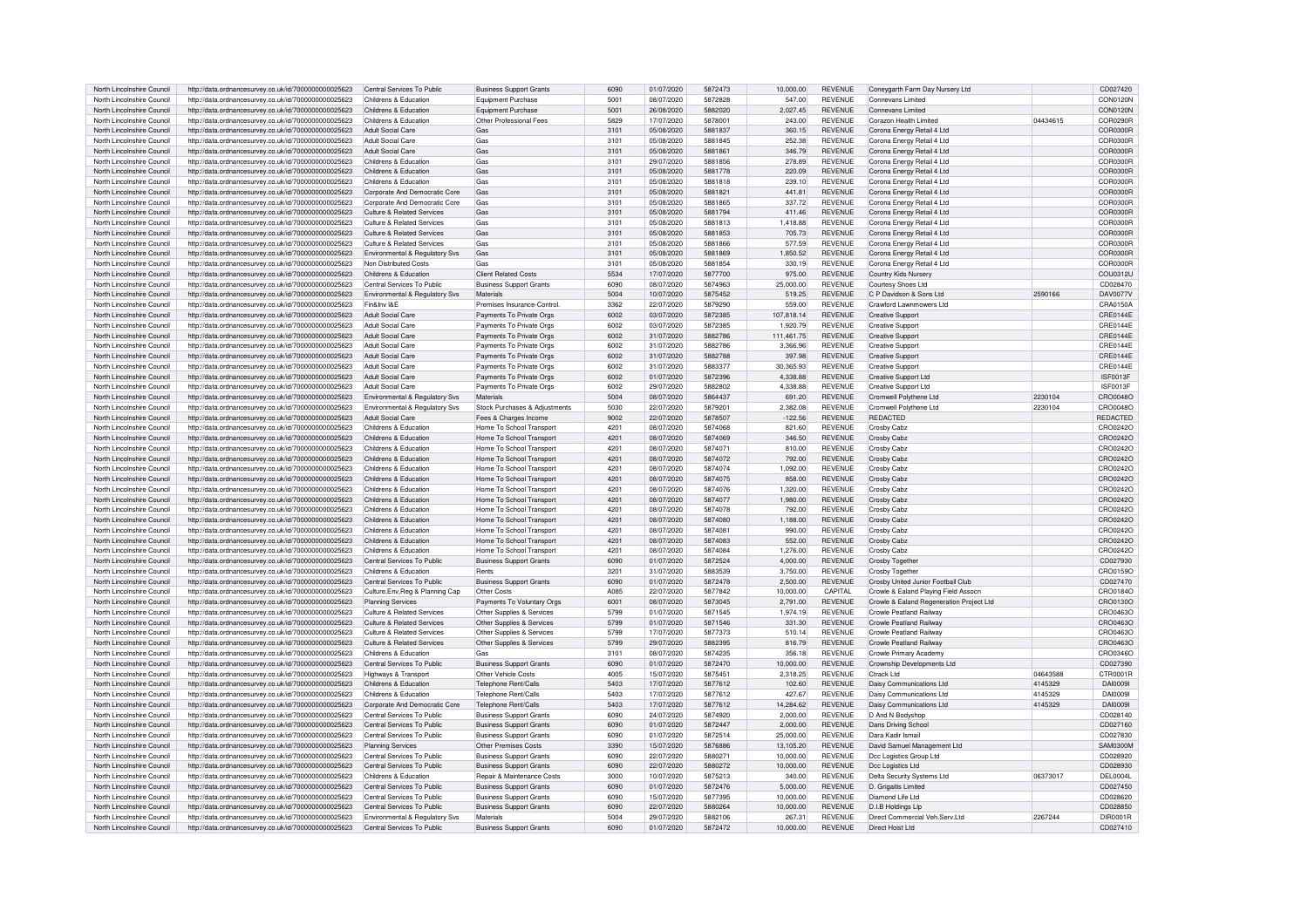| North Lincolnshire Council | http://data.ordnancesurvey.co.uk/id/7000000000025623 | Adult Social Care                          | Other Professional Fees               | 5829 | 08/07/2020 | 5872968 | 416.00      | <b>REVENUE</b> | <b>Disability Sheffield</b>                 |          | <b>DIS0026S</b>   |
|----------------------------|------------------------------------------------------|--------------------------------------------|---------------------------------------|------|------------|---------|-------------|----------------|---------------------------------------------|----------|-------------------|
|                            |                                                      |                                            |                                       | 6090 |            |         |             |                |                                             |          |                   |
| North Lincolnshire Council | http://data.ordnancesurvey.co.uk/id/7000000000025623 | Central Services To Public                 | <b>Business Support Grants</b>        |      | 08/07/2020 | 5874950 | 10,000.00   | <b>REVENUE</b> | D & J Kraszewski                            |          | CD028340          |
| North Lincolnshire Council | http://data.ordnancesurvey.co.uk/id/7000000000025623 | Childrens & Education                      | Home To School Transport              | 4201 | 10/07/2020 | 5874329 | 7,128.00    | <b>REVENUE</b> | D.J Taxis Scunthorne                        |          | D.JT0001T         |
| North Lincolnshire Council | http://data.ordnancesurvey.co.uk/id/7000000000025623 | Highways & Transport                       | Other Supplies & Services             | 5799 | 15/07/2020 | 5876682 | 3.456.50    | <b>REVENUE</b> | Dla Piper Uk Ltd                            |          | <b>DLA0130A</b>   |
| North Lincolnshire Council | http://data.ordnancesurvey.co.uk/id/7000000000025623 | Central Services To Public                 | <b>Business Support Grants</b>        | 6090 | 24/07/2020 | 5881044 | 10,000.00   | <b>REVENUE</b> | D & Mp Taylor Newsagent And Stores          |          | CD029010          |
| North Lincolnshire Council | http://data.ordnancesurvey.co.uk/id/7000000000025623 | Central Services To Public                 | <b>Business Support Grants</b>        | 6090 | 01/07/2020 | 5872452 | 5,000.00    | <b>REVENUE</b> | <b>Dolphin Motors</b>                       |          | CD027210          |
| North Lincolnshire Council | http://data.ordnancesurvey.co.uk/id/7000000000025623 | Central Services To Public                 | <b>Business Support Grants</b>        | 6090 | 01/07/2020 | 5872467 | 8.500.00    | <b>REVENUE</b> | Doncaster And South Humberside              |          | CD027360          |
|                            |                                                      |                                            |                                       |      |            |         |             |                |                                             |          |                   |
| North Lincolnshire Council | http://data.ordnancesurvey.co.uk/id/7000000000025623 | <b>Adult Social Care</b>                   | Payments To Health Providers          | 6019 | 17/07/2020 | 5877536 | 1,987.00    | <b>REVENUE</b> | Doncaster & Bassetlaw Hospitals Nhs Trust   |          | DON0232M          |
| North Lincolnshire Council | http://data.ordnancesurvey.co.uk/id/7000000000025623 | Adult Social Care                          | Payments To Health Providers          | 6019 | 17/07/2020 | 5877537 | 654.00      | <b>REVENUE</b> | Doncaster & Bassetlaw Hospitals Nhs Trust   |          | DON0232M          |
| North Lincolnshire Council | http://data.ordnancesurvey.co.uk/id/7000000000025623 | <b>Adult Social Care</b>                   | Payments To Health Providers          | 6019 | 17/07/2020 | 5877538 | 875.32      | <b>REVENUE</b> | Doncaster & Bassetlaw Hospitals Nhs Trust   |          | <b>DON0232N</b>   |
| North Lincolnshire Council | http://data.ordnancesurvey.co.uk/id/7000000000025623 | Childrens & Education                      | Payments To Other La'S                | 6003 | 29/07/2020 | 5882416 | 4,835.00    | <b>REVENUE</b> | Doncaster Metropolitan B C                  |          | <b>DON0001N</b>   |
| North Lincolnshire Council | http://data.ordnancesurvey.co.uk/id/7000000000025623 | Childrens & Education                      | Payments To Private Orgs              | 6002 | 22/07/2020 | 5878169 | 7.513.32    | <b>REVENUE</b> | Do-Re-Mi Nursery                            |          | <b>WIN0044N</b>   |
|                            |                                                      |                                            |                                       |      | 10/07/2020 | 5875348 | 19.354.20   | <b>REVENUE</b> |                                             |          | DOV0001V          |
| North Lincolnshire Council | http://data.ordnancesurvey.co.uk/id/7000000000025623 | Childrens & Education                      | Payments To Private Orgs              | 6002 |            |         |             |                | Dove Adolescent Care                        |          |                   |
| North Lincolnshire Council | http://data.ordnancesurvey.co.uk/id/7000000000025623 | Central Services To Public                 | <b>Business Support Grants</b>        | 6090 | 01/07/2020 | 5872480 | 2.500.00    | <b>REVENUE</b> | Dove Engineering Consultancy Ltd            |          | CD027490          |
| North Lincolnshire Council | http://data.ordnancesurvey.co.uk/id/7000000000025623 | Childrens & Education                      | Legal Fees                            | 5823 | 15/07/2020 | 5876680 | 513.00      | <b>REVENUE</b> | Dr Anne M Kelly                             |          | KEL0014L          |
| North Lincolnshire Council | http://data.ordnancesurvey.co.uk/id/7000000000025623 | Adult Social Care                          | Other Professional Fees               | 5829 | 22/07/2020 | 5875949 | 364.80      | <b>REVENUE</b> | Dr Graham Haves                             |          | <b>HAY0027Y</b>   |
| North Lincolnshire Council | http://data.ordnancesurvey.co.uk/id/7000000000025623 | Adult Social Care Capital                  | Other Costs                           | A085 | 15/07/2020 | 5874939 | 684.60      | CAPITAL        | Drive Devilbiss Healthcare Limited          | 4301005  | DRI0008I          |
| North Lincolnshire Council |                                                      | Adult Social Care Capital                  | Other Costs                           | A085 | 15/07/2020 | 5874944 | 2.478.20    | CAPITAL        | Drive Devilbiss Healthcare Limited          | 4301005  | <b>DRI0008I</b>   |
|                            | http://data.ordnancesurvey.co.uk/id/7000000000025623 |                                            |                                       |      |            |         |             |                |                                             |          |                   |
| North Lincolnshire Council | http://data.ordnancesurvey.co.uk/id/7000000000025623 | Adult Social Care                          | Payments To Health Providers          | 6019 | 17/07/2020 | 5877545 | 358.97      | <b>REVENUE</b> | Dr M J Dwyer & Partners                     |          | DWY0001\          |
| North Lincolnshire Council | http://data.ordnancesurvey.co.uk/id/7000000000025623 | Public Health                              | Payments To Health Providers          | 6019 | 17/07/2020 | 5877545 | 20.00       | <b>REVENUE</b> | Dr M J Dwyer & Partners                     |          | DWY0001Y          |
| North Lincolnshire Council | http://data.ordnancesurvey.co.uk/id/7000000000025623 | Culture & Related Services                 | Payments To Private Orgs              | 6002 | 29/07/2020 | 5882396 | 1.100.00    | <b>REVENUE</b> | D Roberts                                   |          | ROB0139B          |
| North Lincolnshire Council | http://data.ordnancesurvey.co.uk/id/7000000000025623 | Childrens & Education                      | <b>Legal Fees</b>                     | 5823 | 29/07/2020 | 5882278 | 428.40      | <b>REVENUE</b> | Dr Russell D Keenan                         |          | <b>RUS0111S</b>   |
| North Lincolnshire Council | http://data.ordnancesurvey.co.uk/id/7000000000025623 | Childrens & Education                      | <b>Legal Fees</b>                     | 5823 | 29/07/2020 | 5882285 | 435.80      | <b>REVENUE</b> | Dr Surai Shenov                             |          | SUR0011B          |
| North Lincolnshire Council |                                                      |                                            | Other Professional Fees               | 5829 | 10/07/2020 | 5874315 | 2.025.00    | <b>REVENUE</b> | Dr T Mahmood Anwar                          |          | <b>MAH0003H</b>   |
|                            | http://data.ordnancesurvey.co.uk/id/7000000000025623 | Environmental & Regulatory Svs             |                                       |      |            |         |             |                |                                             |          |                   |
| North Lincolnshire Council | http://data.ordnancesurvey.co.uk/id/7000000000025623 | Corporate And Democratic Core              | Other Supplies & Services             | 5799 | 31/07/2020 | 5883066 | 1.000.00    | <b>REVENUE</b> | Dun & Bradstreet Ltd                        |          | DUN0013N          |
| North Lincolnshire Council | http://data.ordnancesurvey.co.uk/id/7000000000025623 | Highways & Transport                       | Equipment Maint.& Repair              | 5003 | 01/07/2020 | 5859877 | 812.18      | <b>REVENUE</b> | Dynniq Uk Ltd                               |          | DYN0017N          |
| North Lincolnshire Council | http://data.ordnancesurvey.co.uk/id/7000000000025623 | Central Services To Public                 | <b>Business Support Grants</b>        | 6090 | 08/07/2020 | 5874965 | 10.000.00   | <b>REVENUE</b> | Ealand Victory Hall (Also Known As          |          | CD028490          |
| North Lincolnshire Council | http://data.ordnancesurvey.co.uk/id/7000000000025623 | Culture & Related Services                 | Other Supplies & Services             | 5799 | 08/07/2020 | 5872846 | 18,750.00   | <b>REVENUE</b> | F A Littlewood                              |          | <b>LIT0008T</b>   |
|                            |                                                      |                                            | Other Professional Fees               | 5829 |            | 5876788 |             | <b>REVENUE</b> |                                             |          |                   |
| North Lincolnshire Council | http://data.ordnancesurvey.co.uk/id/7000000000025623 | Planning Services                          |                                       |      | 15/07/2020 |         | 1,583.33    |                | Easters & Son Commercial Services Ltd       |          | <b>EAS0590S</b>   |
| North Lincolnshire Council | http://data.ordnancesurvey.co.uk/id/7000000000025623 | <b>Planning Services</b>                   | Other Professional Fees               | 5829 | 15/07/2020 | 5876790 | 2,831.83    | <b>REVENUE</b> | Easters & Son Commercial Services Ltd       |          | <b>EAS0590S</b>   |
| North Lincolnshire Council | http://data.ordnancesurvey.co.uk/id/7000000000025623 | <b>Planning Services</b>                   | Payments To Voluntary Orgs            | 6001 | 22/07/2020 | 5879471 | 2,061.35    | <b>REVENUE</b> | Eastoft C.E. School Fund                    |          | EAS0145S          |
| North Lincolnshire Council | http://data.ordnancesurvey.co.uk/id/7000000000025623 | Childrens & Education                      | Payments To Private Orgs              | 6002 | 03/07/2020 | 5872688 | 507.99      | <b>REVENUE</b> | Fastoft Little Legs                         |          | FAS0282S          |
| North Lincolnshire Council | http://data.ordnancesurvey.co.uk/id/7000000000025623 | Culture & Related Services                 | Materials                             | 5004 | 03/07/2020 | 5872025 | 210.00      | <b>REVENUE</b> | East Riding Horticulture Ltd                |          | EAS0166S          |
| North Lincolnshire Council | http://data.ordnancesurvey.co.uk/id/7000000000025623 | Highways & Transport                       | Concessionary Fares                   | 6010 | 03/07/2020 | 5871968 | 4,000.00    | <b>REVENUE</b> | East Yorkshire Motor Services Ltd           | 216628   | EAS0120S          |
|                            |                                                      |                                            |                                       |      |            |         |             |                |                                             |          |                   |
| North Lincolnshire Council | http://data.ordnancesurvey.co.uk/id/7000000000025623 | Culture & Related Services                 | <b>Benair &amp; Maintenance Costs</b> | 3000 | 31/07/2020 | 5883169 | 3.183.80    | <b>REVENUE</b> | F.C. Surfacing Ltd                          | 07080098 | <b>ECS0006S</b>   |
| North Lincolnshire Council | http://data.ordnancesurvey.co.uk/id/7000000000025623 | Central Services To Public                 | <b>Business Support Grants</b>        | 6090 | 01/07/2020 | 5872508 | 5.500.00    | <b>REVENUE</b> | <b>Eddies Transport Limited</b>             |          | CD027770          |
| North Lincolnshire Council | http://data.ordnancesurvey.co.uk/id/7000000000025623 | Cornorate And Democratic Core              | Gen Office Exp (Incl Postage)         | 5603 | 24/07/2020 | 5880561 | 1.500.00    | <b>REVENUE</b> | Education And I T Limited                   | 05784075 | <b>EDI I0078L</b> |
| North Lincolnshire Council | http://data.ordnancesurvey.co.uk/id/7000000000025623 | Adult Social Care                          | Payments To Private Orgs              | 6002 | 01/07/2020 | 5872394 | 2,447.20    | <b>REVENUE</b> | Flite Care Solutions Ltd                    |          | ISF0009F          |
| North Lincolnshire Council |                                                      | Adult Social Care                          | Payments To Private Oras              | 6002 | 01/07/2020 | 5872394 | 134.40      | <b>REVENUE</b> | Flite Care Solutions Ltd                    |          | ISF0009F          |
|                            | http://data.ordnancesurvey.co.uk/id/7000000000025623 |                                            |                                       |      |            |         |             |                |                                             |          |                   |
| North Lincolnshire Council | http://data.ordnancesurvey.co.uk/id/7000000000025623 | <b>Adult Social Care</b>                   | Payments To Private Orgs              | 6002 | 29/07/2020 | 5882800 | 134.40      | <b>REVENUE</b> | <b>Elite Care Solutions Ltd</b>             |          | ISF0009F          |
| North Lincolnshire Council | http://data.ordnancesurvey.co.uk/id/7000000000025623 | Adult Social Care                          | Payments To Private Oras              | 6002 | 29/07/2020 | 5882800 | 2.447.20    | <b>REVENUE</b> | Elite Care Solutions Ltd                    |          | ISF0009F          |
| North Lincolnshire Council | http://data.ordnancesurvey.co.uk/id/7000000000025623 | Central Services To Public                 | <b>Business Support Grants</b>        | 6090 | 29/07/2020 | 5882895 | 10.000.00   | <b>REVENUE</b> | Elite Hand Car Wash Limited                 |          | CD029150          |
| North Lincolnshire Council | http://data.ordnancesurvey.co.uk/id/7000000000025623 | Environmental & Regulatory Svs             | Other Professional Fees               | 5829 | 29/07/2020 | 5880605 | 3.477.54    | <b>REVENUE</b> | Ellgia Scunthorpe                           | 860123   | <b>BFI 0170L</b>  |
| North Lincolnshire Council | http://data.ordnancesurvey.co.uk/id/7000000000025623 | Environmental & Regulatory Svs             | Payments To Private Orgs              | 6002 | 22/07/2020 | 5879221 | 1,987.56    | <b>REVENUE</b> | Ellgia Scunthorpe                           | 860123   | <b>BFI 0170L</b>  |
|                            |                                                      |                                            |                                       |      |            |         |             |                |                                             |          |                   |
| North Lincolnshire Council | http://data.ordnancesurvey.co.uk/id/7000000000025623 | Central Services To Public                 | <b>Business Support Grants</b>        | 6090 | 01/07/2020 | 5872492 | 25,000.00   | <b>REVENUE</b> | Elsham Golf Club                            |          | CD027610          |
| North Lincolnshire Council | http://data.ordnancesurvey.co.uk/id/7000000000025623 | Adult Social Care                          | Payments To Private Orgs              | 6002 | 01/07/2020 | 5872399 | 3,927.92    | <b>REVENUE</b> | Emerald Care Services (North Lincs) Ltd     |          | ISF0026F          |
| North Lincolnshire Council | http://data.ordnancesurvey.co.uk/id/7000000000025623 | Adult Social Care                          | Payments To Private Orgs              | 6002 | 03/07/2020 | 5872389 | 45,208.81   | <b>REVENUE</b> | Emerald Care Services (North Lincs) Ltd     | 08136830 | EME0032E          |
| North Lincolnshire Council | http://data.ordnancesurvey.co.uk/id/7000000000025623 | Adult Social Care                          | Payments To Private Orgs              | 6002 | 03/07/2020 | 5872389 | 1.824.00    | <b>REVENUE</b> | Emerald Care Services (North Lincs) Ltd     | 08136830 | EME0032E          |
| North Lincolnshire Council | http://data.ordnancesurvey.co.uk/id/7000000000025623 | Adult Social Care                          | Payments To Private Orgs              | 6002 | 31/07/2020 | 5882792 | 1.824.00    | <b>REVENUE</b> | Emerald Care Services (North Lincs) Ltd     | 08136830 | <b>EME0032E</b>   |
| North Lincolnshire Council |                                                      | <b>Adult Social Care</b>                   |                                       | 6002 | 31/07/2020 | 5882792 | 44.031.69   | <b>REVENUE</b> | Emerald Care Services (North Lincs) Ltd     | 08136830 | <b>EME0032E</b>   |
|                            | http://data.ordnancesurvey.co.uk/id/7000000000025623 |                                            | Payments To Private Orgs              |      |            |         |             |                |                                             |          |                   |
| North Lincolnshire Council | http://data.ordnancesurvey.co.uk/id/7000000000025623 | Adult Social Care                          | Payments To Private Orgs              | 6002 | 31/07/2020 | 5882793 | $-3,920.67$ | <b>REVENUE</b> | Emerald Care Services (North Lincs) Ltd     | 08136830 | FMF0032F          |
| North Lincolnshire Council | http://data.ordnancesurvey.co.uk/id/7000000000025623 | Adult Social Care                          | Payments To Private Orgs              | 6002 | 31/07/2020 | 5883379 | 5.478.84    | <b>REVENUE</b> | Emerald Care Services (North Lincs) Ltd     | 08136830 | FMF0032F          |
| North Lincolnshire Council | http://data.ordnancesurvey.co.uk/id/7000000000025623 | Childrens & Education                      | Payments To Private Orgs              | 6002 | 10/07/2020 | 5875207 | 437.00      | REVENUE        | Emerald Care Services (North Lincs) Ltd     | 08136830 | <b>EME0032E</b>   |
| North Lincolnshire Council | http://data.ordnancesurvey.co.uk/id/7000000000025623 | Childrens & Education                      | Payments To Private Orgs              | 6002 | 17/07/2020 | 5877831 | 475.00      | REVENUE        | Emerald Care Services (North Lincs) Ltd     | 08136830 | <b>EME0032E</b>   |
| North Lincolnshire Council | http://data.ordnancesurvey.co.uk/id/7000000000025623 | Central Services To Public                 | Provisions                            | 5201 | 22/07/2020 | 5879364 | 428.10      | <b>REVENUE</b> | <b>Emergency Finthree</b>                   |          | NOR2002F          |
|                            |                                                      |                                            |                                       | 6090 |            | 5872435 |             | <b>REVENUE</b> |                                             |          |                   |
| North Lincolnshire Council | http://data.ordnancesurvey.co.uk/id/7000000000025623 | Central Services To Public                 | <b>Business Support Grants</b>        |      | 01/07/2020 |         | 4,000.00    |                | Emma Taylor                                 |          | CD027040          |
| North Lincolnshire Council | http://data.ordnancesurvey.co.uk/id/7000000000025623 | Central Services To Public                 | <b>Business Support Grants</b>        | 6090 | 01/07/2020 | 5872464 | 6.000.00    | <b>REVENUE</b> | Endor Learn & Develop                       |          | CD027330          |
| North Lincolnshire Council | http://data.ordnancesurvey.co.uk/id/7000000000025623 | <b>Fnvironmental &amp; Requlatory Sys.</b> | Other Supplies & Services             | 5799 | 15/07/2020 | 5874170 | 900.00      | <b>REVENUE</b> | Enitial                                     | 02589078 | <b>ENI0002I</b>   |
| North Lincolnshire Council | http://data.ordnancesurvey.co.uk/id/7000000000025623 | Culture & Related Services                 | Other Supplies & Services             | 5799 | 15/07/2020 | 5875012 | 212.78      | <b>REVENUE</b> | Envirotec                                   |          | <b>ENV0092V</b>   |
| North Lincolnshire Council | http://data.ordnancesurvey.co.uk/id/7000000000025623 | Public Health                              | Equipment Maint.& Repair              | 5003 | 24/07/2020 | 5880343 | 3.125.00    | <b>REVENUE</b> | Envirotech Europe Ltd                       | SC367372 | <b>ENV0168V</b>   |
|                            |                                                      |                                            |                                       | 6002 | 22/07/2020 | 5879220 | 465.75      | <b>REVENUE</b> |                                             |          | <b>ENV0014V</b>   |
| North Lincolnshire Council | http://data.ordnancesurvey.co.uk/id/7000000000025623 | Environmental & Regulatory Svs             | Payments To Private Orgs              |      |            |         |             |                | Envirotvre Uk Ltd                           |          |                   |
| North Lincolnshire Council | http://data.ordnancesurvey.co.uk/id/7000000000025623 | Central Services To Public                 | <b>Business Support Grants</b>        | 6090 | 01/07/2020 | 5872495 | 10.000.00   | <b>REVENUE</b> | Epworth & District Agricultural Society Ltd |          | CD027640          |
| North Lincolnshire Council | http://data.ordnancesurvey.co.uk/id/7000000000025623 | Childrens & Education                      | Home To School Transport              | 4201 | 03/07/2020 | 5872829 | 1.276.00    | <b>REVENUE</b> | <b>Enworth Taxis Ltd</b>                    | 8601067  | EPW0003W          |
| North Lincolnshire Council | http://data.ordnancesurvey.co.uk/id/7000000000025623 | Childrens & Education                      | Home To School Transport              | 4201 | 03/07/2020 | 5872830 | 440.10      | <b>REVENUE</b> | Epworth Taxis Ltd                           | 8601067  | EPW0003W          |
| North Lincolnshire Council | http://data.ordnancesurvey.co.uk/id/7000000000025623 | Childrens & Education                      | Home To School Transport              | 4201 | 03/07/2020 | 5872832 | 1,193.50    | REVENUE        | Epworth Taxis Ltd                           | 8601067  | EPW0003W          |
| North Lincolnshire Council | http://data.ordnancesurvey.co.uk/id/7000000000025623 | Childrens & Education                      | Home To School Transport              | 4201 | 03/07/2020 | 5872834 | 1.413.50    | <b>REVENUE</b> | <b>Enworth Taxis Ltd</b>                    | 8601067  | EPW0003W          |
|                            |                                                      |                                            |                                       |      |            |         |             |                |                                             |          |                   |
| North Lincolnshire Council | http://data.ordnancesurvey.co.uk/id/7000000000025623 | Childrens & Education                      | Home To School Transport              | 4201 | 03/07/2020 | 5872835 | 880.00      | <b>REVENUE</b> | <b>Enworth Taxis Ltd</b>                    | 8601067  | FPW0003W          |
| North Lincolnshire Council | http://data.ordnancesurvey.co.uk/id/7000000000025623 | Childrens & Education                      | Home To School Transport              | 4201 | 03/07/2020 | 5872836 | 757.90      | <b>REVENUE</b> | Epworth Taxis Ltd                           | 8601067  | EPW0003W          |
| North Lincolnshire Council | http://data.ordnancesurvey.co.uk/id/7000000000025623 | Childrens & Education                      | Home To School Transport              | 4201 | 03/07/2020 | 5872837 | 880.00      | <b>REVENUE</b> | Foworth Taxis Ltd                           | 8601067  | EPW0003W          |
| North Lincolnshire Council | http://data.ordnancesurvey.co.uk/id/7000000000025623 | Childrens & Education                      | Home To School Transport              | 4201 | 03/07/2020 | 5872838 | 854.70      | <b>REVENUE</b> | Foworth Taxis I td                          | 8601067  | EPW0003W          |
| North Lincolnshire Council | http://data.ordnancesurvev.co.uk/id/7000000000025623 | Childrens & Education                      | Home To School Transport              | 4201 | 24/07/2020 | 5880333 | 705.25      | <b>REVENUE</b> | <b>Enworth Tavis Ltd</b>                    | 8601067  | <b>EPW0003W</b>   |
| North Lincolnshire Council | http://data.ordnancesurvey.co.uk/id/7000000000025623 | Childrens & Education                      | Home To School Transport              | 4201 | 24/07/2020 | 5880334 | 835.25      | <b>REVENUE</b> | Foworth Taxis I td                          | 8601067  | EPW0003W          |
|                            |                                                      |                                            |                                       |      |            |         |             |                |                                             |          |                   |
| North Lincolnshire Council | http://data.ordnancesurvey.co.uk/id/7000000000025623 | Childrens & Education                      | Home To School Transport              | 4201 | 24/07/2020 | 5880335 | 520.00      | <b>REVENUE</b> | Epworth Taxis Ltd                           | 8601067  | EPW0003W          |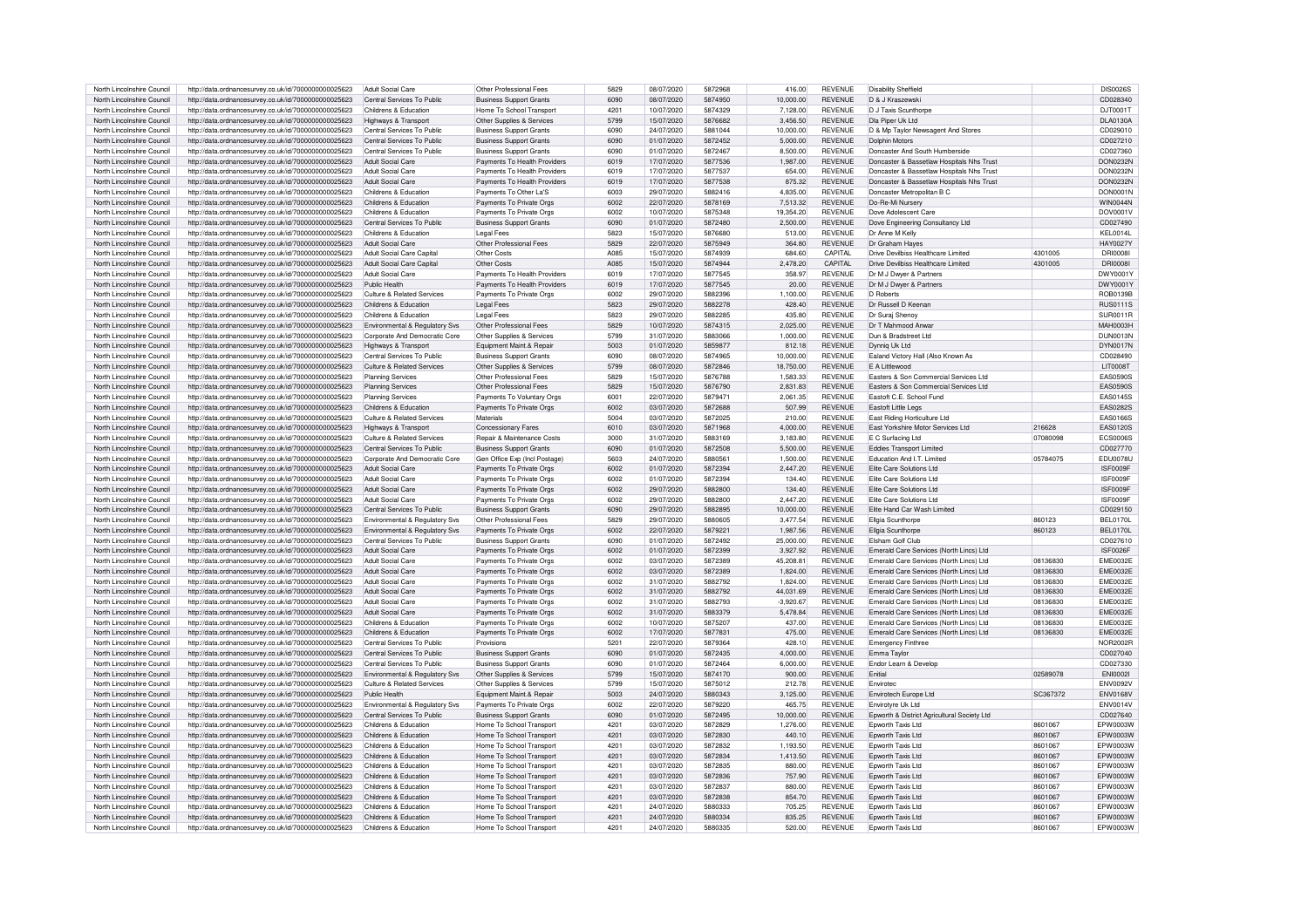| North Lincolnshire Council | http://data.ordnancesurvey.co.uk/id/7000000000025623 | Childrens & Education                      | Home To School Transpor        | 4201 | 24/07/2020 | 5880337 | 447.85      | <b>REVENUE</b> | Epworth Taxis Ltd                         | 8601067  | EPW0003W        |
|----------------------------|------------------------------------------------------|--------------------------------------------|--------------------------------|------|------------|---------|-------------|----------------|-------------------------------------------|----------|-----------------|
| North Lincolnshire Council | http://data.ordnancesurvey.co.uk/id/7000000000025623 | Childrens & Education                      | Home To School Transport       | 420' | 24/07/2020 | 5880338 | 520.00      | <b>REVENUE</b> | Foworth Taxis I to                        | 8601067  | FPW0003W        |
|                            |                                                      |                                            |                                |      |            |         |             |                |                                           |          |                 |
| North Lincolnshire Council | http://data.ordnancesurvey.co.uk/id/7000000000025623 | Childrens & Education                      | Home To School Transpor        | 4201 | 24/07/2020 | 5880339 | 505.05      | <b>REVENUE</b> | <b>Epworth Taxis Ltd</b>                  | 8601067  | EPW0003W        |
| North Lincolnshire Council | http://data.ordnancesurvey.co.uk/id/7000000000025623 | Childrens & Education                      | Home To School Transport       | 4201 | 24/07/2020 | 5880340 | 754.00      | <b>REVENUE</b> | <b>Foworth Taxis Ltd</b>                  | 8601067  | EPW0003W        |
| North Lincolnshire Council | http://data.ordnancesurvey.co.uk/id/7000000000025623 | Childrens & Education                      | Home To School Transpor        | 4201 | 24/07/2020 | 588034  | 244.50      | <b>REVENUE</b> | Foworth Taxis I td                        | 8601067  | FPW0003W        |
| North Lincolnshire Council | http://data.ordnancesurvey.co.uk/id/7000000000025623 | Central Services To Public                 | <b>Business Support Grants</b> | 6090 | 16/07/2020 | 5877646 | 10.000.00   | <b>REVENUE</b> | <b>Foworth War Memorial Field</b>         |          | CD028790        |
| North Lincolnshire Council | http://data.ordnancesurvey.co.uk/id/7000000000025623 | Culture & Related Services                 | Gen Office Exp (Incl Postage)  | 5603 | 24/07/2020 | 5880366 | 223.50      | <b>REVENUE</b> | Eryc - Supplies                           |          | EAS0125S        |
|                            |                                                      |                                            |                                | 3301 |            | 5882439 |             | <b>REVENUE</b> |                                           |          | FAS0125S        |
| North Lincolnshire Council | http://data.ordnancesurvey.co.uk/id/7000000000025623 | <b>Planning Services</b>                   | Cleaning Costs/ Material:      |      | 29/07/2020 |         | 338.10      |                | Eryc - Supplies                           |          |                 |
| North Lincolnshire Council | http://data.ordnancesurvey.co.uk/id/7000000000025623 | Culture, Env, Reg & Planning Cap           | Building/Construction          | A082 | 08/07/2020 | 5874189 | 6,719.14    | CAPITAL        | <b>Esh Construction Ltd</b>               | 2529939  | <b>ESH0002H</b> |
| North Lincolnshire Council | http://data.ordnancesurvey.co.uk/id/7000000000025623 | Childrens & Education                      | It Software-Maintenance        | 5053 | 10/07/2020 | 5874667 | 209.89      | <b>REVENUE</b> | Euclid Limited                            |          | <b>EUC00030</b> |
| North Lincolnshire Council | http://data.ordnancesurvey.co.uk/id/7000000000025623 | Central Services To Public                 | <b>Business Support Grants</b> | 6090 | 15/07/2020 | 5877390 | 10,000.00   | <b>REVENUE</b> | Eva Brothers                              |          | CD028570        |
| North Lincolnshire Council | http://data.ordnancesurvey.co.uk/id/7000000000025623 | Central Services To Public                 | <b>Business Support Grants</b> | 6090 | 01/07/2020 | 5872522 | 3.000.00    | <b>REVENUE</b> | <b>Evolve Business Developments</b>       |          | CD027910        |
| North Lincolnshire Council | http://data.ordnancesurvey.co.uk/id/7000000000025623 | Environmental & Regulatory Svs             | It Software-Maintenance        | 5053 | 04/07/2020 | 5871828 | $-1,467.00$ | <b>REVENUE</b> | Exegesis Sdm Ltd                          |          | EXE0011E        |
| North Lincolnshire Council | http://data.ordnancesurvey.co.uk/id/7000000000025623 | <b>Housing Services</b>                    | Other Supplies & Services      | 5799 | 29/07/2020 | 5881081 | 800.00      | <b>REVENUE</b> | <b>Expedius Properties</b>                |          | <b>EXP0028P</b> |
| North Lincolnshire Council | http://data.ordnancesurvey.co.uk/id/7000000000025623 | Environmental & Regulatory Svs             | Other Premises Costs           | 3390 | 08/07/2020 | 5874236 | 2.440.00    | <b>REVENUE</b> | Eye Watch Security Ltd                    | 04480210 | EYE0006E        |
|                            |                                                      |                                            |                                |      |            |         |             |                |                                           |          |                 |
| North Lincolnshire Council | http://data.ordnancesurvey.co.uk/id/7000000000025623 | Environmental & Regulatory Svs             | Other Premises Costs           | 3390 | 08/07/2020 | 5874237 | 600.00      | <b>REVENUE</b> | Eve Watch Security Ltd                    | 04480210 | EYE0006E        |
| North Lincolnshire Council | http://data.ordnancesurvey.co.uk/id/7000000000025623 | Fin&Inv I&E                                | Other Supplies & Services      | 5799 | 10/07/2020 | 5874947 | 533.50      | <b>REVENUE</b> | Eye Watch Security Ltd                    | 04480210 | FYF0006F        |
| North Lincolnshire Council | http://data.ordnancesurvey.co.uk/id/7000000000025623 | Fin&Inv I&F                                | Other Supplies & Services      | 5799 | 29/07/2020 | 5882336 | 557.75      | <b>REVENUE</b> | Eye Watch Security Ltd                    | 04480210 | EYE0006E        |
| North Lincolnshire Council | http://data.ordnancesurvey.co.uk/id/7000000000025623 | Environmental & Regulatory Svs             | Equipment Maint.& Repair       | 5003 | 29/07/2020 | 5882387 | 6.285.00    | <b>REVENUE</b> | Facultatieve Technologies Ltd             | 633222   | FAC0013C        |
| North Lincolnshire Council | http://data.ordnancesurvey.co.uk/id/7000000000025623 | Culture & Related Services                 | Other Supplies & Services      | 5799 | 15/04/2020 | 5880375 | $-2,620.00$ | <b>REVENUE</b> | <b>Fairview Music</b>                     |          | FAI00511        |
| North Lincolnshire Council | http://data.ordnancesurvey.co.uk/id/7000000000025623 | Central Services To Public                 | <b>Business Support Grants</b> | 6090 | 01/07/2020 | 5872497 | 2.000.00    | <b>REVENUE</b> | <b>Fcs Sports Limited</b>                 |          | CD027660        |
| North Lincolnshire Council | http://data.ordnancesurvey.co.uk/id/7000000000025623 | Childrens & Education                      | Licenses, Subs & Memberships   | 5510 | 31/07/2020 | 5883533 | 900.00      | <b>REVENUE</b> | Fellowship Of Inspection Nominees         | 10850428 | <b>FEL0006L</b> |
| North Lincolnshire Council | http://data.ordnancesurvey.co.uk/id/7000000000025623 | Central Services To Public                 | <b>Business Support Grants</b> | 6090 | 01/07/2020 | 5872512 | 25,000.00   | <b>REVENUE</b> | Fenix Active I td                         |          | CD027810        |
| North Lincolnshire Council | http://data.ordnancesurvey.co.uk/id/7000000000025623 | Central Services To Public                 | <b>Business Support Grants</b> | 6090 | 15/07/2020 | 5877385 | 10,000.00   | <b>REVENUE</b> | Ferncroft Environmenta                    |          | CD028520        |
|                            |                                                      |                                            |                                |      |            |         |             |                |                                           |          |                 |
| North Lincolnshire Council | http://data.ordnancesurvey.co.uk/id/7000000000025623 | Culture & Related Services                 | Vehicle Repairs                | 4004 | 10/07/2020 | 5873982 | 771.42      | <b>REVENUE</b> | F G Adamson & Son                         |          | ADA0002A        |
| North Lincolnshire Council | http://data.ordnancesurvev.co.uk/id/7000000000025623 | Childrens & Education                      | Payments To Private Orgs       | 6002 | 08/07/2020 | 5874000 | 220.00      | <b>REVENUE</b> | First Class Tailored Solutions Ltd        | 07819183 | FIR0124R        |
| North Lincolnshire Council | http://data.ordnancesurvey.co.uk/id/7000000000025623 | Childrens & Education                      | Payments To Private Orgs       | 6002 | 08/07/2020 | 5874002 | 320.00      | <b>REVENUE</b> | First Class Tailored Solutions Ltd        | 07819183 | FIR0124R        |
| North Lincolnshire Council | http://data.ordnancesurvey.co.uk/id/7000000000025623 | Childrens & Education                      | Payments To Private Orgs       | 6002 | 15/07/2020 | 5875651 | 320.00      | <b>REVENUE</b> | First Class Tailored Solutions Ltd        | 07819183 | FIR0124R        |
| North Lincolnshire Council | http://data.ordnancesurvey.co.uk/id/7000000000025623 | Childrens & Education                      | Payments To Private Orgs       | 6002 | 15/07/2020 | 5875654 | 220.00      | <b>REVENUE</b> | First Class Tailored Solutions Ltd        | 07819183 | FIR0124R        |
| North Lincolnshire Council | http://data.ordnancesurvey.co.uk/id/7000000000025623 | Childrens & Education                      | Payments To Private Orgs       | 6002 | 17/07/2020 | 5877376 | 220.00      | <b>REVENUE</b> | First Class Tailored Solutions Ltd        | 07819183 | <b>FIR0124R</b> |
| North Lincolnshire Council | http://data.ordnancesurvey.co.uk/id/7000000000025623 | Childrens & Education                      | Payments To Private Oras       | 6002 | 17/07/2020 | 5877377 | 320.00      | <b>REVENUE</b> | <b>First Class Tailored Solutions Ltd</b> | 07819183 | FIR0124R        |
| North Lincolnshire Council | http://data.ordnancesurvey.co.uk/id/7000000000025623 | Highways & Transpor                        | Passenger Transport            | 6011 | 24/07/2020 | 5880255 | 1,020.50    | <b>REVENUE</b> | First South Yorkshire Ltd                 | 2332529  | FIR0041R        |
| North Lincolnshire Council |                                                      |                                            |                                | 6011 | 24/07/2020 | 5880257 | 979.68      | <b>REVENUE</b> | First South Yorkshire Ltd                 | 2332529  | FIR0041B        |
|                            | http://data.ordnancesurvey.co.uk/id/7000000000025623 | Highways & Transport                       | Passenger Transport            |      |            |         |             |                |                                           |          |                 |
| North Lincolnshire Council | http://data.ordnancesurvey.co.uk/id/7000000000025623 | Highways & Transport                       | Passenger Transport            | 6011 | 24/07/2020 | 5880258 | 1.061.32    | <b>REVENUE</b> | First South Yorkshire Ltd                 | 2332529  | FIR0041R        |
| North Lincolnshire Council | http://data.ordnancesurvey.co.uk/id/7000000000025623 | Highways & Transpor                        | Other Supplies & Services      | 5799 | 31/07/2020 | 5876569 | 27,512.00   | <b>REVENUE</b> | First Step Sports Ltd                     |          | FIR0143R        |
| North Lincolnshire Council | http://data.ordnancesurvey.co.uk/id/7000000000025623 | Childrens & Education                      | Payments To Private Orgs       | 6002 | 03/07/2020 | 5872945 | 3.403.50    | <b>REVENUE</b> | Five Rivers Child Care I to               |          | <b>FIV0006V</b> |
| North Lincolnshire Council | http://data.ordnancesurvey.co.uk/id/7000000000025623 | Highways & Transport                       | Faujoment Hire/Rent            | 5002 | 29/07/2020 | 5882110 | 368.25      | <b>REVENUE</b> | Fleetclean Ltd                            | 01381865 | <b>FLE0007E</b> |
| North Lincolnshire Council | http://data.ordnancesurvey.co.uk/id/7000000000025623 | Adult Social Care                          | Materials                      | 5004 | 10/07/2020 | 5875481 | 227.86      | <b>REVENUE</b> | Fleet Factors Ltd                         | 01231325 | FI F0026F       |
| North Lincolnshire Council | http://data.ordnancesurvey.co.uk/id/7000000000025623 | Childrens & Education                      | Materials                      | 5004 | 10/07/2020 | 5875489 | 283.09      | <b>REVENUE</b> | Fleet Factors Ltd                         | 01231325 | <b>FLE0026E</b> |
| North Lincolnshire Council | http://data.ordnancesurvey.co.uk/id/7000000000025623 | Childrens & Education                      | Materials                      | 5004 | 10/07/2020 | 5875494 | 405.01      | <b>REVENUE</b> | Fleet Factors Ltd                         | 01231325 | FL E0026E       |
| North Lincolnshire Council | http://data.ordnancesurvey.co.uk/id/7000000000025623 | Childrens & Education                      | Materials                      | 5004 | 29/07/2020 | 5882133 | 398.06      | <b>REVENUE</b> | Fleet Factors Ltd                         | 01231325 | FI F0026F       |
| North Lincolnshire Council |                                                      | Childrens & Education                      | Other Vehicle Costs            | 4005 | 29/07/2020 | 5882111 | 713.70      | <b>REVENUE</b> | <b>Fleet Factors Ltd</b>                  |          | <b>FLE0026E</b> |
|                            | http://data.ordnancesurvey.co.uk/id/7000000000025623 |                                            |                                |      |            |         |             |                |                                           | 01231325 |                 |
| North Lincolnshire Council | http://data.ordnancesurvey.co.uk/id/7000000000025623 | Culture & Related Services                 | Materials                      | 5004 | 10/07/2020 | 5875476 | 635.00      | REVENUE        | <b>Fleet Factors Ltd</b>                  | 01231325 | <b>FLE0026E</b> |
| North Lincolnshire Council | http://data.ordnancesurvey.co.uk/id/7000000000025623 | Culture & Related Services                 | Materials                      | 5004 | 10/07/2020 | 5875508 | 617.87      | REVENUE        | <b>Fleet Factors Ltd</b>                  | 01231325 | <b>FLE0026E</b> |
| North Lincolnshire Council | http://data.ordnancesurvey.co.uk/id/7000000000025623 | Culture & Related Services                 | Materials                      | 5004 | 10/07/2020 | 5875520 | 638.48      | <b>REVENUE</b> | Fleet Factors Ltd                         | 01231325 | FI F0026F       |
| North Lincolnshire Council | http://data.ordnancesurvey.co.uk/id/7000000000025623 | <b>Culture &amp; Related Services</b>      | Materials                      | 5004 | 10/07/2020 | 5875521 | 508.68      | <b>REVENUE</b> | <b>Fleet Factors Ltd</b>                  | 01231325 | <b>FLE0026E</b> |
| North Lincolnshire Council | http://data.ordnancesurvey.co.uk/id/7000000000025623 | Culture & Related Services                 | Materials                      | 5004 | 29/07/2020 | 5882116 | 311.68      | <b>REVENUE</b> | Fleet Factors Ltd                         | 01231325 | <b>FLE0026E</b> |
| North Lincolnshire Council | http://data.ordnancesurvey.co.uk/id/7000000000025623 | Culture & Related Services                 | Materials                      | 5004 | 29/07/2020 | 5882122 | 1.689.30    | <b>REVENUE</b> | Fleet Factors Ltd                         | 01231325 | <b>FLE0026E</b> |
| North Lincolnshire Council | http://data.ordnancesurvey.co.uk/id/7000000000025623 | Culture & Related Services                 | Materials                      | 5004 | 29/07/2020 | 5882147 | 213.37      | <b>REVENUE</b> | <b>Fleet Factors Ltd</b>                  | 01231325 | <b>FLE0026E</b> |
| North Lincolnshire Council |                                                      | Culture & Related Services                 | Materials                      | 5004 | 29/07/2020 | 5882166 | 404.01      | <b>REVENUE</b> | <b>Fleet Factors Ltd</b>                  | 01231325 | <b>FLE0026E</b> |
|                            | http://data.ordnancesurvey.co.uk/id/7000000000025623 |                                            |                                |      |            |         |             |                |                                           |          |                 |
| North Lincolnshire Council | http://data.ordnancesurvey.co.uk/id/7000000000025623 | Culture & Related Services                 | Materials                      | 5004 | 29/07/2020 | 5882179 | 481.60      | <b>REVENUE</b> | <b>Fleet Factors Ltd</b>                  | 01231325 | <b>FLE0026E</b> |
| North Lincolnshire Council | http://data.ordnancesurvey.co.uk/id/7000000000025623 | Culture & Related Services                 | Materials                      | 5004 | 29/07/2020 | 5882206 | 774.65      | <b>REVENUE</b> | <b>Fleet Factors Ltd</b>                  | 01231325 | <b>FLE0026E</b> |
| North Lincolnshire Council | http://data.ordnancesurvey.co.uk/id/7000000000025623 | <b>Culture &amp; Related Services</b>      | Materials                      | 5004 | 29/07/2020 | 5882209 | 729.94      | <b>REVENUE</b> | <b>Fleet Factors Ltd</b>                  | 01231325 | <b>FLE0026E</b> |
| North Lincolnshire Council | http://data.ordnancesurvey.co.uk/id/7000000000025623 | Culture & Related Services                 | Materials                      | 5004 | 31/07/2020 | 5882217 | 2,400.00    | <b>REVENUE</b> | <b>Fleet Factors Ltd</b>                  | 01231325 | FI F0026F       |
| North Lincolnshire Council | http://data.ordnancesurvey.co.uk/id/7000000000025623 | Environmental & Regulatory Svs             | Materials                      | 5004 | 10/07/2020 | 5875465 | 2.511.84    | <b>REVENUE</b> | <b>Fleet Factors Ltd</b>                  | 01231325 | <b>FLE0026E</b> |
| North Lincolnshire Council | http://data.ordnancesurvey.co.uk/id/7000000000025623 | Environmental & Regulatory Svs             | Materials                      | 5004 | 10/07/2020 | 5875472 | 825.77      | <b>REVENUE</b> | Fleet Factors Ltd                         | 01231325 | FI F0026F       |
| North Lincolnshire Council | http://data.ordnancesurvey.co.uk/id/7000000000025623 | Environmental & Regulatory Svs             | Materials                      | 5004 | 10/07/2020 | 5875473 | 756.68      | <b>REVENUE</b> | Fleet Factors Ltd                         | 01231325 | FI F0026F       |
| North Lincolnshire Council | http://data.ordnancesurvey.co.uk/id/7000000000025623 | Environmental & Regulatory Svs             | Materials                      | 5004 | 10/07/2020 | 5875478 | 470.00      | <b>REVENUE</b> | Fleet Factors Ltd                         | 01231325 | <b>FLE0026E</b> |
| North Lincolnshire Council | http://data.ordnancesurvey.co.uk/id/7000000000025623 | Environmental & Regulatory Svs             | Materials                      | 5004 | 10/07/2020 | 5875484 | 250.80      | <b>REVENUE</b> | Fleet Factors Ltd                         | 01231325 | <b>FLE0026E</b> |
| North Lincolnshire Council | http://data.ordnancesurvey.co.uk/id/7000000000025623 | Environmental & Regulatory Svs             | Materials                      | 5004 | 10/07/2020 | 5875509 | 1.983.65    | <b>REVENUE</b> | Fleet Factors Ltd                         | 01231325 | <b>FLE0026E</b> |
|                            |                                                      |                                            |                                | 5004 | 10/07/2020 | 5875510 | 2.514.90    | <b>REVENUE</b> |                                           |          | <b>FLE0026E</b> |
| North Lincolnshire Council | http://data.ordnancesurvey.co.uk/id/7000000000025623 | Environmental & Regulatory Svs             | Materials                      |      |            |         |             |                | Fleet Factors Ltd                         | 01231325 |                 |
| North Lincolnshire Council | http://data.ordnancesurvey.co.uk/id/7000000000025623 | Environmental & Regulatory Sys             | Materials                      | 5004 | 10/07/2020 | 5875511 | 296549      | <b>REVENUE</b> | Fleet Factors Ltd                         | 01231325 | <b>FLE0026E</b> |
| North Lincolnshire Council | http://data.ordnancesurvey.co.uk/id/7000000000025623 | Environmental & Regulatory Svs             | Materials                      | 5004 | 10/07/2020 | 5875512 | 427.94      | <b>REVENUE</b> | <b>Fleet Factors Ltd</b>                  | 01231325 | <b>FLE0026E</b> |
| North Lincolnshire Council | http://data.ordnancesurvey.co.uk/id/7000000000025623 | Environmental & Regulatory Svs             | Materials                      | 5004 | 10/07/2020 | 5875513 | 427.94      | <b>REVENUE</b> | <b>Fleet Factors Ltd</b>                  | 01231325 | <b>FLE0026E</b> |
| North Lincolnshire Council | http://data.ordnancesurvey.co.uk/id/7000000000025623 | Environmental & Regulatory Svs             | Materials                      | 5004 | 10/07/2020 | 5875530 | 251.78      | REVENUE        | Fleet Factors Ltd                         | 01231325 | <b>FLE0026E</b> |
| North Lincolnshire Council | http://data.ordnancesurvey.co.uk/id/7000000000025623 | Environmental & Regulatory Svs             | Materials                      | 5004 | 15/07/2020 | 5875534 | 415.60      | <b>REVENUE</b> | Fleet Factors Ltd                         | 01231325 | <b>FLE0026E</b> |
| North Lincolnshire Council | http://data.ordnancesurvey.co.uk/id/7000000000025623 | Environmental & Regulatory Svs             | Materials                      | 5004 | 29/07/2020 | 5882121 | 446.09      | <b>REVENUE</b> | <b>Fleet Factors Ltd</b>                  | 01231325 | <b>FLE0026E</b> |
| North Lincolnshire Council | http://data.ordnancesurvey.co.uk/id/7000000000025623 | Environmental & Regulatory Svs             | Materials                      | 5004 | 29/07/2020 | 5882127 | 263.57      | <b>REVENUE</b> | Fleet Factors Ltd                         | 01231325 | FI F0026F       |
| North Lincolnshire Council | http://data.ordnancesurvey.co.uk/id/7000000000025623 | Environmental & Regulatory Svs             | Materials                      | 5004 | 29/07/2020 | 5882137 | 277.56      | <b>REVENUE</b> | Fleet Factors Ltd                         | 01231325 | <b>FLE0026E</b> |
| North Lincolnshire Council | http://data.ordnancesurvey.co.uk/id/7000000000025623 | <b>Fnvironmental &amp; Regulatory Sys.</b> | Materials                      | 5004 | 29/07/2020 | 5882144 | 838.31      | <b>REVENUE</b> | Fleet Factors Ltd                         | 01231325 | <b>FLE0026E</b> |
|                            |                                                      |                                            |                                | 5004 |            | 5882148 |             | <b>REVENUE</b> |                                           |          | FLF0026F        |
| North Lincolnshire Council | http://data.ordnancesurvey.co.uk/id/7000000000025623 | Environmental & Regulatory Svs             | Materials                      |      | 29/07/2020 |         | 966.52      |                | Fleet Factors Ltd                         | 01231325 |                 |
| North Lincolnshire Council | http://data.ordnancesurvev.co.uk/id/7000000000025623 | Environmental & Regulatory Svs             | Materials                      | 5004 | 29/07/2020 | 5882149 | 277.56      | <b>REVENUE</b> | Fleet Factors Ltd                         | 01231325 | <b>FLE0026E</b> |
| North Lincolnshire Council | http://data.ordnancesurvey.co.uk/id/7000000000025623 | Environmental & Regulatory Sys             | Materials                      | 5004 | 29/07/2020 | 5882151 | 1.855.62    | <b>REVENUE</b> | Fleet Factors Ltd                         | 01231325 | <b>FLE0026E</b> |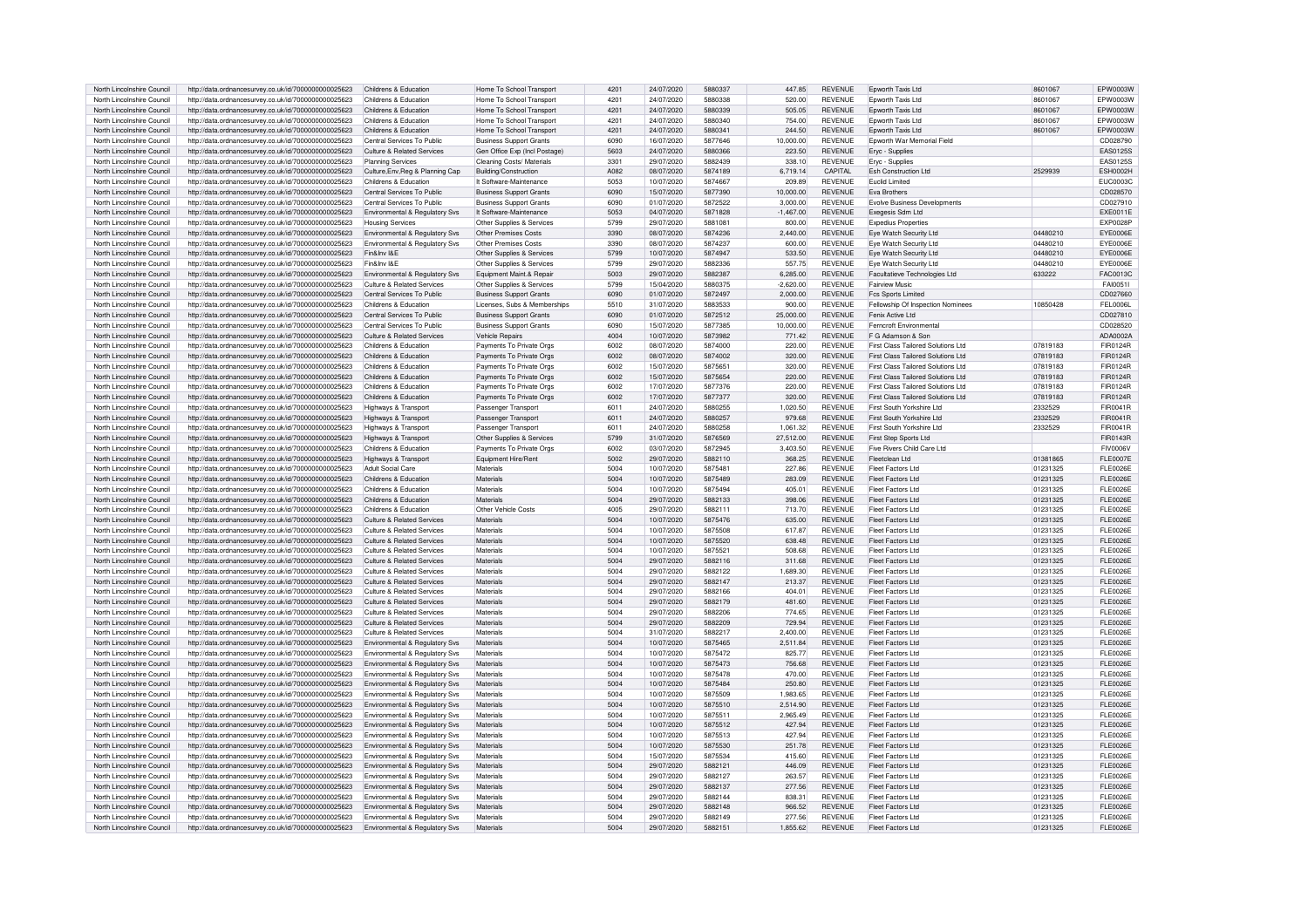| North Lincolnshire Council | http://data.ordnancesurvey.co.uk/id/7000000000025623                                                         | Environmental & Regulatory Svs            | Materials                                                  | 5004        | 29/07/2020 | 5882156 | 1.426.72   | <b>REVENUE</b> | <b>Fleet Factors Ltd</b>                       | 01231325 | <b>FLE0026E</b> |
|----------------------------|--------------------------------------------------------------------------------------------------------------|-------------------------------------------|------------------------------------------------------------|-------------|------------|---------|------------|----------------|------------------------------------------------|----------|-----------------|
| North Lincolnshire Council | http://data.ordnancesurvey.co.uk/id/7000000000025623                                                         | Environmental & Regulatory Svs            | Materials                                                  | 5004        | 29/07/2020 | 5882159 | 275.19     | <b>REVENUE</b> | Fleet Factors Ltd                              | 01231325 | FL E0026E       |
| North Lincolnshire Council | http://data.ordnancesurvey.co.uk/id/7000000000025623                                                         | <b>Environmental &amp; Regulatory Sys</b> | Materials                                                  | 5004        | 29/07/2020 | 5882163 | 880.58     | <b>REVENUE</b> | Fleet Factors Ltd                              | 01231325 | <b>FLE0026E</b> |
|                            |                                                                                                              |                                           |                                                            |             |            |         |            |                |                                                |          |                 |
| North Lincolnshire Council | http://data.ordnancesurvey.co.uk/id/7000000000025623                                                         | <b>Environmental &amp; Requlatory Sys</b> | Materials                                                  | 5004        | 29/07/2020 | 5882169 | 348.60     | <b>REVENUE</b> | Fleet Factors Ltd                              | 01231325 | <b>FLE0026E</b> |
| North Lincolnshire Council | http://data.ordnancesurvey.co.uk/id/7000000000025623                                                         | Environmental & Regulatory Svs            | Materials                                                  | 5004        | 29/07/2020 | 5882174 | 769.48     | <b>REVENUE</b> | Fleet Factors Ltd                              | 01231325 | <b>FLE0026E</b> |
| North Lincolnshire Council | http://data.ordnancesurvey.co.uk/id/7000000000025623                                                         | Environmental & Regulatory Sys            | Materials                                                  | 5004        | 29/07/2020 | 5882175 | 868.64     | <b>REVENUE</b> | Fleet Factors Ltd                              | 01231325 | <b>FLE0026E</b> |
| North Lincolnshire Council | http://data.ordnancesurvey.co.uk/id/7000000000025623                                                         | Environmental & Regulatory Sys            | Materials                                                  | 5004        | 29/07/2020 | 5882188 | 319.98     | <b>REVENUE</b> | <b>Fleet Factors Ltd</b>                       | 01231325 | <b>FLE0026E</b> |
| North Lincolnshire Council | http://data.ordnancesurvey.co.uk/id/7000000000025623                                                         | Environmental & Regulatory Svs            | Materials                                                  | 5004        | 29/07/2020 | 5882204 | 494.21     | <b>REVENUE</b> | Fleet Factors Ltd                              | 01231325 | FL E0026E       |
| North Lincolnshire Council | http://data.ordnancesurvey.co.uk/id/7000000000025623                                                         | Environmental & Regulatory Svs            | Materials                                                  | 5004        | 29/07/2020 | 5882205 | 509.71     | <b>REVENUE</b> | <b>Fleet Factors Ltd</b>                       | 01231325 | <b>FLE0026E</b> |
| North Lincolnshire Council | http://data.ordnancesurvey.co.uk/id/7000000000025623                                                         | Environmental & Regulatory Svs            | Materials                                                  | 5004        | 29/07/2020 | 5882212 | 419.95     | <b>REVENUE</b> | <b>Fleet Factors Ltd</b>                       | 01231325 | <b>FLE0026E</b> |
| North Lincolnshire Council | http://data.ordnancesurvey.co.uk/id/7000000000025623                                                         | Environmental & Regulatory Svs            | Materials                                                  | 5004        | 31/07/2020 | 5882224 | 232.48     | REVENUE        | <b>Fleet Factors Ltd</b>                       | 01231325 | <b>FLE0026E</b> |
| North Lincolnshire Council | http://data.ordnancesurvey.co.uk/id/7000000000025623                                                         | Highways & Transport                      | Equipment Maint.& Repair                                   | 5003        | 10/07/2020 | 5875522 | 247.54     | <b>REVENUE</b> | Fleet Factors Ltd                              | 01231325 | <b>FLE0026E</b> |
|                            |                                                                                                              |                                           |                                                            | 500         |            | 5882112 |            | <b>REVENUE</b> | Fleet Factors Ltd                              |          | FL E0026E       |
| North Lincolnshire Council | http://data.ordnancesurvey.co.uk/id/7000000000025623                                                         | Highways & Transport                      | Equipment Purchase                                         |             | 29/07/2020 |         | 378.00     |                |                                                | 01231325 |                 |
| North Lincolnshire Council | http://data.ordnancesurvey.co.uk/id/7000000000025623                                                         | Highways & Transport                      | Fuel                                                       | 4001        | 29/07/2020 | 5882176 | 870.00     | <b>REVENUE</b> | Fleet Factors Ltd                              | 01231325 | FL E0026E       |
| North Lincolnshire Council | http://data.ordnancesurvey.co.uk/id/7000000000025623                                                         | Highways & Transport                      | Materials                                                  | 5004        | 10/07/2020 | 5875480 | 764.81     | <b>REVENUE</b> | Fleet Factors Ltd                              | 01231325 | <b>FLE0026E</b> |
| North Lincolnshire Council | http://data.ordnancesurvey.co.uk/id/7000000000025623                                                         | Highways & Transport                      | Materials                                                  | 5004        | 10/07/2020 | 5875501 | 1.350.00   | <b>REVENUE</b> | Fleet Factors Ltd                              | 01231325 | <b>FLE0026E</b> |
| North Lincolnshire Council | http://data.ordnancesurvey.co.uk/id/7000000000025623                                                         | Highways & Transport                      | Materials                                                  | 5004        | 29/07/2020 | 5882124 | 909.61     | <b>REVENUE</b> | Fleet Factors Ltd                              | 01231325 | FL E0026E       |
| North Lincolnshire Council | http://data.ordnancesurvey.co.uk/id/7000000000025623                                                         | Highways & Transport                      | Other Vehicle Costs                                        | 4005        | 10/07/2020 | 5875454 | 405.44     | <b>REVENUE</b> | Fleet Factors Ltd                              | 01231325 | <b>FLE0026E</b> |
| North Lincolnshire Council | http://data.ordnancesurvey.co.uk/id/7000000000025623                                                         | Highways & Transport                      | Other Vehicle Costs                                        | 4005        | 10/07/2020 | 5875461 | 311.39     | <b>REVENUE</b> | Fleet Factors Ltd                              | 01231325 | <b>FLE0026E</b> |
| North Lincolnshire Council | http://data.ordnancesurvey.co.uk/id/7000000000025623                                                         | Highways & Transport                      | Other Vehicle Costs                                        | 4005        | 10/07/2020 | 5875463 | 388.71     | <b>REVENUE</b> | Fleet Factors Ltd                              | 01231325 | FI F0026F       |
| North Lincolnshire Council | http://data.ordnancesurvey.co.uk/id/7000000000025623                                                         | Highways & Transport                      | Stock Purchases & Adjustments                              | 5030        | 29/07/2020 | 5882114 | 755.04     | REVENUE        | <b>Fleet Factors Ltd</b>                       | 01231325 | <b>FLE0026E</b> |
| North Lincolnshire Council |                                                                                                              |                                           | <b>Vehicle Repairs</b>                                     | 4004        | 29/07/2020 | 5882153 | 242.48     | REVENUE        | <b>Fleet Factors Ltd</b>                       | 01231325 | <b>FLE0026E</b> |
|                            | http://data.ordnancesurvey.co.uk/id/7000000000025623                                                         | Highways & Transport                      |                                                            |             |            |         |            |                |                                                |          |                 |
| North Lincolnshire Council | http://data.ordnancesurvey.co.uk/id/7000000000025623                                                         | Corporate And Democratic Core             | Course Fees/Training                                       | 2002        | 24/07/2020 | 5880252 | 420.00     | <b>REVENUE</b> | Forefront Training Ltd                         | 7200153  | FOR0084R        |
| North Lincolnshire Council | http://data.ordnancesurvey.co.uk/id/7000000000025623                                                         | Childrens & Education                     | Payments To Private Orgs                                   | 6002        | 03/07/2020 | 5872931 | 3,192.60   | <b>REVENUE</b> | <b>Foster Care Associates Limited</b>          | 08273494 | <b>FOS0030S</b> |
| North Lincolnshire Council | http://data.ordnancesurvey.co.uk/id/7000000000025623                                                         | Childrens & Education                     | Payments To Private Orgs                                   | 6002        | 03/07/2020 | 5872937 | 3,649.20   | REVENUE        | Fostering People Ltd                           |          | FOS0214S        |
| North Lincolnshire Council | http://data.ordnancesurvey.co.uk/id/7000000000025623                                                         | Childrens & Education                     | Payments To Private Orgs                                   | 6002        | 10/07/2020 | 5874915 | 2,710.50   | <b>REVENUE</b> | Fostering People Ltd                           |          | FOS0214S        |
| North Lincolnshire Council | http://data.ordnancesurvey.co.uk/id/7000000000025623                                                         | Childrens & Education                     | Payments To Private Orgs                                   | 6002        | 03/07/2020 | 5872951 | 3.160.50   | <b>REVENUE</b> | <b>Fostering Solutions Ltd</b>                 |          | <b>FOS0044S</b> |
| North Lincolnshire Council | http://data.ordnancesurvey.co.uk/id/7000000000025623                                                         | Central Services To Public                | <b>Business Support Grants</b>                             | 6090        | 08/07/2020 | 5874949 | 10,000.00  | <b>REVENUE</b> | Foxhill Farm                                   |          | CD028330        |
| North Lincolnshire Council | http://data.ordnancesurvey.co.uk/id/7000000000025623                                                         | <b>Housing Services</b>                   | Other Supplies & Services                                  | 5799        | 17/07/2020 | 5877895 | 5.850.00   | <b>REVENUE</b> | Fox Red Living Ltd                             | 11098298 | FOX0150X        |
| North Lincolnshire Council | http://data.ordnancesurvey.co.uk/id/7000000000025623                                                         | <b>Housing Services</b>                   | Other Supplies & Services                                  | 5799        | 01/07/2020 | 5871581 | 10.723.11  | <b>REVENUE</b> | Framework Housing Association                  |          | FRA0017A        |
| North Lincolnshire Council | http://data.ordnancesurvey.co.uk/id/7000000000025623                                                         | Public Health                             | Payments To Private Orgs                                   | 6002        | 03/07/2020 | 5872958 | 21,400.00  | REVENUE        | Framework Housing Association                  |          | <b>FRA0017A</b> |
| North Lincolnshire Council |                                                                                                              | Corporate And Democratic Core             | Equipment Maint.& Repair                                   | 5003        | 15/07/2020 |         | 350.00     | REVENUE        | Freelance Offset Services Ltd                  |          | <b>FRE0013E</b> |
|                            | http://data.ordnancesurvey.co.uk/id/7000000000025623                                                         |                                           |                                                            |             |            | 5876968 |            |                |                                                |          |                 |
| North Lincolnshire Council | http://data.ordnancesurvey.co.uk/id/7000000000025623                                                         | <b>Planning Services</b>                  | Payments To Voluntary Orgs                                 | 6001        | 29/07/2020 | 5880330 | 1.049.00   | <b>REVENUE</b> | Friends Of Garthorpe & Fockerby                |          | FGF0001F        |
| North Lincolnshire Council | http://data.ordnancesurvey.co.uk/id/7000000000025623                                                         | Central Services To Public                | <b>Business Support Grants</b>                             | 6090        | 01/07/2020 | 5872484 | 10.000.00  | REVENUE        | Frodingham Community Association               |          | CD027530        |
| North Lincolnshire Council | http://data.ordnancesurvey.co.uk/id/7000000000025623                                                         | Central Services To Public                | <b>Business Support Grants</b>                             | 6090        | 01/07/2020 | 5872437 | 5,500.00   | REVENUE        | Frodingham Fun Club                            |          | CD027060        |
| North Lincolnshire Council | http://data.ordnancesurvey.co.uk/id/7000000000025623                                                         | Fin&Inv I&E                               | Grounds Maintenance                                        | 3010        | 29/07/2020 | 5882276 | 648.00     | REVENUE        | F W S Consultants Ltd                          | 3944252  | <b>FWS0001S</b> |
| North Lincolnshire Council | http://data.ordnancesurvey.co.uk/id/7000000000025623                                                         | Fin&Inv I&E                               | Grounds Maintenance                                        | 3010        | 29/07/2020 | 5882277 | 1.080.00   | <b>REVENUE</b> | F W S Consultants Ltd                          | 3944252  | <b>FWS0001S</b> |
| North Lincolnshire Council | http://data.ordnancesurvey.co.uk/id/7000000000025623                                                         | Corporate And Democratic Core             | Telephone Rent/Calls                                       | 5403        | 17/07/2020 | 5876965 | 7,195.20   | <b>REVENUE</b> | Gamma Business Communications Ltd              | 04340834 | GAM0150M        |
| North Lincolnshire Council | http://data.ordnancesurvey.co.uk/id/7000000000025623                                                         | Corporate And Democratic Core             | Telephone Rent/Calls                                       | 5403        | 17/07/2020 | 5876966 | 1.822.40   | <b>REVENUE</b> | Gamma Business Communications Ltd              | 04340834 | GAM0150M        |
| North Lincolnshire Council | http://data.ordnancesurvey.co.uk/id/7000000000025623                                                         | Childrens & Education                     | Licenses, Subs & Memberships                               | 5510        | 15/07/2020 | 5876953 | 750.00     | <b>REVENUE</b> | <b>Gateway Qualifications Limited</b>          |          | GAT0071T        |
| North Lincolnshire Council |                                                                                                              | Culture & Related Services                | Materials                                                  | 5004        |            | 5868158 | 885.90     | <b>REVENUE</b> |                                                | 7524601  | GBS0004S        |
|                            | http://data.ordnancesurvey.co.uk/id/7000000000025623                                                         |                                           |                                                            |             | 08/07/2020 |         |            |                | Gb Sport & Leisure Uk Ltd                      |          |                 |
| North Lincolnshire Council | http://data.ordnancesurvey.co.uk/id/7000000000025623                                                         | Central Services To Public                | <b>Business Support Grants</b>                             | 6090        | 01/07/2020 | 5872459 | 4,000.00   | REVENUE        | <b>Gc Reports Limited</b>                      |          | CD027280        |
| North Lincolnshire Council | http://data.ordnancesurvey.co.uk/id/7000000000025623                                                         | Culture & Related Services                | Materials                                                  | 5004        | 08/07/2020 | 5847515 | 225.60     | REVENUE        | G Empson & Sons Limited                        | 1434924  | EMP0019P        |
| North Lincolnshire Council | http://data.ordnancesurvey.co.uk/id/7000000000025623                                                         | Public Health                             | Materials                                                  | 5004        | 10/07/2020 | 5874328 | 351.00     | REVENUE        | G Empson & Sons Limited                        | 1434924  | <b>EMP0019P</b> |
| North Lincolnshire Council | http://data.ordnancesurvey.co.uk/id/7000000000025623                                                         | Central Services To Public                | <b>Business Support Grants</b>                             | 6090        | 15/07/2020 | 5877399 | 10.000.00  | <b>REVENUE</b> | Glanford And Scunthorne Canoe Club             |          | CD028660        |
| North Lincolnshire Council | http://data.ordnancesurvey.co.uk/id/7000000000025623                                                         | Culture & Related Services                | Materials                                                  | 5004        | 15/07/2020 | 5869379 | 2,575.00   | REVENUE        | Glendale Services                              |          | GLE0041E        |
| North Lincolnshire Council | http://data.ordnancesurvey.co.uk/id/7000000000025623                                                         | Childrens & Education                     | Advertising & Publicity                                    | 5610        | 01/07/2020 | 5871837 | 1,450.00   | <b>REVENUE</b> | Global Radio Services Ltd                      |          | GLO0090O        |
| North Lincolnshire Council | http://data.ordnancesurvey.co.uk/id/7000000000025623                                                         | Childrens & Education                     | Advertising & Publicity                                    | 5610        | 01/07/2020 | 5871838 | 1.200.00   | <b>REVENUE</b> | Global Radio Services Ltd                      |          | GLO0090O        |
| North Lincolnshire Council | http://data.ordnancesurvey.co.uk/id/7000000000025623                                                         | Childrens & Education                     | Advertising & Publicity                                    | 5610        | 01/07/2020 | 5871839 | 1.150.00   | <b>REVENUE</b> | Global Radio Services Ltd                      |          | GLO0090O        |
| North Lincolnshire Council | http://data.ordnancesurvey.co.uk/id/7000000000025623                                                         | Childrens & Education                     | Advertising & Publicity                                    | 5610        |            |         |            |                |                                                |          |                 |
| North Lincolnshire Council |                                                                                                              |                                           |                                                            |             |            |         |            | <b>REVENUE</b> | Global Radio Services Ltd                      |          |                 |
| North Lincolnshire Council |                                                                                                              |                                           |                                                            |             | 08/07/2020 | 5873354 | 949.25     |                |                                                |          | GLO0090O        |
|                            | http://data.ordnancesurvey.co.uk/id/7000000000025623                                                         | Childrens & Education                     | Advertising & Publicity                                    | 5610        | 22/07/2020 | 5879572 | 1.150.00   | <b>REVENUE</b> | Global Radio Services Ltd                      |          | GLO0090O        |
|                            | http://data.ordnancesurvey.co.uk/id/7000000000025623                                                         | Corporate And Democratic Core             | Fees & Charges Income                                      | 9002        | 08/07/2020 | 5874295 | $-43.55$   | <b>REVENUE</b> | GMR                                            |          | GMB0003B        |
| North Lincolnshire Council | http://data.ordnancesurvey.co.uk/id/7000000000025623                                                         | Central Services To Public                | <b>Business Support Grants</b>                             | 6090        | 15/07/2020 | 5877400 | 10,000.00  | <b>REVENUE</b> | Gowrings Mobility Group Ltd                    |          | CD028670        |
| North Lincolnshire Council | http://data.ordnancesurvey.co.uk/id/7000000000025623                                                         | Culture, Env, Reg & Planning Cap          | Other Costs                                                | <b>A085</b> | 08/07/2020 | 5873046 | 50.000.00  | CAPITAL        | Goxhill Parish Council                         |          | GOX0001X        |
| North Lincolnshire Council | http://data.ordnancesurvey.co.uk/id/7000000000025623                                                         | Central Services To Public                | <b>Business Support Grants</b>                             | 6090        | 01/07/2020 | 587248  | 5,000.00   | <b>REVENUE</b> | Grahams Cars                                   |          | CD027500        |
| North Lincolnshire Council | http://data.ordnancesurvey.co.uk/id/7000000000025623                                                         | Environmental & Regulatory Svs            | Other Supplies & Services                                  | 5799        | 22/07/2020 | 5879515 | 414.00     | <b>REVENUE</b> | Granart I td                                   | 2633289  | GRA0288A        |
| North Lincolnshire Council | http://data.ordnancesurvey.co.uk/id/7000000000025623                                                         | Environmental & Regulatory Svs            | Other Supplies & Services                                  | 5799        | 22/07/2020 | 5879516 | 877.50     | <b>REVENUE</b> | Granart I td                                   | 2633289  | GRA0288A        |
| North Lincolnshire Council | http://data.ordnancesurvey.co.uk/id/7000000000025623                                                         | Corporate And Democratic Core             | Other Premises Costs                                       | 3390        | 29/07/2020 | 5881761 | 1,774.95   | REVENUE        | Grange Europe Ltd                              | 472697   | GRA0534A        |
| North Lincolnshire Council | http://data.ordnancesurvey.co.uk/id/7000000000025623                                                         | Central Services To Public                | <b>Business Support Grants</b>                             | 6090        | 01/07/2020 | 5872465 | 5,500.00   | REVENUE        | Grange Farm Hobbies Centre                     |          | CD027340        |
| North Lincolnshire Council | http://data.ordnancesurvey.co.uk/id/7000000000025623                                                         | Culture, Env, Reg & Planning Cap          | Building/Construction                                      | A082        | 08/07/2020 | 5873042 | 154.592.50 | CAPITAL        | Grantham Industries Ltd T/A Gbm Demol & Farth  |          | GBM0001M        |
| North Lincolnshire Council |                                                                                                              |                                           |                                                            |             |            | 5875357 |            | CAPITAL        | Grantham Industries I td T/A Gbm Demol & Farth |          |                 |
|                            | http://data.ordnancesurvey.co.uk/id/7000000000025623                                                         | Culture, Env, Reg & Planning Cap          | Building/Construction                                      | A082        | 10/07/2020 | 5872466 | 104.304.63 |                |                                                |          | GBM0001M        |
| North Lincolnshire Council | http://data.ordnancesurvey.co.uk/id/7000000000025623                                                         | Central Services To Public                | <b>Business Support Grants</b>                             | 6090        | 01/07/2020 |         | 10,000.00  | <b>REVENUE</b> | Grantham Lodges                                |          | CD027350        |
| North Lincolnshire Council | http://data.ordnancesurvey.co.uk/id/7000000000025623                                                         | Adult Social Care                         | Payments To Private Orgs                                   | 6002        | 01/07/2020 | 5872400 | 1,864.68   | <b>REVENUE</b> | Grav Healthcare Ltd                            |          | <b>ISF0032F</b> |
| North Lincolnshire Council | http://data.ordnancesurvey.co.uk/id/7000000000025623                                                         | Adult Social Care                         | Payments To Private Orgs                                   | 6002        | 29/07/2020 | 5882806 | 1,864.68   | REVENUE        | Gray Healthcare Ltd                            |          | <b>ISF0032F</b> |
| North Lincolnshire Council | http://data.ordnancesurvey.co.uk/id/7000000000025623                                                         | Adult Social Care                         | Payments To Private Orgs                                   | 6002        | 31/07/2020 | 5883382 | 451.47     | REVENUE        | Gray Healthcare Ltd                            |          | <b>ISF0032F</b> |
| North Lincolnshire Council | http://data.ordnancesurvey.co.uk/id/7000000000025623                                                         | Highways & Transport                      | Materials                                                  | 5004        | 17/07/2020 | 5875319 | 550.00     | <b>REVENUE</b> | Grove Groundwork Services                      |          | GRO0051O        |
| North Lincolnshire Council | http://data.ordnancesurvey.co.uk/id/7000000000025623                                                         | Environmental & Regulatory Svs            | <b>Equipment Purchase</b>                                  | 5001        | 15/07/2020 | 5876794 | 1.763.00   | <b>REVENUE</b> | G T Cleaning Machines Ltd                      |          | GTC0001C        |
| North Lincolnshire Council | http://data.ordnancesurvey.co.uk/id/7000000000025623                                                         | Central Services To Public                | <b>Business Support Grants</b>                             | 6090        | 08/07/2020 | 5874958 | 10,000.00  | <b>REVENUE</b> | Gyd Car Parts Ltd                              |          | CD028420        |
| North Lincolnshire Council | http://data.ordnancesurvey.co.uk/id/7000000000025623                                                         | Central Services To Public                | <b>Business Support Grants</b>                             | 6090        | 01/07/2020 | 5872458 | 25,000.00  | REVENUE        | H & A Bella Limited                            |          | CD027270        |
| North Lincolnshire Council | http://data.ordnancesurvey.co.uk/id/7000000000025623                                                         | Childrens & Education                     | Payments To Private Oras                                   | 6002        | 17/07/2020 | 5877719 | 600.00     | <b>REVENUE</b> | Hackberry (Scotter) Ltd                        |          | <b>HAC0005C</b> |
| North Lincolnshire Council | http://data.ordnancesurvey.co.uk/id/7000000000025623                                                         | Childrens & Education                     |                                                            | 6002        | 24/07/2020 | 5877720 | 500.00     | <b>REVENUE</b> |                                                |          | HAC0005C        |
| North Lincolnshire Council |                                                                                                              | Central Services To Public                | Payments To Private Orgs<br><b>Business Support Grants</b> | 6090        | 01/07/2020 | 5872529 | 1,000.00   | <b>REVENUE</b> | Hackberry (Scotter) Ltd<br>Hair By Sally       |          | CD027980        |
| North Lincolnshire Council | http://data.ordnancesurvey.co.uk/id/7000000000025623<br>http://data.ordnancesurvey.co.uk/id/7000000000025623 | Central Services To Public                | <b>Business Support Grants</b>                             | 6090        | 08/07/2020 | 5874932 | 2.000.00   | <b>REVENUE</b> | Hair By Zoe Bainbridge                         |          | CD028260        |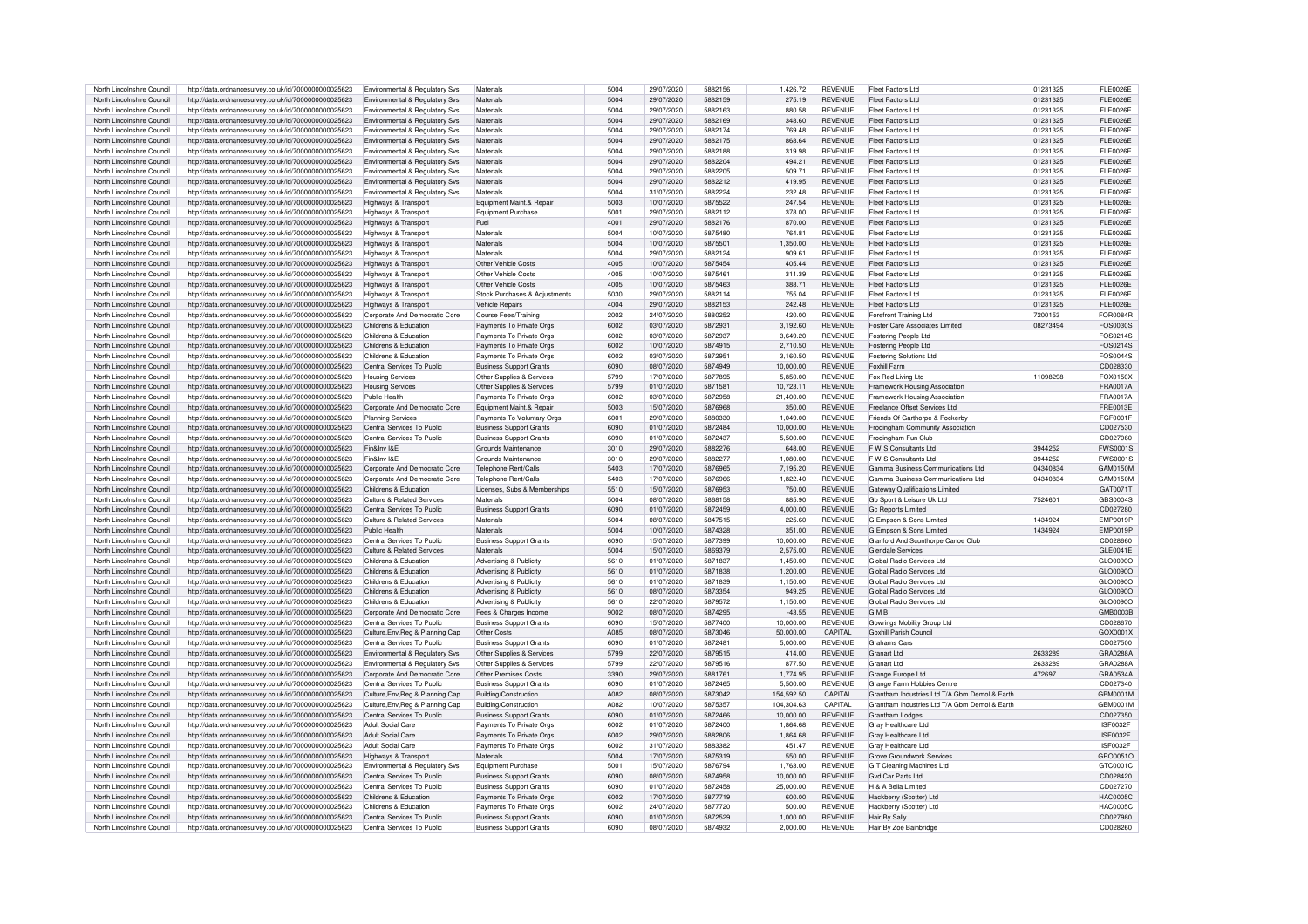| North Lincolnshire Council | http://data.ordnancesurvey.co.uk/id/7000000000025623 | Adult Social Care              | Payments To Private Orgs              | 6002 | 03/07/2020 | 5872371 | 93.155.33   | <b>REVENUE</b> | Hales Group Ltd                               | 04738023 | ABB0054B         |
|----------------------------|------------------------------------------------------|--------------------------------|---------------------------------------|------|------------|---------|-------------|----------------|-----------------------------------------------|----------|------------------|
|                            |                                                      |                                |                                       | 6002 |            |         |             | <b>REVENUE</b> |                                               | 04738023 | ABB0054B         |
| North Lincolnshire Council | http://data.ordnancesurvey.co.uk/id/7000000000025623 | Adult Social Care              | Payments To Private Orgs              |      | 03/07/2020 | 5872371 | 3,278.04    |                | <b>Hales Group Ltd</b>                        |          |                  |
| North Lincolnshire Council | http://data.ordnancesurvey.co.uk/id/7000000000025623 | Adult Social Care              | Payments To Private Orgs              | 6002 | 31/07/2020 | 5882761 | $-1,218.59$ | <b>REVENUE</b> | Hales Group Ltd                               | 04738023 | ABB0054B         |
| North Lincolnshire Council | http://data.ordnancesurvey.co.uk/id/7000000000025623 | Adult Social Care              | Payments To Private Orgs              | 6002 | 31/07/2020 | 5882762 | 929.29      | <b>REVENUE</b> | Hales Group Ltd                               | 04738023 | ABB0054B         |
| North Lincolnshire Council | http://data.ordnancesurvey.co.uk/id/7000000000025623 | <b>Adult Social Care</b>       | Payments To Private Orgs              | 6002 | 31/07/2020 | 5882763 | 86,268.56   | <b>REVENUE</b> | Hales Group Ltd                               | 04738023 | ABB0054B         |
| North Lincolnshire Council | http://data.ordnancesurvey.co.uk/id/7000000000025623 | Adult Social Care              | Payments To Private Orgs              | 6002 | 31/07/2020 | 5882763 | 2,825.48    | <b>REVENUE</b> | Hales Group Ltd                               | 04738023 | ABB0054B         |
| North Lincolnshire Council | http://data.ordnancesurvey.co.uk/id/7000000000025623 | Adult Social Care              | Payments To Private Orgs              | 6002 | 31/07/2020 | 5883364 | 19.242.59   | <b>REVENUE</b> | Hales Group Ltd                               | 04738023 | ABB0054B         |
| North Lincolnshire Council | http://data.ordnancesurvey.co.uk/id/7000000000025623 | Adult Social Care              | Payments To Private Orgs (Inv)        | 6026 | 03/07/2020 | 5872906 | 6,267.13    | <b>REVENUE</b> | <b>Hales Group Ltd</b>                        | 04738023 | ABB0054B         |
|                            |                                                      | <b>Adult Social Care</b>       |                                       | 6026 | 03/07/2020 | 5872911 |             | <b>REVENUE</b> |                                               |          | ABB0054B         |
| North Lincolnshire Council | http://data.ordnancesurvey.co.uk/id/7000000000025623 |                                | Payments To Private Orgs (Inv)        |      |            |         | 6,012.16    |                | <b>Hales Group Ltd</b>                        | 04738023 |                  |
| North Lincolnshire Council | http://data.ordnancesurvev.co.uk/id/7000000000025623 | Corporate And Democratic Core  | Repair & Maintenance Costs            | 3000 | 08/07/2020 | 5874238 | $\Omega$    | <b>REVENUE</b> | Harrison Lightning Protection & Farthing Ltd. |          | <b>HAR0369R</b>  |
| North Lincolnshire Council | http://data.ordnancesurvey.co.uk/id/7000000000025623 | Culture & Related Services     | Provisions                            | 5201 | 28/08/2020 | 5883246 | 252.40      | <b>REVENUE</b> | Hartnoll Ltd                                  |          | <b>HAR0354R</b>  |
| North Lincolnshire Council | http://data.ordnancesurvey.co.uk/id/7000000000025623 | Highways & Transport           | Other Supplies & Services             | 5799 | 08/07/2020 | 5864448 | 1.039.20    | <b>REVENUE</b> | Hatton Traffic Management Limited             | 1272806  | <b>HAT0008T</b>  |
| North Lincolnshire Council | http://data.ordnancesurvey.co.uk/id/7000000000025623 | Highways & Transport           | Other Supplies & Services             | 5799 | 08/07/2020 | 5864449 | 409.50      | <b>REVENUE</b> | Hatton Traffic Management Limited             | 1272806  | <b>HAT0008T</b>  |
| North Lincolnshire Council | http://data.ordnancesurvey.co.uk/id/7000000000025623 | Central Services To Public     | <b>Business Support Grants</b>        | 6090 | 08/07/2020 | 5874953 | 10.000.00   | <b>REVENUE</b> | <b>Havercroft Construction Limited</b>        |          | CD028370         |
|                            |                                                      |                                |                                       |      |            |         |             | <b>REVENUE</b> |                                               |          |                  |
| North Lincolnshire Council | http://data.ordnancesurvey.co.uk/id/7000000000025623 | Childrens & Education          | Payments To Voluntary Orgs            | 6001 | 24/07/2020 | 5880397 | 481.83      |                | Haxey Pre-School Cio                          |          | <b>HAX0008X</b>  |
| North Lincolnshire Council | http://data.ordnancesurvey.co.uk/id/7000000000025623 | Culture & Related Services     | Clothing, Uniforms & Laundry          | 5301 | 08/07/2020 | 5872859 | 880.36      | <b>REVENUE</b> | Hazchem Safety Lip                            |          | HAZ0120Z         |
| North Lincolnshire Council | http://data.ordnancesurvey.co.uk/id/7000000000025623 | Central Services To Public     | <b>Business Support Grants</b>        | 6090 | 01/07/2020 | 5872509 | 1,000.00    | <b>REVENUE</b> | <b>Healing Hands</b>                          |          | CD027780         |
| North Lincolnshire Council | http://data.ordnancesurvey.co.uk/id/7000000000025623 | Environmental & Regulatory Svs | Other Supplies & Services             | 5799 | 26/08/2020 | 5882968 | 27.695.00   | <b>REVENUE</b> | <b>Health And Safety Executive</b>            |          | <b>HSE0002E</b>  |
| North Lincolnshire Council | http://data.ordnancesurvey.co.uk/id/7000000000025623 | Environmental & Regulatory Svs | Materials                             | 5004 | 29/07/2020 | 5882109 | 282.40      | <b>REVENUE</b> | Heil Farid European Company Limited           | SC053003 | FAR0008R         |
| North Lincolnshire Council | http://data.ordnancesurvey.co.uk/id/7000000000025623 | Highways & Transport           | Other Supplies & Services             | 5799 | 31/07/2020 | 5874035 | 987.00      | <b>REVENUE</b> | <b>Hemswell Surfacing Ltd</b>                 | 7263330  | HEM0013M         |
| North Lincolnshire Council | http://data.ordnancesurvey.co.uk/id/7000000000025623 | Culture & Related Services     | Payments To Private Orgs              | 6002 | 22/07/2020 | 5876717 | 4.031.00    | <b>REVENUE</b> | Heritage Lincolnshire                         | 2554738  | <b>HER0165R</b>  |
|                            |                                                      |                                |                                       |      |            |         |             |                |                                               |          |                  |
| North Lincolnshire Council | http://data.ordnancesurvey.co.uk/id/7000000000025623 | Culture & Related Services     | Payments To Private Orgs              | 6002 | 22/07/2020 | 5876718 | 6.110.00    | <b>REVENUE</b> | Heritage Lincolnshire                         | 2554738  | <b>HER0165R</b>  |
| North Lincolnshire Council | http://data.ordnancesurvev.co.uk/id/7000000000025623 | Childrens & Education          | Other Supplies & Services             | 5799 | 03/07/2020 | 5871999 | 699.53      | <b>REVENUE</b> | He Words Ltd                                  |          | HFW0030V         |
| North Lincolnshire Council | http://data.ordnancesurvev.co.uk/id/7000000000025623 | Childrens & Education          | Other Supplies & Services             | 5799 | 03/07/2020 | 5872004 | 219.31      | <b>REVENUE</b> | He Words Ltd                                  |          | HFW0030V         |
| North Lincolnshire Council | http://data.ordnancesurvey.co.uk/id/7000000000025623 | Childrens & Education          | Other Supplies & Services             | 5799 | 29/07/2020 | 5881901 | 223.60      | <b>REVENUE</b> | He Words I to                                 |          | <b>HEW0030W</b>  |
| North Lincolnshire Council | http://data.ordnancesurvey.co.uk/id/7000000000025623 | Central Services To Public     | <b>Business Support Grants</b>        | 6090 | 16/07/2020 | 5872516 | 10.000.00   | <b>REVENUE</b> | <b>Hfm Northern Limited</b>                   |          | CD027850         |
| North Lincolnshire Council | http://data.ordnancesurvey.co.uk/id/7000000000025623 | Adult Social Care              | Payments To Private Orgs              | 6002 | 01/07/2020 | 5872395 | 1.318.80    | <b>REVENUE</b> | <b>Hica Ltd</b>                               |          | <b>ISF0010F</b>  |
|                            |                                                      |                                |                                       | 6002 |            | 5882801 |             | <b>REVENUE</b> |                                               |          |                  |
| North Lincolnshire Council | http://data.ordnancesurvey.co.uk/id/7000000000025623 | <b>Adult Social Care</b>       | Payments To Private Orgs              |      | 29/07/2020 |         | 1,318.80    |                | Hica Ltd                                      |          | ISF0010F         |
| North Lincolnshire Council | http://data.ordnancesurvey.co.uk/id/7000000000025623 | Childrens & Education          | Repair & Maintenance Costs            | 3000 | 17/07/2020 | 5877671 | 57.20       | <b>REVENUE</b> | Hill Builders (Humberside) Ltd                | 1876857  | HII 0003L        |
| North Lincolnshire Council | http://data.ordnancesurvey.co.uk/id/7000000000025623 | Culture & Related Services     | Repair & Maintenance Costs            | 3000 | 17/07/2020 | 5877671 | 131.32      | <b>REVENUE</b> | Hill Builders (Humberside) Ltd                | 1876857  | <b>HIL0003L</b>  |
| North Lincolnshire Council | http://data.ordnancesurvey.co.uk/id/7000000000025623 | Environmental & Regulatory Svs | Repair & Maintenance Costs            | 3000 | 17/07/2020 | 5877671 | 217.68      | <b>REVENUE</b> | Hill Builders (Humberside) Ltd                | 1876857  | <b>HIL0003L</b>  |
| North Lincolnshire Council | http://data.ordnancesurvey.co.uk/id/7000000000025623 | Non Distributed Costs          | Materials                             | 5004 | 17/07/2020 | 5877671 | 438.44      | <b>REVENUE</b> | Hill Builders (Humberside) I to               | 1876857  | <b>HII 0003I</b> |
| North Lincolnshire Council | http://data.ordnancesurvey.co.uk/id/7000000000025623 | Non Distributed Costs          | Repair & Maintenance Costs            | 3000 | 17/07/2020 | 5877671 | 52.70       | <b>REVENUE</b> | Hill Builders (Humberside) Ltd                | 1876857  | <b>HIL0003L</b>  |
|                            |                                                      |                                |                                       | 5799 |            | 5874967 |             | <b>REVENUE</b> | Hilton Studio                                 |          |                  |
| North Lincolnshire Council | http://data.ordnancesurvey.co.uk/id/7000000000025623 | Environmental & Regulatory Svs | Other Supplies & Services             |      | 10/07/2020 |         | 503.33      |                |                                               |          | <b>HIL0023L</b>  |
| North Lincolnshire Council | http://data.ordnancesurvey.co.uk/id/7000000000025623 | Central Services To Public     | <b>Business Support Grants</b>        | 6090 | 08/07/2020 | 5874952 | 10.000.00   | <b>REVENUE</b> | H Middlewood & Son Ltd                        |          | CD028360         |
| North Lincolnshire Council | http://data.ordnancesurvey.co.uk/id/7000000000025623 | Childrens & Education          | Payments To Private Orgs              | 6002 | 17/07/2020 | 5877904 | 6.741.00    | <b>REVENUE</b> | Hm Prison & Probation Service (Hmpps)         |          | HMP0009E         |
| North Lincolnshire Council | http://data.ordnancesurvey.co.uk/id/7000000000025623 | Housing Services               | Fees & Charges Income                 | 9002 | 03/07/2020 | 5871742 | $-1,644.21$ | <b>REVENUE</b> | Hobson & Porter Ltd                           |          | <b>HOB0001B</b>  |
| North Lincolnshire Council | http://data.ordnancesurvey.co.uk/id/7000000000025623 | <b>Housing Services</b>        | Fees & Charges Income                 | 9002 | 10/07/2020 | 5875166 | $-846.17$   | <b>REVENUE</b> | Hobson & Porter Ltd                           |          | <b>HOB0001B</b>  |
| North Lincolnshire Council | http://data.ordnancesurvey.co.uk/id/7000000000025623 | <b>Housing Services</b>        | Fees & Charges Income                 | 9002 | 17/07/2020 | 5877850 | $-1.531.37$ | <b>REVENUE</b> | Hobson & Porter Ltd                           |          | HOB0001E         |
|                            |                                                      |                                |                                       |      |            |         |             |                |                                               |          |                  |
| North Lincolnshire Council | http://data.ordnancesurvey.co.uk/id/7000000000025623 | Central Services To Public     | <b>Business Support Grants</b>        | 6090 | 22/07/2020 | 5880276 | 25,000.00   | <b>REVENUE</b> | <b>Holdall Self Storage Limited</b>           |          | CD028970         |
| North Lincolnshire Council | http://data.ordnancesurvey.co.uk/id/7000000000025623 | <b>Adult Social Care</b>       | Repair & Maintenance Costs            | 3000 | 17/07/2020 | 5877716 | 218.06      | <b>REVENUE</b> | <b>Holls Electrical Ltd</b>                   | 1421429  | <b>HOL0021L</b>  |
| North Lincolnshire Council | http://data.ordnancesurvey.co.uk/id/7000000000025623 | Childrens & Education          | Repair & Maintenance Costs            | 3000 | 17/07/2020 | 5877716 | 438.69      | <b>REVENUE</b> | <b>Holls Electrical Ltd</b>                   | 1421429  | <b>HOL0021L</b>  |
| North Lincolnshire Council | http://data.ordnancesurvey.co.uk/id/7000000000025623 | Childrens & Education Services | Building/Construction                 | A082 | 08/07/2020 | 5874240 | 4.403.62    | <b>REVENUE</b> | Holls Electrical Ltd                          | 1421429  | HOI 0021I        |
| North Lincolnshire Council | http://data.ordnancesurvey.co.uk/id/7000000000025623 | Corporate And Democratic Core  | <b>Benair &amp; Maintenance Costs</b> | 3000 | 17/07/2020 | 5877716 | 160.97      | <b>REVENUE</b> | Holls Electrical Ltd                          | 1421429  | HOI 0021I        |
| North Lincolnshire Council | http://data.ordnancesurvey.co.uk/id/7000000000025623 | Corporate And Democratic Core  | Repair & Maintenance Costs            | 3000 | 31/07/2020 | 5883357 | 725.00      | <b>REVENUE</b> | Holls Flectrical Ltd                          | 1421429  | <b>HOL0021L</b>  |
| North Lincolnshire Council | http://data.ordnancesurvey.co.uk/id/7000000000025623 | Corporate And Democratic Core  | <b>Benair &amp; Maintenance Costs</b> | 3000 | 31/07/2020 | 5883362 | $\Omega$    | <b>REVENUE</b> | Holls Flectrical Ltd                          | 1421429  | <b>HOL0021L</b>  |
|                            |                                                      |                                |                                       |      |            |         |             |                |                                               |          |                  |
| North Lincolnshire Council | http://data.ordnancesurvey.co.uk/id/7000000000025623 | Culture & Related Services     | <b>Benair &amp; Maintenance Costs</b> | 3000 | 17/07/2020 | 5877716 | 89.44       | <b>REVENUE</b> | Holls Flectrical Ltd                          | 1421429  | <b>HOL0021L</b>  |
| North Lincolnshire Council | http://data.ordnancesurvey.co.uk/id/7000000000025623 | Culture & Related Services     | Repair & Maintenance Costs            | 3000 | 31/07/2020 | 5883357 | 725.00      | <b>REVENUE</b> | Holls Electrical Ltd                          | 1421429  | <b>HOL0021L</b>  |
| North Lincolnshire Council | http://data.ordnancesurvey.co.uk/id/7000000000025623 | Environmental & Regulatory Svs | Equipment Purchase                    | 5001 | 22/07/2020 | 5879203 | 531.79      | <b>REVENUE</b> | Holls Flectrical Ltd                          | 1421429  | HOI 0021L        |
| North Lincolnshire Council | http://data.ordnancesurvey.co.uk/id/7000000000025623 | Environmental & Regulatory Sys | Equipment Purchase                    | 5001 | 31/07/2020 | 5882982 | 886.09      | <b>REVENUE</b> | Holls Flectrical Ltd                          | 1421429  | HOI 0021L        |
| North Lincolnshire Council | http://data.ordnancesurvey.co.uk/id/7000000000025623 | Environmental & Regulatory Svs | Repair & Maintenance Costs            | 3000 | 08/07/2020 | 5874242 | 385.54      | <b>REVENUE</b> | Holls Flectrical Ltd                          | 1421429  | <b>HOL0021L</b>  |
| North Lincolnshire Council | http://data.ordnancesurvey.co.uk/id/7000000000025623 | Environmental & Regulatory Svs | Repair & Maintenance Costs            | 3000 | 17/07/2020 | 5877716 | 129.90      | <b>REVENUE</b> | Holls Electrical Ltd                          | 1421429  | HOI 0021L        |
|                            |                                                      |                                |                                       |      |            |         |             | <b>REVENUE</b> |                                               |          |                  |
| North Lincolnshire Council | http://data.ordnancesurvey.co.uk/id/7000000000025623 | Fin&Inv I&E                    | Repair & Maintenance Costs            | 3000 | 31/07/2020 | 5883357 | $-725.00$   |                | <b>Holls Electrical Ltd</b>                   | 1421429  | <b>HOL0021L</b>  |
| North Lincolnshire Council | http://data.ordnancesurvey.co.uk/id/7000000000025623 | Fin&Inv I&F                    | Repair & Maintenance Costs            | 3000 | 31/07/2020 | 5883362 | 242.50      | <b>REVENUE</b> | Holls Flectrical Ltd                          | 1421429  | <b>HOL0021L</b>  |
| North Lincolnshire Council | http://data.ordnancesurvey.co.uk/id/7000000000025623 | Highways & Transport           | Equipment Purchase                    | 5001 | 01/07/2020 | 5871880 | 1.637.99    | <b>REVENUE</b> | Holls Electrical Ltd                          | 1421429  | HOI 00211        |
| North Lincolnshire Council | http://data.ordnancesurvey.co.uk/id/7000000000025623 | Highways & Transport           | Repair & Maintenance Costs            | 3000 | 17/07/2020 | 5877716 | 36.40       | <b>REVENUE</b> | <b>Holls Electrical Ltd</b>                   | 1421429  | <b>HOL0021L</b>  |
| North Lincolnshire Council | http://data.ordnancesurvey.co.uk/id/7000000000025623 | <b>Planning Services</b>       | Repair & Maintenance Costs            | 3000 | 17/07/2020 | 5877716 | 26.00       | <b>REVENUE</b> | Holls Flectrical Ltd                          | 1421429  | <b>HOL0021L</b>  |
| North Lincolnshire Council | http://data.ordnancesurvey.co.uk/id/7000000000025623 | Fin&Inv I&F                    | Provisions                            | 5201 | 08/07/2020 | 5874342 | 255.38      | <b>REVENUE</b> | Honwells I imited                             | 01404481 | <b>HOP0104F</b>  |
| North Lincolnshire Council | http://data.ordnancesurvey.co.uk/id/7000000000025623 | Childrens & Education          | Home To School Transport              | 4201 | 08/07/2020 | 5874257 | 9.483.60    | <b>REVENUE</b> | Homsby Travel Services Ltd                    | 01490232 | <b>HOR0122R</b>  |
|                            |                                                      |                                |                                       |      |            |         |             |                |                                               |          |                  |
| North Lincolnshire Council | http://data.ordnancesurvey.co.uk/id/7000000000025623 | Highways & Transport           | Concessionary Fares                   | 6010 | 03/07/2020 | 5871966 | 32,400.00   | <b>REVENUE</b> | Hornsby Travel Services Ltd                   | 01490232 | <b>HOR0122R</b>  |
| North Lincolnshire Council | http://data.ordnancesurvey.co.uk/id/7000000000025623 | Highways & Transport           | Passenger Transport                   | 6011 | 22/07/2020 | 5879507 | 6,975.00    | <b>REVENUE</b> | Hornsby Travel Services Ltd                   | 01490232 | <b>HOR0122R</b>  |
| North Lincolnshire Council | http://data.ordnancesurvey.co.uk/id/7000000000025623 | Highways & Transport           | Passenger Transport                   | 6011 | 22/07/2020 | 5879508 | 6.975.00    | <b>REVENUE</b> | Homsby Travel Services Ltd                    | 01490232 | <b>HOR0122F</b>  |
| North Lincolnshire Council | http://data.ordnancesurvey.co.uk/id/7000000000025623 | Highways & Transport           | Passenger Transport                   | 6011 | 22/07/2020 | 5879509 | 6.975.00    | <b>REVENUE</b> | Hornsby Travel Services Ltd                   | 01490232 | <b>HOR0122R</b>  |
| North Lincolnshire Council | http://data.ordnancesurvey.co.uk/id/7000000000025623 | Highways & Transport           | Passenger Transport                   | 6011 | 22/07/2020 | 5879510 | 29,502.66   | <b>REVENUE</b> | Hornsby Travel Services Ltd                   | 01490232 | <b>HOR0122F</b>  |
| North Lincolnshire Council | http://data.ordnancesurvey.co.uk/id/7000000000025623 | Childrens & Education          | Payments To Private Orgs              | 6002 | 08/07/2020 | 5873942 | 12,402.86   | REVENUE        | Horton Establishments Ltd                     |          | <b>HOR0164R</b>  |
|                            |                                                      |                                |                                       |      |            |         |             |                |                                               |          |                  |
| North Lincolnshire Council | http://data.ordnancesurvey.co.uk/id/7000000000025623 | Childrens & Education          | Payments To Private Orgs              | 6002 | 17/07/2020 | 5877690 | 5.788.02    | <b>REVENUE</b> | Horton Establishments I td.                   |          | <b>HOR0164R</b>  |
| North Lincolnshire Council | http://data.ordnancesurvey.co.uk/id/7000000000025623 | Central Services To Public     | <b>Business Support Grants</b>        | 6090 | 01/07/2020 | 5872523 | 10.000.00   | <b>REVENUE</b> | Hospitality Management Services (Hms) Ltd     |          | CD027920         |
| North Lincolnshire Council | http://data.ordnancesurvey.co.uk/id/7000000000025623 | Adult Social Care              | Payments To Private Orgs              | 6002 | 01/07/2020 | 5872397 | 19,218.56   | REVENUE        | Housing & Support Solutions Ltd               |          | <b>ISF0014F</b>  |
| North Lincolnshire Council | http://data.ordnancesurvey.co.uk/id/7000000000025623 | Adult Social Care              | Payments To Private Orgs              | 6002 | 01/07/2020 | 5872397 | 1,764.00    | REVENUE        | Housing & Support Solutions Ltd               |          | <b>ISF0014F</b>  |
| North Lincolnshire Council | http://data.ordnancesurvey.co.uk/id/7000000000025623 | Adult Social Care              | Payments To Private Oras              | 6002 | 03/07/2020 | 5872391 | 11.263.44   | <b>REVENUE</b> | Housing & Support Solutions Ltd               |          | <b>HOU0264L</b>  |
| North Lincolnshire Council |                                                      | Adult Social Care              |                                       | 6002 | 29/07/2020 | 5882803 | 3 278 34    | <b>REVENUE</b> |                                               |          | ISE0014E         |
|                            | http://data.ordnancesurvey.co.uk/id/7000000000025623 |                                | Payments To Private Orgs              |      |            |         |             |                | Housing & Support Solutions Ltd               |          |                  |
| North Lincolnshire Council | http://data.ordnancesurvey.co.uk/id/7000000000025623 | Adult Social Care              | Payments To Private Orgs              | 6002 | 29/07/2020 | 5882804 | 1.568.00    | <b>REVENUE</b> | Housing & Support Solutions Ltd               |          | ISF0014F         |
| North Lincolnshire Council | http://data.ordnancesurvey.co.uk/id/7000000000025623 | Adult Social Care              | Payments To Private Oras              | 5002 | 29/07/2020 | 5882804 | 23.418.56   | <b>REVENUE</b> | Housing & Support Solutions Ltd               |          | ISF0014F         |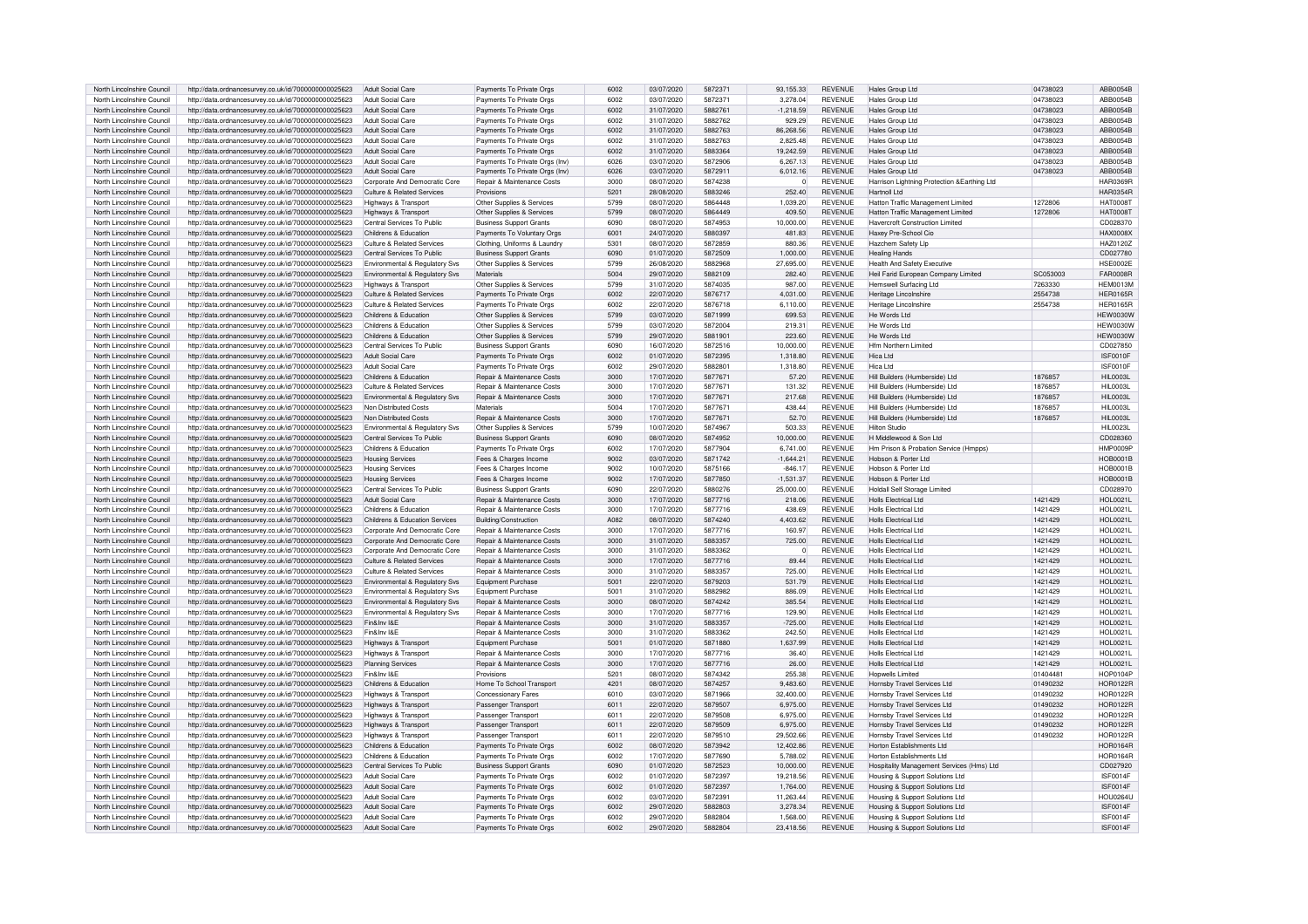| North Lincolnshire Council                               | http://data.ordnancesurvey.co.uk/id/7000000000025623                                                         | Adult Social Care                                      | Payments To Private Orgs                                  | 6002          | 31/07/2020               | 5882797            | 11,263.44             | <b>REVENUE</b>                   | Housing & Support Solutions Ltd            |                      | <b>HOU0264U</b>             |
|----------------------------------------------------------|--------------------------------------------------------------------------------------------------------------|--------------------------------------------------------|-----------------------------------------------------------|---------------|--------------------------|--------------------|-----------------------|----------------------------------|--------------------------------------------|----------------------|-----------------------------|
| North Lincolnshire Council                               | http://data.ordnancesurvey.co.uk/id/7000000000025623                                                         | Adult Social Care                                      | Payments To Private Orgs                                  | 6002          | 31/07/2020               | 5883381            | 8,673.67              | <b>REVENUE</b>                   | Housing & Support Solutions Ltd            |                      | <b>HOLI0264L</b>            |
| North Lincolnshire Council                               | http://data.ordnancesurvey.co.uk/id/7000000000025623                                                         | Central Services To Public                             | <b>Business Support Grants</b>                            | 6090          | 22/07/2020               | 5880275            | 25.000.00             | <b>REVENUE</b>                   | H Samuel Limited                           |                      | CD028960                    |
| North Lincolnshire Council                               | http://data.ordnancesurvey.co.uk/id/7000000000025623                                                         | Central Services To Public                             | <b>Business Support Grants</b>                            | 6090          | 08/07/2020               | 5874919            | 8,500.00              | <b>REVENUE</b>                   | Humber And Wolds Bural Community Council   |                      | CD028130                    |
| North Lincolnshire Council                               | http://data.ordnancesurvey.co.uk/id/7000000000025623                                                         | Highways & Transport                                   | Equipment Hire/Rent                                       | 5002          | 08/07/2020               | 5864501            | 988.00                | <b>REVENUE</b>                   | Humberside Aid Plant Hire I td             | 1207398              | HUM0020M                    |
| North Lincolnshire Council                               | http://data.ordnancesurvey.co.uk/id/7000000000025623                                                         | Highways & Transport                                   | Equipment Hire/Rent                                       | 5002          | 08/07/2020               | 5864502            | 228.00                | <b>REVENUE</b>                   | Humberside Aid Plant Hire I td             | 1207398              | <b>HUM0020M</b>             |
| North Lincolnshire Council                               | http://data.ordnancesurvey.co.uk/id/7000000000025623                                                         | Highways & Transport                                   | Equipment Hire/Rent                                       | 5002          | 08/07/2020               | 5864503            | 972.00                | <b>REVENUE</b>                   | Humberside Aid Plant Hire I td             | 1207398              | HUM0020M                    |
| North Lincolnshire Council                               | http://data.ordnancesurvey.co.uk/id/7000000000025623                                                         | Highways & Transport                                   | Equipment Hire/Rent                                       | 5002          | 08/07/2020               | 5864505            | 228.00                | <b>REVENUE</b>                   | Humberside Aid Plant Hire I td             | 1207398              | HUM0020M                    |
| North Lincolnshire Council                               | http://data.ordnancesurvey.co.uk/id/7000000000025623                                                         | Fin&Inv I&E                                            | Rents                                                     | 320'          | 29/07/2020               | 5882084            | 5,625.00              | <b>REVENUE</b>                   | Humberside International Airport           |                      | HUM0039M                    |
| North Lincolnshire Council                               | http://data.ordnancesurvey.co.uk/id/7000000000025623                                                         | Central Services To Public                             | <b>Business Support Grants</b>                            | 6090          | 22/07/2020               | 5880266            | 10,000.00             | <b>REVENUE</b>                   | <b>Hvarow Hvdroponics</b>                  |                      | CD028870                    |
| North Lincolnshire Council                               | http://data.ordnancesurvey.co.uk/id/7000000000025623                                                         | Corporate And Democratic Core                          | Other Professional Fees                                   | 5829          | 15/07/2020               | 5876890            | 480.00                | <b>REVENUE</b>                   | Hymans Robertson Lip                       |                      | <b>HYM0020M</b>             |
| North Lincolnshire Council                               |                                                                                                              | Adult Social Care                                      | <b>Benair &amp; Maintenance Costs</b>                     | 3000          | 17/07/2020               | 5877675            | 1.046.75              | <b>REVENUE</b>                   |                                            | 05073636             | IGA0021A                    |
|                                                          | http://data.ordnancesurvey.co.uk/id/7000000000025623                                                         |                                                        |                                                           | 3000          |                          |                    |                       | <b>REVENUE</b>                   | lag Developments Ltd                       |                      |                             |
| North Lincolnshire Council                               | http://data.ordnancesurvey.co.uk/id/7000000000025623                                                         | Childrens & Education                                  | Repair & Maintenance Costs                                | 3000          | 10/07/2020               | 5875045            | 937.60                |                                  | lag Developments Ltd                       | 05073636             | IGA0021A                    |
| North Lincolnshire Council                               | http://data.ordnancesurvey.co.uk/id/7000000000025623                                                         | Childrens & Education                                  | Repair & Maintenance Costs                                |               | 17/07/2020               | 5877675            | 671.75                | <b>REVENUE</b>                   | lag Developments Ltd                       | 05073636             | IGA0021A                    |
| North Lincolnshire Council                               | http://data.ordnancesurvey.co.uk/id/7000000000025623                                                         | Corporate And Democratic Core                          | Repair & Maintenance Costs                                | 3000          | 10/07/2020               | 5875043            | $\circ$               | <b>REVENUE</b>                   | lag Developments Ltd.                      | 05073636             | IGA0021A                    |
| North Lincolnshire Council                               | http://data.ordnancesurvey.co.uk/id/7000000000025623                                                         | Corporate And Democratic Core                          | Repair & Maintenance Costs                                | 3000          | 17/07/2020               | 5877675            | 908.44                | <b>REVENUE</b>                   | lag Developments Ltd                       | 05073636             | IGA0021A                    |
| North Lincolnshire Council                               | http://data.ordnancesurvey.co.uk/id/7000000000025623                                                         | Corporate And Democratic Core                          | Repair & Maintenance Costs                                | 3000          | 31/07/2020               | 5883392            | $\overline{0}$        | <b>REVENUE</b>                   | lag Developments Ltd                       | 05073636             | IGA0021A                    |
| North Lincolnshire Council                               | http://data.ordnancesurvey.co.uk/id/7000000000025623                                                         | Culture & Related Services                             | Repair & Maintenance Costs                                | 3000          | 10/07/2020               | 5875043            | 222.00                | <b>REVENUE</b>                   | lag Developments Ltd                       | 05073636             | IGA0021A                    |
| North Lincolnshire Council                               | http://data.ordnancesurvey.co.uk/id/7000000000025623                                                         | Culture & Related Services                             | Repair & Maintenance Costs                                | 3000          | 17/07/2020               | 5877675            | 104.00                | REVENUE                          | lag Developments Ltd                       | 05073636             | IGA0021A                    |
| North Lincolnshire Council                               | http://data.ordnancesurvey.co.uk/id/7000000000025623                                                         | Non Distributed Costs                                  | Repair & Maintenance Costs                                | 3000          | 17/07/2020               | 5877675            | 480.30                | <b>REVENUE</b>                   | lag Developments Ltd                       | 05073636             | IGA0021A                    |
| North Lincolnshire Council                               | http://data.ordnancesurvey.co.uk/id/7000000000025623                                                         | Corporate And Democratic Core                          | Course Fees/Training                                      | 2002          | 29/07/2020               | 5881989            | 475.00                | <b>REVENUE</b>                   | Iccm                                       |                      | <b>IBC0004C</b>             |
| North Lincolnshire Council                               | http://data.ordnancesurvey.co.uk/id/7000000000025623                                                         | Central Services To Public                             | <b>Business Support Grants</b>                            | 6090          | 01/07/2020               | 5872471            | 10,000.00             | <b>REVENUE</b>                   | <b>Ideal Community Care Solutions</b>      |                      | CD027400                    |
| North Lincolnshire Council                               | http://data.ordnancesurvey.co.uk/id/7000000000025623                                                         | Childrens & Education                                  | It Software-Maintenance                                   | 5053          | 05/08/2020               | 5880590            | 36,000.00             | <b>REVENUE</b>                   | <b>Idox Group</b>                          |                      | IDO0002O                    |
| North Lincolnshire Council                               | http://data.ordnancesurvey.co.uk/id/7000000000025623                                                         | Childrens & Education                                  | Payments To Private Orgs                                  | 6002          | 24/07/2020               | 5880399            | 1,042.68              | <b>REVENUE</b>                   | <b>I Learn Education Crowle</b>            |                      | <b>ILE0012E</b>             |
| North Lincolnshire Council                               | http://data.ordnancesurvey.co.uk/id/7000000000025623                                                         | Central Services To Public                             | <b>Business Support Grants</b>                            | 6090          | 01/07/2020               | 5872486            | 25,000.00             | <b>REVENUE</b>                   | I Learn Education Limited                  |                      | CD027550                    |
| North Lincolnshire Council                               | http://data.ordnancesurvey.co.uk/id/7000000000025623                                                         | Childrens & Education                                  | <b>Client Related Costs</b>                               | 5534          | 01/07/2020               | 5871536            | 288.42                | <b>REVENUE</b>                   | <b>I Learn Education Ltd</b>               |                      | ABC0063C                    |
| North Lincolnshire Council                               | http://data.ordnancesurvey.co.uk/id/7000000000025623                                                         | Childrens & Education                                  | Payments To Private Orgs                                  | 6002          | 03/07/2020               | 5872694            | 843.51                | <b>REVENUE</b>                   | I Learn Education Ltd                      |                      | $II$ F0004F                 |
| North Lincolnshire Council                               | http://data.ordnancesurvey.co.uk/id/7000000000025623                                                         | Childrens & Education                                  | Payments To Private Orgs                                  | 6002          | 24/07/2020               | 5880395            | 2.861.12              | <b>REVENUE</b>                   | I Learn Education Ltd                      |                      | ABC0063C                    |
| North Lincolnshire Council                               | http://data.ordnancesurvey.co.uk/id/7000000000025623                                                         | Childrens & Education                                  | Payments To Private Orgs                                  | 6002          | 24/07/2020               | 5880398            | 1.390.16              | <b>REVENUE</b>                   | I Learn Education Ltd                      |                      | ILE0004E                    |
| North Lincolnshire Council                               | http://data.ordnancesurvey.co.uk/id/7000000000025623                                                         | Environmental & Regulatory Svs                         | Materials                                                 | 5004          | 31/07/2020               | 5882239            | 916.90                | <b>REVENUE</b>                   | Imperial Commercials Ltd                   | 653665               | LEX0001X                    |
| North Lincolnshire Council                               | http://data.ordnancesurvey.co.uk/id/7000000000025623                                                         | Central Services To Public                             | Equipment Purchase                                        | 500           | 15/07/2020               | 5876987            | 8,294.00              | <b>REVENUE</b>                   | Imperial Polythene Products                |                      | <b>IMP0014P</b>             |
| North Lincolnshire Council                               | http://data.ordnancesurvey.co.uk/id/7000000000025623                                                         | Central Services To Public                             | <b>Business Support Grants</b>                            | 6090          | 01/07/2020               | 5872436            | 1,500.00              | <b>REVENUE</b>                   | Impulse Physiotherapy                      |                      | CD027050                    |
| North Lincolnshire Council                               | http://data.ordnancesurvey.co.uk/id/7000000000025623                                                         | Childrens & Education                                  | <b>Foujoment Purchase</b>                                 | 500'          | 03/07/2020               | 5872736            | 466.50                | <b>REVENUE</b>                   | Inclusive Technology Ltd                   | 3525459              | <b>INC0014C</b>             |
| North Lincolnshire Council                               | http://data.ordnancesurvey.co.uk/id/7000000000025623                                                         | Childrens & Education                                  | Payments To Private Orgs                                  | 6002          | 03/07/2020               | 5872925            | 13,714.20             | <b>REVENUE</b>                   | Independent Childcare Group Of Schools Ltd |                      | CAM0185M                    |
| North Lincolnshire Council                               | http://data.ordnancesurvey.co.uk/id/7000000000025623                                                         | Central Services To Public                             | <b>Business Support Grants</b>                            | 6090          | 31/07/2020               | 5883698            | 25,000.00             | <b>REVENUE</b>                   | Infocus Id I td                            |                      | INF0018F                    |
| North Lincolnshire Council                               | http://data.ordnancesurvey.co.uk/id/7000000000025623                                                         | <b>Housing Services</b>                                | Other Supplies & Services                                 | 5799          | 08/07/2020               | 5873352            | 1.400.00              | <b>REVENUE</b>                   | Ingle Brook Hotel                          |                      | <b>ING0071G</b>             |
| North Lincolnshire Council                               | http://data.ordnancesurvey.co.uk/id/7000000000025623                                                         | Planning Services                                      | Other Supplies & Services                                 | 5799          | 17/07/2020               | 5877709            | 30,000.00             | <b>REVENUE</b>                   | Intechnology Smart Cities Limited          |                      | <b>ISC0010C</b>             |
| North Lincolnshire Council                               | http://data.ordnancesurvey.co.uk/id/7000000000025623                                                         | Childrens & Education                                  | Home To School Transpor                                   | 4201          | 08/07/2020               | 5874155            | 7.549.52              | <b>REVENUE</b>                   | Isle Coaches                               |                      | COA0039A                    |
| North Lincolnshire Council                               | http://data.ordnancesurvey.co.uk/id/7000000000025623                                                         | Highways & Transport                                   | <b>Concessionary Fares</b>                                | 6010          | 03/07/2020               | 5871970            | 5.000.00              | <b>REVENUE</b>                   | Isle Coaches                               |                      | COA0039A                    |
| North Lincolnshire Council                               | http://data.ordnancesurvey.co.uk/id/7000000000025623                                                         | Childrens & Education                                  | Electricity                                               | 3102          | 08/07/2020               | 5874188            | 1.594.04              | <b>REVENUE</b>                   | <b>Isle Education Trust</b>                | 07814150             | <b>ISL0029L</b>             |
| North Lincolnshire Council                               | http://data.ordnancesurvey.co.uk/id/7000000000025623                                                         | Childrens & Education                                  | Payments To Private Orgs                                  | 6002          | 17/07/2020               | 5877513            | 3.304.25              | <b>REVENUE</b>                   | <b>Isle Education Trust</b>                | 07814150             | ISI 00291                   |
| North Lincolnshire Council                               | http://data.ordnancesurvey.co.uk/id/7000000000025623                                                         | Central Services To Public                             | <b>Business Support Grants</b>                            | 6090          | 15/07/2020               | 5877389            | 10,000.00             | <b>REVENUE</b>                   | Isle Ink Tattoo Studio                     |                      | CD028560                    |
| North Lincolnshire Council                               | http://data.ordnancesurvey.co.uk/id/7000000000025623                                                         | Highways & Transport                                   | Clothing, Uniforms & Laundr                               | 530           | 15/07/2020               | 5875550            | 453.00                | <b>REVENUE</b>                   | Jacksons Workwear Rental Ltd               | 193856               | JAC0171C                    |
| North Lincolnshire Council                               | http://data.ordnancesurvey.co.uk/id/7000000000025623                                                         | Corporate And Democratic Core                          | Other Professional Fees                                   | 5829          | 03/07/2020               | 5872047            | $\overline{0}$        | <b>REVENUE</b>                   | Jacobs                                     |                      | JAC0011C                    |
| North Lincolnshire Council                               | http://data.ordnancesurvey.co.uk/id/7000000000025623                                                         | Cornorate And Democratic Core                          | Other Professional Fees                                   | 5829          | 08/07/2020               | 5874230            | $\Omega$              | <b>REVENUE</b>                   | Jacobs                                     |                      | JAC0011C                    |
| North Lincolnshire Council                               | http://data.ordnancesurvey.co.uk/id/7000000000025623                                                         | Central Services To Public                             | <b>Business Support Grants</b>                            | 6090          | 24/07/2020               | 5881047            | 10,000.00             | <b>REVENUE</b>                   | Jadealto                                   |                      | CD029040                    |
| North Lincolnshire Council                               | http://data.ordnancesurvey.co.uk/id/7000000000025623                                                         | Central Services To Public                             | <b>Business Support Grants</b>                            | 6090          | 22/07/2020               | 5880277            | 10,000.00             | <b>REVENUE</b>                   | Jade Pavilion                              |                      | CD028980                    |
| North Lincolnshire Council                               | http://data.ordnancesurvey.co.uk/id/7000000000025623                                                         | Corporate And Democratic Core                          | It Software-Maintenance                                   | 5053          | 15/07/2020               | 5875922            | 1.878.00              | <b>REVENUE</b>                   | J.C. Applications Development Ltd.         |                      | <b>JCA0002A</b>             |
| North Lincolnshire Council                               | http://data.ordnancesurvey.co.uk/id/7000000000025623                                                         | Fin&Inv I&E                                            | <b>Benair &amp; Maintenance Costs</b>                     | 3000          | 22/07/2020               | 5879300            | 1.469.73              | <b>REVENUE</b>                   | J F Vickers & Sons                         |                      | <b>VIC0036C</b>             |
|                                                          |                                                                                                              | Fin&Inv I&F                                            |                                                           | 3000          |                          | 5879301            |                       | <b>REVENUE</b>                   | J E Vickers & Sons                         |                      | VIC0036C                    |
| North Lincolnshire Council<br>North Lincolnshire Council | http://data.ordnancesurvey.co.uk/id/7000000000025623                                                         | Fin&Inv I&F                                            | Repair & Maintenance Costs<br>Repair & Maintenance Costs  | 3000          | 22/07/2020<br>24/07/2020 | 5876936            | 2.293.50<br>1.200.00  | <b>REVENUE</b>                   | J F Vickers & Sons                         |                      | <b>VIC00360</b>             |
| North Lincolnshire Council                               | http://data.ordnancesurvey.co.uk/id/7000000000025623                                                         |                                                        |                                                           | 5799          | 01/07/2020               | 5862092            | 642.38                | <b>REVENUE</b>                   | J Mccann & Co Ltd                          | 08326109             | <b>JMC0004C</b>             |
|                                                          | http://data.ordnancesurvey.co.uk/id/7000000000025623                                                         | Highways & Transport                                   | Other Supplies & Services                                 | 5799          |                          |                    |                       | <b>REVENUE</b>                   | J Mocann & Co Ltd                          |                      |                             |
| North Lincolnshire Council<br>North Lincolnshire Council | http://data.ordnancesurvey.co.uk/id/7000000000025623<br>http://data.ordnancesurvey.co.uk/id/7000000000025623 | Highways & Transport<br>Highways & Transport           | Other Supplies & Services<br>Other Supplies & Services    | 5799          | 01/07/2020<br>22/07/2020 | 5862129<br>5877553 | 848.22<br>638.84      | <b>REVENUE</b>                   | J Mccann & Co Ltd                          | 08326109<br>08326109 | <b>JMC0004C</b><br>JMC0004C |
| North Lincolnshire Council                               | http://data.ordnancesurvey.co.uk/id/7000000000025623                                                         | Adult Social Care                                      | Payments To Private Orgs                                  | 6002          | 01/07/2020               | 5872401            | 25,455.80             | <b>REVENUE</b>                   | Jme Care Ltd                               |                      | ISF0035F                    |
|                                                          |                                                                                                              | Adult Social Care                                      |                                                           | 6002          | 29/07/2020               | 5882807            |                       | <b>REVENUE</b>                   | Jme Care Ltd                               |                      |                             |
| North Lincolnshire Council<br>North Lincolnshire Council | http://data.ordnancesurvey.co.uk/id/7000000000025623                                                         | Central Services To Public                             | Payments To Private Orgs                                  | 6090          | 08/07/2020               | 5874921            | 25,455.80<br>4.000.00 | <b>REVENUE</b>                   |                                            |                      | ISF0035F<br>CD028150        |
|                                                          | http://data.ordnancesurvey.co.uk/id/7000000000025623                                                         |                                                        | <b>Business Support Grants</b>                            |               |                          |                    |                       |                                  | Jmj Contracts                              |                      |                             |
| North Lincolnshire Council<br>North Lincolnshire Council | http://data.ordnancesurvey.co.uk/id/7000000000025623<br>http://data.ordnancesurvey.co.uk/id/7000000000025623 | Childrens & Education<br>Corporate And Democratic Core | Payments To Private Orgs<br>Gen Office Exp (Incl Postage) | 6002<br>5603  | 15/07/2020<br>29/07/2020 | 5873328<br>5879214 | 250.00<br>288.00      | <b>REVENUE</b><br><b>REVENUE</b> | Jmn Sunnort Ltd<br>John Espin Signs Ltd    | 8185918<br>05305298  | JMP0010P<br>ESP0003P        |
| North Lincolnshire Council                               |                                                                                                              | Culture & Related Services                             | <b>Fxhibitions/Fvents</b>                                 | 5709          | 29/07/2020               | 5879305            | 6.570.00              | <b>REVENUE</b>                   |                                            | 05305298             | ESP0003P                    |
|                                                          | http://data.ordnancesurvey.co.uk/id/7000000000025623                                                         |                                                        |                                                           |               |                          | 5864374            |                       | <b>REVENUE</b>                   | John Espin Signs Ltd                       |                      |                             |
| North Lincolnshire Council                               | http://data.ordnancesurvey.co.uk/id/7000000000025623                                                         | Environmental & Regulatory Svs                         | Materials                                                 | 5004          | 08/07/2020               | 5883119            | 1.200.00              | <b>REVENUE</b>                   | John Espin Signs Ltd                       | 05305298             | ESP0003P                    |
| North Lincolnshire Council                               | http://data.ordnancesurvey.co.uk/id/7000000000025623                                                         | Childrens & Education                                  | Equipment Purchase                                        | $500^{\circ}$ | 31/07/2020               |                    | 885.00                |                                  | John Packer Ltd                            |                      | PAC0006C                    |
| North Lincolnshire Council                               | http://data.ordnancesurvey.co.uk/id/7000000000025623                                                         | Childrens & Education                                  | Equipment Purchase                                        | 500           | 31/07/2020               | 5883547            | 974.17                | <b>REVENUE</b>                   | John Packer Ltd                            |                      | <b>PAC0006C</b>             |
| North Lincolnshire Council                               | http://data.ordnancesurvey.co.uk/id/7000000000025623                                                         | Central Services To Public                             | <b>Business Support Grants</b>                            | 6090          | 01/07/2020               | 5872485            | 10.000.00             | <b>REVENUE</b>                   | Johnson Coaches                            |                      | CD027540                    |
| North Lincolnshire Council                               | http://data.ordnancesurvey.co.uk/id/7000000000025623                                                         | Childrens & Education                                  | Home To School Transport                                  | $420^{\circ}$ | 10/07/2020               | 5872831            | 3,713.60              | <b>REVENUE</b>                   | Johnson Coaches                            |                      | JOH0153H                    |
| North Lincolnshire Council                               | http://data.ordnancesurvey.co.uk/id/7000000000025623                                                         | Childrens & Education                                  | Home To School Transport                                  | $420^{\circ}$ | 31/07/2020               | 5880284            | 1.688.00              | <b>REVENUE</b>                   | Johnson Coaches                            |                      | JOH0153H                    |
| North Lincolnshire Council                               | http://data.ordnancesurvey.co.uk/id/7000000000025623                                                         | Environmental & Regulatory Svs                         | Materials                                                 | 5004          | 10/07/2020               | 5875553            | 411.58                | <b>REVENUE</b>                   | Johnston Sweepers Ltd                      | 199841               | JOH0004H                    |
| North Lincolnshire Council                               | http://data.ordnancesurvey.co.uk/id/7000000000025623                                                         | Environmental & Regulatory Svs                         | Equipment Maint.& Repair                                  | 5003          | 03/07/2020               | 5871708            | 3,954.00              | <b>REVENUE</b>                   | Jontek Limited                             |                      | JON0165N                    |
| North Lincolnshire Council                               | http://data.ordnancesurvey.co.uk/id/7000000000025623                                                         | Environmental & Regulatory Svs                         | Equipment Maint.& Repair                                  | 5003          | 03/07/2020               | 5871711            | 2,270.00              | <b>REVENUE</b>                   | Jontek Limited                             |                      | JON0165N                    |
| North Lincolnshire Council                               | http://data.ordnancesurvey.co.uk/id/7000000000025623                                                         | <b>Housing Services</b>                                | Fees & Charges Income                                     | 9002          | 03/07/2020               | 5871571            | $-79.17$              | <b>REVENUE</b>                   | Jn Developers Limited                      |                      | JPD0001D                    |
| North Lincolnshire Council                               | http://data.ordnancesurvey.co.uk/id/7000000000025623                                                         | <b>Housing Services</b>                                | Fees & Charges Income                                     | 9002          | 03/07/2020               | 5871731            | $-1.115.49$           | <b>REVENUE</b>                   | Jo Developers Limited                      |                      | JPD0001D                    |
| North Lincolnshire Council                               | http://data.ordnancesurvey.co.uk/id/7000000000025623                                                         | <b>Housing Services</b>                                | Fees & Charges Income                                     | 9002          | 03/07/2020               | 5871736            | $-69.77$              | <b>REVENUE</b>                   | Jo Developers Limited                      |                      | JPD0001D                    |
| North Lincolnshire Council                               | http://data.ordnancesurvey.co.uk/id/7000000000025623                                                         | <b>Housing Services</b>                                | Fees & Charges Income                                     | 9002          | 03/07/2020               | 5871740            | $-3.355.71$           | <b>REVENUE</b>                   | Jo Developers Limited                      |                      | JPD0001D                    |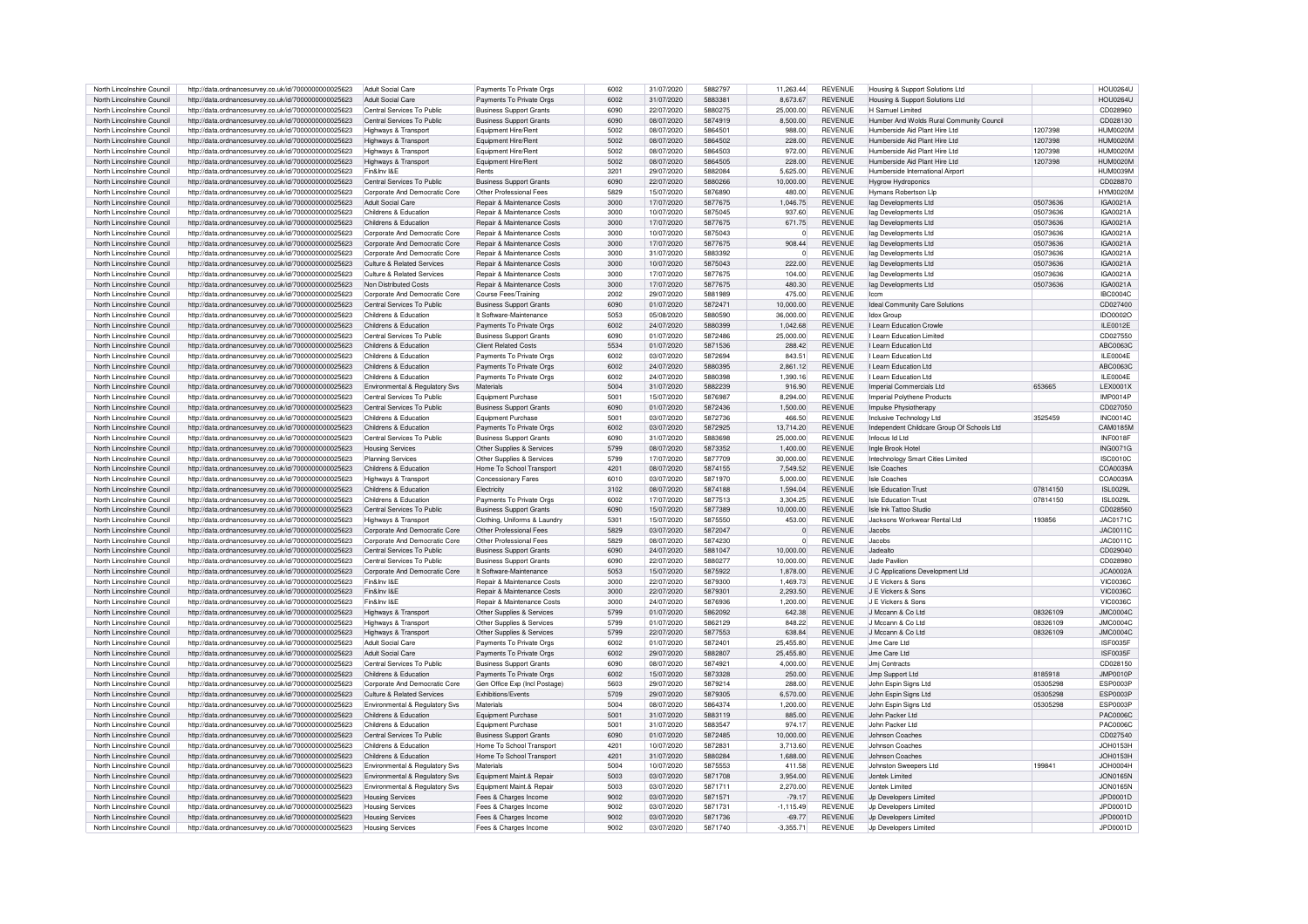| North Lincolnshire Council                               | http://data.ordnancesurvey.co.uk/id/7000000000025623                                                         | <b>Housing Services</b>                                  | Fees & Charges Income                                            | 9002 | 10/07/2020               | 5875159 | $-2,407.07$            | <b>REVENUE</b>                   | Jp Developers Limited                                  |          | JPD0001D             |
|----------------------------------------------------------|--------------------------------------------------------------------------------------------------------------|----------------------------------------------------------|------------------------------------------------------------------|------|--------------------------|---------|------------------------|----------------------------------|--------------------------------------------------------|----------|----------------------|
| North Lincolnshire Council                               | http://data.ordnancesurvey.co.uk/id/7000000000025623                                                         | <b>Housing Services</b>                                  | Fees & Charges Income                                            | 9002 | 10/07/2020               | 5875160 | $-70.78$               | <b>REVENUE</b>                   | Jp Developers Limited                                  |          | JPD0001D             |
| North Lincolnshire Council                               | http://data.ordnancesurvey.co.uk/id/7000000000025623                                                         | <b>Housing Services</b>                                  | Fees & Charges Income                                            | 9002 | 17/07/2020               | 5877837 | $-37.58$               | <b>REVENUE</b>                   | Jn Developers Limited                                  |          | JPD0001D             |
| North Lincolnshire Council                               | http://data.ordnancesurvey.co.uk/id/7000000000025623                                                         |                                                          | Fees & Charges Income                                            | 9002 | 17/07/2020               | 5877839 | $-915.57$              | <b>REVENUE</b>                   | Jn Developers Limited                                  |          | JPD0001D             |
|                                                          |                                                                                                              | Housing Services                                         |                                                                  |      |                          |         |                        |                                  |                                                        |          |                      |
| North Lincolnshire Council                               | http://data.ordnancesurvey.co.uk/id/7000000000025623                                                         | <b>Housing Services</b>                                  | Fees & Charges Income                                            | 9002 | 17/07/2020               | 5877843 | $-1,900.85$            | <b>REVENUE</b>                   | Jp Developers Limited                                  |          | JPD0001D             |
| North Lincolnshire Council                               | http://data.ordnancesurvey.co.uk/id/7000000000025623                                                         | <b>Housing Services</b>                                  | Fees & Charges Income                                            | 9002 | 17/07/2020               | 5877844 | $-1.015.98$            | <b>REVENUE</b>                   | Jp Developers Limited                                  |          | JPD0001D             |
| North Lincolnshire Council                               | http://data.ordnancesurvey.co.uk/id/7000000000025623                                                         | <b>Housing Services</b>                                  | Fees & Charges Income                                            | 9002 | 17/07/2020               | 5877846 | $-63.21$               | <b>REVENUE</b>                   | Jo Developers Limited                                  |          | JPD0001D             |
| North Lincolnshire Council                               | http://data.ordnancesurvey.co.uk/id/7000000000025623                                                         | <b>Housing Services</b>                                  | Fees & Charges Income                                            | 9002 | 24/07/2020               | 5880523 | $-913.10$              | <b>REVENUE</b>                   | Jp Developers Limited                                  |          | JPD0001D             |
| North Lincolnshire Council                               | http://data.ordnancesurvey.co.uk/id/7000000000025623                                                         | Childrens & Education                                    | Advertising & Publicity                                          | 5610 | 15/07/2020               | 5876711 | 336.00                 | <b>REVENUE</b>                   | Jpi Media Joh0340                                      | 11499982 | JOH0340H             |
| North Lincolnshire Council                               | http://data.ordnancesurvey.co.uk/id/7000000000025623                                                         | Central Services To Public                               | <b>Business Support Grants</b>                                   | 6090 | 08/07/2020               | 5874962 | 25,000.00              | <b>REVENUE</b>                   | Jo Leisure Pub Scunthorpe Limited                      |          | CD028460             |
| North Lincolnshire Council                               | http://data.ordnancesurvey.co.uk/id/7000000000025623                                                         | Culture & Related Services                               | Equipment Purchase                                               | 5001 | 01/07/2020               | 5871563 | 548.35                 | <b>REVENUE</b>                   | J P Lennard Ltd                                        | 00750393 | LEN0001N             |
| North Lincolnshire Council                               | http://data.ordnancesurvey.co.uk/id/7000000000025623                                                         | Central Services To Public                               | <b>Business Support Grants</b>                                   | 6090 | 22/07/2020               | 5880263 | 10.000.00              | <b>REVENUE</b>                   | Julian J Hair                                          |          | CD028840             |
| North Lincolnshire Council                               | http://data.ordnancesurvey.co.uk/id/7000000000025623                                                         | Fin&Inv I&F                                              | Provisions                                                       | 5201 | 08/07/2020               | 5874364 | 261.15                 | <b>REVENUE</b>                   | J W Young (Butcher) Ltd                                | 01348637 | <b>JWY0001Y</b>      |
| North Lincolnshire Council                               | http://data.ordnancesurvey.co.uk/id/7000000000025623                                                         | Childrens & Education                                    | Other Professional Fees                                          | 5829 | 08/07/2020               | 5873318 | 633.32                 | <b>REVENUE</b>                   | Karen Beer                                             |          | BEE0016E             |
| North Lincolnshire Council                               |                                                                                                              | Childrens & Education                                    | Other Professional Fees                                          | 5829 | 31/07/2020               | 5883129 | 474.99                 | <b>REVENUE</b>                   | Karen Beer                                             |          | BEE0016E             |
|                                                          | http://data.ordnancesurvey.co.uk/id/7000000000025623                                                         |                                                          |                                                                  |      |                          |         |                        |                                  |                                                        |          |                      |
| North Lincolnshire Council                               | http://data.ordnancesurvey.co.uk/id/7000000000025623                                                         | Childrens & Education                                    | Client Transport Costs                                           | 6092 | 08/07/2020               | 5874245 | 690.00                 | <b>REVENUE</b>                   | Kaths Kabs                                             | 1967063  | <b>KAT0001T</b>      |
| North Lincolnshire Council                               | http://data.ordnancesurvey.co.uk/id/7000000000025623                                                         | Childrens & Education                                    | <b>Client Transport Costs</b>                                    | 6092 | 08/07/2020               | 5874246 | 398.67                 | <b>REVENUE</b>                   | Kaths Kabs                                             | 1967063  | KAT00011             |
| North Lincolnshire Council                               | http://data.ordnancesurvey.co.uk/id/7000000000025623                                                         | Childrens & Education                                    | <b>Client Transport Costs</b>                                    | 6092 | 08/07/2020               | 5874247 | 1.228.33               | <b>REVENUE</b>                   | Kaths Kabs                                             | 1967063  | <b>KAT0001T</b>      |
| North Lincolnshire Council                               | http://data.ordnancesurvey.co.uk/id/7000000000025623                                                         | Childrens & Education                                    | <b>Client Transport Costs</b>                                    | 6092 | 08/07/2020               | 5874249 | 976.67                 | <b>REVENUE</b>                   | Kaths Kabs                                             | 1967063  | <b>KAT0001T</b>      |
| North Lincolnshire Council                               | http://data.ordnancesurvey.co.uk/id/7000000000025623                                                         | Childrens & Education                                    | <b>Client Transport Costs</b>                                    | 6092 | 08/07/2020               | 5874250 | 1,143.33               | <b>REVENUE</b>                   | Kaths Kabs                                             | 1967063  | <b>KAT0001T</b>      |
| North Lincolnshire Council                               | http://data.ordnancesurvey.co.uk/id/7000000000025623                                                         | Childrens & Education                                    | <b>Client Transport Costs</b>                                    | 6092 | 08/07/2020               | 5874251 | 640.00                 | <b>REVENUE</b>                   | Kaths Kabs                                             | 1967063  | <b>KAT0001T</b>      |
| North Lincolnshire Council                               | http://data.ordnancesurvey.co.uk/id/7000000000025623                                                         | Childrens & Education                                    | <b>Client Transport Costs</b>                                    | 6092 | 08/07/2020               | 5874253 | 850.33                 | <b>REVENUE</b>                   | Kaths Kabs                                             | 1967063  | <b>KAT0001T</b>      |
| North Lincolnshire Council                               | http://data.ordnancesurvey.co.uk/id/7000000000025623                                                         | Childrens & Education                                    | <b>Client Transport Costs</b>                                    | 6092 | 08/07/2020               | 5874254 | 300.00                 | <b>REVENUE</b>                   | Kaths Kabs                                             | 1967063  | <b>KAT0001T</b>      |
| North Lincolnshire Council                               | http://data.ordnancesurvey.co.uk/id/7000000000025623                                                         | Childrens & Education                                    | <b>Client Transport Costs</b>                                    | 6092 | 22/07/2020               | 5879456 | 956.80                 | <b>REVENUE</b>                   | Kaths Kabs                                             | 1967063  | <b>KAT0001T</b>      |
| North Lincolnshire Council                               | http://data.ordnancesurvey.co.uk/id/7000000000025623                                                         | Childrens & Education                                    | <b>Client Transport Costs</b>                                    | 6092 | 22/07/2020               | 5879458 | 717.60                 | <b>REVENUE</b>                   | Kathe Kahe                                             | 1967063  | <b>KAT0001T</b>      |
| North Lincolnshire Council                               | http://data.ordnancesurvey.co.uk/id/7000000000025623                                                         | Childrens & Education                                    | <b>Client Transport Costs</b>                                    | 6092 | 22/07/2020               | 5879461 | 1,495.00               | <b>REVENUE</b>                   | Kaths Kabs                                             | 1967063  | <b>KAT0001T</b>      |
| North Lincolnshire Council                               | http://data.ordnancesurvey.co.uk/id/7000000000025623                                                         | Childrens & Education                                    | <b>Client Transport Costs</b>                                    | 6092 | 22/07/2020               | 5879465 | 1.800.00               | <b>REVENUE</b>                   | Kaths Kabs                                             | 1967063  | KAT0001T             |
| North Lincolnshire Council                               |                                                                                                              | Childrens & Education                                    |                                                                  | 6092 | 22/07/2020               | 5879466 |                        | <b>REVENUE</b>                   | Kathe Kahe                                             |          | <b>KAT0001T</b>      |
|                                                          | http://data.ordnancesurvey.co.uk/id/7000000000025623                                                         |                                                          | <b>Client Transport Costs</b>                                    |      |                          |         | 540.60                 |                                  |                                                        | 1967063  |                      |
| North Lincolnshire Council                               | http://data.ordnancesurvey.co.uk/id/7000000000025623                                                         | Childrens & Education                                    | <b>Client Transport Costs</b>                                    | 6092 | 22/07/2020               | 5879468 | 00.068                 | <b>REVENUE</b>                   | Kathe Kahe                                             | 1967063  | KAT0001T             |
| North Lincolnshire Council                               | http://data.ordnancesurvey.co.uk/id/7000000000025623                                                         | Central Services To Public                               | Equipment Purchase                                               | 500  | 10/07/2020               | 5875285 | 500.00                 | <b>REVENUE</b>                   | Kda Work Wear Ltd                                      | 4630104  | KDG0001G             |
| North Lincolnshire Council                               | http://data.ordnancesurvey.co.uk/id/7000000000025623                                                         | <b>Planning Services</b>                                 | Payments To Voluntary Orgs                                       | 6001 | 29/07/2020               | 5882021 | 3,650.00               | <b>REVENUE</b>                   | Keadby With Althorpe Parish Council                    |          | <b>KEA0023A</b>      |
| North Lincolnshire Council                               | http://data.ordnancesurvey.co.uk/id/7000000000025623                                                         | Central Services To Public                               | <b>Business Support Grants</b>                                   | 6090 | 01/07/2020               | 5872483 | 2,500.00               | <b>REVENUE</b>                   | K.F. Autobodies                                        |          | CD027520             |
| North Lincolnshire Council                               | http://data.ordnancesurvey.co.uk/id/7000000000025623                                                         | Environmental & Regulatory Svs                           | Licenses, Subs & Memberships                                     | 5510 | 15/07/2020               | 5866662 | 1.995.00               | <b>REVENUE</b>                   | Keep Britain Tidy-Eco Schools                          | 3496361  | ECO0030C             |
| North Lincolnshire Council                               | http://data.ordnancesurvey.co.uk/id/7000000000025623                                                         | <b>Housing Services</b>                                  | Other Supplies & Services                                        | 5799 | 17/07/2020               | 5877893 | 553.66                 | <b>REVENUE</b>                   | Kenneth Couser                                         |          | KEN0050N             |
| North Lincolnshire Council                               | http://data.ordnancesurvey.co.uk/id/7000000000025623                                                         | <b>Housing Services</b>                                  | Other Supplies & Services                                        | 5799 | 17/07/2020               | 5877894 | 4.339.98               | <b>REVENUE</b>                   | Kenneth Couser                                         |          | KEN0050N             |
| North Lincolnshire Council                               | http://data.ordnancesurvey.co.uk/id/7000000000025623                                                         | Highways & Transport                                     | Stock Purchases & Adiustments                                    | 5030 | 15/07/2020               | 5873022 | 324.00                 | <b>REVENUE</b>                   | Keyline Builders Merchants                             | 42425    | <b>KEY0035Y</b>      |
| North Lincolnshire Council                               | http://data.ordnancesurvey.co.uk/id/7000000000025623                                                         | Environmental & Regulatory Svs                           | Other Supplies & Services                                        | 5799 | 03/07/2020               | 5871737 | 639.00                 | <b>REVENUE</b>                   | Key Security (Uk) Ltd                                  | 6168252  | <b>KEY0017Y</b>      |
| North Lincolnshire Council                               | http://data.ordnancesurvey.co.uk/id/7000000000025623                                                         | Environmental & Regulatory Sys                           | Other Supplies & Services                                        | 5799 | 03/07/2020               | 5871739 | 1.539.00               | <b>REVENUE</b>                   | Key Security (Uk) Ltc                                  | 6168252  | <b>KEY0017Y</b>      |
| North Lincolnshire Council                               | http://data.ordnancesurvey.co.uk/id/7000000000025623                                                         | Environmental & Regulatory Sys                           | Other Supplies & Services                                        | 5799 | 15/07/2020               | 5876700 | 300.00                 | <b>REVENUE</b>                   | Key Security (Uk) Ltd                                  | 6168252  | <b>KEY0017Y</b>      |
| North Lincolnshire Council                               | http://data.ordnancesurvey.co.uk/id/7000000000025623                                                         | Highways & Transport                                     | Other Professional Fees                                          | 5829 | 08/07/2020               | 5873333 | 00.068                 | <b>REVENUE</b>                   | Key Security (Uk) Ltd                                  | 6168252  | <b>KFY0017Y</b>      |
| North Lincolnshire Council                               | http://data.ordnancesurvey.co.uk/id/7000000000025623                                                         | Central Services To Public                               | <b>Business Support Grants</b>                                   | 6090 | 08/07/2020               | 5874937 | 10,000.00              | <b>REVENUE</b>                   | Keystone Architecture Ltd                              |          | CD028310             |
| North Lincolnshire Council                               | http://data.ordnancesurvey.co.uk/id/7000000000025623                                                         | Childrens & Education                                    | Payments To Private Orgs                                         | 6002 | 03/07/2020               | 5872696 | 289.10                 | <b>REVENUE</b>                   | Kingsway Consulting Ltd                                | 02808435 | <b>KIN0105N</b>      |
| North Lincolnshire Council                               | http://data.ordnancesurvey.co.uk/id/7000000000025623                                                         | Central Services To Public                               | <b>Business Support Grants</b>                                   | 6090 | 08/07/2020               | 5874927 | 4,000.00               | <b>REVENUE</b>                   | Kirton Couriers Limited                                |          | CD028210             |
|                                                          |                                                                                                              |                                                          |                                                                  |      |                          |         |                        |                                  |                                                        |          |                      |
| North Lincolnshire Council                               | http://data.ordnancesurvey.co.uk/id/7000000000025623                                                         | Childrens & Education                                    | Payments To Private Orgs                                         | 6002 | 10/07/2020               | 5872850 | 1.200.00               | REVENUE                          | Kmec Scunthorpe                                        |          | <b>KIP0010P</b>      |
| North Lincolnshire Council                               | http://data.ordnancesurvey.co.uk/id/7000000000025623                                                         | Central Services To Public                               | <b>Business Support Grants</b>                                   | 6090 | 29/07/2020               | 5882896 | 10.000.00              | <b>REVENUE</b>                   | Kriss Resturrant                                       |          | CD029160             |
| North Lincolnshire Council                               | http://data.ordnancesurvey.co.uk/id/7000000000025623                                                         | Central Services To Public                               | <b>Business Support Grants</b>                                   | 6090 | 01/07/2020               | 5872525 | 4,000.00               | <b>REVENUE</b>                   | La Petite Salle                                        |          | CD027940             |
| North Lincolnshire Council                               | http://data.ordnancesurvey.co.uk/id/7000000000025623                                                         | Environmental & Regulatory Svs                           | Payments To Private Orgs                                         | 6002 | 22/07/2020               | 5879193 | 933.00                 | <b>REVENUE</b>                   | Las Metals                                             |          | <b>LAS0020S</b>      |
| North Lincolnshire Council                               | http://data.ordnancesurvey.co.uk/id/7000000000025623                                                         | Culture & Related Services                               | Other Supplies & Services                                        | 5799 | 10/07/2020               | 5875014 | 1.833.33               | <b>REVENUE</b>                   | I d Golf I td                                          | 10458739 | LDG0120G             |
| North Lincolnshire Council                               | http://data.ordnancesurvey.co.uk/id/7000000000025623                                                         | Cornorate And Democratic Core                            | Licenses, Subs & Memberships                                     | 5510 | 22/07/2020               | 5879209 | 6.500.00               | <b>REVENUE</b>                   | Leeds City Council                                     |          | <b>LEE0066E</b>      |
| North Lincolnshire Council                               | http://data.ordnancesurvey.co.uk/id/7000000000025623                                                         | Culture & Related Services                               | Other Professional Fees                                          | 5829 | 17/07/2020               | 5876692 | 254.57                 | <b>REVENUE</b>                   | Les Mills Fitness Uk Ltd                               | 07880229 | MIL0298L             |
| North Lincolnshire Council                               | http://data.ordnancesurvey.co.uk/id/7000000000025623                                                         | Culture & Related Services                               | Other Professional Fees                                          | 5829 | 17/07/2020               | 5876694 | 402.48                 | <b>REVENUE</b>                   | Les Mills Fitness Uk Ltd                               | 07880229 | MIL0298I             |
| North Lincolnshire Council                               | http://data.ordnancesurvey.co.uk/id/7000000000025623                                                         | Corporate And Democratic Core                            | Other Professional Fees                                          | 5829 | 17/07/2020               | 5875951 | 434.56                 | <b>REVENUE</b>                   | I ewis Removals I to                                   | 05115077 | <b>LEW0003W</b>      |
| North Lincolnshire Council                               | http://data.ordnancesurvey.co.uk/id/7000000000025623                                                         | Childrens & Education                                    | <b>Legal Fees</b>                                                | 5823 | 08/07/2020               | 5872822 | 924.00                 | <b>REVENUE</b>                   | l extox                                                |          | LEX0011X             |
| North Lincolnshire Council                               | http://data.ordnancesurvey.co.uk/id/7000000000025623                                                         | Central Services To Public                               | <b>Business Support Grants</b>                                   | 6090 | 01/07/2020               | 5872453 | 10,000.00              | REVENUE                          | Lgj Vehicle Paintwork Services Ltd                     |          | CD027220             |
| North Lincolnshire Council                               | http://data.ordnancesurvey.co.uk/id/7000000000025623                                                         | Childrens & Education                                    | Other Professional Fees                                          | 5829 | 08/07/2020               | 5873317 | 800.00                 | <b>REVENUE</b>                   | Liam Fletcher                                          |          | <b>FLE0167E</b>      |
| North Lincolnshire Council                               | http://data.ordnancesurvey.co.uk/id/7000000000025623                                                         | Childrens & Education                                    | Other Professional Fees                                          | 5829 | 31/07/2020               | 5883135 | 600.00                 | <b>REVENUE</b>                   | Liam Fletcher                                          |          | <b>FLE0167E</b>      |
| North Lincolnshire Council                               | http://data.ordnancesurvey.co.uk/id/7000000000025623                                                         | Childrens & Education                                    | <b>Agency Costs</b>                                              | 6005 | 29/07/2020               | 5881087 | 1,150.33               | <b>REVENUE</b>                   | Life Change Care Ltd                                   |          | LIF0163F             |
| North Lincolnshire Council                               | http://data.ordnancesurvey.co.uk/id/7000000000025623                                                         | Central Services To Public                               | <b>Business Support Grants</b>                                   | 6090 | 01/07/2020               | 5872474 | 10,000.00              | REVENUE                          | Lincoln Gardens Pre School Ltd                         |          | CD027430             |
|                                                          |                                                                                                              |                                                          |                                                                  | 6090 |                          | 5872502 |                        |                                  |                                                        |          |                      |
| North Lincolnshire Council<br>North Lincolnshire Council | http://data.ordnancesurvey.co.uk/id/7000000000025623<br>http://data.ordnancesurvey.co.uk/id/7000000000025623 | Central Services To Public<br>Central Services To Public | <b>Business Support Grants</b><br><b>Business Support Grants</b> | 6090 | 01/07/2020<br>24/07/2020 | 5881052 | 25,000.00<br>10.000.00 | <b>REVENUE</b><br><b>REVENUE</b> | Lincolnshire Salad Company Limited<br>Lindsey'S Crowle |          | CD027710<br>CD029090 |
|                                                          |                                                                                                              |                                                          |                                                                  |      |                          |         |                        |                                  |                                                        |          |                      |
| North Lincolnshire Council                               | http://data.ordnancesurvey.co.uk/id/7000000000025623                                                         | Central Services To Public                               | <b>Business Support Grants</b>                                   | 6090 | 24/07/2020               | 5881050 | 10,000.00              | <b>REVENUE</b>                   | Lindseys Pre-Loved Fashion Boutique                    |          | CD029070             |
| North Lincolnshire Council                               | http://data.ordnancesurvey.co.uk/id/7000000000025623                                                         | Central Services To Public                               | <b>Business Support Grants</b>                                   | 6090 | 24/07/2020               | 5881051 | 10.000.00              | <b>REVENUE</b>                   | Lindsey'S Pre-Loved Fashion & Gifts                    |          | CD029080             |
| North Lincolnshire Council                               | http://data.ordnancesurvey.co.uk/id/7000000000025623                                                         | Corporate And Democratic Core                            | Other Supplies & Services                                        | 5799 | 10/07/2020               | 5874668 | 1.150.00               | <b>REVENUE</b>                   | Linkedin Ireland Unlimited Company                     |          | <b>LIN0521N</b>      |
| North Lincolnshire Council                               | http://data.ordnancesurvey.co.uk/id/7000000000025623                                                         | Central Services To Public                               | <b>Business Support Grants</b>                                   | 6090 | 01/07/2020               | 5872445 | 1.000.00               | <b>REVENUE</b>                   | Lion Learners North Lincolnshire                       |          | CD027140             |
| North Lincolnshire Council                               | http://data.ordnancesurvey.co.uk/id/7000000000025623                                                         | Central Services To Public                               | <b>Business Support Grants</b>                                   | 6090 | 01/07/2020               | 5872448 | 2,000.00               | <b>REVENUE</b>                   | Lion Outside Bars                                      |          | CD027170             |
| North Lincolnshire Council                               | http://data.ordnancesurvey.co.uk/id/7000000000025623                                                         | Childrens & Education                                    | Payments To Voluntary Orgs                                       | 600  | 24/07/2020               | 5880400 | 924.75                 | <b>REVENUE</b>                   | Little Acorns Pre-School                               |          | <b>LIT0009T</b>      |
| North Lincolnshire Council                               | http://data.ordnancesurvey.co.uk/id/7000000000025623                                                         | Central Services To Public                               | <b>Business Support Grants</b>                                   | 6090 | 01/07/2020               | 5872461 | 4.500.00               | <b>REVENUE</b>                   | Little Imps Day Care                                   |          | CD027300             |
| North Lincolnshire Council                               | http://data.ordnancesurvey.co.uk/id/7000000000025623                                                         | Childrens & Education                                    | Payments To Private Orgs                                         | 6002 | 24/07/2020               | 5880401 | 322.03                 | <b>REVENUE</b>                   | Little Imps Playgroup                                  |          | LIT0035T             |
| North Lincolnshire Council                               | http://data.ordnancesurvey.co.uk/id/7000000000025623                                                         | Childrens & Education                                    | Payments To Private Orgs                                         | 6002 | 03/07/2020               | 5872698 | 380.16                 | REVENUE                          | Little Owls Pre-School                                 |          | LIT0041T             |
| North Lincolnshire Council                               |                                                                                                              |                                                          |                                                                  |      | 01/07/2020               | 5872468 | 10.000.00              | <b>REVENUE</b>                   | Little Owls (Scunthorne) Ltd                           |          | CD027370             |
|                                                          | http://data.ordnancesurvey.co.uk/id/7000000000025623                                                         | Central Services To Public                               | <b>Business Support Grants</b>                                   | 6090 |                          |         |                        |                                  |                                                        |          |                      |
| North Lincolnshire Council                               | http://data.ordnancesurvey.co.uk/id/7000000000025623                                                         | Central Services To Public                               | <b>Business Support Grants</b>                                   | 6090 | 08/07/2020               | 5874924 | 8.000.00               | <b>REVENUE</b>                   | Little Bascals Pre-School                              |          | CD028180             |
| North Lincolnshire Council                               | http://data.ordnancesurvey.co.uk/id/7000000000025623                                                         | Central Services To Public                               | Gen Office Exp (Incl Postage)                                    | 5603 | 10/07/2020               | 5873941 | 320.00                 | <b>REVENUE</b>                   | Lyreco Uk Ltd                                          | 442696   | LYR0001R             |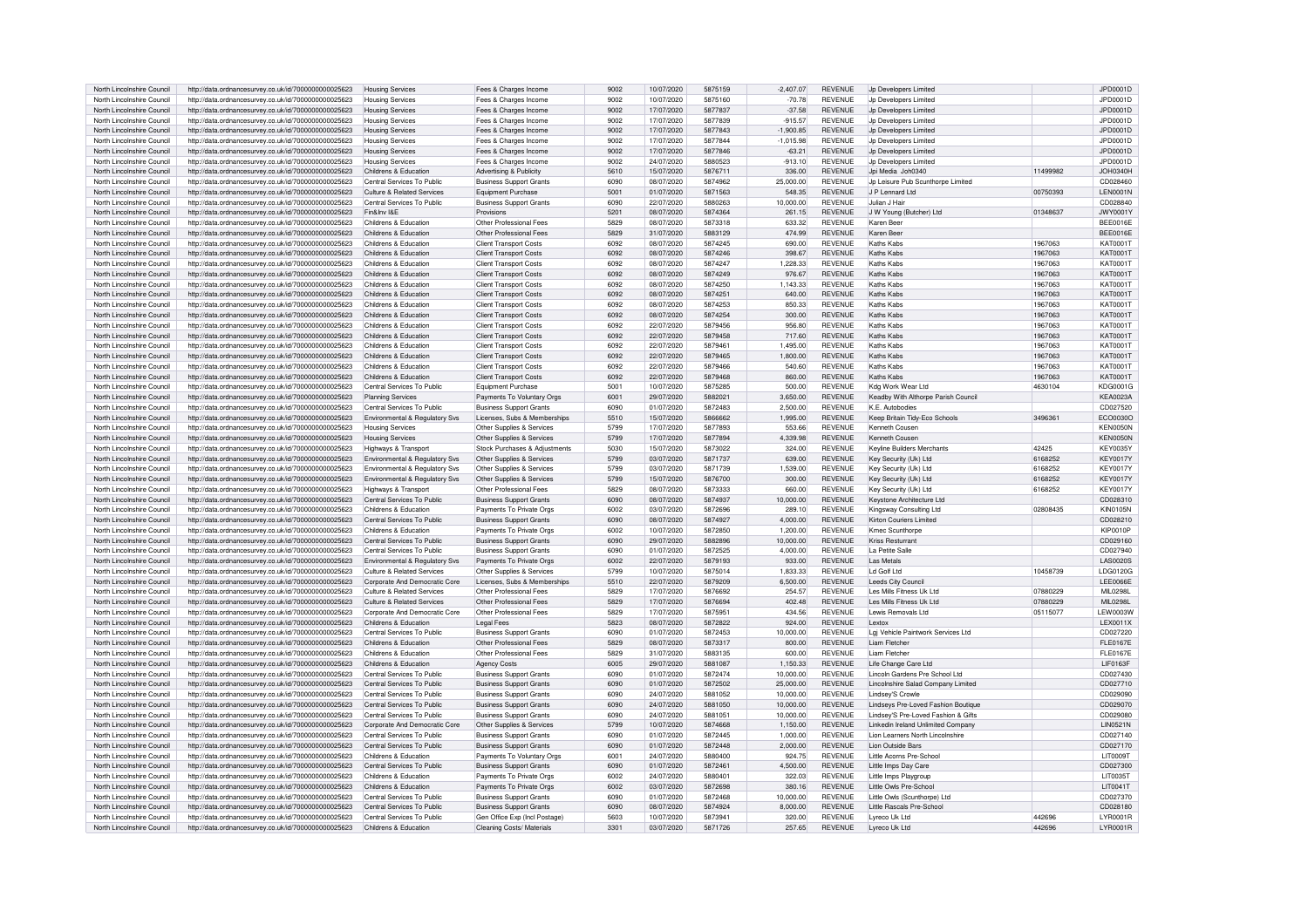| North Lincolnshire Council | http://data.ordnancesurvey.co.uk/id/7000000000025623 | Corporate And Democratic Core              | Gen Office Exp (Incl Postage   | 5603              | 10/07/2020 | 5875330 | 211.20    | <b>REVENUE</b> | Lyreco Uk Ltd                              | 442696   | <b>I YR0001F</b> |
|----------------------------|------------------------------------------------------|--------------------------------------------|--------------------------------|-------------------|------------|---------|-----------|----------------|--------------------------------------------|----------|------------------|
| North Lincolnshire Council | http://data.ordnancesurvey.co.uk/id/7000000000025623 | Culture & Related Services                 | Equipment Purchase             | 5001              | 10/07/2020 | 5875417 | 596.88    | <b>REVENUE</b> | Lyreco Uk Ltd                              | 442696   | <b>I YR0001F</b> |
| North Lincolnshire Council | http://data.ordnancesurvey.co.uk/id/7000000000025623 | Culture & Related Services                 | Gen Office Exp (Incl Postage)  | 5603              | 10/07/2020 | 5875417 | 12.40     | <b>REVENUE</b> | Lyreco Uk Ltd                              | 442696   | <b>I YR0001F</b> |
|                            |                                                      |                                            |                                |                   |            |         |           |                |                                            |          |                  |
| North Lincolnshire Council | http://data.ordnancesurvey.co.uk/id/7000000000025623 | Central Services To Public                 | <b>Business Support Grants</b> | 6090              | 29/07/2020 | 5874918 | 2,500.00  | <b>REVENUE</b> | Mad As A Potter                            |          | CD028120         |
| North Lincolnshire Council | http://data.ordnancesurvey.co.uk/id/7000000000025623 | <b>Housing Services</b>                    | Other Supplies & Services      | 5799              | 08/07/2020 | 587335  | 1.300.00  | <b>REVENUE</b> | REDACTED                                   |          | REDACTED         |
| North Lincolnshire Council | http://data.ordnancesurvey.co.uk/id/7000000000025623 | Highways & Transport                       | Equipment Purchase             | 5001              | 10/07/2020 | 5843974 | 472.32    | <b>REVENUE</b> | Mallatite I td                             | 2621328  | MAI 0036L        |
|                            |                                                      |                                            |                                |                   |            |         |           |                |                                            |          |                  |
| North Lincolnshire Council | http://data.ordnancesurvey.co.uk/id/7000000000025623 | Highways & Transport                       | Equipment Purchase             | 5001              | 15/07/2020 | 5875289 | 684.00    | <b>REVENUE</b> | Mallatite I td                             | 2621328  | MAI 00361        |
| North Lincolnshire Council | http://data.ordnancesurvey.co.uk/id/7000000000025623 | Highways & Transport                       | Stock Purchases & Adjustments  | 5030              | 01/07/2020 | 587172  | 3,665.24  | <b>REVENUE</b> | Mallatite I td                             | 2621328  | <b>MAL0036L</b>  |
| North Lincolnshire Council | http://data.ordnancesurvey.co.uk/id/7000000000025623 | Central Services To Public                 | <b>Business Support Grants</b> | 6090              | 08/07/2020 | 5874933 | 1,500.00  | <b>REVENUE</b> | Mags Hackney Carriage                      |          | CD028270         |
|                            |                                                      |                                            |                                |                   |            |         |           |                |                                            |          |                  |
| North Lincolnshire Council | http://data.ordnancesurvey.co.uk/id/7000000000025623 | Childrens & Education                      | Payments To Private Orgs       | 6002              | 03/07/2020 | 5872689 | 1.321.60  | <b>REVENUE</b> | Marie Fenwick                              |          | <b>FEN0095N</b>  |
| North Lincolnshire Council | http://data.ordnancesurvey.co.uk/id/7000000000025623 | <b>Housing Services</b>                    | Other Supplies & Services      | 5799              | 17/07/2020 | 5877360 | 550.00    | <b>REVENUE</b> | Mark Baker                                 |          | <b>MAR0968R</b>  |
| North Lincolnshire Council |                                                      |                                            |                                | 3311              | 29/07/2020 | 5881890 | 325.00    | <b>REVENUE</b> |                                            |          | <b>MAR0378R</b>  |
|                            | http://data.ordnancesurvey.co.uk/id/7000000000025623 | Corporate And Democratic Core              | Cleaning Services & Contracts  |                   |            |         |           |                | Marris Cleaning Services                   |          |                  |
| North Lincolnshire Council | http://data.ordnancesurvey.co.uk/id/7000000000025623 | Childrens & Education                      | Other Professional Fees        | 5829              | 31/07/2020 | 5883132 | 2,100.00  | <b>REVENUE</b> | Martin Clarridge                           |          | <b>CLA0690A</b>  |
| North Lincolnshire Council | http://data.ordnancesurvey.co.uk/id/7000000000025623 | Culture, Env, Reg & Planning Cap           | Consultants                    | A <sub>0</sub> 87 | 10/07/2020 | 5875367 | 360.00    | <b>CAPITAL</b> | Mason Clark Associates                     | 02537113 | <b>MAS0158S</b>  |
|                            |                                                      |                                            |                                |                   |            |         |           |                |                                            |          |                  |
| North Lincolnshire Council | http://data.ordnancesurvey.co.uk/id/7000000000025623 | Highways & Transport Capital               | Consultants                    | A087              | 10/07/2020 | 5875415 | 5.591.90  | CAPITAI        | <b>Mason Clark Associates</b>              | 02537113 | MAS0158S         |
| North Lincolnshire Council | http://data.ordnancesurvey.co.uk/id/7000000000025623 | Central Services To Public                 | <b>Business Support Grants</b> | 6090              | 01/07/2020 | 5872449 | 25,000.00 | <b>REVENUE</b> | Mcarthur Agriculture Ltd                   |          | CD027180         |
| North Lincolnshire Council | http://data.ordnancesurvey.co.uk/id/7000000000025623 | Central Services To Public                 | <b>Business Support Grants</b> | 6090              | 01/07/2020 | 5872542 | 10,000.00 | <b>REVENUE</b> | Mcarthur Dean Training Ltd                 |          | CD028100         |
|                            |                                                      |                                            |                                |                   |            |         |           |                |                                            |          |                  |
| North Lincolnshire Council | http://data.ordnancesurvey.co.uk/id/7000000000025623 | Central Services To Public                 | <b>Business Support Grants</b> | 6090              | 01/07/2020 | 5872456 | 8.000.00  | <b>REVENUE</b> | Moes Hire I td                             |          | CD027250         |
| North Lincolnshire Council | http://data.ordnancesurvey.co.uk/id/7000000000025623 | Central Services To Public                 | Equipment Purchase             | 5001              | 29/07/2020 | 5881894 | 693.00    | <b>REVENUE</b> | Md Signs Limited                           | 07734254 | MDS0003S         |
| North Lincolnshire Council | http://data.ordnancesurvey.co.uk/id/7000000000025623 | Central Services To Public                 | Equipment Purchase             | 5001              | 29/07/2020 | 5881895 | 634.00    | <b>REVENUE</b> | Md Signs Limited                           | 07734254 | MDS0003S         |
|                            |                                                      |                                            |                                |                   |            |         |           |                |                                            |          |                  |
| North Lincolnshire Council | http://data.ordnancesurvey.co.uk/id/7000000000025623 | <b>Fnvironmental &amp; Requlatory Sys.</b> | Foujoment Purchase             | 5001              | 29/07/2020 | 5881889 | 230.00    | <b>REVENUE</b> | Md Signs Limited                           | 07734254 | <b>MDS0003S</b>  |
| North Lincolnshire Council | http://data.ordnancesurvey.co.uk/id/7000000000025623 | Environmental & Regulatory Svs             | Other Supplies & Services      | 5799              | 03/07/2020 | 5871971 | 427.15    | <b>REVENUE</b> | Md Signs Limited                           | 07734254 | MDS0003S         |
| North Lincolnshire Council | http://data.ordnancesurvey.co.uk/id/7000000000025623 | Environmental & Regulatory Svs             | Other Supplies & Services      | 5799              | 03/07/2020 | 5871972 | 423.20    | <b>REVENUE</b> | Md Signs Limited                           |          | MDS00035         |
|                            |                                                      |                                            |                                |                   |            |         |           |                |                                            | 07734254 |                  |
| North Lincolnshire Council | http://data.ordnancesurvey.co.uk/id/7000000000025623 | Central Services To Public                 | <b>Business Support Grants</b> | 6090              | 15/07/2020 | 5877397 | 25.000.00 | <b>REVENUE</b> | Medacs Healthcare Plc                      |          | CD028640         |
| North Lincolnshire Council | http://data.ordnancesurvey.co.uk/id/7000000000025623 | Central Services To Public                 | <b>Business Support Grants</b> | 6090              | 01/07/2020 | 5872455 | 7.000.00  | <b>REVENUE</b> | Medical Servicing Engineers Ltd            |          | CD027240         |
|                            |                                                      |                                            |                                |                   |            |         |           |                |                                            |          |                  |
| North Lincolnshire Council | http://data.ordnancesurvey.co.uk/id/7000000000025623 | Childrens & Education                      | Payments To Private Orgs       | 6002              | 10/07/2020 | 5875199 | 2.250.00  | <b>REVENUE</b> | Meeting New Horizons                       | 7605054  | <b>MNH0001F</b>  |
| North Lincolnshire Council | http://data.ordnancesurvey.co.uk/id/7000000000025623 | <b>Planning Services</b>                   | Payments To Voluntary Orgs     | 6001              | 15/07/2020 | 5875164 | 28.910.00 | <b>REVENUE</b> | Meeting New Horizons Cic                   |          | MEE0006E         |
| North Lincolnshire Council | http://data.ordnancesurvey.co.uk/id/7000000000025623 | <b>Adult Social Care</b>                   | Payments To Private Orgs       | 6002              | 03/07/2020 | 5872405 | 3,130.48  | <b>REVENUE</b> | Mencac                                     |          | MEN0244N         |
|                            |                                                      |                                            |                                |                   |            |         |           |                |                                            |          |                  |
| North Lincolnshire Council | http://data.ordnancesurvey.co.uk/id/7000000000025623 | Adult Social Care                          | Payments To Private Orgs       | 6002              | 31/07/2020 | 5882811 | 3,130.48  | <b>REVENUE</b> | Mencan                                     |          | MEN0244N         |
| North Lincolnshire Council | http://data.ordnancesurvey.co.uk/id/7000000000025623 | Childrens & Education                      | <b>Legal Fees</b>              | 5823              | 17/07/2020 | 5877910 | 220.00    | <b>REVENUE</b> | Mendes Investigation Services Ltd          |          | MEN0044M         |
| North Lincolnshire Council | http://data.ordnancesurvey.co.uk/id/7000000000025623 | Central Services To Public                 | <b>Business Support Grants</b> | 6090              | 15/07/2020 | 5877392 | 25,000.00 | <b>REVENUE</b> | Merrick & Day Ltd                          |          | CD028590         |
|                            |                                                      |                                            |                                |                   |            |         |           |                |                                            |          |                  |
| North Lincolnshire Council | http://data.ordnancesurvey.co.uk/id/7000000000025623 | Culture, Env, Reg & Planning Cap           | Other Costs                    | A085              | 22/07/2020 | 5879355 | 13,500.00 | CAPITAI        | Messingham Village Hall                    |          | <b>MFS00045</b>  |
| North Lincolnshire Council | http://data.ordnancesurvey.co.uk/id/7000000000025623 | Highways & Transport                       | Foujoment Purchase             | 5001              | 08/07/2020 | 5873332 | 3,528.00  | <b>REVENUE</b> | Metric Group Ltd                           |          | <b>MET0006T</b>  |
| North Lincolnshire Council | http://data.ordnancesurvey.co.uk/id/7000000000025623 |                                            | Equipment Purchase             | 5001              | 08/07/2020 | 5873337 | 458.03    | <b>REVENUE</b> | Metric Group Ltd                           |          | <b>MET0006T</b>  |
|                            |                                                      | Highways & Transport                       |                                |                   |            |         |           |                |                                            |          |                  |
| North Lincolnshire Council | http://data.ordnancesurvey.co.uk/id/7000000000025623 | Highways & Transpor                        | Equipment Purchase             | 5001              | 29/07/2020 | 5880520 | 511.33    | <b>REVENUE</b> | Metric Group Ltd                           |          | MET0006T         |
| North Lincolnshire Council | http://data.ordnancesurvey.co.uk/id/7000000000025623 | Central Services To Public                 | <b>Business Support Grants</b> | 6090              | 01/07/2020 | 5872443 | 2.000.00  | <b>REVENUE</b> | Millers Mix                                |          | CD027120         |
|                            |                                                      |                                            |                                | 5799              |            | 5883551 |           | <b>REVENUE</b> | Miss F Seurrah                             |          |                  |
| North Lincolnshire Council | http://data.ordnancesurvey.co.uk/id/7000000000025623 | <b>Planning Services</b>                   | Other Supplies & Services      |                   | 31/07/2020 |         | 3.350.00  |                |                                            |          | SCU0206L         |
| North Lincolnshire Council | http://data.ordnancesurvey.co.uk/id/7000000000025623 | Culture & Related Services                 | <b>Catering Contract</b>       | 5204              | 22/07/2020 | 5877636 | 733.34    | <b>REVENUE</b> | Miss Jaimie Marshall                       |          | <b>JAI0050I</b>  |
| North Lincolnshire Council | http://data.ordnancesurvey.co.uk/id/7000000000025623 | Childrens & Education                      | Payments To Private Orgs       | 6002              | 22/07/2020 | 5879483 | 1.300.00  | <b>REVENUE</b> | Miss Louise Dykstra                        |          | LOU0150L         |
|                            |                                                      |                                            |                                |                   |            |         |           |                |                                            |          |                  |
| North Lincolnshire Council | http://data.ordnancesurvey.co.uk/id/7000000000025623 | Environmental & Regulatory Svs             | Other Premises Costs           | 3390              | 10/07/2020 | 5875053 | 750.00    | <b>REVENUE</b> | Mist-Air Environmenta                      |          | MIS0021S         |
| North Lincolnshire Council | http://data.ordnancesurvey.co.uk/id/7000000000025623 | Adult Social Care                          | Legal Fees                     | 5823              | 15/07/2020 | 5874169 | 2.332.00  | <b>REVENUE</b> | Mic Law Ltd                                | 10995817 | MJC0032C         |
| North Lincolnshire Council | http://data.ordnancesurvey.co.uk/id/7000000000025623 |                                            |                                | 5003              | 29/07/2020 | 5882244 | 300.00    | <b>REVENUE</b> | Mobile Fleet Wash                          | 6439022  | MOB0012B         |
|                            |                                                      | Highways & Transport                       | Equipment Maint.& Repair       |                   |            |         |           |                |                                            |          |                  |
| North Lincolnshire Council | http://data.ordnancesurvey.co.uk/id/7000000000025623 | Childrens & Education                      | Payments To Private Orgs       | 6002              | 03/07/2020 | 587270  | 1,565.10  | <b>REVENUE</b> | Moorwell Miracles Ltd                      |          | MOO0120C         |
| North Lincolnshire Council | http://data.ordnancesurvey.co.uk/id/7000000000025623 | Childrens & Education                      | Payments To Private Orgs       | 6002              | 15/07/2020 | 5876681 | 784.80    | <b>REVENUE</b> | Moorwell Miracles Ltd                      |          | MOO0120C         |
|                            |                                                      |                                            |                                |                   |            |         |           |                |                                            |          |                  |
| North Lincolnshire Council | http://data.ordnancesurvey.co.uk/id/7000000000025623 | <b>Housing Services</b>                    | Other Supplies & Services      | 5799              | 01/07/2020 | 5871580 | 5,460.00  | <b>REVENUE</b> | Mortz Property Management Ltd              |          | <b>MOR0107F</b>  |
| North Lincolnshire Council | http://data.ordnancesurvey.co.uk/id/7000000000025623 | <b>Planning Services</b>                   | Consultancy                    | 5830              | 08/07/2020 | 5873084 | 14,042.00 | <b>REVENUE</b> | Mott Macdonald Limited                     | 1243967  | <b>MOT0034T</b>  |
| North Lincolnshire Council | http://data.ordnancesurvey.co.uk/id/7000000000025623 | Childrens & Education                      | Payments To Private Orgs       | 6002              | 22/07/2020 | 5879482 | 1.300.00  | <b>REVENUE</b> | Mr Andrew Watson                           |          | AND0330D         |
|                            |                                                      |                                            |                                |                   |            |         |           |                |                                            |          |                  |
| North Lincolnshire Council | http://data.ordnancesurvey.co.uk/id/7000000000025623 | Central Services To Public                 | <b>Business Support Grants</b> | 6090              | 24/07/2020 | 5881046 | 10.000.00 | <b>REVENUE</b> | Mr Gediminas Gerulis                       |          | CD029030         |
| North Lincolnshire Council | http://data.ordnancesurvey.co.uk/id/7000000000025623 | Corporate And Democratic Core              | <b>Legal Fees</b>              | 5823              | 22/07/2020 | 5879447 | 437.50    | <b>REVENUE</b> | Mr James Normington                        |          | NOR0872F         |
| North Lincolnshire Council | http://data.ordnancesurvey.co.uk/id/7000000000025623 | Central Services To Public                 | <b>Business Support Grants</b> | 6090              | 29/07/2020 | 5882894 | 10.000.00 | <b>REVENUE</b> | Mr Jason Nicholson                         |          | CD029140         |
|                            |                                                      |                                            |                                |                   |            |         |           |                |                                            |          |                  |
| North Lincolnshire Council | http://data.ordnancesurvey.co.uk/id/7000000000025623 | <b>Adult Social Care</b>                   | <b>Legal Fees</b>              | 5823              | 08/07/2020 | 5871537 | 650.00    | <b>REVENUE</b> | Mr Richard Copnall Ltd                     |          | COP0024F         |
| North Lincolnshire Council | http://data.ordnancesurvey.co.uk/id/7000000000025623 | Central Services To Public                 | <b>Business Support Grants</b> | 6090              | 01/07/2020 | 5872532 | 4,000.00  | <b>REVENUE</b> | Mrs Carley Nicholson                       |          | CD028010         |
| North Lincolnshire Council | http://data.ordnancesurvey.co.uk/id/7000000000025623 | Central Services To Public                 | <b>Business Support Grants</b> | 6090              | 01/07/2020 | 5872530 | 1.000.00  | <b>REVENUE</b> | Mrs J Mckitton                             |          | CD027990         |
|                            |                                                      |                                            |                                |                   |            |         |           |                |                                            |          |                  |
| North Lincolnshire Council | http://data.ordnancesurvey.co.uk/id/7000000000025623 | Corporate And Democratic Core              | Licenses, Subs & Memberships   | 5510              | 22/07/2020 | 5876938 | 400.00    | <b>REVENUE</b> | Ms A Reeder T/A Frontline Consulting Assoc |          | <b>REE0054E</b>  |
| North Lincolnshire Council | http://data.ordnancesurvey.co.uk/id/7000000000025623 | Central Services To Public                 | <b>Business Support Grants</b> | 6090              | 01/07/2020 | 5872440 | 2.500.00  | <b>REVENUE</b> | Muttlevs Cutz                              |          | CD027090         |
| North Lincolnshire Council | http://data.ordnancesurvey.co.uk/id/7000000000025623 | Childrens & Education                      | Payments To Private Orgs       | 6002              | 03/07/2020 | 5872964 | 1,006.72  | <b>REVENUE</b> | Nasuwi                                     |          | <b>NAS0065S</b>  |
|                            |                                                      |                                            |                                |                   |            |         |           |                |                                            |          |                  |
| North Lincolnshire Council | http://data.ordnancesurvey.co.uk/id/7000000000025623 | Childrens & Education                      | Payments To Private Orgs       | 6002              | 10/07/2020 | 5875369 | 457.60    | <b>REVENUE</b> | Nasuwt                                     |          | <b>NAS0065S</b>  |
| North Lincolnshire Council | http://data.ordnancesurvey.co.uk/id/7000000000025623 | Childrens & Education                      | Course Fees/Training           | 2002              | 17/07/2020 | 5877362 | 299.00    | <b>REVENUE</b> | National Crime Agency                      |          | <b>NAT0421T</b>  |
| North Lincolnshire Council | http://data.ordnancesurvey.co.uk/id/7000000000025623 | Childrens & Education                      | Payments To Private Orgs       | 6002              | 10/07/2020 | 5872933 | 5,815,80  | <b>REVENUE</b> | National Fostering Agency Ltd              |          | <b>NAT0100T</b>  |
|                            |                                                      |                                            |                                |                   |            |         |           |                |                                            |          |                  |
| North Lincolnshire Council | http://data.ordnancesurvey.co.uk/id/7000000000025623 | Childrens & Education                      | Other Professional Fees        | 5829              | 03/07/2020 | 5872735 | 550.00    | <b>REVENUE</b> | National Youth Advocacy Service            |          | NAT00421         |
| North Lincolnshire Council | http://data.ordnancesurvey.co.uk/id/7000000000025623 | Childrens & Education                      | Other Professional Fees        | 5829              | 29/07/2020 | 5881973 | 825.00    | <b>REVENUE</b> | National Youth Advocacy Service            |          | <b>NAT0042T</b>  |
| North Lincolnshire Council |                                                      |                                            | Materials                      | 5004              | 29/07/2020 | 5882245 | 232.96    | <b>REVENUE</b> | Nationwide Windscreen Services             | 5683242  | NAT01651         |
|                            | http://data.ordnancesurvey.co.uk/id/7000000000025623 | Environmental & Regulatory Svs             |                                |                   |            |         |           |                |                                            |          |                  |
| North Lincolnshire Council | http://data.ordnancesurvey.co.uk/id/7000000000025623 | Environmental & Regulatory Svs             | Materials                      | 5004              | 29/07/2020 | 5882246 | 272.19    | <b>REVENUE</b> | Nationwide Windscreen Services             | 5683242  | NAT0165T         |
| North Lincolnshire Council | http://data.ordnancesurvey.co.uk/id/7000000000025623 | Central Services To Public                 | <b>Business Support Grants</b> | 6090              | 08/07/2020 | 5874926 | 2.500.00  | <b>REVENUE</b> | Naturally Grown Food Limited               |          | CD028200         |
|                            | http://data.ordnancesurvey.co.uk/id/7000000000025623 |                                            |                                |                   |            |         |           |                |                                            |          |                  |
| North Lincolnshire Council |                                                      | Central Services To Public                 | <b>Business Support Grants</b> | 6090              | 01/07/2020 | 5872493 | 2,500.00  | REVENUE        | Naturally Grown Products Ltd               |          | CD027620         |
|                            |                                                      |                                            |                                |                   | 24/07/2020 | 5880357 | 1.943.00  | <b>REVENUE</b> | <b>N</b> cfe                               | 2896700  | NCF0002F         |
| North Lincolnshire Council | http://data.ordnancesurvey.co.uk/id/7000000000025623 | Childrens & Education                      | <b>Examination Fees</b>        | 5730              |            |         |           |                |                                            |          |                  |
| North Lincolnshire Council |                                                      | Central Services To Public                 |                                | 5603              | 08/07/2020 | 5874098 | 309.59    | <b>REVENUE</b> | Neopost Finance Ltd                        | 1997384  | FIN0012N         |
|                            | http://data.ordnancesurvey.co.uk/id/7000000000025623 |                                            | Gen Office Exp (Incl Postage)  |                   |            |         |           |                |                                            |          |                  |
| North Lincolnshire Council | http://data.ordnancesurvey.co.uk/id/7000000000025623 | Corporate And Democratic Core              | Gen Office Exp (Incl Postage)  | 5603              | 29/07/2020 | 5881998 | 10,000.00 | REVENUE        | Neopost Finance Ltd                        | 1997384  | <b>FIN0012N</b>  |
| North Lincolnshire Council | http://data.ordnancesurvey.co.uk/id/7000000000025623 | Corporate And Democratic Core              | Equipment Hire/Rent            | 5002              | 10/07/2020 | 5875321 | 4,130.39  | REVENUE        | Neopost Ltd                                | 2658324  | <b>NEO0001C</b>  |
|                            |                                                      |                                            |                                |                   |            |         |           |                |                                            |          |                  |
| North Lincolnshire Council | http://data.ordnancesurvey.co.uk/id/7000000000025623 | Corporate And Democratic Core              | Equipment Hire/Rent            | 5002              | 15/07/2020 | 5876771 | 4.130.39  | <b>REVENUE</b> | Neonost Ltd                                | 2658324  | <b>NEO0001O</b>  |
| North Lincolnshire Council | http://data.ordnancesurvey.co.uk/id/7000000000025623 | Central Services To Public                 | <b>Business Support Grants</b> | 6090              | 01/07/2020 | 5872506 | 2.500.00  | <b>REVENUE</b> | Nethids Auction Limited                    |          | CD027750         |
| North Lincolnshire Council | http://data.ordnancesurvey.co.uk/id/7000000000025623 | Central Services To Public                 | <b>Business Support Grants</b> | 6090              | 24/07/2020 | 5881045 | 10,000.00 | <b>REVENUE</b> | Netbids Auction Lts                        |          | CD029020         |
| North Lincolnshire Council | http://data.ordnancesurvey.co.uk/id/7000000000025623 | Central Services To Public                 | <b>Business Support Grants</b> | 000a              | 01/07/2020 | 5872504 | 6.500.00  | <b>REVENUE</b> | New Century Glasshouses Limited            |          | CD027730         |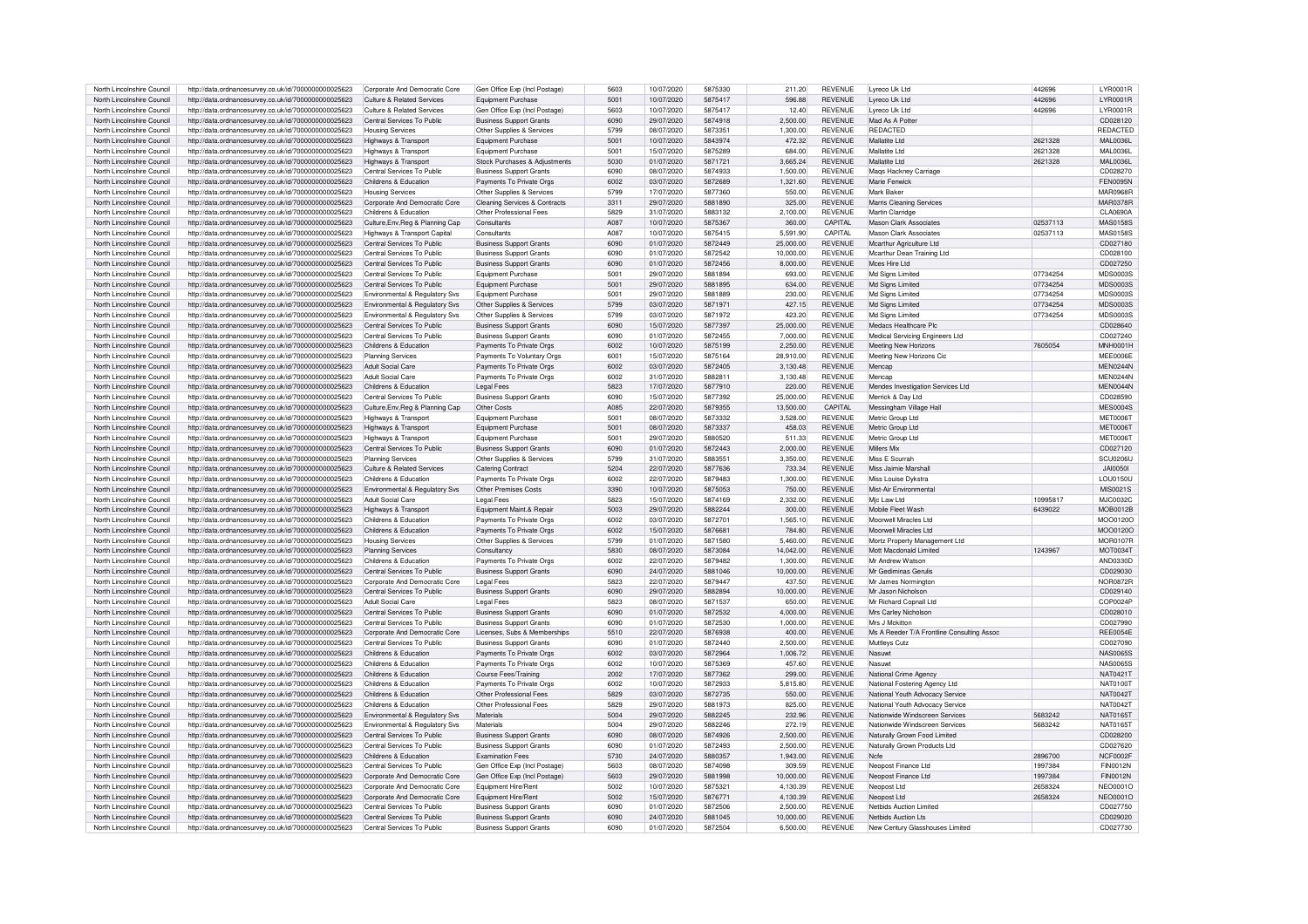| North Lincolnshire Council | http://data.ordnancesurvey.co.uk/id/7000000000025623 | Adult Social Care              | Payments To Private Orgs       | 6002 | 03/07/2020 | 5872406 | 7,131.08       | REVENUE        | New Concept Care & Nursing Ltd     | 3892391 | <b>NEW0146W</b> |
|----------------------------|------------------------------------------------------|--------------------------------|--------------------------------|------|------------|---------|----------------|----------------|------------------------------------|---------|-----------------|
| North Lincolnshire Council | http://data.ordnancesurvey.co.uk/id/7000000000025623 | Adult Social Care              | Payments To Private Orgs       | 6002 | 31/07/2020 | 5882812 | 7,131.08       | <b>REVENUE</b> | New Concept Care & Nursing Ltd     | 3892391 | <b>NEW0146W</b> |
| North Lincolnshire Council | http://data.ordnancesurvey.co.uk/id/7000000000025623 | Adult Social Care              | Payments To Private Orgs       | 6002 | 31/07/2020 | 5883384 | 4,109.45       | <b>REVENUE</b> | New Concept Care & Nursing Ltd     | 3892391 | <b>NEW0146W</b> |
| North Lincolnshire Council | http://data.ordnancesurvey.co.uk/id/7000000000025623 | <b>Housing Services</b>        | Other Supplies & Services      | 5799 | 29/07/2020 | 5881109 | 296.00         | <b>REVENUE</b> | New County Glazing Ltd             | 0440286 | NFW0032W        |
| North Lincolnshire Council | http://data.ordnancesurvey.co.uk/id/7000000000025623 | Corporate And Democratic Core  | Other Professional Fees        | 5829 | 03/07/2020 | 5872055 | $\overline{0}$ | REVENUE        | Newlyn Plc                         | 3770985 | <b>NEW0120W</b> |
| North Lincolnshire Council | http://data.ordnancesurvey.co.uk/id/7000000000025623 | Corporate And Democratic Core  | Other Professional Fees        | 5829 | 08/07/2020 | 5872363 | $\Omega$       | <b>REVENUE</b> | Newlyn Plc                         | 3770985 | <b>NEW0120W</b> |
| North Lincolnshire Council | http://data.ordnancesurvey.co.uk/id/7000000000025623 | Adult Social Care              | Cleaning Costs/ Materials      | 3301 | 29/07/2020 | 5879505 | 521.33         | <b>REVENUE</b> | Nexon Group                        | 8560885 | GRE0002E        |
|                            |                                                      |                                |                                |      |            |         |                |                |                                    |         |                 |
| North Lincolnshire Council | http://data.ordnancesurvey.co.uk/id/7000000000025623 | Adult Social Care              | Rents                          | 3201 | 29/07/2020 | 5881897 | 6,810.00       | <b>REVENUE</b> | Nhs Property Services Ltd.         |         | <b>NHS0021S</b> |
| North Lincolnshire Council | http://data.ordnancesurvey.co.uk/id/7000000000025623 | Childrens & Education          | Other Supplies & Services      | 5799 | 22/07/2020 | 5879564 | 265.30         | <b>REVENUE</b> | Nhs Supply Chain                   |         | NHS00065        |
| North Lincolnshire Council | http://data.ordnancesurvey.co.uk/id/7000000000025623 | Childrens & Education          | Other Supplies & Services      | 5799 | 24/07/2020 | 5879563 | 265.30         | <b>REVENUE</b> | Nhs Supply Chain                   |         | NHS00065        |
| North Lincolnshire Council | http://data.ordnancesurvey.co.uk/id/7000000000025623 | Central Services To Public     | <b>Business Support Grants</b> | 6090 | 08/07/2020 | 5874935 | 6,000.00       | <b>REVENUE</b> | Nick Blackburn                     |         | CD028290        |
| North Lincolnshire Council | http://data.ordnancesurvey.co.uk/id/7000000000025623 | Adult Social Care              | Client Related Cost:           | 5534 | 08/07/2020 | 5874303 | 415.50         | <b>REVENUE</b> | NIc-Case Management & Cic Imprest  |         | NOR0235F        |
| North Lincolnshire Council | http://data.ordnancesurvey.co.uk/id/7000000000025623 | <b>Adult Social Care</b>       | <b>Client Related Costs</b>    | 5534 | 17/07/2020 | 5877902 | 336.40         | <b>REVENUE</b> | NIc-Case Management & Cic Imprest  |         | <b>NOR0235R</b> |
| North Lincolnshire Council | http://data.ordnancesurvey.co.uk/id/7000000000025623 | Adult Social Care              | <b>Client Related Costs</b>    | 5534 | 22/07/2020 | 5879540 | 215.16         | <b>REVENUE</b> | NIc-Case Management & Cic Imprest  |         | <b>NOR0235F</b> |
| North Lincolnshire Council | http://data.ordnancesurvey.co.uk/id/7000000000025623 | Adult Social Care              | <b>Client Related Costs</b>    | 5534 | 31/07/2020 | 5883254 | 178.00         | <b>REVENUE</b> | NIc-Case Management & Cic Imprest  |         | NOR0235R        |
| North Lincolnshire Council | http://data.ordnancesurvey.co.uk/id/7000000000025623 | Adult Social Care              | <b>Client Transport Costs</b>  | 6092 | 08/07/2020 | 5873310 | 10.00          | <b>REVENUE</b> | NIc-Case Management & Cic Imprest  |         | NOR0235F        |
| North Lincolnshire Council | http://data.ordnancesurvey.co.uk/id/7000000000025623 | Adult Social Care              | <b>Client Transport Costs</b>  | 6092 | 17/07/2020 | 5877902 | 200.00         | <b>REVENUE</b> | Nic-Case Management & Cic Imprest  |         | <b>NOR0235R</b> |
| North Lincolnshire Council | http://data.ordnancesurvey.co.uk/id/7000000000025623 | Adult Social Care              | Foujoment Purchase             | 5001 | 08/07/2020 | 5874303 | 17.88          | <b>REVENUE</b> | Nic-Case Management & Cic Imprest  |         | <b>NOR0235R</b> |
| North Lincolnshire Council | http://data.ordnancesurvey.co.uk/id/7000000000025623 | Adult Social Care              | Equipment Purchase             | 5001 | 17/07/2020 | 5877902 | 2.02           | <b>REVENUE</b> | Nic-Case Management & Cic Imprest  |         | <b>NOR0235R</b> |
| North Lincolnshire Council |                                                      |                                |                                | 5821 | 17/07/2020 | 5877902 | 12.60          | <b>REVENUE</b> |                                    |         | NOR0235R        |
|                            | http://data.ordnancesurvey.co.uk/id/7000000000025623 | Childrens & Education          | <b>Bank Charges</b>            |      |            |         |                |                | NIc-Case Management & Cic Imprest  |         |                 |
| North Lincolnshire Council | http://data.ordnancesurvey.co.uk/id/7000000000025623 | Childrens & Education          | <b>Client Related Costs</b>    | 5534 | 08/07/2020 | 5873310 | 704.36         | <b>REVENUE</b> | NIc-Case Management & Cic Imprest  |         | <b>NOR0235R</b> |
| North Lincolnshire Council | http://data.ordnancesurvey.co.uk/id/7000000000025623 | Childrens & Education          | <b>Client Related Costs</b>    | 5534 | 08/07/2020 | 5874303 | 1.102.60       | <b>REVENUE</b> | NIc-Case Management & Cic Imprest  |         | NOR0235R        |
| North Lincolnshire Council | http://data.ordnancesurvey.co.uk/id/7000000000025623 | Childrens & Education          | <b>Client Related Costs</b>    | 5534 | 17/07/2020 | 5877902 | 975.77         | <b>REVENUE</b> | NIc-Case Management & Cic Imprest  |         | NOR0235F        |
| North Lincolnshire Council | http://data.ordnancesurvey.co.uk/id/7000000000025623 | Childrens & Education          | <b>Client Related Costs</b>    | 5534 | 22/07/2020 | 5879540 | 1,507.40       | <b>REVENUE</b> | NIc-Case Management & Cic Imprest  |         | NOR0235R        |
| North Lincolnshire Council | http://data.ordnancesurvey.co.uk/id/7000000000025623 | Childrens & Education          | <b>Client Related Costs</b>    | 5534 | 31/07/2020 | 5883254 | 790.12         | <b>REVENUE</b> | NIc-Case Management & Cic Imprest  |         | <b>NOR0235R</b> |
| North Lincolnshire Council | http://data.ordnancesurvey.co.uk/id/7000000000025623 | Childrens & Education          | <b>Client Transport Costs</b>  | 6092 | 08/07/2020 | 5873310 | 20.00          | REVENUE        | NIc-Case Management & Cic Imprest  |         | NOR0235F        |
| North Lincolnshire Council | http://data.ordnancesurvey.co.uk/id/7000000000025623 | Childrens & Education          | <b>Client Transport Costs</b>  | 6092 | 31/07/2020 | 5883254 | 22.20          | <b>REVENUE</b> | NIc-Case Management & Cic Imprest  |         | NOR0235F        |
| North Lincolnshire Council | http://data.ordnancesurvey.co.uk/id/7000000000025623 | Adult Social Care              | <b>Client Related Costs</b>    | 5534 | 22/07/2020 | 5879548 | 37.45          | <b>REVENUE</b> | Nic-Central Admin Team             |         | NOR0836R        |
| North Lincolnshire Council | http://data.ordnancesurvey.co.uk/id/7000000000025623 | Childrens & Education          | <b>Client Related Costs</b>    | 5534 | 22/07/2020 | 5879548 | 139.31         | <b>REVENUE</b> | Nic-Central Admin Team             |         | NOR0836R        |
| North Lincolnshire Council | http://data.ordnancesurvey.co.uk/id/7000000000025623 | Childrens & Education          | Foujoment Purchase             | 5001 | 22/07/2020 | 5879548 | 306.44         | <b>REVENUE</b> | Nic-Central Admin Team             |         | <b>NOR0836R</b> |
|                            |                                                      |                                |                                |      |            |         |                |                |                                    |         |                 |
| North Lincolnshire Council | http://data.ordnancesurvey.co.uk/id/7000000000025623 | Childrens & Education          | Gen Office Exp (Incl Postage)  | 5603 | 22/07/2020 | 5879548 | 18.64          | <b>REVENUE</b> | Nic-Central Admin Team             |         | NOR0836F        |
| North Lincolnshire Council | http://data.ordnancesurvey.co.uk/id/7000000000025623 | Childrens & Education          | Materials                      | 5004 | 22/07/2020 | 5879548 | 95.86          | <b>REVENUE</b> | Nic-Central Admin Team             |         | <b>NOR0836R</b> |
| North Lincolnshire Council | http://data.ordnancesurvey.co.uk/id/7000000000025623 | Childrens & Education          | Provisions                     | 5201 | 22/07/2020 | 5879548 | 31.16          | <b>REVENUE</b> | Nic-Central Admin Team             |         | <b>NOR0836F</b> |
| North Lincolnshire Council | http://data.ordnancesurvey.co.uk/id/7000000000025623 | Childrens & Education          | Provisions                     | 5201 | 29/07/2020 | 5882380 | 181.44         | <b>REVENUE</b> | Nic-Central Admin Team             |         | <b>NOR0836F</b> |
| North Lincolnshire Council | http://data.ordnancesurvey.co.uk/id/7000000000025623 | Adult Social Care              | <b>Client Related Costs</b>    | 5534 | 29/07/2020 | 5882386 | 200.00         | <b>REVENUE</b> | Nic-Csh Central Admin Imprest Cash |         | NOR0933R        |
| North Lincolnshire Council | http://data.ordnancesurvey.co.uk/id/7000000000025623 | Adult Social Care              | <b>Client Related Cost:</b>    | 5534 | 29/07/2020 | 5882386 | 112.74         | REVENUE        | Nic-Csh Central Admin Imprest Cash |         | <b>NOR0933R</b> |
| North Lincolnshire Council | http://data.ordnancesurvey.co.uk/id/7000000000025623 | <b>Adult Social Care</b>       | Equipment Maint.& Repair       | 5003 | 29/07/2020 | 5882386 | 137.48         | <b>REVENUE</b> | Nic-Csh Central Admin Imprest Cash |         | <b>NOR0933R</b> |
| North Lincolnshire Council | http://data.ordnancesurvey.co.uk/id/7000000000025623 | Adult Social Care              | Equipment Purchase             | 5001 | 29/07/2020 | 5882386 | $-100.00$      | REVENUE        | Nic-Csh Central Admin Imprest Cash |         | NOR0933R        |
| North Lincolnshire Council | http://data.ordnancesurvey.co.uk/id/7000000000025623 | Adult Social Care              | Equipment Purchase             | 5001 | 29/07/2020 | 5882386 | 15.00          | <b>REVENUE</b> | Nic-Csh Central Admin Imprest Cash |         | NOR0933R        |
| North Lincolnshire Council | http://data.ordnancesurvey.co.uk/id/7000000000025623 | Adult Social Care              | Provisions                     | 5201 | 29/07/2020 | 5882386 | 51.50          | <b>REVENUE</b> | Nic-Csh Central Admin Imprest Cash |         | NOR0933R        |
|                            |                                                      |                                |                                |      |            |         |                |                |                                    |         |                 |
| North Lincolnshire Council | http://data.ordnancesurvey.co.uk/id/7000000000025623 | Adult Social Care Capita       | Other Costs                    | A085 | 29/07/2020 | 5882386 | 20.00          | CAPITAL        | Nic-Csh Central Admin Imprest Cash |         | <b>NOR0933R</b> |
| North Lincolnshire Council | http://data.ordnancesurvey.co.uk/id/7000000000025623 | Childrens & Education          | <b>Client Related Costs</b>    | 5534 | 29/07/2020 | 5882386 | 380.00         | <b>REVENUE</b> | Nic-Csh Central Admin Imprest Cash |         | <b>NOR0933R</b> |
| North Lincolnshire Council | http://data.ordnancesurvey.co.uk/id/7000000000025623 | Childrens & Education          | Clothing, Uniforms & Laundry   | 5301 | 29/07/2020 | 5882386 | 38.00          | <b>REVENUE</b> | Nic-Csh Central Admin Imprest Cash |         | <b>NOR0933R</b> |
| North Lincolnshire Council | http://data.ordnancesurvey.co.uk/id/7000000000025623 | Childrens & Education          | Equipment Purchase             | 5001 | 22/07/2020 | 5879550 | 3.46           | <b>REVENUE</b> | Nic-Csh Central Admin Imprest Cash |         | <b>NOR0933R</b> |
| North Lincolnshire Council | http://data.ordnancesurvey.co.uk/id/7000000000025623 | Childrens & Education          | Equipment Purchase             | 5001 | 29/07/2020 | 5882386 | 1.25           | <b>REVENUE</b> | Nic-Csh Central Admin Imprest Cash |         | NOR0933R        |
| North Lincolnshire Council | http://data.ordnancesurvey.co.uk/id/7000000000025623 | Childrens & Education          | Gen Office Exp (Incl Postage)  | 5603 | 22/07/2020 | 5879550 | 34.41          | <b>REVENUE</b> | Nic-Csh Central Admin Imprest Cash |         | NOR0933R        |
| North Lincolnshire Council | http://data.ordnancesurvey.co.uk/id/7000000000025623 | Childrens & Education          | Other Supplies & Services      | 5799 | 22/07/2020 | 5879550 | 50.66          | <b>REVENUE</b> | Nlc-Csh Central Admin Imprest Cash |         | NOR0933F        |
| North Lincolnshire Council | http://data.ordnancesurvey.co.uk/id/7000000000025623 | Childrens & Education          | Provisions                     | 5201 | 22/07/2020 | 5879550 | 494.61         | <b>REVENUE</b> | Nic-Csh Central Admin Imprest Cash |         | NOR0933R        |
| North Lincolnshire Council | http://data.ordnancesurvey.co.uk/id/7000000000025623 | Childrens & Education          | Provisions                     | 5201 | 29/07/2020 | 5882386 | $-30.93$       | <b>REVENUE</b> | Nic-Csh Central Admin Imprest Cash |         | NOR0933R        |
| North Lincolnshire Council | http://data.ordnancesurvey.co.uk/id/7000000000025623 | Corporate And Democratic Core  | Equipment Purchase             | 5001 | 29/07/2020 | 5882386 | 23.92          | <b>REVENUE</b> | Nic-Csh Central Admin Imprest Cash |         | NOR0933F        |
| North Lincolnshire Council | http://data.ordnancesurvey.co.uk/id/7000000000025623 | Corporate And Democratic Core  | Gen Office Exp (Incl Postage)  | 5603 | 22/07/2020 | 5879550 | 14.99          | <b>REVENUE</b> | Nic-Csh Central Admin Imprest Cash |         | NOR0933R        |
|                            |                                                      |                                |                                |      |            | 5882386 |                | <b>REVENUE</b> |                                    |         |                 |
| North Lincolnshire Council | http://data.ordnancesurvey.co.uk/id/7000000000025623 | Corporate And Democratic Core  | Gen Office Exp (Incl Postage)  | 5603 | 29/07/2020 |         | 29.48          |                | Nic-Csh Central Admin Imprest Cash |         | NOR0933R        |
| North Lincolnshire Council | http://data.ordnancesurvey.co.uk/id/7000000000025623 | Corporate And Democratic Core  | Other Supplies & Services      | 5799 | 22/07/2020 | 5879550 | 74.78          | <b>REVENUE</b> | Nic-Csh Central Admin Imprest Cash |         | NOR0933R        |
| North Lincolnshire Council | http://data.ordnancesurvey.co.uk/id/7000000000025623 | Corporate And Democratic Core  | Provisions                     | 5201 | 22/07/2020 | 5879550 | 85.97          | <b>REVENUE</b> | Nic-Csh Central Admin Imprest Cash |         | NOR0933R        |
| North Lincolnshire Council | http://data.ordnancesurvey.co.uk/id/7000000000025623 | Culture & Related Services     | Other Supplies & Services      | 5799 | 22/07/2020 | 5879550 | 27.11          | <b>REVENUE</b> | Nic-Csh Central Admin Imprest Cash |         | <b>NOR0933R</b> |
| North Lincolnshire Council | http://data.ordnancesurvey.co.uk/id/7000000000025623 | Culture & Related Services     | Other Supplies & Services      | 5799 | 29/07/2020 | 5882386 | 30.00          | <b>REVENUE</b> | Nlc-Csh Central Admin Imprest Cash |         | NOR0933F        |
| North Lincolnshire Council | http://data.ordnancesurvey.co.uk/id/7000000000025623 | Environmental & Regulatory Svs | Other Incidental Travel Costs  | 4311 | 22/07/2020 | 5879550 | 25.00          | <b>REVENUE</b> | Nic-Csh Central Admin Imprest Cash |         | NOR0933F        |
| North Lincolnshire Council | http://data.ordnancesurvey.co.uk/id/7000000000025623 | Fin&Inv I&E                    | Equipment Purchase             | 5001 | 22/07/2020 | 5879550 | 29.99          | <b>REVENUE</b> | Nic-Csh Central Admin Imprest Cash |         | NOR0933R        |
| North Lincolnshire Council | http://data.ordnancesurvey.co.uk/id/7000000000025623 | Fin&Inv I&F                    | <b>Equipment Purchase</b>      | 5001 | 29/07/2020 | 5882386 | 48.53          | <b>REVENUE</b> | Nic-Csh Central Admin Imprest Cash |         | NOR0933F        |
| North Lincolnshire Council | http://data.ordnancesurvey.co.uk/id/7000000000025623 | Fin&Inv I&E                    | Provisions                     | 5201 | 29/07/2020 | 5882386 | 6.55           | <b>REVENUE</b> | Nic-Csh Central Admin Imprest Cash |         | NOR0933R        |
| North Lincolnshire Council | http://data.ordnancesurvey.co.uk/id/7000000000025623 | Highways & Transport           | Other Supplies & Services      | 5799 | 22/07/2020 | 5879550 | 21.97          | <b>REVENUE</b> | Nic-Csh Central Admin Imprest Cash |         | NOR0933F        |
| North Lincolnshire Council | http://data.ordnancesurvey.co.uk/id/7000000000025623 | Non Distributed Costs          | Equipment Purchase             | 5001 | 29/07/2020 | 5882386 | 19.99          | <b>REVENUE</b> | Nic-Csh Central Admin Imprest Cash |         | NOR0933F        |
|                            |                                                      |                                |                                |      |            |         |                |                |                                    |         |                 |
| North Lincolnshire Council | http://data.ordnancesurvey.co.uk/id/7000000000025623 | Non Distributed Costs          | Gen Office Exp (Incl Postage)  | 5603 | 22/07/2020 | 5879550 | 9.00           | <b>REVENUE</b> | Nic-Csh Central Admin Imprest Cash |         | NOR0933R        |
| North Lincolnshire Council | http://data.ordnancesurvey.co.uk/id/7000000000025623 | <b>Planning Services</b>       | Other Supplies & Services      | 5799 | 22/07/2020 | 5879550 | 50.00          | <b>REVENUE</b> | Nic-Csh Central Admin Imprest Cash |         | NOR0933R        |
| North Lincolnshire Council | http://data.ordnancesurvey.co.uk/id/7000000000025623 | Childrens & Education          | <b>Client Related Costs</b>    | 5534 | 08/07/2020 | 5873315 | 294.94         | <b>REVENUE</b> | NIc- Kingfisher Lodge Card Account |         | <b>NOR0935R</b> |
| North Lincolnshire Council | http://data.ordnancesurvey.co.uk/id/7000000000025623 | Childrens & Education          | <b>Client Related Costs</b>    | 5534 | 17/07/2020 | 5877998 | 212.75         | <b>REVENUE</b> | Nic- Kingfisher Lodge Card Account |         | NOR0935R        |
| North Lincolnshire Council | http://data.ordnancesurvey.co.uk/id/7000000000025623 | Childrens & Education          | <b>Client Related Costs</b>    | 5534 | 24/07/2020 | 5880353 | 268.43         | <b>REVENUE</b> | NIc- Kingfisher Lodge Card Account |         | <b>NOR0935R</b> |
| North Lincolnshire Council | http://data.ordnancesurvey.co.uk/id/7000000000025623 | Childrens & Education          | <b>Client Related Costs</b>    | 5534 | 29/07/2020 | 5881131 | 204.92         | <b>REVENUE</b> | NIc- Kingfisher Lodge Card Account |         | <b>NOR0935R</b> |
| North Lincolnshire Council | http://data.ordnancesurvey.co.uk/id/7000000000025623 | Childrens & Education          | Provisions                     | 5201 | 08/07/2020 | 5873315 | 159.56         | <b>REVENUE</b> | NIc- Kingfisher Lodge Card Account |         | <b>NOR0935F</b> |
| North Lincolnshire Council | http://data.ordnancesurvey.co.uk/id/7000000000025623 | Childrens & Education          | Provisions                     | 520  | 17/07/2020 | 5877998 | 133.03         | <b>REVENUE</b> | NIc- Kingfisher Lodge Card Account |         | <b>NOR0935R</b> |
| North Lincolnshire Council | http://data.ordnancesurvey.co.uk/id/7000000000025623 | Childrens & Education          | Provisions                     | 5201 | 24/07/2020 | 5880353 | 295.07         | <b>REVENUE</b> | NIc- Kingfisher Lodge Card Account |         | NOR0935F        |
| North Lincolnshire Council | http://data.ordnancesurvey.co.uk/id/7000000000025623 | Childrens & Education          | Provisions                     | 5201 | 29/07/2020 | 5881131 | 164.09         | <b>REVENUE</b> | NIc- Kingfisher Lodge Card Account |         | NOR0935R        |
| North Lincolnshire Council | http://data.ordnancesurvey.co.uk/id/7000000000025623 | Childrens & Education          | Rail & Other Fares             | 4121 | 08/07/2020 | 5873315 | 5.00           | <b>REVENUE</b> | Nic- Kingfisher Lodge Card Account |         | NOR0935R        |
|                            |                                                      |                                |                                |      |            |         |                |                |                                    |         |                 |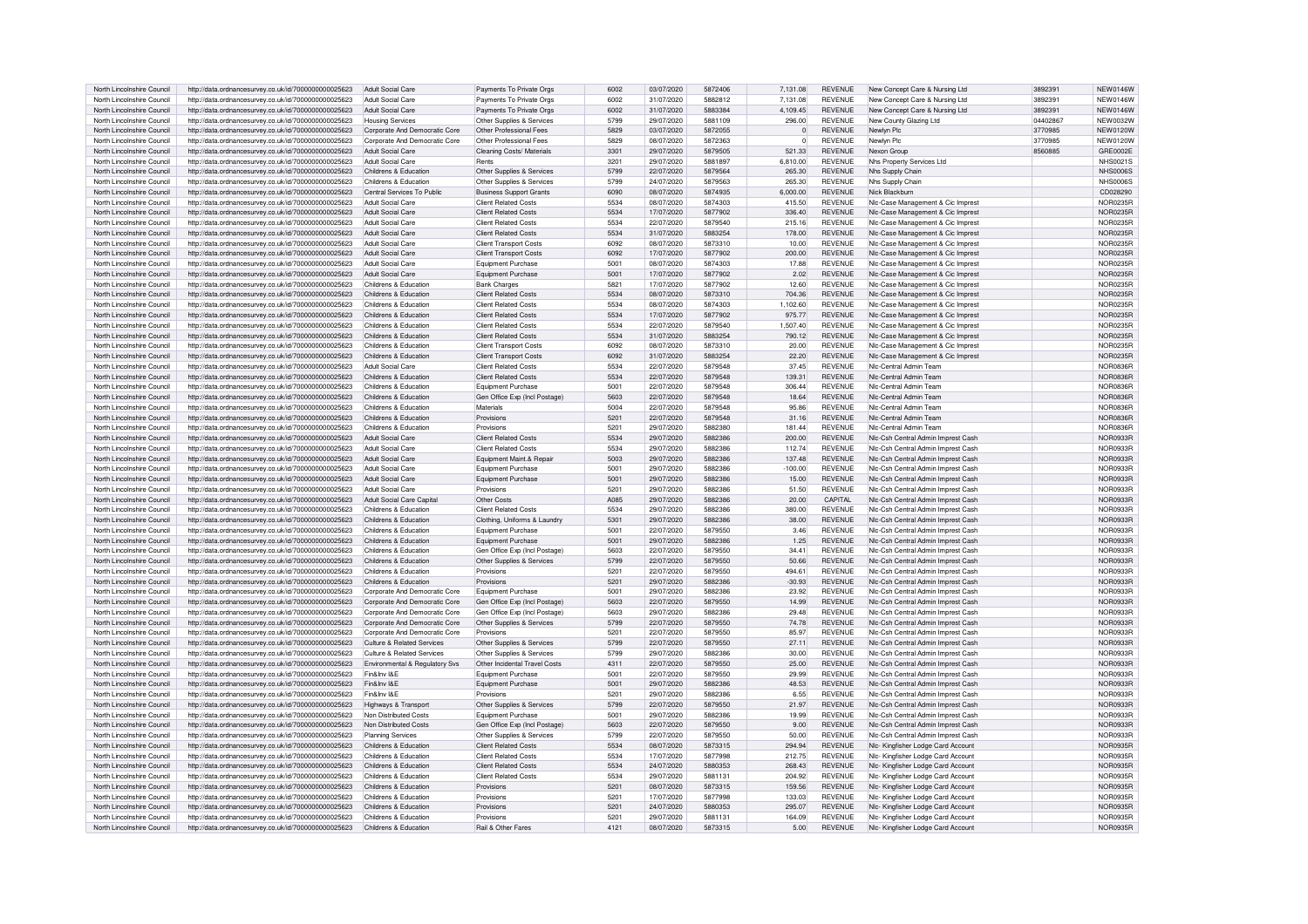| North Lincolnshire Council                               | http://data.ordnancesurvey.co.uk/id/7000000000025623                                                         | Childrens & Education                                    | Rail & Other Fares                                    | 4121         | 17/07/2020               | 5877998            | 3.00             | <b>REVENUE</b>                   | NIc- Kingfisher Lodge Card Account                                 |         | NOR0935F                    |
|----------------------------------------------------------|--------------------------------------------------------------------------------------------------------------|----------------------------------------------------------|-------------------------------------------------------|--------------|--------------------------|--------------------|------------------|----------------------------------|--------------------------------------------------------------------|---------|-----------------------------|
| North Lincolnshire Council                               | http://data.ordnancesurvey.co.uk/id/7000000000025623                                                         | Childrens & Education                                    | <b>Bail &amp; Other Fares</b>                         | 4121         | 29/07/2020               | 5881131            | 3.00             | <b>REVENUE</b>                   |                                                                    |         | NOR0935F                    |
|                                                          |                                                                                                              |                                                          |                                                       |              |                          |                    |                  |                                  | NIc- Kingfisher Lodge Card Account                                 |         |                             |
| North Lincolnshire Council                               | http://data.ordnancesurvey.co.uk/id/7000000000025623                                                         | Childrens & Education                                    | Provisions                                            | 5201         | 17/07/2020               | 5878004            | 522.08           | <b>REVENUE</b>                   | Nic-Kingfisher Lodge Imprest                                       |         | <b>NOR0248F</b>             |
| North Lincolnshire Council                               | http://data.ordnancesurvey.co.uk/id/7000000000025623                                                         | Childrens & Education                                    | <b>Bank Charges</b>                                   | 5821         | 22/07/2020               | 5879576            | 46.83            | <b>REVENUE</b>                   | N Lincs Council-The Cygnets                                        |         | <b>NOR0058F</b>             |
| North Lincolnshire Council                               | http://data.ordnancesurvey.co.uk/id/7000000000025623                                                         | Childrens & Education                                    | <b>Client Related Costs</b>                           | 5534         | 22/07/2020               | 5879576            | 16.50            | REVENUE                          | N Lincs Council-The Cygnets                                        |         | NOR0058F                    |
| North Lincolnshire Council                               | http://data.ordnancesurvey.co.uk/id/7000000000025623                                                         | Childrens & Education                                    | Equipment Purchase                                    | 5001         | 22/07/2020               | 5879576            | 125.82           | <b>REVENUE</b>                   | N Lincs Council-The Cygnets                                        |         | NOR0058F                    |
| North Lincolnshire Council                               | http://data.ordnancesurvey.co.uk/id/7000000000025623                                                         | Childrens & Education                                    | Gen Office Exp (Incl Postage)                         | 5603         | 22/07/2020               | 5879576            | 6.50             | <b>REVENUE</b>                   | N Lincs Council-The Cygnets                                        |         | NOR0058F                    |
| North Lincolnshire Council                               | http://data.ordnancesurvey.co.uk/id/7000000000025623                                                         | Childrens & Education                                    | Materials                                             | 5004         | 22/07/2020               | 5879576            | 10.99            | <b>REVENUE</b>                   | N Lincs Council-The Cygnets                                        |         | <b>NOR0058R</b>             |
| North Lincolnshire Council                               | http://data.ordnancesurvey.co.uk/id/7000000000025623                                                         | Childrens & Education                                    | Provisions                                            | 5201         | 22/07/2020               | 5879576            | 508.67           | <b>REVENUE</b>                   | N Lincs Council-The Cygnets                                        |         | NOR0058F                    |
| North Lincolnshire Council                               | http://data.ordnancesurvey.co.uk/id/7000000000025623                                                         | <b>Adult Social Care</b>                                 | Other Professional Fees                               | 5829         | 02/08/2020               | 5876775            | 42.180.00        | <b>REVENUE</b>                   | N Lincs & Goole Hosps Nhs Ft                                       |         | <b>NOR0424R</b>             |
| North Lincolnshire Council                               | http://data.ordnancesurvey.co.uk/id/7000000000025623                                                         | <b>Adult Social Care</b>                                 | Payments To Health Providers                          | 6019         | 03/07/2020               | 5872731            | 5,214.00         | REVENUE                          | N Lincs & Goole Hosps Nhs Ft                                       |         | <b>NOR0424R</b>             |
| North Lincolnshire Council                               | http://data.ordnancesurvey.co.uk/id/7000000000025623                                                         | Adult Social Care                                        | Payments To Health Providers                          | 6019         | 31/07/2020               | 5883348            | 5.214.00         | <b>REVENUE</b>                   | N Lincs & Goole Hosps Nhs Ft                                       |         | <b>NOR0424F</b>             |
|                                                          |                                                                                                              | Adult Social Care                                        |                                                       | 6019         | 31/07/2020               | 5883350            | 5.214.00         | <b>REVENUE</b>                   |                                                                    |         | <b>NOR0424F</b>             |
| North Lincolnshire Council                               | http://data.ordnancesurvey.co.uk/id/7000000000025623                                                         |                                                          | Payments To Health Providers                          |              |                          |                    |                  |                                  | N Lincs & Goole Hosps Nhs Ft                                       |         |                             |
| North Lincolnshire Council                               | http://data.ordnancesurvey.co.uk/id/7000000000025623                                                         | Adult Social Care                                        | Payments To Private Orgs (Inv)                        | 6026         | 03/07/2020               | 5872959            | 20.331.00        | <b>REVENUE</b>                   | N Lincs & Goole Hosps Nhs Ft                                       |         | <b>NOR0424F</b>             |
| North Lincolnshire Council                               | http://data.ordnancesurvey.co.uk/id/7000000000025623                                                         | Adult Social Care                                        | Payments To Private Orgs (Inv)                        | 6026         | 03/07/2020               | 5872960            | $\overline{0}$   | REVENUE                          | N Lincs & Goole Hosps Nhs Ft                                       |         | NOR0424F                    |
| North Lincolnshire Council                               | http://data.ordnancesurvey.co.uk/id/7000000000025623                                                         | Adult Social Care                                        | Payments To Private Orgs (Inv)                        | 6026         | 03/07/2020               | 5872961            | $\overline{0}$   | <b>REVENUE</b>                   | N Lincs & Goole Hosps Nhs Ft                                       |         | NOR0424F                    |
| North Lincolnshire Council                               | http://data.ordnancesurvey.co.uk/id/7000000000025623                                                         | Adult Social Care                                        | Payments To Private Orgs (Inv)                        | 6026         | 03/07/2020               | 5872963            | 20,331.00        | <b>REVENUE</b>                   | N Lincs & Goole Hosps Nhs Ft                                       |         | <b>NOR0424R</b>             |
| North Lincolnshire Council                               | http://data.ordnancesurvey.co.uk/id/7000000000025623                                                         | Adult Social Care                                        | Payments To Private Orgs (Inv)                        | 6026         | 03/07/2020               | 5872965            | $\Omega$         | <b>REVENUE</b>                   | N Lincs & Goole Hosps Nhs Ft                                       |         | <b>NOR0424F</b>             |
| North Lincolnshire Council                               | http://data.ordnancesurvey.co.uk/id/7000000000025623                                                         | Adult Social Care                                        | Payments To Private Orgs (Inv)                        | 6026         | 03/07/2020               | 5872969            | $\overline{0}$   | <b>REVENUE</b>                   | N Lincs & Goole Hosps Nhs Ft                                       |         | NOR0424F                    |
| North Lincolnshire Council                               | http://data.ordnancesurvey.co.uk/id/7000000000025623                                                         | Adult Social Care Capital                                | Other Costs                                           | A085         | 03/07/2020               | 5872960            | 8,190.00         | CAPITAL                          | N Lincs & Goole Hosps Nhs Ft                                       |         | <b>NOR0424R</b>             |
| North Lincolnshire Council                               | http://data.ordnancesurvey.co.uk/id/7000000000025623                                                         | Adult Social Care Capital                                | Other Costs                                           | A085         | 03/07/2020               | 5872961            | 8.190.00         | CAPITAL                          | N Lincs & Goole Hosps Nhs Ft                                       |         | <b>NOR0424R</b>             |
| North Lincolnshire Council                               | http://data.ordnancesurvey.co.uk/id/7000000000025623                                                         | Adult Social Care Capital                                | Other Costs                                           | A085         | 03/07/2020               | 5872965            | $-2,115.00$      | CAPITAL                          | N Lincs & Goole Hosps Nhs Ft                                       |         | <b>NOR0424R</b>             |
| North Lincolnshire Council                               | http://data.ordnancesurvev.co.uk/id/7000000000025623                                                         | Adult Social Care Capital                                | Other Costs                                           | A085         | 03/07/2020               | 5872969            | $-849.00$        | CAPITAL                          | N Lincs & Goole Hosps Nhs Ft                                       |         | <b>NOR0424F</b>             |
| North Lincolnshire Council                               |                                                                                                              | Childrens & Education                                    | Payments To Health Providers                          | 6019         | 29/07/2020               | 5881917            | 3.279.00         | <b>REVENUE</b>                   |                                                                    |         | <b>NOR0424F</b>             |
|                                                          | http://data.ordnancesurvev.co.uk/id/7000000000025623                                                         |                                                          |                                                       |              |                          |                    |                  |                                  | N Lincs & Goole Hosps Nhs Ft                                       |         |                             |
| North Lincolnshire Council                               | http://data.ordnancesurvey.co.uk/id/7000000000025623                                                         | Childrens & Education                                    | Payments To Health Providers                          | 6019         | 01/09/2020               | 5881914            | 3.279.00         | <b>REVENUE</b>                   | N Lincs & Goole Hosps Nhs Ft                                       |         | <b>NOR0424F</b>             |
| North Lincolnshire Council                               | http://data.ordnancesurvey.co.uk/id/7000000000025623                                                         | Childrens & Education                                    | Payments To Private Orgs                              | 6002         | 29/07/2020               | 5882382            | 12.114.00        | <b>REVENUE</b>                   | N Lincs & Goole Hosps Nhs Ft                                       |         | NOR0424F                    |
| North Lincolnshire Council                               | http://data.ordnancesurvey.co.uk/id/7000000000025623                                                         | Central Services To Public                               | <b>Business Support Grants</b>                        | 6090         | 15/07/2020               | 5877393            | 10.000.00        | <b>REVENUE</b>                   | NIt Training Services Ltd                                          |         | CD028600                    |
| North Lincolnshire Council                               | http://data.ordnancesurvey.co.uk/id/7000000000025623                                                         | Culture & Related Services                               | Licenses, Subs & Memberships                          | 5510         | 24/07/2020               | 5880521            | 6,282.80         | <b>REVENUE</b>                   | Normanby Hall Golf Club                                            |         | NOR0031R                    |
| North Lincolnshire Council                               | http://data.ordnancesurvey.co.uk/id/7000000000025623                                                         | <b>Housing Services</b>                                  | Other Supplies & Services                             | 5799         | 01/07/2020               | 5871574            | 1,048.00         | <b>REVENUE</b>                   | Normanby Hotel                                                     |         | <b>NOR0478R</b>             |
| North Lincolnshire Council                               | http://data.ordnancesurvey.co.uk/id/7000000000025623                                                         | <b>Housing Services</b>                                  | Other Supplies & Services                             | 5799         | 08/07/2020               | 5873350            | 782.00           | <b>REVENUE</b>                   | Normanby Hote                                                      |         | <b>NOR0478F</b>             |
| North Lincolnshire Council                               | http://data.ordnancesurvey.co.uk/id/7000000000025623                                                         | <b>Housing Services</b>                                  | Other Supplies & Services                             | 5799         | 15/07/2020               | 5876929            | 714.00           | <b>REVENUE</b>                   | Normanby Hotel                                                     |         | <b>NOR0478R</b>             |
| North Lincolnshire Council                               | http://data.ordnancesurvey.co.uk/id/7000000000025623                                                         | <b>Housing Services</b>                                  | Other Supplies & Services                             | 5799         | 17/07/2020               | 5877361            | 714.00           | <b>REVENUE</b>                   | Normanby Hotel                                                     |         | <b>NOR0478F</b>             |
| North Lincolnshire Council                               | http://data.ordnancesurvey.co.uk/id/7000000000025623                                                         | Childrens & Education                                    | Foujoment Purchase                                    | 5001         | 31/07/2020               | 5883139            | 255.80           | REVENUE                          | Normans (Burton Upon Trent) Ltd                                    | 707581  | NOR0559R                    |
| North Lincolnshire Council                               | http://data.ordnancesurvey.co.uk/id/7000000000025623                                                         | Childrens & Education                                    | <b>Legal Fees</b>                                     | 5823         | 29/07/2020               | 5882280            | 532.15           | <b>REVENUE</b>                   | Norpsych Ltd                                                       | 6507210 | NOR0994R                    |
|                                                          |                                                                                                              |                                                          |                                                       |              |                          |                    |                  |                                  |                                                                    |         |                             |
| North Lincolnshire Council                               | http://data.ordnancesurvey.co.uk/id/7000000000025623                                                         | Environmental & Regulatory Svs                           | Payments To Private Orgs                              | 6002         | 22/07/2020               | 5879185            | 64.282.29        | <b>REVENUE</b>                   | North East Lincolnshire Council                                    |         | NOR0269R                    |
| North Lincolnshire Council                               | http://data.ordnancesurvey.co.uk/id/7000000000025623                                                         | Highways & Transport                                     | Other Vehicle Costs                                   | 4005         | 29/07/2020               | 5882247            | 605.00           | <b>REVENUE</b>                   | North East Lincolnshire Council                                    |         | <b>NOR0269R</b>             |
| North Lincolnshire Council                               | http://data.ordnancesurvey.co.uk/id/7000000000025623                                                         | Adult Social Care                                        | Vehicle Hire                                          | 4101         | 29/07/2020               | 5882240            | 479.08           | <b>REVENUE</b>                   | Northgate Vehicle Hire I td                                        | 1434157 | M&G0002C                    |
| North Lincolnshire Council                               | http://data.ordnancesurvey.co.uk/id/7000000000025623                                                         | <b>Adult Social Care</b>                                 | Other Income - Miscellaneous                          | 9299         | 01/07/2020               | 5871851            | 1.100.00         | <b>REVENUE</b>                   | North Lincolnshire Ccg                                             |         | <b>NOR0071R</b>             |
| North Lincolnshire Council                               | http://data.ordnancesurvey.co.uk/id/7000000000025623                                                         | Adult Social Care                                        | Payments To Health Providers                          | 6019         | 22/07/2020               | 5877542            | $-6.170.09$      | <b>REVENUE</b>                   | North Lincolnshire Ccc                                             |         | NOR0071F                    |
| North Lincolnshire Council                               | http://data.ordnancesurvey.co.uk/id/7000000000025623                                                         | Childrens & Education                                    | Payments To Health Providers                          | 6019         | 22/07/2020               | 5879352            | 4,554.00         | <b>REVENUE</b>                   | North Lincolnshire Ccg                                             |         | <b>NOR0071R</b>             |
| North Lincolnshire Council                               | http://data.ordnancesurvey.co.uk/id/7000000000025623                                                         | Childrens & Education                                    | Payments To Health Providers                          | 6019         | 22/07/2020               | 5879354            | 3.279.00         | <b>REVENUE</b>                   | North Lincolnshire Ccc                                             |         | <b>NOR0071F</b>             |
| North Lincolnshire Council                               | http://data.ordnancesurvey.co.uk/id/7000000000025623                                                         | Childrens & Education                                    | Payments To Health Providers                          | 6019         | 22/07/2020               | 5879356            | 5.486.00         | <b>REVENUE</b>                   | North Lincolnshire Ccc                                             |         | <b>NOR0071F</b>             |
| North Lincolnshire Council                               | http://data.ordnancesurvey.co.uk/id/7000000000025623                                                         | Childrens & Education                                    | Payments To Health Providers                          | 6019         | 22/07/2020               | 5879357            | $-3,112.00$      | <b>REVENUE</b>                   | North Lincolnshire Ccc                                             |         |                             |
| North Lincolnshire Council                               |                                                                                                              |                                                          |                                                       |              |                          |                    |                  |                                  |                                                                    |         |                             |
| North Lincolnshire Council                               |                                                                                                              |                                                          |                                                       |              |                          |                    |                  |                                  |                                                                    |         | NOR0071F                    |
|                                                          | http://data.ordnancesurvey.co.uk/id/7000000000025623                                                         | Childrens & Education                                    | Payments To Health Providers                          | 6019         | 22/07/2020               | 5879359            | $-1,703.00$      | <b>REVENUE</b>                   | North Lincolnshire Ccg                                             |         | NOR0071F                    |
|                                                          | http://data.ordnancesurvey.co.uk/id/7000000000025623                                                         | Childrens & Education                                    | Payments To Health Providers                          | 6019         | 22/07/2020               | 5879360            | $-2,068.00$      | <b>REVENUE</b>                   | North Lincolnshire Ccc                                             |         | <b>NOR0071R</b>             |
| North Lincolnshire Council                               | http://data.ordnancesurvey.co.uk/id/7000000000025623                                                         | Childrens & Education                                    | Payments To Health Providers                          | 6019         | 22/07/2020               | 5879361            | 3.271.00         | <b>REVENUE</b>                   | North Lincolnshire Cco                                             |         | <b>NOR0071R</b>             |
| North Lincolnshire Council                               | http://data.ordnancesurvey.co.uk/id/7000000000025623                                                         | Childrens & Education                                    | Payments To Health Providers                          | 6019         | 22/07/2020               | 5879362            | $-813.00$        | <b>REVENUE</b>                   | North Lincolnshire Cco                                             |         | NOR0071F                    |
| North Lincolnshire Council                               | http://data.ordnancesurvey.co.uk/id/7000000000025623                                                         | Adult Social Care                                        | Other Vehicle Costs                                   | 4005         | 15/07/2020               | 5876760            | 167.50           | <b>REVENUE</b>                   | North Lincolnshire Counci                                          |         | NOR0802E                    |
| North Lincolnshire Council                               | http://data.ordnancesurvev.co.uk/id/7000000000025623                                                         | Adult Social Care                                        | Payments To Private Oras                              | 6002         | 10/07/2020               | 5875054            | 308.00           | <b>REVENUE</b>                   | North Lincolnshire Counci                                          |         | NOR0351F                    |
| North Lincolnshire Council                               | http://data.ordnancesurvey.co.uk/id/7000000000025623                                                         | Childrens & Education                                    | Other Professional Fees                               | 5829         | 10/07/2020               | 5875054            | 11.378.16        | <b>REVENUE</b>                   | North Lincolnshire Council                                         |         | NOR0351F                    |
| North Lincolnshire Council                               | http://data.ordnancesurvey.co.uk/id/7000000000025623                                                         | Childrens & Education                                    | Other Vehicle Costs                                   | 4005         | 15/07/2020               | 5876760            | 167.50           | <b>REVENUE</b>                   | North Lincolnshire Counci                                          |         | NOR0802F                    |
| North Lincolnshire Council                               | http://data.ordnancesurvey.co.uk/id/7000000000025623                                                         | Corporate And Democratic Core                            | <b>Bank Charges</b>                                   | 5821         | 08/07/2020               | 5874055            | 1.09             | <b>REVENUE</b>                   | North Lincolnshire Council                                         |         | <b>NOR0442F</b>             |
| North Lincolnshire Council                               | http://data.ordnancesurvev.co.uk/id/7000000000025623                                                         | Corporate And Democratic Core                            | Equipment Purchase                                    | 5001         | 29/07/2020               | 5882361            | 34.15            | REVENUE                          | North Lincolnshire Council                                         |         | NOR0442F                    |
| North Lincolnshire Council                               | http://data.ordnancesurvey.co.uk/id/7000000000025623                                                         | Corporate And Democratic Core                            | It Hardware-Maintenance                               | 5052         | 08/07/2020               | 5874055            | $-450.50$        | <b>REVENUE</b>                   | North Lincolnshire Council                                         |         | NOR0442R                    |
| North Lincolnshire Council                               |                                                                                                              |                                                          | It Hardware-Maintenance                               | 5052         | 29/07/2020               | 5882361            | 71.95            | <b>REVENUE</b>                   | North Lincolnshire Counci                                          |         | <b>NOR0442F</b>             |
|                                                          | http://data.ordnancesurvey.co.uk/id/7000000000025623                                                         | Corporate And Democratic Core                            |                                                       | 5053         | 08/07/2020               | 5874055            | <b>984 26</b>    | <b>REVENUE</b>                   |                                                                    |         |                             |
| North Lincolnshire Council                               | http://data.ordnancesurvey.co.uk/id/7000000000025623                                                         | Corporate And Democratic Core                            | It Software-Maintenance                               |              |                          |                    |                  |                                  | North Lincolnshire Council                                         |         | <b>NOR0442R</b>             |
| North Lincolnshire Council                               | http://data.ordnancesurvey.co.uk/id/7000000000025623                                                         | Corporate And Democratic Core                            | It Software-Maintenance                               | 5053         | 29/07/2020               | 588236             | 1,137.00         | <b>REVENUE</b>                   | North Lincolnshire Counci                                          |         | <b>NOR0442R</b>             |
| North Lincolnshire Council                               | http://data.ordnancesurvey.co.uk/id/7000000000025623                                                         | Corporate And Democratic Core                            | It Software-Purchase                                  | 5051         | 08/07/2020               | 5874055            | 76.14            | <b>REVENUE</b>                   | North Lincolnshire Council                                         |         | <b>NOR0442R</b>             |
| North Lincolnshire Council                               | http://data.ordnancesurvey.co.uk/id/7000000000025623                                                         | Corporate And Democratic Core                            | It Software-Purchase                                  | 5051         | 29/07/2020               | 5882361            | 61.21            | <b>REVENUE</b>                   | North Lincolnshire Council                                         |         | <b>NOR0442R</b>             |
| North Lincolnshire Council                               | http://data.ordnancesurvey.co.uk/id/7000000000025623                                                         | Culture & Related Services                               | <b>Bank Charges</b>                                   | 5821         | 24/07/2020               | 5880604            | 2.58             | <b>REVENUE</b>                   | North Lincolnshire Counci                                          |         | NOR0860F                    |
| North Lincolnshire Council                               | http://data.ordnancesurvey.co.uk/id/7000000000025623                                                         | Culture & Related Services                               | Equipment Purchase                                    | 5001         | 24/07/2020               | 5880604            | 1.391.90         | <b>REVENUE</b>                   | North Lincolnshire Counci                                          |         | NOR0860F                    |
| North Lincolnshire Council                               | http://data.ordnancesurvey.co.uk/id/7000000000025623                                                         | Culture & Related Services                               | Other Professional Fees                               | 5829         | 24/07/2020               | 5880604            | 109.00           | <b>REVENUE</b>                   | North Lincolnshire Counci                                          |         | NOR0860F                    |
| North Lincolnshire Council                               | http://data.ordnancesurvey.co.uk/id/7000000000025623                                                         | Culture & Related Services                               | Other Vehicle Costs                                   | 4005         | 15/07/2020               | 5876760            | 267.50           | <b>REVENUE</b>                   | North Lincolnshire Counci                                          |         | NOR0802F                    |
| North Lincolnshire Council                               | http://data.ordnancesurvey.co.uk/id/7000000000025623                                                         | Environmental & Regulatory Svs                           | Other Vehicle Costs                                   | 4005         | 15/07/2020               | 5876760            | 335.00           | <b>REVENUE</b>                   | North Lincolnshire Counci                                          |         | <b>NOR0802F</b>             |
| North Lincolnshire Council                               | http://data.ordnancesurvey.co.uk/id/7000000000025623                                                         | Environmental & Regulatory Svs                           | Other Vehicle Costs                                   | 4005         | 15/07/2020               | 5876760            | 1,349.50         | <b>REVENUE</b>                   | North Lincolnshire Council                                         |         | <b>NOR0802R</b>             |
| North Lincolnshire Council                               | http://data.ordnancesurvey.co.uk/id/7000000000025623                                                         | Highways & Transport                                     | <b>Bank Charges</b>                                   | 5821         | 15/07/2020               | 5876760            | 34.17            | <b>REVENUE</b>                   | North Lincolnshire Council                                         |         | <b>NOR0802F</b>             |
| North Lincolnshire Council                               | http://data.ordnancesurvey.co.uk/id/7000000000025623                                                         | Highways & Transport                                     | Licenses, Subs & Memberships                          | 5510         | 15/07/2020               | 5876760            | 21.98            | <b>REVENUE</b>                   | North Lincolnshire Council                                         |         | NOR0802F                    |
| North Lincolnshire Council                               | http://data.ordnancesurvey.co.uk/id/7000000000025623                                                         | Highways & Transport                                     | Other Vehicle Costs                                   | 4005         | 15/07/2020               | 5876760            | 1,501.00         | <b>REVENUE</b>                   | North Lincolnshire Council                                         |         | <b>NOR0802R</b>             |
|                                                          |                                                                                                              | Highways & Transport                                     | Other Vehicle Costs                                   | 4005         |                          |                    |                  | <b>REVENUE</b>                   | North Lincolnshire Council                                         |         |                             |
| North Lincolnshire Council<br>North Lincolnshire Council | http://data.ordnancesurvey.co.uk/id/7000000000025623<br>http://data.ordnancesurvey.co.uk/id/7000000000025623 | Planning Services                                        |                                                       |              | 15/07/2020               | 5876760            | 267.50<br>862.44 |                                  | North Lincolnshire Council                                         |         | <b>NOR0802R</b>             |
|                                                          |                                                                                                              |                                                          | <b>Client Related Costs</b>                           | 5534         | 24/07/2020               | 5880604            |                  | <b>REVENUE</b>                   |                                                                    |         | <b>NOR0860R</b>             |
| North Lincolnshire Council                               | http://data.ordnancesurvey.co.uk/id/7000000000025623                                                         | Public Health                                            | Materials                                             | 5004         | 24/07/2020               | 5880604            | 23.06            | <b>REVENUE</b>                   | North Lincolnshire Council                                         |         | <b>NOR0860F</b>             |
| North Lincolnshire Council<br>North Lincolnshire Council | http://data.ordnancesurvev.co.uk/id/7000000000025623<br>http://data.ordnancesurvey.co.uk/id/7000000000025623 | Central Services To Public<br>Culture & Related Services | <b>Business Support Grants</b><br><b>Bank Charges</b> | 6090<br>5821 | 01/07/2020<br>24/07/2020 | 5872462<br>5880592 | 6.500.00<br>1.60 | <b>REVENUE</b><br><b>REVENUE</b> | North Lincolnshire Mind<br>North Lines Council-N Hall Country Park |         | CD027310<br><b>NOR0283R</b> |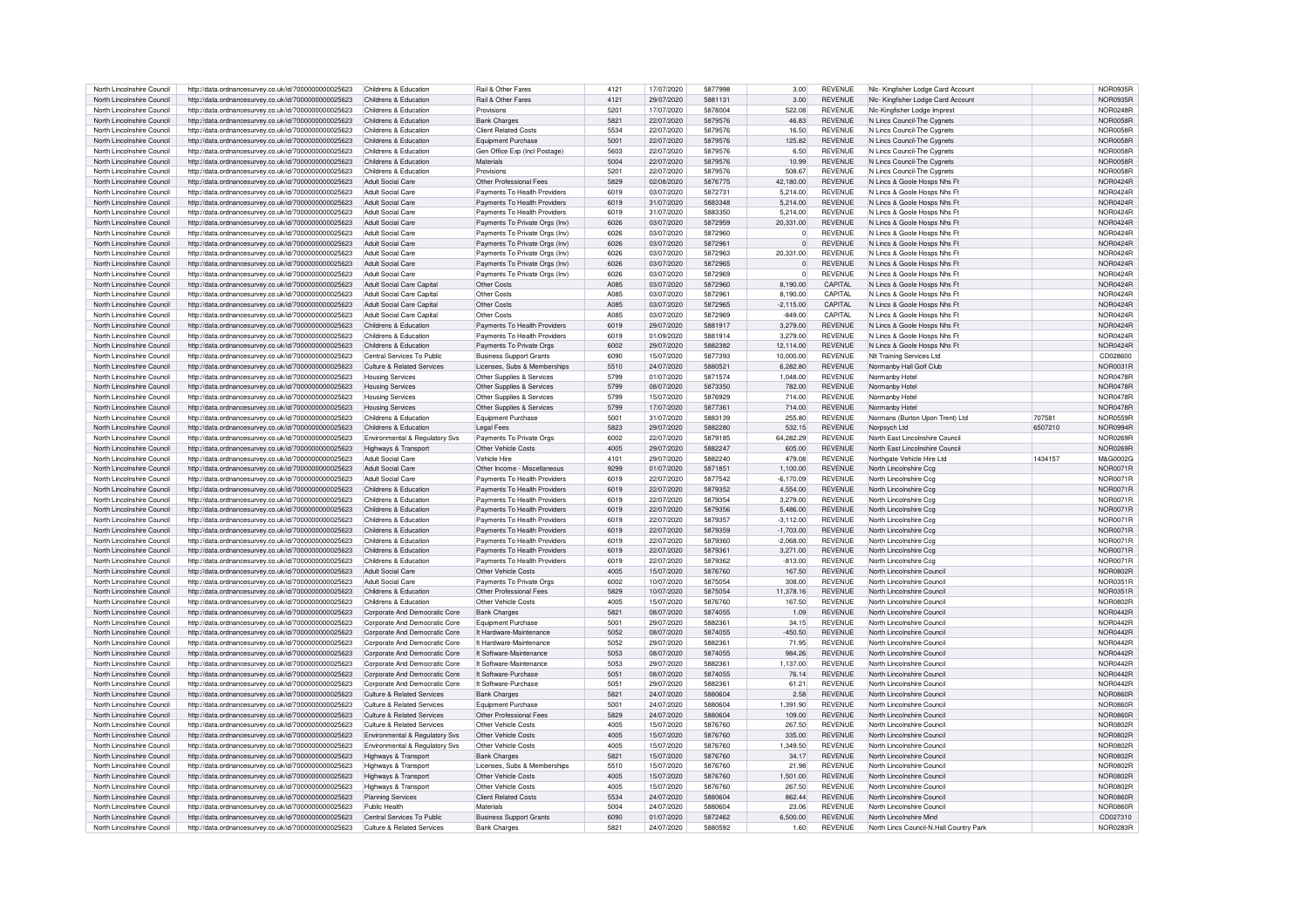| North Lincolnshire Council                               | http://data.ordnancesurvey.co.uk/id/7000000000025623 | Culture & Related Services                | Clothing, Uniforms & Laundry          | 5301         | 24/07/2020 | 5880592 | 18.00                | REVENUE        | North Lincs Council-N.Hall Country Park |                      | NOR0283R        |
|----------------------------------------------------------|------------------------------------------------------|-------------------------------------------|---------------------------------------|--------------|------------|---------|----------------------|----------------|-----------------------------------------|----------------------|-----------------|
| North Lincolnshire Council                               | http://data.ordnancesurvey.co.uk/id/7000000000025623 | Culture & Related Services                | Gen Office Exp (Incl Postage          | 5603         | 24/07/2020 | 5880592 | 3.80                 | <b>REVENUE</b> | North Lincs Council-N.Hall Country Park |                      | <b>NOR0283R</b> |
| North Lincolnshire Council                               | http://data.ordnancesurvey.co.uk/id/7000000000025623 | Culture & Related Services                | <b>Materials</b>                      | 5004         | 24/07/2020 | 5880592 | 121.28               | <b>REVENUE</b> | North Lincs Council-N.Hall Country Park |                      | <b>NOR0283R</b> |
| North Lincolnshire Council                               | http://data.ordnancesurvey.co.uk/id/7000000000025623 | Culture & Related Services                | Other Professional Fees               | 5829         | 24/07/2020 | 5880592 | 211.00               | <b>REVENUE</b> | North Lincs Council-N.Hall Country Park |                      | NOR0283F        |
|                                                          |                                                      |                                           |                                       |              |            |         |                      |                |                                         |                      |                 |
| North Lincolnshire Council                               | http://data.ordnancesurvey.co.uk/id/7000000000025623 | Central Services To Public                | <b>Business Support Grants</b>        | 6090         | 01/07/2020 | 5872503 | 25,000.00            | <b>REVENUE</b> | North Lincs Structures Ltd              |                      | CD027720        |
| North Lincolnshire Council                               | http://data.ordnancesurvey.co.uk/id/7000000000025623 | Corporate And Democratic Core             | Repair & Maintenance Costs            | 3000         | 10/07/2020 | 5874673 | $\Omega$             | <b>REVENUE</b> | North Point Uk Ltd                      | 4575195              | <b>NOR0683R</b> |
| North Lincolnshire Council                               | http://data.ordnancesurvey.co.uk/id/7000000000025623 | Corporate And Democratic Core             | <b>Benair &amp; Maintenance Costs</b> | 3000         | 31/07/2020 | 5883395 | $\Omega$             | <b>REVENUE</b> | North Point Uk Ltd                      | 4575195              | NOR0683F        |
| North Lincolnshire Council                               | http://data.ordnancesurvey.co.uk/id/7000000000025623 | Corporate And Democratic Core             | <b>Benair &amp; Maintenance Costs</b> | 3000         | 31/07/2020 | 5883396 | $\Omega$             | <b>REVENUE</b> | North Point Uk Ltd                      | 4575195              | NOR0683F        |
| North Lincolnshire Council                               | http://data.ordnancesurvey.co.uk/id/7000000000025623 | Corporate And Democratic Core             | Repair & Maintenance Costs            | 3000         | 31/07/2020 | 5883397 | $\overline{0}$       | <b>REVENUE</b> | North Point Uk I td                     | 4575195              | NOR0683F        |
| North Lincolnshire Council                               | http://data.ordnancesurvey.co.uk/id/7000000000025623 | Childrens & Education                     | Licenses, Subs & Memberships          | 5510         | 29/07/2020 | 5881918 | 1,495.00             | <b>REVENUE</b> | North Yorkshire County Council          |                      | <b>NOR0017F</b> |
| North Lincolnshire Council                               | http://data.ordnancesurvey.co.uk/id/7000000000025623 | Adult Social Care                         | Electricity                           | 3102         | 24/07/2020 | 5880772 | 720.20               | <b>REVENUE</b> | Npower Limited                          | 03653277             | <b>NPO0007C</b> |
| North Lincolnshire Council                               | http://data.ordnancesurvey.co.uk/id/7000000000025623 | Adult Social Care                         | Electricity                           | 3102         | 24/07/2020 | 5880800 | 217.99               | <b>REVENUE</b> | Noower Limited                          | 0365327              | NPO0007O        |
| North Lincolnshire Council                               | http://data.ordnancesurvey.co.uk/id/7000000000025623 | <b>Adult Social Care</b>                  | Flectricity                           | 3102         | 24/07/2020 | 5880809 | 1.274.03             | <b>REVENUE</b> | Nnower Limited                          | 03653277             | NPO0007C        |
| North Lincolnshire Council                               | http://data.ordnancesurvey.co.uk/id/7000000000025623 | Childrens & Education                     | Electricity                           | 3102         | 24/07/2020 | 5880667 | 290.04               | <b>REVENUE</b> | Noower Limited                          | 03653277             | <b>NPO0007C</b> |
| North Lincolnshire Council                               | http://data.ordnancesurvey.co.uk/id/7000000000025623 | Childrens & Education                     | Electricity                           | 3102         | 24/07/2020 | 5880673 | 1,319.69             | <b>REVENUE</b> | Noower Limited                          | 03653277             | NPO0007O        |
| North Lincolnshire Council                               | http://data.ordnancesurvey.co.uk/id/7000000000025623 | Childrens & Education                     | Electricity                           | 3102         | 24/07/2020 | 5880702 | 227.02               | <b>REVENUE</b> | Npower Limited                          | 03653277             | NPO0007O        |
| North Lincolnshire Council                               |                                                      | Childrens & Education                     | Flectricity                           | 3102         | 24/07/2020 | 5880756 | 270.77               | <b>REVENUE</b> | Nnower Limited                          | 03653277             | NPO0007O        |
|                                                          | http://data.ordnancesurvey.co.uk/id/7000000000025623 |                                           |                                       |              |            |         |                      |                |                                         |                      |                 |
| North Lincolnshire Council                               | http://data.ordnancesurvey.co.uk/id/7000000000025623 | Childrens & Education                     | Electricity                           | 3102         | 24/07/2020 | 5880763 | 439.02               | <b>REVENUE</b> | Noower Limited                          | 03653277             | NPO0007C        |
| North Lincolnshire Council                               | http://data.ordnancesurvey.co.uk/id/7000000000025623 | Childrens & Education                     | Electricity                           | 3102         | 24/07/2020 | 5880797 | 716.00               | <b>REVENUE</b> | Nnower Limited                          | 03653277             | NPO0007O        |
| North Lincolnshire Council                               | http://data.ordnancesurvey.co.uk/id/7000000000025623 | Childrens & Education                     | Electricity                           | 3102         | 24/07/2020 | 5880798 | 261.08               | REVENUE        | Noower Limited                          | 03653277             | NPO0007O        |
| North Lincolnshire Council                               | http://data.ordnancesurvey.co.uk/id/7000000000025623 | Corporate And Democratic Core             | Electricity                           | 3102         | 24/07/2020 | 5880805 | 365.00               | <b>REVENUE</b> | Noower Limited                          | 03653277             | NPO0007O        |
| North Lincolnshire Council                               | http://data.ordnancesurvey.co.uk/id/7000000000025623 | Corporate And Democratic Core             | Electricity                           | 3102         | 24/07/2020 | 5880818 | 8,133.80             | <b>REVENUE</b> | Noower Limited                          | 03653277             | NPO0007O        |
| North Lincolnshire Council                               | http://data.ordnancesurvey.co.uk/id/7000000000025623 | Corporate And Democratic Core             | Electricity                           | 3102         | 24/07/2020 | 5880819 | 2.915.85             | <b>REVENUE</b> | Noower Limited                          | 03653277             | NPO0007O        |
| North Lincolnshire Council                               | http://data.ordnancesurvey.co.uk/id/7000000000025623 | Culture & Related Services                | Electricity                           | 3102         | 24/07/2020 | 5880718 | 883.28               | <b>REVENUE</b> | Noower Limited                          | 03653277             | <b>NPO0007C</b> |
| North Lincolnshire Council                               | http://data.ordnancesurvey.co.uk/id/7000000000025623 | Culture & Related Services                | Electricity                           | 3102         | 24/07/2020 | 5880719 | 627.93               | <b>REVENUE</b> | Npower Limited                          | 03653277             | NPO0007O        |
| North Lincolnshire Council                               | http://data.ordnancesurvey.co.uk/id/7000000000025623 | Culture & Related Services                | Flectricity                           | 3102         | 24/07/2020 | 5880722 | 334.68               | <b>REVENUE</b> | Nnower Limited                          | 03653277             | NPO0007O        |
| North Lincolnshire Council                               | http://data.ordnancesurvey.co.uk/id/7000000000025623 | Culture & Related Services                | Electricity                           | 3102         | 24/07/2020 | 5880723 | 427.01               | <b>REVENUE</b> | Noower Limited                          | 03653277             | NPO0007O        |
| North Lincolnshire Council                               | http://data.ordnancesurvey.co.uk/id/7000000000025623 | Culture & Related Services                | Electricity                           | 3102         | 24/07/2020 | 5880789 | 241.81               | <b>REVENUE</b> | Nnower I imited                         | 03653277             | NPO0007C        |
| North Lincolnshire Council                               | http://data.ordnancesurvey.co.uk/id/7000000000025623 | Culture & Related Services                | Electricity                           | 3102         | 24/07/2020 | 5880793 | 2.454.02             | <b>REVENUE</b> | Nnower Limited                          | 03653277             | NPO0007C        |
| North Lincolnshire Council                               | http://data.ordnancesurvey.co.uk/id/7000000000025623 | Culture & Related Services                | Electricity                           | 3102         | 24/07/2020 | 5880807 | 329.60               | <b>REVENUE</b> | Noower Limited                          | 03653277             | NPO0007C        |
|                                                          |                                                      | Culture & Related Services                |                                       |              |            | 5880811 |                      | <b>REVENUE</b> |                                         |                      | <b>NPO0007C</b> |
| North Lincolnshire Council<br>North Lincolnshire Council | http://data.ordnancesurvey.co.uk/id/7000000000025623 | Culture & Related Services                | Electricity                           | 3102<br>3102 | 24/07/2020 | 5880814 | 6,646.31<br>1.647.81 | <b>REVENUE</b> | Npower Limited<br>Noower Limited        | 03653277<br>03653277 |                 |
|                                                          | http://data.ordnancesurvey.co.uk/id/7000000000025623 |                                           | Electricity                           |              | 24/07/2020 |         |                      |                |                                         |                      | NPO0007O        |
| North Lincolnshire Council                               | http://data.ordnancesurvey.co.uk/id/7000000000025623 | Culture & Related Services                | Electricity                           | 3102         | 24/07/2020 | 5880815 | 2,503.88             | <b>REVENUE</b> | Noower Limited                          | 03653277             | NPO0007O        |
| North Lincolnshire Council                               | http://data.ordnancesurvey.co.uk/id/7000000000025623 | Culture & Related Services                | Electricity                           | 3102         | 24/07/2020 | 5880816 | 2,726.51             | <b>REVENUE</b> | Noower Limited                          | 03653277             | NPO0007O        |
| North Lincolnshire Council                               | http://data.ordnancesurvey.co.uk/id/7000000000025623 | Culture & Related Services                | Electricity                           | 3102         | 24/07/2020 | 5880817 | 253.13               | <b>REVENUE</b> | Nnower Limited                          | 03653277             | NPO0007C        |
| North Lincolnshire Council                               | http://data.ordnancesurvey.co.uk/id/7000000000025623 | Culture & Related Services                | Electricity                           | 3102         | 24/07/2020 | 5880819 | 2,915.85             | <b>REVENUE</b> | Noower Limited                          | 03653277             | NPO0007O        |
| North Lincolnshire Council                               | http://data.ordnancesurvey.co.uk/id/7000000000025623 | Culture & Related Services                | Electricity                           | 3102         | 24/07/2020 | 5880820 | 1,154.97             | <b>REVENUE</b> | Noower Limited                          | 03653277             | NPO0007O        |
| North Lincolnshire Council                               | http://data.ordnancesurvey.co.uk/id/7000000000025623 | <b>Environmental &amp; Requiatory Sys</b> | Flectricity                           | 3102         | 24/07/2020 | 5880765 | 889.62               | <b>REVENUE</b> | Nnower Limited                          | 03653277             | NPO0007O        |
| North Lincolnshire Council                               | http://data.ordnancesurvey.co.uk/id/7000000000025623 | Environmental & Regulatory Svs            | Flectricity                           | 3102         | 24/07/2020 | 5880806 | 931.78               | <b>REVENUE</b> | Nnower I imited                         | 03653277             | NPO0007O        |
| North Lincolnshire Council                               | http://data.ordnancesurvey.co.uk/id/7000000000025623 | Environmental & Regulatory Svs            | Electricity                           | 3102         | 24/07/2020 | 5880808 | 1,677.76             | <b>REVENUE</b> | Nnower Limiter                          | 03653277             | NPO0007O        |
| North Lincolnshire Council                               | http://data.ordnancesurvey.co.uk/id/7000000000025623 | Environmental & Regulatory Svs            | Electricity                           | 3102         | 24/07/2020 | 5880817 | 1,012.51             | <b>REVENUE</b> | Noower Limited                          | 03653277             | NPO0007O        |
| North Lincolnshire Council                               | http://data.ordnancesurvey.co.uk/id/7000000000025623 | Fin&Inv I&F                               | Electricity                           | 3102         | 24/07/2020 | 5880696 | 525.30               | <b>REVENUE</b> | Nnower Limited                          | 03653277             | <b>NPO0007C</b> |
| North Lincolnshire Council                               | http://data.ordnancesurvey.co.uk/id/7000000000025623 | Fin&Inv I&F                               | Electricity                           | 3102         | 24/07/2020 | 5880757 | 341.50               | <b>REVENUE</b> | Noower Limited                          | 03653277             | NPO0007O        |
| North Lincolnshire Council                               | http://data.ordnancesurvey.co.uk/id/7000000000025623 | Fin&Inv I&F                               | Electricity                           | 3102         | 24/07/2020 | 5880794 | 796.68               | <b>REVENUE</b> | Noower Limited                          | 03653277             | NPO0007C        |
| North Lincolnshire Council                               | http://data.ordnancesurvey.co.uk/id/7000000000025623 | Fin&Inv I&E                               | Electricity                           | 3102         | 24/07/2020 | 5880804 | 490.03               | <b>REVENUE</b> | Noower Limited                          | 03653277             | NPO0007O        |
| North Lincolnshire Council                               | http://data.ordnancesurvey.co.uk/id/7000000000025623 | Fin&Inv I&F                               | Electricity                           | 3102         | 24/07/2020 | 5880813 | 1,150.50             | <b>REVENUE</b> | Noower Limited                          | 03653277             | NPO0007O        |
| North Lincolnshire Council                               | http://data.ordnancesurvey.co.uk/id/7000000000025623 | Highways & Transport                      | Electricity                           | 3102         | 08/07/2020 | 5874204 | 1,089.34             | <b>REVENUE</b> | Noower Limited                          | 03653277             | NPO0007O        |
| North Lincolnshire Council                               | http://data.ordnancesurvey.co.uk/id/7000000000025623 | Highways & Transport                      | Flectricity                           | 3102         | 08/07/2020 | 5874208 | 572.93               | <b>REVENUE</b> | Nnower I imited                         | 03653277             | NPO0007O        |
| North Lincolnshire Council                               | http://data.ordnancesurvey.co.uk/id/7000000000025623 | Highways & Transport                      | Electricity                           | 3102         | 08/07/2020 | 5874210 | 1,107.62             | <b>REVENUE</b> | Noower Limited                          | 03653277             | NPO0007O        |
| North Lincolnshire Council                               |                                                      |                                           | Electricity                           | 3102         | 08/07/2020 | 5874211 | 1.459.73             | <b>REVENUE</b> | Nnower I imited                         | 03653277             | NPO0007C        |
|                                                          | http://data.ordnancesurvey.co.uk/id/7000000000025623 | Highways & Transport                      |                                       |              |            |         | 34.287.99            | <b>REVENUE</b> |                                         |                      | NPO0007C        |
| North Lincolnshire Council                               | http://data.ordnancesurvey.co.uk/id/7000000000025623 | Highways & Transport                      | Electricity                           | 3102         | 08/07/2020 | 5874212 |                      |                | Noower Limited                          | 03653277             |                 |
| North Lincolnshire Council                               | http://data.ordnancesurvey.co.uk/id/7000000000025623 | Highways & Transport                      | Electricity                           | 3102         | 08/07/2020 | 5874213 | 35,430.92            | <b>REVENUE</b> | Nnower I imited                         | 03653277             | NPO0007C        |
| North Lincolnshire Council                               | http://data.ordnancesurvey.co.uk/id/7000000000025623 | Highways & Transport                      | Electricity                           | 3102         | 08/07/2020 | 5874214 | 34.286.14            | <b>REVENUE</b> | Npower Limited                          | 03653277             | <b>NPO0007C</b> |
| North Lincolnshire Council                               | http://data.ordnancesurvey.co.uk/id/7000000000025623 | Highways & Transport                      | Electricity                           | 3102         | 08/07/2020 | 5874215 | 355.54               | <b>REVENUE</b> | Noower Limited                          | 03653277             | <b>NPO0007C</b> |
| North Lincolnshire Council                               | http://data.ordnancesurvey.co.uk/id/7000000000025623 | Highways & Transport                      | Electricity                           | 3102         | 24/07/2020 | 5880745 | 247.25               | <b>REVENUE</b> | Noower Limited                          | 03653277             | NPO0007O        |
| North Lincolnshire Council                               | http://data.ordnancesurvey.co.uk/id/7000000000025623 | Highways & Transport                      | Electricity                           | 3102         | 24/07/2020 | 5880795 | 1.155.38             | <b>REVENUE</b> | Nnower Limited                          | 03653277             | NPO0007C        |
| North Lincolnshire Council                               | http://data.ordnancesurvey.co.uk/id/7000000000025623 | Highways & Transport                      | Flectricity                           | 3102         | 24/07/2020 | 5880799 | 833.10               | <b>REVENUE</b> | Nnower Limited                          | 03653277             | NPO0007C        |
| North Lincolnshire Council                               | http://data.ordnancesurvey.co.uk/id/7000000000025623 | Highways & Transport                      | Electricity                           | 3102         | 24/07/2020 | 5880810 | 1,799.92             | <b>REVENUE</b> | Noower Limited                          | 03653277             | NPO0007O        |
| North Lincolnshire Council                               | http://data.ordnancesurvey.co.uk/id/7000000000025623 | Non Distributed Costs                     | Electricity                           | 3102         | 24/07/2020 | 5880660 | 253.67               | <b>REVENUE</b> | Noower Limited                          | 03653277             | NPO0007O        |
| North Lincolnshire Council                               | http://data.ordnancesurvey.co.uk/id/7000000000025623 | Non Distributed Costs                     | Flectricity                           | 3102         | 24/07/2020 | 5880781 | 398.50               | <b>REVENUE</b> | Nnower Limited                          | 03653277             | NPO0007O        |
| North Lincolnshire Council                               | http://data.ordnancesurvey.co.uk/id/7000000000025623 | Non Distributed Costs                     | Electricity                           | 3102         | 24/07/2020 | 5880820 | 568.86               | <b>REVENUE</b> | Nnower I imited                         | 03653277             | NPO0007O        |
| North Lincolnshire Council                               | http://data.ordnancesurvey.co.uk/id/7000000000025623 | <b>Planning Services</b>                  | Electricity                           | 3102         | 24/07/2020 | 5880768 | 5 297 87             | <b>REVENUE</b> | Npower Limited                          | 03653277             | NPO0007C        |
| North Lincolnshire Council                               | http://data.ordnancesurvey.co.uk/id/7000000000025623 | <b>Planning Services</b>                  | Electricity                           | 3102         | 24/07/2020 | 5880769 | $-5.104.64$          | <b>REVENUE</b> | Noower Limited                          | 03653277             | NPO0007O        |
| North Lincolnshire Council                               | http://data.ordnancesurvey.co.uk/id/7000000000025623 | <b>Planning Services</b>                  | Electricity                           | 3102         | 24/07/2020 | 5880791 | 1.713.06             | <b>REVENUE</b> | Noower Limited                          | 03653277             | <b>NPO0007C</b> |
| North Lincolnshire Council                               | http://data.ordnancesurvey.co.uk/id/7000000000025623 | Planning Services                         | Electricity                           | 3102         | 24/07/2020 | 5880792 | 3,846.23             | REVENUE        | Noower Limited                          | 03653277             | NPO0007O        |
| North Lincolnshire Council                               | http://data.ordnancesurvey.co.uk/id/7000000000025623 | Public Health                             | Electricity                           | 3102         | 24/07/2020 | 5880733 | 232.41               | <b>REVENUE</b> | Nnower Limiter                          | 03653277             | <b>NPO0007C</b> |
| North Lincolnshire Council                               | http://data.ordnancesurvey.co.uk/id/7000000000025623 | Childrens & Education                     | Other Premises Costs                  | 3390         | 29/07/2020 | 5881110 | 350.00               | <b>REVENUE</b> | Ns Groundcare                           |                      | <b>NSG0001G</b> |
| North Lincolnshire Council                               | http://data.ordnancesurvey.co.uk/id/7000000000025623 | Adult Social Care                         | Other Professional Fees               | 5829         | 10/07/2020 | 5875371 | 269.80               | <b>REVENUE</b> | Nurse Plus And Carer Plus Uk Limited    | 05512996             | <b>NUR0029R</b> |
| North Lincolnshire Council                               | http://data.ordnancesurvey.co.uk/id/7000000000025623 | Adult Social Care                         | Other Professional Fees               | 5829         | 17/07/2020 | 5875379 | 269.80               | REVENUE        | Nurse Plus And Carer Plus Uk Limited    | 05512996             | <b>NUR0029R</b> |
| North Lincolnshire Council                               | http://data.ordnancesurvey.co.uk/id/7000000000025623 | Adult Social Care                         | Other Professional Fees               | 5829         | 24/07/2020 | 5877684 | 269.80               | <b>REVENUE</b> | Nurse Plus And Carer Plus Uk Limited    | 05512996             | <b>NUR0029R</b> |
| North Lincolnshire Council                               | http://data.ordnancesurvey.co.uk/id/7000000000025623 | Adult Social Care                         | Other Professional Fees               | 5829         | 31/07/2020 | 5881111 | 269.80               | <b>REVENUE</b> | Nurse Plus And Carer Plus Uk Limited    | 05512996             | NUR0029F        |
| North Lincolnshire Council                               | http://data.ordnancesurvey.co.uk/id/7000000000025623 | Adult Social Care                         | Payments To Private Orgs              | 6002         | 01/07/2020 | 5872402 | 1.336.80             | <b>REVENUE</b> | Oakhills Residential Homes Ltd          |                      | <b>ISF0037F</b> |
| North Lincolnshire Council                               | http://data.ordnancesurvey.co.uk/id/7000000000025623 | Adult Social Care                         | Payments To Private Oras              | 6002         | 03/07/2020 | 5872407 | 1.179.84             | <b>REVENUE</b> | Oakhills Residential Homes I td         |                      | <b>OAK0300K</b> |
|                                                          |                                                      |                                           |                                       |              |            |         |                      |                |                                         |                      |                 |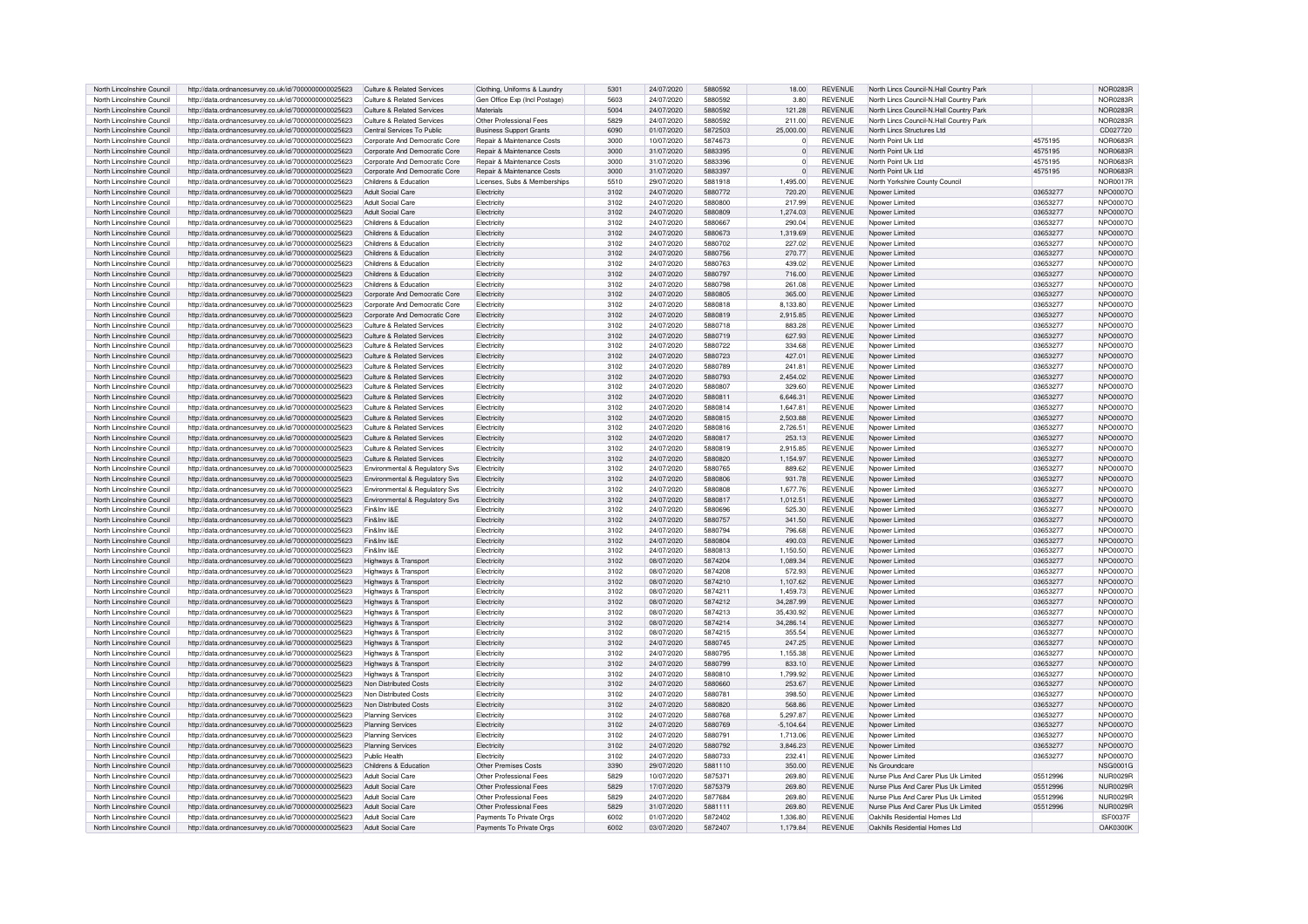| North Lincolnshire Council                               | http://data.ordnancesurvey.co.uk/id/7000000000025623                                                         | Adult Social Care                              | Payments To Private Oras                             | 6002         | 31/07/2020               | 5882813            | 1,179.84               | REVENUE                          | Oakhills Residential Homes Ltd                                         |          | <b>OAK0300K</b>             |
|----------------------------------------------------------|--------------------------------------------------------------------------------------------------------------|------------------------------------------------|------------------------------------------------------|--------------|--------------------------|--------------------|------------------------|----------------------------------|------------------------------------------------------------------------|----------|-----------------------------|
| North Lincolnshire Council                               | http://data.ordnancesurvey.co.uk/id/7000000000025623                                                         | Adult Social Care                              | Payments To Private Orgs                             | 6002         | 31/07/2020               | 5883385            | 1.089.09               | <b>REVENUE</b>                   | Oakhills Residential Homes Ltd                                         |          | <b>OAK0300K</b>             |
|                                                          |                                                                                                              |                                                |                                                      |              |                          |                    |                        |                                  |                                                                        |          |                             |
| North Lincolnshire Council                               | http://data.ordnancesurvey.co.uk/id/7000000000025623                                                         | Central Services To Public                     | <b>Business Support Grants</b>                       | 6090         | 08/07/2020               | 5874959            | 25,000.00              | <b>REVENUE</b>                   | Oakley Fouestrian Oakley Stables                                       |          | CD028430                    |
| North Lincolnshire Council                               | http://data.ordnancesurvey.co.uk/id/7000000000025623                                                         | Childrens & Education                          | Rents                                                | 3201         | 17/07/2020               | 5877559            | 2,250.00               | <b>REVENUE</b>                   | Oasis Academy Parkwood                                                 |          | <b>OAS0085S</b>             |
| North Lincolnshire Council                               | http://data.ordnancesurvey.co.uk/id/7000000000025623                                                         | Childrens & Education                          | <b>Catering Contract</b>                             | 5204         | 24/07/2020               | 5880350            | 411.70                 | <b>REVENUE</b>                   | Oasis Community Learning Henderson Avenue                              | 05398529 | OAS0032S                    |
| North Lincolnshire Council                               | http://data.ordnancesurvey.co.uk/id/7000000000025623                                                         | <b>Housing Services</b>                        | Fees & Charges Income                                | 9002         | 03/07/2020               | 5871583            | $-3,196.02$            | <b>REVENUE</b>                   | Obam Domestic Lift Services Ltd                                        |          | OBA0002A                    |
| North Lincolnshire Council                               | http://data.ordnancesurvey.co.uk/id/7000000000025623                                                         | Central Services To Public                     | <b>Business Support Grants</b>                       | 6090         | 16/07/2020               | 5877644            | 25,000,00              | <b>REVENUE</b>                   | Ocvc Limited                                                           |          | CD028770                    |
| North Lincolnshire Council                               |                                                                                                              | Central Services To Public                     |                                                      | 6090         | 01/07/2020               | 5872528            | 25.000.00              | <b>REVENUE</b>                   |                                                                        |          | CD027970                    |
|                                                          | http://data.ordnancesurvey.co.uk/id/7000000000025623                                                         |                                                | <b>Business Support Grants</b>                       |              |                          |                    |                        |                                  | Oggs Haulage                                                           |          |                             |
| North Lincolnshire Council                               | http://data.ordnancesurvey.co.uk/id/7000000000025623                                                         | Central Services To Public                     | <b>Business Support Grants</b>                       | 6090         | 24/07/2020               | 5881053            | 10.000.00              | <b>REVENUE</b>                   | Old School Hall                                                        |          | CD029100                    |
| North Lincolnshire Council                               | http://data.ordnancesurvey.co.uk/id/7000000000025623                                                         | Childrens & Education                          | Home To School Transport                             | 4201         | 17/07/2020               | 5877697            | 4,739.00               | <b>REVENUE</b>                   | One 2 One Taxis                                                        |          | ONE0035E                    |
| North Lincolnshire Council                               | http://data.ordnancesurvey.co.uk/id/7000000000025623                                                         | Childrens & Education                          | Home To School Transport                             | 4201         | 17/07/2020               | 5877698            | 3,930.00               | <b>REVENUE</b>                   | One 2 One Taxis                                                        |          | ONE0035E                    |
| North Lincolnshire Council                               | http://data.ordnancesurvey.co.uk/id/7000000000025623                                                         | Childrens & Education                          | Other Supplies & Services                            | 5799         | 03/07/2020               | 5872009            | 16.773.00              | <b>REVENUE</b>                   | Ongo                                                                   | 11077107 | ONG0300G                    |
|                                                          |                                                                                                              |                                                |                                                      |              |                          |                    |                        |                                  |                                                                        |          |                             |
| North Lincolnshire Council                               | http://data.ordnancesurvey.co.uk/id/7000000000025623                                                         | Corporate And Democratic Core                  | Other Supplies & Services                            | 5799         | 05/08/2020               | 5876939            | 581.00                 | <b>REVENUE</b>                   | Ongo                                                                   | 11077107 | <b>ONG0300G</b>             |
| North Lincolnshire Council                               | http://data.ordnancesurvey.co.uk/id/7000000000025623                                                         | <b>Adult Social Care</b>                       | Fees & Charges Income                                | 9002         | 01/07/2020               | 5872403            | $-99.36$               | <b>REVENUE</b>                   | Ongo Recruitment Ltd                                                   |          | ISF0039F                    |
| North Lincolnshire Council                               | http://data.ordnancesurvey.co.uk/id/7000000000025623                                                         | Adult Social Care                              | Fees & Charges Income                                | 9002         | 29/07/2020               | 5882809            | $-99.36$               | <b>REVENUE</b>                   | Ongo Becruitment Ltd                                                   |          | <b>ISF0039F</b>             |
| North Lincolnshire Council                               | http://data.ordnancesurvey.co.uk/id/7000000000025623                                                         | <b>Adult Social Care</b>                       | Payments To Private Orgs                             | 6002         | 01/07/2020               | 5872403            | 5.609.68               | <b>REVENUE</b>                   | Ongo Recruitment Ltd.                                                  |          | ISF0039F                    |
| North Lincolnshire Council                               | http://data.ordnancesurvey.co.uk/id/7000000000025623                                                         | Adult Social Care                              | Payments To Private Orgs                             | 6002         | 29/07/2020               | 5882809            | 5.609.68               | <b>REVENUE</b>                   | Ongo Recruitment Ltd                                                   |          | ISF0039F                    |
|                                                          |                                                                                                              |                                                |                                                      |              |                          |                    |                        |                                  |                                                                        |          |                             |
| North Lincolnshire Council                               | http://data.ordnancesurvey.co.uk/id/7000000000025623                                                         | Corporate And Democratic Core                  | Other Supplies & Services                            | 5799         | 08/07/2020               | 5874134            | 336.00                 | <b>REVENUE</b>                   | Ongo Recruitment Ltd                                                   | 4750128  | CRO0323O                    |
| North Lincolnshire Council                               | http://data.ordnancesurvey.co.uk/id/7000000000025623                                                         | Environmental & Regulatory Svs                 | Other Premises Costs                                 | 3390         | 31/07/2020               | 5880611            | 608.00                 | REVENUE                          | Ongrade Ltd                                                            | 7042584  | <b>ONG0130G</b>             |
| North Lincolnshire Council                               | http://data.ordnancesurvey.co.uk/id/7000000000025623                                                         | <b>Adult Social Care</b>                       | Payments To Private Orgs                             | 6002         | 01/07/2020               | 5872398            | 5,933.60               | <b>REVENUE</b>                   | Options (Autism 2) Ltd                                                 |          | <b>ISF0021F</b>             |
| North Lincolnshire Council                               | http://data.ordnancesurvey.co.uk/id/7000000000025623                                                         | Adult Social Care                              | Payments To Private Orgs                             | 6002         | 01/07/2020               | 5872398            | 298.00                 | REVENUE                          | Options (Autism 2) Ltd                                                 |          | <b>ISF0021F</b>             |
|                                                          |                                                                                                              |                                                |                                                      |              |                          |                    |                        |                                  |                                                                        |          |                             |
| North Lincolnshire Council                               | http://data.ordnancesurvey.co.uk/id/7000000000025623                                                         | Adult Social Care                              | Payments To Private Oras                             | 6002         | 29/07/2020               | 5882805            | 298.00                 | <b>REVENUE</b>                   | Options (Autism 2) Ltd                                                 |          | <b>ISF0021F</b>             |
| North Lincolnshire Council                               | http://data.ordnancesurvey.co.uk/id/7000000000025623                                                         | Adult Social Care                              | Payments To Private Orgs                             | 6002         | 29/07/2020               | 5882805            | 5,831.28               | <b>REVENUE</b>                   | Options (Autism 2) Ltd                                                 |          | <b>ISF0021F</b>             |
| North Lincolnshire Council                               | http://data.ordnancesurvey.co.uk/id/7000000000025623                                                         | Adult Social Care                              | Payments To Private Orgs                             | 6002         | 03/07/2020               | 5872411            | 1,000.40               | <b>REVENUE</b>                   | Options Autism (2) Ltd                                                 | 4228353  | <b>YOU0005L</b>             |
| North Lincolnshire Council                               | http://data.ordnancesurvey.co.uk/id/7000000000025623                                                         | Adult Social Care                              | Payments To Private Orgs                             | 6002         | 03/07/2020               | 5872411            | 3,547.20               | <b>REVENUE</b>                   | Options Autism (2) Ltd                                                 | 4228353  | <b>YOU0005U</b>             |
| North Lincolnshire Council                               | http://data.ordnancesurvey.co.uk/id/7000000000025623                                                         | Adult Social Care                              | Payments To Private Orgs                             | 6002         | 31/07/2020               | 5882818            | 3,547.20               | <b>REVENUE</b>                   | Options Autism (2) Ltd                                                 | 4228353  | <b>YOU0005U</b>             |
|                                                          |                                                                                                              |                                                |                                                      | 6002         |                          | 5882818            | 1.000.40               | <b>REVENUE</b>                   |                                                                        | 4228353  | YOU0005L                    |
| North Lincolnshire Council                               | http://data.ordnancesurvey.co.uk/id/7000000000025623                                                         | Adult Social Care                              | Payments To Private Orgs                             |              | 31/07/2020               |                    |                        |                                  | Options Autism (2) Ltd                                                 |          |                             |
| North Lincolnshire Council                               | http://data.ordnancesurvey.co.uk/id/7000000000025623                                                         | Adult Social Care                              | Payments To Private Orgs                             | 6002         | 31/07/2020               | 5882819            | $-898.15$              | <b>REVENUE</b>                   | Options Autism (2) Ltd                                                 | 4228353  | <b>YOU0005L</b>             |
| North Lincolnshire Council                               | http://data.ordnancesurvey.co.uk/id/7000000000025623                                                         | Childrens & Education                          | Payments To Private Orgs                             | 6002         | 03/07/2020               | 5872922            | 21.857.14              | <b>REVENUE</b>                   | Oracle Care Limited                                                    | 5618803  | <b>ORA0060A</b>             |
| North Lincolnshire Council                               | http://data.ordnancesurvey.co.uk/id/7000000000025623                                                         | Central Services To Public                     | <b>Business Support Grants</b>                       | 6090         | 16/07/2020               | 5877645            | 3.000.00               | <b>REVENUE</b>                   | Outlaw Boxing School                                                   |          | CD028780                    |
| North Lincolnshire Council                               | http://data.ordnancesurvey.co.uk/id/7000000000025623                                                         | Childrens & Education                          | Payments To Private Orgs                             | 6002         | 01/07/2020               | 5871865            | 7,500.00               | <b>REVENUE</b>                   | Outwood Academy Foxhills                                               |          | FTC0002C                    |
|                                                          |                                                                                                              |                                                |                                                      |              |                          |                    |                        |                                  |                                                                        |          |                             |
| North Lincolnshire Council                               | http://data.ordnancesurvey.co.uk/id/7000000000025623                                                         | Culture & Related Services                     | Materials                                            | 5004         | 26/08/2020               | 5882298            | 2,434.81               | <b>REVENUE</b>                   | Overhall Aggregates Ltd                                                |          | OVE0012E                    |
| North Lincolnshire Council                               | http://data.ordnancesurvey.co.uk/id/7000000000025623                                                         | Central Services To Public                     | <b>Business Support Grants</b>                       | 6090         | 01/07/2020               | 5872499            | 1.500.00               | <b>REVENUE</b>                   | Owston Ferry Bowls Club                                                |          | CD027680                    |
| North Lincolnshire Council                               | http://data.ordnancesurvey.co.uk/id/7000000000025623                                                         | Central Services To Public                     | <b>Business Support Grants</b>                       | 6090         | 24/07/2020               | 5881054            | 10.000.00              | <b>REVENUE</b>                   | Owston Ferry Coronation Village Hall                                   |          | CD029110                    |
| North Lincolnshire Council                               | http://data.ordnancesurvey.co.uk/id/7000000000025623                                                         | Childrens & Education                          | Course Fees/Training                                 | 2002         | 29/07/2020               | 5879208            | 1,581.75               | <b>REVENUE</b>                   | Pams Assessments Ltd                                                   | 08983357 | <b>PIL0085L</b>             |
| North Lincolnshire Council                               |                                                                                                              | Adult Social Care                              | Other Professional Fees                              | 5829         | 03/07/2020               | 5872975            | 909.60                 | <b>REVENUE</b>                   | Paragon Medical Ltd                                                    |          | HOP0053F                    |
|                                                          | http://data.ordnancesurvey.co.uk/id/7000000000025623                                                         |                                                |                                                      |              |                          |                    |                        |                                  |                                                                        |          |                             |
| North Lincolnshire Council                               | http://data.ordnancesurvey.co.uk/id/7000000000025623                                                         | Adult Social Care                              | Other Professional Fees                              | 5829         | 10/07/2020               | 5872971            | 1.440.80               | <b>REVENUE</b>                   | Paragon Medical Ltd                                                    |          | <b>HOP0053F</b>             |
| North Lincolnshire Council                               | http://data.ordnancesurvey.co.uk/id/7000000000025623                                                         | Adult Social Care                              | Other Professional Fees                              | 5829         | 22/07/2020               | 5875945            | 1,621.60               | <b>REVENUE</b>                   | Paragon Medical Ltd                                                    |          | <b>HOP0053F</b>             |
| North Lincolnshire Council                               | http://data.ordnancesurvey.co.uk/id/7000000000025623                                                         | Adult Social Care                              | Other Professional Fees                              | 5829         | 24/07/2020               | 5879215            | 1.298.24               | <b>REVENUE</b>                   | Paragon Medical Ltd                                                    |          | <b>HOP0053F</b>             |
| North Lincolnshire Council                               | http://data.ordnancesurvey.co.uk/id/7000000000025623                                                         | Adult Social Care                              | Other Professional Fees                              | 5829         | 31/07/2020               | 5882999            | 2.053.60               | <b>REVENUE</b>                   | Paragon Medical Ltd                                                    |          | <b>HOP0053F</b>             |
| North Lincolnshire Council                               |                                                                                                              | Adult Social Care                              | Other Professional Fees                              | 5829         |                          | 5883400            |                        | <b>REVENUE</b>                   |                                                                        |          | <b>HOP0053F</b>             |
|                                                          | http://data.ordnancesurvey.co.uk/id/7000000000025623                                                         |                                                |                                                      |              | 27/08/2020               |                    | 1,114.80               |                                  | Paragon Medical Ltd                                                    |          |                             |
| North Lincolnshire Council                               | http://data.ordnancesurvey.co.uk/id/7000000000025623                                                         | Central Services To Public                     | <b>Business Support Grants</b>                       | 6090         | 29/07/2020               | 5882897            | 10,000.00              | <b>REVENUE</b>                   | Park Community Association                                             |          | CD029170                    |
| North Lincolnshire Council                               | http://data.ordnancesurvey.co.uk/id/7000000000025623                                                         | Childrens & Education                          | Payments To Private Orgs                             | 6002         | 01/07/2020               | 5871699            | 3.600.00               | REVENUE                          | Paula Bennett Consultancy                                              |          | <b>BEN0320N</b>             |
| North Lincolnshire Council                               | http://data.ordnancesurvey.co.uk/id/7000000000025623                                                         | Central Services To Public                     | <b>Business Support Grants</b>                       | 6090         | 08/07/2020               | 5874934            | 4.000.00               | <b>REVENUE</b>                   | P.Balkaitis.Uk Limited                                                 |          | CD028280                    |
| North Lincolnshire Council                               | http://data.ordnancesurvey.co.uk/id/7000000000025623                                                         | Highways & Transport Capital                   | Building/Construction                                | A082         | 15/07/2020               | 5876773            | 35,705.71              | CAPITAL                          | Phs Construction Ltd                                                   | 2266573  | PBS0100S                    |
|                                                          |                                                                                                              |                                                |                                                      |              |                          | 5874922            |                        |                                  |                                                                        |          |                             |
| North Lincolnshire Council                               | http://data.ordnancesurvey.co.uk/id/7000000000025623                                                         | Central Services To Public                     | <b>Business Support Grants</b>                       | 6090         | 08/07/2020               |                    | 5,000.00               | <b>REVENUE</b>                   | Peak Physique Gym Epworth                                              |          | CD028160                    |
| North Lincolnshire Council                               | http://data.ordnancesurvey.co.uk/id/7000000000025623                                                         | Childrens & Education                          | It Software-Maintenance                              | 5053         | 24/07/2020               | 5878003            | 1,819.00               | <b>REVENUE</b>                   | Pebble Learning                                                        |          | <b>PFB0005B</b>             |
| North Lincolnshire Council                               | http://data.ordnancesurvey.co.uk/id/7000000000025623                                                         | Adult Social Care                              | Fees & Charges Income                                | 9002         | 22/07/2020               | 5878548            | $-122.56$              | <b>REVENUE</b>                   | Penderels Trust                                                        |          | DP4284                      |
| North Lincolnshire Council                               | http://data.ordnancesurvey.co.uk/id/7000000000025623                                                         | Childrens & Education                          | <b>Recruitment Costs And Dbs</b>                     | 2004         | 05/08/2020               | 5880585            | 4.210.00               | <b>REVENUE</b>                   | Penna Plc                                                              | 1918150  | <b>BAR0253R</b>             |
| North Lincolnshire Council                               | http://data.ordnancesurvey.co.uk/id/7000000000025623                                                         | Central Services To Public                     | <b>Business Support Grants</b>                       | 6090         | 24/07/2020               | 5881055            | 25,000.00              | <b>REVENUE</b>                   | Pentagon                                                               |          | CD029120                    |
| North Lincolnshire Council                               | http://data.ordnancesurvey.co.uk/id/7000000000025623                                                         | Corporate And Democratic Core                  | Recruitment Costs And Dbs                            | 2004         | 15/07/2020               | 5875407            | 5.436.79               | <b>REVENUE</b>                   |                                                                        | 5199107  | PEO0120O                    |
|                                                          |                                                                                                              |                                                |                                                      |              |                          |                    |                        |                                  | People Asset Management Ltd                                            |          |                             |
| North Lincolnshire Council                               | http://data.ordnancesurvey.co.uk/id/7000000000025623                                                         | Central Services To Public                     | Cleaning Costs/ Materials                            | 3301         | 10/07/2020               | 5875277            | $\overline{0}$         | <b>REVENUE</b>                   | Peter Hogarth & Sons Ltd                                               | 1143352  | <b>HOG0001G</b>             |
| North Lincolnshire Council                               | http://data.ordnancesurvey.co.uk/id/7000000000025623                                                         | Central Services To Public                     | Cleaning Costs/ Materials                            | 3301         | 10/07/2020               | 5875277            | 1,099.14               | <b>REVENUE</b>                   | Peter Hogarth & Sons Ltd                                               | 1143352  | HOG0001G                    |
| North Lincolnshire Council                               | http://data.ordnancesurvey.co.uk/id/7000000000025623                                                         | Central Services To Public                     | Cleaning Costs/ Materials                            | 3301         | 29/07/2020               | 5882003            | $\overline{0}$         | <b>REVENUE</b>                   | Peter Hogarth & Sons Ltd                                               | 1143352  | HOG0001G                    |
| North Lincolnshire Council                               | http://data.ordnancesurvey.co.uk/id/7000000000025623                                                         | Central Services To Public                     | Equipment Purchase                                   | 5001         | 15/07/2020               | 5876990            | 4,183.92               | REVENUE                          | Peter Hogarth & Sons Ltd                                               | 1143352  | HOG0001G                    |
| North Lincolnshire Council                               | http://data.ordnancesurvey.co.uk/id/7000000000025623                                                         | Childrens & Education                          | Cleaning Costs/ Materials                            | 3301         | 03/07/2020               | 5872048            | 264.00                 | <b>REVENUE</b>                   | Peter Hogarth & Sons Ltd                                               | 1143352  | <b>HOG0001G</b>             |
|                                                          |                                                                                                              |                                                |                                                      |              |                          |                    |                        |                                  |                                                                        |          |                             |
| North Lincolnshire Council                               | http://data.ordnancesurvey.co.uk/id/7000000000025623                                                         | Childrens & Education                          | Cleaning Costs/ Materials                            | 3301         | 03/07/2020               | 5872362            | 211.50                 | <b>REVENUE</b>                   | Peter Hogarth & Sons Ltd                                               | 1143352  | <b>HOG0001G</b>             |
| North Lincolnshire Council                               | http://data.ordnancesurvey.co.uk/id/7000000000025623                                                         | Corporate And Democratic Core                  | Cleaning Costs/ Materials                            | 3301         | 10/07/2020               | 5875279            | 209.40                 | <b>REVENUE</b>                   | Peter Hogarth & Sons Ltd                                               | 1143352  | HOG0001G                    |
| North Lincolnshire Council                               | http://data.ordnancesurvey.co.uk/id/7000000000025623                                                         | Corporate And Democratic Core                  | Cleaning Costs/ Materials                            | 3301         | 29/07/2020               | 5881961            | 837.60                 | <b>REVENUE</b>                   | Peter Hogarth & Sons Ltd                                               | 1143352  | HOG0001G                    |
| North Lincolnshire Council                               | http://data.ordnancesurvey.co.uk/id/7000000000025623                                                         | Corporate And Democratic Core                  | Cleaning Costs/ Materials                            | 3301         | 29/07/2020               | 5882003            | 706.59                 | <b>REVENUE</b>                   | Peter Hogarth & Sons Ltd                                               | 1143352  | HOG0001G                    |
| North Lincolnshire Council                               | http://data.ordnancesurvey.co.uk/id/7000000000025623                                                         | Culture & Related Services                     | Cleaning Costs/ Materials                            | 3301         | 03/07/2020               | 5872061            | 284.50                 | <b>REVENUE</b>                   | Peter Hogarth & Sons Ltd                                               | 1143352  | HOG0001G                    |
|                                                          |                                                                                                              |                                                |                                                      |              | 10/07/2020               | 5875244            | <b>242 88</b>          |                                  |                                                                        |          |                             |
| North Lincolnshire Council                               | http://data.ordnancesurvey.co.uk/id/7000000000025623                                                         | Culture & Related Services                     | Cleaning Costs/ Materials                            | 3301         |                          |                    |                        | <b>REVENUE</b>                   | Peter Hogarth & Sons Ltd                                               | 1143352  | HOG0001G                    |
| North Lincolnshire Council                               | http://data.ordnancesurvey.co.uk/id/7000000000025623                                                         | Culture & Related Services                     | Cleaning Costs/ Materials                            | 3301         | 10/07/2020               | 5875274            | 249.54                 | <b>REVENUE</b>                   | Peter Hogarth & Sons Ltd                                               | 1143352  | HOG0001G                    |
| North Lincolnshire Council                               | http://data.ordnancesurvey.co.uk/id/7000000000025623                                                         | Culture & Related Services                     | Cleaning Costs/ Materials                            | 3301         | 29/07/2020               | 5881986            | 278.97                 | <b>REVENUE</b>                   | Peter Hogarth & Sons Ltd                                               | 1143352  | HOG0001C                    |
| North Lincolnshire Council                               | http://data.ordnancesurvey.co.uk/id/7000000000025623                                                         | Fin&Inv I&F                                    | Cleaning Costs/ Materials                            | 3301         | 15/07/2020               | 5876795            | 2,571.33               | <b>REVENUE</b>                   | Peter Hogarth & Sons Ltd                                               | 1143352  | HOG0001G                    |
| North Lincolnshire Council                               | http://data.ordnancesurvey.co.uk/id/7000000000025623                                                         | Fin&Inv I&F                                    |                                                      | 3301         | 22/07/2020               | 5879391            | 1.477.76               | <b>REVENUE</b>                   |                                                                        | 1143352  | <b>HOG0001G</b>             |
|                                                          |                                                                                                              |                                                | Cleaning Costs/ Materials                            |              |                          |                    |                        |                                  | Peter Hogarth & Sons Ltd                                               |          |                             |
|                                                          |                                                                                                              |                                                |                                                      | 5005         | 05/08/2020               | 5882334            | 253.20                 | <b>REVENUE</b>                   | Peters Ltd                                                             | 24252340 | <b>PET0110T</b>             |
| North Lincolnshire Council                               | http://data.ordnancesurvey.co.uk/id/7000000000025623                                                         | Culture & Related Services                     | Books (Libraries+Schools Only)                       |              |                          |                    |                        |                                  |                                                                        |          |                             |
| North Lincolnshire Council                               | http://data.ordnancesurvey.co.uk/id/7000000000025623                                                         | Culture & Related Services                     | Books (Libraries+Schools Only)                       | 5005         | 05/08/2020               | 5882351            | 434.28                 | <b>REVENUE</b>                   | Peters Ltd                                                             | 24252340 | <b>PET0110T</b>             |
| North Lincolnshire Council                               | http://data.ordnancesurvey.co.uk/id/7000000000025623                                                         | Culture & Related Services                     | Books (Libraries+Schools Only)                       | 5005         | 05/08/2020               | 5882390            | 419.49                 | <b>REVENUE</b>                   | Peters Ltd                                                             | 24252340 | <b>PET0110T</b>             |
| North Lincolnshire Council                               | http://data.ordnancesurvey.co.uk/id/7000000000025623                                                         | Culture & Related Services                     |                                                      |              |                          |                    |                        |                                  | Peters I to                                                            | 24252340 |                             |
|                                                          |                                                                                                              |                                                | Books (Libraries+Schools Only)                       | 5005         | 05/08/2020               | 5882393            | 285.43                 | <b>REVENUE</b>                   |                                                                        |          | <b>PET0110T</b>             |
| North Lincolnshire Council                               | http://data.ordnancesurvey.co.uk/id/7000000000025623                                                         | Corporate And Democratic Core                  | Gen Office Exp (Incl Postage)                        | 5603         | 01/07/2020               | 5871852            | 285.00                 | <b>REVENUE</b>                   | Phase Creative Communications                                          |          | <b>PHA0030A</b>             |
| North Lincolnshire Council<br>North Lincolnshire Council | http://data.ordnancesurvey.co.uk/id/7000000000025623<br>http://data.ordnancesurvey.co.uk/id/7000000000025623 | Childrens & Education<br>Childrens & Education | Payments To Private Orgs<br>Payments To Private Oras | 6002<br>cona | 15/07/2020<br>29/07/2020 | 5876769<br>5880606 | 20.189.40<br>20.862.38 | <b>REVENUE</b><br><b>REVENUE</b> | Phase (Young Peoples Support) Cic<br>Phase (Young Peoples Support) Cic |          | <b>PHA0121A</b><br>PHA0121A |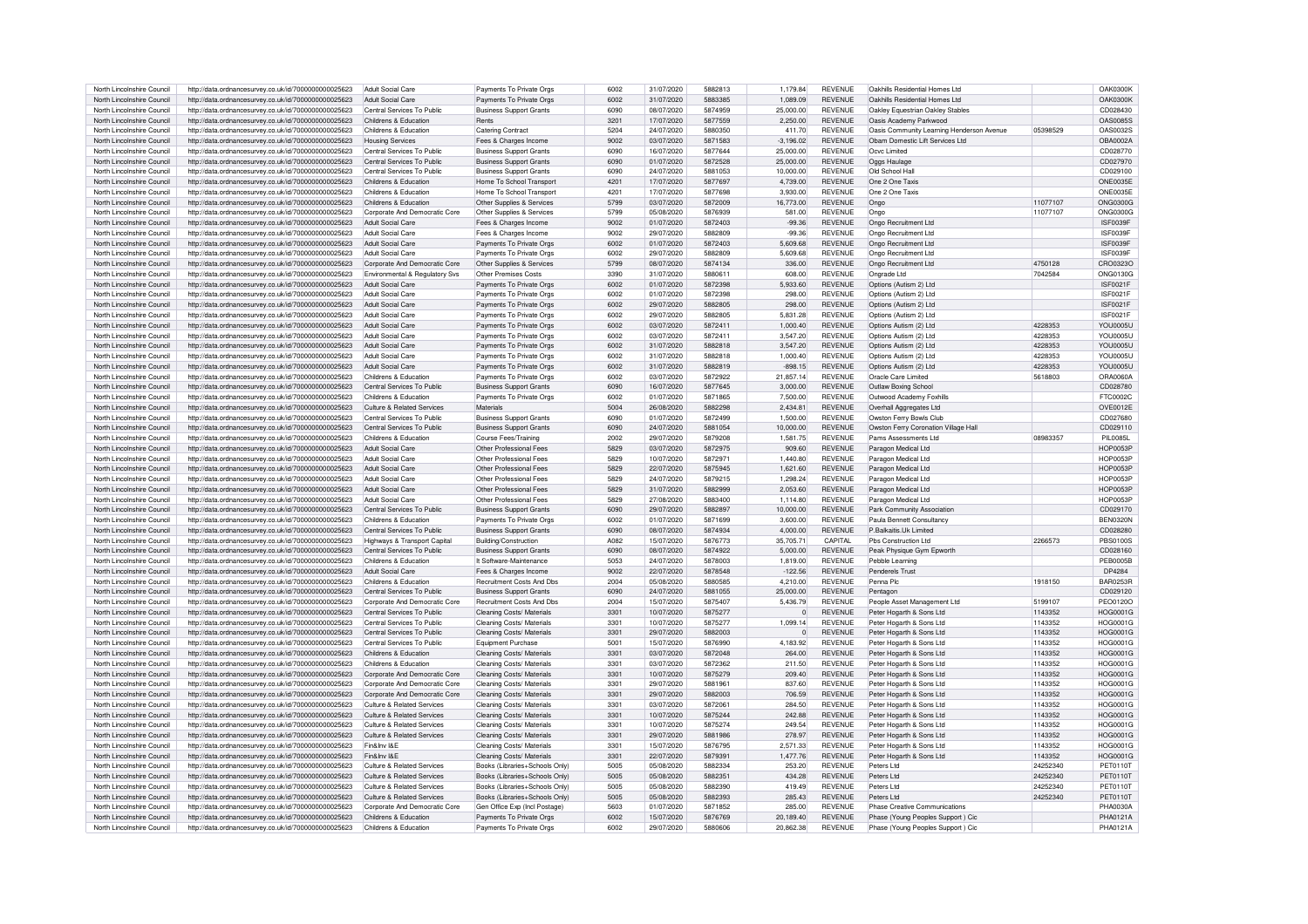| North Lincolnshire Council | http://data.ordnancesurvey.co.uk/id/7000000000025623                                                         | Central Services To Public     | <b>Business Support Grants</b>        | 6090 | 22/07/2020 | 5880270 | 10,000.00      | <b>REVENUE</b> | Philip Drury & Margaret Drury            |            | CD028910         |
|----------------------------|--------------------------------------------------------------------------------------------------------------|--------------------------------|---------------------------------------|------|------------|---------|----------------|----------------|------------------------------------------|------------|------------------|
| North Lincolnshire Council | http://data.ordnancesurvey.co.uk/id/7000000000025623                                                         | Fin&Inv I&F                    | Repair & Maintenance Costs            | 3000 | 15/07/2020 | 5876927 | 768.50         | <b>REVENUE</b> | Phil Jarratt                             |            | <b>JAR0097F</b>  |
| North Lincolnshire Council | http://data.ordnancesurvey.co.uk/id/7000000000025623                                                         | Fin&Inv I&E                    | Repair & Maintenance Costs            | 3000 | 29/07/2020 | 5882318 | 826.50         | <b>REVENUE</b> | Phil Jarratt                             |            | <b>JAR0097R</b>  |
| North Lincolnshire Council | http://data.ordnancesurvey.co.uk/id/7000000000025623                                                         | Adult Social Care              | Repair & Maintenance Costs            | 3000 | 08/07/2020 | 5874005 | 31.69          | <b>REVENUE</b> | Pickerings Europe Ltd                    | 3217853    | <b>PIC0003C</b>  |
| North Lincolnshire Council | http://data.ordnancesurvey.co.uk/id/7000000000025623                                                         | Adult Social Care              | <b>Benair &amp; Maintenance Costs</b> | 3000 | 08/07/2020 | 5874020 | 31.69          | <b>REVENUE</b> | Pickerings Europe Ltd                    | 3217853    | <b>PIC0003C</b>  |
| North Lincolnshire Council |                                                                                                              | Adult Social Care              | <b>Benair &amp; Maintenance Costs</b> | 3000 | 08/07/2020 | 5874029 | 31.69          | <b>REVENUE</b> | Pickerings Europe Ltd                    | 3217853    | <b>PIC0003C</b>  |
|                            | http://data.ordnancesurvey.co.uk/id/7000000000025623                                                         |                                |                                       |      |            |         |                |                |                                          |            |                  |
| North Lincolnshire Council | http://data.ordnancesurvey.co.uk/id/7000000000025623                                                         | Central Services To Public     | Repair & Maintenance Costs            | 3000 | 08/07/2020 | 5874005 | $\Omega$       | <b>REVENUE</b> | Pickerings Europe Ltd                    | 3217853    | <b>PIC0003C</b>  |
| North Lincolnshire Council | http://data.ordnancesurvey.co.uk/id/7000000000025623                                                         | Central Services To Public     | Repair & Maintenance Costs            | 3000 | 08/07/2020 | 5874020 | $\overline{0}$ | <b>REVENUE</b> | Pickerings Europe Ltd                    | 3217853    | <b>PIC0003C</b>  |
| North Lincolnshire Council | http://data.ordnancesurvey.co.uk/id/7000000000025623                                                         | Childrens & Education          | Repair & Maintenance Costs            | 3000 | 08/07/2020 | 5874005 | 28.96          | <b>REVENUE</b> | Pickerings Europe Ltd                    | 3217853    | <b>PIC0003C</b>  |
| North Lincolnshire Council | http://data.ordnancesurvey.co.uk/id/7000000000025623                                                         | Childrens & Education          | Repair & Maintenance Costs            | 3000 | 08/07/2020 | 5874020 | 28.96          | <b>REVENUE</b> | Pickerings Europe Ltd                    | 3217853    | <b>PIC0003C</b>  |
| North Lincolnshire Council | http://data.ordnancesurvey.co.uk/id/7000000000025623                                                         | Childrens & Education          | Repair & Maintenance Costs            | 3000 | 08/07/2020 | 5874029 | 28.96          | REVENUE        | Pickerings Europe Ltd                    | 3217853    | PIC0003C         |
| North Lincolnshire Council | http://data.ordnancesurvey.co.uk/id/7000000000025623                                                         | Corporate And Democratic Core  | Repair & Maintenance Costs            | 3000 | 08/07/2020 | 5874005 | 24.45          | <b>REVENUE</b> | Pickerings Europe Ltd                    | 3217853    | <b>PIC0003C</b>  |
| North Lincolnshire Council | http://data.ordnancesurvey.co.uk/id/7000000000025623                                                         | Corporate And Democratic Core  | Repair & Maintenance Costs            | 3000 | 08/07/2020 | 5874005 | 158.45         | <b>REVENUE</b> | Pickerings Europe Ltd                    | 3217853    | PIC0003C         |
| North Lincolnshire Council | http://data.ordnancesurvey.co.uk/id/7000000000025623                                                         | Corporate And Democratic Core  | Repair & Maintenance Costs            | 3000 | 08/07/2020 | 5874020 | 158.45         | <b>REVENUE</b> | Pickerings Europe Ltd                    | 3217853    | PIC0003C         |
| North Lincolnshire Council | http://data.ordnancesurvey.co.uk/id/7000000000025623                                                         | Corporate And Democratic Core  | Repair & Maintenance Costs            | 3000 | 08/07/2020 | 5874020 | 31.69          | REVENUE        | Pickerings Europe Ltd                    | 3217853    | <b>PIC0003C</b>  |
| North Lincolnshire Council | http://data.ordnancesurvey.co.uk/id/7000000000025623                                                         | Corporate And Democratic Core  | Repair & Maintenance Costs            | 3000 | 08/07/2020 | 5874029 | 158.45         | <b>REVENUE</b> | Pickerings Europe Ltd                    | 3217853    | <b>PIC0003C</b>  |
| North Lincolnshire Council | http://data.ordnancesurvey.co.uk/id/7000000000025623                                                         | Corporate And Democratic Core  | <b>Benair &amp; Maintenance Costs</b> | 3000 | 08/07/2020 | 5874029 | 31.69          | <b>REVENUE</b> |                                          | 3217853    | <b>PIC0003C</b>  |
|                            |                                                                                                              |                                |                                       |      |            |         |                |                | Pickerings Europe Ltd                    |            |                  |
| North Lincolnshire Council | http://data.ordnancesurvey.co.uk/id/7000000000025623                                                         | Culture & Related Services     | Repair & Maintenance Costs            | 3000 | 08/07/2020 | 5874005 | 255.55         | <b>REVENUE</b> | Pickerings Europe Ltd                    | 3217853    | <b>PIC0003C</b>  |
| North Lincolnshire Council | http://data.ordnancesurvey.co.uk/id/7000000000025623                                                         | Culture & Related Services     | Repair & Maintenance Costs            | 3000 | 08/07/2020 | 5874020 | 248.31         | <b>REVENUE</b> | Pickerings Europe Ltd                    | 3217853    | <b>PIC0003C</b>  |
| North Lincolnshire Council | http://data.ordnancesurvey.co.uk/id/7000000000025623                                                         | Culture & Related Services     | Repair & Maintenance Costs            | 3000 | 08/07/2020 | 5874029 | 248.31         | <b>REVENUE</b> | Pickerings Europe Ltd                    | 3217853    | <b>PIC0003C</b>  |
| North Lincolnshire Council | http://data.ordnancesurvey.co.uk/id/7000000000025623                                                         | Highways & Transport           | Repair & Maintenance Costs            | 3000 | 08/07/2020 | 5874005 | 92.32          | REVENUE        | Pickerings Europe Ltd                    | 3217853    | <b>PIC0003C</b>  |
| North Lincolnshire Council | http://data.ordnancesurvey.co.uk/id/7000000000025623                                                         | Highways & Transpor            | Repair & Maintenance Costs            | 3000 | 08/07/2020 | 5874020 | 92.32          | <b>REVENUE</b> | Pickerings Europe Ltd                    | 3217853    | <b>PIC0003C</b>  |
| North Lincolnshire Council | http://data.ordnancesurvey.co.uk/id/7000000000025623                                                         | Highways & Transport           | Repair & Maintenance Costs            | 3000 | 08/07/2020 | 5874029 | 92.32          | REVENUE        | Pickerings Europe Ltd                    | 3217853    | <b>PIC0003C</b>  |
| North Lincolnshire Council | http://data.ordnancesurvey.co.uk/id/7000000000025623                                                         | Highways & Transport           | Repair & Maintenance Costs            | 3000 | 08/07/2020 | 5874047 | 6.290.00       | <b>REVENUE</b> | Pickerings Europe Ltd                    | 3217853    | <b>PIC0003C</b>  |
| North Lincolnshire Council | http://data.ordnancesurvey.co.uk/id/7000000000025623                                                         | Childrens & Education          | It Software-Maintenance               | 5053 | 05/08/2020 | 5881726 | 16,800.00      | <b>REVENUE</b> | Pitney Bowes Software Europe Ltd         |            | <b>PIT0064T</b>  |
| North Lincolnshire Council | http://data.ordnancesurvey.co.uk/id/7000000000025623                                                         | Planning Services              | Clothing, Uniforms & Laundry          | 5301 | 29/07/2020 | 5882058 | 342.00         | <b>REVENUE</b> | Pid Safety Supplies Ltd                  | NI601331   | PJD0001D         |
| North Lincolnshire Council | http://data.ordnancesurvey.co.uk/id/7000000000025623                                                         | Childrens & Education          | Home To School Transport              | 4201 | 01/07/2020 | 5871951 | 1,232.00       | REVENUE        | Placebook Minicabs Ltd                   | 09508214   | <b>PLA0065A</b>  |
| North Lincolnshire Council |                                                                                                              |                                |                                       | 5799 | 31/07/2020 | 5869380 | 750.00         | <b>REVENUE</b> | Polydon Industries Ltd                   |            | <b>POI 0078L</b> |
|                            | http://data.ordnancesurvey.co.uk/id/7000000000025623                                                         | Highways & Transport           | Other Supplies & Services             |      |            |         |                |                |                                          | 1944818    |                  |
| North Lincolnshire Council | http://data.ordnancesurvey.co.uk/id/7000000000025623                                                         | Culture & Related Services     | Equipment Maint.& Repair              | 5003 | 10/07/2020 | 5874677 | 275.00         | <b>REVENUE</b> | Poolside Leisure                         |            | POO0002O         |
| North Lincolnshire Council | http://data.ordnancesurvey.co.uk/id/7000000000025623                                                         | Culture & Related Services     | Repair & Maintenance Costs            | 3000 | 15/07/2020 | 5875937 | 1.025.80       | <b>REVENUE</b> | Poolside Leisure                         |            | POO0002O         |
| North Lincolnshire Council | http://data.ordnancesurvey.co.uk/id/7000000000025623                                                         | Corporate And Democratic Core  | It Hardware - Purchase                | 5050 | 22/07/2020 | 5877611 | 3,000.00       | <b>REVENUE</b> | Porism Limited                           | 2192915    | POR0018R         |
| North Lincolnshire Council | http://data.ordnancesurvey.co.uk/id/7000000000025623                                                         | <b>Housing Services</b>        | Other Supplies & Services             | 5799 | 08/07/2020 | 5873335 | 500.00         | <b>REVENUE</b> | Predictive Green Ltd                     |            | PRE0114E         |
| North Lincolnshire Council | http://data.ordnancesurvey.co.uk/id/7000000000025623                                                         | <b>Housing Services</b>        | Other Supplies & Services             | 5799 | 08/07/2020 | 5873336 | 650.00         | <b>REVENUE</b> | Predictive Green Ltd                     |            | PRE0114E         |
| North Lincolnshire Council | http://data.ordnancesurvey.co.uk/id/7000000000025623                                                         | <b>Housing Services</b>        | Other Supplies & Services             | 5799 | 05/08/2020 | 5874056 | 4,000.00       | <b>REVENUE</b> | Predictive Green Ltd                     |            | <b>PRE0114E</b>  |
| North Lincolnshire Council | http://data.ordnancesurvey.co.uk/id/7000000000025623                                                         | <b>Housing Services</b>        | Other Supplies & Services             | 5799 | 05/08/2020 | 5874057 | 5.200.00       | <b>REVENUE</b> | Predictive Green Ltd                     |            | <b>PRE0114E</b>  |
| North Lincolnshire Council | http://data.ordnancesurvey.co.uk/id/7000000000025623                                                         | Central Services To Public     | <b>Business Support Grants</b>        | 6090 | 24/07/2020 | 5881056 | 25.000.00      | <b>REVENUE</b> | Premier Books Ltd                        |            | CD029130         |
| North Lincolnshire Council | http://data.ordnancesurvey.co.uk/id/7000000000025623                                                         | Childrens & Education          | Home To School Transport              | 4201 | 08/07/2020 | 5873939 | 8,298.40       | <b>REVENUE</b> | Premier Cabs                             |            | PRF0280F         |
| North Lincolnshire Council | http://data.ordnancesurvey.co.uk/id/7000000000025623                                                         | Childrens & Education          | Repair & Maintenance Costs            | 3000 | 17/07/2020 | 5877679 | 524.71         | <b>REVENUE</b> | Premier Roofing And Services Ltd         | 4577119    | <b>PRE0164E</b>  |
| North Lincolnshire Council | http://data.ordnancesurvey.co.uk/id/7000000000025623                                                         | Culture & Related Services     | Repair & Maintenance Costs            | 3000 | 17/07/2020 | 5877679 | 155.24         | <b>REVENUE</b> | Premier Roofing And Services Ltd         | 4577119    | <b>PRE0164E</b>  |
|                            |                                                                                                              |                                |                                       |      |            |         |                |                |                                          |            |                  |
| North Lincolnshire Council | http://data.ordnancesurvey.co.uk/id/7000000000025623                                                         | Culture & Related Services     | <b>Benair &amp; Maintenance Costs</b> | 3000 | 08/07/2020 | 5874174 | 531.00         | <b>REVENUE</b> | Premier Technical Services Group         |            | PRE0073E         |
| North Lincolnshire Council | http://data.ordnancesurvey.co.uk/id/7000000000025623                                                         | Childrens & Education          | Payments To Voluntary Orgs            | 6001 | 03/07/2020 | 5872705 | 1,108.38       | <b>REVENUE</b> | Pre-School Learning Alliance             |            | <b>PRE0172E</b>  |
| North Lincolnshire Council | http://data.ordnancesurvey.co.uk/id/7000000000025623                                                         | Childrens & Education          | Payments To Voluntary Orgs            | 6001 | 03/07/2020 | 5872697 | 594.72         | <b>REVENUE</b> | Priory Lane Pre-School                   |            | LAN0081N         |
| North Lincolnshire Council | http://data.ordnancesurvey.co.uk/id/7000000000025623                                                         | Adult Social Care Capita       | Other Costs                           | A085 | 15/07/2020 | 5874941 | 1,334.21       | CAPITAL        | Prism Medical Uk                         | 04992349   | <b>WES0123S</b>  |
| North Lincolnshire Council | http://data.ordnancesurvey.co.uk/id/7000000000025623                                                         | Adult Social Care Capita       | Other Costs                           | A085 | 15/07/2020 | 5874942 | 261.98         | <b>CAPITAL</b> | Prism Medical Uk                         | 04992349   | <b>WES0123S</b>  |
| North Lincolnshire Council | http://data.ordnancesurvey.co.uk/id/7000000000025623                                                         | Central Services To Public     | <b>Business Support Grants</b>        | 6090 | 22/07/2020 | 5880269 | 10,000.00      | <b>REVENUE</b> | Professional Beauty Treatments           |            | CD028900         |
| North Lincolnshire Council | http://data.ordnancesurvey.co.uk/id/7000000000025623                                                         | Childrens & Education          | It Hardware - Purchase                | 5050 | 17/07/2020 | 5877587 | 1,415.50       | <b>REVENUE</b> | Professional Telecom Installations Ltd   | 04629825   | PRO0051C         |
| North Lincolnshire Council | http://data.ordnancesurvey.co.uk/id/7000000000025623                                                         | Corporate And Democratic Core  | Equipment Purchase                    | 5001 | 17/07/2020 | 5877587 | 227.25         | <b>REVENUE</b> | Professional Telecom Installations Ltd   | 04629825   | PRO0051C         |
| North Lincolnshire Council | http://data.ordnancesurvey.co.uk/id/7000000000025623                                                         | <b>Support Servs Capital</b>   | It Equipment                          | A098 | 17/07/2020 | 5877587 | 1,275.44       | CAPITAL        | Professional Telecom Installations Ltd   | 04629825   | PRO0051C         |
| North Lincolnshire Council | http://data.ordnancesurvey.co.uk/id/7000000000025623                                                         | Adult Social Care              | Payments To Private Orgs              | 6002 | 08/07/2020 | 5873989 | 1,691.44       | <b>REVENUE</b> | Progress Housing Group Ltd               | 28685B     | PRO0320C         |
| North Lincolnshire Council | http://data.ordnancesurvey.co.uk/id/7000000000025623                                                         | Environmental & Regulatory Svs | Repair & Maintenance Costs            | 3000 | 10/07/2020 | 5874678 | 679.50         | <b>REVENUE</b> | Protec Camerfield Limited                | 2894458    | PRO0154C         |
| North Lincolnshire Council |                                                                                                              | Childrens & Education          | Payments To Private Orgs              | 6002 | 17/07/2020 | 5877558 | 9.450.00       | <b>REVENUE</b> |                                          |            | <b>PSY0120Y</b>  |
| North Lincolnshire Council | http://data.ordnancesurvey.co.uk/id/7000000000025623<br>http://data.ordnancesurvey.co.uk/id/7000000000025623 | Corporate And Democratic Core  | It Software-Maintenance               | 5053 | 15/07/2020 | 5874125 | 650.00         | <b>REVENUE</b> | Psychology Togethe<br>Public Sector Live | 1055440510 | <b>PUB0160B</b>  |
|                            |                                                                                                              |                                |                                       |      |            |         |                |                |                                          |            |                  |
| North Lincolnshire Council | http://data.ordnancesurvey.co.uk/id/7000000000025623                                                         | Fin&Inv I&F                    | Other Supplies & Services             | 5799 | 15/07/2020 | 5874948 | 1.186.25       | REVENUE        | Pure Water Window Cleaning               | 11361613   | <b>PUR0010R</b>  |
| North Lincolnshire Council | http://data.ordnancesurvey.co.uk/id/7000000000025623                                                         | Culture & Related Services     | Materials                             | 5004 | 29/07/2020 | 5882248 | 520.00         | <b>REVENUE</b> | Queensway Engineering(Scunthorpe)Ltd     | 00986777   | QUE0018E         |
| North Lincolnshire Council | http://data.ordnancesurvey.co.uk/id/7000000000025623                                                         | Childrens & Education          | Payments To Private Orgs              | 6002 | 24/07/2020 | 5880405 | 303.56         | <b>REVENUE</b> | Rachel Popovski                          |            | POP0165P         |
| North Lincolnshire Council | http://data.ordnancesurvey.co.uk/id/7000000000025623                                                         | Childrens & Education          | It Software-Maintenance               | 5053 | 22/07/2020 | 5879485 | 300.00         | REVENUE        | Ray Arber Consulting Limited             |            | ARB0030F         |
| North Lincolnshire Council | http://data.ordnancesurvey.co.uk/id/7000000000025623                                                         | <b>Adult Social Care</b>       | Payments To Health Providers          | 6019 | 10/07/2020 | 5874440 | 198,999.00     | <b>REVENUE</b> | Rdash Ft                                 |            | RDA0003/         |
| North Lincolnshire Council | http://data.ordnancesurvey.co.uk/id/7000000000025623                                                         | <b>Adult Social Care</b>       | Payments To Health Providers          | 6019 | 10/07/2020 | 5874441 | 902.00         | <b>REVENUE</b> | Rdash Ft                                 |            | RDA0003A         |
| North Lincolnshire Council | http://data.ordnancesurvey.co.uk/id/7000000000025623                                                         | Childrens & Education          | Advertising & Publicity               | 5610 | 01/07/2020 | 5871836 | 900.00         | <b>REVENUE</b> | Reach Publishing Ltd                     | 82548      | REA0038A         |
| North Lincolnshire Council | http://data.ordnancesurvey.co.uk/id/7000000000025623                                                         | Childrens & Education          | Advertising & Publicity               | 5610 | 17/07/2020 | 5877710 | 415.00         | <b>REVENUE</b> | Reach Publishing Ltd                     | 82548      | <b>REA0038A</b>  |
| North Lincolnshire Council | http://data.ordnancesurvey.co.uk/id/7000000000025623                                                         | Childrens & Education          | Advertising & Publicity               | 5610 | 22/07/2020 | 5877712 | 415.00         | <b>REVENUE</b> | Reach Publishing Ltd                     | 82548      | <b>REA0038A</b>  |
| North Lincolnshire Council | http://data.ordnancesurvey.co.uk/id/7000000000025623                                                         | Highways & Transport           | Advertising & Publicity               | 5610 | 15/07/2020 | 5874327 | 292.00         | <b>REVENUE</b> | Reach Publishing Ltd                     | 82548      | <b>REA0038A</b>  |
| North Lincolnshire Council | http://data.ordnancesurvey.co.uk/id/7000000000025623                                                         | Planning Services              | Other Supplies & Services             | 5799 | 08/07/2020 | 5872957 | 248.20         | <b>REVENUE</b> | Reach Publishing Ltd                     | 82548      | <b>REA0038A</b>  |
|                            |                                                                                                              |                                |                                       |      |            | 5876945 |                |                |                                          |            |                  |
| North Lincolnshire Council | http://data.ordnancesurvey.co.uk/id/7000000000025623                                                         | Planning Services              | Other Supplies & Services             | 5799 | 15/07/2020 |         | 248.20         | <b>REVENUE</b> | Reach Publishing Ltd                     | 82548      | <b>REA0038A</b>  |
| North Lincolnshire Council | http://data.ordnancesurvey.co.uk/id/7000000000025623                                                         | Planning Services              | Other Supplies & Services             | 5799 | 22/07/2020 | 5877898 | 292.00         | <b>REVENUE</b> | Reach Publishing Ltd                     | 82548      | <b>REA0038A</b>  |
| North Lincolnshire Council | http://data.ordnancesurvey.co.uk/id/7000000000025623                                                         | Childrens & Education          | <b>Client Transport Costs</b>         | 6092 | 17/07/2020 | 5877707 | 480.00         | <b>REVENUE</b> | Ready Rent A Car                         | 2177268    | <b>REA0004A</b>  |
| North Lincolnshire Council | http://data.ordnancesurvey.co.uk/id/7000000000025623                                                         | Childrens & Education          | <b>Client Transport Costs</b>         | 6092 | 22/07/2020 | 5879573 | 275.00         | <b>REVENUE</b> | Ready Rent A Car                         | 2177268    | <b>REA0004A</b>  |
| North Lincolnshire Council | http://data.ordnancesurvey.co.uk/id/7000000000025623                                                         | Childrens & Education          | Vehicle Hire                          | 4101 | 29/07/2020 | 5882249 | 425.00         | <b>REVENUE</b> | Ready Rent A Car                         | 2177268    | <b>REA0004A</b>  |
|                            |                                                                                                              |                                |                                       |      |            |         |                |                |                                          |            |                  |
| North Lincolnshire Council | http://data.ordnancesurvey.co.uk/id/7000000000025623                                                         | Corporate And Democratic Core  | Vehicle Hire                          | 4101 | 29/07/2020 | 5882251 | 325.00         | <b>REVENUE</b> | Ready Rent A Car                         | 2177268    | <b>REA0004A</b>  |
| North Lincolnshire Council | http://data.ordnancesurvey.co.uk/id/7000000000025623                                                         | Adult Social Care              | Direct Payments To Clients            | 6012 | 01/07/2020 | 5871898 | 732.27         | REVENUE        | REDACTED                                 |            | REDACTED         |
| North Lincolnshire Council | http://data.ordnancesurvey.co.uk/id/7000000000025623                                                         | Adult Social Care              | Direct Payments To Clients            | 6012 | 03/07/2020 | 5872431 | 1.905.15       | <b>REVENUE</b> | <b>REDACTED</b>                          |            | <b>REDACTED</b>  |
| North Lincolnshire Council |                                                                                                              | Adult Social Care              | Direct Payments To Clients            | 6012 | 03/07/2020 | 5872675 | 1.086.90       | <b>REVENUE</b> | REDACTED                                 |            | REDACTED         |
| North Lincolnshire Council | http://data.ordnancesurvey.co.uk/id/7000000000025623<br>http://data.ordnancesurvey.co.uk/id/7000000000025623 | Adult Social Care              | Direct Payments To Clients            | 6012 | 03/07/2020 | 5872676 | 1,285.71       | <b>REVENUE</b> | <b>REDACTED</b>                          |            | <b>REDACTED</b>  |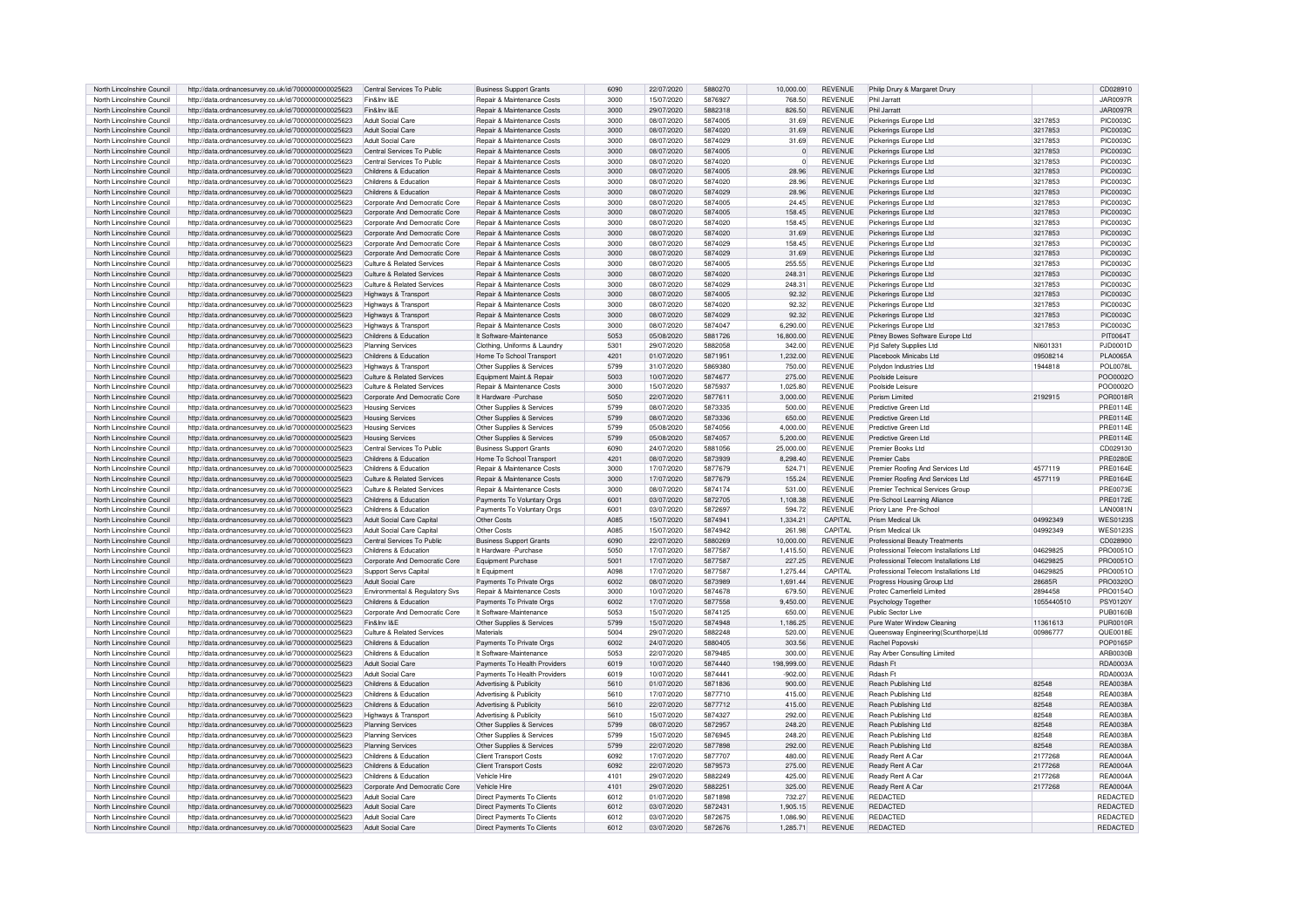| North Lincolnshire Council | http://data.ordnancesurvey.co.uk/id/7000000000025623 | Adult Social Care        | Direct Payments To Clients        | 6012 | 03/07/2020 | 5872677 | 370.44   | <b>REVENUE</b> | REDACTED        | REDACTED        |
|----------------------------|------------------------------------------------------|--------------------------|-----------------------------------|------|------------|---------|----------|----------------|-----------------|-----------------|
|                            |                                                      |                          |                                   |      |            |         |          |                |                 |                 |
| North Lincolnshire Council | http://data.ordnancesurvey.co.uk/id/7000000000025623 | Adult Social Care        | Direct Payments To Clients        | 6012 | 03/07/2020 | 5872974 | 500.00   | <b>REVENUE</b> | <b>REDACTED</b> | REDACTED        |
| North Lincolnshire Council | http://data.ordnancesurvey.co.uk/id/7000000000025623 | Adult Social Care        | Direct Payments To Clients        | 6012 | 08/07/2020 | 5873334 | 563.10   | <b>REVENUE</b> | REDACTED        | REDACTED        |
| North Lincolnshire Council | http://data.ordnancesurvey.co.uk/id/7000000000025623 | Adult Social Care        | Direct Payments To Clients        | 6012 | 08/07/2020 | 5874058 | 865.68   | <b>REVENUE</b> | REDACTED        | REDACTED        |
| North Lincolnshire Council | http://data.ordnancesurvey.co.uk/id/7000000000025623 | Adult Social Care        | Direct Payments To Clients        | 6012 | 08/07/2020 | 5874102 | 500.00   | <b>REVENUE</b> | <b>REDACTED</b> | REDACTED        |
| North Lincolnshire Council | http://data.ordnancesurvey.co.uk/id/7000000000025623 | Adult Social Care        | Direct Payments To Clients        | 6012 | 08/07/2020 | 5874103 | 750.00   | <b>REVENUE</b> | <b>REDACTED</b> | REDACTED        |
|                            |                                                      |                          |                                   |      |            |         |          |                |                 |                 |
| North Lincolnshire Council | http://data.ordnancesurvey.co.uk/id/7000000000025623 | Adult Social Care        | Direct Payments To Clients        | 6012 | 08/07/2020 | 5874104 | 750.00   | <b>REVENUE</b> | <b>REDACTED</b> | <b>REDACTED</b> |
| North Lincolnshire Council | http://data.ordnancesurvey.co.uk/id/7000000000025623 | <b>Adult Social Care</b> | Direct Payments To Clients        | 6012 | 08/07/2020 | 5874105 | 500.00   | <b>REVENUE</b> | <b>REDACTED</b> | REDACTED        |
| North Lincolnshire Council | http://data.ordnancesurvey.co.uk/id/7000000000025623 | Adult Social Care        | <b>Direct Payments To Clients</b> | 6012 | 08/07/2020 | 5874277 | 1,323.20 | <b>REVENUE</b> | REDACTED        | REDACTED        |
|                            |                                                      |                          |                                   |      |            |         |          |                |                 |                 |
| North Lincolnshire Council | http://data.ordnancesurvey.co.uk/id/7000000000025623 | Adult Social Care        | Direct Payments To Clients        | 6012 | 10/07/2020 | 5875056 | 661.88   | <b>REVENUE</b> | REDACTED        | REDACTED        |
| North Lincolnshire Council | http://data.ordnancesurvey.co.uk/id/7000000000025623 | Adult Social Care        | Direct Payments To Clients        | 6012 | 10/07/2020 | 5875061 | 4,010.40 | REVENUE        | <b>REDACTED</b> | REDACTED        |
| North Lincolnshire Council | http://data.ordnancesurvey.co.uk/id/7000000000025623 | <b>Adult Social Care</b> | Direct Payments To Clients        | 6012 | 10/07/2020 | 5875157 | 7.061.12 | <b>REVENUE</b> | REDACTED        | REDACTED        |
| North Lincolnshire Council | http://data.ordnancesurvey.co.uk/id/7000000000025623 | Adult Social Care        | Direct Payments To Clients        | 6012 | 10/07/2020 | 5875589 | 500.00   | <b>REVENUE</b> | <b>REDACTED</b> | REDACTED        |
| North Lincolnshire Council | http://data.ordnancesurvey.co.uk/id/7000000000025623 | Adult Social Care        | Direct Payments To Clients        | 6012 | 10/07/2020 | 5875594 | 1,792.32 | <b>REVENUE</b> | <b>REDACTED</b> | REDACTED        |
|                            |                                                      |                          |                                   |      |            |         |          |                |                 |                 |
| North Lincolnshire Council | http://data.ordnancesurvey.co.uk/id/7000000000025623 | Adult Social Care        | Direct Payments To Clients        | 6012 | 15/07/2020 | 5876609 | 790.78   | <b>REVENUE</b> | REDACTED        | REDACTED        |
| North Lincolnshire Council | http://data.ordnancesurvey.co.uk/id/7000000000025623 | Adult Social Care        | Direct Payments To Clients        | 6012 | 15/07/2020 | 5876705 | 500.00   | <b>REVENUE</b> | REDACTED        | REDACTED        |
| North Lincolnshire Council | http://data.ordnancesurvey.co.uk/id/7000000000025623 | Adult Social Care        | Direct Payments To Clients        | 6012 | 15/07/2020 | 5876706 | 500.00   | <b>REVENUE</b> | REDACTED        | REDACTED        |
| North Lincolnshire Council | http://data.ordnancesurvey.co.uk/id/7000000000025623 | Adult Social Care        | Direct Payments To Clients        | 6012 | 15/07/2020 | 5876707 | 500.00   | <b>REVENUE</b> | <b>REDACTED</b> | REDACTED        |
|                            |                                                      |                          |                                   |      | 15/07/2020 | 5876975 |          | <b>REVENUE</b> | <b>REDACTED</b> |                 |
| North Lincolnshire Council | http://data.ordnancesurvey.co.uk/id/7000000000025623 | Adult Social Care        | Direct Payments To Clients        | 6012 |            |         | 750.00   |                |                 | REDACTED        |
| North Lincolnshire Council | http://data.ordnancesurvey.co.uk/id/7000000000025623 | Adult Social Care        | Direct Payments To Clients        | 6012 | 17/07/2020 | 5877865 | 994.90   | <b>REVENUE</b> | <b>REDACTED</b> | REDACTED        |
| North Lincolnshire Council | http://data.ordnancesurvey.co.uk/id/7000000000025623 | Adult Social Care        | Direct Payments To Clients        | 6012 | 22/07/2020 | 5877676 | 432.00   | <b>REVENUE</b> | REDACTED        | REDACTED        |
| North Lincolnshire Council | http://data.ordnancesurvey.co.uk/id/7000000000025623 | Adult Social Care        | <b>Direct Payments To Clients</b> | 6012 | 22/07/2020 | 5877677 | 319.00   | <b>REVENUE</b> | REDACTED        | REDACTED        |
|                            |                                                      |                          |                                   |      |            |         |          |                |                 |                 |
| North Lincolnshire Council | http://data.ordnancesurvey.co.uk/id/7000000000025623 | Adult Social Care        | Direct Payments To Clients        | 6012 | 22/07/2020 | 5878177 | 952.00   | <b>REVENUE</b> | REDACTED        | REDACTED        |
| North Lincolnshire Council | http://data.ordnancesurvey.co.uk/id/7000000000025623 | Adult Social Care        | Direct Payments To Clients        | 6012 | 22/07/2020 | 5878179 | 1.960.07 | <b>REVENUE</b> | REDACTED        | REDACTED        |
| North Lincolnshire Council | http://data.ordnancesurvey.co.uk/id/7000000000025623 | Adult Social Care        | Direct Payments To Clients        | 6012 | 22/07/2020 | 5878192 | 750.00   | <b>REVENUE</b> | <b>REDACTED</b> | REDACTED        |
| North Lincolnshire Council | http://data.ordnancesurvey.co.uk/id/7000000000025623 | Adult Social Care        | Direct Payments To Clients        | 6012 | 22/07/2020 | 5878193 | 750.00   | <b>REVENUE</b> | REDACTED        | REDACTED        |
| North Lincolnshire Council | http://data.ordnancesurvey.co.uk/id/7000000000025623 | Adult Social Care        | Direct Payments To Clients        | 6012 | 22/07/2020 | 5878229 | 1,058.20 | <b>REVENUE</b> | REDACTED        | REDACTED        |
|                            |                                                      |                          |                                   |      |            |         |          |                |                 |                 |
| North Lincolnshire Council | http://data.ordnancesurvey.co.uk/id/7000000000025623 | Adult Social Care        | Direct Payments To Clients        | 6012 | 22/07/2020 | 5878230 | 1,261.48 | <b>REVENUE</b> | REDACTED        | REDACTED        |
| North Lincolnshire Council | http://data.ordnancesurvey.co.uk/id/7000000000025623 | Adult Social Care        | Direct Payments To Clients        | 6012 | 22/07/2020 | 5878232 | 1.200.00 | <b>REVENUE</b> | REDACTED        | REDACTED        |
| North Lincolnshire Council | http://data.ordnancesurvey.co.uk/id/7000000000025623 | Adult Social Care        | Direct Payments To Clients        | 6012 | 22/07/2020 | 5878233 | 2,396.00 | <b>REVENUE</b> | <b>REDACTED</b> | REDACTED        |
| North Lincolnshire Council |                                                      | Adult Social Care        |                                   | 6012 | 22/07/2020 | 5878234 | 1.004.80 | <b>REVENUE</b> | <b>REDACTED</b> | REDACTED        |
|                            | http://data.ordnancesurvey.co.uk/id/7000000000025623 |                          | Direct Payments To Clients        |      |            |         |          |                |                 |                 |
| North Lincolnshire Council | http://data.ordnancesurvey.co.uk/id/7000000000025623 | Adult Social Care        | Direct Payments To Clients        | 6012 | 22/07/2020 | 5878235 | 584.00   | <b>REVENUE</b> | <b>REDACTED</b> | REDACTED        |
| North Lincolnshire Council | http://data.ordnancesurvey.co.uk/id/7000000000025623 | Adult Social Care        | Direct Payments To Clients        | 6012 | 22/07/2020 | 5878236 | 2,610.00 | <b>REVENUE</b> | REDACTED        | REDACTED        |
| North Lincolnshire Council | http://data.ordnancesurvey.co.uk/id/7000000000025623 | Adult Social Care        | Direct Payments To Clients        | 6012 | 22/07/2020 | 5878237 | 703.36   | REVENUE        | <b>REDACTED</b> | REDACTED        |
| North Lincolnshire Council | http://data.ordnancesurvey.co.uk/id/7000000000025623 | Adult Social Care        | Direct Payments To Clients        | 6012 | 22/07/2020 | 5878238 | 1,124.00 | <b>REVENUE</b> | REDACTED        | REDACTED        |
|                            |                                                      |                          |                                   |      |            |         |          |                |                 |                 |
| North Lincolnshire Council | http://data.ordnancesurvey.co.uk/id/7000000000025623 | Adult Social Care        | Direct Payments To Clients        | 6012 | 22/07/2020 | 5878239 | 540.00   | <b>REVENUE</b> | <b>REDACTED</b> | REDACTED        |
| North Lincolnshire Council | http://data.ordnancesurvey.co.uk/id/7000000000025623 | Adult Social Care        | Direct Payments To Clients        | 6012 | 22/07/2020 | 5878240 | 1,155.32 | <b>REVENUE</b> | <b>REDACTED</b> | REDACTED        |
| North Lincolnshire Council | http://data.ordnancesurvey.co.uk/id/7000000000025623 | Adult Social Care        | Direct Payments To Clients        | 6012 | 22/07/2020 | 5878241 | 792.28   | <b>REVENUE</b> | REDACTED        | REDACTED        |
| North Lincolnshire Council | http://data.ordnancesurvey.co.uk/id/7000000000025623 | Adult Social Care        | Direct Payments To Clients        | 6012 | 22/07/2020 | 5878244 | 920.00   | <b>REVENUE</b> | REDACTED        | REDACTED        |
|                            |                                                      |                          |                                   |      |            |         |          |                |                 |                 |
| North Lincolnshire Council | http://data.ordnancesurvey.co.uk/id/7000000000025623 | Adult Social Care        | <b>Direct Payments To Clients</b> | 6012 | 22/07/2020 | 5878245 | 1.088.00 | <b>REVENUE</b> | REDACTED        | REDACTED        |
| North Lincolnshire Council | http://data.ordnancesurvey.co.uk/id/7000000000025623 | Adult Social Care        | Direct Payments To Clients        | 6012 | 22/07/2020 | 5878246 | 491.56   | <b>REVENUE</b> | REDACTED        | REDACTED        |
| North Lincolnshire Council | http://data.ordnancesurvey.co.uk/id/7000000000025623 | <b>Adult Social Care</b> | Direct Payments To Clients        | 6012 | 22/07/2020 | 5878247 | 2,436.56 | <b>REVENUE</b> | <b>REDACTED</b> | REDACTED        |
| North Lincolnshire Council | http://data.ordnancesurvey.co.uk/id/7000000000025623 | Adult Social Care        | Direct Payments To Clients        | 6012 | 22/07/2020 | 5878248 | 700.00   | <b>REVENUE</b> | REDACTED        | REDACTED        |
|                            |                                                      |                          | Direct Payments To Clients        | 6012 |            | 5878249 | 570.08   | <b>REVENUE</b> |                 | REDACTED        |
| North Lincolnshire Council | http://data.ordnancesurvey.co.uk/id/7000000000025623 | <b>Adult Social Care</b> |                                   |      | 22/07/2020 |         |          |                | REDACTED        |                 |
| North Lincolnshire Council | http://data.ordnancesurvey.co.uk/id/7000000000025623 | Adult Social Care        | Direct Payments To Clients        | 6012 | 22/07/2020 | 5878250 | 1,332.00 | <b>REVENUE</b> | REDACTED        | REDACTED        |
| North Lincolnshire Council | http://data.ordnancesurvey.co.uk/id/7000000000025623 | Adult Social Care        | Direct Payments To Clients        | 6012 | 22/07/2020 | 5878251 | 1.064.00 | <b>REVENUE</b> | REDACTED        | <b>REDACTED</b> |
| North Lincolnshire Council | http://data.ordnancesurvey.co.uk/id/7000000000025623 | Adult Social Care        | Direct Payments To Clients        | 6012 | 22/07/2020 | 5878252 | 1,162.60 | <b>REVENUE</b> | REDACTED        | REDACTED        |
| North Lincolnshire Council |                                                      | Adult Social Care        |                                   | 6012 |            | 5878253 |          | <b>REVENUE</b> | <b>REDACTED</b> | <b>REDACTEI</b> |
|                            | http://data.ordnancesurvey.co.uk/id/7000000000025623 |                          | <b>Direct Payments To Clients</b> |      | 22/07/2020 |         | 2,058.72 |                |                 |                 |
| North Lincolnshire Council | http://data.ordnancesurvey.co.uk/id/7000000000025623 | Adult Social Care        | Direct Payments To Clients        | 6012 | 22/07/2020 | 5878254 | 708.00   | <b>REVENUE</b> | <b>REDACTED</b> | <b>REDACTED</b> |
| North Lincolnshire Council | http://data.ordnancesurvey.co.uk/id/7000000000025623 | Adult Social Care        | Direct Payments To Clients        | 6012 | 22/07/2020 | 5878255 | 1,536.00 | <b>REVENUE</b> | REDACTED        | REDACTED        |
| North Lincolnshire Council | http://data.ordnancesurvey.co.uk/id/7000000000025623 | Adult Social Care        | Direct Payments To Clients        | 6012 | 22/07/2020 | 5878256 | 756.00   | <b>REVENUE</b> | REDACTED        | REDACTED        |
| North Lincolnshire Council | http://data.ordnancesurvey.co.uk/id/7000000000025623 | Adult Social Care        | Direct Payments To Clients        | 6012 | 22/07/2020 | 5878258 | 956.12   | <b>REVENUE</b> | <b>REDACTED</b> | REDACTED        |
| North Lincolnshire Council |                                                      | Adult Social Care        |                                   | 6012 | 22/07/2020 | 5878259 | 829.52   | <b>REVENUE</b> | <b>REDACTED</b> |                 |
|                            | http://data.ordnancesurvey.co.uk/id/7000000000025623 |                          | Direct Payments To Clients        |      |            |         |          |                |                 | REDACTED        |
| North Lincolnshire Council | http://data.ordnancesurvey.co.uk/id/7000000000025623 | Adult Social Care        | Direct Payments To Clients        | 6012 | 22/07/2020 | 5878262 | 1,162.20 | <b>REVENUE</b> | <b>REDACTED</b> | REDACTED        |
| North Lincolnshire Council | http://data.ordnancesurvey.co.uk/id/7000000000025623 | Adult Social Care        | Direct Payments To Clients        | 6012 | 22/07/2020 | 5878263 | 841.60   | <b>REVENUE</b> | <b>REDACTED</b> | <b>REDACTED</b> |
| North Lincolnshire Council | http://data.ordnancesurvey.co.uk/id/7000000000025623 | Adult Social Care        | Direct Payments To Clients        | 6012 | 22/07/2020 | 5878264 | 1,596.04 | <b>REVENUE</b> | <b>REDACTED</b> | REDACTED        |
| North Lincolnshire Council | http://data.ordnancesurvey.co.uk/id/7000000000025623 | Adult Social Care        | Direct Payments To Clients        | 6012 | 22/07/2020 | 5878265 | 1,584.08 | <b>REVENUE</b> | REDACTED        | REDACTED        |
|                            |                                                      |                          |                                   |      |            |         |          |                |                 |                 |
| North Lincolnshire Council | http://data.ordnancesurvey.co.uk/id/7000000000025623 | Adult Social Care        | Direct Payments To Clients        | 6012 | 22/07/2020 | 5878266 | 1,594.00 | <b>REVENUE</b> | REDACTED        | <b>REDACTED</b> |
| North Lincolnshire Council | http://data.ordnancesurvey.co.uk/id/7000000000025623 | Adult Social Care        | Direct Payments To Clients        | 6012 | 22/07/2020 | 5878267 | 729.64   | <b>REVENUE</b> | <b>REDACTED</b> | <b>REDACTED</b> |
| North Lincolnshire Council | http://data.ordnancesurvey.co.uk/id/7000000000025623 | Adult Social Care        | Direct Payments To Clients        | 6012 | 22/07/2020 | 5878268 | 600.00   | <b>REVENUE</b> | <b>REDACTED</b> | <b>REDACTED</b> |
| North Lincolnshire Council | http://data.ordnancesurvey.co.uk/id/7000000000025623 | Adult Social Care        | Direct Payments To Clients        | 6012 | 22/07/2020 | 5878269 | 1,024.00 | <b>REVENUE</b> | <b>REDACTED</b> | REDACTED        |
|                            |                                                      |                          |                                   | 6012 | 22/07/2020 | 587827  |          |                | <b>REDACTED</b> |                 |
| North Lincolnshire Council | http://data.ordnancesurvey.co.uk/id/7000000000025623 | Adult Social Care        | Direct Payments To Clients        |      |            |         | 1,706.00 | <b>REVENUE</b> |                 | <b>REDACTED</b> |
| North Lincolnshire Council | http://data.ordnancesurvey.co.uk/id/7000000000025623 | Adult Social Care        | Direct Payments To Clients        | 6012 | 22/07/2020 | 5878274 | 684.32   | <b>REVENUE</b> | REDACTED        | REDACTED        |
| North Lincolnshire Council | http://data.ordnancesurvey.co.uk/id/7000000000025623 | Adult Social Care        | Direct Payments To Clients        | 6012 | 22/07/2020 | 5878275 | 1,536.56 | <b>REVENUE</b> | REDACTED        | REDACTED        |
| North Lincolnshire Council | http://data.ordnancesurvey.co.uk/id/7000000000025623 | Adult Social Care        | Direct Payments To Clients        | 6012 | 22/07/2020 | 5878276 | 800.76   | <b>REVENUE</b> | <b>REDACTED</b> | REDACTED        |
|                            |                                                      |                          |                                   |      |            | 5878277 |          | <b>REVENUE</b> | REDACTED        |                 |
| North Lincolnshire Council | http://data.ordnancesurvey.co.uk/id/7000000000025623 | <b>Adult Social Care</b> | Direct Payments To Clients        | 6012 | 22/07/2020 |         | 600.00   |                |                 | REDACTED        |
| North Lincolnshire Council | http://data.ordnancesurvey.co.uk/id/7000000000025623 | Adult Social Care        | Direct Payments To Clients        | 6012 | 22/07/2020 | 5878278 | 1,603.68 | <b>REVENUE</b> | <b>REDACTED</b> | REDACTED        |
| North Lincolnshire Council | http://data.ordnancesurvey.co.uk/id/7000000000025623 | Adult Social Care        | Direct Payments To Clients        | 6012 | 22/07/2020 | 5878279 | 1,671.84 | <b>REVENUE</b> | <b>REDACTED</b> | REDACTED        |
| North Lincolnshire Council | http://data.ordnancesurvey.co.uk/id/7000000000025623 | Adult Social Care        | Direct Payments To Clients        | 6012 | 22/07/2020 | 5878280 | 461.40   | <b>REVENUE</b> | REDACTED        | REDACTED        |
| North Lincolnshire Council | http://data.ordnancesurvey.co.uk/id/7000000000025623 | Adult Social Care        | Direct Payments To Clients        | 6012 | 22/07/2020 | 5878281 | 540.00   | <b>REVENUE</b> | REDACTED        | REDACTED        |
|                            |                                                      |                          |                                   |      |            |         |          |                |                 |                 |
| North Lincolnshire Council | http://data.ordnancesurvey.co.uk/id/7000000000025623 | Adult Social Care        | Direct Payments To Clients        | 6012 | 22/07/2020 | 5878282 | 280.00   | <b>REVENUE</b> | <b>REDACTED</b> | REDACTED        |
| North Lincolnshire Council | http://data.ordnancesurvey.co.uk/id/7000000000025623 | Adult Social Care        | Direct Payments To Clients        | 6012 | 22/07/2020 | 5878283 | 1.208.00 | <b>REVENUE</b> | REDACTED        | REDACTED        |
| North Lincolnshire Council | http://data.ordnancesurvey.co.uk/id/7000000000025623 | Adult Social Care        | Direct Payments To Clients        | 6012 | 22/07/2020 | 5878284 | 1.143.68 | <b>REVENUE</b> | <b>REDACTED</b> | REDACTED        |
|                            |                                                      |                          |                                   |      |            |         |          |                |                 |                 |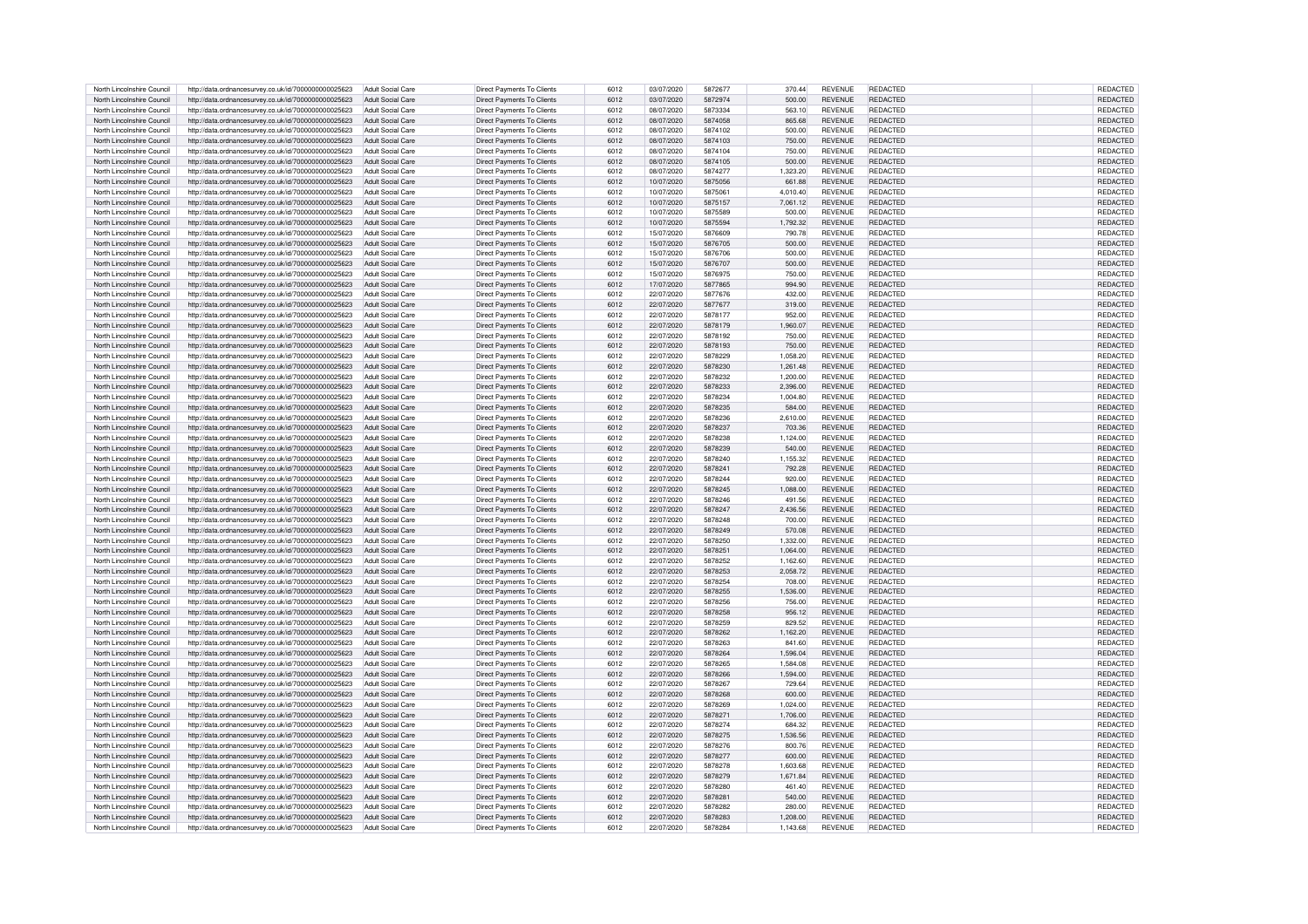| North Lincolnshire Council | http://data.ordnancesurvey.co.uk/id/7000000000025623 | Adult Social Care        | Direct Payments To Clients        | 6012 | 22/07/2020 | 5878285 | 2,370.52 | <b>REVENUE</b> | REDACTED        | REDACTED        |
|----------------------------|------------------------------------------------------|--------------------------|-----------------------------------|------|------------|---------|----------|----------------|-----------------|-----------------|
|                            |                                                      |                          |                                   |      |            |         |          |                |                 |                 |
| North Lincolnshire Council | http://data.ordnancesurvey.co.uk/id/7000000000025623 | Adult Social Care        | Direct Payments To Clients        | 6012 | 22/07/2020 | 5878286 | 508.00   | <b>REVENUE</b> | <b>REDACTED</b> | REDACTED        |
| North Lincolnshire Council | http://data.ordnancesurvey.co.uk/id/7000000000025623 | Adult Social Care        | Direct Payments To Clients        | 6012 | 22/07/2020 | 5878287 | 1.488.32 | <b>REVENUE</b> | <b>REDACTED</b> | REDACTED        |
| North Lincolnshire Council | http://data.ordnancesurvey.co.uk/id/7000000000025623 | Adult Social Care        | Direct Payments To Clients        | 6012 | 22/07/2020 | 5878288 | 2,080.00 | <b>REVENUE</b> | REDACTED        | REDACTED        |
|                            |                                                      |                          |                                   |      |            |         |          |                |                 |                 |
| North Lincolnshire Council | http://data.ordnancesurvey.co.uk/id/7000000000025623 | Adult Social Care        | Direct Payments To Clients        | 6012 | 22/07/2020 | 5878289 | 877.00   | <b>REVENUE</b> | REDACTED        | REDACTED        |
| North Lincolnshire Council | http://data.ordnancesurvey.co.uk/id/7000000000025623 | Adult Social Care        | Direct Payments To Clients        | 6012 | 22/07/2020 | 5878290 | 594.00   | <b>REVENUE</b> | <b>REDACTED</b> | REDACTED        |
| North Lincolnshire Council | http://data.ordnancesurvey.co.uk/id/7000000000025623 | Adult Social Care        | <b>Direct Payments To Clients</b> | 6012 | 22/07/2020 | 5878291 | 930.00   | <b>REVENUE</b> | <b>REDACTED</b> | REDACTED        |
|                            |                                                      |                          |                                   |      |            |         |          |                |                 |                 |
| North Lincolnshire Council | http://data.ordnancesurvey.co.uk/id/7000000000025623 | Adult Social Care        | Direct Payments To Clients        | 6012 | 22/07/2020 | 5878292 | 759.72   | <b>REVENUE</b> | REDACTED        | <b>REDACTED</b> |
| North Lincolnshire Council | http://data.ordnancesurvey.co.uk/id/7000000000025623 | <b>Adult Social Care</b> | Direct Payments To Clients        | 6012 | 22/07/2020 | 5878293 | 1.276.56 | <b>REVENUE</b> | REDACTED        | REDACTED        |
| North Lincolnshire Council | http://data.ordnancesurvey.co.uk/id/7000000000025623 | Adult Social Care        | Direct Payments To Clients        | 6012 | 22/07/2020 | 5878294 | 510.88   | <b>REVENUE</b> | REDACTED        | <b>REDACTED</b> |
| North Lincolnshire Council | http://data.ordnancesurvey.co.uk/id/7000000000025623 | Adult Social Care        | Direct Payments To Clients        | 6012 | 22/07/2020 | 5878296 | 1,124.24 | REVENUE        | REDACTED        | REDACTED        |
|                            |                                                      |                          |                                   |      |            |         |          |                |                 |                 |
| North Lincolnshire Council | http://data.ordnancesurvey.co.uk/id/7000000000025623 | Adult Social Care        | Direct Payments To Clients        | 6012 | 22/07/2020 | 5878297 | 659.20   | <b>REVENUE</b> | REDACTED        | REDACTED        |
| North Lincolnshire Council | http://data.ordnancesurvey.co.uk/id/7000000000025623 | Adult Social Care        | Direct Payments To Clients        | 6012 | 22/07/2020 | 5878298 | 1,560.92 | <b>REVENUE</b> | <b>REDACTED</b> | REDACTED        |
| North Lincolnshire Council | http://data.ordnancesurvey.co.uk/id/7000000000025623 | Adult Social Care        | Direct Payments To Clients        | 6012 | 22/07/2020 | 5878299 | 848.96   | <b>REVENUE</b> | <b>REDACTED</b> | REDACTED        |
|                            |                                                      |                          |                                   |      |            |         |          |                |                 |                 |
| North Lincolnshire Council | http://data.ordnancesurvey.co.uk/id/7000000000025623 | Adult Social Care        | Direct Payments To Clients        | 6012 | 22/07/2020 | 5878300 | 600.00   | <b>REVENUE</b> | REDACTED        | REDACTED        |
| North Lincolnshire Council | http://data.ordnancesurvey.co.uk/id/7000000000025623 | Adult Social Care        | Direct Payments To Clients        | 6012 | 22/07/2020 | 5878302 | 1,564.96 | <b>REVENUE</b> | REDACTED        | REDACTED        |
| North Lincolnshire Council | http://data.ordnancesurvey.co.uk/id/7000000000025623 | Adult Social Care        | Direct Payments To Clients        | 6012 | 22/07/2020 | 5878304 | 1.000.00 | <b>REVENUE</b> | REDACTED        | REDACTED        |
| North Lincolnshire Council | http://data.ordnancesurvey.co.uk/id/7000000000025623 | Adult Social Care        | Direct Payments To Clients        | 6012 | 22/07/2020 | 5878305 | 3.827.04 | <b>REVENUE</b> | <b>REDACTED</b> | REDACTED        |
|                            |                                                      |                          |                                   |      |            |         |          |                |                 |                 |
| North Lincolnshire Council | http://data.ordnancesurvey.co.uk/id/7000000000025623 | Adult Social Care        | Direct Payments To Clients        | 6012 | 22/07/2020 | 5878306 | 3,360.00 | <b>REVENUE</b> | <b>REDACTED</b> | REDACTED        |
| North Lincolnshire Council | http://data.ordnancesurvey.co.uk/id/7000000000025623 | Adult Social Care        | Direct Payments To Clients        | 6012 | 22/07/2020 | 5878307 | 600.00   | <b>REVENUE</b> | REDACTED        | REDACTED        |
| North Lincolnshire Council | http://data.ordnancesurvey.co.uk/id/7000000000025623 | Adult Social Care        | Direct Payments To Clients        | 6012 | 22/07/2020 | 5878308 | 441.60   | <b>REVENUE</b> | REDACTED        | REDACTED        |
|                            |                                                      |                          |                                   |      |            |         |          |                |                 |                 |
| North Lincolnshire Council | http://data.ordnancesurvey.co.uk/id/7000000000025623 | Adult Social Care        | Direct Payments To Clients        | 6012 | 22/07/2020 | 5878309 | 1,809.24 | <b>REVENUE</b> | <b>REDACTED</b> | REDACTED        |
| North Lincolnshire Council | http://data.ordnancesurvey.co.uk/id/7000000000025623 | Adult Social Care        | Direct Payments To Clients        | 6012 | 22/07/2020 | 5878310 | 1.055.68 | <b>REVENUE</b> | REDACTED        | REDACTED        |
| North Lincolnshire Council | http://data.ordnancesurvey.co.uk/id/7000000000025623 | Adult Social Care        | Direct Payments To Clients        | 6012 | 22/07/2020 | 5878311 | 1.235.68 | <b>REVENUE</b> | REDACTED        | REDACTED        |
| North Lincolnshire Council | http://data.ordnancesurvey.co.uk/id/7000000000025623 | Adult Social Care        | Direct Payments To Clients        | 6012 | 22/07/2020 | 5878312 | 1,487.80 | <b>REVENUE</b> | <b>REDACTED</b> | REDACTED        |
|                            |                                                      |                          |                                   |      |            |         |          |                |                 |                 |
| North Lincolnshire Council | http://data.ordnancesurvey.co.uk/id/7000000000025623 | Adult Social Care        | Direct Payments To Clients        | 6012 | 22/07/2020 | 5878313 | 949.20   | <b>REVENUE</b> | REDACTED        | REDACTED        |
| North Lincolnshire Council | http://data.ordnancesurvey.co.uk/id/7000000000025623 | Adult Social Care        | Direct Payments To Clients        | 6012 | 22/07/2020 | 5878314 | 760.00   | <b>REVENUE</b> | REDACTED        | REDACTED        |
| North Lincolnshire Council | http://data.ordnancesurvey.co.uk/id/7000000000025623 | Adult Social Care        | Direct Payments To Clients        | 6012 | 22/07/2020 | 5878315 | 1.519.32 | <b>REVENUE</b> | REDACTED        | REDACTED        |
|                            |                                                      |                          |                                   |      |            |         |          |                |                 |                 |
| North Lincolnshire Council | http://data.ordnancesurvey.co.uk/id/7000000000025623 | Adult Social Care        | Direct Payments To Clients        | 6012 | 22/07/2020 | 5878316 | 759.36   | <b>REVENUE</b> | REDACTED        | REDACTED        |
| North Lincolnshire Council | http://data.ordnancesurvey.co.uk/id/7000000000025623 | Adult Social Care        | Direct Payments To Clients        | 6012 | 22/07/2020 | 5878317 | 1.316.76 | <b>REVENUE</b> | REDACTED        | REDACTED        |
| North Lincolnshire Council | http://data.ordnancesurvey.co.uk/id/7000000000025623 | <b>Adult Social Care</b> | Direct Payments To Clients        | 6012 | 22/07/2020 | 5878318 | 1,178.44 | <b>REVENUE</b> | REDACTED        | REDACTED        |
|                            |                                                      |                          |                                   |      |            |         |          |                |                 |                 |
| North Lincolnshire Council | http://data.ordnancesurvey.co.uk/id/7000000000025623 | Adult Social Care        | Direct Payments To Clients        | 6012 | 22/07/2020 | 5878319 | 656.80   | <b>REVENUE</b> | REDACTED        | REDACTED        |
| North Lincolnshire Council | http://data.ordnancesurvey.co.uk/id/7000000000025623 | <b>Adult Social Care</b> | <b>Direct Payments To Clients</b> | 6012 | 22/07/2020 | 5878320 | 922.80   | <b>REVENUE</b> | REDACTED        | REDACTED        |
| North Lincolnshire Council | http://data.ordnancesurvey.co.uk/id/7000000000025623 | Adult Social Care        | Direct Payments To Clients        | 6012 | 22/07/2020 | 5878321 | 1,515.52 | REVENUE        | <b>REDACTED</b> | REDACTED        |
| North Lincolnshire Council |                                                      | Adult Social Care        | Direct Payments To Clients        | 6012 | 22/07/2020 | 5878322 | 1,255.48 | <b>REVENUE</b> | REDACTED        | REDACTED        |
|                            | http://data.ordnancesurvey.co.uk/id/7000000000025623 |                          |                                   |      |            |         |          |                |                 |                 |
| North Lincolnshire Council | http://data.ordnancesurvey.co.uk/id/7000000000025623 | Adult Social Care        | Direct Payments To Clients        | 6012 | 22/07/2020 | 5878323 | 4.257.60 | <b>REVENUE</b> | <b>REDACTED</b> | REDACTED        |
| North Lincolnshire Council | http://data.ordnancesurvey.co.uk/id/7000000000025623 | <b>Adult Social Care</b> | Direct Payments To Clients        | 6012 | 22/07/2020 | 5878324 | 2.634.04 | <b>REVENUE</b> | <b>REDACTED</b> | REDACTED        |
| North Lincolnshire Council | http://data.ordnancesurvey.co.uk/id/7000000000025623 | Adult Social Care        | Direct Payments To Clients        | 6012 | 22/07/2020 | 5878325 | 1,680.00 | <b>REVENUE</b> | REDACTED        | REDACTED        |
|                            |                                                      |                          |                                   |      |            |         |          |                |                 |                 |
| North Lincolnshire Council | http://data.ordnancesurvey.co.uk/id/7000000000025623 | Adult Social Care        | Direct Payments To Clients        | 6012 | 22/07/2020 | 5878326 | 1,249.60 | <b>REVENUE</b> | REDACTED        | REDACTED        |
| North Lincolnshire Council | http://data.ordnancesurvey.co.uk/id/7000000000025623 | Adult Social Care        | Direct Payments To Clients        | 6012 | 22/07/2020 | 5878327 | 900.00   | <b>REVENUE</b> | REDACTED        | REDACTED        |
| North Lincolnshire Council | http://data.ordnancesurvey.co.uk/id/7000000000025623 | Adult Social Care        | Direct Payments To Clients        | 6012 | 22/07/2020 | 5878328 | 987.68   | <b>REVENUE</b> | REDACTED        | REDACTED        |
|                            |                                                      |                          |                                   |      |            | 5878329 |          |                |                 |                 |
| North Lincolnshire Council | http://data.ordnancesurvey.co.uk/id/7000000000025623 | Adult Social Care        | Direct Payments To Clients        | 6012 | 22/07/2020 |         | 1.100.00 | <b>REVENUE</b> | REDACTED        | REDACTED        |
| North Lincolnshire Council | http://data.ordnancesurvey.co.uk/id/7000000000025623 | <b>Adult Social Care</b> | Direct Payments To Clients        | 6012 | 22/07/2020 | 5878331 | 1,598.64 | <b>REVENUE</b> | REDACTED        | REDACTED        |
| North Lincolnshire Council | http://data.ordnancesurvey.co.uk/id/7000000000025623 | Adult Social Care        | Direct Payments To Clients        | 6012 | 22/07/2020 | 5878332 | 1,082.36 | <b>REVENUE</b> | <b>REDACTED</b> | REDACTED        |
| North Lincolnshire Council | http://data.ordnancesurvey.co.uk/id/7000000000025623 | Adult Social Care        | Direct Payments To Clients        | 6012 | 22/07/2020 | 5878333 | 5,059.36 | <b>REVENUE</b> | REDACTED        | REDACTED        |
|                            |                                                      |                          |                                   |      |            |         |          |                |                 |                 |
| North Lincolnshire Council | http://data.ordnancesurvey.co.uk/id/7000000000025623 | Adult Social Care        | Direct Payments To Clients        | 6012 | 22/07/2020 | 5878334 | 2,716.56 | <b>REVENUE</b> | REDACTED        | REDACTED        |
| North Lincolnshire Council | http://data.ordnancesurvey.co.uk/id/7000000000025623 | Adult Social Care        | Direct Payments To Clients        | 6012 | 22/07/2020 | 5878335 | 728.76   | <b>REVENUE</b> | REDACTED        | <b>REDACTED</b> |
| North Lincolnshire Council | http://data.ordnancesurvey.co.uk/id/7000000000025623 | Adult Social Care        | Direct Payments To Clients        | 6012 | 22/07/2020 | 5878336 | 560.00   | <b>REVENUE</b> | <b>REDACTED</b> | <b>REDACTEI</b> |
| North Lincolnshire Council |                                                      | Adult Social Care        |                                   | 6012 |            | 5878337 | 715.76   | <b>REVENUE</b> | <b>REDACTED</b> |                 |
|                            | http://data.ordnancesurvey.co.uk/id/7000000000025623 |                          | Direct Payments To Clients        |      | 22/07/2020 |         |          |                |                 | REDACTED        |
| North Lincolnshire Council | http://data.ordnancesurvey.co.uk/id/7000000000025623 | Adult Social Care        | Direct Payments To Clients        | 6012 | 22/07/2020 | 5878339 | 1,676.00 | <b>REVENUE</b> | REDACTED        | <b>REDACTED</b> |
| North Lincolnshire Council | http://data.ordnancesurvey.co.uk/id/7000000000025623 | Adult Social Care        | <b>Direct Payments To Clients</b> | 6012 | 22/07/2020 | 5878340 | 2.270.56 | <b>REVENUE</b> | REDACTED        | <b>REDACTED</b> |
| North Lincolnshire Council | http://data.ordnancesurvev.co.uk/id/7000000000025623 | Adult Social Care        | Direct Payments To Clients        | 6012 | 22/07/2020 | 5878341 | 1.945.48 | <b>REVENUE</b> | REDACTED        | REDACTED        |
|                            |                                                      |                          |                                   |      |            |         |          |                |                 |                 |
| North Lincolnshire Council | http://data.ordnancesurvey.co.uk/id/7000000000025623 | Adult Social Care        | Direct Payments To Clients        | 6012 | 22/07/2020 | 5878342 | 791.72   | <b>REVENUE</b> | <b>REDACTED</b> | REDACTED        |
| North Lincolnshire Council | http://data.ordnancesurvey.co.uk/id/7000000000025623 | Adult Social Care        | Direct Payments To Clients        | 6012 | 22/07/2020 | 5878344 | 361.44   | <b>REVENUE</b> | <b>REDACTED</b> | REDACTED        |
| North Lincolnshire Council | http://data.ordnancesurvey.co.uk/id/7000000000025623 | Adult Social Care        | Direct Payments To Clients        | 6012 | 22/07/2020 | 5878345 | 842.24   | <b>REVENUE</b> | <b>REDACTED</b> | REDACTED        |
| North Lincolnshire Council |                                                      | Adult Social Care        |                                   | 6012 | 22/07/2020 | 5878346 | 2.139.80 | <b>REVENUE</b> | <b>REDACTED</b> |                 |
|                            | http://data.ordnancesurvey.co.uk/id/7000000000025623 |                          | Direct Payments To Clients        |      |            |         |          |                |                 | REDACTED        |
| North Lincolnshire Council | http://data.ordnancesurvey.co.uk/id/7000000000025623 | <b>Adult Social Care</b> | Direct Payments To Clients        | 6012 | 22/07/2020 | 5878348 | 916.60   | <b>REVENUE</b> | <b>REDACTED</b> | REDACTED        |
| North Lincolnshire Council | http://data.ordnancesurvey.co.uk/id/7000000000025623 | <b>Adult Social Care</b> | Direct Payments To Clients        | 6012 | 22/07/2020 | 5878349 | 726.80   | <b>REVENUE</b> | REDACTED        | <b>REDACTED</b> |
| North Lincolnshire Council | http://data.ordnancesurvey.co.uk/id/7000000000025623 | Adult Social Care        | Direct Payments To Clients        | 6012 | 22/07/2020 | 5878350 | 1,124.24 | <b>REVENUE</b> | <b>REDACTED</b> | REDACTED        |
|                            |                                                      |                          |                                   |      |            |         |          |                |                 |                 |
| North Lincolnshire Council | http://data.ordnancesurvey.co.uk/id/7000000000025623 | Adult Social Care        | Direct Payments To Clients        | 6012 | 22/07/2020 | 5878351 | 684.10   | <b>REVENUE</b> | <b>REDACTED</b> | REDACTED        |
| North Lincolnshire Council | http://data.ordnancesurvey.co.uk/id/7000000000025623 | Adult Social Care        | Direct Payments To Clients        | 6012 | 22/07/2020 | 5878353 | 460.00   | <b>REVENUE</b> | <b>REDACTED</b> | REDACTED        |
| North Lincolnshire Council | http://data.ordnancesurvey.co.uk/id/7000000000025623 | Adult Social Care        | Direct Payments To Clients        | 6012 | 22/07/2020 | 5878354 | 3,053.92 | <b>REVENUE</b> | REDACTED        | REDACTED        |
| North Lincolnshire Council |                                                      | Adult Social Care        | <b>Direct Payments To Clients</b> | 6012 | 22/07/2020 | 5878355 | 3.080.28 | <b>REVENUE</b> | REDACTED        | <b>REDACTED</b> |
|                            | http://data.ordnancesurvey.co.uk/id/7000000000025623 |                          |                                   |      |            |         |          |                |                 |                 |
| North Lincolnshire Council | http://data.ordnancesurvey.co.uk/id/7000000000025623 | Adult Social Care        | Direct Payments To Clients        | 6012 | 22/07/2020 | 5878356 | 840.00   | <b>REVENUE</b> | REDACTED        | REDACTED        |
| North Lincolnshire Council | http://data.ordnancesurvey.co.uk/id/7000000000025623 | Adult Social Care        | Direct Payments To Clients        | 6012 | 22/07/2020 | 5878357 | 747.72   | <b>REVENUE</b> | <b>REDACTED</b> | REDACTED        |
| North Lincolnshire Council | http://data.ordnancesurvey.co.uk/id/7000000000025623 | Adult Social Care        | Direct Payments To Clients        | 6012 | 22/07/2020 | 5878358 | 6,124.16 | <b>REVENUE</b> | REDACTED        | REDACTED        |
|                            |                                                      |                          |                                   |      |            |         |          |                |                 |                 |
| North Lincolnshire Council | http://data.ordnancesurvey.co.uk/id/7000000000025623 | <b>Adult Social Care</b> | Direct Payments To Clients        | 6012 | 22/07/2020 | 5878359 | 1,172.00 | <b>REVENUE</b> | <b>REDACTED</b> | REDACTED        |
| North Lincolnshire Council | http://data.ordnancesurvey.co.uk/id/7000000000025623 | Adult Social Care        | Direct Payments To Clients        | 6012 | 22/07/2020 | 5878360 | 1,498.00 | <b>REVENUE</b> | REDACTED        | REDACTED        |
| North Lincolnshire Council | http://data.ordnancesurvey.co.uk/id/7000000000025623 | Adult Social Care        | Direct Payments To Clients        | 6012 | 22/07/2020 | 5878361 | 1.618.40 | <b>REVENUE</b> | <b>REDACTED</b> | REDACTED        |
| North Lincolnshire Council | http://data.ordnancesurvey.co.uk/id/7000000000025623 | Adult Social Care        | Direct Payments To Clients        | 6012 | 22/07/2020 | 5878362 | 2,438.68 | <b>REVENUE</b> | REDACTED        | REDACTED        |
|                            |                                                      |                          |                                   |      |            |         |          |                |                 |                 |
| North Lincolnshire Council | http://data.ordnancesurvey.co.uk/id/7000000000025623 | Adult Social Care        | Direct Payments To Clients        | 6012 | 22/07/2020 | 5878363 | 524.00   | <b>REVENUE</b> | <b>REDACTED</b> | REDACTED        |
| North Lincolnshire Council | http://data.ordnancesurvey.co.uk/id/7000000000025623 | Adult Social Care        | Direct Payments To Clients        | 6012 | 22/07/2020 | 5878364 | 2.720.00 | <b>REVENUE</b> | REDACTED        | REDACTED        |
| North Lincolnshire Council | http://data.ordnancesurvey.co.uk/id/7000000000025623 | Adult Social Care        | Direct Payments To Clients        | 6012 | 22/07/2020 | 5878365 | 4.944.52 | <b>REVENUE</b> | <b>REDACTED</b> | REDACTED        |
|                            |                                                      |                          |                                   |      |            |         |          |                |                 |                 |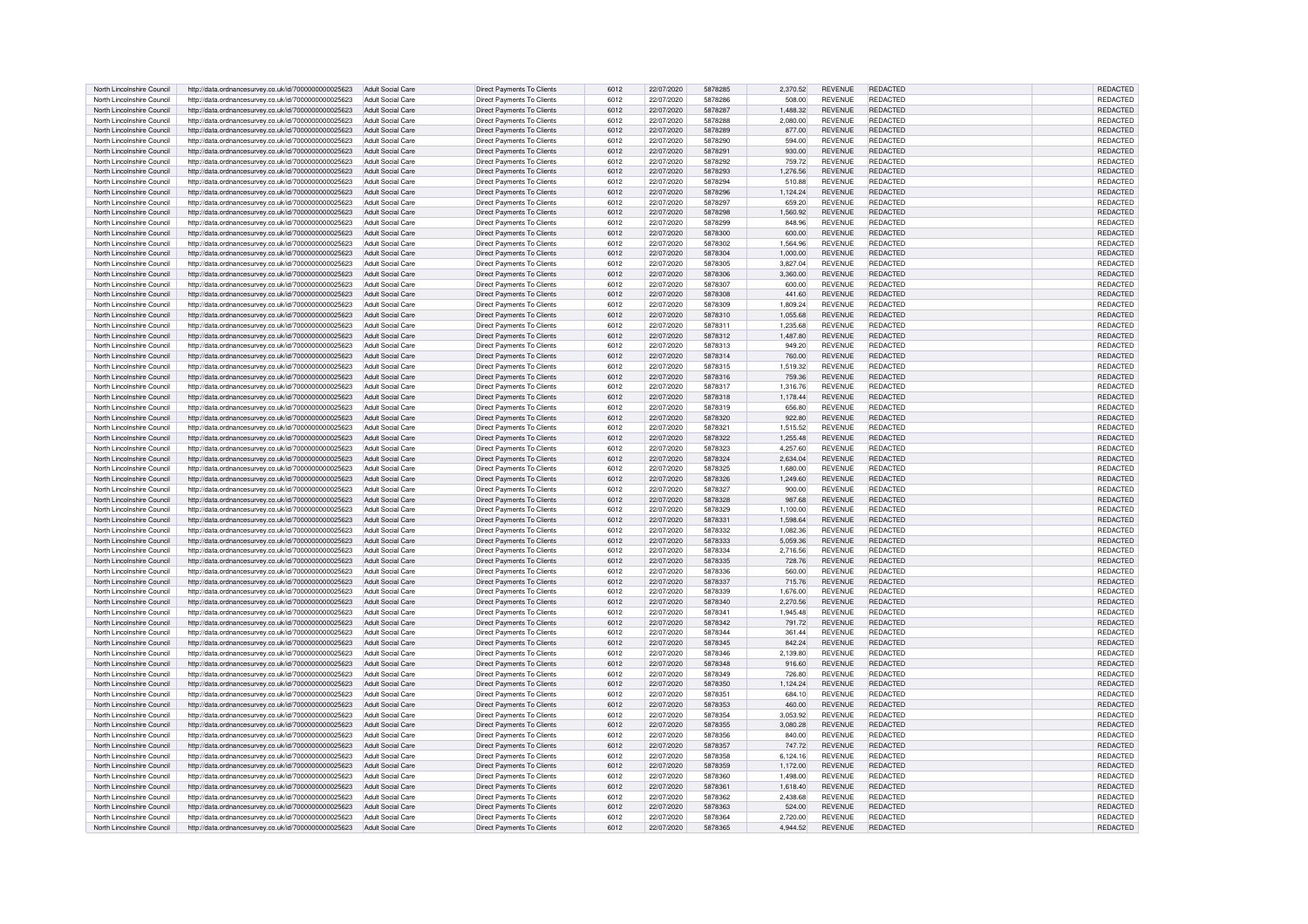| North Lincolnshire Council | http://data.ordnancesurvey.co.uk/id/7000000000025623 | Adult Social Care        | Direct Payments To Clients        | 6012 | 22/07/2020 | 5878366 | 627.20    | <b>REVENUE</b> | REDACTED        | REDACTED        |
|----------------------------|------------------------------------------------------|--------------------------|-----------------------------------|------|------------|---------|-----------|----------------|-----------------|-----------------|
|                            |                                                      |                          |                                   |      |            |         |           |                |                 |                 |
| North Lincolnshire Council | http://data.ordnancesurvey.co.uk/id/7000000000025623 | Adult Social Care        | Direct Payments To Clients        | 6012 | 22/07/2020 | 5878367 | 1.505.76  | <b>REVENUE</b> | <b>REDACTED</b> | REDACTED        |
| North Lincolnshire Council | http://data.ordnancesurvey.co.uk/id/7000000000025623 | Adult Social Care        | Direct Payments To Clients        | 6012 | 22/07/2020 | 5878368 | 1.370.92  | <b>REVENUE</b> | REDACTED        | REDACTED        |
| North Lincolnshire Council | http://data.ordnancesurvey.co.uk/id/7000000000025623 | Adult Social Care        | Direct Payments To Clients        | 6012 | 22/07/2020 | 5878369 | 456.00    | <b>REVENUE</b> | REDACTED        | REDACTED        |
| North Lincolnshire Council | http://data.ordnancesurvey.co.uk/id/7000000000025623 | Adult Social Care        | Direct Payments To Clients        | 6012 | 22/07/2020 | 5878370 | 411.44    | <b>REVENUE</b> | <b>REDACTED</b> | REDACTED        |
| North Lincolnshire Council | http://data.ordnancesurvey.co.uk/id/7000000000025623 | Adult Social Care        | Direct Payments To Clients        | 6012 | 22/07/2020 | 5878371 | 11,472.00 | <b>REVENUE</b> | <b>REDACTED</b> | REDACTED        |
|                            |                                                      |                          |                                   |      |            |         |           |                |                 |                 |
| North Lincolnshire Council | http://data.ordnancesurvey.co.uk/id/7000000000025623 | Adult Social Care        | Direct Payments To Clients        | 6012 | 22/07/2020 | 5878372 | 1,180.00  | <b>REVENUE</b> | <b>REDACTED</b> | REDACTED        |
| North Lincolnshire Council | http://data.ordnancesurvey.co.uk/id/7000000000025623 | <b>Adult Social Care</b> | Direct Payments To Clients        | 6012 | 22/07/2020 | 5878373 | 1,678.48  | <b>REVENUE</b> | REDACTED        | REDACTED        |
| North Lincolnshire Council | http://data.ordnancesurvey.co.uk/id/7000000000025623 | Adult Social Care        | <b>Direct Payments To Clients</b> | 6012 | 22/07/2020 | 5878374 | 2,150.56  | <b>REVENUE</b> | REDACTED        | REDACTED        |
| North Lincolnshire Council | http://data.ordnancesurvey.co.uk/id/7000000000025623 | Adult Social Care        | Direct Payments To Clients        | 6012 | 22/07/2020 | 5878375 | 856.72    | <b>REVENUE</b> | REDACTED        | <b>REDACTED</b> |
|                            |                                                      |                          |                                   |      |            |         |           |                |                 |                 |
| North Lincolnshire Council | http://data.ordnancesurvey.co.uk/id/7000000000025623 | Adult Social Care        | Direct Payments To Clients        | 6012 | 22/07/2020 | 5878376 | 2,672.00  | REVENUE        | <b>REDACTED</b> | REDACTED        |
| North Lincolnshire Council | http://data.ordnancesurvey.co.uk/id/7000000000025623 | <b>Adult Social Care</b> | Direct Payments To Clients        | 6012 | 22/07/2020 | 5878377 | 828.00    | <b>REVENUE</b> | REDACTED        | REDACTED        |
| North Lincolnshire Council | http://data.ordnancesurvey.co.uk/id/7000000000025623 | Adult Social Care        | Direct Payments To Clients        | 6012 | 22/07/2020 | 5878378 | 1,344.00  | <b>REVENUE</b> | <b>REDACTED</b> | REDACTED        |
| North Lincolnshire Council | http://data.ordnancesurvey.co.uk/id/7000000000025623 | Adult Social Care        | Direct Payments To Clients        | 6012 | 22/07/2020 | 5878379 | 2.555.96  | <b>REVENUE</b> | <b>REDACTED</b> | REDACTED        |
|                            |                                                      |                          |                                   |      |            |         |           |                |                 |                 |
| North Lincolnshire Council | http://data.ordnancesurvey.co.uk/id/7000000000025623 | Adult Social Care        | Direct Payments To Clients        | 6012 | 22/07/2020 | 5878380 | 2,090.00  | <b>REVENUE</b> | REDACTED        | REDACTED        |
| North Lincolnshire Council | http://data.ordnancesurvey.co.uk/id/7000000000025623 | Adult Social Care        | Direct Payments To Clients        | 6012 | 22/07/2020 | 5878381 | 2,193.48  | <b>REVENUE</b> | REDACTED        | REDACTED        |
| North Lincolnshire Council | http://data.ordnancesurvey.co.uk/id/7000000000025623 | Adult Social Care        | Direct Payments To Clients        | 6012 | 22/07/2020 | 5878382 | 1.782.48  | <b>REVENUE</b> | REDACTED        | REDACTED        |
| North Lincolnshire Council | http://data.ordnancesurvey.co.uk/id/7000000000025623 | Adult Social Care        | Direct Payments To Clients        | 6012 | 22/07/2020 | 5878383 | 760.00    | <b>REVENUE</b> | <b>REDACTED</b> | REDACTED        |
| North Lincolnshire Council | http://data.ordnancesurvey.co.uk/id/7000000000025623 | Adult Social Care        | Direct Payments To Clients        | 6012 | 22/07/2020 | 5878384 | 485.12    | <b>REVENUE</b> | <b>REDACTED</b> | REDACTED        |
|                            |                                                      |                          |                                   |      |            |         |           |                |                 |                 |
| North Lincolnshire Council | http://data.ordnancesurvey.co.uk/id/7000000000025623 | Adult Social Care        | Direct Payments To Clients        | 6012 | 22/07/2020 | 5878385 | 560.00    | <b>REVENUE</b> | <b>REDACTED</b> | REDACTED        |
| North Lincolnshire Council | http://data.ordnancesurvey.co.uk/id/7000000000025623 | Adult Social Care        | Direct Payments To Clients        | 6012 | 22/07/2020 | 5878386 | 2,351.20  | <b>REVENUE</b> | REDACTED        | REDACTED        |
| North Lincolnshire Council | http://data.ordnancesurvey.co.uk/id/7000000000025623 | Adult Social Care        | <b>Direct Payments To Clients</b> | 6012 | 22/07/2020 | 5878388 | 576.24    | <b>REVENUE</b> | REDACTED        | REDACTED        |
| North Lincolnshire Council | http://data.ordnancesurvey.co.uk/id/7000000000025623 | Adult Social Care        | Direct Payments To Clients        | 6012 | 22/07/2020 | 5878389 | 1,040.00  | <b>REVENUE</b> | REDACTED        | REDACTED        |
| North Lincolnshire Council | http://data.ordnancesurvey.co.uk/id/7000000000025623 | Adult Social Care        | Direct Payments To Clients        | 6012 | 22/07/2020 | 5878390 | 828.00    | <b>REVENUE</b> | REDACTED        | REDACTED        |
|                            |                                                      |                          |                                   |      |            |         |           |                |                 |                 |
| North Lincolnshire Council | http://data.ordnancesurvey.co.uk/id/7000000000025623 | Adult Social Care        | Direct Payments To Clients        | 6012 | 22/07/2020 | 587839  | 1,557.60  | <b>REVENUE</b> | <b>REDACTED</b> | REDACTED        |
| North Lincolnshire Council | http://data.ordnancesurvey.co.uk/id/7000000000025623 | Adult Social Care        | Direct Payments To Clients        | 6012 | 22/07/2020 | 5878392 | 384.00    | <b>REVENUE</b> | REDACTED        | REDACTED        |
| North Lincolnshire Council | http://data.ordnancesurvey.co.uk/id/7000000000025623 | Adult Social Care        | Direct Payments To Clients        | 6012 | 22/07/2020 | 5878393 | 1,370.80  | <b>REVENUE</b> | REDACTED        | REDACTED        |
| North Lincolnshire Council | http://data.ordnancesurvey.co.uk/id/7000000000025623 | Adult Social Care        | Direct Payments To Clients        | 6012 | 22/07/2020 | 5878394 | 1.380.00  | <b>REVENUE</b> | REDACTED        | REDACTED        |
| North Lincolnshire Council |                                                      | Adult Social Care        |                                   | 6012 | 22/07/2020 | 5878395 | 1.248.00  | <b>REVENUE</b> | REDACTED        |                 |
|                            | http://data.ordnancesurvey.co.uk/id/7000000000025623 |                          | Direct Payments To Clients        |      |            |         |           |                |                 | REDACTED        |
| North Lincolnshire Council | http://data.ordnancesurvey.co.uk/id/7000000000025623 | Adult Social Care        | Direct Payments To Clients        | 6012 | 22/07/2020 | 5878396 | 1,069.20  | <b>REVENUE</b> | <b>REDACTED</b> | REDACTED        |
| North Lincolnshire Council | http://data.ordnancesurvey.co.uk/id/7000000000025623 | Adult Social Care        | Direct Payments To Clients        | 6012 | 22/07/2020 | 5878397 | 2.000.00  | <b>REVENUE</b> | <b>REDACTED</b> | REDACTED        |
| North Lincolnshire Council | http://data.ordnancesurvey.co.uk/id/7000000000025623 | Adult Social Care        | Direct Payments To Clients        | 6012 | 22/07/2020 | 5878398 | 2.618.48  | <b>REVENUE</b> | <b>REDACTED</b> | REDACTED        |
|                            |                                                      |                          |                                   |      |            |         |           |                |                 |                 |
| North Lincolnshire Council | http://data.ordnancesurvey.co.uk/id/7000000000025623 | Adult Social Care        | Direct Payments To Clients        | 6012 | 22/07/2020 | 5878399 | 2,846.00  | <b>REVENUE</b> | REDACTED        | REDACTED        |
| North Lincolnshire Council | http://data.ordnancesurvey.co.uk/id/7000000000025623 | Adult Social Care        | Direct Payments To Clients        | 6012 | 22/07/2020 | 5878400 | 1,394.72  | REVENUE        | <b>REDACTED</b> | REDACTED        |
| North Lincolnshire Council | http://data.ordnancesurvey.co.uk/id/7000000000025623 | Adult Social Care        | Direct Payments To Clients        | 6012 | 22/07/2020 | 587840  | 1,291.24  | <b>REVENUE</b> | REDACTED        | REDACTED        |
| North Lincolnshire Council | http://data.ordnancesurvey.co.uk/id/7000000000025623 | Adult Social Care        | Direct Payments To Clients        | 6012 | 22/07/2020 | 5878402 | 280.00    | <b>REVENUE</b> | <b>REDACTED</b> | REDACTED        |
| North Lincolnshire Council | http://data.ordnancesurvey.co.uk/id/7000000000025623 | Adult Social Care        | Direct Payments To Clients        | 6012 | 22/07/2020 | 5878403 | 1,080.00  | <b>REVENUE</b> | <b>REDACTED</b> | REDACTED        |
|                            |                                                      |                          |                                   |      |            |         |           |                |                 |                 |
| North Lincolnshire Council | http://data.ordnancesurvey.co.uk/id/7000000000025623 | Adult Social Care        | Direct Payments To Clients        | 6012 | 22/07/2020 | 5878404 | 1,221.04  | <b>REVENUE</b> | REDACTED        | REDACTED        |
| North Lincolnshire Council | http://data.ordnancesurvey.co.uk/id/7000000000025623 | Adult Social Care        | Direct Payments To Clients        | 6012 | 22/07/2020 | 5878405 | 280.00    | <b>REVENUE</b> | REDACTED        | REDACTED        |
| North Lincolnshire Council | http://data.ordnancesurvey.co.uk/id/7000000000025623 | Adult Social Care        | <b>Direct Payments To Clients</b> | 6012 | 22/07/2020 | 5878406 | 2.355.28  | <b>REVENUE</b> | REDACTED        | REDACTED        |
| North Lincolnshire Council | http://data.ordnancesurvey.co.uk/id/7000000000025623 | Adult Social Care        | Direct Payments To Clients        | 6012 | 22/07/2020 | 5878407 | 2,268.52  | <b>REVENUE</b> | REDACTED        | REDACTED        |
|                            |                                                      |                          |                                   |      |            |         |           |                |                 |                 |
| North Lincolnshire Council | http://data.ordnancesurvey.co.uk/id/7000000000025623 | <b>Adult Social Care</b> | Direct Payments To Clients        | 6012 | 22/07/2020 | 5878408 | 1,177.16  | <b>REVENUE</b> | <b>REDACTED</b> | REDACTED        |
| North Lincolnshire Council | http://data.ordnancesurvey.co.uk/id/7000000000025623 | Adult Social Care        | Direct Payments To Clients        | 6012 | 22/07/2020 | 5878409 | 1,464.60  | <b>REVENUE</b> | REDACTED        | REDACTED        |
| North Lincolnshire Council | http://data.ordnancesurvey.co.uk/id/7000000000025623 | <b>Adult Social Care</b> | Direct Payments To Clients        | 6012 | 22/07/2020 | 5878410 | 557.90    | <b>REVENUE</b> | REDACTED        | REDACTED        |
| North Lincolnshire Council | http://data.ordnancesurvey.co.uk/id/7000000000025623 | Adult Social Care        | Direct Payments To Clients        | 6012 | 22/07/2020 | 5878411 | 952.80    | <b>REVENUE</b> | REDACTED        | REDACTED        |
| North Lincolnshire Council |                                                      | Adult Social Care        | Direct Payments To Clients        | 6012 | 22/07/2020 | 5878412 | 1,240.00  | <b>REVENUE</b> | REDACTED        | <b>REDACTED</b> |
|                            | http://data.ordnancesurvey.co.uk/id/7000000000025623 |                          |                                   |      |            |         |           |                |                 |                 |
| North Lincolnshire Council | http://data.ordnancesurvey.co.uk/id/7000000000025623 | Adult Social Care        | Direct Payments To Clients        | 6012 | 22/07/2020 | 5878413 | 1,013.20  | <b>REVENUE</b> | REDACTED        | REDACTED        |
| North Lincolnshire Council | http://data.ordnancesurvey.co.uk/id/7000000000025623 | Adult Social Care        | <b>Direct Payments To Clients</b> | 6012 | 22/07/2020 | 5878414 | 951.32    | <b>REVENUE</b> | <b>REDACTED</b> | <b>REDACTEI</b> |
| North Lincolnshire Council | http://data.ordnancesurvey.co.uk/id/7000000000025623 | Adult Social Care        | Direct Payments To Clients        | 6012 | 22/07/2020 | 5878415 | 591.20    | <b>REVENUE</b> | <b>REDACTED</b> | <b>REDACTED</b> |
| North Lincolnshire Council | http://data.ordnancesurvey.co.uk/id/7000000000025623 | Adult Social Care        | Direct Payments To Clients        | 6012 | 22/07/2020 | 5878416 | 906.92    | <b>REVENUE</b> | REDACTED        | REDACTED        |
|                            |                                                      |                          |                                   |      |            |         |           |                |                 |                 |
| North Lincolnshire Council | http://data.ordnancesurvey.co.uk/id/7000000000025623 | Adult Social Care        | Direct Payments To Clients        | 6012 | 22/07/2020 | 5878417 | 280.00    | <b>REVENUE</b> | REDACTED        | REDACTED        |
| North Lincolnshire Council | http://data.ordnancesurvey.co.uk/id/7000000000025623 | Adult Social Care        | Direct Payments To Clients        | 6012 | 22/07/2020 | 5878418 | 604.52    | <b>REVENUE</b> | <b>REDACTED</b> | REDACTED        |
| North Lincolnshire Council | http://data.ordnancesurvey.co.uk/id/7000000000025623 | Adult Social Care        | Direct Payments To Clients        | 6012 | 22/07/2020 | 5878420 | 336.00    | <b>REVENUE</b> | <b>REDACTED</b> | REDACTED        |
| North Lincolnshire Council | http://data.ordnancesurvey.co.uk/id/7000000000025623 | Adult Social Care        | Direct Payments To Clients        | 6012 | 22/07/2020 | 5878422 | 2,373.28  | <b>REVENUE</b> | <b>REDACTED</b> | REDACTED        |
| North Lincolnshire Council | http://data.ordnancesurvey.co.uk/id/7000000000025623 | Adult Social Care        | Direct Payments To Clients        | 6012 | 22/07/2020 | 5878424 | 348.00    | <b>REVENUE</b> | <b>REDACTED</b> | <b>REDACTED</b> |
|                            |                                                      |                          |                                   |      |            |         |           |                |                 |                 |
| North Lincolnshire Council | http://data.ordnancesurvey.co.uk/id/7000000000025623 | Adult Social Care        | Direct Payments To Clients        | 6012 | 22/07/2020 | 5878425 | 2,191.88  | <b>REVENUE</b> | <b>REDACTED</b> | REDACTED        |
| North Lincolnshire Council | http://data.ordnancesurvey.co.uk/id/7000000000025623 | Adult Social Care        | Direct Payments To Clients        | 6012 | 22/07/2020 | 5878426 | 560.00    | <b>REVENUE</b> | REDACTED        | REDACTED        |
| North Lincolnshire Council | http://data.ordnancesurvey.co.uk/id/7000000000025623 | Adult Social Care        | Direct Payments To Clients        | 6012 | 22/07/2020 | 5878427 | 557.88    | <b>REVENUE</b> | REDACTED        | <b>REDACTED</b> |
| North Lincolnshire Council | http://data.ordnancesurvey.co.uk/id/7000000000025623 | Adult Social Care        | Direct Payments To Clients        | 6012 | 22/07/2020 | 5878428 | 521.48    | <b>REVENUE</b> | <b>REDACTED</b> | <b>REDACTED</b> |
| North Lincolnshire Council | http://data.ordnancesurvey.co.uk/id/7000000000025623 | Adult Social Care        | Direct Payments To Clients        | 6012 | 22/07/2020 | 5878431 | 1.084.64  | <b>REVENUE</b> | <b>REDACTED</b> | <b>REDACTED</b> |
|                            |                                                      |                          |                                   |      |            |         |           |                |                 |                 |
| North Lincolnshire Council | http://data.ordnancesurvey.co.uk/id/7000000000025623 | Adult Social Care        | Direct Payments To Clients        | 6012 | 22/07/2020 | 5878432 | 464.00    | <b>REVENUE</b> | <b>REDACTED</b> | REDACTED        |
| North Lincolnshire Council | http://data.ordnancesurvey.co.uk/id/7000000000025623 | Adult Social Care        | Direct Payments To Clients        | 6012 | 22/07/2020 | 5878433 | 570.24    | <b>REVENUE</b> | <b>REDACTED</b> | <b>REDACTED</b> |
| North Lincolnshire Council | http://data.ordnancesurvey.co.uk/id/7000000000025623 | Adult Social Care        | Direct Payments To Clients        | 6012 | 22/07/2020 | 5878434 | 880.00    | <b>REVENUE</b> | REDACTED        | REDACTED        |
| North Lincolnshire Council | http://data.ordnancesurvey.co.uk/id/7000000000025623 | Adult Social Care        | Direct Payments To Clients        | 6012 | 22/07/2020 | 5878435 | 1,386.52  | <b>REVENUE</b> | REDACTED        | REDACTED        |
| North Lincolnshire Council |                                                      | Adult Social Care        | Direct Payments To Clients        | 6012 | 22/07/2020 | 5878436 | 1,785.28  | <b>REVENUE</b> | <b>REDACTED</b> | REDACTED        |
|                            | http://data.ordnancesurvey.co.uk/id/7000000000025623 |                          |                                   |      |            |         |           |                |                 |                 |
| North Lincolnshire Council | http://data.ordnancesurvey.co.uk/id/7000000000025623 | Adult Social Care        | Direct Payments To Clients        | 6012 | 22/07/2020 | 5878437 | 1,425.60  | <b>REVENUE</b> | REDACTED        | REDACTED        |
| North Lincolnshire Council | http://data.ordnancesurvey.co.uk/id/7000000000025623 | Adult Social Care        | Direct Payments To Clients        | 6012 | 22/07/2020 | 5878438 | 1.889.04  | <b>REVENUE</b> | REDACTED        | REDACTED        |
| North Lincolnshire Council | http://data.ordnancesurvey.co.uk/id/7000000000025623 | Adult Social Care        | Direct Payments To Clients        | 6012 | 22/07/2020 | 5878439 | 597.41    | <b>REVENUE</b> | <b>REDACTED</b> | REDACTED        |
| North Lincolnshire Council | http://data.ordnancesurvey.co.uk/id/7000000000025623 | Adult Social Care        | Direct Payments To Clients        | 6012 | 22/07/2020 | 5878440 | 2.547.16  | <b>REVENUE</b> | REDACTED        | REDACTED        |
|                            |                                                      |                          |                                   |      |            |         |           |                |                 |                 |
| North Lincolnshire Council | http://data.ordnancesurvey.co.uk/id/7000000000025623 | Adult Social Care        | Direct Payments To Clients        | 6012 | 22/07/2020 | 5878441 | 270.00    | REVENUE        | REDACTED        | REDACTED        |
| North Lincolnshire Council | http://data.ordnancesurvey.co.uk/id/7000000000025623 | Adult Social Care        | Direct Payments To Clients        | 6012 | 22/07/2020 | 5878443 | 1.260.00  | <b>REVENUE</b> | <b>REDACTED</b> | REDACTED        |
| North Lincolnshire Council | http://data.ordnancesurvey.co.uk/id/7000000000025623 | Adult Social Care        | Direct Payments To Clients        | 6012 | 22/07/2020 | 5878444 | 2.411.20  | <b>REVENUE</b> | REDACTED        | REDACTED        |
| North Lincolnshire Council | http://data.ordnancesurvey.co.uk/id/7000000000025623 | Adult Social Care        | Direct Payments To Clients        | 6012 | 22/07/2020 | 5878445 | 329.68    | <b>REVENUE</b> | <b>REDACTED</b> | REDACTED        |
|                            |                                                      |                          |                                   |      |            |         |           |                |                 |                 |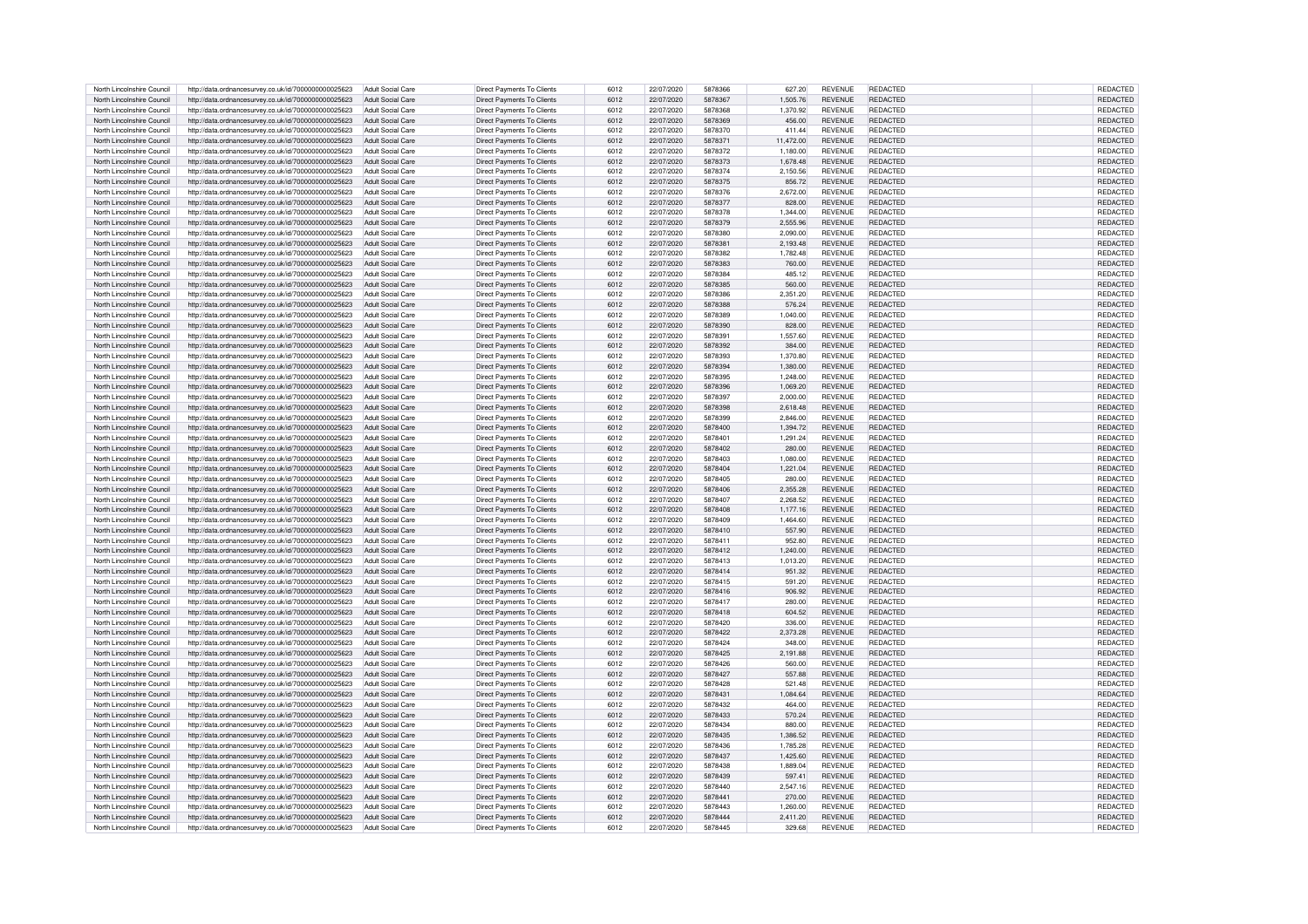| North Lincolnshire Council | http://data.ordnancesurvey.co.uk/id/7000000000025623 | Adult Social Care        | Direct Payments To Clients        | 6012 | 22/07/2020 | 5878446 | 871.36   | <b>REVENUE</b> | <b>REDACTED</b> | <b>REDACTED</b> |
|----------------------------|------------------------------------------------------|--------------------------|-----------------------------------|------|------------|---------|----------|----------------|-----------------|-----------------|
|                            |                                                      |                          |                                   |      |            |         |          |                |                 |                 |
| North Lincolnshire Council | http://data.ordnancesurvey.co.uk/id/7000000000025623 | Adult Social Care        | Direct Payments To Clients        | 6012 | 22/07/2020 | 5878447 | 816.80   | <b>REVENUE</b> | REDACTED        | REDACTED        |
| North Lincolnshire Council | http://data.ordnancesurvey.co.uk/id/7000000000025623 | Adult Social Care        | Direct Payments To Clients        | 6012 | 22/07/2020 | 5878448 | 677.44   | <b>REVENUE</b> | <b>REDACTED</b> | REDACTED        |
| North Lincolnshire Council | http://data.ordnancesurvey.co.uk/id/7000000000025623 | Adult Social Care        | Direct Payments To Clients        | 6012 | 22/07/2020 | 5878449 | 694.68   | <b>REVENUE</b> | <b>REDACTED</b> | REDACTED        |
|                            |                                                      |                          |                                   |      |            |         |          |                |                 |                 |
| North Lincolnshire Council | http://data.ordnancesurvey.co.uk/id/7000000000025623 | Adult Social Care        | Direct Payments To Clients        | 6012 | 22/07/2020 | 5878450 | 427.68   | <b>REVENUE</b> | REDACTED        | REDACTED        |
| North Lincolnshire Council | http://data.ordnancesurvey.co.uk/id/7000000000025623 | Adult Social Care        | Direct Payments To Clients        | 6012 | 22/07/2020 | 5878451 | 6,890.24 | <b>REVENUE</b> | REDACTED        | <b>REDACTED</b> |
|                            |                                                      |                          |                                   |      |            |         |          |                |                 |                 |
| North Lincolnshire Council | http://data.ordnancesurvey.co.uk/id/7000000000025623 | Adult Social Care        | <b>Direct Payments To Clients</b> | 6012 | 22/07/2020 | 5878452 | 1.576.96 | <b>REVENUE</b> | REDACTED        | <b>REDACTED</b> |
| North Lincolnshire Council | http://data.ordnancesurvey.co.uk/id/7000000000025623 | Adult Social Care        | Direct Payments To Clients        | 6012 | 22/07/2020 | 5878453 | 1,407.16 | <b>REVENUE</b> | REDACTED        | REDACTED        |
| North Lincolnshire Council | http://data.ordnancesurvey.co.uk/id/7000000000025623 | Adult Social Care        | Direct Payments To Clients        | 6012 | 22/07/2020 | 5878454 | 400.00   | <b>REVENUE</b> | <b>REDACTED</b> | REDACTED        |
|                            |                                                      |                          |                                   |      |            |         |          |                |                 |                 |
| North Lincolnshire Council | http://data.ordnancesurvey.co.uk/id/7000000000025623 | Adult Social Care        | Direct Payments To Clients        | 6012 | 22/07/2020 | 5878455 | 1,048.00 | <b>REVENUE</b> | <b>REDACTED</b> | REDACTED        |
| North Lincolnshire Council | http://data.ordnancesurvey.co.uk/id/7000000000025623 | Adult Social Care        | Direct Payments To Clients        | 6012 | 22/07/2020 | 5878458 | 644.32   | <b>REVENUE</b> | <b>REDACTED</b> | REDACTED        |
|                            |                                                      |                          |                                   |      |            |         |          |                |                 |                 |
| North Lincolnshire Council | http://data.ordnancesurvey.co.uk/id/7000000000025623 | Adult Social Care        | Direct Payments To Clients        | 6012 | 22/07/2020 | 5878461 | 496.20   | <b>REVENUE</b> | <b>REDACTED</b> | REDACTED        |
| North Lincolnshire Council | http://data.ordnancesurvey.co.uk/id/7000000000025623 | Adult Social Care        | Direct Payments To Clients        | 6012 | 22/07/2020 | 5878462 | 3,880.36 | <b>REVENUE</b> | REDACTED        | REDACTED        |
| North Lincolnshire Council | http://data.ordnancesurvey.co.uk/id/7000000000025623 | Adult Social Care        | Direct Payments To Clients        | 6012 | 22/07/2020 | 5878463 | 2,320.00 | <b>REVENUE</b> | <b>REDACTED</b> | REDACTED        |
|                            |                                                      |                          |                                   |      |            |         |          |                |                 |                 |
| North Lincolnshire Council | http://data.ordnancesurvey.co.uk/id/7000000000025623 | Adult Social Care        | <b>Direct Payments To Clients</b> | 6012 | 22/07/2020 | 5878464 | 1.897.28 | <b>REVENUE</b> | <b>REDACTED</b> | <b>REDACTED</b> |
| North Lincolnshire Council | http://data.ordnancesurvey.co.uk/id/7000000000025623 | Adult Social Care        | Direct Payments To Clients        | 6012 | 22/07/2020 | 5878465 | 4.147.20 | <b>REVENUE</b> | <b>REDACTED</b> | <b>REDACTED</b> |
| North Lincolnshire Council | http://data.ordnancesurvey.co.uk/id/7000000000025623 | Adult Social Care        | Direct Payments To Clients        | 6012 | 22/07/2020 | 5878466 | 1,814.40 | <b>REVENUE</b> | <b>REDACTED</b> | REDACTED        |
|                            |                                                      |                          |                                   |      |            |         |          |                |                 |                 |
| North Lincolnshire Council | http://data.ordnancesurvey.co.uk/id/7000000000025623 | Adult Social Care        | Direct Payments To Clients        | 6012 | 22/07/2020 | 5878467 | 2.547.16 | <b>REVENUE</b> | REDACTED        | REDACTED        |
| North Lincolnshire Council | http://data.ordnancesurvey.co.uk/id/7000000000025623 | Adult Social Care        | <b>Direct Payments To Clients</b> | 6012 | 22/07/2020 | 5878468 | 748.80   | <b>REVENUE</b> | REDACTED        | REDACTED        |
|                            |                                                      |                          |                                   |      |            |         |          |                |                 |                 |
| North Lincolnshire Council | http://data.ordnancesurvey.co.uk/id/7000000000025623 | Adult Social Care        | Direct Payments To Clients        | 6012 | 22/07/2020 | 5878469 | 1.058.56 | <b>REVENUE</b> | <b>REDACTED</b> | REDACTED        |
| North Lincolnshire Council | http://data.ordnancesurvey.co.uk/id/7000000000025623 | Adult Social Care        | Direct Payments To Clients        | 6012 | 22/07/2020 | 5878470 | 1,467.32 | <b>REVENUE</b> | <b>REDACTED</b> | REDACTED        |
|                            |                                                      |                          |                                   |      | 22/07/2020 | 5878471 |          |                | <b>REDACTED</b> |                 |
| North Lincolnshire Council | http://data.ordnancesurvey.co.uk/id/7000000000025623 | Adult Social Care        | Direct Payments To Clients        | 6012 |            |         | 544.60   | <b>REVENUE</b> |                 | REDACTED        |
| North Lincolnshire Council | http://data.ordnancesurvey.co.uk/id/7000000000025623 | Adult Social Care        | Direct Payments To Clients        | 6012 | 22/07/2020 | 5878472 | 870.88   | <b>REVENUE</b> | <b>REDACTED</b> | REDACTED        |
| North Lincolnshire Council | http://data.ordnancesurvey.co.uk/id/7000000000025623 | Adult Social Care        | Direct Payments To Clients        | 6012 | 22/07/2020 | 5878473 | 261.40   | <b>REVENUE</b> | <b>REDACTED</b> | REDACTED        |
|                            |                                                      |                          |                                   |      |            |         |          |                |                 |                 |
| North Lincolnshire Council | http://data.ordnancesurvey.co.uk/id/7000000000025623 | Adult Social Care        | Direct Payments To Clients        | 6012 | 22/07/2020 | 5878474 | 818.88   | <b>REVENUE</b> | REDACTED        | REDACTED        |
| North Lincolnshire Council | http://data.ordnancesurvey.co.uk/id/7000000000025623 | Adult Social Care        | Direct Payments To Clients        | 6012 | 22/07/2020 | 5878475 | 1,247.05 | <b>REVENUE</b> | <b>REDACTED</b> | REDACTED        |
| North Lincolnshire Council |                                                      | Adult Social Care        |                                   | 6012 |            | 5878476 |          | <b>REVENUE</b> | <b>REDACTED</b> |                 |
|                            | http://data.ordnancesurvey.co.uk/id/7000000000025623 |                          | <b>Direct Payments To Clients</b> |      | 22/07/2020 |         | 672.00   |                |                 | REDACTED        |
| North Lincolnshire Council | http://data.ordnancesurvey.co.uk/id/7000000000025623 | Adult Social Care        | Direct Payments To Clients        | 6012 | 22/07/2020 | 5878477 | 1,480.40 | <b>REVENUE</b> | REDACTED        | REDACTED        |
| North Lincolnshire Council | http://data.ordnancesurvey.co.uk/id/7000000000025623 | Adult Social Care        | Direct Payments To Clients        | 6012 | 22/07/2020 | 5878478 | 629.52   | <b>REVENUE</b> | REDACTED        | REDACTED        |
|                            |                                                      |                          |                                   |      |            |         |          |                |                 |                 |
| North Lincolnshire Council | http://data.ordnancesurvey.co.uk/id/7000000000025623 | Adult Social Care        | Direct Payments To Clients        | 6012 | 22/07/2020 | 5878479 | 781.04   | <b>REVENUE</b> | <b>REDACTED</b> | REDACTED        |
| North Lincolnshire Council | http://data.ordnancesurvey.co.uk/id/7000000000025623 | <b>Adult Social Care</b> | <b>Direct Payments To Clients</b> | 6012 | 22/07/2020 | 5878480 | 1,016.74 | <b>REVENUE</b> | <b>REDACTED</b> | REDACTED        |
| North Lincolnshire Council |                                                      | Adult Social Care        |                                   | 6012 |            | 5878481 | 1.307.04 | <b>REVENUE</b> | REDACTED        | REDACTED        |
|                            | http://data.ordnancesurvey.co.uk/id/7000000000025623 |                          | Direct Payments To Clients        |      | 22/07/2020 |         |          |                |                 |                 |
| North Lincolnshire Council | http://data.ordnancesurvey.co.uk/id/7000000000025623 | <b>Adult Social Care</b> | Direct Payments To Clients        | 6012 | 22/07/2020 | 5878482 | 1,089.20 | <b>REVENUE</b> | REDACTED        | REDACTED        |
| North Lincolnshire Council | http://data.ordnancesurvey.co.uk/id/7000000000025623 | Adult Social Care        | Direct Payments To Clients        | 6012 | 22/07/2020 | 5878483 | 3,043.36 | <b>REVENUE</b> | REDACTED        | REDACTED        |
|                            |                                                      |                          |                                   |      |            |         |          |                |                 |                 |
| North Lincolnshire Council | http://data.ordnancesurvey.co.uk/id/7000000000025623 | <b>Adult Social Care</b> | <b>Direct Payments To Clients</b> | 6012 | 22/07/2020 | 5878484 | 961.50   | <b>REVENUE</b> | <b>REDACTED</b> | REDACTED        |
| North Lincolnshire Council | http://data.ordnancesurvey.co.uk/id/7000000000025623 | Adult Social Care        | Direct Payments To Clients        | 6012 | 22/07/2020 | 5878485 | 1.607.76 | <b>REVENUE</b> | REDACTED        | <b>REDACTED</b> |
| North Lincolnshire Council | http://data.ordnancesurvey.co.uk/id/7000000000025623 | Adult Social Care        | Direct Payments To Clients        | 6012 | 22/07/2020 | 5878486 | 2.546.88 | <b>REVENUE</b> | REDACTED        | REDACTED        |
|                            |                                                      |                          |                                   |      |            |         |          |                |                 |                 |
| North Lincolnshire Council | http://data.ordnancesurvey.co.uk/id/7000000000025623 | Adult Social Care        | Direct Payments To Clients        | 6012 | 22/07/2020 | 5878487 | 2,600.00 | <b>REVENUE</b> | <b>REDACTED</b> | REDACTED        |
| North Lincolnshire Council | http://data.ordnancesurvey.co.uk/id/7000000000025623 | Adult Social Care        | Direct Payments To Clients        | 6012 | 22/07/2020 | 5878489 | 1.243.32 | <b>REVENUE</b> | <b>REDACTED</b> | REDACTED        |
|                            |                                                      |                          |                                   |      |            |         |          |                |                 |                 |
| North Lincolnshire Council | http://data.ordnancesurvey.co.uk/id/7000000000025623 | Adult Social Care        | Direct Payments To Clients        | 6012 | 22/07/2020 | 5878490 | 1,399.91 | <b>REVENUE</b> | REDACTED        | REDACTED        |
| North Lincolnshire Council | http://data.ordnancesurvey.co.uk/id/7000000000025623 | Adult Social Care        | Direct Payments To Clients        | 6012 | 22/07/2020 | 5878491 | 2,789.44 | <b>REVENUE</b> | REDACTED        | REDACTED        |
| North Lincolnshire Council | http://data.ordnancesurvey.co.uk/id/7000000000025623 | Adult Social Care        | Direct Payments To Clients        | 6012 | 22/07/2020 | 5878492 | 680.00   | <b>REVENUE</b> | REDACTED        | REDACTED        |
|                            |                                                      |                          |                                   |      |            |         |          |                |                 |                 |
| North Lincolnshire Council | http://data.ordnancesurvey.co.uk/id/7000000000025623 | Adult Social Care        | Direct Payments To Clients        | 6012 | 22/07/2020 | 5878493 | 1,104.76 | <b>REVENUE</b> | <b>REDACTED</b> | REDACTED        |
| North Lincolnshire Council | http://data.ordnancesurvey.co.uk/id/7000000000025623 | Adult Social Care        | Direct Payments To Clients        | 6012 | 22/07/2020 | 5878494 | 672.00   | <b>REVENUE</b> | <b>REDACTED</b> | REDACTED        |
|                            |                                                      |                          |                                   |      |            | 5878495 |          |                |                 |                 |
| North Lincolnshire Council | http://data.ordnancesurvey.co.uk/id/7000000000025623 | Adult Social Care        | Direct Payments To Clients        | 6012 | 22/07/2020 |         | 1,728.00 | <b>REVENUE</b> | REDACTED        | REDACTED        |
| North Lincolnshire Council | http://data.ordnancesurvey.co.uk/id/7000000000025623 | Adult Social Care        | Direct Payments To Clients        | 6012 | 22/07/2020 | 5878496 | 1,724.80 | <b>REVENUE</b> | REDACTED        | REDACTED        |
| North Lincolnshire Council | http://data.ordnancesurvey.co.uk/id/7000000000025623 | Adult Social Care        | <b>Direct Payments To Clients</b> | 6012 | 22/07/2020 | 5878497 | 3,804.56 | <b>REVENUE</b> | REDACTED        | REDACTED        |
|                            |                                                      |                          |                                   |      |            |         |          |                |                 |                 |
| North Lincolnshire Council | http://data.ordnancesurvey.co.uk/id/7000000000025623 | Adult Social Care        | Direct Payments To Clients        | 6012 | 22/07/2020 | 5878498 | 3,184.72 | <b>REVENUE</b> | REDACTED        | REDACTED        |
| North Lincolnshire Council | http://data.ordnancesurvey.co.uk/id/7000000000025623 | Adult Social Care        | Direct Payments To Clients        | 6012 | 22/07/2020 | 5878499 | 458.28   | <b>REVENUE</b> | <b>REDACTED</b> | REDACTED        |
| North Lincolnshire Council |                                                      | Adult Social Care        |                                   | 6012 |            | 5878500 |          | <b>REVENUE</b> | <b>REDACTED</b> | <b>REDACTE</b>  |
|                            | http://data.ordnancesurvey.co.uk/id/7000000000025623 |                          | Direct Payments To Clients        |      | 22/07/2020 |         | 2,122.40 |                |                 |                 |
| North Lincolnshire Council | http://data.ordnancesurvey.co.uk/id/7000000000025623 | Adult Social Care        | Direct Payments To Clients        | 6012 | 22/07/2020 | 5878501 | 3.056.64 | <b>REVENUE</b> | <b>REDACTED</b> | REDACTED        |
| North Lincolnshire Council | http://data.ordnancesurvey.co.uk/id/7000000000025623 | Adult Social Care        | Direct Payments To Clients        | 6012 | 22/07/2020 | 5878502 | 3,010.40 | <b>REVENUE</b> | REDACTED        | <b>REDACTED</b> |
| North Lincolnshire Council |                                                      | Adult Social Care        |                                   | 6012 | 22/07/2020 | 5878503 | 2.801.80 | <b>REVENUE</b> | REDACTED        | REDACTED        |
|                            | http://data.ordnancesurvey.co.uk/id/7000000000025623 |                          | Direct Payments To Clients        |      |            |         |          |                |                 |                 |
| North Lincolnshire Council | http://data.ordnancesurvey.co.uk/id/7000000000025623 | Adult Social Care        | Direct Payments To Clients        | 6012 | 22/07/2020 | 5878504 | 2.078.72 | <b>REVENUE</b> | REDACTED        | REDACTED        |
| North Lincolnshire Council | http://data.ordnancesurvey.co.uk/id/7000000000025623 | Adult Social Care        | Direct Payments To Clients        | 6012 | 22/07/2020 | 5878505 | 325.84   | <b>REVENUE</b> | <b>REDACTED</b> | REDACTED        |
|                            |                                                      |                          |                                   |      |            |         |          |                |                 |                 |
| North Lincolnshire Council | http://data.ordnancesurvey.co.uk/id/7000000000025623 | Adult Social Care        | Direct Payments To Clients        | 6012 | 22/07/2020 | 5878506 | 746.88   | <b>REVENUE</b> | <b>REDACTED</b> | REDACTED        |
| North Lincolnshire Council | http://data.ordnancesurvey.co.uk/id/7000000000025623 | Adult Social Care        | Direct Payments To Clients        | 6012 | 22/07/2020 | 5878507 | 519.20   | <b>REVENUE</b> | REDACTED        | REDACTED        |
|                            |                                                      |                          |                                   | 6012 |            |         |          |                |                 |                 |
| North Lincolnshire Council | http://data.ordnancesurvey.co.uk/id/7000000000025623 | Adult Social Care        | Direct Payments To Clients        |      | 22/07/2020 | 5878508 | 604.00   | <b>REVENUE</b> | REDACTED        | <b>REDACTED</b> |
| North Lincolnshire Council | http://data.ordnancesurvey.co.uk/id/7000000000025623 | Adult Social Care        | <b>Direct Payments To Clients</b> | 6012 | 22/07/2020 | 5878509 | 1,210.56 | <b>REVENUE</b> | <b>REDACTED</b> | REDACTED        |
| North Lincolnshire Council | http://data.ordnancesurvey.co.uk/id/7000000000025623 | Adult Social Care        | Direct Payments To Clients        | 6012 | 22/07/2020 | 5878510 | 3.960.00 | <b>REVENUE</b> | REDACTED        | REDACTED        |
|                            |                                                      |                          |                                   |      |            |         |          |                |                 |                 |
| North Lincolnshire Council | http://data.ordnancesurvey.co.uk/id/7000000000025623 | Adult Social Care        | Direct Payments To Clients        | 6012 | 22/07/2020 | 587851  | 2,550.64 | <b>REVENUE</b> | <b>REDACTED</b> | REDACTED        |
| North Lincolnshire Council | http://data.ordnancesurvey.co.uk/id/7000000000025623 | Adult Social Care        | Direct Payments To Clients        | 6012 | 22/07/2020 | 5878512 | 4,467.32 | <b>REVENUE</b> | <b>REDACTED</b> | REDACTED        |
|                            |                                                      |                          |                                   |      |            |         |          |                |                 |                 |
| North Lincolnshire Council | http://data.ordnancesurvey.co.uk/id/7000000000025623 | Adult Social Care        | Direct Payments To Clients        | 6012 | 22/07/2020 | 5878513 | 643.44   | <b>REVENUE</b> | <b>REDACTED</b> | REDACTED        |
| North Lincolnshire Council | http://data.ordnancesurvey.co.uk/id/7000000000025623 | Adult Social Care        | Direct Payments To Clients        | 6012 | 22/07/2020 | 5878514 | 2,148.64 | <b>REVENUE</b> | REDACTED        | REDACTED        |
| North Lincolnshire Council | http://data.ordnancesurvey.co.uk/id/7000000000025623 | Adult Social Care        | Direct Payments To Clients        | 6012 | 22/07/2020 | 5878516 | 330.80   | <b>REVENUE</b> | REDACTED        | REDACTED        |
|                            |                                                      |                          |                                   |      |            |         |          |                |                 |                 |
| North Lincolnshire Council | http://data.ordnancesurvey.co.uk/id/7000000000025623 | Adult Social Care        | Direct Payments To Clients        | 6012 | 22/07/2020 | 5878517 | 980.28   | <b>REVENUE</b> | REDACTED        | REDACTED        |
| North Lincolnshire Council | http://data.ordnancesurvey.co.uk/id/7000000000025623 | Adult Social Care        | Direct Payments To Clients        | 6012 | 22/07/2020 | 5878518 | 535.92   | <b>REVENUE</b> | <b>REDACTED</b> | REDACTED        |
| North Lincolnshire Council | http://data.ordnancesurvey.co.uk/id/7000000000025623 | Adult Social Care        | Direct Payments To Clients        | 6012 | 22/07/2020 | 5878519 | 1.141.40 | <b>REVENUE</b> | REDACTED        | REDACTED        |
|                            |                                                      |                          |                                   |      |            |         |          |                |                 |                 |
| North Lincolnshire Council | http://data.ordnancesurvey.co.uk/id/7000000000025623 | Adult Social Care        | Direct Payments To Clients        | 6012 | 22/07/2020 | 5878520 | 1.879.84 | <b>REVENUE</b> | REDACTED        | REDACTED        |
| North Lincolnshire Council | http://data.ordnancesurvey.co.uk/id/7000000000025623 | Adult Social Care        | Direct Payments To Clients        | 6012 | 22/07/2020 | 5878521 | 400.00   | <b>REVENUE</b> | REDACTED        | REDACTED        |
|                            |                                                      |                          |                                   |      |            |         |          |                |                 |                 |
| North Lincolnshire Council | http://data.ordnancesurvey.co.uk/id/7000000000025623 | Adult Social Care        | Direct Payments To Clients        | 6012 | 22/07/2020 | 5878522 | 1.003.16 | <b>REVENUE</b> | REDACTED        | REDACTED        |
| North Lincolnshire Council | http://data.ordnancesurvey.co.uk/id/7000000000025623 | Adult Social Care        | Direct Payments To Clients        | 6012 | 22/07/2020 | 5878523 | 485.12   | <b>REVENUE</b> | REDACTED        | REDACTED        |
| North Lincolnshire Council | http://data.ordnancesurvey.co.uk/id/7000000000025623 | Adult Social Care        | Direct Payments To Clients        | 6012 | 22/07/2020 | 5878525 | 2.646.40 | <b>REVENUE</b> | <b>REDACTED</b> | REDACTED        |
|                            |                                                      |                          |                                   |      |            |         |          |                |                 |                 |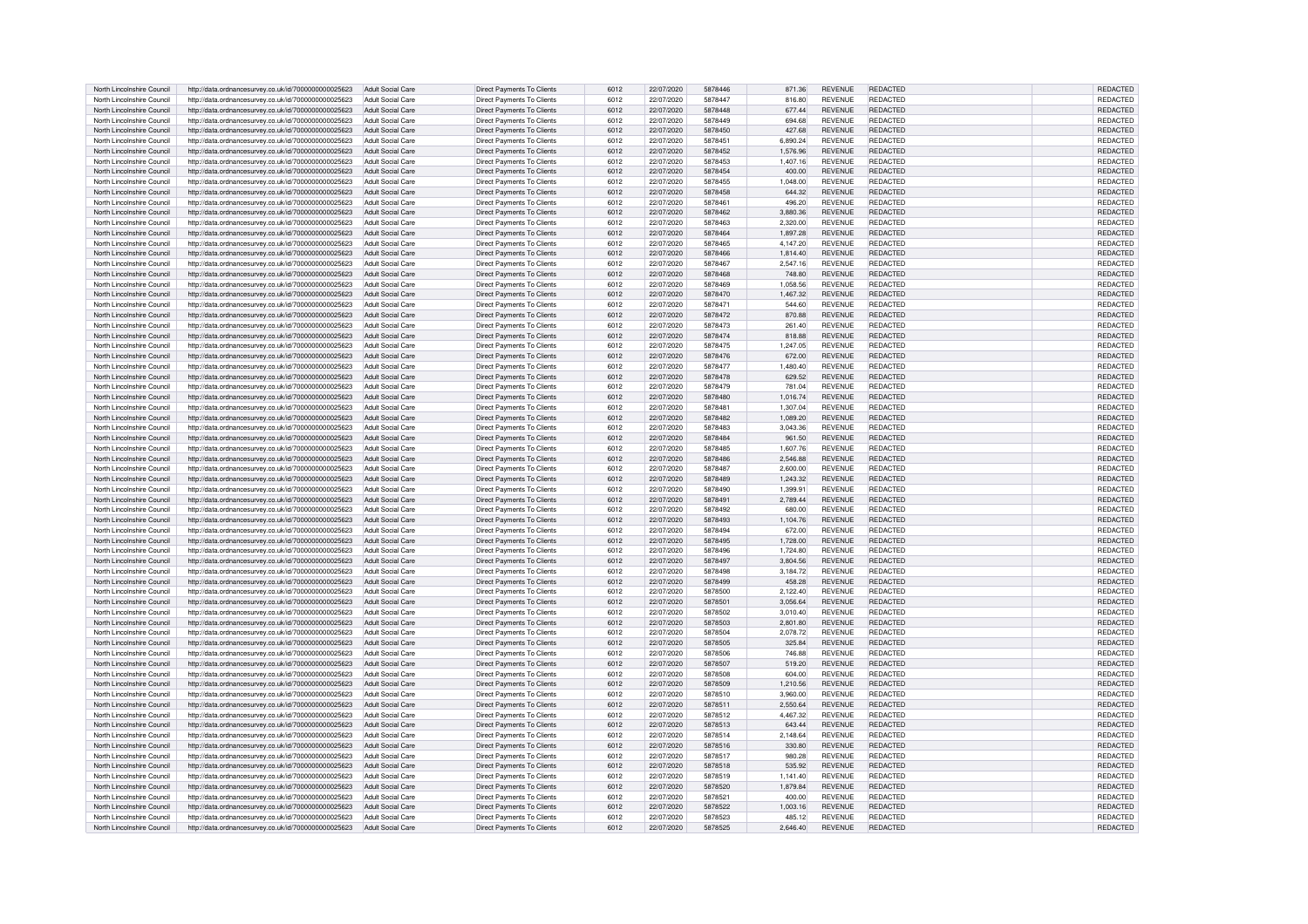| North Lincolnshire Council | http://data.ordnancesurvey.co.uk/id/7000000000025623 | Adult Social Care        | Direct Payments To Clients        | 6012 | 22/07/2020 | 5878526 | 1,058.44 | <b>REVENUE</b> | REDACTED        | REDACTED        |
|----------------------------|------------------------------------------------------|--------------------------|-----------------------------------|------|------------|---------|----------|----------------|-----------------|-----------------|
|                            |                                                      |                          |                                   |      |            |         |          |                |                 |                 |
| North Lincolnshire Council | http://data.ordnancesurvey.co.uk/id/7000000000025623 | Adult Social Care        | Direct Payments To Clients        | 6012 | 22/07/2020 | 5878527 | 828.00   | <b>REVENUE</b> | <b>REDACTED</b> | REDACTED        |
| North Lincolnshire Council | http://data.ordnancesurvey.co.uk/id/7000000000025623 | Adult Social Care        | Direct Payments To Clients        | 6012 | 22/07/2020 | 5878528 | 3.080.00 | <b>REVENUE</b> | REDACTED        | REDACTED        |
| North Lincolnshire Council | http://data.ordnancesurvey.co.uk/id/7000000000025623 | Adult Social Care        | Direct Payments To Clients        | 6012 | 22/07/2020 | 5878529 | 2,070.00 | <b>REVENUE</b> | REDACTED        | REDACTED        |
| North Lincolnshire Council | http://data.ordnancesurvey.co.uk/id/7000000000025623 | Adult Social Care        | Direct Payments To Clients        | 6012 | 22/07/2020 | 5878530 | 5,734.28 | <b>REVENUE</b> | <b>REDACTED</b> | REDACTED        |
| North Lincolnshire Council | http://data.ordnancesurvey.co.uk/id/7000000000025623 | Adult Social Care        | Direct Payments To Clients        | 6012 | 22/07/2020 | 5878531 | 3.400.68 | <b>REVENUE</b> | <b>REDACTED</b> | REDACTED        |
|                            |                                                      |                          |                                   |      |            |         |          |                |                 |                 |
| North Lincolnshire Council | http://data.ordnancesurvey.co.uk/id/7000000000025623 | Adult Social Care        | Direct Payments To Clients        | 6012 | 22/07/2020 | 5878532 | 720.00   | <b>REVENUE</b> | <b>REDACTED</b> | <b>REDACTED</b> |
| North Lincolnshire Council | http://data.ordnancesurvey.co.uk/id/7000000000025623 | <b>Adult Social Care</b> | Direct Payments To Clients        | 6012 | 22/07/2020 | 5878533 | 1,127.20 | <b>REVENUE</b> | REDACTED        | REDACTED        |
| North Lincolnshire Council | http://data.ordnancesurvey.co.uk/id/7000000000025623 | Adult Social Care        | <b>Direct Payments To Clients</b> | 6012 | 22/07/2020 | 5878534 | 1,226.40 | <b>REVENUE</b> | REDACTED        | REDACTED        |
|                            |                                                      |                          |                                   | 6012 |            |         |          |                |                 |                 |
| North Lincolnshire Council | http://data.ordnancesurvey.co.uk/id/7000000000025623 | Adult Social Care        | Direct Payments To Clients        |      | 22/07/2020 | 5878535 | 3,168.32 | <b>REVENUE</b> | REDACTED        | <b>REDACTED</b> |
| North Lincolnshire Council | http://data.ordnancesurvey.co.uk/id/7000000000025623 | Adult Social Care        | Direct Payments To Clients        | 6012 | 22/07/2020 | 5878536 | 8,358.88 | REVENUE        | <b>REDACTED</b> | REDACTED        |
| North Lincolnshire Council | http://data.ordnancesurvey.co.uk/id/7000000000025623 | <b>Adult Social Care</b> | Direct Payments To Clients        | 6012 | 22/07/2020 | 5878537 | 724.00   | <b>REVENUE</b> | REDACTED        | REDACTED        |
| North Lincolnshire Council | http://data.ordnancesurvey.co.uk/id/7000000000025623 | Adult Social Care        | Direct Payments To Clients        | 6012 | 22/07/2020 | 5878538 | 1,004.80 | <b>REVENUE</b> | <b>REDACTED</b> | REDACTED        |
| North Lincolnshire Council | http://data.ordnancesurvey.co.uk/id/7000000000025623 | Adult Social Care        | Direct Payments To Clients        | 6012 | 22/07/2020 | 5878539 | 1,192.48 | <b>REVENUE</b> | <b>REDACTED</b> | REDACTED        |
|                            |                                                      |                          |                                   |      |            |         |          |                |                 |                 |
| North Lincolnshire Council | http://data.ordnancesurvey.co.uk/id/7000000000025623 | Adult Social Care        | Direct Payments To Clients        | 6012 | 22/07/2020 | 5878540 | 1,306.12 | <b>REVENUE</b> | REDACTED        | REDACTED        |
| North Lincolnshire Council | http://data.ordnancesurvey.co.uk/id/7000000000025623 | Adult Social Care        | Direct Payments To Clients        | 6012 | 22/07/2020 | 587854  | 1,893.80 | <b>REVENUE</b> | REDACTED        | REDACTED        |
| North Lincolnshire Council | http://data.ordnancesurvey.co.uk/id/7000000000025623 | Adult Social Care        | Direct Payments To Clients        | 6012 | 22/07/2020 | 5878542 | 2.612.96 | <b>REVENUE</b> | REDACTED        | REDACTED        |
| North Lincolnshire Council | http://data.ordnancesurvey.co.uk/id/7000000000025623 | Adult Social Care        | Direct Payments To Clients        | 6012 | 22/07/2020 | 5878543 | 1.761.52 | <b>REVENUE</b> | <b>REDACTED</b> | REDACTED        |
|                            |                                                      |                          |                                   |      | 22/07/2020 |         |          | <b>REVENUE</b> | <b>REDACTED</b> |                 |
| North Lincolnshire Council | http://data.ordnancesurvey.co.uk/id/7000000000025623 | Adult Social Care        | Direct Payments To Clients        | 6012 |            | 5878544 | 651.60   |                |                 | REDACTED        |
| North Lincolnshire Council | http://data.ordnancesurvey.co.uk/id/7000000000025623 | Adult Social Care        | Direct Payments To Clients        | 6012 | 22/07/2020 | 5878545 | 865.69   | <b>REVENUE</b> | <b>REDACTED</b> | REDACTED        |
| North Lincolnshire Council | http://data.ordnancesurvey.co.uk/id/7000000000025623 | Adult Social Care        | Direct Payments To Clients        | 6012 | 22/07/2020 | 5878546 | 1,878.04 | <b>REVENUE</b> | REDACTED        | REDACTED        |
| North Lincolnshire Council | http://data.ordnancesurvey.co.uk/id/7000000000025623 | Adult Social Care        | <b>Direct Payments To Clients</b> | 6012 | 22/07/2020 | 5878548 | 2,634.04 | <b>REVENUE</b> | REDACTED        | REDACTED        |
|                            |                                                      |                          |                                   |      |            |         |          |                |                 |                 |
| North Lincolnshire Council | http://data.ordnancesurvey.co.uk/id/7000000000025623 | Adult Social Care        | Direct Payments To Clients        | 6012 | 22/07/2020 | 5878549 | 2.634.04 | <b>REVENUE</b> | REDACTED        | REDACTED        |
| North Lincolnshire Council | http://data.ordnancesurvey.co.uk/id/7000000000025623 | Adult Social Care        | Direct Payments To Clients        | 6012 | 22/07/2020 | 5878550 | 2,634.04 | <b>REVENUE</b> | REDACTED        | REDACTED        |
| North Lincolnshire Council | http://data.ordnancesurvey.co.uk/id/7000000000025623 | Adult Social Care        | Direct Payments To Clients        | 6012 | 22/07/2020 | 5878551 | 880.00   | <b>REVENUE</b> | <b>REDACTED</b> | REDACTED        |
| North Lincolnshire Council | http://data.ordnancesurvey.co.uk/id/7000000000025623 | Adult Social Care        | Direct Payments To Clients        | 6012 | 22/07/2020 | 5878552 | 3,955.56 | <b>REVENUE</b> | REDACTED        | REDACTED        |
|                            |                                                      |                          |                                   |      |            |         |          |                |                 |                 |
| North Lincolnshire Council | http://data.ordnancesurvey.co.uk/id/7000000000025623 | Adult Social Care        | Direct Payments To Clients        | 6012 | 22/07/2020 | 5878553 | 1,464.44 | <b>REVENUE</b> | REDACTED        | REDACTED        |
| North Lincolnshire Council | http://data.ordnancesurvey.co.uk/id/7000000000025623 | Adult Social Care        | Direct Payments To Clients        | 6012 | 22/07/2020 | 5878554 | 1.194.80 | <b>REVENUE</b> | REDACTED        | REDACTED        |
| North Lincolnshire Council | http://data.ordnancesurvey.co.uk/id/7000000000025623 | Adult Social Care        | Direct Payments To Clients        | 6012 | 22/07/2020 | 5878555 | 945.64   | <b>REVENUE</b> | REDACTED        | REDACTED        |
| North Lincolnshire Council | http://data.ordnancesurvey.co.uk/id/7000000000025623 | Adult Social Care        | Direct Payments To Clients        | 6012 | 22/07/2020 | 5878556 | 1,742.72 | <b>REVENUE</b> | <b>REDACTED</b> | REDACTED        |
|                            |                                                      |                          |                                   |      |            |         |          |                | <b>REDACTED</b> |                 |
| North Lincolnshire Council | http://data.ordnancesurvey.co.uk/id/7000000000025623 | Adult Social Care        | Direct Payments To Clients        | 6012 | 22/07/2020 | 5878557 | 1.080.00 | <b>REVENUE</b> |                 | REDACTED        |
| North Lincolnshire Council | http://data.ordnancesurvey.co.uk/id/7000000000025623 | Adult Social Care        | Direct Payments To Clients        | 6012 | 22/07/2020 | 5878558 | 1.944.88 | <b>REVENUE</b> | <b>REDACTED</b> | REDACTED        |
| North Lincolnshire Council | http://data.ordnancesurvey.co.uk/id/7000000000025623 | Adult Social Care        | Direct Payments To Clients        | 6012 | 22/07/2020 | 5878559 | 2,049.00 | <b>REVENUE</b> | REDACTED        | REDACTED        |
| North Lincolnshire Council | http://data.ordnancesurvey.co.uk/id/7000000000025623 | Adult Social Care        | Direct Payments To Clients        | 6012 | 22/07/2020 | 5878560 | 1,200.00 | REVENUE        | <b>REDACTED</b> | REDACTED        |
| North Lincolnshire Council | http://data.ordnancesurvey.co.uk/id/7000000000025623 | Adult Social Care        | Direct Payments To Clients        | 6012 | 22/07/2020 | 587856  | 1,961.24 | <b>REVENUE</b> | REDACTED        | REDACTED        |
|                            |                                                      |                          |                                   |      |            |         |          |                |                 |                 |
| North Lincolnshire Council | http://data.ordnancesurvey.co.uk/id/7000000000025623 | Adult Social Care        | Direct Payments To Clients        | 6012 | 22/07/2020 | 5878562 | 1,540.00 | <b>REVENUE</b> | <b>REDACTED</b> | REDACTED        |
| North Lincolnshire Council | http://data.ordnancesurvey.co.uk/id/7000000000025623 | Adult Social Care        | Direct Payments To Clients        | 6012 | 22/07/2020 | 5878563 | 645.36   | <b>REVENUE</b> | <b>REDACTED</b> | REDACTED        |
| North Lincolnshire Council | http://data.ordnancesurvey.co.uk/id/7000000000025623 | Adult Social Care        | Direct Payments To Clients        | 6012 | 22/07/2020 | 5878564 | 852.00   | <b>REVENUE</b> | REDACTED        | REDACTED        |
| North Lincolnshire Council | http://data.ordnancesurvey.co.uk/id/7000000000025623 | Adult Social Care        | Direct Payments To Clients        | 6012 | 22/07/2020 | 5878565 | 684.32   | <b>REVENUE</b> | REDACTED        | REDACTED        |
|                            |                                                      |                          |                                   |      |            |         |          |                |                 |                 |
| North Lincolnshire Council | http://data.ordnancesurvey.co.uk/id/7000000000025623 | Adult Social Care        | <b>Direct Payments To Clients</b> | 6012 | 22/07/2020 | 5878566 | 1.554.08 | <b>REVENUE</b> | REDACTED        | REDACTED        |
| North Lincolnshire Council | http://data.ordnancesurvey.co.uk/id/7000000000025623 | Adult Social Care        | Direct Payments To Clients        | 6012 | 22/07/2020 | 5878568 | 400.00   | <b>REVENUE</b> | REDACTED        | REDACTED        |
| North Lincolnshire Council | http://data.ordnancesurvey.co.uk/id/7000000000025623 | <b>Adult Social Care</b> | Direct Payments To Clients        | 6012 | 22/07/2020 | 5878569 | 975.52   | <b>REVENUE</b> | <b>REDACTED</b> | REDACTED        |
| North Lincolnshire Council | http://data.ordnancesurvey.co.uk/id/7000000000025623 | Adult Social Care        | Direct Payments To Clients        | 6012 | 22/07/2020 | 5878570 | 730.80   | <b>REVENUE</b> | REDACTED        | REDACTED        |
|                            |                                                      |                          |                                   |      |            |         |          |                |                 |                 |
| North Lincolnshire Council | http://data.ordnancesurvey.co.uk/id/7000000000025623 | <b>Adult Social Care</b> | Direct Payments To Clients        | 6012 | 22/07/2020 | 587857  | 2,586.56 | <b>REVENUE</b> | REDACTED        | REDACTED        |
| North Lincolnshire Council | http://data.ordnancesurvey.co.uk/id/7000000000025623 | Adult Social Care        | Direct Payments To Clients        | 6012 | 22/07/2020 | 5878572 | 397.60   | <b>REVENUE</b> | REDACTED        | REDACTED        |
| North Lincolnshire Council | http://data.ordnancesurvey.co.uk/id/7000000000025623 | Adult Social Care        | Direct Payments To Clients        | 6012 | 22/07/2020 | 5878573 | 1.040.00 | <b>REVENUE</b> | REDACTED        | REDACTED        |
| North Lincolnshire Council | http://data.ordnancesurvey.co.uk/id/7000000000025623 | Adult Social Care        | Direct Payments To Clients        | 6012 | 22/07/2020 | 5878574 | 711.00   | <b>REVENUE</b> | REDACTED        | REDACTED        |
|                            |                                                      |                          |                                   |      |            |         |          |                |                 |                 |
| North Lincolnshire Council | http://data.ordnancesurvey.co.uk/id/7000000000025623 | Adult Social Care        | <b>Direct Payments To Clients</b> | 6012 | 22/07/2020 | 5878575 | 744.00   | <b>REVENUE</b> | <b>REDACTED</b> | <b>REDACTEI</b> |
| North Lincolnshire Council | http://data.ordnancesurvey.co.uk/id/7000000000025623 | Adult Social Care        | Direct Payments To Clients        | 6012 | 22/07/2020 | 5878576 | 977.60   | <b>REVENUE</b> | <b>REDACTED</b> | <b>REDACTED</b> |
| North Lincolnshire Council | http://data.ordnancesurvey.co.uk/id/7000000000025623 | Adult Social Care        | Direct Payments To Clients        | 6012 | 22/07/2020 | 5878578 | 1,411.56 | <b>REVENUE</b> | REDACTED        | REDACTED        |
| North Lincolnshire Council | http://data.ordnancesurvey.co.uk/id/7000000000025623 | Adult Social Care        | Direct Payments To Clients        | 6012 | 22/07/2020 | 5878580 | 913.84   | <b>REVENUE</b> | REDACTED        | REDACTED        |
| North Lincolnshire Council | http://data.ordnancesurvey.co.uk/id/7000000000025623 | Adult Social Care        | Direct Payments To Clients        | 6012 | 22/07/2020 | 5878581 | 7.280.28 | <b>REVENUE</b> | <b>REDACTED</b> | REDACTED        |
|                            |                                                      |                          |                                   |      |            |         |          |                |                 |                 |
| North Lincolnshire Council | http://data.ordnancesurvey.co.uk/id/7000000000025623 | Adult Social Care        | Direct Payments To Clients        | 6012 | 22/07/2020 | 5878582 | 2,200.00 | <b>REVENUE</b> | <b>REDACTED</b> | REDACTED        |
| North Lincolnshire Council | http://data.ordnancesurvey.co.uk/id/7000000000025623 | Adult Social Care        | Direct Payments To Clients        | 6012 | 22/07/2020 | 5878583 | 1,113.48 | <b>REVENUE</b> | <b>REDACTED</b> | REDACTED        |
| North Lincolnshire Council | http://data.ordnancesurvey.co.uk/id/7000000000025623 | Adult Social Care        | Direct Payments To Clients        | 6012 | 22/07/2020 | 5878584 | 737.68   | <b>REVENUE</b> | <b>REDACTED</b> | <b>REDACTED</b> |
| North Lincolnshire Council | http://data.ordnancesurvey.co.uk/id/7000000000025623 | Adult Social Care        | Direct Payments To Clients        | 6012 | 22/07/2020 | 5878586 | 1,160.48 | <b>REVENUE</b> | <b>REDACTED</b> | REDACTED        |
|                            |                                                      |                          |                                   |      |            |         |          |                |                 |                 |
| North Lincolnshire Council | http://data.ordnancesurvey.co.uk/id/7000000000025623 | Adult Social Care        | Direct Payments To Clients        | 6012 | 22/07/2020 | 5878587 | 1,380.00 | <b>REVENUE</b> | REDACTED        | REDACTED        |
| North Lincolnshire Council | http://data.ordnancesurvey.co.uk/id/7000000000025623 | Adult Social Care        | Direct Payments To Clients        | 6012 | 22/07/2020 | 5878588 | 2,000.88 | <b>REVENUE</b> | REDACTED        | <b>REDACTED</b> |
| North Lincolnshire Council | http://data.ordnancesurvey.co.uk/id/7000000000025623 | Adult Social Care        | Direct Payments To Clients        | 6012 | 22/07/2020 | 5878589 | 560.00   | <b>REVENUE</b> | <b>REDACTED</b> | <b>REDACTED</b> |
| North Lincolnshire Council | http://data.ordnancesurvey.co.uk/id/7000000000025623 | Adult Social Care        | Direct Payments To Clients        | 6012 | 22/07/2020 | 5878590 | 963.28   | <b>REVENUE</b> | <b>REDACTED</b> | <b>REDACTED</b> |
| North Lincolnshire Council | http://data.ordnancesurvey.co.uk/id/7000000000025623 | Adult Social Care        | Direct Payments To Clients        | 6012 | 22/07/2020 | 587859  | 1,440.60 | <b>REVENUE</b> | <b>REDACTED</b> | REDACTED        |
|                            |                                                      |                          |                                   |      |            |         |          |                |                 |                 |
| North Lincolnshire Council | http://data.ordnancesurvey.co.uk/id/7000000000025623 | Adult Social Care        | Direct Payments To Clients        | 6012 | 22/07/2020 | 5878592 | 1,113.60 | <b>REVENUE</b> | <b>REDACTED</b> | <b>REDACTED</b> |
| North Lincolnshire Council | http://data.ordnancesurvey.co.uk/id/7000000000025623 | Adult Social Care        | Direct Payments To Clients        | 6012 | 22/07/2020 | 5878593 | 783.60   | <b>REVENUE</b> | REDACTED        | REDACTED        |
| North Lincolnshire Council | http://data.ordnancesurvey.co.uk/id/7000000000025623 | Adult Social Care        | Direct Payments To Clients        | 6012 | 22/07/2020 | 5878594 | 1,376.64 | <b>REVENUE</b> | REDACTED        | REDACTED        |
| North Lincolnshire Council | http://data.ordnancesurvey.co.uk/id/7000000000025623 | Adult Social Care        | Direct Payments To Clients        | 6012 | 22/07/2020 | 5878595 | 498.44   | <b>REVENUE</b> | <b>REDACTED</b> | REDACTED        |
|                            |                                                      |                          |                                   |      |            |         |          |                |                 |                 |
| North Lincolnshire Council | http://data.ordnancesurvey.co.uk/id/7000000000025623 | Adult Social Care        | Direct Payments To Clients        | 6012 | 24/07/2020 | 5880378 | 916.02   | <b>REVENUE</b> | REDACTED        | REDACTED        |
| North Lincolnshire Council | http://data.ordnancesurvey.co.uk/id/7000000000025623 | Adult Social Care        | Direct Payments To Clients        | 6012 | 24/07/2020 | 5880522 | 728.57   | <b>REVENUE</b> | REDACTED        | REDACTED        |
| North Lincolnshire Council | http://data.ordnancesurvey.co.uk/id/7000000000025623 | Adult Social Care        | Direct Payments To Clients        | 6012 | 29/07/2020 | 5881145 | 724.50   | <b>REVENUE</b> | <b>REDACTED</b> | REDACTED        |
| North Lincolnshire Council | http://data.ordnancesurvey.co.uk/id/7000000000025623 | Adult Social Care        | Direct Payments To Clients        | 6012 | 29/07/2020 | 5881147 | 400.00   | <b>REVENUE</b> | REDACTED        | REDACTED        |
| North Lincolnshire Council | http://data.ordnancesurvey.co.uk/id/7000000000025623 | Adult Social Care        | Direct Payments To Clients        | 6012 | 29/07/2020 | 5881915 | 750.00   | REVENUE        | REDACTED        | REDACTED        |
|                            |                                                      |                          |                                   |      |            |         |          |                |                 |                 |
| North Lincolnshire Council | http://data.ordnancesurvey.co.uk/id/7000000000025623 | Adult Social Care        | Direct Payments To Clients        | 6012 | 29/07/2020 | 5882047 | 2.130.20 | <b>REVENUE</b> | <b>REDACTED</b> | REDACTED        |
| North Lincolnshire Council | http://data.ordnancesurvey.co.uk/id/7000000000025623 | Adult Social Care        | Direct Payments To Clients        | 6012 | 29/07/2020 | 5882297 | 370.74   | <b>REVENUE</b> | REDACTED        | REDACTED        |
| North Lincolnshire Council | http://data.ordnancesurvey.co.uk/id/7000000000025623 | Adult Social Care        | Fees & Charges Income             | 9002 | 14/07/2020 | 5878456 | 655.20   | <b>REVENUE</b> | <b>REDACTED</b> | REDACTED        |
|                            |                                                      |                          |                                   |      |            |         |          |                |                 |                 |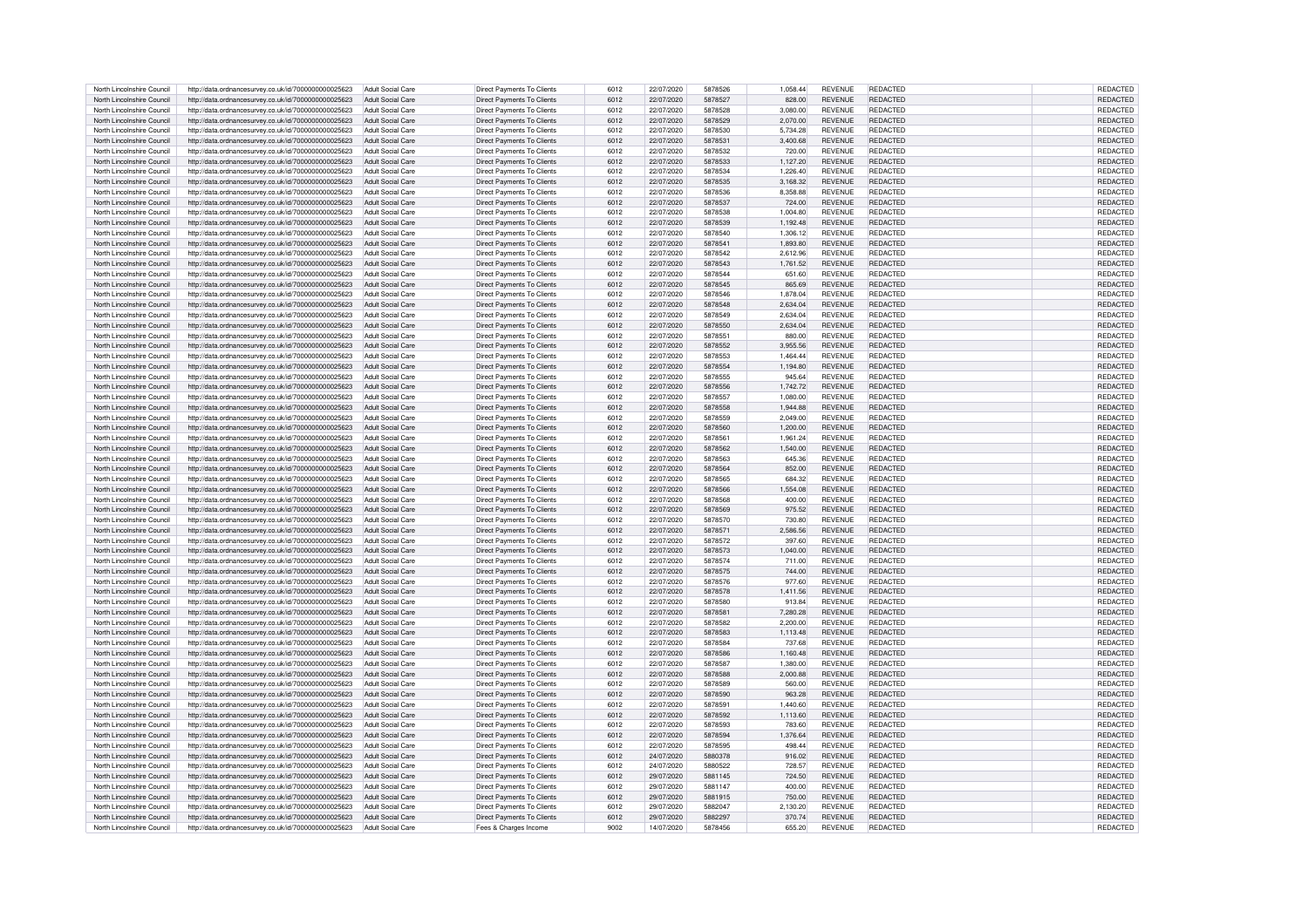| North Lincolnshire Council | http://data.ordnancesurvey.co.uk/id/7000000000025623 | Adult Social Care        | Fees & Charges Income | 9002 | 14/07/2020 | 5878457 | $-655.20$ | <b>REVENUE</b> | REDACTED        | <b>REDACTED</b> |
|----------------------------|------------------------------------------------------|--------------------------|-----------------------|------|------------|---------|-----------|----------------|-----------------|-----------------|
| North Lincolnshire Council | http://data.ordnancesurvey.co.uk/id/7000000000025623 | Adult Social Care        | Fees & Charges Income | 9002 | 22/07/2020 | 5878229 | $-122.56$ | <b>REVENUE</b> | <b>REDACTED</b> | REDACTED        |
| North Lincolnshire Council | http://data.ordnancesurvey.co.uk/id/7000000000025623 | <b>Adult Social Care</b> | Fees & Charges Income | 9002 | 22/07/2020 | 5878230 | $-99.72$  | <b>REVENUE</b> | REDACTED        | REDACTED        |
| North Lincolnshire Council | http://data.ordnancesurvey.co.uk/id/7000000000025623 | Adult Social Care        | Fees & Charges Income | 9002 | 22/07/2020 | 5878232 | $-198.56$ | <b>REVENUE</b> | <b>REDACTED</b> | REDACTED        |
| North Lincolnshire Council | http://data.ordnancesurvey.co.uk/id/7000000000025623 | <b>Adult Social Care</b> | Fees & Charges Income | 9002 | 22/07/2020 | 5878233 | $-122.56$ | <b>REVENUE</b> | REDACTED        | REDACTED        |
| North Lincolnshire Council | http://data.ordnancesurvey.co.uk/id/7000000000025623 | Adult Social Care        |                       | 9002 | 22/07/2020 | 5878234 | $-379.76$ | <b>REVENUE</b> | REDACTED        | <b>REDACTED</b> |
|                            |                                                      | Adult Social Care        | Fees & Charges Income | 9002 |            | 5878235 | $-119.28$ | <b>REVENUE</b> | <b>REDACTED</b> |                 |
| North Lincolnshire Council | http://data.ordnancesurvey.co.uk/id/7000000000025623 |                          | Fees & Charges Income |      | 22/07/2020 |         |           |                |                 | <b>REDACTED</b> |
| North Lincolnshire Council | http://data.ordnancesurvey.co.uk/id/7000000000025623 | Adult Social Care        | Fees & Charges Income | 9002 | 22/07/2020 | 5878236 | $-198.56$ | <b>REVENUE</b> | REDACTED        | REDACTED        |
| North Lincolnshire Council | http://data.ordnancesurvey.co.uk/id/7000000000025623 | Adult Social Care        | Fees & Charges Income | 9002 | 22/07/2020 | 5878237 | $-138.96$ | <b>REVENUE</b> | REDACTED        | REDACTED        |
| North Lincolnshire Council | http://data.ordnancesurvey.co.uk/id/7000000000025623 | Adult Social Care        | Fees & Charges Income | 9002 | 22/07/2020 | 5878238 | $-122.56$ | <b>REVENUE</b> | <b>REDACTED</b> | REDACTED        |
| North Lincolnshire Council | http://data.ordnancesurvey.co.uk/id/7000000000025623 | Adult Social Care        | Fees & Charges Income | 9002 | 22/07/2020 | 5878239 | $-122.56$ | <b>REVENUE</b> | <b>REDACTED</b> | REDACTED        |
| North Lincolnshire Council | http://data.ordnancesurvey.co.uk/id/7000000000025623 | Adult Social Care        | Fees & Charges Income | 9002 | 22/07/2020 | 5878240 | $-274.36$ | <b>REVENUE</b> | <b>REDACTED</b> | <b>REDACTED</b> |
| North Lincolnshire Council | http://data.ordnancesurvey.co.uk/id/7000000000025623 | <b>Adult Social Care</b> | Fees & Charges Income | 9002 | 22/07/2020 | 5878241 | $-122.56$ | <b>REVENUE</b> | REDACTED        | <b>REDACTED</b> |
| North Lincolnshire Council | http://data.ordnancesurvey.co.uk/id/7000000000025623 | Adult Social Care        | Fees & Charges Income | 9002 | 22/07/2020 | 5878244 | $-338.24$ | <b>REVENUE</b> | REDACTED        | REDACTED        |
| North Lincolnshire Council | http://data.ordnancesurvey.co.uk/id/7000000000025623 | <b>Adult Social Care</b> | Fees & Charges Income | 9002 | 22/07/2020 | 5878245 | $-122.56$ | <b>REVENUE</b> | REDACTED        | <b>REDACTED</b> |
| North Lincolnshire Council | http://data.ordnancesurvey.co.uk/id/7000000000025623 | Adult Social Care        | Fees & Charges Income | 9002 | 22/07/2020 | 5878246 | $-122.56$ | <b>REVENUE</b> | REDACTED        | REDACTED        |
| North Lincolnshire Council | http://data.ordnancesurvey.co.uk/id/7000000000025623 | Adult Social Care        | Fees & Charges Income | 9002 | 22/07/2020 | 5878248 | $-122.56$ | <b>REVENUE</b> | <b>REDACTED</b> | <b>REDACTED</b> |
| North Lincolnshire Council | http://data.ordnancesurvey.co.uk/id/7000000000025623 | Adult Social Care        | Fees & Charges Income | 9002 | 22/07/2020 | 5878249 | $-187.68$ | <b>REVENUE</b> | REDACTED        | REDACTED        |
| North Lincolnshire Council | http://data.ordnancesurvey.co.uk/id/7000000000025623 | Adult Social Care        | Fees & Charges Income | 9002 | 22/07/2020 | 587825  | $-122.56$ | <b>REVENUE</b> | REDACTED        | REDACTED        |
| North Lincolnshire Council |                                                      | Adult Social Care        |                       | 9002 | 22/07/2020 | 5878252 | $-122.56$ | <b>REVENUE</b> | REDACTED        | REDACTED        |
|                            | http://data.ordnancesurvey.co.uk/id/7000000000025623 |                          | Fees & Charges Income |      |            |         |           |                |                 |                 |
| North Lincolnshire Council | http://data.ordnancesurvey.co.uk/id/7000000000025623 | Adult Social Care        | Fees & Charges Income | 9002 | 22/07/2020 | 5878253 | $-122.56$ | <b>REVENUE</b> | <b>REDACTED</b> | REDACTED        |
| North Lincolnshire Council | http://data.ordnancesurvey.co.uk/id/7000000000025623 | Adult Social Care        | Fees & Charges Income | 9002 | 22/07/2020 | 5878254 | $-123.00$ | <b>REVENUE</b> | <b>REDACTED</b> | REDACTED        |
| North Lincolnshire Council | http://data.ordnancesurvey.co.uk/id/7000000000025623 | Adult Social Care        | Fees & Charges Income | 9002 | 22/07/2020 | 5878255 | $-122.56$ | <b>REVENUE</b> | <b>REDACTED</b> | REDACTED        |
| North Lincolnshire Council | http://data.ordnancesurvey.co.uk/id/7000000000025623 | Adult Social Care        | Fees & Charges Income | 9002 | 22/07/2020 | 5878256 | $-56.96$  | <b>REVENUE</b> | <b>REDACTED</b> | REDACTED        |
| North Lincolnshire Council | http://data.ordnancesurvey.co.uk/id/7000000000025623 | Adult Social Care        | Fees & Charges Income | 9002 | 22/07/2020 | 5878258 | $-98.56$  | <b>REVENUE</b> | REDACTED        | REDACTED        |
| North Lincolnshire Council | http://data.ordnancesurvey.co.uk/id/7000000000025623 | Adult Social Care        | Fees & Charges Income | 9002 | 22/07/2020 | 5878259 | 122.56    | <b>REVENUE</b> | REDACTED        | <b>REDACTED</b> |
| North Lincolnshire Council | http://data.ordnancesurvey.co.uk/id/7000000000025623 | Adult Social Care        | Fees & Charges Income | 9002 | 22/07/2020 | 5878262 | $-21.80$  | <b>REVENUE</b> | REDACTED        | REDACTED        |
| North Lincolnshire Council | http://data.ordnancesurvey.co.uk/id/7000000000025623 | Adult Social Care        | Fees & Charges Income | 9002 | 22/07/2020 | 5878266 | $-120.32$ | <b>REVENUE</b> | <b>REDACTED</b> | REDACTED        |
| North Lincolnshire Council | http://data.ordnancesurvey.co.uk/id/7000000000025623 | Adult Social Care        | Fees & Charges Income | 9002 | 22/07/2020 | 5878271 | $-122.56$ | <b>REVENUE</b> | <b>REDACTED</b> | REDACTED        |
| North Lincolnshire Council | http://data.ordnancesurvey.co.uk/id/7000000000025623 | Adult Social Care        | Fees & Charges Income | 9002 | 22/07/2020 | 5878274 | $-57.36$  | <b>REVENUE</b> | REDACTED        | REDACTED        |
| North Lincolnshire Council | http://data.ordnancesurvey.co.uk/id/7000000000025623 | Adult Social Care        | Fees & Charges Income | 9002 | 22/07/2020 | 5878275 | $-122.56$ | <b>REVENUE</b> | REDACTED        | REDACTED        |
| North Lincolnshire Council | http://data.ordnancesurvey.co.uk/id/7000000000025623 | Adult Social Care        | Fees & Charges Income | 9002 | 22/07/2020 | 5878276 | $-198.56$ | <b>REVENUE</b> | <b>REDACTED</b> | REDACTED        |
| North Lincolnshire Council |                                                      | Adult Social Care        |                       | 9002 | 22/07/2020 | 5878277 | $-122.56$ | <b>REVENUE</b> | <b>REDACTED</b> | <b>REDACTED</b> |
|                            | http://data.ordnancesurvey.co.uk/id/7000000000025623 |                          | Fees & Charges Income |      |            |         |           |                | <b>REDACTED</b> |                 |
| North Lincolnshire Council | http://data.ordnancesurvey.co.uk/id/7000000000025623 | Adult Social Care        | Fees & Charges Income | 9002 | 22/07/2020 | 5878278 | $-198.56$ | <b>REVENUE</b> |                 | REDACTED        |
| North Lincolnshire Council | http://data.ordnancesurvey.co.uk/id/7000000000025623 | Adult Social Care        | Fees & Charges Income | 9002 | 22/07/2020 | 5878279 | $-109.36$ | <b>REVENUE</b> | REDACTED        | REDACTED        |
| North Lincolnshire Council | http://data.ordnancesurvey.co.uk/id/7000000000025623 | Adult Social Care        | Fees & Charges Income | 9002 | 22/07/2020 | 5878280 | $-56.96$  | <b>REVENUE</b> | <b>REDACTED</b> | REDACTED        |
| North Lincolnshire Council | http://data.ordnancesurvey.co.uk/id/7000000000025623 | <b>Adult Social Care</b> | Fees & Charges Income | 9002 | 22/07/2020 | 5878281 | $-122.56$ | <b>REVENUE</b> | REDACTED        | REDACTED        |
| North Lincolnshire Council | http://data.ordnancesurvey.co.uk/id/7000000000025623 | Adult Social Care        | Fees & Charges Income | 9002 | 22/07/2020 | 5878283 | $-122.56$ | <b>REVENUE</b> | REDACTED        | <b>REDACTED</b> |
| North Lincolnshire Council | http://data.ordnancesurvey.co.uk/id/7000000000025623 | Adult Social Care        | Fees & Charges Income | 9002 | 22/07/2020 | 5878284 | $-122.56$ | <b>REVENUE</b> | <b>REDACTED</b> | REDACTED        |
| North Lincolnshire Council | http://data.ordnancesurvey.co.uk/id/7000000000025623 | Adult Social Care        | Fees & Charges Income | 9002 | 22/07/2020 | 5878285 | $-198.56$ | <b>REVENUE</b> | REDACTED        | REDACTED        |
| North Lincolnshire Council | http://data.ordnancesurvey.co.uk/id/7000000000025623 | Adult Social Care        | Fees & Charges Income | 9002 | 22/07/2020 | 5878286 | $-122.56$ | <b>REVENUE</b> | REDACTED        | REDACTED        |
| North Lincolnshire Council | http://data.ordnancesurvey.co.uk/id/7000000000025623 | Adult Social Care        | Fees & Charges Income | 9002 | 22/07/2020 | 5878287 | $-346.44$ | <b>REVENUE</b> | REDACTED        | REDACTED        |
| North Lincolnshire Council | http://data.ordnancesurvey.co.uk/id/7000000000025623 | <b>Adult Social Care</b> | Fees & Charges Income | 9002 | 22/07/2020 | 5878288 | $-379.76$ | <b>REVENUE</b> | <b>REDACTED</b> | REDACTED        |
| North Lincolnshire Council | http://data.ordnancesurvey.co.uk/id/7000000000025623 | Adult Social Care        | Fees & Charges Income | 9002 | 22/07/2020 | 5878289 | $-127.36$ | <b>REVENUE</b> | <b>REDACTED</b> | REDACTED        |
| North Lincolnshire Council | http://data.ordnancesurvey.co.uk/id/7000000000025623 | Adult Social Care        | Fees & Charges Income | 9002 | 22/07/2020 | 5878290 | $-113.72$ | <b>REVENUE</b> | <b>REDACTED</b> | REDACTED        |
| North Lincolnshire Council | http://data.ordnancesurvey.co.uk/id/7000000000025623 | Adult Social Care        | Fees & Charges Income | 9002 | 22/07/2020 | 5878291 | $-122.56$ | <b>REVENUE</b> | <b>REDACTED</b> | <b>REDACTED</b> |
| North Lincolnshire Council |                                                      | <b>Adult Social Care</b> |                       | 9002 | 22/07/2020 | 5878292 | $-318.76$ | <b>REVENUE</b> | REDACTED        |                 |
|                            | http://data.ordnancesurvey.co.uk/id/7000000000025623 |                          | Fees & Charges Income |      |            |         |           |                |                 | REDACTED        |
| North Lincolnshire Council | http://data.ordnancesurvey.co.uk/id/7000000000025623 | Adult Social Care        | Fees & Charges Income | 9002 | 22/07/2020 | 5878293 | $-364.72$ | <b>REVENUE</b> | REDACTED        | REDACTED        |
| North Lincolnshire Council | http://data.ordnancesurvey.co.uk/id/7000000000025623 | Adult Social Care        | Fees & Charges Income | 9002 | 22/07/2020 | 5878294 | $-85.04$  | <b>REVENUE</b> | REDACTED        | REDACTED        |
| North Lincolnshire Council | http://data.ordnancesurvey.co.uk/id/7000000000025623 | Adult Social Care        | Fees & Charges Income | 9002 | 22/07/2020 | 5878296 | $-324.04$ | <b>REVENUE</b> | <b>REDACTED</b> | <b>REDACTEI</b> |
| North Lincolnshire Council | http://data.ordnancesurvey.co.uk/id/7000000000025623 | Adult Social Care        | Fees & Charges Income | 9002 | 22/07/2020 | 5878297 | $-104.56$ | <b>REVENUE</b> | REDACTED        | REDACTED        |
| North Lincolnshire Council | http://data.ordnancesurvey.co.uk/id/7000000000025623 | Adult Social Care        | Fees & Charges Income | 9002 | 22/07/2020 | 5878299 | $-41.12$  | <b>REVENUE</b> | <b>REDACTED</b> | <b>REDACTED</b> |
| North Lincolnshire Council | http://data.ordnancesurvey.co.uk/id/7000000000025623 | Adult Social Care        | Fees & Charges Income | 9002 | 22/07/2020 | 5878300 | $-122.56$ | <b>REVENUE</b> | REDACTED        | <b>REDACTED</b> |
| North Lincolnshire Council | http://data.ordnancesurvey.co.uk/id/7000000000025623 | Adult Social Care        | Fees & Charges Income | 9002 | 22/07/2020 | 5878302 | $-341.76$ | <b>REVENUE</b> | REDACTED        | REDACTED        |
| North Lincolnshire Council | http://data.ordnancesurvey.co.uk/id/7000000000025623 | Adult Social Care        | Fees & Charges Income | 9002 | 22/07/2020 | 5878307 | $-122.56$ | <b>REVENUE</b> | <b>REDACTED</b> | REDACTED        |
| North Lincolnshire Council | http://data.ordnancesurvey.co.uk/id/7000000000025623 | Adult Social Care        | Fees & Charges Income | 9002 | 22/07/2020 | 5878311 | $-122.56$ | <b>REVENUE</b> | <b>REDACTED</b> | <b>REDACTED</b> |
| North Lincolnshire Council | http://data.ordnancesurvey.co.uk/id/7000000000025623 | <b>Adult Social Care</b> | Fees & Charges Income | 9002 | 22/07/2020 | 5878312 | $-379.76$ | <b>REVENUE</b> | <b>REDACTED</b> | REDACTED        |
| North Lincolnshire Council | http://data.ordnancesurvey.co.uk/id/7000000000025623 | <b>Adult Social Care</b> | Fees & Charges Income | 9002 | 22/07/2020 | 5878313 | $-49.52$  | <b>REVENUE</b> | <b>REDACTED</b> | <b>REDACTED</b> |
| North Lincolnshire Council | http://data.ordnancesurvey.co.uk/id/7000000000025623 | <b>Adult Social Care</b> | Fees & Charges Income | 9002 | 22/07/2020 | 5878314 | $-77.92$  | <b>REVENUE</b> | REDACTED        | REDACTED        |
| North Lincolnshire Council | http://data.ordnancesurvey.co.uk/id/7000000000025623 | Adult Social Care        | Fees & Charges Income | 9002 | 22/07/2020 | 5878315 | $-318.04$ | <b>REVENUE</b> | REDACTED        | REDACTED        |
| North Lincolnshire Council | http://data.ordnancesurvey.co.uk/id/7000000000025623 | Adult Social Care        | Fees & Charges Income | 9002 | 22/07/2020 | 5878316 | $-198.56$ | <b>REVENUE</b> | <b>REDACTED</b> | REDACTED        |
| North Lincolnshire Council | http://data.ordnancesurvey.co.uk/id/7000000000025623 | Adult Social Care        | Fees & Charges Income | 9002 | 22/07/2020 | 5878319 | $-103.88$ | <b>REVENUE</b> | <b>REDACTED</b> | REDACTED        |
|                            |                                                      |                          |                       |      |            | 5878320 |           |                |                 |                 |
| North Lincolnshire Council | http://data.ordnancesurvey.co.uk/id/7000000000025623 | Adult Social Care        | Fees & Charges Income | 9002 | 22/07/2020 |         | $-322.92$ | <b>REVENUE</b> | REDACTED        | REDACTED        |
| North Lincolnshire Council | http://data.ordnancesurvey.co.uk/id/7000000000025623 | Adult Social Care        | Fees & Charges Income | 9002 | 22/07/2020 | 5878321 | $-265.84$ | <b>REVENUE</b> | REDACTED        | REDACTED        |
| North Lincolnshire Council | http://data.ordnancesurvey.co.uk/id/7000000000025623 | Adult Social Care        | Fees & Charges Income | 9002 | 22/07/2020 | 5878322 | $-57.36$  | <b>REVENUE</b> | REDACTED        | REDACTED        |
| North Lincolnshire Council | http://data.ordnancesurvey.co.uk/id/7000000000025623 | Adult Social Care        | Fees & Charges Income | 9002 | 22/07/2020 | 5878323 | $-19856$  | <b>REVENUE</b> | <b>REDACTED</b> | REDACTED        |
| North Lincolnshire Council | http://data.ordnancesurvey.co.uk/id/7000000000025623 | Adult Social Care        | Fees & Charges Income | 9002 | 22/07/2020 | 5878324 | $-122.56$ | <b>REVENUE</b> | REDACTED        | REDACTED        |
| North Lincolnshire Council | http://data.ordnancesurvey.co.uk/id/7000000000025623 | Adult Social Care        | Fees & Charges Income | 9002 | 22/07/2020 | 5878325 | $-122.56$ | <b>REVENUE</b> | REDACTED        | REDACTED        |
| North Lincolnshire Council | http://data.ordnancesurvey.co.uk/id/7000000000025623 | Adult Social Care        | Fees & Charges Income | 9002 | 22/07/2020 | 5878326 | $-57.36$  | <b>REVENUE</b> | <b>REDACTED</b> | <b>REDACTED</b> |
| North Lincolnshire Council | http://data.ordnancesurvey.co.uk/id/7000000000025623 | Adult Social Care        | Fees & Charges Income | 9002 | 22/07/2020 | 5878327 | $-122.56$ | <b>REVENUE</b> | REDACTED        | REDACTED        |
| North Lincolnshire Council | http://data.ordnancesurvey.co.uk/id/7000000000025623 | Adult Social Care        | Fees & Charges Income | 9002 | 22/07/2020 | 5878328 | $-122.56$ | <b>REVENUE</b> | <b>REDACTED</b> | REDACTED        |
| North Lincolnshire Council | http://data.ordnancesurvey.co.uk/id/7000000000025623 | Adult Social Care        | Fees & Charges Income | 9002 | 22/07/2020 | 5878329 | 198.56    | <b>REVENUE</b> | REDACTED        | REDACTED        |
| North Lincolnshire Council | http://data.ordnancesurvey.co.uk/id/7000000000025623 | Adult Social Care        | Fees & Charges Income | 9002 | 22/07/2020 | 5878331 | $-85.56$  | <b>REVENUE</b> | <b>REDACTED</b> | <b>REDACTED</b> |
|                            |                                                      |                          |                       |      |            |         |           |                |                 |                 |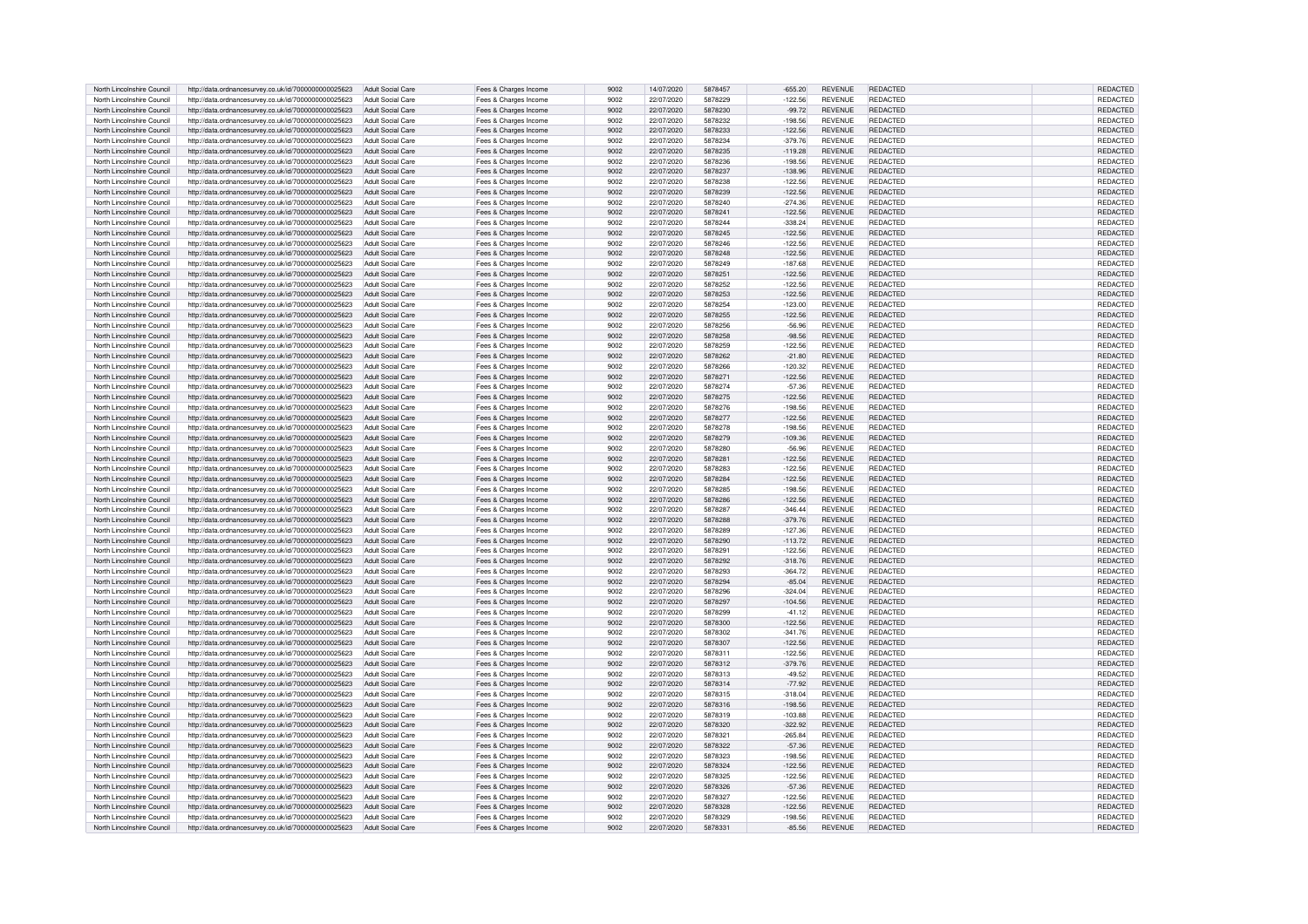| North Lincolnshire Council | http://data.ordnancesurvey.co.uk/id/7000000000025623 | Adult Social Care        | Fees & Charges Income | 9002 | 22/07/2020 | 5878332 | $-85.64$  | <b>REVENUE</b> | REDACTED        | REDACTED        |
|----------------------------|------------------------------------------------------|--------------------------|-----------------------|------|------------|---------|-----------|----------------|-----------------|-----------------|
|                            |                                                      |                          |                       |      |            |         |           |                |                 |                 |
| North Lincolnshire Council | http://data.ordnancesurvey.co.uk/id/7000000000025623 | <b>Adult Social Care</b> | Fees & Charges Income | 9002 | 22/07/2020 | 5878333 | $-183.96$ | <b>REVENUE</b> | REDACTED        | REDACTED        |
| North Lincolnshire Council | http://data.ordnancesurvey.co.uk/id/7000000000025623 | Adult Social Care        | Fees & Charges Income | 9002 | 22/07/2020 | 5878334 | $-260.88$ | <b>REVENUE</b> | <b>REDACTED</b> | REDACTED        |
| North Lincolnshire Council | http://data.ordnancesurvey.co.uk/id/7000000000025623 | Adult Social Care        | Fees & Charges Income | 9002 | 22/07/2020 | 5878335 | $-286.40$ | <b>REVENUE</b> | <b>REDACTED</b> | <b>REDACTED</b> |
| North Lincolnshire Council | http://data.ordnancesurvey.co.uk/id/7000000000025623 | Adult Social Care        | Fees & Charges Income | 9002 | 22/07/2020 | 5878336 | $-47.56$  | <b>REVENUE</b> | REDACTED        | REDACTED        |
|                            |                                                      |                          |                       |      |            |         |           |                |                 |                 |
| North Lincolnshire Council | http://data.ordnancesurvey.co.uk/id/7000000000025623 | Adult Social Care        | Fees & Charges Income | 9002 | 22/07/2020 | 5878337 | $-244.80$ | <b>REVENUE</b> | REDACTED        | REDACTED        |
| North Lincolnshire Council | http://data.ordnancesurvey.co.uk/id/7000000000025623 | Adult Social Care        | Fees & Charges Income | 9002 | 22/07/2020 | 5878339 | $-105.48$ | <b>REVENUE</b> | REDACTED        | REDACTED        |
| North Lincolnshire Council | http://data.ordnancesurvey.co.uk/id/7000000000025623 | Adult Social Care        | Fees & Charges Income | 9002 | 22/07/2020 | 5878340 | $-107.96$ | <b>REVENUE</b> | REDACTED        | REDACTED        |
| North Lincolnshire Council |                                                      | Adult Social Care        |                       | 9002 | 22/07/2020 | 587834  |           | <b>REVENUE</b> | <b>REDACTED</b> |                 |
|                            | http://data.ordnancesurvey.co.uk/id/7000000000025623 |                          | Fees & Charges Income |      |            |         | $-323.40$ |                |                 | REDACTED        |
| North Lincolnshire Council | http://data.ordnancesurvey.co.uk/id/7000000000025623 | Adult Social Care        | Fees & Charges Income | 9002 | 22/07/2020 | 5878342 | $-136.60$ | <b>REVENUE</b> | <b>REDACTED</b> | REDACTED        |
| North Lincolnshire Council | http://data.ordnancesurvey.co.uk/id/7000000000025623 | Adult Social Care        | Fees & Charges Income | 9002 | 22/07/2020 | 5878345 | $-25.92$  | <b>REVENUE</b> | <b>REDACTED</b> | REDACTED        |
| North Lincolnshire Council | http://data.ordnancesurvey.co.uk/id/7000000000025623 | Adult Social Care        | Fees & Charges Income | 9002 | 22/07/2020 | 5878346 | $-74.20$  | <b>REVENUE</b> | <b>REDACTED</b> | REDACTED        |
|                            |                                                      |                          |                       |      |            |         |           |                |                 |                 |
| North Lincolnshire Council | http://data.ordnancesurvey.co.uk/id/7000000000025623 | Adult Social Care        | Fees & Charges Income | 9002 | 22/07/2020 | 5878350 | $-312.80$ | <b>REVENUE</b> | REDACTED        | <b>REDACTED</b> |
| North Lincolnshire Council | http://data.ordnancesurvey.co.uk/id/7000000000025623 | <b>Adult Social Care</b> | Fees & Charges Income | 9002 | 22/07/2020 | 5878356 | $-280.56$ | <b>REVENUE</b> | REDACTED        | REDACTED        |
| North Lincolnshire Council | http://data.ordnancesurvey.co.uk/id/7000000000025623 | Adult Social Care        | Fees & Charges Income | 9002 | 22/07/2020 | 5878357 | $-122.56$ | <b>REVENUE</b> | <b>REDACTED</b> | <b>REDACTED</b> |
| North Lincolnshire Council | http://data.ordnancesurvey.co.uk/id/7000000000025623 | Adult Social Care        | Fees & Charges Income | 9002 | 22/07/2020 | 5878358 | $-52.20$  | <b>REVENUE</b> | <b>REDACTED</b> | <b>REDACTED</b> |
| North Lincolnshire Council | http://data.ordnancesurvey.co.uk/id/7000000000025623 | Adult Social Care        | Fees & Charges Income | 9002 | 22/07/2020 | 5878359 | $-122.56$ | <b>REVENUE</b> | <b>REDACTED</b> | REDACTED        |
|                            |                                                      |                          |                       |      |            |         |           |                |                 |                 |
| North Lincolnshire Council | http://data.ordnancesurvey.co.uk/id/7000000000025623 | Adult Social Care        | Fees & Charges Income | 9002 | 22/07/2020 | 5878360 | $-269.20$ | <b>REVENUE</b> | REDACTED        | <b>REDACTED</b> |
| North Lincolnshire Council | http://data.ordnancesurvey.co.uk/id/7000000000025623 | Adult Social Care        | Fees & Charges Income | 9002 | 22/07/2020 | 5878362 | $-299.20$ | <b>REVENUE</b> | REDACTED        | REDACTED        |
| North Lincolnshire Council | http://data.ordnancesurvey.co.uk/id/7000000000025623 | Adult Social Care        | Fees & Charges Income | 9002 | 22/07/2020 | 5878363 | $-15.20$  | <b>REVENUE</b> | <b>REDACTED</b> | REDACTED        |
| North Lincolnshire Council | http://data.ordnancesurvey.co.uk/id/7000000000025623 | Adult Social Care        | Fees & Charges Income | 9002 | 22/07/2020 | 5878364 | $-198.56$ | <b>REVENUE</b> | <b>REDACTED</b> | REDACTED        |
|                            |                                                      |                          |                       |      |            |         |           | <b>REVENUE</b> | <b>REDACTED</b> |                 |
| North Lincolnshire Council | http://data.ordnancesurvey.co.uk/id/7000000000025623 | Adult Social Care        | Fees & Charges Income | 9002 | 22/07/2020 | 5878365 | $-379.76$ |                |                 | REDACTED        |
| North Lincolnshire Council | http://data.ordnancesurvey.co.uk/id/7000000000025623 | Adult Social Care        | Fees & Charges Income | 9002 | 22/07/2020 | 5878366 | $-122.56$ | <b>REVENUE</b> | <b>REDACTED</b> | REDACTED        |
| North Lincolnshire Council | http://data.ordnancesurvey.co.uk/id/7000000000025623 | Adult Social Care        | Fees & Charges Income | 9002 | 22/07/2020 | 5878367 | $-323.40$ | <b>REVENUE</b> | <b>REDACTED</b> | REDACTED        |
| North Lincolnshire Council | http://data.ordnancesurvey.co.uk/id/7000000000025623 | Adult Social Care        | Fees & Charges Income | 9002 | 22/07/2020 | 5878369 | $-198.56$ | <b>REVENUE</b> | REDACTED        | REDACTED        |
|                            |                                                      |                          |                       | 9002 |            |         |           | <b>REVENUE</b> | <b>REDACTED</b> |                 |
| North Lincolnshire Council | http://data.ordnancesurvey.co.uk/id/7000000000025623 | Adult Social Care        | Fees & Charges Income |      | 22/07/2020 | 5878373 | $-321.00$ |                |                 | REDACTED        |
| North Lincolnshire Council | http://data.ordnancesurvey.co.uk/id/7000000000025623 | Adult Social Care        | Fees & Charges Income | 9002 | 22/07/2020 | 5878374 | $-177.48$ | <b>REVENUE</b> | <b>REDACTED</b> | REDACTED        |
| North Lincolnshire Council | http://data.ordnancesurvey.co.uk/id/7000000000025623 | Adult Social Care        | Fees & Charges Income | 9002 | 22/07/2020 | 5878375 | $-119.32$ | <b>REVENUE</b> | REDACTED        | REDACTED        |
| North Lincolnshire Council | http://data.ordnancesurvey.co.uk/id/7000000000025623 | Adult Social Care        | Fees & Charges Income | 9002 | 22/07/2020 | 5878377 | $-198.56$ | <b>REVENUE</b> | REDACTED        | REDACTED        |
| North Lincolnshire Council | http://data.ordnancesurvey.co.uk/id/7000000000025623 | Adult Social Care        | Fees & Charges Income | 9002 | 22/07/2020 | 5878379 | $-69.16$  | <b>REVENUE</b> | <b>REDACTED</b> | REDACTED        |
|                            |                                                      |                          |                       |      |            |         |           |                |                 |                 |
| North Lincolnshire Council | http://data.ordnancesurvey.co.uk/id/7000000000025623 | Adult Social Care        | Fees & Charges Income | 9002 | 22/07/2020 | 5878380 | $-198.56$ | <b>REVENUE</b> | REDACTED        | REDACTED        |
| North Lincolnshire Council | http://data.ordnancesurvey.co.uk/id/7000000000025623 | Adult Social Care        | Fees & Charges Income | 9002 | 22/07/2020 | 587838  | $-30.24$  | <b>REVENUE</b> | REDACTED        | REDACTED        |
| North Lincolnshire Council | http://data.ordnancesurvey.co.uk/id/7000000000025623 | Adult Social Care        | Fees & Charges Income | 9002 | 22/07/2020 | 5878383 | $-37.84$  | <b>REVENUE</b> | REDACTED        | REDACTED        |
| North Lincolnshire Council | http://data.ordnancesurvey.co.uk/id/7000000000025623 | Adult Social Care        | Fees & Charges Income | 9002 | 22/07/2020 | 5878384 | $-87.16$  | <b>REVENUE</b> | REDACTED        | REDACTED        |
|                            |                                                      |                          |                       |      |            |         |           |                |                 |                 |
| North Lincolnshire Council | http://data.ordnancesurvey.co.uk/id/7000000000025623 | Adult Social Care        | Fees & Charges Income | 9002 | 22/07/2020 | 5878385 | $-271.12$ | <b>REVENUE</b> | REDACTED        | REDACTED        |
| North Lincolnshire Council | http://data.ordnancesurvey.co.uk/id/7000000000025623 | Adult Social Care        | Fees & Charges Income | 9002 | 22/07/2020 | 587839  | $-198.56$ | <b>REVENUE</b> | REDACTED        | <b>REDACTED</b> |
| North Lincolnshire Council | http://data.ordnancesurvey.co.uk/id/7000000000025623 | Adult Social Care        | Fees & Charges Income | 9002 | 22/07/2020 | 5878393 | $-33.44$  | <b>REVENUE</b> | REDACTED        | REDACTED        |
| North Lincolnshire Council | http://data.ordnancesurvey.co.uk/id/7000000000025623 | Adult Social Care        | Fees & Charges Income | 9002 | 22/07/2020 | 5878395 | $-295.92$ | <b>REVENUE</b> | <b>REDACTED</b> | REDACTED        |
|                            |                                                      |                          |                       |      |            |         |           |                |                 |                 |
| North Lincolnshire Council | http://data.ordnancesurvey.co.uk/id/7000000000025623 | Adult Social Care        | Fees & Charges Income | 9002 | 22/07/2020 | 5878398 | $-58.48$  | <b>REVENUE</b> | <b>REDACTED</b> | REDACTED        |
| North Lincolnshire Council | http://data.ordnancesurvey.co.uk/id/7000000000025623 | <b>Adult Social Care</b> | Fees & Charges Income | 9002 | 22/07/2020 | 5878403 | $-432.99$ | <b>REVENUE</b> | REDACTED        | REDACTED        |
| North Lincolnshire Council | http://data.ordnancesurvey.co.uk/id/7000000000025623 | Adult Social Care        | Fees & Charges Income | 9002 | 22/07/2020 | 5878404 | $-442.92$ | <b>REVENUE</b> | REDACTED        | REDACTED        |
| North Lincolnshire Council | http://data.ordnancesurvey.co.uk/id/7000000000025623 | Adult Social Care        | Fees & Charges Income | 9002 | 22/07/2020 | 5878406 | $-123.88$ | <b>REVENUE</b> | <b>REDACTED</b> | REDACTED        |
| North Lincolnshire Council |                                                      | Adult Social Care        |                       | 9002 |            | 5878408 | $-161.32$ | <b>REVENUE</b> | <b>REDACTED</b> | <b>REDACTED</b> |
|                            | http://data.ordnancesurvey.co.uk/id/7000000000025623 |                          | Fees & Charges Income |      | 22/07/2020 |         |           |                |                 |                 |
| North Lincolnshire Council | http://data.ordnancesurvey.co.uk/id/7000000000025623 | <b>Adult Social Care</b> | Fees & Charges Income | 9002 | 22/07/2020 | 5878409 | $-104.80$ | <b>REVENUE</b> | <b>REDACTED</b> | REDACTED        |
| North Lincolnshire Council | http://data.ordnancesurvey.co.uk/id/7000000000025623 | Adult Social Care        | Fees & Charges Income | 9002 | 22/07/2020 | 5878410 | $-229.44$ | <b>REVENUE</b> | <b>REDACTED</b> | <b>REDACTED</b> |
| North Lincolnshire Council | http://data.ordnancesurvey.co.uk/id/7000000000025623 | <b>Adult Social Care</b> | Fees & Charges Income | 9002 | 22/07/2020 | 5878411 | $-122.56$ | <b>REVENUE</b> | REDACTED        | REDACTED        |
| North Lincolnshire Council | http://data.ordnancesurvey.co.uk/id/7000000000025623 | Adult Social Care        | Fees & Charges Income | 9002 | 22/07/2020 | 5878412 | $-232.28$ | <b>REVENUE</b> | <b>REDACTED</b> | REDACTED        |
|                            |                                                      |                          |                       |      |            |         |           |                |                 |                 |
| North Lincolnshire Council | http://data.ordnancesurvey.co.uk/id/7000000000025623 | <b>Adult Social Care</b> | Fees & Charges Income | 9002 | 22/07/2020 | 5878413 | $-166.36$ | <b>REVENUE</b> | REDACTED        | REDACTED        |
| North Lincolnshire Council | http://data.ordnancesurvey.co.uk/id/7000000000025623 | Adult Social Care        | Fees & Charges Income | 9002 | 22/07/2020 | 5878414 | $-192.48$ | <b>REVENUE</b> | REDACTED        | <b>REDACTED</b> |
| North Lincolnshire Council | http://data.ordnancesurvey.co.uk/id/7000000000025623 | Adult Social Care        | Fees & Charges Income | 9002 | 22/07/2020 | 5878415 | $-158.56$ | <b>REVENUE</b> | <b>REDACTED</b> | <b>REDACTED</b> |
| North Lincolnshire Council | http://data.ordnancesurvey.co.uk/id/7000000000025623 | Adult Social Care        | Fees & Charges Income | 9002 | 22/07/2020 | 5878416 | $-22.76$  | <b>REVENUE</b> | REDACTED        | REDACTED        |
|                            |                                                      |                          |                       |      |            |         |           |                |                 |                 |
| North Lincolnshire Council | http://data.ordnancesurvey.co.uk/id/7000000000025623 | <b>Adult Social Care</b> | Fees & Charges Income | 9002 | 22/07/2020 | 5878418 | $-171.76$ | <b>REVENUE</b> | REDACTED        | REDACTED        |
| North Lincolnshire Council | http://data.ordnancesurvey.co.uk/id/7000000000025623 | Adult Social Care        | Fees & Charges Income | 9002 | 22/07/2020 | 5878422 | $-292.16$ | <b>REVENUE</b> | <b>REDACTED</b> | REDACTED        |
| North Lincolnshire Council | http://data.ordnancesurvey.co.uk/id/7000000000025623 | Adult Social Care        | Fees & Charges Income | 9002 | 22/07/2020 | 5878427 | $-301.28$ | <b>REVENUE</b> | <b>REDACTED</b> | REDACTED        |
| North Lincolnshire Council | http://data.ordnancesurvey.co.uk/id/7000000000025623 | Adult Social Care        | Fees & Charges Income | 9002 | 22/07/2020 | 5878428 | $-96.16$  | <b>REVENUE</b> | <b>REDACTED</b> | <b>REDACTEI</b> |
| North Lincolnshire Council |                                                      | <b>Adult Social Care</b> |                       | 9002 | 22/07/2020 | 5878434 | $-430.96$ | <b>REVENUE</b> | <b>REDACTED</b> | <b>REDACTEI</b> |
|                            | http://data.ordnancesurvey.co.uk/id/7000000000025623 |                          | Fees & Charges Income |      |            |         |           |                |                 |                 |
| North Lincolnshire Council | http://data.ordnancesurvey.co.uk/id/7000000000025623 | Adult Social Care        | Fees & Charges Income | 9002 | 22/07/2020 | 5878436 | $-135.00$ | <b>REVENUE</b> | REDACTED        | <b>REDACTEI</b> |
| North Lincolnshire Council | http://data.ordnancesurvey.co.uk/id/7000000000025623 | Adult Social Care        | Fees & Charges Income | 9002 | 22/07/2020 | 5878439 | $-122.56$ | <b>REVENUE</b> | REDACTED        | <b>REDACTED</b> |
| North Lincolnshire Council | http://data.ordnancesurvey.co.uk/id/7000000000025623 | Adult Social Care        | Fees & Charges Income | 9002 | 22/07/2020 | 5878443 | $-34.04$  | <b>REVENUE</b> | REDACTED        | <b>REDACTED</b> |
| North Lincolnshire Council | http://data.ordnancesurvey.co.uk/id/7000000000025623 | <b>Adult Social Care</b> | Fees & Charges Income | 9002 | 22/07/2020 | 5878444 | 229.12    | <b>REVENUE</b> | <b>REDACTED</b> | REDACTED        |
| North Lincolnshire Council | http://data.ordnancesurvey.co.uk/id/7000000000025623 | Adult Social Care        | Fees & Charges Income | 9002 | 22/07/2020 | 5878447 | $-94.20$  | <b>REVENUE</b> | <b>REDACTED</b> | REDACTED        |
|                            |                                                      |                          |                       |      |            |         |           |                |                 |                 |
| North Lincolnshire Council | http://data.ordnancesurvey.co.uk/id/7000000000025623 | Adult Social Care        | Fees & Charges Income | 9002 | 22/07/2020 | 5878452 | $-228.24$ | <b>REVENUE</b> | <b>REDACTED</b> | REDACTED        |
| North Lincolnshire Council | http://data.ordnancesurvey.co.uk/id/7000000000025623 | Adult Social Care        | Fees & Charges Income | 9002 | 22/07/2020 | 5878453 | $-191.60$ | <b>REVENUE</b> | REDACTED        | REDACTED        |
| North Lincolnshire Council | http://data.ordnancesurvey.co.uk/id/7000000000025623 | Adult Social Care        | Fees & Charges Income | 9002 | 22/07/2020 | 5878454 | $-122.56$ | <b>REVENUE</b> | REDACTED        | REDACTED        |
| North Lincolnshire Council | http://data.ordnancesurvey.co.uk/id/7000000000025623 | Adult Social Care        | Fees & Charges Income | 9002 | 22/07/2020 | 5878455 | $-122.56$ | <b>REVENUE</b> | <b>REDACTED</b> | REDACTED        |
|                            |                                                      | Adult Social Care        |                       | 9002 | 22/07/2020 | 5878458 | $-50.56$  | <b>REVENUE</b> | REDACTED        |                 |
| North Lincolnshire Council | http://data.ordnancesurvey.co.uk/id/7000000000025623 |                          | Fees & Charges Income |      |            |         |           |                |                 | REDACTED        |
| North Lincolnshire Council | http://data.ordnancesurvey.co.uk/id/7000000000025623 | Adult Social Care        | Fees & Charges Income | 9002 | 22/07/2020 | 587846* | $-100.20$ | <b>REVENUE</b> | REDACTED        | REDACTED        |
| North Lincolnshire Council | http://data.ordnancesurvey.co.uk/id/7000000000025623 | Adult Social Care        | Fees & Charges Income | 9002 | 22/07/2020 | 5878464 | $-244.20$ | <b>REVENUE</b> | REDACTED        | REDACTED        |
| North Lincolnshire Council | http://data.ordnancesurvey.co.uk/id/7000000000025623 | Adult Social Care        | Fees & Charges Income | 9002 | 22/07/2020 | 5878466 | $-676.20$ | <b>REVENUE</b> | REDACTED        | <b>REDACTED</b> |
| North Lincolnshire Council | http://data.ordnancesurvey.co.uk/id/7000000000025623 | Adult Social Care        | Fees & Charges Income | 9002 | 22/07/2020 | 5878467 | $-232.52$ | <b>REVENUE</b> | REDACTED        | REDACTED        |
|                            |                                                      |                          |                       |      |            |         |           |                |                 |                 |
| North Lincolnshire Council | http://data.ordnancesurvey.co.uk/id/7000000000025623 | Adult Social Care        | Fees & Charges Income | 9002 | 22/07/2020 | 5878470 | $-232.28$ | <b>REVENUE</b> | <b>REDACTED</b> | <b>REDACTED</b> |
| North Lincolnshire Council | http://data.ordnancesurvey.co.uk/id/7000000000025623 | Adult Social Care        | Fees & Charges Income | 9002 | 22/07/2020 | 587847  | $-47.00$  | <b>REVENUE</b> | REDACTED        | REDACTED        |
| North Lincolnshire Council | http://data.ordnancesurvey.co.uk/id/7000000000025623 | Adult Social Care        | Fees & Charges Income | 9002 | 22/07/2020 | 5878474 | $-180.20$ | <b>REVENUE</b> | <b>REDACTED</b> | REDACTED        |
|                            |                                                      |                          |                       |      |            |         |           |                |                 |                 |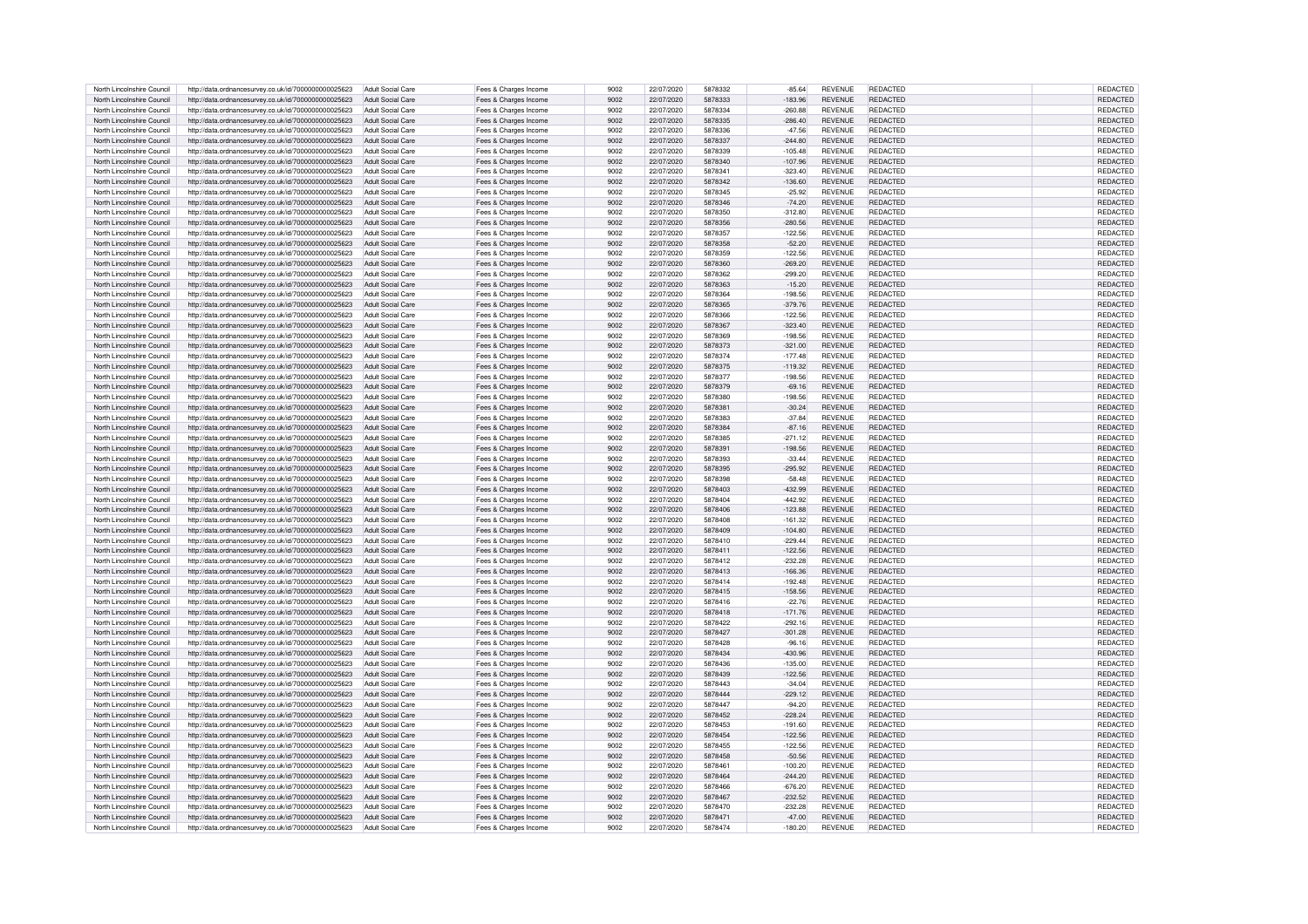| North Lincolnshire Council | http://data.ordnancesurvey.co.uk/id/7000000000025623 | Adult Social Care        | Fees & Charges Income | 9002 | 22/07/2020 | 5878475 | $-12.44$  | <b>REVENUE</b> | REDACTED        | <b>REDACTED</b> |
|----------------------------|------------------------------------------------------|--------------------------|-----------------------|------|------------|---------|-----------|----------------|-----------------|-----------------|
| North Lincolnshire Council | http://data.ordnancesurvey.co.uk/id/7000000000025623 | Adult Social Care        | Fees & Charges Income | 9002 | 22/07/2020 | 5878476 | $-122.56$ | <b>REVENUE</b> | <b>REDACTED</b> | REDACTED        |
| North Lincolnshire Council | http://data.ordnancesurvey.co.uk/id/7000000000025623 | <b>Adult Social Care</b> | Fees & Charges Income | 9002 | 22/07/2020 | 5878479 | $-65.92$  | <b>REVENUE</b> | REDACTED        | REDACTED        |
| North Lincolnshire Council | http://data.ordnancesurvey.co.uk/id/7000000000025623 | Adult Social Care        | Fees & Charges Income | 9002 | 22/07/2020 | 5878480 | $-217.24$ | <b>REVENUE</b> | <b>REDACTED</b> | REDACTED        |
| North Lincolnshire Council | http://data.ordnancesurvey.co.uk/id/7000000000025623 | <b>Adult Social Care</b> | Fees & Charges Income | 9002 | 22/07/2020 | 5878482 | $-583.44$ | <b>REVENUE</b> | REDACTED        | REDACTED        |
| North Lincolnshire Council | http://data.ordnancesurvey.co.uk/id/7000000000025623 | Adult Social Care        |                       | 9002 | 22/07/2020 | 5878483 | $-216.52$ | <b>REVENUE</b> | REDACTED        | <b>REDACTED</b> |
|                            |                                                      | Adult Social Care        | Fees & Charges Income | 9002 |            | 5878484 |           | <b>REVENUE</b> | <b>REDACTED</b> |                 |
| North Lincolnshire Council | http://data.ordnancesurvey.co.uk/id/7000000000025623 |                          | Fees & Charges Income |      | 22/07/2020 |         | $-53.64$  |                |                 | <b>REDACTED</b> |
| North Lincolnshire Council | http://data.ordnancesurvey.co.uk/id/7000000000025623 | Adult Social Care        | Fees & Charges Income | 9002 | 22/07/2020 | 5878487 | $-203.36$ | <b>REVENUE</b> | REDACTED        | REDACTED        |
| North Lincolnshire Council | http://data.ordnancesurvey.co.uk/id/7000000000025623 | Adult Social Care        | Fees & Charges Income | 9002 | 22/07/2020 | 5878489 | $-107.96$ | <b>REVENUE</b> | REDACTED        | REDACTED        |
| North Lincolnshire Council | http://data.ordnancesurvey.co.uk/id/7000000000025623 | Adult Social Care        | Fees & Charges Income | 9002 | 22/07/2020 | 5878492 | $-314.96$ | <b>REVENUE</b> | <b>REDACTED</b> | REDACTED        |
| North Lincolnshire Council | http://data.ordnancesurvey.co.uk/id/7000000000025623 | Adult Social Care        | Fees & Charges Income | 9002 | 22/07/2020 | 5878493 | $-66.20$  | <b>REVENUE</b> | <b>REDACTED</b> | REDACTED        |
| North Lincolnshire Council | http://data.ordnancesurvey.co.uk/id/7000000000025623 | Adult Social Care        | Fees & Charges Income | 9002 | 22/07/2020 | 5878494 | $-330.96$ | <b>REVENUE</b> | <b>REDACTED</b> | <b>REDACTED</b> |
| North Lincolnshire Council | http://data.ordnancesurvey.co.uk/id/7000000000025623 | <b>Adult Social Care</b> | Fees & Charges Income | 9002 | 22/07/2020 | 5878496 | $-442.96$ | <b>REVENUE</b> | <b>REDACTED</b> | <b>REDACTED</b> |
| North Lincolnshire Council | http://data.ordnancesurvey.co.uk/id/7000000000025623 | Adult Social Care        | Fees & Charges Income | 9002 | 22/07/2020 | 5878497 | $-124.88$ | <b>REVENUE</b> | REDACTED        | REDACTED        |
| North Lincolnshire Council | http://data.ordnancesurvey.co.uk/id/7000000000025623 | <b>Adult Social Care</b> | Fees & Charges Income | 9002 | 22/07/2020 | 5878498 | $-318.32$ | <b>REVENUE</b> | REDACTED        | <b>REDACTED</b> |
| North Lincolnshire Council | http://data.ordnancesurvey.co.uk/id/7000000000025623 | Adult Social Care        | Fees & Charges Income | 9002 | 22/07/2020 | 5878499 | $-58.00$  | <b>REVENUE</b> | REDACTED        | REDACTED        |
| North Lincolnshire Council | http://data.ordnancesurvey.co.uk/id/7000000000025623 | Adult Social Care        | Fees & Charges Income | 9002 | 22/07/2020 | 5878501 | $-73.96$  | <b>REVENUE</b> | <b>REDACTED</b> | <b>REDACTED</b> |
| North Lincolnshire Council | http://data.ordnancesurvey.co.uk/id/7000000000025623 | Adult Social Care        | Fees & Charges Income | 9002 | 22/07/2020 | 5878502 | $-203.36$ | <b>REVENUE</b> | REDACTED        | REDACTED        |
|                            |                                                      |                          |                       | 9002 | 22/07/2020 | 5878504 |           |                |                 |                 |
| North Lincolnshire Council | http://data.ordnancesurvey.co.uk/id/7000000000025623 | Adult Social Care        | Fees & Charges Income |      |            |         | $-67.56$  | <b>REVENUE</b> | REDACTED        | REDACTED        |
| North Lincolnshire Council | http://data.ordnancesurvey.co.uk/id/7000000000025623 | Adult Social Care        | Fees & Charges Income | 9002 | 22/07/2020 | 5878506 | $-56.12$  | <b>REVENUE</b> | REDACTED        | REDACTED        |
| North Lincolnshire Council | http://data.ordnancesurvey.co.uk/id/7000000000025623 | Adult Social Care        | Fees & Charges Income | 9002 | 22/07/2020 | 5878509 | $-104.80$ | <b>REVENUE</b> | <b>REDACTED</b> | REDACTED        |
| North Lincolnshire Council | http://data.ordnancesurvey.co.uk/id/7000000000025623 | Adult Social Care        | Fees & Charges Income | 9002 | 22/07/2020 | 5878510 | $-262.04$ | <b>REVENUE</b> | <b>REDACTED</b> | REDACTED        |
| North Lincolnshire Council | http://data.ordnancesurvey.co.uk/id/7000000000025623 | <b>Adult Social Care</b> | Fees & Charges Income | 9002 | 22/07/2020 | 5878512 | $-80.92$  | <b>REVENUE</b> | <b>REDACTED</b> | REDACTED        |
| North Lincolnshire Council | http://data.ordnancesurvey.co.uk/id/7000000000025623 | Adult Social Care        | Fees & Charges Income | 9002 | 22/07/2020 | 5878517 | $-67.56$  | <b>REVENUE</b> | <b>REDACTED</b> | REDACTED        |
| North Lincolnshire Council | http://data.ordnancesurvey.co.uk/id/7000000000025623 | Adult Social Care        | Fees & Charges Income | 9002 | 22/07/2020 | 5878519 | $-312.48$ | <b>REVENUE</b> | REDACTED        | REDACTED        |
| North Lincolnshire Council | http://data.ordnancesurvey.co.uk/id/7000000000025623 | Adult Social Care        | Fees & Charges Income | 9002 | 22/07/2020 | 5878520 | $-262.76$ | <b>REVENUE</b> | REDACTED        | <b>REDACTED</b> |
| North Lincolnshire Council | http://data.ordnancesurvey.co.uk/id/7000000000025623 | Adult Social Care        | Fees & Charges Income | 9002 | 22/07/2020 | 5878521 | $-129.40$ | <b>REVENUE</b> | <b>REDACTED</b> | REDACTED        |
| North Lincolnshire Council | http://data.ordnancesurvey.co.uk/id/7000000000025623 | Adult Social Care        | Fees & Charges Income | 9002 | 22/07/2020 | 5878522 | $-70.84$  | <b>REVENUE</b> | <b>REDACTED</b> | REDACTED        |
| North Lincolnshire Council | http://data.ordnancesurvey.co.uk/id/7000000000025623 | Adult Social Care        | Fees & Charges Income | 9002 | 22/07/2020 | 5878528 | $-104.76$ | <b>REVENUE</b> | <b>REDACTED</b> | REDACTED        |
| North Lincolnshire Council | http://data.ordnancesurvey.co.uk/id/7000000000025623 | Adult Social Care        | Fees & Charges Income | 9002 | 22/07/2020 | 5878530 | $-122.56$ | <b>REVENUE</b> | REDACTED        | REDACTED        |
| North Lincolnshire Council | http://data.ordnancesurvey.co.uk/id/7000000000025623 | Adult Social Care        | Fees & Charges Income | 9002 | 22/07/2020 | 5878531 | $-57.36$  | <b>REVENUE</b> | REDACTED        | REDACTED        |
| North Lincolnshire Council | http://data.ordnancesurvey.co.uk/id/7000000000025623 | Adult Social Care        | Fees & Charges Income | 9002 | 22/07/2020 | 5878533 | $-319.16$ | <b>REVENUE</b> | <b>REDACTED</b> | REDACTED        |
| North Lincolnshire Council |                                                      | Adult Social Care        |                       | 9002 | 22/07/2020 | 5878534 |           | <b>REVENUE</b> | <b>REDACTED</b> | <b>REDACTED</b> |
|                            | http://data.ordnancesurvey.co.uk/id/7000000000025623 |                          | Fees & Charges Income |      |            | 5878536 | $-167.40$ |                | <b>REDACTED</b> |                 |
| North Lincolnshire Council | http://data.ordnancesurvey.co.uk/id/7000000000025623 | Adult Social Care        | Fees & Charges Income | 9002 | 22/07/2020 |         | $-352.00$ | <b>REVENUE</b> |                 | REDACTED        |
| North Lincolnshire Council | http://data.ordnancesurvey.co.uk/id/7000000000025623 | <b>Adult Social Care</b> | Fees & Charges Income | 9002 | 22/07/2020 | 5878537 | $-127.36$ | <b>REVENUE</b> | REDACTED        | <b>REDACTED</b> |
| North Lincolnshire Council | http://data.ordnancesurvey.co.uk/id/7000000000025623 | Adult Social Care        | Fees & Charges Income | 9002 | 22/07/2020 | 5878538 | $-122.56$ | <b>REVENUE</b> | <b>REDACTED</b> | REDACTED        |
| North Lincolnshire Council | http://data.ordnancesurvey.co.uk/id/7000000000025623 | Adult Social Care        | Fees & Charges Income | 9002 | 22/07/2020 | 5878539 | $-57.04$  | <b>REVENUE</b> | REDACTED        | REDACTED        |
| North Lincolnshire Council | http://data.ordnancesurvey.co.uk/id/7000000000025623 | Adult Social Care        | Fees & Charges Income | 9002 | 22/07/2020 | 5878540 | $-74.60$  | <b>REVENUE</b> | REDACTED        | <b>REDACTED</b> |
| North Lincolnshire Council | http://data.ordnancesurvey.co.uk/id/7000000000025623 | Adult Social Care        | Fees & Charges Income | 9002 | 22/07/2020 | 587854  | $-56.96$  | <b>REVENUE</b> | <b>REDACTED</b> | REDACTED        |
| North Lincolnshire Council | http://data.ordnancesurvey.co.uk/id/7000000000025623 | Adult Social Care        | Fees & Charges Income | 9002 | 22/07/2020 | 5878544 | $-122.56$ | <b>REVENUE</b> | REDACTED        | REDACTED        |
| North Lincolnshire Council | http://data.ordnancesurvey.co.uk/id/7000000000025623 | Adult Social Care        | Fees & Charges Income | 9002 | 22/07/2020 | 5878545 | $-122.56$ | <b>REVENUE</b> | REDACTED        | REDACTED        |
| North Lincolnshire Council | http://data.ordnancesurvey.co.uk/id/7000000000025623 | Adult Social Care        | Fees & Charges Income | 9002 | 22/07/2020 | 5878546 | $-55.24$  | <b>REVENUE</b> | REDACTED        | REDACTED        |
| North Lincolnshire Council | http://data.ordnancesurvey.co.uk/id/7000000000025623 | <b>Adult Social Care</b> | Fees & Charges Income | 9002 | 22/07/2020 | 5878549 | $-122.56$ | <b>REVENUE</b> | <b>REDACTED</b> | REDACTED        |
| North Lincolnshire Council | http://data.ordnancesurvey.co.uk/id/7000000000025623 | Adult Social Care        | Fees & Charges Income | 9002 | 22/07/2020 | 5878550 | $-122.56$ | <b>REVENUE</b> | <b>REDACTED</b> | REDACTED        |
| North Lincolnshire Council | http://data.ordnancesurvey.co.uk/id/7000000000025623 | Adult Social Care        | Fees & Charges Income | 9002 | 22/07/2020 | 5878551 | $-122.56$ | <b>REVENUE</b> | <b>REDACTED</b> | REDACTED        |
| North Lincolnshire Council | http://data.ordnancesurvey.co.uk/id/7000000000025623 | Adult Social Care        | Fees & Charges Income | 9002 | 22/07/2020 | 5878552 | $-284.24$ | <b>REVENUE</b> | <b>REDACTED</b> | <b>REDACTED</b> |
| North Lincolnshire Council | http://data.ordnancesurvey.co.uk/id/7000000000025623 | <b>Adult Social Care</b> | Fees & Charges Income | 9002 | 22/07/2020 | 5878553 | $-56.96$  | <b>REVENUE</b> | REDACTED        | REDACTED        |
| North Lincolnshire Council | http://data.ordnancesurvey.co.uk/id/7000000000025623 | Adult Social Care        | Fees & Charges Income | 9002 | 22/07/2020 | 5878554 | $-119.28$ | <b>REVENUE</b> | REDACTED        | REDACTED        |
| North Lincolnshire Council | http://data.ordnancesurvey.co.uk/id/7000000000025623 | Adult Social Care        |                       | 9002 | 22/07/2020 | 5878555 | $-122.56$ | <b>REVENUE</b> | REDACTED        | REDACTED        |
| North Lincolnshire Council |                                                      | Adult Social Care        | Fees & Charges Income | 9002 | 22/07/2020 | 5878556 | $-258.96$ | <b>REVENUE</b> | <b>REDACTED</b> | <b>REDACTEI</b> |
|                            | http://data.ordnancesurvey.co.uk/id/7000000000025623 |                          | Fees & Charges Income |      |            |         |           |                |                 |                 |
| North Lincolnshire Council | http://data.ordnancesurvey.co.uk/id/7000000000025623 | Adult Social Care        | Fees & Charges Income | 9002 | 22/07/2020 | 5878558 | $-372.64$ | <b>REVENUE</b> | REDACTED        | REDACTED        |
| North Lincolnshire Council | http://data.ordnancesurvey.co.uk/id/7000000000025623 | Adult Social Care        | Fees & Charges Income | 9002 | 22/07/2020 | 5878559 | $-103.88$ | <b>REVENUE</b> | <b>REDACTED</b> | <b>REDACTED</b> |
| North Lincolnshire Council | http://data.ordnancesurvey.co.uk/id/7000000000025623 | Adult Social Care        | Fees & Charges Income | 9002 | 22/07/2020 | 5878560 | $-122.56$ | <b>REVENUE</b> | REDACTED        | <b>REDACTED</b> |
| North Lincolnshire Council | http://data.ordnancesurvey.co.uk/id/7000000000025623 | Adult Social Care        | Fees & Charges Income | 9002 | 22/07/2020 | 5878561 | $-122.56$ | <b>REVENUE</b> | REDACTED        | REDACTED        |
| North Lincolnshire Council | http://data.ordnancesurvey.co.uk/id/7000000000025623 | Adult Social Care        | Fees & Charges Income | 9002 | 22/07/2020 | 5878562 | $-12.44$  | <b>REVENUE</b> | <b>REDACTED</b> | REDACTED        |
| North Lincolnshire Council | http://data.ordnancesurvey.co.uk/id/7000000000025623 | Adult Social Care        | Fees & Charges Income | 9002 | 22/07/2020 | 5878563 | $-122.56$ | <b>REVENUE</b> | <b>REDACTED</b> | <b>REDACTED</b> |
| North Lincolnshire Council | http://data.ordnancesurvey.co.uk/id/7000000000025623 | <b>Adult Social Care</b> | Fees & Charges Income | 9002 | 22/07/2020 | 5878564 | $-122.56$ | <b>REVENUE</b> | <b>REDACTED</b> | REDACTED        |
| North Lincolnshire Council | http://data.ordnancesurvey.co.uk/id/7000000000025623 | <b>Adult Social Care</b> | Fees & Charges Income | 9002 | 22/07/2020 | 5878566 | $-51.60$  | <b>REVENUE</b> | <b>REDACTED</b> | <b>REDACTED</b> |
| North Lincolnshire Council | http://data.ordnancesurvey.co.uk/id/7000000000025623 | <b>Adult Social Care</b> | Fees & Charges Income | 9002 | 22/07/2020 | 5878569 | $-122.56$ | <b>REVENUE</b> | REDACTED        | REDACTED        |
| North Lincolnshire Council | http://data.ordnancesurvey.co.uk/id/7000000000025623 | Adult Social Care        | Fees & Charges Income | 9002 | 22/07/2020 | 5878570 | $-119.28$ | <b>REVENUE</b> | REDACTED        | REDACTED        |
| North Lincolnshire Council | http://data.ordnancesurvey.co.uk/id/7000000000025623 | Adult Social Care        | Fees & Charges Income | 9002 | 22/07/2020 | 587857  | $-62.16$  | <b>REVENUE</b> | <b>REDACTED</b> | REDACTED        |
| North Lincolnshire Council | http://data.ordnancesurvey.co.uk/id/7000000000025623 | Adult Social Care        | Fees & Charges Income | 9002 | 22/07/2020 | 5878572 | $-84.12$  | <b>REVENUE</b> | <b>REDACTED</b> | REDACTED        |
| North Lincolnshire Council | http://data.ordnancesurvey.co.uk/id/7000000000025623 | Adult Social Care        | Fees & Charges Income | 9002 | 22/07/2020 | 5878573 | $-122.56$ | <b>REVENUE</b> | REDACTED        | REDACTED        |
| North Lincolnshire Council | http://data.ordnancesurvey.co.uk/id/7000000000025623 | Adult Social Care        | Fees & Charges Income | 9002 | 22/07/2020 | 5878574 | $-322.76$ | <b>REVENUE</b> | REDACTED        | REDACTED        |
| North Lincolnshire Council | http://data.ordnancesurvey.co.uk/id/7000000000025623 | Adult Social Care        |                       | 9002 | 22/07/2020 | 5878575 | $-87.36$  | <b>REVENUE</b> | REDACTED        | REDACTED        |
|                            |                                                      |                          | Fees & Charges Income |      |            | 5878578 |           | <b>REVENUE</b> | <b>REDACTED</b> | REDACTED        |
| North Lincolnshire Council | http://data.ordnancesurvey.co.uk/id/7000000000025623 | Adult Social Care        | Fees & Charges Income | 9002 | 22/07/2020 |         | $-119.28$ |                |                 |                 |
| North Lincolnshire Council | http://data.ordnancesurvey.co.uk/id/7000000000025623 | Adult Social Care        | Fees & Charges Income | 9002 | 22/07/2020 | 5878580 | $-54.76$  | <b>REVENUE</b> | REDACTED        | REDACTED        |
| North Lincolnshire Council | http://data.ordnancesurvey.co.uk/id/7000000000025623 | Adult Social Care        | Fees & Charges Income | 9002 | 22/07/2020 | 587858  | $-82.00$  | <b>REVENUE</b> | REDACTED        | REDACTED        |
| North Lincolnshire Council | http://data.ordnancesurvey.co.uk/id/7000000000025623 | Adult Social Care        | Fees & Charges Income | 9002 | 22/07/2020 | 5878582 | $-323.40$ | <b>REVENUE</b> | REDACTED        | <b>REDACTED</b> |
| North Lincolnshire Council | http://data.ordnancesurvey.co.uk/id/7000000000025623 | Adult Social Care        | Fees & Charges Income | 9002 | 22/07/2020 | 5878583 | $-183.52$ | <b>REVENUE</b> | REDACTED        | REDACTED        |
| North Lincolnshire Council | http://data.ordnancesurvey.co.uk/id/7000000000025623 | Adult Social Care        | Fees & Charges Income | 9002 | 22/07/2020 | 5878586 | $-122.56$ | <b>REVENUE</b> | <b>REDACTED</b> | REDACTED        |
| North Lincolnshire Council | http://data.ordnancesurvey.co.uk/id/7000000000025623 | Adult Social Care        | Fees & Charges Income | 9002 | 22/07/2020 | 5878588 | $-210.48$ | <b>REVENUE</b> | REDACTED        | REDACTED        |
| North Lincolnshire Council | http://data.ordnancesurvey.co.uk/id/7000000000025623 | Adult Social Care        | Fees & Charges Income | 9002 | 22/07/2020 | 5878589 | $-122.56$ | <b>REVENUE</b> | <b>REDACTED</b> | <b>REDACTED</b> |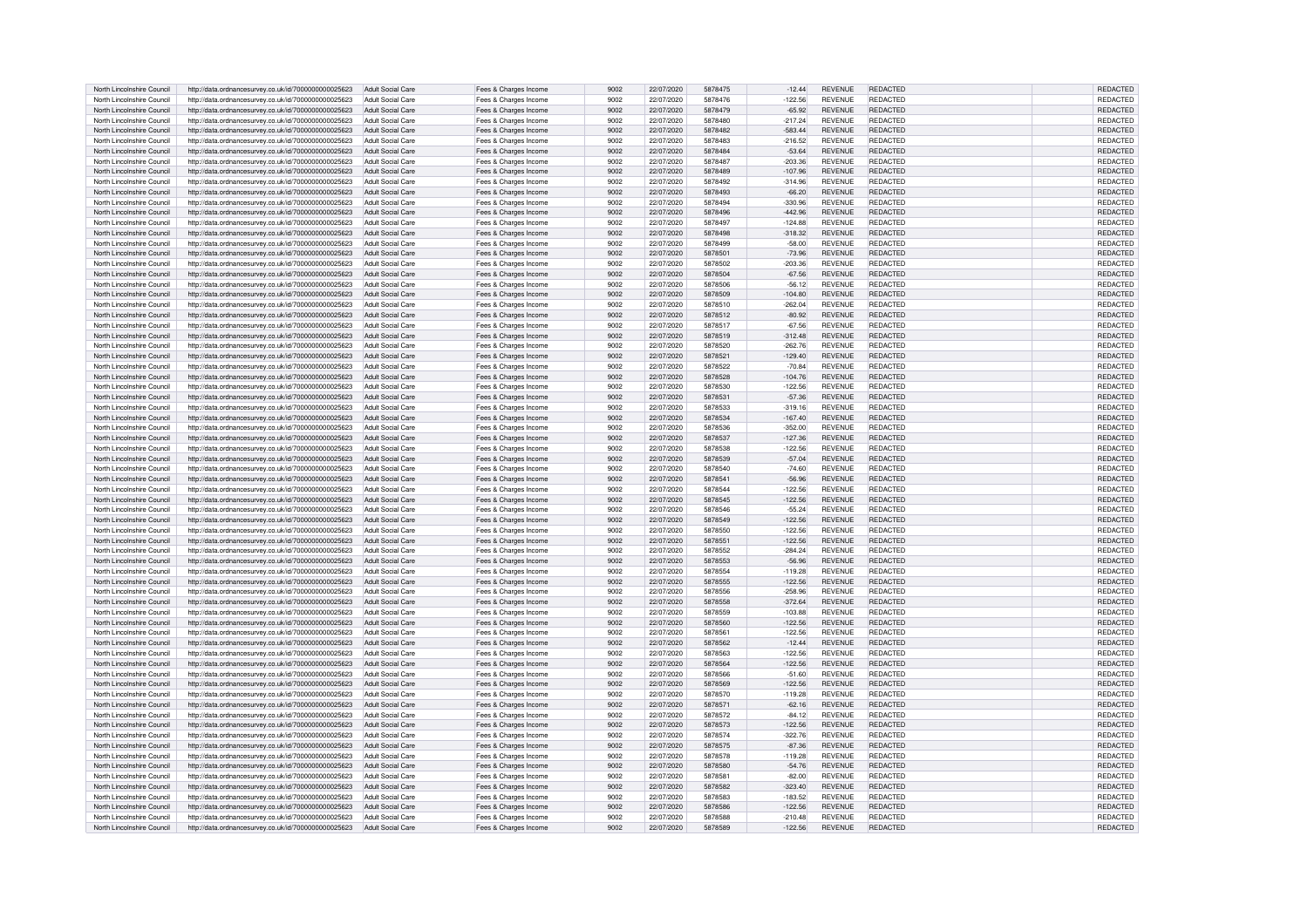| North Lincolnshire Council | http://data.ordnancesurvey.co.uk/id/7000000000025623 | Adult Social Care        | Fees & Charges Income        | 9002 | 22/07/2020 | 5878590 | $-122.56$ | <b>REVENUE</b> | REDACTED        |          | REDACTED        |
|----------------------------|------------------------------------------------------|--------------------------|------------------------------|------|------------|---------|-----------|----------------|-----------------|----------|-----------------|
|                            |                                                      |                          |                              |      |            |         |           |                |                 |          |                 |
| North Lincolnshire Council | http://data.ordnancesurvey.co.uk/id/7000000000025623 | Adult Social Care        | Fees & Charges Income        | 9002 | 22/07/2020 | 5878591 | $-198.56$ | <b>REVENUE</b> | REDACTED        |          | REDACTED        |
| North Lincolnshire Council | http://data.ordnancesurvey.co.uk/id/7000000000025623 | Adult Social Care        | Fees & Charges Income        | 9002 | 22/07/2020 | 5878592 | $-21.12$  | <b>REVENUE</b> | <b>REDACTED</b> |          | REDACTED        |
| North Lincolnshire Council | http://data.ordnancesurvey.co.uk/id/7000000000025623 | Adult Social Care        | Fees & Charges Income        | 9002 | 22/07/2020 | 5878593 | $-237.04$ | <b>REVENUE</b> | <b>REDACTED</b> |          | REDACTED        |
| North Lincolnshire Council | http://data.ordnancesurvey.co.uk/id/7000000000025623 | Adult Social Care        | Fees & Charges Income        | 9002 | 22/07/2020 | 5878594 | $-198.56$ | <b>REVENUE</b> | REDACTED        |          | REDACTED        |
| North Lincolnshire Council | http://data.ordnancesurvey.co.uk/id/7000000000025623 | Adult Social Care        | Fees & Charges Income        | 9002 | 22/07/2020 | 5878595 | $-119.28$ | <b>REVENUE</b> | REDACTED        |          | REDACTED        |
|                            |                                                      |                          |                              |      |            |         |           |                |                 |          |                 |
| North Lincolnshire Council | http://data.ordnancesurvey.co.uk/id/7000000000025623 | Adult Social Care        | Other Income - Miscellaneous | 9299 | 29/07/2020 | 5881126 | 1.271.78  | <b>REVENUE</b> | REDACTED        |          | REDACTED        |
| North Lincolnshire Council | http://data.ordnancesurvey.co.uk/id/7000000000025623 | Adult Social Care        | Other Professional Fees      | 5829 | 10/07/2020 | 5875372 | 414.20    | <b>REVENUE</b> | <b>REDACTED</b> | 27662    | REDACTED        |
| North Lincolnshire Council | http://data.ordnancesurvey.co.uk/id/7000000000025623 | Adult Social Care        | Other Professional Fees      | 5829 | 10/07/2020 | 5875374 | 363.00    | <b>REVENUE</b> | <b>REDACTED</b> | 27662    | REDACTED        |
| North Lincolnshire Council |                                                      | Adult Social Care        | Other Professional Fees      | 5829 | 22/07/2020 | 5879561 | 592.32    | <b>REVENUE</b> | <b>REDACTED</b> | 01952719 | <b>REDACTED</b> |
|                            | http://data.ordnancesurvey.co.uk/id/7000000000025623 |                          |                              |      |            |         |           |                |                 |          |                 |
| North Lincolnshire Council | http://data.ordnancesurvey.co.uk/id/7000000000025623 | Adult Social Care        | Payments To Private Orgs     | 6002 | 03/07/2020 | 5872373 | 15.293.43 | <b>REVENUE</b> | <b>REDACTED</b> | 08596756 | <b>REDACTED</b> |
| North Lincolnshire Council | http://data.ordnancesurvey.co.uk/id/7000000000025623 | Adult Social Care        | Payments To Private Orgs     | 6002 | 03/07/2020 | 5872373 | 24.235.74 | <b>REVENUE</b> | <b>REDACTED</b> | 08596756 | <b>REDACTED</b> |
| North Lincolnshire Council | http://data.ordnancesurvey.co.uk/id/7000000000025623 | Adult Social Care        | Payments To Private Orgs     | 6002 | 03/07/2020 | 5872375 | 1,866.88  | <b>REVENUE</b> | <b>REDACTED</b> |          | REDACTED        |
| North Lincolnshire Council | http://data.ordnancesurvey.co.uk/id/7000000000025623 | Adult Social Care        | Payments To Private Orgs     | 6002 | 03/07/2020 | 5872376 | 398.51    | <b>REVENUE</b> | <b>REDACTED</b> |          | REDACTED        |
|                            |                                                      |                          |                              |      |            |         |           |                |                 |          |                 |
| North Lincolnshire Council | http://data.ordnancesurvey.co.uk/id/7000000000025623 | Adult Social Care        | Payments To Private Orgs     | 6002 | 03/07/2020 | 5872383 | 37.561.52 | <b>REVENUE</b> | <b>REDACTED</b> |          | <b>REDACTED</b> |
| North Lincolnshire Council | http://data.ordnancesurvey.co.uk/id/7000000000025623 | Adult Social Care        | Payments To Private Orgs     | 6002 | 03/07/2020 | 5872383 | 60.242.00 | <b>REVENUE</b> | <b>REDACTED</b> |          | <b>REDACTED</b> |
| North Lincolnshire Council | http://data.ordnancesurvey.co.uk/id/7000000000025623 | Adult Social Care        | Payments To Private Orgs     | 6002 | 03/07/2020 | 5872387 | 2,907.28  | <b>REVENUE</b> | <b>REDACTED</b> |          | REDACTED        |
| North Lincolnshire Council | http://data.ordnancesurvey.co.uk/id/7000000000025623 | Adult Social Care        | Payments To Private Oras     | 6002 | 03/07/2020 | 5872388 | 2.677.92  | <b>REVENUE</b> | REDACTED        | 07128156 | <b>REDACTED</b> |
| North Lincolnshire Council |                                                      | Adult Social Care        | Payments To Private Oras     | 6002 | 03/07/2020 | 5872388 | 920.96    | <b>REVENUE</b> | REDACTED        | 07128156 | REDACTED        |
|                            | http://data.ordnancesurvey.co.uk/id/7000000000025623 |                          |                              |      |            |         |           |                |                 |          |                 |
| North Lincolnshire Council | http://data.ordnancesurvey.co.uk/id/7000000000025623 | Adult Social Care        | Payments To Private Orgs     | 6002 | 03/07/2020 | 5872390 | 18,381.42 | <b>REVENUE</b> | <b>REDACTED</b> | 27662    | <b>REDACTED</b> |
| North Lincolnshire Council | http://data.ordnancesurvey.co.uk/id/7000000000025623 | Adult Social Care        | Payments To Private Orgs     | 6002 | 03/07/2020 | 5872404 | 11.511.12 | <b>REVENUE</b> | <b>REDACTED</b> |          | REDACTED        |
| North Lincolnshire Council | http://data.ordnancesurvey.co.uk/id/7000000000025623 | Adult Social Care        | Payments To Private Orgs     | 6002 | 03/07/2020 | 5872408 | 585.20    | <b>REVENUE</b> | <b>REDACTED</b> | 04228353 | REDACTED        |
|                            |                                                      |                          |                              |      |            | 5872409 |           | <b>REVENUE</b> | <b>REDACTED</b> |          |                 |
| North Lincolnshire Council | http://data.ordnancesurvey.co.uk/id/7000000000025623 | Adult Social Care        | Payments To Private Orgs     | 6002 | 03/07/2020 |         | 15,347.16 |                |                 |          | REDACTED        |
| North Lincolnshire Council | http://data.ordnancesurvey.co.uk/id/7000000000025623 | <b>Adult Social Care</b> | Payments To Private Orgs     | 6002 | 03/07/2020 | 5873312 | 5,300.00  | <b>REVENUE</b> | REDACTED        | 27662    | REDACTED        |
| North Lincolnshire Council | http://data.ordnancesurvey.co.uk/id/7000000000025623 | Adult Social Care        | Payments To Private Orgs     | 6002 | 03/07/2020 | 5873313 | 9.626.74  | <b>REVENUE</b> | <b>REDACTED</b> | 27662    | REDACTED        |
| North Lincolnshire Council | http://data.ordnancesurvey.co.uk/id/7000000000025623 | Adult Social Care        | Payments To Private Orgs     | 6002 | 08/07/2020 | 5874680 | 6,260.00  | <b>REVENUE</b> | <b>REDACTED</b> |          | REDACTED        |
| North Lincolnshire Council | http://data.ordnancesurvey.co.uk/id/7000000000025623 | Adult Social Care        | Payments To Private Orgs     | 6002 | 08/07/2020 | 5874682 | 17.518.65 | <b>REVENUE</b> | <b>REDACTED</b> |          | REDACTED        |
|                            |                                                      |                          |                              |      |            |         |           |                |                 |          |                 |
| North Lincolnshire Council | http://data.ordnancesurvey.co.uk/id/7000000000025623 | Adult Social Care        | Payments To Private Orgs     | 6002 | 08/07/2020 | 5874683 | 5,747.60  | <b>REVENUE</b> | REDACTED        |          | REDACTED        |
| North Lincolnshire Council | http://data.ordnancesurvey.co.uk/id/7000000000025623 | Adult Social Care        | Payments To Private Orgs     | 6002 | 08/07/2020 | 5874683 | 22,937.16 | <b>REVENUE</b> | REDACTED        |          | REDACTED        |
| North Lincolnshire Council | http://data.ordnancesurvey.co.uk/id/7000000000025623 | Adult Social Care        | Payments To Private Orgs     | 6002 | 08/07/2020 | 5874684 | 2.110.48  | <b>REVENUE</b> | REDACTED        | 11881882 | REDACTED        |
| North Lincolnshire Council | http://data.ordnancesurvey.co.uk/id/7000000000025623 | Adult Social Care        | Payments To Private Orgs     | 6002 | 08/07/2020 | 5874685 | 3.800.00  | <b>REVENUE</b> | REDACTED        |          | <b>REDACTED</b> |
|                            |                                                      |                          |                              |      |            |         |           |                | <b>REDACTED</b> |          |                 |
| North Lincolnshire Council | http://data.ordnancesurvey.co.uk/id/7000000000025623 | Adult Social Care        | Payments To Private Orgs     | 6002 | 08/07/2020 | 5874686 | 86,519.73 | <b>REVENUE</b> |                 |          | REDACTED        |
| North Lincolnshire Council | http://data.ordnancesurvey.co.uk/id/7000000000025623 | Adult Social Care        | Payments To Private Orgs     | 6002 | 08/07/2020 | 5874686 | 6,485.38  | <b>REVENUE</b> | <b>REDACTED</b> |          | REDACTED        |
| North Lincolnshire Council | http://data.ordnancesurvey.co.uk/id/7000000000025623 | Adult Social Care        | Payments To Private Orgs     | 6002 | 08/07/2020 | 5874687 | 60.026.34 | <b>REVENUE</b> | <b>REDACTED</b> |          | REDACTED        |
| North Lincolnshire Council | http://data.ordnancesurvey.co.uk/id/7000000000025623 | Adult Social Care        | Payments To Private Orgs     | 6002 | 08/07/2020 | 5874688 | 25.554.81 | <b>REVENUE</b> | <b>REDACTED</b> |          | REDACTED        |
|                            |                                                      |                          |                              |      |            |         |           |                |                 |          |                 |
| North Lincolnshire Council | http://data.ordnancesurvey.co.uk/id/7000000000025623 | Adult Social Care        | Payments To Private Orgs     | 6002 | 08/07/2020 | 5874689 | 7.897.60  | <b>REVENUE</b> | <b>REDACTED</b> |          | <b>REDACTED</b> |
| North Lincolnshire Council | http://data.ordnancesurvey.co.uk/id/7000000000025623 | Adult Social Care        | Payments To Private Orgs     | 6002 | 08/07/2020 | 5874690 | 2,272.00  | <b>REVENUE</b> | <b>REDACTED</b> |          | REDACTED        |
| North Lincolnshire Council | http://data.ordnancesurvey.co.uk/id/7000000000025623 | Adult Social Care        | Payments To Private Orgs     | 6002 | 08/07/2020 | 5874691 | 3.368.80  | <b>REVENUE</b> | <b>REDACTED</b> |          | REDACTED        |
| North Lincolnshire Council | http://data.ordnancesurvey.co.uk/id/7000000000025623 | Adult Social Care        | Payments To Private Orgs     | 6002 | 08/07/2020 | 5874692 | 48.484.16 | <b>REVENUE</b> | <b>REDACTED</b> | 01952719 | REDACTED        |
| North Lincolnshire Council | http://data.ordnancesurvey.co.uk/id/7000000000025623 | Adult Social Care        | Payments To Private Orgs     | 6002 | 08/07/2020 | 5874694 | 6,378.57  | <b>REVENUE</b> | <b>REDACTED</b> |          | REDACTED        |
|                            |                                                      |                          |                              |      |            |         |           |                |                 |          |                 |
| North Lincolnshire Council | http://data.ordnancesurvey.co.uk/id/7000000000025623 | Adult Social Care        | Payments To Private Orgs     | 6002 | 08/07/2020 | 5874695 | 46.587.09 | <b>REVENUE</b> | REDACTED        |          | REDACTED        |
| North Lincolnshire Council | http://data.ordnancesurvey.co.uk/id/7000000000025623 | Adult Social Care        | Payments To Private Orgs     | 6002 | 08/07/2020 | 5874696 | 2.008.00  | <b>REVENUE</b> | <b>REDACTED</b> |          | REDACTED        |
| North Lincolnshire Council | http://data.ordnancesurvey.co.uk/id/7000000000025623 | Adult Social Care        | Payments To Private Orgs     | 6002 | 08/07/2020 | 5874697 | 2.254.80  | <b>REVENUE</b> | <b>REDACTED</b> |          | REDACTED        |
| North Lincolnshire Council | http://data.ordnancesurvey.co.uk/id/7000000000025623 | Adult Social Care        | Payments To Private Orgs     | 6002 | 08/07/2020 | 5874698 | 13.483.52 | <b>REVENUE</b> | REDACTED        |          | REDACTED        |
|                            |                                                      |                          |                              |      |            |         |           |                |                 |          |                 |
| North Lincolnshire Council | http://data.ordnancesurvey.co.uk/id/7000000000025623 | Adult Social Care        |                              |      |            |         |           |                |                 |          |                 |
| North Lincolnshire Council |                                                      |                          | Payments To Private Orgs     | 6002 | 08/07/2020 | 5874699 | 32.459.59 | <b>REVENUE</b> | REDACTED        |          | REDACTED        |
|                            | http://data.ordnancesurvey.co.uk/id/7000000000025623 | Adult Social Care        | Payments To Private Orgs     | 6002 | 08/07/2020 | 5874700 | 27,327.37 | <b>REVENUE</b> | REDACTED        |          | REDACTED        |
| North Lincolnshire Council |                                                      | Adult Social Care        |                              | 6002 |            | 5874701 |           | <b>REVENUE</b> |                 |          |                 |
|                            | http://data.ordnancesurvey.co.uk/id/7000000000025623 |                          | Payments To Private Orgs     |      | 08/07/2020 |         | 29,788.80 |                | REDACTED        |          | REDACTED        |
| North Lincolnshire Council | http://data.ordnancesurvey.co.uk/id/7000000000025623 | Adult Social Care        | Payments To Private Orgs     | 6002 | 08/07/2020 | 5874702 | 7.898.08  | <b>REVENUE</b> | <b>REDACTED</b> |          | REDACTED        |
| North Lincolnshire Council | http://data.ordnancesurvey.co.uk/id/7000000000025623 | Adult Social Care        | Payments To Private Orgs     | 6002 | 08/07/2020 | 5874703 | 1.873.20  | <b>REVENUE</b> | REDACTED        | 27662R   | REDACTED        |
| North Lincolnshire Council | http://data.ordnancesurvey.co.uk/id/7000000000025623 | Adult Social Care        | Payments To Private Orgs     | 6002 | 08/07/2020 | 5874704 | 30,146.88 | <b>REVENUE</b> | <b>REDACTED</b> |          | <b>REDACTED</b> |
| North Lincolnshire Council | http://data.ordnancesurvey.co.uk/id/7000000000025623 | Adult Social Care        | Payments To Private Orgs     | 6002 | 08/07/2020 | 5874705 | 1.835.20  | <b>REVENUE</b> | <b>REDACTED</b> |          | REDACTED        |
|                            |                                                      |                          |                              |      |            | 5874706 |           |                |                 |          |                 |
| North Lincolnshire Council | http://data.ordnancesurvey.co.uk/id/7000000000025623 | Adult Social Care        | Payments To Private Orgs     | 6002 | 08/07/2020 |         | 52,570.87 | <b>REVENUE</b> | REDACTED        |          | REDACTED        |
| North Lincolnshire Council | http://data.ordnancesurvey.co.uk/id/7000000000025623 | Adult Social Care        | Payments To Private Orgs     | 6002 | 08/07/2020 | 5874707 | 1.618.36  | <b>REVENUE</b> | REDACTED        |          | REDACTED        |
| North Lincolnshire Council | http://data.ordnancesurvey.co.uk/id/7000000000025623 | Adult Social Care        | Payments To Private Orgs     | 6002 | 08/07/2020 | 5874707 | 6.580.00  | <b>REVENUE</b> | <b>REDACTED</b> |          | REDACTED        |
| North Lincolnshire Council | http://data.ordnancesurvey.co.uk/id/7000000000025623 | Adult Social Care        | Payments To Private Orgs     | 6002 | 08/07/2020 | 5874708 | 2.084.00  | <b>REVENUE</b> | <b>REDACTED</b> |          | <b>REDACTED</b> |
| North Lincolnshire Council |                                                      | Adult Social Care        |                              | 6002 | 08/07/2020 | 5874709 | 2.010.64  | <b>REVENUE</b> | <b>REDACTED</b> |          | REDACTED        |
|                            | http://data.ordnancesurvey.co.uk/id/7000000000025623 |                          | Payments To Private Orgs     |      |            |         |           |                |                 |          |                 |
| North Lincolnshire Council | http://data.ordnancesurvey.co.uk/id/7000000000025623 | Adult Social Care        | Payments To Private Orgs     | 6002 | 08/07/2020 | 5874710 | 5.027.60  | <b>REVENUE</b> | <b>REDACTED</b> |          | REDACTED        |
| North Lincolnshire Council | http://data.ordnancesurvey.co.uk/id/7000000000025623 | Adult Social Care        | Payments To Private Orgs     | 6002 | 08/07/2020 | 5874711 | 8,385.24  | <b>REVENUE</b> | <b>REDACTED</b> |          | REDACTED        |
| North Lincolnshire Council | http://data.ordnancesurvey.co.uk/id/7000000000025623 | Adult Social Care        | Payments To Private Orgs     | 6002 | 08/07/2020 | 5874712 | 5,052.32  | <b>REVENUE</b> | <b>REDACTED</b> |          | REDACTED        |
| North Lincolnshire Council | http://data.ordnancesurvey.co.uk/id/7000000000025623 | Adult Social Care        | Payments To Private Orgs     | 6002 | 08/07/2020 | 5874713 | 16.164.91 | <b>REVENUE</b> | <b>REDACTED</b> |          | REDACTED        |
|                            |                                                      | Adult Social Care        |                              | 6002 | 08/07/2020 | 5874715 | 10.515.23 | <b>REVENUE</b> | <b>REDACTED</b> |          | <b>REDACTED</b> |
| North Lincolnshire Council | http://data.ordnancesurvey.co.uk/id/7000000000025623 |                          | Payments To Private Orgs     |      |            |         |           |                |                 |          |                 |
| North Lincolnshire Council | http://data.ordnancesurvey.co.uk/id/7000000000025623 | Adult Social Care        | Payments To Private Orgs     | 6002 | 08/07/2020 | 5874716 | 22.018.67 | <b>REVENUE</b> | <b>REDACTED</b> |          | REDACTED        |
| North Lincolnshire Council | http://data.ordnancesurvey.co.uk/id/7000000000025623 | Adult Social Care        | Payments To Private Orgs     | 6002 | 08/07/2020 | 5874717 | 2.069.48  | <b>REVENUE</b> | <b>REDACTED</b> |          | REDACTED        |
| North Lincolnshire Council | http://data.ordnancesurvey.co.uk/id/7000000000025623 | Adult Social Care        | Payments To Private Orgs     | 6002 | 08/07/2020 | 5874718 | 19,238.04 | <b>REVENUE</b> | REDACTED        |          | REDACTED        |
| North Lincolnshire Council | http://data.ordnancesurvey.co.uk/id/7000000000025623 | Adult Social Care        | Payments To Private Orgs     | 6002 | 08/07/2020 | 5874719 | 4.500.00  | <b>REVENUE</b> | REDACTED        |          | REDACTED        |
|                            |                                                      |                          |                              |      |            |         |           |                |                 |          |                 |
| North Lincolnshire Council | http://data.ordnancesurvey.co.uk/id/7000000000025623 | Adult Social Care        | Payments To Private Orgs     | 6002 | 08/07/2020 | 5874720 | 3.232.42  | <b>REVENUE</b> | REDACTED        |          | <b>REDACTED</b> |
| North Lincolnshire Council | http://data.ordnancesurvey.co.uk/id/7000000000025623 | Adult Social Care        | Payments To Private Orgs     | 6002 | 08/07/2020 | 5874722 | 33.943.23 | <b>REVENUE</b> | <b>REDACTED</b> | 27662    | REDACTED        |
| North Lincolnshire Council | http://data.ordnancesurvey.co.uk/id/7000000000025623 | Adult Social Care        | Payments To Private Orgs     | 6002 | 08/07/2020 | 5874723 | 2.290.20  | <b>REVENUE</b> | REDACTED        | 27662    | REDACTED        |
| North Lincolnshire Council | http://data.ordnancesurvey.co.uk/id/7000000000025623 | Adult Social Care        | Payments To Private Orgs     | 6002 | 08/07/2020 | 5874723 | 51.503.42 | <b>REVENUE</b> | <b>REDACTED</b> | 27662    | REDACTED        |
|                            |                                                      |                          |                              | 6002 |            | 5874725 |           | <b>REVENUE</b> |                 |          |                 |
| North Lincolnshire Council | http://data.ordnancesurvey.co.uk/id/7000000000025623 | Adult Social Care        | Payments To Private Orgs     |      | 08/07/2020 |         | 2,453.92  |                | <b>REDACTED</b> | 27662    | REDACTED        |
| North Lincolnshire Council | http://data.ordnancesurvey.co.uk/id/7000000000025623 | Adult Social Care        | Payments To Private Orgs     | 6002 | 08/07/2020 | 5874727 | 34.974.16 | REVENUE        | <b>REDACTED</b> |          | REDACTED        |
| North Lincolnshire Council | http://data.ordnancesurvey.co.uk/id/7000000000025623 | Adult Social Care        | Payments To Private Orgs     | 6002 | 08/07/2020 | 5874728 | 25.816.96 | REVENUE        | REDACTED        |          | <b>REDACTED</b> |
| North Lincolnshire Council | http://data.ordnancesurvey.co.uk/id/7000000000025623 | Adult Social Care        | Payments To Private Orgs     | 6002 | 08/07/2020 | 5874729 | 12.299.52 | <b>REVENUE</b> | <b>REDACTED</b> |          | REDACTED        |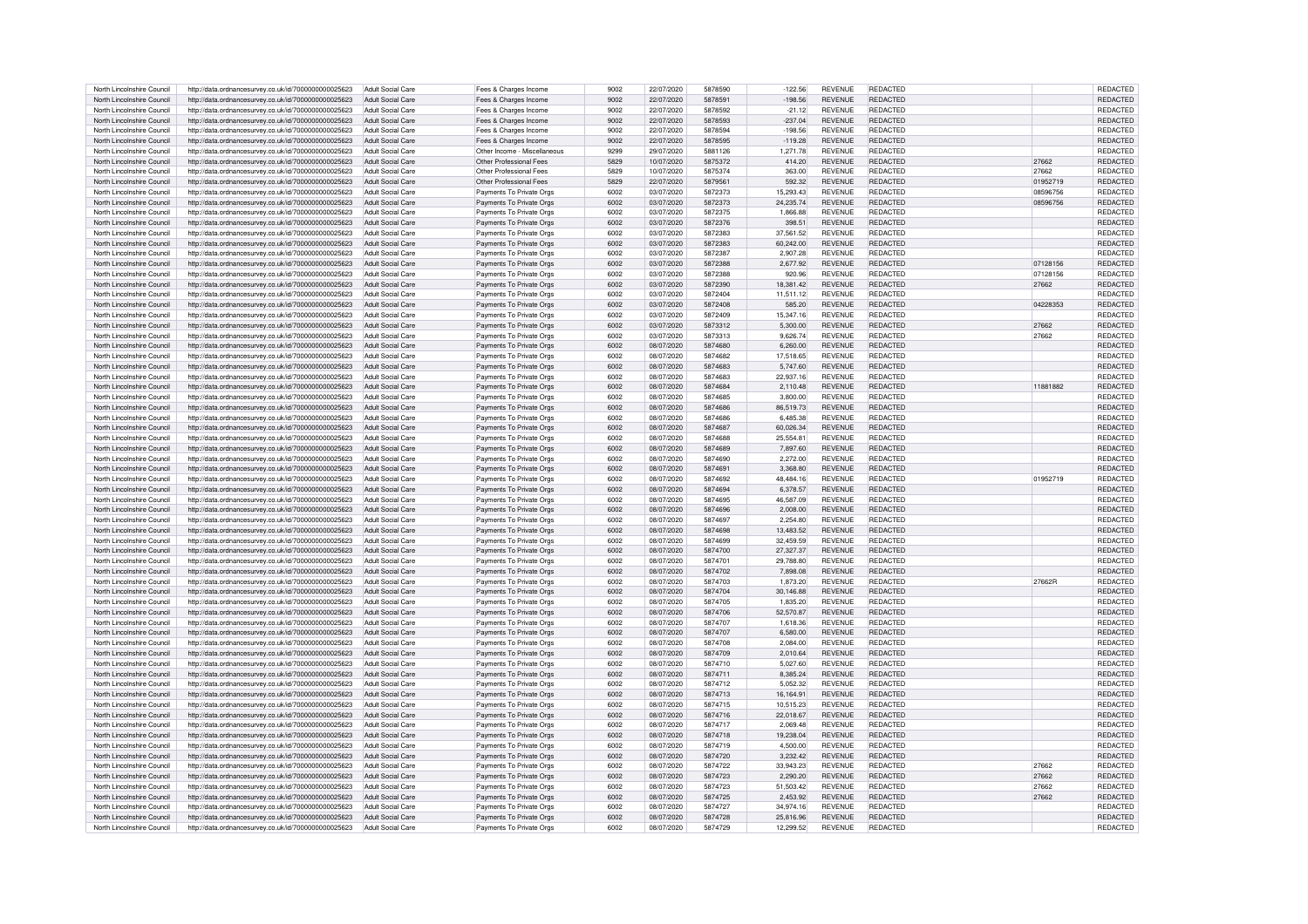| North Lincolnshire Council | http://data.ordnancesurvey.co.uk/id/7000000000025623 | Adult Social Care        | Payments To Private Orgs | 6002 | 08/07/2020 | 5874730 | 6.053.76  | <b>REVENUE</b> | REDACTED        |          | <b>REDACTED</b> |
|----------------------------|------------------------------------------------------|--------------------------|--------------------------|------|------------|---------|-----------|----------------|-----------------|----------|-----------------|
| North Lincolnshire Council | http://data.ordnancesurvey.co.uk/id/7000000000025623 | Adult Social Care        | Payments To Private Orgs | 6002 | 08/07/2020 | 5874731 | 37.011.80 | <b>REVENUE</b> | <b>REDACTED</b> |          | REDACTED        |
| North Lincolnshire Council | http://data.ordnancesurvey.co.uk/id/7000000000025623 | Adult Social Care        | Payments To Private Orgs | 6002 | 08/07/2020 | 5874733 | 18,449.28 | <b>REVENUE</b> | REDACTED        |          | REDACTED        |
| North Lincolnshire Council | http://data.ordnancesurvey.co.uk/id/7000000000025623 | Adult Social Care        | Payments To Private Orgs | 6002 | 08/07/2020 | 5874734 | 12,115.52 | <b>REVENUE</b> | <b>REDACTED</b> |          | REDACTED        |
| North Lincolnshire Council | http://data.ordnancesurvey.co.uk/id/7000000000025623 | Adult Social Care        | Payments To Private Orgs | 6002 | 08/07/2020 | 5874735 | 1.984.36  | <b>REVENUE</b> | REDACTED        |          | REDACTED        |
| North Lincolnshire Council | http://data.ordnancesurvey.co.uk/id/7000000000025623 | Adult Social Care        | Payments To Private Orgs | 6002 | 08/07/2020 | 5874736 | 18.946.33 | <b>REVENUE</b> | REDACTED        |          | REDACTED        |
| North Lincolnshire Council | http://data.ordnancesurvey.co.uk/id/7000000000025623 | Adult Social Care        | Payments To Private Orgs | 6002 | 08/07/2020 | 5874738 | 4,800.00  | <b>REVENUE</b> | <b>REDACTED</b> | 5049402  | <b>REDACTED</b> |
|                            |                                                      |                          |                          |      |            |         |           |                |                 |          |                 |
| North Lincolnshire Council | http://data.ordnancesurvey.co.uk/id/7000000000025623 | Adult Social Care        | Payments To Private Orgs | 6002 | 08/07/2020 | 5874739 | 2.069.48  | <b>REVENUE</b> | REDACTED        |          | REDACTED        |
| North Lincolnshire Council | http://data.ordnancesurvey.co.uk/id/7000000000025623 | Adult Social Care        | Payments To Private Orgs | 6002 | 08/07/2020 | 5874740 | 3,850.00  | <b>REVENUE</b> | REDACTED        |          | REDACTED        |
| North Lincolnshire Council | http://data.ordnancesurvey.co.uk/id/7000000000025623 | Adult Social Care        | Payments To Private Orgs | 6002 | 08/07/2020 | 5874741 | 7.229.44  | <b>REVENUE</b> | <b>REDACTED</b> |          | REDACTED        |
| North Lincolnshire Council | http://data.ordnancesurvey.co.uk/id/7000000000025623 | Adult Social Care        | Payments To Private Orgs | 6002 | 08/07/2020 | 5874742 | 3.188.00  | <b>REVENUE</b> | <b>REDACTED</b> |          | REDACTED        |
| North Lincolnshire Council | http://data.ordnancesurvey.co.uk/id/7000000000025623 | Adult Social Care        | Payments To Private Orgs | 6002 | 08/07/2020 | 5874743 | 21.227.52 | <b>REVENUE</b> | <b>REDACTED</b> |          | <b>REDACTED</b> |
| North Lincolnshire Council | http://data.ordnancesurvey.co.uk/id/7000000000025623 | <b>Adult Social Care</b> | Payments To Private Orgs | 6002 | 08/07/2020 | 5874743 | 5.425.56  | <b>REVENUE</b> | REDACTED        |          | REDACTED        |
| North Lincolnshire Council | http://data.ordnancesurvey.co.uk/id/7000000000025623 | Adult Social Care        | Payments To Private Orgs | 6002 | 08/07/2020 | 5874744 | 22,749.12 | <b>REVENUE</b> | REDACTED        |          | REDACTED        |
| North Lincolnshire Council | http://data.ordnancesurvey.co.uk/id/7000000000025623 | <b>Adult Social Care</b> | Payments To Private Orgs | 6002 | 08/07/2020 | 5874744 | 2,049.92  | <b>REVENUE</b> | REDACTED        |          | REDACTED        |
| North Lincolnshire Council | http://data.ordnancesurvey.co.uk/id/7000000000025623 | Adult Social Care        | Payments To Private Orgs | 6002 | 08/07/2020 | 5874745 | 29,066.40 | <b>REVENUE</b> | <b>REDACTED</b> |          | REDACTED        |
| North Lincolnshire Council | http://data.ordnancesurvey.co.uk/id/7000000000025623 | Adult Social Care        | Payments To Private Orgs | 6002 | 08/07/2020 | 5874747 | 4.551.84  | <b>REVENUE</b> | <b>REDACTED</b> |          | <b>REDACTED</b> |
|                            |                                                      |                          |                          |      |            | 5874748 |           | <b>REVENUE</b> | <b>REDACTED</b> |          |                 |
| North Lincolnshire Council | http://data.ordnancesurvey.co.uk/id/7000000000025623 | Adult Social Care        | Payments To Private Orgs | 6002 | 08/07/2020 |         | 2,316.16  |                |                 |          | REDACTED        |
| North Lincolnshire Council | http://data.ordnancesurvey.co.uk/id/7000000000025623 | <b>Adult Social Care</b> | Payments To Private Orgs | 6002 | 08/07/2020 | 5874749 | 2,523.00  | <b>REVENUE</b> | <b>REDACTED</b> |          | REDACTED        |
| North Lincolnshire Council | http://data.ordnancesurvey.co.uk/id/7000000000025623 | Adult Social Care        | Payments To Private Orgs | 6002 | 08/07/2020 | 5874750 | 24.256.59 | <b>REVENUE</b> | REDACTED        |          | REDACTED        |
| North Lincolnshire Council | http://data.ordnancesurvey.co.uk/id/7000000000025623 | <b>Adult Social Care</b> | Payments To Private Orgs | 6002 | 08/07/2020 | 5874751 | 26,561.65 | <b>REVENUE</b> | <b>REDACTED</b> |          | REDACTED        |
| North Lincolnshire Council | http://data.ordnancesurvey.co.uk/id/7000000000025623 | Adult Social Care        | Payments To Private Orgs | 6002 | 08/07/2020 | 5874752 | 10,779.72 | <b>REVENUE</b> | <b>REDACTED</b> |          | REDACTED        |
| North Lincolnshire Council | http://data.ordnancesurvey.co.uk/id/7000000000025623 | <b>Adult Social Care</b> | Payments To Private Orgs | 6002 | 08/07/2020 | 5874753 | 22,005.00 | <b>REVENUE</b> | <b>REDACTED</b> |          | REDACTED        |
| North Lincolnshire Council | http://data.ordnancesurvey.co.uk/id/7000000000025623 | Adult Social Care        | Payments To Private Orgs | 6002 | 08/07/2020 | 5874754 | 23.620.27 | <b>REVENUE</b> | <b>RFDACTED</b> |          | REDACTED        |
| North Lincolnshire Council | http://data.ordnancesurvey.co.uk/id/7000000000025623 | Adult Social Care        | Payments To Private Orgs | 6002 | 08/07/2020 | 5874755 | 21,960.00 | <b>REVENUE</b> | <b>REDACTED</b> |          | REDACTED        |
| North Lincolnshire Council | http://data.ordnancesurvey.co.uk/id/7000000000025623 | Adult Social Care        | Payments To Private Orgs | 6002 | 08/07/2020 | 5874756 | 15,886.86 | <b>REVENUE</b> | REDACTED        |          | REDACTED        |
| North Lincolnshire Council | http://data.ordnancesurvey.co.uk/id/7000000000025623 | Adult Social Care        | Payments To Private Orgs | 6002 | 08/07/2020 | 5874757 | 5.315.04  | <b>REVENUE</b> | REDACTED        |          | REDACTED        |
| North Lincolnshire Council | http://data.ordnancesurvey.co.uk/id/7000000000025623 | Adult Social Care        | Payments To Private Orgs | 6002 | 08/07/2020 | 5874758 | 6.848.00  | <b>REVENUE</b> | <b>REDACTED</b> |          | <b>REDACTED</b> |
| North Lincolnshire Council |                                                      | Adult Social Care        |                          | 6002 |            | 5874759 | 10.883.00 | <b>REVENUE</b> | <b>REDACTED</b> | 02779611 | REDACTED        |
|                            | http://data.ordnancesurvey.co.uk/id/7000000000025623 |                          | Payments To Private Orgs |      | 08/07/2020 |         |           |                |                 |          |                 |
| North Lincolnshire Council | http://data.ordnancesurvey.co.uk/id/7000000000025623 | Adult Social Care        | Payments To Private Orgs | 6002 | 08/07/2020 | 5874759 | 2,090.20  | <b>REVENUE</b> | REDACTED        | 02779611 | REDACTED        |
| North Lincolnshire Council | http://data.ordnancesurvey.co.uk/id/7000000000025623 | Adult Social Care        | Payments To Private Orgs | 6002 | 08/07/2020 | 5874760 | 39,903.20 | <b>REVENUE</b> | REDACTED        | 02779611 | <b>REDACTED</b> |
| North Lincolnshire Council | http://data.ordnancesurvey.co.uk/id/7000000000025623 | Adult Social Care        | Payments To Private Orgs | 6002 | 08/07/2020 | 5874761 | 39.888.32 | <b>REVENUE</b> | <b>REDACTED</b> | 02779611 | REDACTED        |
| North Lincolnshire Council | http://data.ordnancesurvey.co.uk/id/7000000000025623 | Adult Social Care        | Payments To Private Orgs | 6002 | 08/07/2020 | 5874761 | 2.090.20  | <b>REVENUE</b> | <b>REDACTED</b> | 02779611 | REDACTED        |
| North Lincolnshire Council | http://data.ordnancesurvey.co.uk/id/7000000000025623 | Adult Social Care        | Payments To Private Orgs | 6002 | 08/07/2020 | 5874762 | 56.154.11 | <b>REVENUE</b> | <b>REDACTED</b> | 02779611 | REDACTED        |
| North Lincolnshire Council | http://data.ordnancesurvey.co.uk/id/7000000000025623 | Adult Social Care        | Payments To Private Orgs | 6002 | 08/07/2020 | 5874763 | 3.907.08  | <b>REVENUE</b> | <b>REDACTED</b> | 02779611 | REDACTED        |
| North Lincolnshire Council | http://data.ordnancesurvey.co.uk/id/7000000000025623 | Adult Social Care        | Payments To Private Orgs | 6002 | 08/07/2020 | 5874763 | 25,967.84 | <b>REVENUE</b> | <b>REDACTED</b> | 02779611 | REDACTED        |
| North Lincolnshire Council | http://data.ordnancesurvev.co.uk/id/7000000000025623 | <b>Adult Social Care</b> | Payments To Private Orgs | 6002 | 08/07/2020 | 5874764 | 2,511.11  | <b>REVENUE</b> | <b>REDACTED</b> | 02779611 | REDACTED        |
| North Lincolnshire Council | http://data.ordnancesurvey.co.uk/id/7000000000025623 | Adult Social Care        | Payments To Private Orgs | 6002 | 08/07/2020 | 5874764 | 15.682.87 | <b>REVENUE</b> | REDACTED        | 02779611 | <b>REDACTED</b> |
| North Lincolnshire Council |                                                      | <b>Adult Social Care</b> | Payments To Private Orgs | 6002 | 08/07/2020 | 5874765 | 6.270.60  | <b>REVENUE</b> | <b>REDACTED</b> | 02779611 | REDACTED        |
|                            | http://data.ordnancesurvey.co.uk/id/7000000000025623 |                          |                          |      |            |         |           |                |                 |          |                 |
| North Lincolnshire Council | http://data.ordnancesurvey.co.uk/id/7000000000025623 | Adult Social Care        | Payments To Private Orgs | 6002 | 08/07/2020 | 5874766 | 10,451.00 | <b>REVENUE</b> | <b>REDACTED</b> | 02779611 | REDACTED        |
| North Lincolnshire Council | http://data.ordnancesurvey.co.uk/id/7000000000025623 | Adult Social Care        | Payments To Private Oras | 6002 | 08/07/2020 | 5874768 | 2.084.00  | <b>REVENUE</b> | REDACTED        | 02779611 | REDACTED        |
| North Lincolnshire Council | http://data.ordnancesurvey.co.uk/id/7000000000025623 | Adult Social Care        | Payments To Private Orgs | 6002 | 08/07/2020 | 5874771 | 1.600.00  | <b>REVENUE</b> | REDACTED        |          | REDACTED        |
| North Lincolnshire Council | http://data.ordnancesurvey.co.uk/id/7000000000025623 | Adult Social Care        | Payments To Private Orgs | 6002 | 08/07/2020 | 5874772 | 39,497.74 | <b>REVENUE</b> | <b>REDACTED</b> | 06048328 | REDACTED        |
| North Lincolnshire Council | http://data.ordnancesurvey.co.uk/id/7000000000025623 | Adult Social Care        | Payments To Private Orgs | 6002 | 08/07/2020 | 5874773 | 2.478.00  | <b>REVENUE</b> | <b>REDACTED</b> |          | REDACTED        |
| North Lincolnshire Council | http://data.ordnancesurvey.co.uk/id/7000000000025623 | Adult Social Care        | Payments To Private Oras | 6002 | 08/07/2020 | 5874774 | 33.114.30 | <b>REVENUE</b> | <b>REDACTED</b> | 4738023  | <b>REDACTED</b> |
| North Lincolnshire Council | http://data.ordnancesurvey.co.uk/id/7000000000025623 | Adult Social Care        | Payments To Private Orgs | 6002 | 08/07/2020 | 5874776 | 3,400.00  | <b>REVENUE</b> | <b>REDACTED</b> |          | REDACTED        |
| North Lincolnshire Council | http://data.ordnancesurvey.co.uk/id/7000000000025623 | <b>Adult Social Care</b> | Payments To Private Orgs | 6002 | 08/07/2020 | 5874777 | 14,353.00 | <b>REVENUE</b> | <b>REDACTED</b> | 04228353 | REDACTED        |
| North Lincolnshire Council | http://data.ordnancesurvey.co.uk/id/7000000000025623 | Adult Social Care        | Payments To Private Orgs | 6002 | 08/07/2020 | 5874778 | 1.824.00  | REVENUE        | REDACTED        |          | REDACTED        |
| North Lincolnshire Council | http://data.ordnancesurvey.co.uk/id/7000000000025623 | Adult Social Care        | Payments To Private Orgs | 6002 | 08/07/2020 | 5874779 | 5,400.00  | REVENUE        | REDACTED        | 09005475 | REDACTED        |
| North Lincolnshire Council |                                                      | Adult Social Care        |                          | 6002 | 08/07/2020 | 5874780 | 2.616.00  | <b>REVENUE</b> | <b>REDACTED</b> |          | <b>REDACTEI</b> |
|                            | http://data.ordnancesurvey.co.uk/id/7000000000025623 |                          | Payments To Private Orgs |      |            |         |           |                |                 |          |                 |
| North Lincolnshire Council | http://data.ordnancesurvey.co.uk/id/7000000000025623 | <b>Adult Social Care</b> | Payments To Private Orgs | 6002 | 08/07/2020 | 587478  | 35,946.55 | REVENUE        | REDACTED        |          | REDACTED        |
| North Lincolnshire Council | http://data.ordnancesurvey.co.uk/id/7000000000025623 | Adult Social Care        | Payments To Private Orgs | 6002 | 08/07/2020 | 5874783 | 13,981.44 | <b>REVENUE</b> | <b>REDACTED</b> |          | REDACTED        |
| North Lincolnshire Council | http://data.ordnancesurvey.co.uk/id/7000000000025623 | Adult Social Care        | Payments To Private Orgs | 6002 | 08/07/2020 | 5874784 | 1.852.00  | <b>REVENUE</b> | REDACTED        |          | REDACTED        |
| North Lincolnshire Council | http://data.ordnancesurvey.co.uk/id/7000000000025623 | Adult Social Care        | Payments To Private Orgs | 6002 | 08/07/2020 | 5874785 | 2.770.56  | <b>REVENUE</b> | <b>REDACTED</b> |          | REDACTED        |
| North Lincolnshire Council | http://data.ordnancesurvey.co.uk/id/7000000000025623 | Adult Social Care        | Payments To Private Orgs | 6002 | 08/07/2020 | 5874786 | 18,937.16 | <b>REVENUE</b> | <b>REDACTED</b> |          | REDACTED        |
| North Lincolnshire Council | http://data.ordnancesurvey.co.uk/id/7000000000025623 | Adult Social Care        | Payments To Private Orgs | 6002 | 08/07/2020 | 5874788 | 2.168.00  | <b>REVENUE</b> | <b>REDACTED</b> |          | REDACTED        |
| North Lincolnshire Council | http://data.ordnancesurvey.co.uk/id/7000000000025623 | <b>Adult Social Care</b> | Payments To Private Orgs | 6002 | 08/07/2020 | 5874789 | 2.352.00  | <b>REVENUE</b> | <b>REDACTED</b> |          | REDACTED        |
| North Lincolnshire Council | http://data.ordnancesurvey.co.uk/id/7000000000025623 | <b>Adult Social Care</b> | Payments To Private Orgs | 6002 | 08/07/2020 | 5874790 | 49,148.24 | <b>REVENUE</b> | <b>REDACTED</b> |          | REDACTED        |
| North Lincolnshire Council | http://data.ordnancesurvey.co.uk/id/7000000000025623 | <b>Adult Social Care</b> | Payments To Private Orgs | 6002 | 08/07/2020 | 5874790 | 6,493.64  | <b>REVENUE</b> | REDACTED        |          | REDACTED        |
| North Lincolnshire Council | http://data.ordnancesurvey.co.uk/id/7000000000025623 | Adult Social Care        | Payments To Private Orgs | 6002 | 08/07/2020 | 5874791 | $-754.97$ | REVENUE        | REDACTED        |          | REDACTED        |
| North Lincolnshire Council | http://data.ordnancesurvey.co.uk/id/7000000000025623 | Adult Social Care        | Payments To Private Orgs | 6002 | 08/07/2020 | 5874792 | 2,760.84  | <b>REVENUE</b> | <b>REDACTED</b> |          | REDACTED        |
| North Lincolnshire Council |                                                      | Adult Social Care        |                          | 6002 | 08/07/2020 | 5874793 | 12.153.16 | <b>REVENUE</b> | <b>REDACTED</b> |          |                 |
|                            | http://data.ordnancesurvey.co.uk/id/7000000000025623 |                          | Payments To Private Orgs |      |            |         |           |                |                 |          | REDACTED        |
| North Lincolnshire Council | http://data.ordnancesurvey.co.uk/id/7000000000025623 | Adult Social Care        | Payments To Private Orgs | 6002 | 08/07/2020 | 5874794 | 23,253.12 | REVENUE        | REDACTED        |          | REDACTED        |
| North Lincolnshire Council | http://data.ordnancesurvey.co.uk/id/7000000000025623 | Adult Social Care        | Payments To Private Orgs | 6002 | 08/07/2020 | 5874795 | 4,380.00  | REVENUE        | REDACTED        |          | REDACTED        |
| North Lincolnshire Council | http://data.ordnancesurvey.co.uk/id/7000000000025623 | Adult Social Care        | Payments To Private Orgs | 6002 | 08/07/2020 | 5874796 | 2.261.80  | <b>REVENUE</b> | REDACTED        |          | REDACTED        |
| North Lincolnshire Council | http://data.ordnancesurvey.co.uk/id/7000000000025623 | Adult Social Care        | Payments To Private Orgs | 6002 | 08/07/2020 | 5874797 | 84.879.56 | <b>REVENUE</b> | <b>REDACTED</b> |          | REDACTED        |
| North Lincolnshire Council | http://data.ordnancesurvey.co.uk/id/7000000000025623 | Adult Social Care        | Payments To Private Orgs | 6002 | 08/07/2020 | 5874799 | 40.00     | REVENUE        | <b>REDACTED</b> |          | REDACTED        |
| North Lincolnshire Council | http://data.ordnancesurvey.co.uk/id/7000000000025623 | Adult Social Care        | Payments To Private Orgs | 6002 | 08/07/2020 | 5874799 | 25.396.78 | <b>REVENUE</b> | REDACTED        |          | REDACTED        |
| North Lincolnshire Council | http://data.ordnancesurvey.co.uk/id/7000000000025623 | Adult Social Care        | Payments To Private Orgs | 6002 | 08/07/2020 | 5874800 | 7.195.04  | <b>REVENUE</b> | <b>REDACTED</b> |          | REDACTED        |
| North Lincolnshire Council | http://data.ordnancesurvey.co.uk/id/7000000000025623 | Adult Social Care        | Payments To Private Orgs | 6002 | 08/07/2020 | 5874802 | 4,138.96  | <b>REVENUE</b> | REDACTED        | 02779611 | REDACTED        |
| North Lincolnshire Council | http://data.ordnancesurvey.co.uk/id/7000000000025623 | Adult Social Care        | Payments To Private Orgs | 6002 | 08/07/2020 | 5874803 | 2.184.56  | <b>REVENUE</b> | <b>REDACTED</b> |          | REDACTED        |
| North Lincolnshire Council | http://data.ordnancesurvey.co.uk/id/7000000000025623 | Adult Social Care        | Payments To Private Orgs | 6002 | 08/07/2020 | 5874804 | $-312.08$ | <b>REVENUE</b> | REDACTED        |          | REDACTED        |
| North Lincolnshire Council | http://data.ordnancesurvey.co.uk/id/7000000000025623 | Adult Social Care        | Payments To Private Orgs | 6002 | 08/07/2020 | 5874805 | 21.064.94 | REVENUE        | <b>REDACTED</b> |          | REDACTED        |
|                            |                                                      |                          |                          |      |            |         |           |                |                 |          |                 |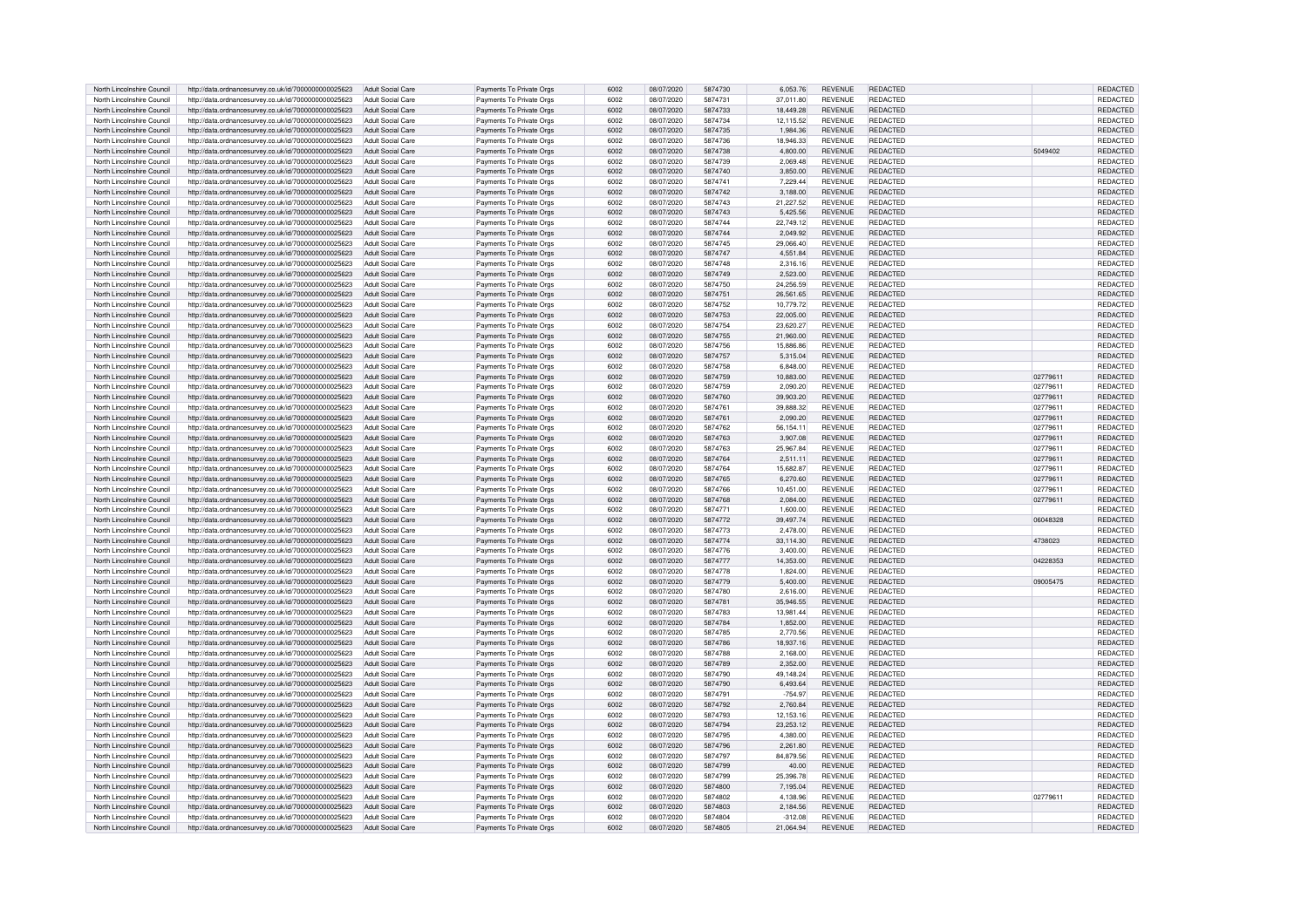| North Lincolnshire Council | http://data.ordnancesurvey.co.uk/id/7000000000025623 | Adult Social Care        | Payments To Private Orgs | 6002 | 08/07/2020 | 5874806 | 7.235.93    | <b>REVENUE</b> | REDACTED        |          | REDACTED        |
|----------------------------|------------------------------------------------------|--------------------------|--------------------------|------|------------|---------|-------------|----------------|-----------------|----------|-----------------|
| North Lincolnshire Council | http://data.ordnancesurvey.co.uk/id/7000000000025623 | Adult Social Care        | Payments To Private Orgs | 6002 | 08/07/2020 | 5874807 | 24,652.62   | <b>REVENUE</b> | <b>REDACTED</b> |          | REDACTED        |
|                            |                                                      |                          |                          |      |            |         |             |                |                 |          |                 |
| North Lincolnshire Council | http://data.ordnancesurvey.co.uk/id/7000000000025623 | Adult Social Care        | Payments To Private Orgs | 6002 | 15/07/2020 | 5876676 | 2,732.38    | <b>REVENUE</b> | <b>REDACTED</b> |          | REDACTED        |
| North Lincolnshire Council | http://data.ordnancesurvey.co.uk/id/7000000000025623 | Adult Social Care        | Payments To Private Orgs | 6002 | 15/07/2020 | 5876677 | 12.569.06   | <b>REVENUE</b> | <b>REDACTED</b> |          | REDACTED        |
| North Lincolnshire Council | http://data.ordnancesurvey.co.uk/id/7000000000025623 | Adult Social Care        | Payments To Private Orgs | 6002 | 31/07/2020 | 5882765 | 536.52      | <b>REVENUE</b> | REDACTED        | 08596756 | REDACTED        |
| North Lincolnshire Council | http://data.ordnancesurvey.co.uk/id/7000000000025623 | Adult Social Care        | Payments To Private Orgs | 6002 | 31/07/2020 | 5882765 | 2,763.72    | <b>REVENUE</b> | <b>REDACTED</b> | 08596756 | <b>REDACTED</b> |
| North Lincolnshire Council | http://data.ordnancesurvey.co.uk/id/7000000000025623 | Adult Social Care        | Payments To Private Orgs | 6002 | 31/07/2020 | 5882767 | 22.406.31   | <b>REVENUE</b> | REDACTED        | 08596756 | REDACTED        |
| North Lincolnshire Council | http://data.ordnancesurvey.co.uk/id/7000000000025623 | Adult Social Care        | Payments To Private Orgs | 6002 | 31/07/2020 | 5882767 | 14.090.70   | <b>REVENUE</b> | REDACTED        | 08596756 | REDACTED        |
| North Lincolnshire Council | http://data.ordnancesurvey.co.uk/id/7000000000025623 | Adult Social Care        | Payments To Private Oras | 6002 | 31/07/2020 | 5882770 | 1.866.88    | <b>REVENUE</b> | <b>REDACTED</b> |          | REDACTED        |
|                            |                                                      |                          |                          | 6002 |            |         |             | <b>REVENUE</b> | <b>REDACTED</b> |          |                 |
| North Lincolnshire Council | http://data.ordnancesurvey.co.uk/id/7000000000025623 | Adult Social Care        | Payments To Private Orgs |      | 31/07/2020 | 5882771 | 557.92      |                |                 |          | REDACTED        |
| North Lincolnshire Council | http://data.ordnancesurvey.co.uk/id/7000000000025623 | Adult Social Care        | Payments To Private Orgs | 6002 | 31/07/2020 | 5882781 | $-7.97$     | <b>REVENUE</b> | <b>REDACTED</b> |          | <b>REDACTED</b> |
| North Lincolnshire Council | http://data.ordnancesurvey.co.uk/id/7000000000025623 | Adult Social Care        | Payments To Private Orgs | 6002 | 31/07/2020 | 5882781 | 2.422.94    | <b>REVENUE</b> | <b>REDACTED</b> |          | REDACTED        |
| North Lincolnshire Council | http://data.ordnancesurvey.co.uk/id/7000000000025623 | Adult Social Care        | Payments To Private Orgs | 6002 | 31/07/2020 | 5882782 | $-318.80$   | <b>REVENUE</b> | REDACTED        |          | REDACTE         |
| North Lincolnshire Council | http://data.ordnancesurvey.co.uk/id/7000000000025623 | <b>Adult Social Care</b> | Payments To Private Orgs | 6002 | 31/07/2020 | 5882782 | $-1,413.36$ | <b>REVENUE</b> | REDACTED        |          | REDACTED        |
| North Lincolnshire Council | http://data.ordnancesurvey.co.uk/id/7000000000025623 | Adult Social Care        | Payments To Private Orgs | 6002 | 31/07/2020 | 5882783 | 61.972.68   | <b>REVENUE</b> | <b>REDACTED</b> |          | <b>REDACTED</b> |
| North Lincolnshire Council |                                                      | Adult Social Care        |                          | 6002 | 31/07/2020 | 5882783 | 37.226.78   | <b>REVENUE</b> | <b>REDACTED</b> |          | <b>REDACTED</b> |
|                            | http://data.ordnancesurvey.co.uk/id/7000000000025623 |                          | Payments To Private Orgs |      |            |         |             |                |                 |          |                 |
| North Lincolnshire Council | http://data.ordnancesurvey.co.uk/id/7000000000025623 | Adult Social Care        | Payments To Private Orgs | 6002 | 31/07/2020 | 5882790 | 2.907.28    | <b>REVENUE</b> | <b>REDACTED</b> |          | <b>REDACTED</b> |
| North Lincolnshire Council | http://data.ordnancesurvey.co.uk/id/7000000000025623 | Adult Social Care        | Payments To Private Oras | 6002 | 31/07/2020 | 5882791 | 920.96      | <b>REVENUE</b> | <b>REDACTED</b> | 07128156 | REDACTED        |
| North Lincolnshire Council | http://data.ordnancesurvey.co.uk/id/7000000000025623 | Adult Social Care        | Payments To Private Orgs | 6002 | 31/07/2020 | 5882791 | 1.785.28    | <b>REVENUE</b> | REDACTED        | 07128156 | REDACTED        |
| North Lincolnshire Council | http://data.ordnancesurvey.co.uk/id/7000000000025623 | Adult Social Care        | Payments To Private Orgs | 6002 | 31/07/2020 | 5882795 | 18 635 55   | <b>REVENUE</b> | <b>REDACTED</b> | 27662    | <b>REDACTED</b> |
| North Lincolnshire Council | http://data.ordnancesurvey.co.uk/id/7000000000025623 | Adult Social Care        | Payments To Private Orgs | 6002 | 31/07/2020 | 5882810 | 11,511.12   | <b>REVENUE</b> | <b>REDACTED</b> |          | REDACTED        |
| North Lincolnshire Council | http://data.ordnancesurvey.co.uk/id/7000000000025623 | Adult Social Care        | Payments To Private Orgs | 6002 | 31/07/2020 | 5882814 | 585.20      | <b>REVENUE</b> | <b>REDACTED</b> | 04228353 | <b>REDACTED</b> |
|                            |                                                      |                          |                          |      |            |         |             |                |                 |          |                 |
| North Lincolnshire Council | http://data.ordnancesurvey.co.uk/id/7000000000025623 | <b>Adult Social Care</b> | Payments To Private Orgs | 6002 | 31/07/2020 | 5882815 | 7,960.48    | <b>REVENUE</b> | <b>REDACTED</b> |          | <b>REDACTED</b> |
| North Lincolnshire Council | http://data.ordnancesurvey.co.uk/id/7000000000025623 | <b>Adult Social Care</b> | Payments To Private Orgs | 6002 | 31/07/2020 | 5883366 | 7,759.41    | <b>REVENUE</b> | <b>REDACTED</b> | 08596756 | <b>REDACTED</b> |
| North Lincolnshire Council | http://data.ordnancesurvey.co.uk/id/7000000000025623 | Adult Social Care        | Payments To Private Orgs | 6002 | 31/07/2020 | 5883368 | 586.91      | <b>REVENUE</b> | <b>REDACTED</b> |          | REDACTED        |
| North Lincolnshire Council | http://data.ordnancesurvey.co.uk/id/7000000000025623 | Adult Social Care        | Payments To Private Orgs | 6002 | 31/07/2020 | 5883373 | 451.47      | <b>REVENUE</b> | <b>REDACTED</b> |          | <b>REDACTED</b> |
| North Lincolnshire Council | http://data.ordnancesurvey.co.uk/id/7000000000025623 | Adult Social Care        | Payments To Private Orgs | 6002 | 31/07/2020 | 5883375 | 26,059.11   | <b>REVENUE</b> | <b>REDACTED</b> |          | REDACTED        |
| North Lincolnshire Council | http://data.ordnancesurvey.co.uk/id/7000000000025623 | Adult Social Care        | Payments To Private Orgs | 6002 | 31/07/2020 | 5883378 | 3,880.16    | <b>REVENUE</b> | <b>REDACTED</b> | 07128156 | REDACTED        |
| North Lincolnshire Council | http://data.ordnancesurvey.co.uk/id/7000000000025623 | Adult Social Care        | Payments To Private Orgs | 6002 | 31/07/2020 | 5883380 | 4,334.29    | <b>REVENUE</b> | <b>REDACTED</b> | 27662    | REDACTED        |
|                            |                                                      |                          |                          |      |            |         |             |                |                 |          |                 |
| North Lincolnshire Council | http://data.ordnancesurvey.co.uk/id/7000000000025623 | Adult Social Care        | Payments To Private Orgs | 6002 | 31/07/2020 | 5883383 | 8.545.84    | <b>REVENUE</b> | <b>REDACTED</b> |          | <b>REDACTED</b> |
| North Lincolnshire Council | http://data.ordnancesurvey.co.uk/id/7000000000025623 | Adult Social Care        | Payments To Private Orgs | 6002 | 31/07/2020 | 5883386 | 677.20      | <b>REVENUE</b> | <b>REDACTED</b> |          | <b>REDACTED</b> |
| North Lincolnshire Council | http://data.ordnancesurvey.co.uk/id/7000000000025623 | <b>Adult Social Care</b> | Payments To Private Orgs | 6002 | 31/07/2020 | 5883552 | 9.626.74    | <b>REVENUE</b> | REDACTED        |          | REDACTED        |
| North Lincolnshire Council | http://data.ordnancesurvey.co.uk/id/7000000000025623 | Adult Social Care        | Payments To Private Orgs | 6002 | 31/07/2020 | 5883553 | 6.257.38    | <b>REVENUE</b> | REDACTED        |          | REDACTE         |
| North Lincolnshire Council | http://data.ordnancesurvey.co.uk/id/7000000000025623 | Adult Social Care        | Payments To Private Orgs | 6002 | 31/07/2020 | 5883554 | 28.880.21   | <b>REVENUE</b> | REDACTED        |          | REDACTED        |
| North Lincolnshire Council | http://data.ordnancesurvey.co.uk/id/7000000000025623 | <b>Adult Social Care</b> | Payments To Private Orgs | 6002 | 31/07/2020 | 5883555 | 19,253.47   | <b>REVENUE</b> | <b>REDACTED</b> |          | REDACTED        |
|                            |                                                      |                          |                          |      |            |         |             |                |                 |          |                 |
| North Lincolnshire Council | http://data.ordnancesurvey.co.uk/id/7000000000025623 | <b>Adult Social Care</b> | Payments To Private Orgs | 6002 | 31/07/2020 | 5883556 | 14.440.11   | <b>REVENUE</b> | <b>REDACTED</b> |          | REDACTED        |
| North Lincolnshire Council | http://data.ordnancesurvey.co.uk/id/7000000000025623 | Adult Social Care        | Payments To Private Orgs | 6002 | 31/07/2020 | 5883557 | 1.444.01    | <b>REVENUE</b> | REDACTED        |          | REDACTED        |
| North Lincolnshire Council | http://data.ordnancesurvey.co.uk/id/7000000000025623 | Adult Social Care        | Payments To Private Orgs | 6002 | 31/07/2020 | 5883558 | 30,324.22   | <b>REVENUE</b> | <b>REDACTED</b> | 01952719 | REDACTED        |
| North Lincolnshire Council | http://data.ordnancesurvey.co.uk/id/7000000000025623 | Adult Social Care        | Payments To Private Orgs | 6002 | 31/07/2020 | 5883559 | 33.693.58   | <b>REVENUE</b> | <b>REDACTED</b> |          | REDACTED        |
| North Lincolnshire Council | http://data.ordnancesurvey.co.uk/id/7000000000025623 | Adult Social Care        | Payments To Private Orgs | 6002 | 31/07/2020 | 5883560 | 10,589.41   | <b>REVENUE</b> | <b>REDACTED</b> |          | REDACTED        |
| North Lincolnshire Council | http://data.ordnancesurvey.co.uk/id/7000000000025623 | Adult Social Care        | Payments To Private Orgs | 6002 | 31/07/2020 | 5883561 | 28.398.87   | <b>REVENUE</b> | <b>REDACTED</b> |          | <b>REDACTED</b> |
| North Lincolnshire Council |                                                      | Adult Social Care        |                          | 6002 | 31/07/2020 | 5883562 | 16.365.45   | <b>REVENUE</b> | <b>REDACTED</b> |          | <b>REDACTED</b> |
|                            | http://data.ordnancesurvey.co.uk/id/7000000000025623 |                          | Payments To Private Orgs |      |            |         |             |                |                 |          |                 |
| North Lincolnshire Council | http://data.ordnancesurvey.co.uk/id/7000000000025623 | Adult Social Care        | Payments To Private Orgs | 6002 | 31/07/2020 | 5883563 | 15.884.12   | <b>REVENUE</b> | <b>REDACTED</b> |          | <b>REDACTED</b> |
| North Lincolnshire Council | http://data.ordnancesurvey.co.uk/id/7000000000025623 | Adult Social Care        | Payments To Private Orgs | 6002 | 31/07/2020 | 5883564 | 14 440 11   | <b>REVENUE</b> | <b>REDACTED</b> |          | REDACTED        |
| North Lincolnshire Council | http://data.ordnancesurvey.co.uk/id/7000000000025623 | Adult Social Care        | Payments To Private Orgs | 6002 | 31/07/2020 | 5883565 | 26.954.86   | <b>REVENUE</b> | <b>REDACTED</b> |          | REDACTE         |
| North Lincolnshire Council | http://data.ordnancesurvey.co.uk/id/7000000000025623 | Adult Social Care        | Payments To Private Orgs | 6002 | 31/07/2020 | 5883566 | 2,888.02    | <b>REVENUE</b> | <b>REDACTED</b> |          | REDACTED        |
| North Lincolnshire Council | http://data.ordnancesurvey.co.uk/id/7000000000025623 | Adult Social Care        | Payments To Private Orgs | 6002 | 31/07/2020 | 5883567 | 6.738.72    | <b>REVENUE</b> | <b>REDACTED</b> |          | <b>REDACTED</b> |
| North Lincolnshire Council |                                                      | Adult Social Care        | Payments To Private Orgs | 6002 | 31/07/2020 | 5883568 | 5.776.04    | <b>REVENUE</b> | <b>REDACTED</b> |          | REDACTED        |
|                            | http://data.ordnancesurvey.co.uk/id/7000000000025623 |                          |                          |      |            |         |             |                |                 |          |                 |
| North Lincolnshire Council | http://data.ordnancesurvey.co.uk/id/7000000000025623 | Adult Social Care        | Payments To Private Orgs | 6002 | 31/07/2020 | 5883569 | 18.772.14   | <b>REVENUE</b> | <b>REDACTED</b> |          | REDACTED        |
| North Lincolnshire Council | http://data.ordnancesurvey.co.uk/id/7000000000025623 | Adult Social Care        | Payments To Private Orgs | 6002 | 31/07/2020 | 5883570 | 10,108.07   | <b>REVENUE</b> | <b>REDACTED</b> |          | <b>REDACTED</b> |
| North Lincolnshire Council | http://data.ordnancesurvey.co.uk/id/7000000000025623 | Adult Social Care        | Payments To Private Orgs | 6002 | 31/07/2020 | 5883571 | 9.626.74    | <b>REVENUE</b> | REDACTED        | 27662    | REDACTED        |
| North Lincolnshire Council | http://data.ordnancesurvey.co.uk/id/7000000000025623 | Adult Social Care        | Payments To Private Orgs | 6002 | 31/07/2020 | 5883572 | 14,921.44   | <b>REVENUE</b> | <b>REDACTED</b> | 27662    | REDACTED        |
| North Lincolnshire Council | http://data.ordnancesurvey.co.uk/id/7000000000025623 | Adult Social Care        | Payments To Private Orgs | 6002 | 31/07/2020 | 5883573 | 17.809.46   | <b>REVENUE</b> | <b>REDACTED</b> |          | <b>REDACTED</b> |
| North Lincolnshire Council | http://data.ordnancesurvey.co.uk/id/7000000000025623 | Adult Social Care        | Payments To Private Orgs | 6002 | 31/07/2020 | 5883574 | 12.033.42   | <b>REVENUE</b> | <b>REDACTED</b> |          | REDACTED        |
| North Lincolnshire Council | http://data.ordnancesurvey.co.uk/id/7000000000025623 | Adult Social Care        | Payments To Private Orgs | 6002 | 31/07/2020 | 5883575 | 14.440.11   | <b>REVENUE</b> | <b>REDACTED</b> |          | <b>REDACTED</b> |
|                            |                                                      |                          |                          |      |            |         |             |                |                 |          |                 |
| North Lincolnshire Council | http://data.ordnancesurvey.co.uk/id/7000000000025623 | <b>Adult Social Care</b> | Payments To Private Orgs | 6002 | 31/07/2020 | 5883576 | 8.664.06    | <b>REVENUE</b> | REDACTED        |          | REDACTE         |
| North Lincolnshire Council | http://data.ordnancesurvey.co.uk/id/7000000000025623 | Adult Social Care        | Payments To Private Orgs | 6002 | 31/07/2020 | 5883577 | 12.033.42   | <b>REVENUE</b> | REDACTED        |          | REDACTE         |
| North Lincolnshire Council | http://data.ordnancesurvey.co.uk/id/7000000000025623 | Adult Social Care        | Payments To Private Orgs | 6002 | 31/07/2020 | 5883578 | 11,552.08   | <b>REVENUE</b> | REDACTED        |          | REDACTED        |
| North Lincolnshire Council | http://data.ordnancesurvey.co.uk/id/7000000000025623 | Adult Social Care        | Payments To Private Orgs | 6002 | 31/07/2020 | 5883579 | 12,514.76   | <b>REVENUE</b> | <b>REDACTED</b> |          | REDACTED        |
| North Lincolnshire Council | http://data.ordnancesurvey.co.uk/id/7000000000025623 | <b>Adult Social Care</b> | Payments To Private Orgs | 6002 | 31/07/2020 | 5883580 | 15,402.78   | <b>REVENUE</b> | REDACTED        |          | REDACTE         |
| North Lincolnshire Council | http://data.ordnancesurvey.co.uk/id/7000000000025623 | Adult Social Care        | Payments To Private Orgs | 6002 | 31/07/2020 | 588358  | 17,809.46   | <b>REVENUE</b> | <b>REDACTED</b> |          | REDACTED        |
|                            |                                                      | Adult Social Care        |                          | 6002 |            | 5883582 | 11.552.08   | <b>REVENUE</b> | <b>REDACTED</b> |          |                 |
| North Lincolnshire Council | http://data.ordnancesurvey.co.uk/id/7000000000025623 |                          | Payments To Private Orgs |      | 31/07/2020 |         |             |                |                 |          | <b>REDACTED</b> |
| North Lincolnshire Council | http://data.ordnancesurvey.co.uk/id/7000000000025623 | Adult Social Care        | Payments To Private Orgs | 6002 | 31/07/2020 | 5883583 | 20.697.48   | <b>REVENUE</b> | <b>REDACTED</b> |          | <b>REDACTED</b> |
| North Lincolnshire Council | http://data.ordnancesurvey.co.uk/id/7000000000025623 | Adult Social Care        | Payments To Private Orgs | 6002 | 31/07/2020 | 5883584 | 19,253.47   | <b>REVENUE</b> | <b>REDACTED</b> |          | REDACTED        |
| North Lincolnshire Council | http://data.ordnancesurvey.co.uk/id/7000000000025623 | Adult Social Care        | Payments To Private Orgs | 6002 | 31/07/2020 | 5883585 | 12.996.09   | <b>REVENUE</b> | <b>REDACTED</b> |          | <b>REDACTED</b> |
| North Lincolnshire Council | http://data.ordnancesurvey.co.uk/id/7000000000025623 | Adult Social Care        | Payments To Private Orgs | 6002 | 31/07/2020 | 5883586 | 2.888.02    | <b>REVENUE</b> | <b>REDACTED</b> |          | REDACTED        |
| North Lincolnshire Council | http://data.ordnancesurvey.co.uk/id/7000000000025623 | Adult Social Care        | Payments To Private Orgs | 6002 | 31/07/2020 | 5883587 | 16.365.45   | <b>REVENUE</b> | <b>REDACTED</b> |          | REDACTED        |
| North Lincolnshire Council |                                                      | Adult Social Care        |                          | 6002 |            | 5883588 | 25.029.52   | <b>REVENUE</b> | <b>REDACTED</b> |          | REDACTED        |
|                            | http://data.ordnancesurvey.co.uk/id/7000000000025623 |                          | Payments To Private Orgs |      | 31/07/2020 |         |             |                |                 |          |                 |
| North Lincolnshire Council | http://data.ordnancesurvey.co.uk/id/7000000000025623 | Adult Social Care        | Payments To Private Orgs | 6002 | 31/07/2020 | 5883589 | 2.406.68    | <b>REVENUE</b> | <b>REDACTED</b> |          | REDACTED        |
| North Lincolnshire Council | http://data.ordnancesurvey.co.uk/id/7000000000025623 | Adult Social Care        | Payments To Private Orgs | 6002 | 31/07/2020 | 5883590 | 70,275.18   | <b>REVENUE</b> | REDACTED        | 02779611 | REDACTED        |
| North Lincolnshire Council | http://data.ordnancesurvey.co.uk/id/7000000000025623 | Adult Social Care        | Payments To Private Orgs | 6002 | 31/07/2020 | 5883591 | 6.738.72    | <b>REVENUE</b> | <b>REDACTED</b> | 02779611 | REDACTED        |
| North Lincolnshire Council | http://data.ordnancesurvey.co.uk/id/7000000000025623 | Adult Social Care        | Payments To Private Orgs | 6002 | 31/07/2020 | 5883592 | 9.145.40    | <b>REVENUE</b> | REDACTED        | 02779611 | REDACTED        |
| North Lincolnshire Council | http://data.ordnancesurvey.co.uk/id/7000000000025623 | Adult Social Care        | Payments To Private Orgs | 6002 | 31/07/2020 | 5883593 | 10.108.07   | REVENUE        | <b>REDACTED</b> | 02779611 | <b>REDACTED</b> |
|                            |                                                      |                          |                          |      |            |         |             |                |                 |          |                 |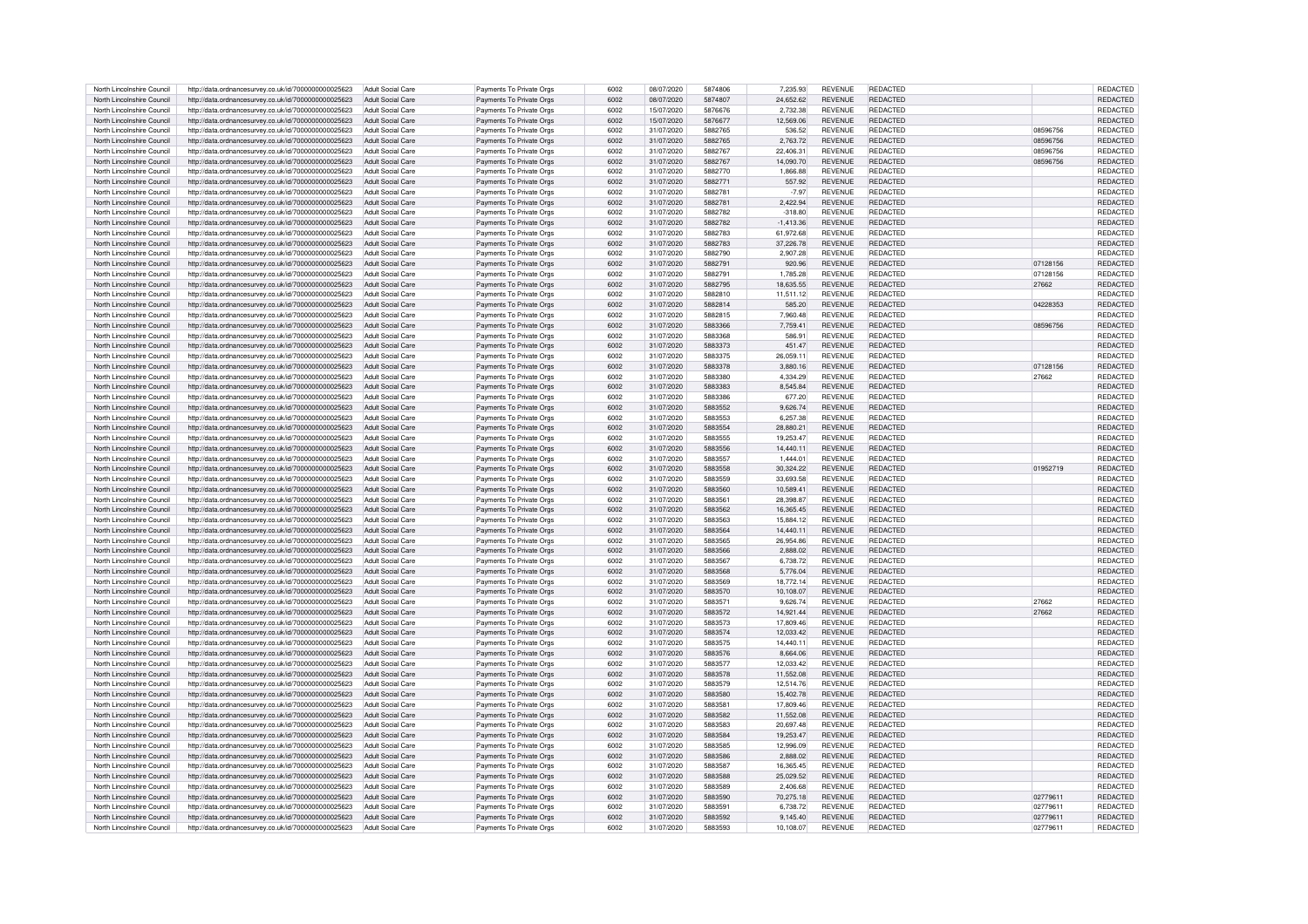| North Lincolnshire Council | http://data.ordnancesurvey.co.uk/id/7000000000025623 | Adult Social Care        | Payments To Private Orgs       | 6002 | 31/07/2020               | 5883594 | 10.589.41     | <b>REVENUE</b> | <b>REDACTED</b> | 0277961  | REDACTED        |
|----------------------------|------------------------------------------------------|--------------------------|--------------------------------|------|--------------------------|---------|---------------|----------------|-----------------|----------|-----------------|
| North Lincolnshire Council | http://data.ordnancesurvey.co.uk/id/7000000000025623 | Adult Social Care        | Payments To Private Orgs       | 6002 | 31/07/2020               | 5883595 | 8.664.06      | <b>REVENUE</b> | REDACTED        | 0277961  | REDACTED        |
| North Lincolnshire Council | http://data.ordnancesurvey.co.uk/id/7000000000025623 | Adult Social Care        | Payments To Private Orgs       | 6002 | 31/07/2020               | 5883596 | 22,622.83     | <b>REVENUE</b> | <b>REDACTED</b> | 06048328 | REDACTED        |
| North Lincolnshire Council | http://data.ordnancesurvey.co.uk/id/7000000000025623 | Adult Social Care        | Payments To Private Orgs       | 6002 | 31/07/2020               | 5883597 | 16.365.45     | <b>REVENUE</b> | <b>REDACTED</b> | 4738023  | <b>REDACTED</b> |
|                            |                                                      |                          |                                |      |                          | 5883598 |               |                |                 |          |                 |
| North Lincolnshire Council | http://data.ordnancesurvey.co.uk/id/7000000000025623 | Adult Social Care        | Payments To Private Orgs       | 6002 | 31/07/2020               | 5883599 | 4,813.37      | <b>REVENUE</b> | REDACTED        | 04228353 | REDACTED        |
| North Lincolnshire Council | http://data.ordnancesurvey.co.uk/id/7000000000025623 | Adult Social Care        | Payments To Private Orgs       | 6002 | 31/07/2020               |         | 13,958.77     | <b>REVENUE</b> | REDACTED        | 04228353 | REDACTED        |
| North Lincolnshire Council | http://data.ordnancesurvey.co.uk/id/7000000000025623 | Adult Social Care        | Payments To Private Oras       | 6002 | 31/07/2020               | 5883600 | 1.925.35      | <b>REVENUE</b> | <b>REDACTED</b> | 04228353 | REDACTED        |
| North Lincolnshire Council | http://data.ordnancesurvey.co.uk/id/7000000000025623 | Adult Social Care        | Payments To Private Orgs       | 6002 | 31/07/2020               | 5883601 | 5,776.04      | <b>REVENUE</b> | REDACTED        | 04228353 | REDACTED        |
| North Lincolnshire Council | http://data.ordnancesurvey.co.uk/id/7000000000025623 | Adult Social Care        | Payments To Private Orgs       | 6002 | 31/07/2020               | 5883602 | 37.062.94     | <b>REVENUE</b> | <b>REDACTED</b> |          | REDACTED        |
| North Lincolnshire Council | http://data.ordnancesurvey.co.uk/id/7000000000025623 | Adult Social Care        | Payments To Private Orgs       | 6002 | 31/07/2020               | 5883603 | 14.440.11     | <b>REVENUE</b> | REDACTED        |          | <b>REDACTED</b> |
| North Lincolnshire Council | http://data.ordnancesurvey.co.uk/id/7000000000025623 | Adult Social Care        | Payments To Private Orgs       | 6002 | 31/07/2020               | 5883604 | 11,070.75     | <b>REVENUE</b> | <b>REDACTED</b> |          | REDACTED        |
| North Lincolnshire Council | http://data.ordnancesurvey.co.uk/id/7000000000025623 | Adult Social Care        | Payments To Private Orgs       | 6002 | 31/07/2020               | 5883605 | 21,660.16     | <b>REVENUE</b> | <b>REDACTED</b> |          | REDACTED        |
| North Lincolnshire Council | http://data.ordnancesurvey.co.uk/id/7000000000025623 | Adult Social Care        | Payments To Private Orgs       | 6002 | 31/07/2020               | 5883606 | 16.365.45     | <b>REVENUE</b> | <b>REDACTED</b> |          | <b>REDACTED</b> |
| North Lincolnshire Council | http://data.ordnancesurvey.co.uk/id/7000000000025623 | Adult Social Care        | Payments To Private Orgs       | 6002 | 31/07/2020               | 5883607 | 40.432.29     | <b>REVENUE</b> | <b>REDACTED</b> |          | <b>REDACTED</b> |
| North Lincolnshire Council | http://data.ordnancesurvey.co.uk/id/7000000000025623 | Adult Social Care        | Payments To Private Orgs       | 6002 | 31/07/2020               | 5883608 | 18.772.14     | <b>REVENUE</b> | <b>REDACTED</b> |          | <b>REDACTED</b> |
| North Lincolnshire Council | http://data.ordnancesurvey.co.uk/id/7000000000025623 | Adult Social Care        | Payments To Private Orgs       | 6002 | 31/07/2020               | 5883609 | 18.772.14     | <b>REVENUE</b> | <b>REDACTED</b> |          | <b>REDACTED</b> |
| North Lincolnshire Council | http://data.ordnancesurvey.co.uk/id/7000000000025623 | Adult Social Care        | Payments To Private Orgs       | 6002 | 31/07/2020               | 5883610 | 16,365.45     | <b>REVENUE</b> | <b>REDACTED</b> |          | REDACTED        |
|                            |                                                      |                          |                                |      |                          |         |               |                |                 |          |                 |
| North Lincolnshire Council | http://data.ordnancesurvey.co.uk/id/7000000000025623 | Adult Social Care        | Residential Care Income        | 9078 | 08/07/2020               | 5874682 | $-5.229.16$   | <b>REVENUE</b> | REDACTED        |          | REDACTED        |
| North Lincolnshire Council | http://data.ordnancesurvey.co.uk/id/7000000000025623 | Adult Social Care        | Residential Care Income        | 9078 | 08/07/2020               | 5874683 | $-853.20$     | <b>REVENUE</b> | REDACTED        |          | REDACTED        |
| North Lincolnshire Council | http://data.ordnancesurvey.co.uk/id/7000000000025623 | Adult Social Care        | Residential Care Income        | 9078 | 08/07/2020               | 5874686 | $-846.00$     | <b>REVENUE</b> | <b>REDACTED</b> |          | <b>REDACTED</b> |
| North Lincolnshire Council | http://data.ordnancesurvey.co.uk/id/7000000000025623 | Adult Social Care        | Residential Care Income        | 9078 | 08/07/2020               | 5874686 | $-27.119.49$  | <b>REVENUE</b> | <b>REDACTED</b> |          | REDACTED        |
| North Lincolnshire Council | http://data.ordnancesurvey.co.uk/id/7000000000025623 | Adult Social Care        | <b>Residential Care Income</b> | 9078 | 08/07/2020               | 5874687 | $-16.577.40$  | <b>REVENUE</b> | <b>REDACTED</b> |          | <b>REDACTED</b> |
| North Lincolnshire Council | http://data.ordnancesurvey.co.uk/id/7000000000025623 | <b>Adult Social Care</b> | Residential Care Income        | 9078 | 08/07/2020               | 5874688 | $-9,482.44$   | <b>REVENUE</b> | <b>REDACTED</b> |          | <b>REDACTED</b> |
| North Lincolnshire Council | http://data.ordnancesurvey.co.uk/id/7000000000025623 | Adult Social Care        | <b>Residential Care Income</b> | 9078 | 08/07/2020               | 5874692 | $-11,543.42$  | <b>REVENUE</b> | <b>REDACTED</b> | 01952719 | <b>REDACTED</b> |
| North Lincolnshire Council | http://data.ordnancesurvey.co.uk/id/7000000000025623 | Adult Social Care        | Residential Care Income        | 9078 | 08/07/2020               | 5874695 | $-14,209.11$  | <b>REVENUE</b> | REDACTED        |          | REDACTED        |
| North Lincolnshire Council | http://data.ordnancesurvey.co.uk/id/7000000000025623 | Adult Social Care        | <b>Besidential Care Income</b> | 9078 | 08/07/2020               | 5874698 | $-5,395.20$   | <b>REVENUE</b> | <b>REDACTED</b> |          | <b>REDACTED</b> |
| North Lincolnshire Council | http://data.ordnancesurvey.co.uk/id/7000000000025623 | Adult Social Care        | <b>Besidential Care Income</b> | 9078 | 08/07/2020               | 5874699 | $-7.362.24$   | <b>REVENUE</b> | <b>REDACTED</b> |          | <b>REDACTED</b> |
| North Lincolnshire Council | http://data.ordnancesurvey.co.uk/id/7000000000025623 | Adult Social Care        | Residential Care Income        | 9078 | 08/07/2020               | 5874700 | $-6,262.55$   | <b>REVENUE</b> | REDACTED        |          | REDACTED        |
| North Lincolnshire Council | http://data.ordnancesurvey.co.uk/id/7000000000025623 | Adult Social Care        | Residential Care Income        | 9078 | 08/07/2020               | 5874701 | $-6,581.16$   | <b>REVENUE</b> | REDACTED        |          | REDACTED        |
| North Lincolnshire Council | http://data.ordnancesurvey.co.uk/id/7000000000025623 | Adult Social Care        | <b>Besidential Care Income</b> | 9078 | 08/07/2020               | 5874704 | $-8.168.18$   | <b>REVENUE</b> | <b>REDACTED</b> |          | <b>REDACTED</b> |
| North Lincolnshire Council |                                                      | Adult Social Care        | <b>Besidential Care Income</b> | 9078 |                          | 5874706 | $-15.999.28$  | <b>REVENUE</b> | <b>REDACTED</b> |          | <b>REDACTED</b> |
| North Lincolnshire Council | http://data.ordnancesurvey.co.uk/id/7000000000025623 | Adult Social Care        | Residential Care Income        | 9078 | 08/07/2020<br>08/07/2020 | 5874708 | $-414.20$     | <b>REVENUE</b> | <b>REDACTED</b> |          | REDACTED        |
|                            | http://data.ordnancesurvey.co.uk/id/7000000000025623 |                          |                                |      |                          |         |               |                |                 |          |                 |
| North Lincolnshire Council | http://data.ordnancesurvey.co.uk/id/7000000000025623 | Adult Social Care        | Residential Care Income        | 9078 | 08/07/2020               | 5874713 | $-3.991.33$   | <b>REVENUE</b> | <b>REDACTED</b> |          | <b>REDACTED</b> |
| North Lincolnshire Council | http://data.ordnancesurvey.co.uk/id/7000000000025623 | Adult Social Care        | <b>Residential Care Income</b> | 9078 | 08/07/2020               | 5874716 | $-5.029.32$   | <b>REVENUE</b> | <b>REDACTED</b> |          | REDACTED        |
| North Lincolnshire Council | http://data.ordnancesurvey.co.uk/id/7000000000025623 | <b>Adult Social Care</b> | Residential Care Income        | 9078 | 08/07/2020               | 5874722 | $-7,536.63$   | <b>REVENUE</b> | <b>REDACTED</b> | 27662    | REDACTED        |
| North Lincolnshire Council | http://data.ordnancesurvey.co.uk/id/7000000000025623 | Adult Social Care        | Residential Care Income        | 9078 | 08/07/2020               | 5874723 | $-8,053.84$   | <b>REVENUE</b> | REDACTED        | 27662    | REDACTED        |
| North Lincolnshire Council | http://data.ordnancesurvey.co.uk/id/7000000000025623 | Adult Social Care        | Residential Care Income        | 9078 | 08/07/2020               | 5874723 | $-569.40$     | <b>REVENUE</b> | REDACTED        | 27662    | REDACTED        |
| North Lincolnshire Council | http://data.ordnancesurvey.co.uk/id/7000000000025623 | Adult Social Care        | Residential Care Income        | 9078 | 08/07/2020               | 5874724 | 3.945.71      | <b>REVENUE</b> | <b>REDACTED</b> | 27662    | <b>REDACTED</b> |
| North Lincolnshire Council | http://data.ordnancesurvey.co.uk/id/7000000000025623 | Adult Social Care        | <b>Residential Care Income</b> | 9078 | 08/07/2020               | 5874727 | $-1.886.16$   | <b>REVENUE</b> | <b>REDACTED</b> |          | <b>REDACTED</b> |
| North Lincolnshire Council | http://data.ordnancesurvey.co.uk/id/7000000000025623 | Adult Social Care        | Residential Care Income        | 9078 | 08/07/2020               | 5874728 | $-7,414.44$   | <b>REVENUE</b> | REDACTED        |          | REDACTED        |
| North Lincolnshire Council | http://data.ordnancesurvey.co.uk/id/7000000000025623 | Adult Social Care        | <b>Besidential Care Income</b> | 9078 | 08/07/2020               | 5874729 | $-4.409.32$   | <b>REVENUE</b> | REDACTED        |          | <b>REDACTED</b> |
| North Lincolnshire Council | http://data.ordnancesurvey.co.uk/id/7000000000025623 | Adult Social Care        | <b>Besidential Care Income</b> | 9078 | 08/07/2020               | 5874730 | $-536.04$     | <b>REVENUE</b> | REDACTED        |          | <b>REDACTED</b> |
| North Lincolnshire Council | http://data.ordnancesurvey.co.uk/id/7000000000025623 | Adult Social Care        | <b>Besidential Care Income</b> | 9078 | 08/07/2020               | 5874731 | $-5.486.52$   | <b>REVENUE</b> | <b>REDACTED</b> |          | <b>REDACTED</b> |
| North Lincolnshire Council | http://data.ordnancesurvey.co.uk/id/7000000000025623 | Adult Social Care        | Residential Care Income        | 9078 | 08/07/2020               | 5874733 | $-4.837.28$   | <b>REVENUE</b> | <b>REDACTED</b> |          | <b>REDACTED</b> |
| North Lincolnshire Council | http://data.ordnancesurvey.co.uk/id/7000000000025623 | Adult Social Care        | Residential Care Income        | 9078 | 08/07/2020               | 5874734 | $-3.985.80$   | <b>REVENUE</b> | <b>REDACTED</b> |          | <b>REDACTED</b> |
| North Lincolnshire Council | http://data.ordnancesurvey.co.uk/id/7000000000025623 | Adult Social Care        | Residential Care Income        | 9078 | 08/07/2020               | 5874736 | $-4,213.05$   | <b>REVENUE</b> | <b>REDACTED</b> |          | REDACTED        |
| North Lincolnshire Council | http://data.ordnancesurvey.co.uk/id/7000000000025623 | <b>Adult Social Care</b> | Residential Care Income        | 9078 | 08/07/2020               | 5874741 | $-257.40$     | <b>REVENUE</b> | REDACTED        |          | REDACTED        |
| North Lincolnshire Council | http://data.ordnancesurvey.co.uk/id/7000000000025623 | Adult Social Care        | Residential Care Income        | 9078 | 08/07/2020               | 5874743 | $-464.60$     | <b>REVENUE</b> | REDACTED        |          | REDACTED        |
| North Lincolnshire Council | http://data.ordnancesurvey.co.uk/id/7000000000025623 | Adult Social Care        | Residential Care Income        | 9078 | 08/07/2020               | 5874743 | $-3.180.60$   | <b>REVENUE</b> | <b>REDACTED</b> |          | <b>REDACTED</b> |
| North Lincolnshire Council | http://data.ordnancesurvey.co.uk/id/7000000000025623 | Adult Social Care        | Residential Care Income        | 9078 | 08/07/2020               | 5874744 | $-1, 112.84$  | <b>REVENUE</b> | <b>REDACTED</b> |          | <b>REDACTED</b> |
|                            |                                                      |                          |                                |      |                          |         |               |                |                 |          |                 |
| North Lincolnshire Council | http://data.ordnancesurvey.co.uk/id/7000000000025623 | Adult Social Care        | <b>Besidential Care Income</b> | 9078 | 08/07/2020               | 5874744 | $-4.184.80$   | <b>REVENUE</b> | <b>REDACTED</b> |          | REDACTED        |
| North Lincolnshire Council | http://data.ordnancesurvey.co.uk/id/7000000000025623 | Adult Social Care        | Residential Care Income        | 9078 | 08/07/2020               | 5874745 | $-9,257.29$   | <b>REVENUE</b> | REDACTED        |          | REDACTED        |
| North Lincolnshire Council | http://data.ordnancesurvey.co.uk/id/7000000000025623 | Adult Social Care        | <b>Besidential Care Income</b> | 9078 | 08/07/2020               | 5874750 | $-8.518.17$   | <b>REVENUE</b> | <b>REDACTED</b> |          | <b>REDACTED</b> |
| North Lincolnshire Council | http://data.ordnancesurvey.co.uk/id/7000000000025623 | Adult Social Care        | <b>Besidential Care Income</b> | 9078 | 08/07/2020               | 5874751 | $-4.013.84$   | <b>REVENUE</b> | <b>REDACTED</b> |          | <b>REDACTED</b> |
| North Lincolnshire Council | http://data.ordnancesurvey.co.uk/id/7000000000025623 | Adult Social Care        | Residential Care Income        | 9078 | 08/07/2020               | 5874753 | $-6.566.84$   | <b>REVENUE</b> | <b>REDACTED</b> |          | <b>REDACTED</b> |
| North Lincolnshire Council | http://data.ordnancesurvey.co.uk/id/7000000000025623 | Adult Social Care        | Residential Care Income        | 9078 | 08/07/2020               | 5874754 | $-10, 106.49$ | <b>REVENUE</b> | REDACTED        |          | <b>REDACTED</b> |
| North Lincolnshire Council | http://data.ordnancesurvey.co.uk/id/7000000000025623 | Adult Social Care        | Residential Care Income        | 9078 | 08/07/2020               | 5874756 | $-398.96$     | <b>REVENUE</b> | <b>REDACTED</b> |          | <b>REDACTED</b> |
| North Lincolnshire Council | http://data.ordnancesurvey.co.uk/id/7000000000025623 | Adult Social Care        | Residential Care Income        | 9078 | 08/07/2020               | 5874758 | $-443.12$     | <b>REVENUE</b> | REDACTED        |          | REDACTED        |
| North Lincolnshire Council | http://data.ordnancesurvey.co.uk/id/7000000000025623 | Adult Social Care        | Residential Care Income        | 9078 | 08/07/2020               | 5874759 | $-541.40$     | <b>REVENUE</b> | <b>REDACTED</b> | 02779611 | REDACTED        |
| North Lincolnshire Council | http://data.ordnancesurvey.co.uk/id/7000000000025623 | Adult Social Care        | Residential Care Income        | 9078 | 08/07/2020               | 5874759 | $-808.40$     | <b>REVENUE</b> | REDACTED        | 0277961  | <b>REDACTED</b> |
| North Lincolnshire Council | http://data.ordnancesurvey.co.uk/id/7000000000025623 | Adult Social Care        | Residential Care Income        | 9078 | 08/07/2020               | 5874760 | $-3,714.00$   | <b>REVENUE</b> | <b>REDACTED</b> | 02779611 | REDACTED        |
| North Lincolnshire Council | http://data.ordnancesurvey.co.uk/id/7000000000025623 | Adult Social Care        | <b>Besidential Care Income</b> | 9078 | 08/07/2020               | 5874761 | 08.080.60     | <b>REVENUE</b> | <b>REDACTED</b> | 0277961  | <b>REDACTED</b> |
| North Lincolnshire Council | http://data.ordnancesurvey.co.uk/id/7000000000025623 | Adult Social Care        | Residential Care Income        | 9078 | 08/07/2020               | 5874761 | $-569.40$     | <b>REVENUE</b> | <b>REDACTED</b> | 02779611 | REDACTED        |
| North Lincolnshire Council | http://data.ordnancesurvey.co.uk/id/7000000000025623 | Adult Social Care        | Residential Care Income        | 9078 | 08/07/2020               | 5874762 | $-16,343.91$  | <b>REVENUE</b> | REDACTED        | 0277961  | REDACTED        |
| North Lincolnshire Council | http://data.ordnancesurvey.co.uk/id/7000000000025623 | Adult Social Care        | <b>Besidential Care Income</b> | 9078 | 08/07/2020               | 5874763 | $-4.700.32$   | <b>REVENUE</b> | <b>REDACTED</b> | 02779611 | REDACTED        |
| North Lincolnshire Council | http://data.ordnancesurvey.co.uk/id/7000000000025623 | Adult Social Care        | <b>Besidential Care Income</b> | 9078 | 08/07/2020               | 5874763 | $-692.96$     | <b>REVENUE</b> | <b>REDACTED</b> | 02779611 | REDACTED        |
| North Lincolnshire Council | http://data.ordnancesurvey.co.uk/id/7000000000025623 | Adult Social Care        | <b>Besidential Care Income</b> | 9078 | 08/07/2020               | 5874764 | $-828.40$     | <b>REVENUE</b> | <b>REDACTED</b> | 02779611 | REDACTED        |
| North Lincolnshire Council | http://data.ordnancesurvey.co.uk/id/7000000000025623 | Adult Social Care        | Residential Care Income        | 9078 | 08/07/2020               | 5874764 | $-378.20$     | <b>REVENUE</b> | REDACTED        | 02779611 | REDACTED        |
| North Lincolnshire Council | http://data.ordnancesurvey.co.uk/id/7000000000025623 | Adult Social Care        | Residential Care Income        | 9078 | 08/07/2020               | 5874765 | $-1.413.56$   | <b>REVENUE</b> | <b>REDACTED</b> | 02779611 | REDACTED        |
| North Lincolnshire Council | http://data.ordnancesurvey.co.uk/id/7000000000025623 | Adult Social Care        | Residential Care Income        | 9078 | 08/07/2020               | 5874766 | $-1,963.80$   | <b>REVENUE</b> | REDACTED        | 02779611 | REDACTED        |
| North Lincolnshire Council |                                                      | Adult Social Care        | <b>Besidential Care Income</b> | 9078 | 08/07/2020               | 5874772 | $-13.555.41$  | <b>REVENUE</b> | <b>REDACTED</b> | 06048328 |                 |
|                            | http://data.ordnancesurvey.co.uk/id/7000000000025623 |                          |                                |      |                          |         |               |                |                 |          | REDACTED        |
| North Lincolnshire Council | http://data.ordnancesurvey.co.uk/id/7000000000025623 | Adult Social Care        | Residential Care Income        | 9078 | 08/07/2020               | 5874774 | $-10.294.94$  | <b>REVENUE</b> | REDACTED        | 4738023  | REDACTED        |
| North Lincolnshire Council | http://data.ordnancesurvey.co.uk/id/7000000000025623 | Adult Social Care        | <b>Residential Care Income</b> | 9078 | 08/07/2020               | 5874775 | 3,455.40      | <b>REVENUE</b> | <b>REDACTED</b> | 4738023  | REDACTED        |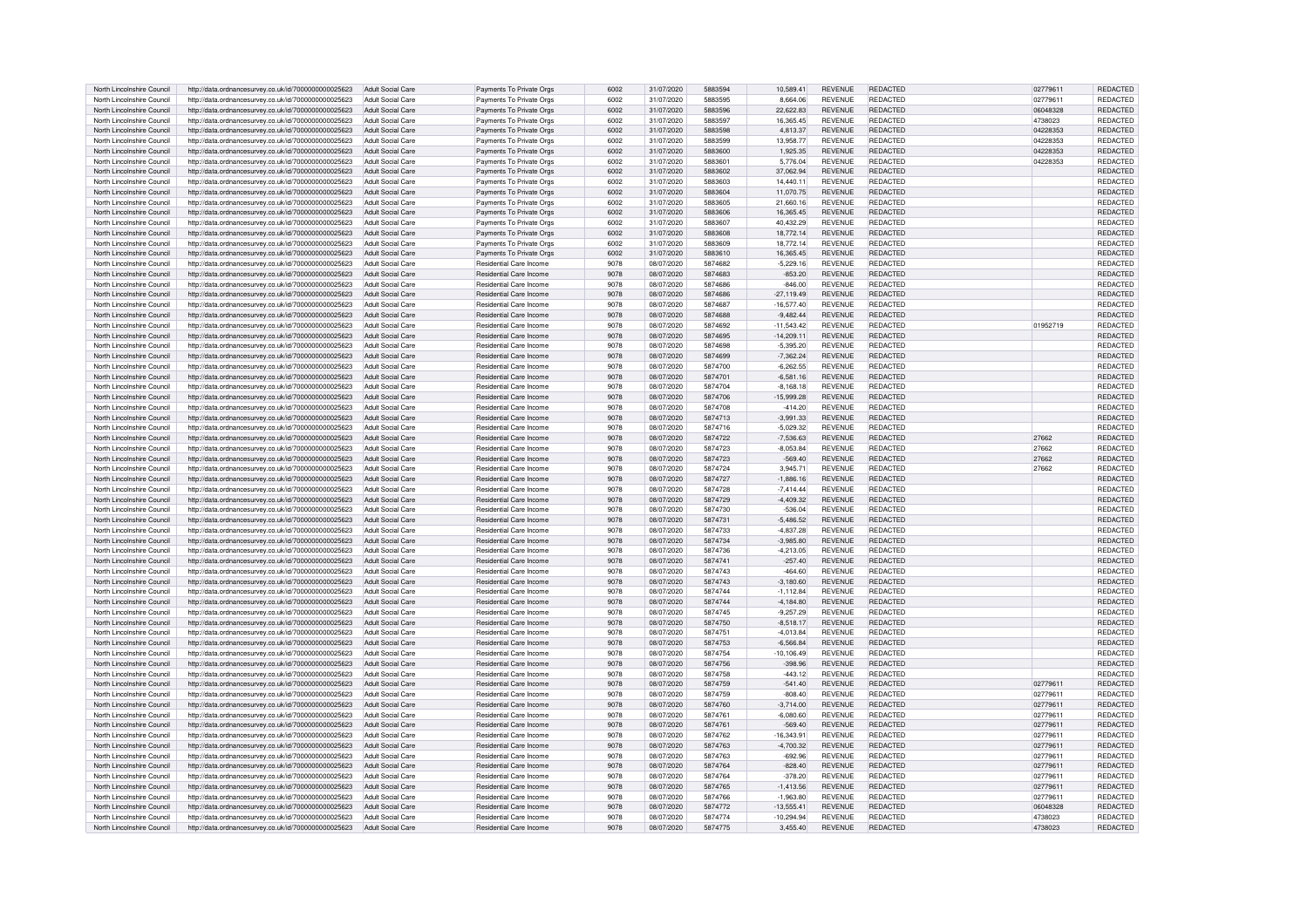|                            |                                                      | Adult Social Care          | Residential Care Income        | 9078 |            | 5874777 |              | <b>REVENUE</b> |                 |          |                 |
|----------------------------|------------------------------------------------------|----------------------------|--------------------------------|------|------------|---------|--------------|----------------|-----------------|----------|-----------------|
| North Lincolnshire Council | http://data.ordnancesurvey.co.uk/id/7000000000025623 |                            |                                |      | 08/07/2020 |         | $-758.00$    |                | <b>REDACTED</b> | 04228353 | REDACTED        |
| North Lincolnshire Council | http://data.ordnancesurvev.co.uk/id/7000000000025623 | Adult Social Care          | Residential Care Income        | 9078 | 08/07/2020 | 5874781 | $-11,666.60$ | <b>REVENUE</b> | <b>REDACTED</b> |          | REDACTED        |
| North Lincolnshire Council | http://data.ordnancesurvey.co.uk/id/7000000000025623 | Adult Social Care          | Residential Care Income        | 9078 | 08/07/2020 | 5874782 | $-1,276.66$  | <b>REVENUE</b> | <b>REDACTED</b> |          | REDACTED        |
| North Lincolnshire Council | http://data.ordnancesurvey.co.uk/id/7000000000025623 | Adult Social Care          | Residential Care Income        | 9078 | 08/07/2020 | 5874783 | $-3,668.00$  | <b>REVENUE</b> | <b>REDACTED</b> |          | <b>REDACTED</b> |
|                            |                                                      |                            |                                |      |            |         |              |                |                 |          |                 |
| North Lincolnshire Council | http://data.ordnancesurvey.co.uk/id/7000000000025623 | <b>Adult Social Care</b>   | Residential Care Income        | 9078 | 08/07/2020 | 5874784 | $-590.72$    | <b>REVENUE</b> | <b>REDACTED</b> |          | REDACTED        |
| North Lincolnshire Council | http://data.ordnancesurvey.co.uk/id/7000000000025623 | Adult Social Care          | Residential Care Income        | 9078 | 08/07/2020 | 5874785 | $-414.20$    | <b>REVENUE</b> | <b>REDACTED</b> |          | REDACTED        |
| North Lincolnshire Council | http://data.ordnancesurvey.co.uk/id/7000000000025623 | Adult Social Care          | <b>Residential Care Income</b> | 9078 | 08/07/2020 | 5874786 | $-7,425.24$  | <b>REVENUE</b> | <b>REDACTED</b> |          | <b>REDACTED</b> |
|                            |                                                      |                            |                                |      |            |         |              |                |                 |          |                 |
| North Lincolnshire Council | http://data.ordnancesurvey.co.uk/id/7000000000025623 | Adult Social Care          | <b>Besidential Care Income</b> | 9078 | 08/07/2020 | 5874787 | $-366.33$    | <b>REVENUE</b> | <b>REDACTED</b> |          | <b>REDACTED</b> |
| North Lincolnshire Council | http://data.ordnancesurvey.co.uk/id/7000000000025623 | Adult Social Care          | <b>Residential Care Income</b> | 9078 | 08/07/2020 | 5874790 | $-10.101.63$ | <b>REVENUE</b> | <b>REDACTED</b> |          | <b>REDACTED</b> |
| North Lincolnshire Council | http://data.ordnancesurvey.co.uk/id/7000000000025623 | <b>Adult Social Care</b>   | Residential Care Income        | 9078 | 08/07/2020 | 5874790 | $-347.00$    | <b>REVENUE</b> | <b>REDACTED</b> |          | REDACTED        |
| North Lincolnshire Council |                                                      |                            | Residential Care Income        | 9078 |            | 5874794 | $-6,646.14$  | <b>REVENUE</b> | REDACTED        |          |                 |
|                            | http://data.ordnancesurvey.co.uk/id/7000000000025623 | Adult Social Care          |                                |      | 08/07/2020 |         |              |                |                 |          | REDACTED        |
| North Lincolnshire Council | http://data.ordnancesurvey.co.uk/id/7000000000025623 | Adult Social Care          | <b>Besidential Care Income</b> | 9078 | 08/07/2020 | 5874797 | $-26,331.25$ | REVENUE        | <b>REDACTED</b> |          | REDACTED        |
| North Lincolnshire Council | http://data.ordnancesurvey.co.uk/id/7000000000025623 | <b>Adult Social Care</b>   | Residential Care Income        | 9078 | 08/07/2020 | 5874799 | $-9.026.48$  | <b>REVENUE</b> | <b>REDACTED</b> |          | <b>REDACTED</b> |
| North Lincolnshire Council | http://data.ordnancesurvey.co.uk/id/7000000000025623 | <b>Adult Social Care</b>   | Residential Care Income        | 9078 | 08/07/2020 | 5874805 | $-9.677.16$  | <b>REVENUE</b> | <b>REDACTED</b> |          | REDACTED        |
|                            |                                                      |                            |                                |      |            |         |              |                |                 |          |                 |
| North Lincolnshire Council | http://data.ordnancesurvey.co.uk/id/7000000000025623 | Adult Social Care          | <b>Besidential Care Income</b> | 9078 | 08/07/2020 | 5874807 | $-7.458.09$  | <b>REVENUE</b> | <b>REDACTED</b> |          | <b>REDACTED</b> |
| North Lincolnshire Council | http://data.ordnancesurvey.co.uk/id/7000000000025623 | Adult Social Care          | <b>Besidential Care Income</b> | 9078 | 21/07/2020 | 5874746 | 1.535.35     | <b>REVENUE</b> | <b>REDACTED</b> | 5964145  | <b>REDACTED</b> |
| North Lincolnshire Council | http://data.ordnancesurvey.co.uk/id/7000000000025623 | <b>Adult Social Care</b>   | Residential Care Income        | 9078 | 21/07/2020 | 5879388 | $-1,535.35$  | <b>REVENUE</b> | <b>REDACTED</b> | 5964145  | REDACTED        |
| North Lincolnshire Council | http://data.ordnancesurvey.co.uk/id/7000000000025623 | Central Services To Public | Provisions                     | 5201 | 08/07/2020 | 5874114 | 1.173.73     | <b>REVENUE</b> | <b>REDACTED</b> |          | REDACTED        |
|                            |                                                      |                            |                                |      |            |         |              |                |                 |          |                 |
| North Lincolnshire Council | http://data.ordnancesurvey.co.uk/id/7000000000025623 | Central Services To Public | Provisions                     | 520' | 15/07/2020 | 5876758 | 590.46       | <b>REVENUE</b> | REDACTED        |          | REDACTED        |
| North Lincolnshire Council | http://data.ordnancesurvey.co.uk/id/7000000000025623 | Central Services To Public | Provisions                     | 5201 | 22/07/2020 | 5879363 | 462.17       | <b>REVENUE</b> | <b>REDACTED</b> |          | REDACTED        |
| North Lincolnshire Council | http://data.ordnancesurvey.co.uk/id/7000000000025623 | Central Services To Public | Provisions                     | 5201 | 22/07/2020 | 5879365 | 1.180.51     | <b>REVENUE</b> | <b>REDACTED</b> |          | REDACTED        |
|                            |                                                      |                            |                                |      |            |         |              |                |                 |          |                 |
| North Lincolnshire Council | http://data.ordnancesurvey.co.uk/id/7000000000025623 | Central Services To Public | Provisions                     | 5201 | 29/07/2020 | 5882356 | 837.09       | <b>REVENUE</b> | <b>REDACTED</b> |          | REDACTED        |
| North Lincolnshire Council | http://data.ordnancesurvey.co.uk/id/7000000000025623 | Childrens & Education      | <b>B Out Basic Allowance</b>   | 5520 | 06/07/2020 | 5873371 | 1,393.48     | <b>REVENUE</b> | <b>REDACTED</b> |          | REDACTED        |
| North Lincolnshire Council | http://data.ordnancesurvey.co.uk/id/7000000000025623 | Childrens & Education      | <b>B Out Basic Allowance</b>   | 5520 | 06/07/2020 | 5873375 | 844.96       | REVENUE        | <b>REDACTED</b> |          | REDACTED        |
| North Lincolnshire Council | http://data.ordnancesurvey.co.uk/id/7000000000025623 | Childrens & Education      | <b>B Out Basic Allowance</b>   | 5520 | 06/07/2020 | 5873376 | 300.20       | <b>REVENUE</b> | <b>REDACTED</b> |          | REDACTED        |
|                            |                                                      |                            |                                |      |            |         |              |                |                 |          |                 |
| North Lincolnshire Council | http://data.ordnancesurvey.co.uk/id/7000000000025623 | Childrens & Education      | <b>B Out Basic Allowance</b>   | 5520 | 06/07/2020 | 5873377 | 367.02       | <b>REVENUE</b> | <b>REDACTED</b> |          | REDACTED        |
| North Lincolnshire Council | http://data.ordnancesurvey.co.uk/id/7000000000025623 | Childrens & Education      | <b>B Out Basic Allowance</b>   | 5520 | 06/07/2020 | 5873378 | 831.67       | <b>REVENUE</b> | <b>REDACTED</b> |          | REDACTED        |
| North Lincolnshire Council | http://data.ordnancesurvey.co.uk/id/7000000000025623 | Childrens & Education      | <b>B Out Basic Allowance</b>   | 5520 | 06/07/2020 | 5873381 | 222.48       | <b>REVENUE</b> | <b>REDACTED</b> |          | REDACTED        |
|                            |                                                      |                            |                                |      |            |         |              |                |                 |          |                 |
| North Lincolnshire Council | http://data.ordnancesurvey.co.uk/id/7000000000025623 | Childrens & Education      | <b>B Out Basic Allowance</b>   | 5520 | 06/07/2020 | 5873386 | 620.06       | <b>REVENUE</b> | <b>REDACTED</b> |          | REDACTED        |
| North Lincolnshire Council | http://data.ordnancesurvey.co.uk/id/7000000000025623 | Childrens & Education      | <b>B Out Basic Allowance</b>   | 5520 | 06/07/2020 | 5873389 | 611.02       | <b>REVENUE</b> | <b>REDACTED</b> |          | REDACTED        |
| North Lincolnshire Council | http://data.ordnancesurvey.co.uk/id/7000000000025623 | Childrens & Education      | <b>B Out Basic Allowance</b>   | 5520 | 06/07/2020 | 5873391 | 842.54       | <b>REVENUE</b> | <b>REDACTED</b> |          | REDACTED        |
| North Lincolnshire Council |                                                      | Childrens & Education      | <b>B Out Basic Allowance</b>   | 5520 | 06/07/2020 | 5873394 | 549.53       | <b>REVENUE</b> | REDACTED        |          | REDACTED        |
|                            | http://data.ordnancesurvey.co.uk/id/7000000000025623 |                            |                                |      |            |         |              |                |                 |          |                 |
| North Lincolnshire Council | http://data.ordnancesurvey.co.uk/id/7000000000025623 | Childrens & Education      | <b>B Out Basic Allowance</b>   | 5520 | 06/07/2020 | 5873396 | 1,801.05     | <b>REVENUE</b> | <b>REDACTED</b> |          | REDACTED        |
| North Lincolnshire Council | http://data.ordnancesurvey.co.uk/id/7000000000025623 | Childrens & Education      | <b>B Out Basic Allowance</b>   | 5520 | 06/07/2020 | 5873403 | 362.05       | <b>REVENUE</b> | REDACTED        |          | REDACTED        |
| North Lincolnshire Council | http://data.ordnancesurvey.co.uk/id/7000000000025623 | Childrens & Education      | <b>B Out Basic Allowance</b>   | 5520 | 06/07/2020 | 5873404 | 559.53       | <b>REVENUE</b> | <b>REDACTED</b> |          | REDACTED        |
|                            |                                                      |                            |                                |      |            |         |              |                |                 |          |                 |
| North Lincolnshire Council | http://data.ordnancesurvey.co.uk/id/7000000000025623 | Childrens & Education      | <b>B Out Basic Allowance</b>   | 5520 | 06/07/2020 | 5873407 | 312.07       | <b>REVENUE</b> | <b>REDACTED</b> |          | REDACTED        |
| North Lincolnshire Council | http://data.ordnancesurvey.co.uk/id/7000000000025623 | Childrens & Education      | <b>B Out Basic Allowance</b>   | 5520 | 06/07/2020 | 5873408 | 1.112.40     | <b>REVENUE</b> | <b>REDACTED</b> |          | REDACTED        |
| North Lincolnshire Council | http://data.ordnancesurvey.co.uk/id/7000000000025623 | Childrens & Education      | <b>B Out Basic Allowance</b>   | 5520 | 06/07/2020 | 5873411 | 222.48       | <b>REVENUE</b> | <b>REDACTED</b> |          | REDACTED        |
| North Lincolnshire Council | http://data.ordnancesurvey.co.uk/id/7000000000025623 | Childrens & Education      | <b>B Out Basic Allowance</b>   | 5520 | 06/07/2020 | 5873417 | 421.14       | <b>REVENUE</b> | <b>REDACTED</b> |          | REDACTED        |
|                            |                                                      |                            |                                |      |            |         |              |                |                 |          |                 |
| North Lincolnshire Council | http://data.ordnancesurvey.co.uk/id/7000000000025623 | Childrens & Education      | <b>B Out Basic Allowance</b>   | 5520 | 06/07/2020 | 5873418 | 682.27       | <b>REVENUE</b> | <b>REDACTED</b> |          | REDACTED        |
| North Lincolnshire Council | http://data.ordnancesurvey.co.uk/id/7000000000025623 | Childrens & Education      | B Out Basic Allowance          | 5520 | 06/07/2020 | 5873420 | 318.00       | <b>REVENUE</b> | <b>REDACTED</b> |          | REDACTED        |
| North Lincolnshire Council | http://data.ordnancesurvey.co.uk/id/7000000000025623 | Childrens & Education      | B Out Basic Allowance          | 5520 | 06/07/2020 | 5873424 | 287.00       | <b>REVENUE</b> | <b>REDACTED</b> |          | REDACTED        |
| North Lincolnshire Council | http://data.ordnancesurvey.co.uk/id/7000000000025623 | Childrens & Education      | B Out Basic Allowance          | 5520 | 06/07/2020 | 5873427 | 283.00       | <b>REVENUE</b> | <b>REDACTED</b> |          | <b>REDACTED</b> |
|                            |                                                      |                            |                                |      |            |         |              |                |                 |          |                 |
| North Lincolnshire Council | http://data.ordnancesurvey.co.uk/id/7000000000025623 | Childrens & Education      | <b>B Out Basic Allowance</b>   | 5520 | 06/07/2020 | 5873429 | 359.30       | <b>REVENUE</b> | REDACTED        |          | REDACTED        |
| North Lincolnshire Council | http://data.ordnancesurvey.co.uk/id/7000000000025623 | Childrens & Education      | <b>B Out Basic Allowance</b>   | 5520 | 06/07/2020 | 5873430 | 463.00       | <b>REVENUE</b> | REDACTED        |          | REDACTED        |
| North Lincolnshire Council | http://data.ordnancesurvey.co.uk/id/7000000000025623 | Childrens & Education      | <b>B Out Basic Allowance</b>   | 5520 | 06/07/2020 | 5873433 | 287.00       | <b>REVENUE</b> | <b>REDACTED</b> |          | REDACTED        |
|                            |                                                      |                            |                                | 5520 |            | 5873435 |              | <b>REVENUE</b> |                 |          |                 |
| North Lincolnshire Council | http://data.ordnancesurvey.co.uk/id/7000000000025623 | Childrens & Education      | <b>B Out Basic Allowance</b>   |      | 06/07/2020 |         | 341.69       |                | <b>REDACTED</b> |          | REDACTED        |
| North Lincolnshire Council | http://data.ordnancesurvey.co.uk/id/7000000000025623 | Childrens & Education      | <b>B Out Basic Allowance</b>   | 5520 | 06/07/2020 | 5873437 | 409.26       | <b>REVENUE</b> | <b>REDACTED</b> |          | REDACTED        |
| North Lincolnshire Council | http://data.ordnancesurvey.co.uk/id/7000000000025623 | Childrens & Education      | <b>B Out Basic Allowance</b>   | 5520 | 06/07/2020 | 5873438 | 1.091.07     | <b>REVENUE</b> | <b>REDACTED</b> |          | REDACTED        |
| North Lincolnshire Council | http://data.ordnancesurvey.co.uk/id/7000000000025623 | Childrens & Education      | <b>B Out Basic Allowance</b>   | 5520 | 06/07/2020 | 5873439 | 297.52       | <b>REVENUE</b> | <b>REDACTED</b> |          | REDACTED        |
| North Lincolnshire Council | http://data.ordnancesurvey.co.uk/id/7000000000025623 | Childrens & Education      | B Out Basic Allowance          | 5520 | 06/07/2020 | 5873441 | 274.10       | <b>REVENUE</b> | <b>REDACTED</b> |          | REDACTED        |
|                            |                                                      |                            |                                |      |            |         |              |                |                 |          |                 |
| North Lincolnshire Council | http://data.ordnancesurvey.co.uk/id/7000000000025623 | Childrens & Education      | <b>B Out Basic Allowance</b>   | 5520 | 06/07/2020 | 5873442 | 2,172.44     | <b>REVENUE</b> | <b>REDACTED</b> |          | REDACTED        |
| North Lincolnshire Council | http://data.ordnancesurvey.co.uk/id/7000000000025623 | Childrens & Education      | B Out Basic Allowance          | 5520 | 06/07/2020 | 5873445 | 265.74       | <b>REVENUE</b> | <b>REDACTED</b> |          | REDACTED        |
| North Lincolnshire Council | http://data.ordnancesurvey.co.uk/id/7000000000025623 | Childrens & Education      | B Out Basic Allowance          | 5520 | 06/07/2020 | 5873447 | 1,150.53     | <b>REVENUE</b> | <b>REDACTED</b> |          | REDACTED        |
|                            |                                                      |                            |                                |      |            |         |              |                |                 |          |                 |
| North Lincolnshire Council | http://data.ordnancesurvey.co.uk/id/7000000000025623 | Childrens & Education      | <b>B Out Basic Allowance</b>   | 5520 | 06/07/2020 | 5873450 | 667.44       | <b>REVENUE</b> | <b>REDACTED</b> |          | <b>REDACTED</b> |
| North Lincolnshire Council | http://data.ordnancesurvey.co.uk/id/7000000000025623 | Childrens & Education      | <b>B Out Basic Allowance</b>   | 5520 | 06/07/2020 | 5873456 | 397.58       | <b>REVENUE</b> | <b>REDACTED</b> |          | REDACTED        |
| North Lincolnshire Council | http://data.ordnancesurvey.co.uk/id/7000000000025623 | Childrens & Education      | <b>B Out Basic Allowance</b>   | 5520 | 06/07/2020 | 5873457 | 352.77       | <b>REVENUE</b> | REDACTED        |          | REDACTED        |
|                            |                                                      |                            |                                |      |            |         |              |                |                 |          |                 |
| North Lincolnshire Council | http://data.ordnancesurvey.co.uk/id/7000000000025623 | Childrens & Education      | <b>B Out Basic Allowance</b>   | 5520 | 06/07/2020 | 5873458 | 620.06       | <b>REVENUE</b> | <b>REDACTED</b> |          | <b>REDACTED</b> |
| North Lincolnshire Council | http://data.ordnancesurvey.co.uk/id/7000000000025623 | Childrens & Education      | <b>B Out Basic Allowance</b>   | 5520 | 06/07/2020 | 5873460 | 351.45       | <b>REVENUE</b> | <b>REDACTED</b> |          | REDACTED        |
| North Lincolnshire Council | http://data.ordnancesurvey.co.uk/id/7000000000025623 | Childrens & Education      | <b>B Out Basic Allowance</b>   | 5520 | 06/07/2020 | 5873462 | 322.48       | <b>REVENUE</b> | <b>REDACTED</b> |          | <b>REDACTED</b> |
| North Lincolnshire Council | http://data.ordnancesurvey.co.uk/id/7000000000025623 | Childrens & Education      | <b>B</b> Out Basic Allowance   | 5520 | 06/07/2020 | 5873469 | 1,108.28     | <b>REVENUE</b> | <b>REDACTED</b> |          | REDACTED        |
|                            |                                                      | Childrens & Education      |                                | 5520 | 06/07/2020 | 5873472 |              | <b>REVENUE</b> | <b>REDACTED</b> |          |                 |
| North Lincolnshire Council | http://data.ordnancesurvey.co.uk/id/7000000000025623 |                            | <b>B Out Basic Allowance</b>   |      |            |         | 667.44       |                |                 |          | REDACTED        |
| North Lincolnshire Council | http://data.ordnancesurvey.co.uk/id/7000000000025623 | Childrens & Education      | <b>B Out Basic Allowance</b>   | 5520 | 06/07/2020 | 5873475 | 370.05       | <b>REVENUE</b> | <b>REDACTED</b> |          | REDACTED        |
| North Lincolnshire Council | http://data.ordnancesurvey.co.uk/id/7000000000025623 | Childrens & Education      | <b>B Out Basic Allowance</b>   | 5520 | 06/07/2020 | 5873477 | 252.10       | <b>REVENUE</b> | <b>REDACTED</b> |          | REDACTED        |
| North Lincolnshire Council | http://data.ordnancesurvey.co.uk/id/7000000000025623 | Childrens & Education      | B Out Basic Allowance          | 5520 | 06/07/2020 | 5873481 | 746.22       | <b>REVENUE</b> | <b>REDACTED</b> |          | REDACTED        |
|                            |                                                      |                            |                                |      |            |         |              |                |                 |          |                 |
| North Lincolnshire Council | http://data.ordnancesurvey.co.uk/id/7000000000025623 | Childrens & Education      | <b>B Out Basic Allowance</b>   | 5520 | 06/07/2020 | 5873483 | 314.00       | <b>REVENUE</b> | <b>REDACTED</b> |          | REDACTED        |
| North Lincolnshire Council | http://data.ordnancesurvey.co.uk/id/7000000000025623 | Childrens & Education      | <b>B Out Basic Allowance</b>   | 5520 | 06/07/2020 | 5873484 | 394.05       | <b>REVENUE</b> | <b>REDACTED</b> |          | REDACTED        |
| North Lincolnshire Council | http://data.ordnancesurvey.co.uk/id/7000000000025623 | Childrens & Education      | <b>B Out Basic Allowance</b>   | 5520 | 06/07/2020 | 5873489 | 296.66       | <b>REVENUE</b> | <b>REDACTED</b> |          | REDACTED        |
| North Lincolnshire Council | http://data.ordnancesurvey.co.uk/id/7000000000025623 | Childrens & Education      | <b>B Out Basic Allowance</b>   | 5520 | 06/07/2020 | 5873492 | 399.00       | <b>REVENUE</b> | <b>REDACTED</b> |          | REDACTED        |
|                            |                                                      |                            |                                |      |            |         |              |                |                 |          |                 |
| North Lincolnshire Council | http://data.ordnancesurvey.co.uk/id/7000000000025623 | Childrens & Education      | <b>B Out Basic Allowance</b>   | 5520 | 06/07/2020 | 5873494 | 1,133.18     | REVENUE        | <b>REDACTED</b> |          | REDACTED        |
| North Lincolnshire Council | http://data.ordnancesurvey.co.uk/id/7000000000025623 | Childrens & Education      | B Out Basic Allowance          | 5520 | 06/07/2020 | 5873495 | 430.14       | <b>REVENUE</b> | <b>REDACTED</b> |          | <b>REDACTED</b> |
| North Lincolnshire Council | http://data.ordnancesurvey.co.uk/id/7000000000025623 | Childrens & Education      | <b>B Out Basic Allowance</b>   | 5520 | 06/07/2020 | 5873497 | 391.43       | <b>REVENUE</b> | REDACTED        |          | REDACTED        |
| North Lincolnshire Council | http://data.ordnancesurvey.co.uk/id/7000000000025623 | Childrens & Education      | <b>B Out Basic Allowance</b>   | 5520 | 06/07/2020 | 5873500 | 222.48       | <b>REVENUE</b> | <b>REDACTED</b> |          | REDACTED        |
|                            |                                                      |                            |                                |      |            |         |              |                |                 |          |                 |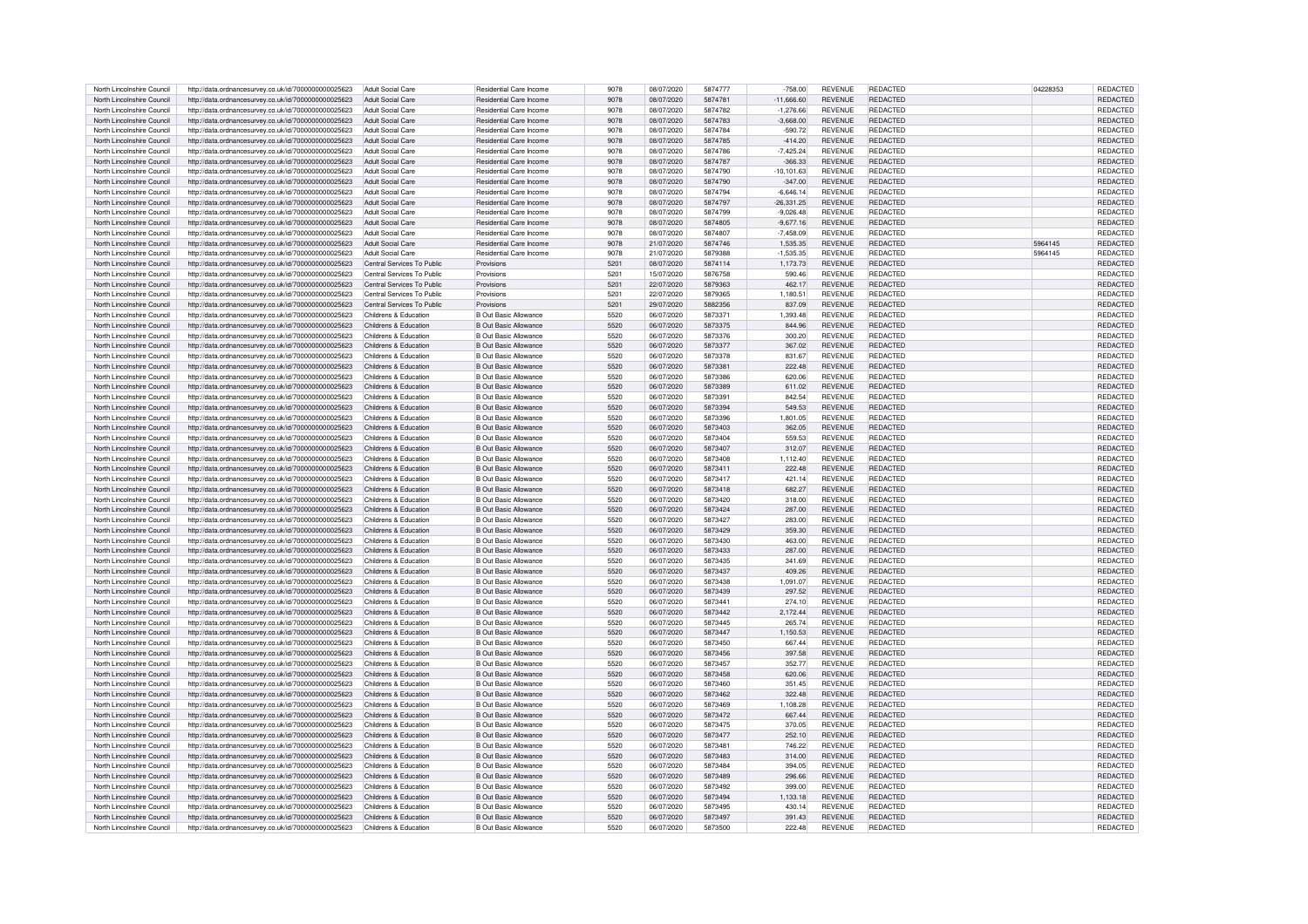| North Lincolnshire Council | http://data.ordnancesurvey.co.uk/id/7000000000025623                                                         | Childrens & Education | <b>B Out Basic Allowance</b> | 5520 | 06/07/2020 | 5873504 | 265.74   | <b>REVENUE</b> | REDACTED        | <b>REDACTED</b>             |
|----------------------------|--------------------------------------------------------------------------------------------------------------|-----------------------|------------------------------|------|------------|---------|----------|----------------|-----------------|-----------------------------|
|                            |                                                                                                              |                       |                              |      |            |         |          |                |                 |                             |
| North Lincolnshire Council | http://data.ordnancesurvey.co.uk/id/7000000000025623                                                         | Childrens & Education | <b>B Out Basic Allowance</b> | 5520 | 06/07/2020 | 5873507 | 349.00   | <b>REVENUE</b> | <b>REDACTED</b> | REDACTED                    |
| North Lincolnshire Council | http://data.ordnancesurvey.co.uk/id/7000000000025623                                                         | Childrens & Education | <b>B Out Basic Allowance</b> | 5520 | 06/07/2020 | 5873510 | 1,215.74 | <b>REVENUE</b> | <b>REDACTED</b> | REDACTED                    |
| North Lincolnshire Council | http://data.ordnancesurvey.co.uk/id/7000000000025623                                                         | Childrens & Education | <b>B Out Basic Allowance</b> | 5520 | 06/07/2020 | 5873513 | 222.48   | <b>REVENUE</b> | <b>REDACTED</b> | REDACTED                    |
| North Lincolnshire Council | http://data.ordnancesurvey.co.uk/id/7000000000025623                                                         | Childrens & Education | <b>B Out Basic Allowance</b> | 5520 | 06/07/2020 | 5873525 | 343.65   | <b>REVENUE</b> | <b>REDACTED</b> | REDACTED                    |
|                            |                                                                                                              |                       |                              |      |            |         |          |                |                 |                             |
| North Lincolnshire Council | http://data.ordnancesurvey.co.uk/id/7000000000025623                                                         | Childrens & Education | <b>B Out Basic Allowance</b> | 5520 | 06/07/2020 | 5873527 | 287.00   | <b>REVENUE</b> | <b>REDACTED</b> | REDACTED                    |
| North Lincolnshire Council | http://data.ordnancesurvey.co.uk/id/7000000000025623                                                         | Childrens & Education | <b>B Out Basic Allowance</b> | 5520 | 06/07/2020 | 5873528 | 366.88   | <b>REVENUE</b> | <b>REDACTED</b> | <b>REDACTED</b>             |
| North Lincolnshire Council | http://data.ordnancesurvey.co.uk/id/7000000000025623                                                         | Childrens & Education | B Out Basic Allowance        | 5520 | 06/07/2020 | 5873529 | 406.95   | <b>REVENUE</b> | <b>REDACTED</b> | REDACTED                    |
| North Lincolnshire Council | http://data.ordnancesurvey.co.uk/id/7000000000025623                                                         | Childrens & Education | <b>B Out Basic Allowance</b> | 5520 | 06/07/2020 | 5873531 | 362.95   | <b>REVENUE</b> | <b>REDACTED</b> | REDACTED                    |
|                            |                                                                                                              |                       |                              |      |            |         |          |                |                 |                             |
| North Lincolnshire Council | http://data.ordnancesurvey.co.uk/id/7000000000025623                                                         | Childrens & Education | B Out Basic Allowance        | 5520 | 06/07/2020 | 5873532 | 368.95   | <b>REVENUE</b> | <b>REDACTED</b> | REDACTED                    |
| North Lincolnshire Council | http://data.ordnancesurvey.co.uk/id/7000000000025623                                                         | Childrens & Education | <b>B Out Basic Allowance</b> | 5520 | 06/07/2020 | 5873533 | 646.62   | <b>REVENUE</b> | <b>REDACTED</b> | REDACTED                    |
| North Lincolnshire Council | http://data.ordnancesurvey.co.uk/id/7000000000025623                                                         | Childrens & Education | <b>B Out Basic Allowance</b> | 5520 | 06/07/2020 | 5873534 | 321.55   | <b>REVENUE</b> | <b>REDACTED</b> | <b>REDACTED</b>             |
|                            |                                                                                                              |                       |                              |      |            |         |          |                |                 |                             |
| North Lincolnshire Council | http://data.ordnancesurvey.co.uk/id/7000000000025623                                                         | Childrens & Education | <b>B Out Basic Allowance</b> | 5520 | 06/07/2020 | 5873538 | 488.22   | <b>REVENUE</b> | <b>REDACTED</b> | REDACTED                    |
| North Lincolnshire Council | http://data.ordnancesurvey.co.uk/id/7000000000025623                                                         | Childrens & Education | <b>B Out Basic Allowance</b> | 5520 | 06/07/2020 | 5873539 | 488.22   | <b>REVENUE</b> | REDACTED        | REDACTED                    |
| North Lincolnshire Council | http://data.ordnancesurvey.co.uk/id/7000000000025623                                                         | Childrens & Education | <b>B Out Basic Allowance</b> | 5520 | 06/07/2020 | 5873540 | 503.67   | <b>REVENUE</b> | <b>REDACTED</b> | REDACTED                    |
| North Lincolnshire Council | http://data.ordnancesurvey.co.uk/id/7000000000025623                                                         | Childrens & Education | <b>B</b> Out Basic Allowance | 5520 | 06/07/2020 | 5873541 | 288.25   | <b>REVENUE</b> | REDACTED        | REDACTED                    |
| North Lincolnshire Council |                                                                                                              | Childrens & Education | B Out Basic Allowance        | 5520 | 06/07/2020 | 5873542 | 2.320.59 | <b>REVENUE</b> | <b>REDACTED</b> | <b>REDACTED</b>             |
|                            | http://data.ordnancesurvey.co.uk/id/7000000000025623                                                         |                       |                              |      |            |         |          |                |                 |                             |
| North Lincolnshire Council | http://data.ordnancesurvey.co.uk/id/7000000000025623                                                         | Childrens & Education | <b>B</b> Out Basic Allowance | 5520 | 06/07/2020 | 5873543 | 550.48   | <b>REVENUE</b> | <b>REDACTED</b> | REDACTED                    |
| North Lincolnshire Council | http://data.ordnancesurvey.co.uk/id/7000000000025623                                                         | Childrens & Education | <b>B Out Basic Allowance</b> | 5520 | 06/07/2020 | 5873547 | 846.00   | <b>REVENUE</b> | <b>REDACTED</b> | REDACTED                    |
| North Lincolnshire Council | http://data.ordnancesurvey.co.uk/id/7000000000025623                                                         | Childrens & Education | <b>B Out Basic Allowance</b> | 5520 | 06/07/2020 | 5873550 | 1.092.00 | <b>REVENUE</b> | REDACTED        | REDACTED                    |
|                            |                                                                                                              | Childrens & Education | <b>B Out Basic Allowance</b> | 5520 | 06/07/2020 | 5873553 | 403.95   | <b>REVENUE</b> | <b>REDACTED</b> | REDACTED                    |
| North Lincolnshire Council | http://data.ordnancesurvey.co.uk/id/7000000000025623                                                         |                       |                              |      |            |         |          |                |                 |                             |
| North Lincolnshire Council | http://data.ordnancesurvey.co.uk/id/7000000000025623                                                         | Childrens & Education | <b>B Out Basic Allowance</b> | 5520 | 06/07/2020 | 5873558 | 795.16   | <b>REVENUE</b> | <b>REDACTED</b> | REDACTED                    |
| North Lincolnshire Council | http://data.ordnancesurvey.co.uk/id/7000000000025623                                                         | Childrens & Education | <b>B Out Basic Allowance</b> | 5520 | 06/07/2020 | 5873559 | 597.58   | REVENUE        | <b>REDACTED</b> | REDACTED                    |
| North Lincolnshire Council | http://data.ordnancesurvey.co.uk/id/7000000000025623                                                         | Childrens & Education | <b>B Out Basic Allowance</b> | 5520 | 06/07/2020 | 5873561 | 728.20   | <b>REVENUE</b> | <b>REDACTED</b> | REDACTED                    |
| North Lincolnshire Council | http://data.ordnancesurvey.co.uk/id/7000000000025623                                                         | Childrens & Education | <b>B Out Basic Allowance</b> | 5520 | 06/07/2020 | 5873563 | 258.00   | REVENUE        | REDACTED        | REDACTED                    |
|                            |                                                                                                              |                       |                              |      |            |         |          |                |                 |                             |
| North Lincolnshire Council | http://data.ordnancesurvey.co.uk/id/7000000000025623                                                         | Childrens & Education | <b>B Out Basic Allowance</b> | 5520 | 06/07/2020 | 5873566 | 258.00   | <b>REVENUE</b> | <b>REDACTED</b> | REDACTED                    |
| North Lincolnshire Council | http://data.ordnancesurvey.co.uk/id/7000000000025623                                                         | Childrens & Education | <b>B Out Basic Allowance</b> | 5520 | 06/07/2020 | 5873567 | 572.68   | <b>REVENUE</b> | <b>REDACTED</b> | REDACTED                    |
| North Lincolnshire Council | http://data.ordnancesurvey.co.uk/id/7000000000025623                                                         | Childrens & Education | <b>B Out Basic Allowance</b> | 5520 | 06/07/2020 | 5873568 | 1,025.00 | <b>REVENUE</b> | <b>REDACTED</b> | REDACTED                    |
| North Lincolnshire Council | http://data.ordnancesurvey.co.uk/id/7000000000025623                                                         | Childrens & Education | <b>B Out Basic Allowance</b> | 5520 | 06/07/2020 | 5873571 | 844.96   | REVENUE        | <b>REDACTED</b> | REDACTED                    |
|                            |                                                                                                              |                       |                              |      |            |         |          |                |                 |                             |
| North Lincolnshire Council | http://data.ordnancesurvey.co.uk/id/7000000000025623                                                         | Childrens & Education | <b>B Out Basic Allowance</b> | 5520 | 06/07/2020 | 5873572 | 710.70   | <b>REVENUE</b> | <b>REDACTED</b> | REDACTED                    |
| North Lincolnshire Council | http://data.ordnancesurvey.co.uk/id/7000000000025623                                                         | Childrens & Education | <b>B Out Basic Allowance</b> | 5520 | 06/07/2020 | 5873573 | 356.98   | <b>REVENUE</b> | <b>REDACTED</b> | REDACTED                    |
| North Lincolnshire Council | http://data.ordnancesurvev.co.uk/id/7000000000025623                                                         | Childrens & Education | <b>B Out Basic Allowance</b> | 5520 | 06/07/2020 | 5873574 | 440.84   | <b>REVENUE</b> | <b>REDACTED</b> | REDACTED                    |
| North Lincolnshire Council | http://data.ordnancesurvey.co.uk/id/7000000000025623                                                         | Childrens & Education | B Out Basic Allowance        | 5520 | 06/07/2020 | 5873575 | 708.72   | <b>REVENUE</b> | <b>REDACTED</b> | REDACTED                    |
| North Lincolnshire Council |                                                                                                              |                       | <b>B Out Basic Allowance</b> | 5520 |            | 5873579 | 397.58   | <b>REVENUE</b> | <b>REDACTED</b> |                             |
|                            | http://data.ordnancesurvey.co.uk/id/7000000000025623                                                         | Childrens & Education |                              |      | 06/07/2020 |         |          |                |                 | REDACTED                    |
| North Lincolnshire Council | http://data.ordnancesurvey.co.uk/id/7000000000025623                                                         | Childrens & Education | <b>B Out Basic Allowance</b> | 5520 | 06/07/2020 | 5873580 | 525.30   | <b>REVENUE</b> | REDACTED        | REDACTED                    |
| North Lincolnshire Council | http://data.ordnancesurvey.co.uk/id/7000000000025623                                                         | Childrens & Education | <b>B Out Basic Allowance</b> | 5520 | 06/07/2020 | 5873582 | 275.95   | <b>REVENUE</b> | <b>REDACTED</b> | REDACTED                    |
| North Lincolnshire Council | http://data.ordnancesurvey.co.uk/id/7000000000025623                                                         | Childrens & Education | <b>B Out Basic Allowance</b> | 5520 | 06/07/2020 | 5873583 | 287.00   | <b>REVENUE</b> | <b>REDACTED</b> | REDACTED                    |
| North Lincolnshire Council |                                                                                                              | Childrens & Education | <b>B Out Basic Allowance</b> | 5520 | 06/07/2020 | 5873585 | 222.48   | <b>REVENUE</b> | <b>REDACTED</b> | REDACTED                    |
|                            | http://data.ordnancesurvey.co.uk/id/7000000000025623                                                         |                       |                              |      |            |         |          |                |                 |                             |
| North Lincolnshire Council | http://data.ordnancesurvey.co.uk/id/7000000000025623                                                         | Childrens & Education | <b>B Out Basic Allowance</b> | 5520 | 06/07/2020 | 5873586 | 394.05   | <b>REVENUE</b> | REDACTED        | REDACTED                    |
| North Lincolnshire Council | http://data.ordnancesurvey.co.uk/id/7000000000025623                                                         | Childrens & Education | <b>B Out Basic Allowance</b> | 5520 | 06/07/2020 | 5873587 | 306.94   | <b>REVENUE</b> | <b>REDACTED</b> | REDACTED                    |
| North Lincolnshire Council | http://data.ordnancesurvey.co.uk/id/7000000000025623                                                         | Childrens & Education | <b>B Out Basic Allowance</b> | 5520 | 06/07/2020 | 5873588 | 764.10   | <b>REVENUE</b> | <b>REDACTED</b> | REDACTED                    |
| North Lincolnshire Council | http://data.ordnancesurvey.co.uk/id/7000000000025623                                                         | Childrens & Education | <b>B Out Basic Allowance</b> | 5520 | 06/07/2020 | 5873589 | 468.65   | <b>REVENUE</b> | <b>REDACTED</b> | REDACTED                    |
|                            |                                                                                                              |                       |                              |      |            |         |          |                |                 |                             |
| North Lincolnshire Council | http://data.ordnancesurvey.co.uk/id/7000000000025623                                                         | Childrens & Education | B Out Basic Allowance        | 5520 | 06/07/2020 | 5873591 | 222.48   | <b>REVENUE</b> | <b>REDACTED</b> | REDACTED                    |
| North Lincolnshire Council | http://data.ordnancesurvey.co.uk/id/7000000000025623                                                         | Childrens & Education | B Out Basic Allowance        | 5520 | 06/07/2020 | 5873593 | 913.10   | <b>REVENUE</b> | <b>REDACTED</b> | <b>REDACTED</b>             |
| North Lincolnshire Council | http://data.ordnancesurvey.co.uk/id/7000000000025623                                                         | Childrens & Education | B Out Basic Allowance        | 5520 | 06/07/2020 | 5873597 | 710.16   | <b>REVENUE</b> | <b>REDACTED</b> | <b>REDACTED</b>             |
|                            |                                                                                                              |                       |                              | 5520 | 06/07/2020 | 5873600 |          | <b>REVENUE</b> | <b>REDACTED</b> |                             |
| North Lincolnshire Council | http://data.ordnancesurvey.co.uk/id/7000000000025623                                                         | Childrens & Education | <b>B</b> Out Basic Allowance |      |            |         | 250.30   |                |                 | REDACTED                    |
| North Lincolnshire Council | http://data.ordnancesurvey.co.uk/id/7000000000025623                                                         | Childrens & Education | <b>B Out Basic Allowance</b> | 5520 | 06/07/2020 | 5873601 | 368.95   | <b>REVENUE</b> | <b>REDACTED</b> | REDACTED                    |
| North Lincolnshire Council | http://data.ordnancesurvey.co.uk/id/7000000000025623                                                         | Childrens & Education | <b>B Out Basic Allowance</b> | 5520 | 06/07/2020 | 5873603 | 758.00   | <b>REVENUE</b> | <b>REDACTED</b> | REDACTED                    |
| North Lincolnshire Council | http://data.ordnancesurvey.co.uk/id/7000000000025623                                                         | Childrens & Education | <b>B Out Basic Allowance</b> | 5520 | 06/07/2020 | 5873605 | 397.58   | <b>REVENUE</b> | <b>REDACTED</b> | REDACTED                    |
| North Lincolnshire Council |                                                                                                              | Childrens & Education | B Out Basic Allowance        | 5520 | 06/07/2020 | 5873606 |          | <b>REVENUE</b> | <b>REDACTED</b> | <b>REDACTEI</b>             |
|                            | http://data.ordnancesurvey.co.uk/id/7000000000025623                                                         |                       |                              |      |            |         | 620.06   |                |                 |                             |
| North Lincolnshire Council | http://data.ordnancesurvey.co.uk/id/7000000000025623                                                         | Childrens & Education | <b>B Out Basic Allowance</b> | 5520 | 06/07/2020 | 5873608 | 374.50   | <b>REVENUE</b> | <b>REDACTED</b> | REDACTED                    |
| North Lincolnshire Council | http://data.ordnancesurvey.co.uk/id/7000000000025623                                                         | Childrens & Education | <b>B</b> Out Basic Allowance | 5520 | 06/07/2020 | 5873610 | 470.95   | <b>REVENUE</b> | <b>REDACTED</b> | <b>REDACTED</b>             |
| North Lincolnshire Council | http://data.ordnancesurvey.co.uk/id/7000000000025623                                                         | Childrens & Education | B Out Basic Allowance        | 5520 | 06/07/2020 | 5873611 | 470.95   | <b>REVENUE</b> | <b>REDACTED</b> | <b>REDACTED</b>             |
| North Lincolnshire Council | http://data.ordnancesurvey.co.uk/id/7000000000025623                                                         | Childrens & Education | B Out Basic Allowance        | 5520 | 06/07/2020 | 5873612 | 523.74   | <b>REVENUE</b> | <b>REDACTED</b> | REDACTED                    |
|                            |                                                                                                              |                       |                              | 5520 |            | 5873613 |          |                |                 |                             |
| North Lincolnshire Council | http://data.ordnancesurvey.co.uk/id/7000000000025623                                                         | Childrens & Education | <b>B Out Basic Allowance</b> |      | 06/07/2020 |         | 374.50   | <b>REVENUE</b> | <b>REDACTED</b> | REDACTED                    |
| North Lincolnshire Council | http://data.ordnancesurvey.co.uk/id/7000000000025623                                                         | Childrens & Education | <b>B Out Basic Allowance</b> | 5520 | 06/07/2020 | 5873614 | 341.50   | <b>REVENUE</b> | <b>REDACTED</b> | REDACTED                    |
| North Lincolnshire Council | http://data.ordnancesurvey.co.uk/id/7000000000025623                                                         | Childrens & Education | <b>B Out Basic Allowance</b> | 5520 | 06/07/2020 | 5873615 | 620.06   | <b>REVENUE</b> | <b>REDACTED</b> | REDACTED                    |
| North Lincolnshire Council | http://data.ordnancesurvey.co.uk/id/7000000000025623                                                         | Childrens & Education | <b>B Out Basic Allowance</b> | 5520 | 06/07/2020 | 5873616 | 265.74   | <b>REVENUE</b> | <b>REDACTED</b> | REDACTED                    |
| North Lincolnshire Council | http://data.ordnancesurvey.co.uk/id/7000000000025623                                                         | Childrens & Education | <b>B Out Basic Allowance</b> | 5520 | 06/07/2020 | 5873617 | 177.82   | REVENUE        | <b>REDACTED</b> | REDACTED                    |
|                            |                                                                                                              |                       |                              |      |            |         |          |                |                 |                             |
| North Lincolnshire Council | http://data.ordnancesurvey.co.uk/id/7000000000025623                                                         | Childrens & Education | <b>B Out Basic Allowance</b> | 5520 | 06/07/2020 | 5873618 | 328.57   | <b>REVENUE</b> | <b>REDACTED</b> | REDACTED                    |
| North Lincolnshire Council | http://data.ordnancesurvey.co.uk/id/7000000000025623                                                         | Childrens & Education | <b>B Out Basic Allowance</b> | 5520 | 06/07/2020 | 5873619 | 362.95   | <b>REVENUE</b> | <b>REDACTED</b> | REDACTED                    |
| North Lincolnshire Council | http://data.ordnancesurvey.co.uk/id/7000000000025623                                                         | Childrens & Education | <b>B Out Basic Allowance</b> | 5520 | 06/07/2020 | 5873627 | 353.01   | <b>REVENUE</b> | <b>REDACTED</b> | REDACTED                    |
| North Lincolnshire Council | http://data.ordnancesurvey.co.uk/id/7000000000025623                                                         | Childrens & Education | <b>B Out Basic Allowance</b> | 5520 | 06/07/2020 | 5873631 | 393.17   | REVENUE        | <b>REDACTED</b> | REDACTED                    |
| North Lincolnshire Council | http://data.ordnancesurvey.co.uk/id/7000000000025623                                                         | Childrens & Education | <b>B</b> Out Basic Allowance | 5520 | 06/07/2020 | 5873632 | 461.95   | <b>REVENUE</b> | <b>REDACTED</b> | REDACTED                    |
|                            |                                                                                                              |                       |                              |      |            |         |          |                |                 |                             |
| North Lincolnshire Council | http://data.ordnancesurvey.co.uk/id/7000000000025623                                                         | Childrens & Education | B Out Basic Allowance        | 5520 | 06/07/2020 | 5873633 | 261.35   | <b>REVENUE</b> | <b>REDACTED</b> | REDACTED                    |
| North Lincolnshire Council | http://data.ordnancesurvey.co.uk/id/7000000000025623                                                         | Childrens & Education | B Out Basic Allowance        | 5520 | 06/07/2020 | 5873634 | 378.62   | <b>REVENUE</b> | <b>REDACTED</b> | REDACTED                    |
| North Lincolnshire Council | http://data.ordnancesurvey.co.uk/id/7000000000025623                                                         | Childrens & Education | <b>B Out Basic Allowance</b> | 5520 | 06/07/2020 | 5873636 | 1,235.70 | REVENUE        | REDACTED        | REDACTED                    |
|                            |                                                                                                              |                       |                              |      |            | 5873638 | 572.68   | <b>REVENUE</b> | <b>REDACTED</b> | REDACTED                    |
|                            |                                                                                                              |                       |                              |      |            |         |          |                |                 |                             |
| North Lincolnshire Council | http://data.ordnancesurvey.co.uk/id/7000000000025623                                                         | Childrens & Education | <b>B Out Basic Allowance</b> | 5520 | 06/07/2020 |         |          |                |                 |                             |
| North Lincolnshire Council | http://data.ordnancesurvey.co.uk/id/7000000000025623                                                         | Childrens & Education | <b>B Out Basic Allowance</b> | 5520 | 06/07/2020 | 5873639 | 3,001.93 | <b>REVENUE</b> | <b>REDACTED</b> | REDACTED                    |
| North Lincolnshire Council | http://data.ordnancesurvey.co.uk/id/7000000000025623                                                         | Childrens & Education | <b>B</b> Out Basic Allowance | 5520 | 06/07/2020 | 5873640 | 267.76   | REVENUE        | <b>REDACTED</b> | REDACTED                    |
| North Lincolnshire Council | http://data.ordnancesurvey.co.uk/id/7000000000025623                                                         | Childrens & Education | B Out Basic Allowance        | 5520 | 06/07/2020 | 5873645 | 383.78   | <b>REVENUE</b> | <b>REDACTED</b> | REDACTED                    |
| North Lincolnshire Council |                                                                                                              | Childrens & Education | <b>B Out Basic Allowance</b> | 5520 | 06/07/2020 | 5873646 | 355.64   | <b>REVENUE</b> | REDACTED        |                             |
| North Lincolnshire Council | http://data.ordnancesurvey.co.uk/id/7000000000025623<br>http://data.ordnancesurvey.co.uk/id/7000000000025623 | Childrens & Education | <b>B Out Basic Allowance</b> | 5520 | 13/07/2020 | 5875959 | 607.48   | REVENUE        | <b>REDACTED</b> | REDACTED<br><b>REDACTED</b> |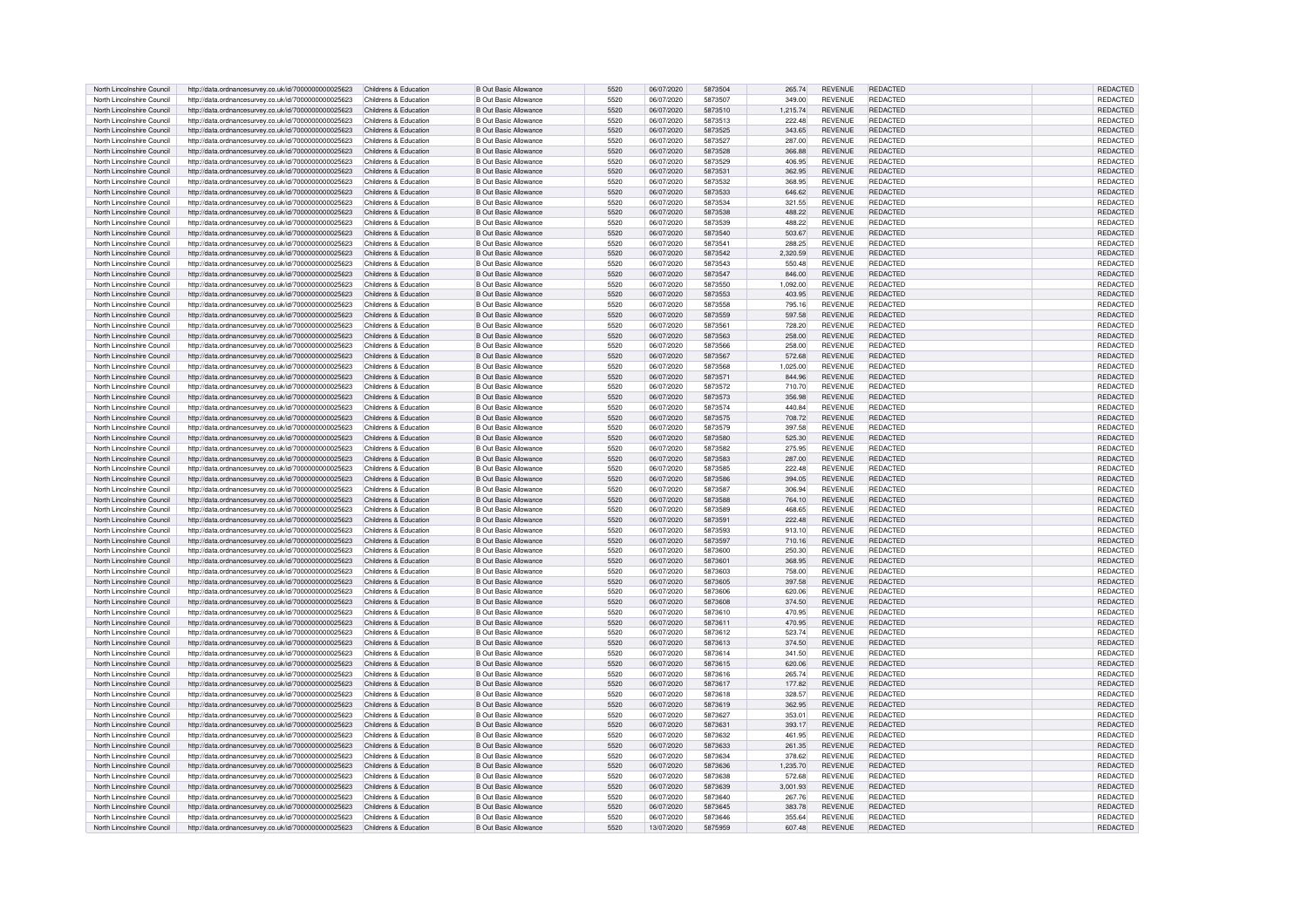| North Lincolnshire Council                               | http://data.ordnancesurvey.co.uk/id/7000000000025623                                                         | Childrens & Education                          | <b>B Out Basic Allowance</b>                                 | 5520         | 13/07/2020               | 5875962            | 175.10           | <b>REVENUE</b>                   | REDACTED                    | REDACTED             |
|----------------------------------------------------------|--------------------------------------------------------------------------------------------------------------|------------------------------------------------|--------------------------------------------------------------|--------------|--------------------------|--------------------|------------------|----------------------------------|-----------------------------|----------------------|
| North Lincolnshire Council                               | http://data.ordnancesurvev.co.uk/id/7000000000025623                                                         | Childrens & Education                          | <b>B Out Basic Allowance</b>                                 | 5520         | 13/07/2020               | 5875963            | 844.96           | <b>REVENUE</b>                   | <b>REDACTED</b>             | REDACTED             |
| North Lincolnshire Council                               | http://data.ordnancesurvey.co.uk/id/7000000000025623                                                         | Childrens & Education                          | <b>B</b> Out Basic Allowance                                 | 5520         | 13/07/2020               | 5875965            | 342.82           | <b>REVENUE</b>                   | <b>REDACTED</b>             | REDACTED             |
| North Lincolnshire Council                               | http://data.ordnancesurvey.co.uk/id/7000000000025623                                                         | Childrens & Education                          | <b>B Out Basic Allowance</b>                                 | 5520         | 13/07/2020               | 5875966            | 799.11           | <b>REVENUE</b>                   | <b>REDACTED</b>             | REDACTED             |
| North Lincolnshire Council                               | http://data.ordnancesurvey.co.uk/id/7000000000025623                                                         | Childrens & Education                          | <b>B</b> Out Basic Allowance                                 | 5520         | 13/07/2020               | 5875972            | 620.06           | <b>REVENUE</b>                   | <b>REDACTED</b>             | REDACTED             |
|                                                          |                                                                                                              |                                                |                                                              |              |                          |                    |                  |                                  |                             |                      |
| North Lincolnshire Council                               | http://data.ordnancesurvey.co.uk/id/7000000000025623                                                         | Childrens & Education                          | <b>B Out Basic Allowance</b>                                 | 5520         | 13/07/2020               | 5875975            | 378.34           | <b>REVENUE</b>                   | <b>REDACTED</b>             | REDACTED             |
| North Lincolnshire Council                               | http://data.ordnancesurvey.co.uk/id/7000000000025623                                                         | Childrens & Education                          | B Out Basic Allowance                                        | 5520         | 13/07/2020               | 5875977            | 842.54           | <b>REVENUE</b>                   | <b>REDACTED</b>             | <b>REDACTED</b>      |
| North Lincolnshire Council                               | http://data.ordnancesurvey.co.uk/id/7000000000025623                                                         | Childrens & Education                          | B Out Basic Allowance                                        | 5520         | 13/07/2020               | 5875980            | 396.06           | <b>REVENUE</b>                   | <b>REDACTED</b>             | <b>REDACTED</b>      |
| North Lincolnshire Council                               | http://data.ordnancesurvey.co.uk/id/7000000000025623                                                         | Childrens & Education                          | <b>B Out Basic Allowance</b>                                 | 5520         | 13/07/2020               | 5875982            | 532.05           | <b>REVENUE</b>                   | REDACTED                    | <b>REDACTED</b>      |
| North Lincolnshire Council                               | http://data.ordnancesurvey.co.uk/id/7000000000025623                                                         | Childrens & Education                          | <b>B Out Basic Allowance</b>                                 | 5520         | 13/07/2020               | 5875989            | 362.05           | <b>REVENUE</b>                   | <b>REDACTED</b>             | REDACTED             |
| North Lincolnshire Council                               | http://data.ordnancesurvey.co.uk/id/7000000000025623                                                         | Childrens & Education                          | <b>B Out Basic Allowance</b>                                 | 5520         | 13/07/2020               | 5875990            | 559.53           | <b>REVENUE</b>                   | <b>REDACTED</b>             | REDACTED             |
|                                                          |                                                                                                              |                                                |                                                              |              |                          |                    |                  |                                  |                             |                      |
| North Lincolnshire Council                               | http://data.ordnancesurvey.co.uk/id/7000000000025623                                                         | Childrens & Education                          | <b>B Out Basic Allowance</b>                                 | 5520         | 13/07/2020               | 5875992            | 312.07           | REVENUE                          | <b>REDACTED</b>             | REDACTED             |
| North Lincolnshire Council                               | http://data.ordnancesurvey.co.uk/id/7000000000025623                                                         | Childrens & Education                          | <b>B</b> Out Basic Allowance                                 | 5520         | 13/07/2020               | 5875993            | 889.92           | <b>REVENUE</b>                   | <b>REDACTED</b>             | <b>REDACTED</b>      |
| North Lincolnshire Council                               | http://data.ordnancesurvey.co.uk/id/7000000000025623                                                         | Childrens & Education                          | <b>B Out Basic Allowance</b>                                 | 5520         | 13/07/2020               | 5875996            | 222.48           | <b>REVENUE</b>                   | <b>REDACTED</b>             | REDACTED             |
| North Lincolnshire Council                               | http://data.ordnancesurvey.co.uk/id/7000000000025623                                                         | Childrens & Education                          | B Out Basic Allowance                                        | 5520         | 13/07/2020               | 5876002            | 421.14           | <b>REVENUE</b>                   | <b>REDACTED</b>             | <b>REDACTED</b>      |
| North Lincolnshire Council                               | http://data.ordnancesurvey.co.uk/id/7000000000025623                                                         | Childrens & Education                          | B Out Basic Allowance                                        | 5520         | 13/07/2020               | 5876003            | 682.27           | <b>REVENUE</b>                   | <b>REDACTED</b>             | <b>REDACTED</b>      |
| North Lincolnshire Council                               | http://data.ordnancesurvey.co.uk/id/7000000000025623                                                         | Childrens & Education                          | <b>B</b> Out Basic Allowance                                 | 5520         | 13/07/2020               | 5876005            | 318.00           | <b>REVENUE</b>                   | <b>REDACTED</b>             | REDACTED             |
| North Lincolnshire Council                               |                                                                                                              | Childrens & Education                          | B Out Basic Allowance                                        | 5520         | 13/07/2020               | 5876009            | 287.00           | <b>REVENUE</b>                   | <b>REDACTED</b>             | REDACTED             |
|                                                          | http://data.ordnancesurvey.co.uk/id/7000000000025623                                                         |                                                |                                                              |              |                          |                    |                  |                                  |                             |                      |
| North Lincolnshire Council                               | http://data.ordnancesurvey.co.uk/id/7000000000025623                                                         | Childrens & Education                          | <b>B Out Basic Allowance</b>                                 | 5520         | 13/07/2020               | 5876012            | 283.00           | <b>REVENUE</b>                   | REDACTED                    | REDACTED             |
| North Lincolnshire Council                               | http://data.ordnancesurvey.co.uk/id/7000000000025623                                                         | Childrens & Education                          | <b>B Out Basic Allowance</b>                                 | 5520         | 13/07/2020               | 5876014            | 294.18           | <b>REVENUE</b>                   | <b>REDACTED</b>             | REDACTED             |
| North Lincolnshire Council                               | http://data.ordnancesurvey.co.uk/id/7000000000025623                                                         | Childrens & Education                          | <b>B Out Basic Allowance</b>                                 | 5520         | 13/07/2020               | 5876015            | 480.14           | <b>REVENUE</b>                   | <b>REDACTED</b>             | REDACTED             |
| North Lincolnshire Council                               | http://data.ordnancesurvey.co.uk/id/7000000000025623                                                         | Childrens & Education                          | <b>B Out Basic Allowance</b>                                 | 5520         | 13/07/2020               | 5876018            | 287.00           | REVENUE                          | <b>REDACTED</b>             | REDACTED             |
| North Lincolnshire Council                               | http://data.ordnancesurvey.co.uk/id/7000000000025623                                                         | Childrens & Education                          | <b>B Out Basic Allowance</b>                                 | 5520         | 13/07/2020               | 5876020            | 341.69           | <b>REVENUE</b>                   | <b>REDACTED</b>             | REDACTED             |
| North Lincolnshire Council                               | http://data.ordnancesurvey.co.uk/id/7000000000025623                                                         | Childrens & Education                          | <b>B Out Basic Allowance</b>                                 | 5520         | 13/07/2020               | 5876022            | 409.26           | REVENUE                          | REDACTED                    | REDACTED             |
|                                                          |                                                                                                              |                                                |                                                              |              |                          |                    |                  |                                  |                             |                      |
| North Lincolnshire Council                               | http://data.ordnancesurvey.co.uk/id/7000000000025623                                                         | Childrens & Education                          | <b>B</b> Out Basic Allowance                                 | 5520         | 13/07/2020               | 5876024            | 604.46           | <b>REVENUE</b>                   | <b>REDACTED</b>             | REDACTED             |
| North Lincolnshire Council                               | http://data.ordnancesurvey.co.uk/id/7000000000025623                                                         | Childrens & Education                          | <b>B Out Basic Allowance</b>                                 | 5520         | 13/07/2020               | 5876026            | 274.10           | <b>REVENUE</b>                   | <b>REDACTED</b>             | REDACTED             |
| North Lincolnshire Council                               | http://data.ordnancesurvey.co.uk/id/7000000000025623                                                         | Childrens & Education                          | <b>B Out Basic Allowance</b>                                 | 5520         | 13/07/2020               | 5876027            | 1,098.70         | <b>REVENUE</b>                   | <b>REDACTED</b>             | REDACTED             |
| North Lincolnshire Council                               | http://data.ordnancesurvey.co.uk/id/7000000000025623                                                         | Childrens & Education                          | <b>B Out Basic Allowance</b>                                 | 5520         | 13/07/2020               | 5876030            | 265.74           | <b>REVENUE</b>                   | <b>REDACTED</b>             | REDACTED             |
| North Lincolnshire Council                               | http://data.ordnancesurvev.co.uk/id/7000000000025623                                                         | Childrens & Education                          | <b>B Out Basic Allowance</b>                                 | 5520         | 13/07/2020               | 5876032            | 634.53           | <b>REVENUE</b>                   | <b>REDACTED</b>             | REDACTED             |
| North Lincolnshire Council                               | http://data.ordnancesurvey.co.uk/id/7000000000025623                                                         | Childrens & Education                          | <b>B Out Basic Allowance</b>                                 | 5520         | 13/07/2020               | 5876035            | 667.44           | <b>REVENUE</b>                   | <b>REDACTED</b>             | REDACTED             |
|                                                          |                                                                                                              |                                                |                                                              |              |                          |                    |                  |                                  |                             |                      |
| North Lincolnshire Council                               | http://data.ordnancesurvey.co.uk/id/7000000000025623                                                         | Childrens & Education                          | <b>B Out Basic Allowance</b>                                 | 5520         | 13/07/2020               | 5876041            | 572.68           | <b>REVENUE</b>                   | <b>REDACTED</b>             | REDACTED             |
| North Lincolnshire Council                               | http://data.ordnancesurvey.co.uk/id/7000000000025623                                                         | Childrens & Education                          | <b>B Out Basic Allowance</b>                                 | 5520         | 13/07/2020               | 5876042            | 352.77           | <b>REVENUE</b>                   | REDACTED                    | REDACTED             |
| North Lincolnshire Council                               | http://data.ordnancesurvey.co.uk/id/7000000000025623                                                         | Childrens & Education                          | <b>B Out Basic Allowance</b>                                 | 5520         | 13/07/2020               | 5876043            | 620.06           | <b>REVENUE</b>                   | <b>REDACTED</b>             | REDACTED             |
| North Lincolnshire Council                               | http://data.ordnancesurvey.co.uk/id/7000000000025623                                                         | Childrens & Education                          | <b>B Out Basic Allowance</b>                                 | 5520         | 13/07/2020               | 5876045            | 351.45           | <b>REVENUE</b>                   | REDACTED                    | REDACTED             |
| North Lincolnshire Council                               | http://data.ordnancesurvey.co.uk/id/7000000000025623                                                         | Childrens & Education                          | <b>B Out Basic Allowance</b>                                 | 5520         | 13/07/2020               | 5876047            | 322.48           | <b>REVENUE</b>                   | <b>REDACTED</b>             | REDACTED             |
| North Lincolnshire Council                               | http://data.ordnancesurvey.co.uk/id/7000000000025623                                                         | Childrens & Education                          | <b>B Out Basic Allowance</b>                                 | 5520         | 13/07/2020               | 5876054            | 1,108.28         | <b>REVENUE</b>                   | <b>REDACTED</b>             | REDACTED             |
| North Lincolnshire Council                               | http://data.ordnancesurvey.co.uk/id/7000000000025623                                                         | Childrens & Education                          | <b>B Out Basic Allowance</b>                                 | 5520         | 13/07/2020               | 5876057            | 1.334.88         | <b>REVENUE</b>                   | <b>REDACTED</b>             | REDACTED             |
|                                                          |                                                                                                              |                                                |                                                              |              |                          |                    |                  |                                  |                             |                      |
| North Lincolnshire Council                               | http://data.ordnancesurvey.co.uk/id/7000000000025623                                                         | Childrens & Education                          | <b>B Out Basic Allowance</b>                                 | 5520         | 13/07/2020               | 5876062            | 252.10           | <b>REVENUE</b>                   | <b>REDACTED</b>             | REDACTED             |
| North Lincolnshire Council                               | http://data.ordnancesurvey.co.uk/id/7000000000025623                                                         | Childrens & Education                          | <b>B Out Basic Allowance</b>                                 | 5520         | 13/07/2020               | 5876066            | 746.22           | <b>REVENUE</b>                   | <b>REDACTED</b>             | REDACTED             |
| North Lincolnshire Council                               | http://data.ordnancesurvey.co.uk/id/7000000000025623                                                         | Childrens & Education                          | <b>B Out Basic Allowance</b>                                 | 5520         | 13/07/2020               | 5876068            | 314.00           | <b>REVENUE</b>                   | <b>REDACTED</b>             | REDACTED             |
| North Lincolnshire Council                               | http://data.ordnancesurvey.co.uk/id/7000000000025623                                                         | Childrens & Education                          | B Out Basic Allowance                                        | 5520         | 13/07/2020               | 5876069            | 394.05           | <b>REVENUE</b>                   | <b>REDACTED</b>             | REDACTED             |
| North Lincolnshire Council                               | http://data.ordnancesurvey.co.uk/id/7000000000025623                                                         | Childrens & Education                          | B Out Basic Allowance                                        | 5520         | 13/07/2020               | 5876074            | 296.66           | <b>REVENUE</b>                   | <b>REDACTED</b>             | REDACTED             |
| North Lincolnshire Council                               | http://data.ordnancesurvey.co.uk/id/7000000000025623                                                         | Childrens & Education                          | B Out Basic Allowance                                        | 5520         | 13/07/2020               | 5876077            | 399.00           | <b>REVENUE</b>                   | <b>REDACTED</b>             | <b>REDACTED</b>      |
| North Lincolnshire Council                               |                                                                                                              | Childrens & Education                          | <b>B Out Basic Allowance</b>                                 | 5520         | 13/07/2020               | 5876079            |                  | <b>REVENUE</b>                   | <b>REDACTED</b>             | REDACTED             |
|                                                          | http://data.ordnancesurvey.co.uk/id/7000000000025623                                                         |                                                |                                                              |              |                          |                    | 1,133.18         |                                  |                             |                      |
| North Lincolnshire Council                               | http://data.ordnancesurvey.co.uk/id/7000000000025623                                                         | Childrens & Education                          | <b>B Out Basic Allowance</b>                                 | 5520         | 13/07/2020               | 5876080            | 322.39           | <b>REVENUE</b>                   | REDACTED                    | REDACTED             |
| North Lincolnshire Council                               | http://data.ordnancesurvey.co.uk/id/7000000000025623                                                         | Childrens & Education                          | <b>B Out Basic Allowance</b>                                 | 5520         | 13/07/2020               | 5876082            | 391.43           | <b>REVENUE</b>                   | <b>REDACTED</b>             | REDACTED             |
| North Lincolnshire Council                               | http://data.ordnancesurvey.co.uk/id/7000000000025623                                                         | Childrens & Education                          | <b>B Out Basic Allowance</b>                                 | 5520         | 13/07/2020               | 5876085            | 222.48           | <b>REVENUE</b>                   | <b>REDACTED</b>             | REDACTED             |
| North Lincolnshire Council                               | http://data.ordnancesurvey.co.uk/id/7000000000025623                                                         | Childrens & Education                          | <b>B Out Basic Allowance</b>                                 | 5520         | 13/07/2020               | 5876089            | 265.74           | <b>REVENUE</b>                   | <b>REDACTED</b>             | REDACTED             |
| North Lincolnshire Council                               | http://data.ordnancesurvey.co.uk/id/7000000000025623                                                         | Childrens & Education                          | <b>B Out Basic Allowance</b>                                 | 5520         | 13/07/2020               | 5876092            | 349.00           | <b>REVENUE</b>                   | <b>REDACTED</b>             | REDACTED             |
| North Lincolnshire Council                               | http://data.ordnancesurvey.co.uk/id/7000000000025623                                                         | Childrens & Education                          | <b>B Out Basic Allowance</b>                                 | 5520         | 13/07/2020               | 5876094            | 222.48           | <b>REVENUE</b>                   | <b>REDACTED</b>             | REDACTED             |
|                                                          |                                                                                                              |                                                |                                                              |              |                          |                    |                  |                                  |                             |                      |
| North Lincolnshire Council                               | http://data.ordnancesurvey.co.uk/id/7000000000025623                                                         | Childrens & Education                          | B Out Basic Allowance                                        | 5520         | 13/07/2020               | 5876095            | 1.215.74         | <b>REVENUE</b>                   | <b>REDACTED</b>             | REDACTED             |
| North Lincolnshire Council                               | http://data.ordnancesurvey.co.uk/id/7000000000025623                                                         | Childrens & Education                          | <b>B Out Basic Allowance</b>                                 | 5520         | 13/07/2020               | 5876098            | 222.48           | <b>REVENUE</b>                   | <b>REDACTED</b>             | REDACTED             |
| North Lincolnshire Council                               | http://data.ordnancesurvey.co.uk/id/7000000000025623                                                         | Childrens & Education                          | B Out Basic Allowance                                        | 5520         | 13/07/2020               | 5876099            | 306.94           | <b>REVENUE</b>                   | <b>REDACTED</b>             | REDACTED             |
| North Lincolnshire Council                               | http://data.ordnancesurvey.co.uk/id/7000000000025623                                                         | Childrens & Education                          | B Out Basic Allowance                                        | 5520         | 13/07/2020               | 5876110            | 343.65           | <b>REVENUE</b>                   | <b>REDACTED</b>             | REDACTED             |
| North Lincolnshire Council                               | http://data.ordnancesurvey.co.uk/id/7000000000025623                                                         | Childrens & Education                          | <b>B Out Basic Allowance</b>                                 | 5520         | 13/07/2020               | 5876112            | 287.00           | <b>REVENUE</b>                   | <b>REDACTED</b>             | <b>REDACTED</b>      |
| North Lincolnshire Council                               |                                                                                                              | Childrens & Education                          | <b>B Out Basic Allowance</b>                                 | 5520         |                          | 5876113            | 366.88           | <b>REVENUE</b>                   | <b>REDACTED</b>             | REDACTED             |
|                                                          | http://data.ordnancesurvey.co.uk/id/7000000000025623                                                         |                                                |                                                              |              | 13/07/2020               |                    |                  |                                  |                             |                      |
| North Lincolnshire Council                               | http://data.ordnancesurvey.co.uk/id/7000000000025623                                                         | Childrens & Education                          | <b>B Out Basic Allowance</b>                                 | 5520         | 13/07/2020               | 5876118            | 494.40           | <b>REVENUE</b>                   | REDACTED                    | <b>REDACTED</b>      |
| North Lincolnshire Council                               | http://data.ordnancesurvey.co.uk/id/7000000000025623                                                         | Childrens & Education                          | <b>B Out Basic Allowance</b>                                 | 5520         | 13/07/2020               | 5876123            | 488.22           | <b>REVENUE</b>                   | <b>REDACTED</b>             | <b>REDACTED</b>      |
| North Lincolnshire Council                               | http://data.ordnancesurvey.co.uk/id/7000000000025623                                                         | Childrens & Education                          | <b>B Out Basic Allowance</b>                                 | 5520         | 13/07/2020               | 5876124            | 443.10           | <b>REVENUE</b>                   | <b>REDACTED</b>             | REDACTED             |
| North Lincolnshire Council                               | http://data.ordnancesurvey.co.uk/id/7000000000025623                                                         | Childrens & Education                          | <b>B Out Basic Allowance</b>                                 | 5520         | 13/07/2020               | 5876125            | 428.63           | <b>REVENUE</b>                   | <b>REDACTED</b>             | REDACTED             |
| North Lincolnshire Council                               | http://data.ordnancesurvey.co.uk/id/7000000000025623                                                         | Childrens & Education                          | <b>B Out Basic Allowance</b>                                 | 5520         | 13/07/2020               | 5876126            | 667.44           | <b>REVENUE</b>                   | <b>REDACTED</b>             | REDACTED             |
| North Lincolnshire Council                               | http://data.ordnancesurvey.co.uk/id/7000000000025623                                                         | Childrens & Education                          | <b>B Out Basic Allowance</b>                                 | 5520         | 13/07/2020               | 5876127            | 773.53           | <b>REVENUE</b>                   | <b>REDACTED</b>             | REDACTED             |
| North Lincolnshire Council                               | http://data.ordnancesurvey.co.uk/id/7000000000025623                                                         | Childrens & Education                          | <b>B Out Basic Allowance</b>                                 | 5520         | 13/07/2020               | 5876128            | 517.92           | <b>REVENUE</b>                   | <b>REDACTED</b>             | REDACTED             |
| North Lincolnshire Council                               |                                                                                                              | Childrens & Education                          | <b>B Out Basic Allowance</b>                                 | 5520         | 13/07/2020               | 5876132            | 282.00           | <b>REVENUE</b>                   | <b>REDACTED</b>             | REDACTED             |
|                                                          | http://data.ordnancesurvey.co.uk/id/7000000000025623                                                         |                                                |                                                              |              |                          |                    |                  |                                  |                             |                      |
| North Lincolnshire Council                               | http://data.ordnancesurvey.co.uk/id/7000000000025623                                                         | Childrens & Education                          | B Out Basic Allowance                                        | 5520         | 13/07/2020               | 5876135            | 382.00           | <b>REVENUE</b>                   | <b>REDACTED</b>             | REDACTED             |
| North Lincolnshire Council                               | http://data.ordnancesurvey.co.uk/id/7000000000025623                                                         | Childrens & Education                          | <b>B Out Basic Allowance</b>                                 | 5520         | 13/07/2020               | 5876143            | 747.78           | <b>REVENUE</b>                   | <b>REDACTED</b>             | REDACTED             |
| North Lincolnshire Council                               | http://data.ordnancesurvey.co.uk/id/7000000000025623                                                         | Childrens & Education                          | <b>B Out Basic Allowance</b>                                 | 5520         | 13/07/2020               | 5876144            | 597.58           | <b>REVENUE</b>                   | <b>REDACTED</b>             | REDACTED             |
| North Lincolnshire Council                               | http://data.ordnancesurvey.co.uk/id/7000000000025623                                                         | Childrens & Education                          | <b>B Out Basic Allowance</b>                                 | 5520         | 13/07/2020               | 5876146            | 251.00           | <b>REVENUE</b>                   | <b>REDACTED</b>             | REDACTED             |
|                                                          |                                                                                                              | Childrens & Education                          | <b>B Out Basic Allowance</b>                                 | 5520         | 13/07/2020               | 5876148            | 258.00           | <b>REVENUE</b>                   | <b>REDACTED</b>             | REDACTED             |
|                                                          |                                                                                                              |                                                |                                                              |              |                          |                    |                  |                                  |                             |                      |
| North Lincolnshire Council                               | http://data.ordnancesurvey.co.uk/id/7000000000025623                                                         |                                                |                                                              |              |                          |                    |                  |                                  |                             |                      |
| North Lincolnshire Council                               | http://data.ordnancesurvey.co.uk/id/7000000000025623                                                         | Childrens & Education                          | <b>B Out Basic Allowance</b>                                 | 5520         | 13/07/2020               | 5876151            | 258.00           | REVENUE                          | <b>REDACTED</b>             | REDACTED             |
| North Lincolnshire Council                               | http://data.ordnancesurvey.co.uk/id/7000000000025623                                                         | Childrens & Education                          | B Out Basic Allowance                                        | 5520         | 13/07/2020               | 5876152            | 572.68           | <b>REVENUE</b>                   | <b>REDACTED</b>             | <b>REDACTED</b>      |
| North Lincolnshire Council<br>North Lincolnshire Council | http://data.ordnancesurvey.co.uk/id/7000000000025623<br>http://data.ordnancesurvey.co.uk/id/7000000000025623 | Childrens & Education<br>Childrens & Education | <b>B Out Basic Allowance</b><br><b>B Out Basic Allowance</b> | 5520<br>5520 | 13/07/2020<br>13/07/2020 | 5876153<br>5876156 | 531.48<br>844.96 | <b>REVENUE</b><br><b>REVENUE</b> | REDACTED<br><b>REDACTED</b> | REDACTED<br>REDACTED |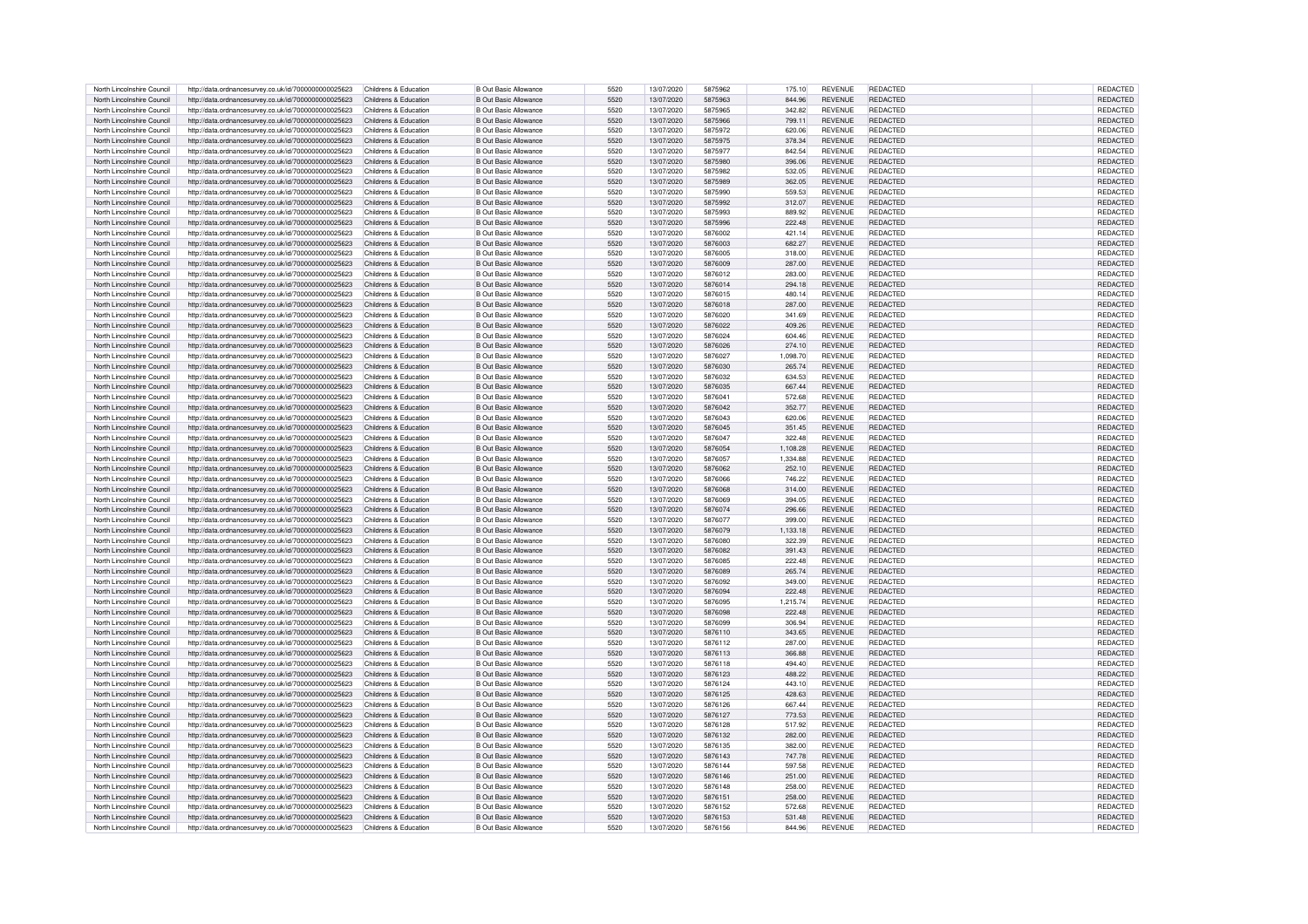| North Lincolnshire Council                               | http://data.ordnancesurvey.co.uk/id/7000000000025623                                                         | Childrens & Education                          | <b>B Out Basic Allowance</b>                                 | 5520         | 13/07/2020               | 5876157            | 710.70           | REVENUE                   | REDACTED                    | REDACTED                    |
|----------------------------------------------------------|--------------------------------------------------------------------------------------------------------------|------------------------------------------------|--------------------------------------------------------------|--------------|--------------------------|--------------------|------------------|---------------------------|-----------------------------|-----------------------------|
| North Lincolnshire Council                               | http://data.ordnancesurvev.co.uk/id/7000000000025623                                                         | Childrens & Education                          | <b>B Out Basic Allowance</b>                                 | 5520         | 13/07/2020               | 5876158            | 286.34           | <b>REVENUE</b>            | <b>REDACTED</b>             | REDACTED                    |
| North Lincolnshire Council                               | http://data.ordnancesurvey.co.uk/id/7000000000025623                                                         | Childrens & Education                          | <b>B Out Basic Allowance</b>                                 | 5520         | 13/07/2020               | 5876159            | 440.84           | <b>REVENUE</b>            | <b>REDACTED</b>             | REDACTED                    |
| North Lincolnshire Council                               | http://data.ordnancesurvey.co.uk/id/7000000000025623                                                         | Childrens & Education                          | B Out Basic Allowance                                        | 5520         | 13/07/2020               | 5876160            | 623.15           | <b>REVENUE</b>            | <b>REDACTED</b>             | <b>REDACTEI</b>             |
| North Lincolnshire Council                               | http://data.ordnancesurvey.co.uk/id/7000000000025623                                                         | Childrens & Education                          | <b>B Out Basic Allowance</b>                                 | 5520         | 13/07/2020               | 5876164            | 397.58           | <b>REVENUE</b>            | <b>REDACTED</b>             | REDACTED                    |
|                                                          |                                                                                                              |                                                |                                                              |              |                          |                    |                  |                           |                             |                             |
| North Lincolnshire Council                               | http://data.ordnancesurvey.co.uk/id/7000000000025623                                                         | Childrens & Education                          | <b>B Out Basic Allowance</b>                                 | 5520         | 13/07/2020               | 5876165            | 525.30           | <b>REVENUE</b>            | <b>REDACTED</b>             | REDACTED                    |
| North Lincolnshire Council                               | http://data.ordnancesurvey.co.uk/id/7000000000025623                                                         | Childrens & Education                          | B Out Basic Allowance                                        | 5520         | 13/07/2020               | 5876169            | 287.00           | <b>REVENUE</b>            | REDACTED                    | REDACTED                    |
| North Lincolnshire Council                               | http://data.ordnancesurvey.co.uk/id/7000000000025623                                                         | Childrens & Education                          | B Out Basic Allowance                                        | 5520         | 13/07/2020               | 5876171            | 222.48           | <b>REVENUE</b>            | <b>REDACTED</b>             | <b>REDACTED</b>             |
| North Lincolnshire Council                               | http://data.ordnancesurvey.co.uk/id/7000000000025623                                                         | Childrens & Education                          | <b>B Out Basic Allowance</b>                                 | 5520         | 13/07/2020               | 5876172            | 394.05           | <b>REVENUE</b>            | <b>REDACTED</b>             | REDACTED                    |
|                                                          |                                                                                                              |                                                |                                                              |              |                          |                    |                  |                           |                             |                             |
| North Lincolnshire Council                               | http://data.ordnancesurvey.co.uk/id/7000000000025623                                                         | Childrens & Education                          | <b>B Out Basic Allowance</b>                                 | 5520         | 13/07/2020               | 5876173            | 306.94           | <b>REVENUE</b>            | <b>REDACTED</b>             | <b>REDACTED</b>             |
| North Lincolnshire Council                               | http://data.ordnancesurvey.co.uk/id/7000000000025623                                                         | Childrens & Education                          | <b>B Out Basic Allowance</b>                                 | 5520         | 13/07/2020               | 5876174            | 508.10           | <b>REVENUE</b>            | <b>REDACTED</b>             | REDACTED                    |
| North Lincolnshire Council                               | http://data.ordnancesurvey.co.uk/id/7000000000025623                                                         | Childrens & Education                          | <b>B</b> Out Basic Allowance                                 | 5520         | 13/07/2020               | 5876177            | 222.48           | REVENUE                   | <b>REDACTED</b>             | REDACTED                    |
| North Lincolnshire Council                               | http://data.ordnancesurvey.co.uk/id/7000000000025623                                                         | Childrens & Education                          | <b>B Out Basic Allowance</b>                                 | 5520         | 13/07/2020               | 5876179            | 299.10           | <b>REVENUE</b>            | <b>REDACTED</b>             | <b>REDACTED</b>             |
| North Lincolnshire Council                               | http://data.ordnancesurvey.co.uk/id/7000000000025623                                                         | Childrens & Education                          | <b>B</b> Out Basic Allowance                                 | 5520         | 13/07/2020               | 5876186            | 250.30           | <b>REVENUE</b>            | <b>REDACTED</b>             | REDACTED                    |
|                                                          |                                                                                                              |                                                |                                                              |              |                          |                    |                  |                           |                             |                             |
| North Lincolnshire Council                               | http://data.ordnancesurvey.co.uk/id/7000000000025623                                                         | Childrens & Education                          | B Out Basic Allowance                                        | 5520         | 13/07/2020               | 5876191            | 397.58           | <b>REVENUE</b>            | <b>REDACTED</b>             | <b>REDACTED</b>             |
| North Lincolnshire Council                               | http://data.ordnancesurvey.co.uk/id/7000000000025623                                                         | Childrens & Education                          | B Out Basic Allowance                                        | 5520         | 13/07/2020               | 5876192            | 620.06           | <b>REVENUE</b>            | <b>REDACTED</b>             | <b>REDACTED</b>             |
| North Lincolnshire Council                               | http://data.ordnancesurvey.co.uk/id/7000000000025623                                                         | Childrens & Education                          | <b>B Out Basic Allowance</b>                                 | 5520         | 13/07/2020               | 5876194            | 221.16           | <b>REVENUE</b>            | <b>REDACTED</b>             | REDACTED                    |
| North Lincolnshire Council                               | http://data.ordnancesurvey.co.uk/id/7000000000025623                                                         | Childrens & Education                          | <b>B Out Basic Allowance</b>                                 | 5520         | 13/07/2020               | 5876195            | 286.34           | <b>REVENUE</b>            | REDACTED                    | REDACTED                    |
| North Lincolnshire Council                               | http://data.ordnancesurvey.co.uk/id/7000000000025623                                                         | Childrens & Education                          | <b>B Out Basic Allowance</b>                                 | 5520         | 13/07/2020               | 5876199            | 1.047.48         | <b>REVENUE</b>            | REDACTED                    | REDACTED                    |
|                                                          |                                                                                                              |                                                |                                                              |              |                          |                    |                  | <b>REVENUE</b>            | <b>REDACTED</b>             |                             |
| North Lincolnshire Council                               | http://data.ordnancesurvey.co.uk/id/7000000000025623                                                         | Childrens & Education                          | <b>B</b> Out Basic Allowance                                 | 5520         | 13/07/2020               | 5876200            | 286.34           |                           |                             | REDACTED                    |
| North Lincolnshire Council                               | http://data.ordnancesurvey.co.uk/id/7000000000025623                                                         | Childrens & Education                          | <b>B Out Basic Allowance</b>                                 | 5520         | 13/07/2020               | 5876201            | 271.92           | REVENUE                   | <b>REDACTED</b>             | REDACTED                    |
| North Lincolnshire Council                               | http://data.ordnancesurvey.co.uk/id/7000000000025623                                                         | Childrens & Education                          | <b>B Out Basic Allowance</b>                                 | 5520         | 13/07/2020               | 5876202            | 620.06           | <b>REVENUE</b>            | <b>REDACTED</b>             | REDACTED                    |
| North Lincolnshire Council                               | http://data.ordnancesurvey.co.uk/id/7000000000025623                                                         | Childrens & Education                          | <b>B Out Basic Allowance</b>                                 | 5520         | 13/07/2020               | 5876203            | 265.74           | <b>REVENUE</b>            | <b>REDACTED</b>             | REDACTED                    |
| North Lincolnshire Council                               | http://data.ordnancesurvey.co.uk/id/7000000000025623                                                         | Childrens & Education                          | <b>B Out Basic Allowance</b>                                 | 5520         | 13/07/2020               | 5876205            | 328.57           | <b>REVENUE</b>            | <b>REDACTED</b>             | REDACTED                    |
|                                                          |                                                                                                              |                                                |                                                              |              |                          |                    |                  |                           |                             |                             |
| North Lincolnshire Council                               | http://data.ordnancesurvey.co.uk/id/7000000000025623                                                         | Childrens & Education                          | <b>B Out Basic Allowance</b>                                 | 5520         | 13/07/2020               | 5876213            | 286.34           | <b>REVENUE</b>            | <b>REDACTED</b>             | REDACTED                    |
| North Lincolnshire Council                               | http://data.ordnancesurvey.co.uk/id/7000000000025623                                                         | Childrens & Education                          | <b>B</b> Out Basic Allowance                                 | 5520         | 13/07/2020               | 5876214            | 135.96           | <b>REVENUE</b>            | <b>REDACTED</b>             | REDACTED                    |
| North Lincolnshire Council                               | http://data.ordnancesurvey.co.uk/id/7000000000025623                                                         | Childrens & Education                          | <b>B Out Basic Allowance</b>                                 | 5520         | 13/07/2020               | 5876216            | 150.38           | REVENUE                   | <b>REDACTED</b>             | REDACTED                    |
| North Lincolnshire Council                               | http://data.ordnancesurvey.co.uk/id/7000000000025623                                                         | Childrens & Education                          | <b>B</b> Out Basic Allowance                                 | 5520         | 13/07/2020               | 5876220            | 300.76           | <b>REVENUE</b>            | <b>REDACTED</b>             | REDACTED                    |
| North Lincolnshire Council                               | http://data.ordnancesurvey.co.uk/id/7000000000025623                                                         | Childrens & Education                          | <b>B Out Basic Allowance</b>                                 | 5520         | 13/07/2020               | 5876222            | 572.68           | REVENUE                   | <b>REDACTED</b>             | REDACTED                    |
|                                                          |                                                                                                              |                                                |                                                              |              |                          |                    |                  |                           |                             |                             |
| North Lincolnshire Council                               | http://data.ordnancesurvey.co.uk/id/7000000000025623                                                         | Childrens & Education                          | <b>B</b> Out Basic Allowance                                 | 5520         | 13/07/2020               | 5876224            | 572.68           | <b>REVENUE</b>            | <b>REDACTED</b>             | REDACTED                    |
| North Lincolnshire Council                               | http://data.ordnancesurvey.co.uk/id/7000000000025623                                                         | Childrens & Education                          | <b>B Out Basic Allowance</b>                                 | 5520         | 13/07/2020               | 5876227            | 267.76           | <b>REVENUE</b>            | <b>REDACTED</b>             | REDACTED                    |
| North Lincolnshire Council                               | http://data.ordnancesurvey.co.uk/id/7000000000025623                                                         | Childrens & Education                          | <b>B Out Basic Allowance</b>                                 | 5520         | 13/07/2020               | 5876233            | 271.92           | <b>REVENUE</b>            | <b>REDACTED</b>             | REDACTED                    |
| North Lincolnshire Council                               | http://data.ordnancesurvey.co.uk/id/7000000000025623                                                         | Childrens & Education                          | <b>B Out Basic Allowance</b>                                 | 5520         | 13/07/2020               | 5876234            | 271.92           | <b>REVENUE</b>            | <b>REDACTED</b>             | REDACTED                    |
|                                                          |                                                                                                              |                                                |                                                              |              |                          | 5878596            |                  |                           |                             |                             |
| North Lincolnshire Council                               | http://data.ordnancesurvey.co.uk/id/7000000000025623                                                         | Childrens & Education                          | <b>B Out Basic Allowance</b>                                 | 5520         | 20/07/2020               |                    | 607.48           | <b>REVENUE</b>            | REDACTED                    | REDACTED                    |
| North Lincolnshire Council                               | http://data.ordnancesurvey.co.uk/id/7000000000025623                                                         | Childrens & Education                          | <b>B Out Basic Allowance</b>                                 | 5520         | 20/07/2020               | 5878600            | 844.96           | <b>REVENUE</b>            | <b>REDACTED</b>             | REDACTED                    |
| North Lincolnshire Council                               | http://data.ordnancesurvey.co.uk/id/7000000000025623                                                         | Childrens & Education                          | <b>B Out Basic Allowance</b>                                 | 5520         | 20/07/2020               | 5878602            | 342.82           | <b>REVENUE</b>            | <b>REDACTED</b>             | <b>REDACTED</b>             |
| North Lincolnshire Council                               | http://data.ordnancesurvey.co.uk/id/7000000000025623                                                         | Childrens & Education                          | <b>B Out Basic Allowance</b>                                 | 5520         | 20/07/2020               | 5878603            | 799.11           | <b>REVENUE</b>            | <b>REDACTED</b>             | REDACTED                    |
| North Lincolnshire Council                               | http://data.ordnancesurvey.co.uk/id/7000000000025623                                                         | Childrens & Education                          | <b>B</b> Out Basic Allowance                                 | 5520         | 20/07/2020               | 5878609            | 620.06           | <b>REVENUE</b>            | <b>REDACTED</b>             | REDACTED                    |
|                                                          |                                                                                                              |                                                |                                                              |              |                          |                    |                  |                           |                             |                             |
| North Lincolnshire Council                               | http://data.ordnancesurvey.co.uk/id/7000000000025623                                                         | Childrens & Education                          | <b>B Out Basic Allowance</b>                                 | 5520         | 20/07/2020               | 5878612            | 553.44           | <b>REVENUE</b>            | <b>REDACTED</b>             | REDACTED                    |
| North Lincolnshire Council                               | http://data.ordnancesurvey.co.uk/id/7000000000025623                                                         | Childrens & Education                          | <b>B</b> Out Basic Allowance                                 | 5520         | 20/07/2020               | 5878614            | 842.54           | <b>REVENUE</b>            | <b>REDACTED</b>             | REDACTED                    |
| North Lincolnshire Council                               | http://data.ordnancesurvey.co.uk/id/7000000000025623                                                         | Childrens & Education                          | <b>B Out Basic Allowance</b>                                 | 5520         | 20/07/2020               | 5878617            | 396.06           | <b>REVENUE</b>            | <b>REDACTED</b>             | REDACTED                    |
| North Lincolnshire Council                               | http://data.ordnancesurvey.co.uk/id/7000000000025623                                                         | Childrens & Education                          | B Out Basic Allowance                                        | 5520         | 20/07/2020               | 5878619            | 532.05           | <b>REVENUE</b>            | <b>REDACTED</b>             | <b>REDACTED</b>             |
| North Lincolnshire Council                               |                                                                                                              | Childrens & Education                          | B Out Basic Allowance                                        | 5520         | 20/07/2020               | 5878626            | 362.05           | <b>REVENUE</b>            | <b>REDACTED</b>             | <b>REDACTED</b>             |
|                                                          | http://data.ordnancesurvey.co.uk/id/7000000000025623                                                         |                                                |                                                              |              |                          |                    |                  |                           |                             |                             |
| North Lincolnshire Council                               | http://data.ordnancesurvey.co.uk/id/7000000000025623                                                         | Childrens & Education                          | <b>B Out Basic Allowance</b>                                 | 5520         | 20/07/2020               | 5878627            | 1.354.69         | <b>REVENUE</b>            | <b>REDACTED</b>             | REDACTED                    |
| North Lincolnshire Council                               | http://data.ordnancesurvey.co.uk/id/7000000000025623                                                         | Childrens & Education                          | <b>B Out Basic Allowance</b>                                 | 5520         | 20/07/2020               | 5878629            | 312.07           | <b>REVENUE</b>            | <b>REDACTED</b>             | REDACTED                    |
| North Lincolnshire Council                               | http://data.ordnancesurvey.co.uk/id/7000000000025623                                                         | Childrens & Education                          | <b>B</b> Out Basic Allowance                                 | 5520         | 20/07/2020               | 5878630            | 889.92           | <b>REVENUE</b>            | <b>REDACTED</b>             | REDACTED                    |
| North Lincolnshire Council                               | http://data.ordnancesurvey.co.uk/id/7000000000025623                                                         | Childrens & Education                          | <b>B Out Basic Allowance</b>                                 | 5520         | 20/07/2020               | 5878633            | 222.48           | <b>REVENUE</b>            | <b>REDACTED</b>             | REDACTED                    |
| North Lincolnshire Council                               |                                                                                                              | Childrens & Education                          | <b>B Out Basic Allowance</b>                                 | 5520         | 20/07/2020               | 5878639            | 421.14           | <b>REVENUE</b>            | <b>REDACTED</b>             | REDACTED                    |
|                                                          | http://data.ordnancesurvey.co.uk/id/7000000000025623                                                         |                                                |                                                              |              |                          |                    |                  |                           |                             |                             |
| North Lincolnshire Council                               | http://data.ordnancesurvey.co.uk/id/7000000000025623                                                         | Childrens & Education                          | <b>B Out Basic Allowance</b>                                 | 5520         | 20/07/2020               | 5878640            | 682.27           | <b>REVENUE</b>            | <b>REDACTED</b>             | REDACTED                    |
| North Lincolnshire Council                               | http://data.ordnancesurvey.co.uk/id/7000000000025623                                                         | Childrens & Education                          | <b>B</b> Out Basic Allowance                                 | 5520         | 20/07/2020               | 5878642            | 318.00           | <b>REVENUE</b>            | <b>REDACTED</b>             | <b>REDACTED</b>             |
| North Lincolnshire Council                               | http://data.ordnancesurvey.co.uk/id/7000000000025623                                                         | Childrens & Education                          | B Out Basic Allowance                                        | 5520         | 20/07/2020               | 5878646            | 287.00           | <b>REVENUE</b>            | <b>REDACTED</b>             | REDACTED                    |
| North Lincolnshire Council                               | http://data.ordnancesurvey.co.uk/id/7000000000025623                                                         | Childrens & Education                          | <b>B Out Basic Allowance</b>                                 | 5520         | 20/07/2020               | 5878649            | 283.00           | <b>REVENUE</b>            | <b>REDACTED</b>             | REDACTED                    |
| North Lincolnshire Council                               | http://data.ordnancesurvey.co.uk/id/7000000000025623                                                         | Childrens & Education                          | <b>B Out Basic Allowance</b>                                 | 5520         | 20/07/2020               | 5878651            | 294.18           | <b>REVENUE</b>            | <b>REDACTED</b>             | REDACTED                    |
|                                                          |                                                                                                              |                                                |                                                              |              |                          |                    |                  |                           |                             |                             |
| North Lincolnshire Council                               | http://data.ordnancesurvey.co.uk/id/7000000000025623                                                         | Childrens & Education                          | B Out Basic Allowance                                        | 5520         | 20/07/2020               | 5878652            | 483.00           | <b>REVENUE</b>            | <b>REDACTED</b>             | REDACTED                    |
| North Lincolnshire Council                               | http://data.ordnancesurvey.co.uk/id/7000000000025623                                                         | Childrens & Education                          | B Out Basic Allowance                                        | 5520         | 20/07/2020               | 5878653            | 300.95           | <b>REVENUE</b>            | <b>REDACTED</b>             | <b>REDACTED</b>             |
| North Lincolnshire Council                               | http://data.ordnancesurvey.co.uk/id/7000000000025623                                                         | Childrens & Education                          | <b>B Out Basic Allowance</b>                                 | 5520         | 20/07/2020               | 5878655            | 287.00           | <b>REVENUE</b>            | <b>REDACTED</b>             | <b>REDACTED</b>             |
| North Lincolnshire Council                               | http://data.ordnancesurvey.co.uk/id/7000000000025623                                                         | Childrens & Education                          | <b>B Out Basic Allowance</b>                                 | 5520         | 20/07/2020               | 5878657            | 341.69           | <b>REVENUE</b>            | REDACTED                    | REDACTED                    |
|                                                          |                                                                                                              |                                                |                                                              | 5520         |                          |                    | 409.26           |                           |                             |                             |
| North Lincolnshire Council                               | http://data.ordnancesurvey.co.uk/id/7000000000025623                                                         | Childrens & Education                          | <b>B Out Basic Allowance</b>                                 |              | 20/07/2020               | 5878659            |                  | <b>REVENUE</b>            | <b>REDACTED</b>             | <b>REDACTED</b>             |
| North Lincolnshire Council                               |                                                                                                              |                                                |                                                              |              |                          |                    |                  |                           |                             |                             |
|                                                          | http://data.ordnancesurvey.co.uk/id/7000000000025623                                                         | Childrens & Education                          | <b>B Out Basic Allowance</b>                                 | 5520         | 20/07/2020               | 5878661            | 297.52           | <b>REVENUE</b>            | <b>REDACTED</b>             | REDACTED                    |
| North Lincolnshire Council                               | http://data.ordnancesurvey.co.uk/id/7000000000025623                                                         | Childrens & Education                          | <b>B Out Basic Allowance</b>                                 | 5520         | 20/07/2020               | 5878663            | 274.10           | <b>REVENUE</b>            | <b>REDACTED</b>             | <b>REDACTED</b>             |
| North Lincolnshire Council                               | http://data.ordnancesurvey.co.uk/id/7000000000025623                                                         | Childrens & Education                          | <b>B Out Basic Allowance</b>                                 | 5520         | 20/07/2020               | 5878664            | 1,135.78         | <b>REVENUE</b>            | <b>REDACTED</b>             | REDACTED                    |
|                                                          |                                                                                                              |                                                |                                                              |              |                          |                    |                  |                           |                             |                             |
| North Lincolnshire Council                               | http://data.ordnancesurvey.co.uk/id/7000000000025623                                                         | Childrens & Education                          | <b>B</b> Out Basic Allowance                                 | 5520         | 20/07/2020               | 5878667            | 265.74           | <b>REVENUE</b>            | <b>REDACTED</b>             | REDACTED                    |
| North Lincolnshire Council                               | http://data.ordnancesurvey.co.uk/id/7000000000025623                                                         | Childrens & Education                          | <b>B Out Basic Allowance</b>                                 | 5520         | 20/07/2020               | 5878669            | 634.53           | <b>REVENUE</b>            | <b>REDACTED</b>             | <b>REDACTED</b>             |
| North Lincolnshire Council                               | http://data.ordnancesurvey.co.uk/id/7000000000025623                                                         | Childrens & Education                          | <b>B</b> Out Basic Allowance                                 | 5520         | 20/07/2020               | 5878672            | 667.44           | <b>REVENUE</b>            | <b>REDACTED</b>             | REDACTED                    |
| North Lincolnshire Council                               | http://data.ordnancesurvey.co.uk/id/7000000000025623                                                         | Childrens & Education                          | B Out Basic Allowance                                        | 5520         | 20/07/2020               | 5878678            | 397.58           | <b>REVENUE</b>            | <b>REDACTED</b>             | REDACTED                    |
| North Lincolnshire Council                               |                                                                                                              |                                                |                                                              | 5520         | 20/07/2020               | 5878679            | 352.77           | <b>REVENUE</b>            | <b>REDACTED</b>             | REDACTED                    |
|                                                          | http://data.ordnancesurvey.co.uk/id/7000000000025623                                                         | Childrens & Education<br>Childrens & Education | <b>B Out Basic Allowance</b>                                 | 5520         | 20/07/2020               | 5878680            | 842.54           | <b>REVENUE</b>            |                             |                             |
| North Lincolnshire Council                               | http://data.ordnancesurvey.co.uk/id/7000000000025623                                                         |                                                | <b>B Out Basic Allowance</b>                                 |              |                          |                    |                  |                           | <b>REDACTED</b>             | REDACTED                    |
| North Lincolnshire Council                               | http://data.ordnancesurvey.co.uk/id/7000000000025623                                                         | Childrens & Education                          | <b>B Out Basic Allowance</b>                                 | 5520         | 20/07/2020               | 5878682            | 265.74           | <b>REVENUE</b>            | <b>REDACTED</b>             | REDACTED                    |
| North Lincolnshire Council                               | http://data.ordnancesurvey.co.uk/id/7000000000025623                                                         | Childrens & Education                          | <b>B Out Basic Allowance</b>                                 | 5520         | 20/07/2020               | 5878684            | 544.96           | <b>REVENUE</b>            | <b>REDACTED</b>             | REDACTED                    |
| North Lincolnshire Council                               | http://data.ordnancesurvey.co.uk/id/7000000000025623                                                         | Childrens & Education                          | <b>B Out Basic Allowance</b>                                 | 5520         | 20/07/2020               | 5878691            | 1,108.28         | REVENUE                   | <b>REDACTED</b>             | REDACTED                    |
| North Lincolnshire Council                               |                                                                                                              | Childrens & Education                          | B Out Basic Allowance                                        | 5520         | 20/07/2020               | 5878694            | 667.44           | <b>REVENUE</b>            | <b>REDACTED</b>             | REDACTED                    |
|                                                          | http://data.ordnancesurvey.co.uk/id/7000000000025623                                                         |                                                |                                                              |              |                          |                    |                  |                           |                             |                             |
| North Lincolnshire Council<br>North Lincolnshire Council | http://data.ordnancesurvey.co.uk/id/7000000000025623<br>http://data.ordnancesurvey.co.uk/id/7000000000025623 | Childrens & Education<br>Childrens & Education | <b>B Out Basic Allowance</b><br><b>B Out Basic Allowance</b> | 5520<br>5520 | 20/07/2020<br>20/07/2020 | 5878699<br>5878703 | 252.10<br>746.22 | <b>REVENUE</b><br>REVENUE | REDACTED<br><b>REDACTED</b> | REDACTED<br><b>REDACTED</b> |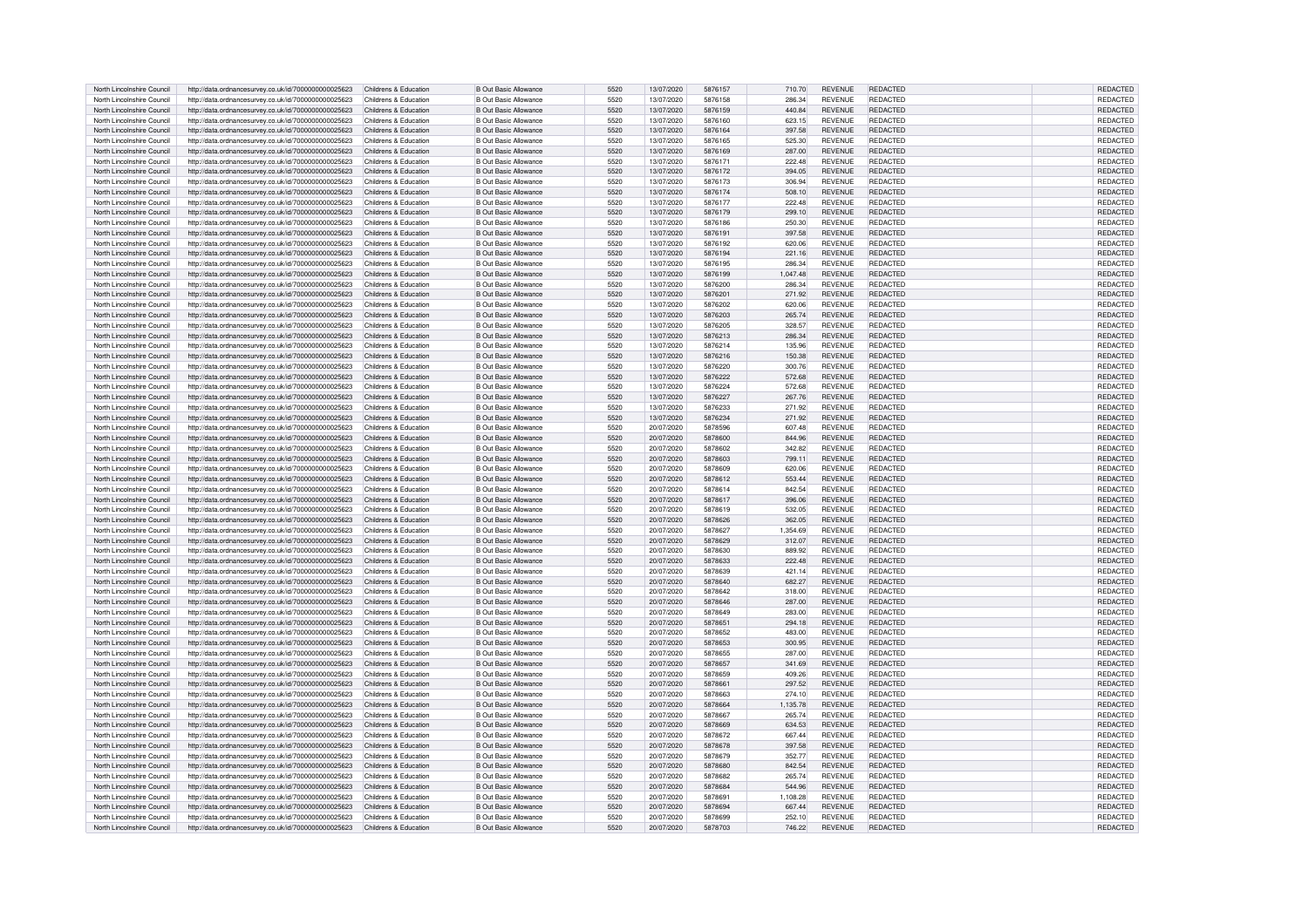| North Lincolnshire Council | http://data.ordnancesurvey.co.uk/id/7000000000025623 | Childrens & Education | <b>B</b> Out Basic Allowance | 5520 | 20/07/2020 | 5878705 | 314.00   | <b>REVENUE</b> | REDACTED        | REDACTED        |
|----------------------------|------------------------------------------------------|-----------------------|------------------------------|------|------------|---------|----------|----------------|-----------------|-----------------|
| North Lincolnshire Council | http://data.ordnancesurvev.co.uk/id/7000000000025623 | Childrens & Education | <b>B Out Basic Allowance</b> | 5520 | 20/07/2020 | 5878706 | 394.05   | <b>REVENUE</b> | <b>REDACTED</b> | REDACTED        |
| North Lincolnshire Council | http://data.ordnancesurvey.co.uk/id/7000000000025623 | Childrens & Education | <b>B Out Basic Allowance</b> | 5520 | 20/07/2020 | 5878711 | 296.66   | <b>REVENUE</b> | <b>REDACTED</b> | REDACTED        |
| North Lincolnshire Council | http://data.ordnancesurvey.co.uk/id/7000000000025623 | Childrens & Education | <b>B Out Basic Allowance</b> | 5520 | 20/07/2020 | 5878714 | 399.00   | <b>REVENUE</b> | <b>REDACTED</b> | <b>REDACTED</b> |
| North Lincolnshire Council | http://data.ordnancesurvey.co.uk/id/7000000000025623 | Childrens & Education | <b>B Out Basic Allowance</b> | 5520 | 20/07/2020 | 5878716 | 650.35   | <b>REVENUE</b> | <b>REDACTED</b> | REDACTED        |
|                            |                                                      |                       |                              |      |            |         |          |                |                 |                 |
| North Lincolnshire Council | http://data.ordnancesurvey.co.uk/id/7000000000025623 | Childrens & Education | <b>B Out Basic Allowance</b> | 5520 | 20/07/2020 | 5878717 | 322.39   | <b>REVENUE</b> | <b>REDACTED</b> | REDACTED        |
| North Lincolnshire Council | http://data.ordnancesurvey.co.uk/id/7000000000025623 | Childrens & Education | B Out Basic Allowance        | 5520 | 20/07/2020 | 5878719 | 391.43   | <b>REVENUE</b> | <b>REDACTED</b> | <b>REDACTED</b> |
| North Lincolnshire Council | http://data.ordnancesurvey.co.uk/id/7000000000025623 | Childrens & Education | B Out Basic Allowance        | 5520 | 20/07/2020 | 5878722 | 222.48   | <b>REVENUE</b> | <b>REDACTED</b> | <b>REDACTED</b> |
| North Lincolnshire Council | http://data.ordnancesurvey.co.uk/id/7000000000025623 | Childrens & Education | <b>B Out Basic Allowance</b> | 5520 | 20/07/2020 | 5878726 | 265.74   | <b>REVENUE</b> | REDACTED        | <b>REDACTED</b> |
|                            |                                                      |                       |                              |      |            |         |          |                |                 |                 |
| North Lincolnshire Council | http://data.ordnancesurvey.co.uk/id/7000000000025623 | Childrens & Education | <b>B Out Basic Allowance</b> | 5520 | 20/07/2020 | 5878729 | 349.00   | <b>REVENUE</b> | <b>REDACTED</b> | REDACTED        |
| North Lincolnshire Council | http://data.ordnancesurvey.co.uk/id/7000000000025623 | Childrens & Education | <b>B Out Basic Allowance</b> | 5520 | 20/07/2020 | 5878732 | 1.215.74 | <b>REVENUE</b> | <b>REDACTED</b> | REDACTED        |
| North Lincolnshire Council | http://data.ordnancesurvey.co.uk/id/7000000000025623 | Childrens & Education | <b>B Out Basic Allowance</b> | 5520 | 20/07/2020 | 5878735 | 222.48   | REVENUE        | <b>REDACTED</b> | REDACTED        |
| North Lincolnshire Council | http://data.ordnancesurvey.co.uk/id/7000000000025623 | Childrens & Education | <b>B Out Basic Allowance</b> | 5520 | 20/07/2020 | 5878739 | 153.47   | <b>REVENUE</b> | <b>REDACTED</b> | <b>REDACTED</b> |
| North Lincolnshire Council | http://data.ordnancesurvey.co.uk/id/7000000000025623 | Childrens & Education | <b>B Out Basic Allowance</b> | 5520 | 20/07/2020 | 5878744 | 667.44   | <b>REVENUE</b> | <b>REDACTED</b> | REDACTED        |
|                            |                                                      |                       |                              |      |            |         |          |                |                 |                 |
| North Lincolnshire Council | http://data.ordnancesurvey.co.uk/id/7000000000025623 | Childrens & Education | B Out Basic Allowance        | 5520 | 20/07/2020 | 5878747 | 343.65   | <b>REVENUE</b> | <b>REDACTED</b> | <b>REDACTED</b> |
| North Lincolnshire Council | http://data.ordnancesurvey.co.uk/id/7000000000025623 | Childrens & Education | B Out Basic Allowance        | 5520 | 20/07/2020 | 5878749 | 287.00   | <b>REVENUE</b> | <b>REDACTED</b> | <b>REDACTED</b> |
| North Lincolnshire Council | http://data.ordnancesurvey.co.uk/id/7000000000025623 | Childrens & Education | <b>B Out Basic Allowance</b> | 5520 | 20/07/2020 | 5878750 | 366.88   | <b>REVENUE</b> | <b>REDACTED</b> | REDACTED        |
| North Lincolnshire Council | http://data.ordnancesurvey.co.uk/id/7000000000025623 | Childrens & Education | B Out Basic Allowance        | 5520 | 20/07/2020 | 5878755 | 494.40   | <b>REVENUE</b> | <b>REDACTED</b> | REDACTED        |
| North Lincolnshire Council | http://data.ordnancesurvey.co.uk/id/7000000000025623 | Childrens & Education | <b>B Out Basic Allowance</b> | 5520 | 20/07/2020 | 5878760 | 488.22   | <b>REVENUE</b> | REDACTED        | REDACTED        |
|                            |                                                      |                       |                              |      |            |         | 342.82   | <b>REVENUE</b> | <b>REDACTED</b> |                 |
| North Lincolnshire Council | http://data.ordnancesurvey.co.uk/id/7000000000025623 | Childrens & Education | <b>B Out Basic Allowance</b> | 5520 | 20/07/2020 | 5878761 |          |                |                 | REDACTED        |
| North Lincolnshire Council | http://data.ordnancesurvey.co.uk/id/7000000000025623 | Childrens & Education | <b>B Out Basic Allowance</b> | 5520 | 20/07/2020 | 5878762 | 328.57   | <b>REVENUE</b> | <b>REDACTED</b> | REDACTED        |
| North Lincolnshire Council | http://data.ordnancesurvey.co.uk/id/7000000000025623 | Childrens & Education | <b>B Out Basic Allowance</b> | 5520 | 20/07/2020 | 5878763 | 222.48   | REVENUE        | <b>REDACTED</b> | REDACTED        |
| North Lincolnshire Council | http://data.ordnancesurvey.co.uk/id/7000000000025623 | Childrens & Education | <b>B Out Basic Allowance</b> | 5520 | 20/07/2020 | 5878764 | 773.53   | <b>REVENUE</b> | <b>REDACTED</b> | REDACTED        |
| North Lincolnshire Council | http://data.ordnancesurvey.co.uk/id/7000000000025623 | Childrens & Education | <b>B Out Basic Allowance</b> | 5520 | 20/07/2020 | 5878765 | 517.92   | REVENUE        | <b>REDACTED</b> | REDACTED        |
|                            |                                                      |                       |                              |      |            |         |          |                |                 |                 |
| North Lincolnshire Council | http://data.ordnancesurvey.co.uk/id/7000000000025623 | Childrens & Education | <b>B Out Basic Allowance</b> | 5520 | 20/07/2020 | 5878768 | 282.00   | <b>REVENUE</b> | <b>REDACTED</b> | REDACTED        |
| North Lincolnshire Council | http://data.ordnancesurvey.co.uk/id/7000000000025623 | Childrens & Education | <b>B Out Basic Allowance</b> | 5520 | 20/07/2020 | 5878771 | 382.00   | REVENUE        | <b>REDACTED</b> | REDACTED        |
| North Lincolnshire Council | http://data.ordnancesurvey.co.uk/id/7000000000025623 | Childrens & Education | <b>B Out Basic Allowance</b> | 5520 | 20/07/2020 | 5878779 | 572.68   | <b>REVENUE</b> | <b>REDACTED</b> | REDACTED        |
| North Lincolnshire Council | http://data.ordnancesurvey.co.uk/id/7000000000025623 | Childrens & Education | <b>B Out Basic Allowance</b> | 5520 | 20/07/2020 | 5878780 | 1,042.54 | <b>REVENUE</b> | <b>REDACTED</b> | REDACTED        |
| North Lincolnshire Council | http://data.ordnancesurvev.co.uk/id/7000000000025623 | Childrens & Education | <b>B Out Basic Allowance</b> | 5520 | 20/07/2020 | 5878782 | 251.00   | <b>REVENUE</b> | <b>REDACTED</b> | REDACTED        |
|                            |                                                      |                       |                              |      |            |         |          |                |                 |                 |
| North Lincolnshire Council | http://data.ordnancesurvey.co.uk/id/7000000000025623 | Childrens & Education | <b>B Out Basic Allowance</b> | 5520 | 20/07/2020 | 5878784 | 516.00   | <b>REVENUE</b> | <b>REDACTED</b> | REDACTED        |
| North Lincolnshire Council | http://data.ordnancesurvey.co.uk/id/7000000000025623 | Childrens & Education | <b>B Out Basic Allowance</b> | 5520 | 20/07/2020 | 5878787 | 258.00   | <b>REVENUE</b> | <b>REDACTED</b> | REDACTED        |
| North Lincolnshire Council | http://data.ordnancesurvey.co.uk/id/7000000000025623 | Childrens & Education | <b>B Out Basic Allowance</b> | 5520 | 20/07/2020 | 5878788 | 572.68   | <b>REVENUE</b> | REDACTED        | REDACTED        |
| North Lincolnshire Council | http://data.ordnancesurvey.co.uk/id/7000000000025623 | Childrens & Education | <b>B Out Basic Allowance</b> | 5520 | 20/07/2020 | 5878789 | 531.48   | <b>REVENUE</b> | <b>REDACTED</b> | REDACTED        |
| North Lincolnshire Council |                                                      | Childrens & Education |                              | 5520 | 20/07/2020 | 5878792 |          | <b>REVENUE</b> | REDACTED        | REDACTED        |
|                            | http://data.ordnancesurvey.co.uk/id/7000000000025623 |                       | <b>B Out Basic Allowance</b> |      |            |         | 844.96   |                |                 |                 |
| North Lincolnshire Council | http://data.ordnancesurvey.co.uk/id/7000000000025623 | Childrens & Education | <b>B Out Basic Allowance</b> | 5520 | 20/07/2020 | 5878793 | 710.70   | <b>REVENUE</b> | <b>REDACTED</b> | REDACTED        |
| North Lincolnshire Council | http://data.ordnancesurvey.co.uk/id/7000000000025623 | Childrens & Education | <b>B Out Basic Allowance</b> | 5520 | 20/07/2020 | 5878794 | 286.34   | <b>REVENUE</b> | <b>REDACTED</b> | REDACTED        |
| North Lincolnshire Council | http://data.ordnancesurvey.co.uk/id/7000000000025623 | Childrens & Education | <b>B Out Basic Allowance</b> | 5520 | 20/07/2020 | 5878795 | 440.84   | <b>REVENUE</b> | <b>REDACTED</b> | REDACTED        |
| North Lincolnshire Council | http://data.ordnancesurvey.co.uk/id/7000000000025623 | Childrens & Education | <b>B Out Basic Allowance</b> | 5520 | 20/07/2020 | 5878796 | 623.15   | <b>REVENUE</b> | <b>REDACTED</b> | REDACTED        |
|                            |                                                      |                       |                              | 5520 | 20/07/2020 | 5878798 |          | <b>REVENUE</b> | <b>REDACTED</b> |                 |
| North Lincolnshire Council | http://data.ordnancesurvey.co.uk/id/7000000000025623 | Childrens & Education | <b>B Out Basic Allowance</b> |      |            |         | 267.36   |                |                 | REDACTED        |
| North Lincolnshire Council | http://data.ordnancesurvey.co.uk/id/7000000000025623 | Childrens & Education | <b>B Out Basic Allowance</b> | 5520 | 20/07/2020 | 5878800 | 397.58   | <b>REVENUE</b> | <b>REDACTED</b> | REDACTED        |
| North Lincolnshire Council | http://data.ordnancesurvey.co.uk/id/7000000000025623 | Childrens & Education | B Out Basic Allowance        | 5520 | 20/07/2020 | 5878801 | 525.30   | <b>REVENUE</b> | <b>REDACTED</b> | REDACTED        |
| North Lincolnshire Council | http://data.ordnancesurvey.co.uk/id/7000000000025623 | Childrens & Education | B Out Basic Allowance        | 5520 | 20/07/2020 | 5878804 | 287.00   | <b>REVENUE</b> | <b>REDACTED</b> | REDACTED        |
| North Lincolnshire Council | http://data.ordnancesurvey.co.uk/id/7000000000025623 | Childrens & Education | B Out Basic Allowance        | 5520 | 20/07/2020 | 5878806 | 222.48   | <b>REVENUE</b> | <b>REDACTED</b> | <b>REDACTED</b> |
|                            |                                                      |                       |                              |      |            | 5878807 |          |                |                 |                 |
| North Lincolnshire Council | http://data.ordnancesurvey.co.uk/id/7000000000025623 | Childrens & Education | <b>B Out Basic Allowance</b> | 5520 | 20/07/2020 |         | 394.05   | <b>REVENUE</b> | <b>REDACTED</b> | REDACTED        |
| North Lincolnshire Council | http://data.ordnancesurvey.co.uk/id/7000000000025623 | Childrens & Education | <b>B Out Basic Allowance</b> | 5520 | 20/07/2020 | 5878808 | 306.94   | <b>REVENUE</b> | REDACTED        | REDACTED        |
| North Lincolnshire Council | http://data.ordnancesurvey.co.uk/id/7000000000025623 | Childrens & Education | <b>B Out Basic Allowance</b> | 5520 | 20/07/2020 | 5878809 | 508.10   | <b>REVENUE</b> | <b>REDACTED</b> | REDACTED        |
| North Lincolnshire Council | http://data.ordnancesurvey.co.uk/id/7000000000025623 | Childrens & Education | <b>B Out Basic Allowance</b> | 5520 | 20/07/2020 | 5878812 | 222.48   | <b>REVENUE</b> | <b>REDACTED</b> | REDACTED        |
| North Lincolnshire Council | http://data.ordnancesurvey.co.uk/id/7000000000025623 | Childrens & Education | <b>B Out Basic Allowance</b> | 5520 | 20/07/2020 | 5878814 | 299.10   | <b>REVENUE</b> | <b>REDACTED</b> | REDACTED        |
| North Lincolnshire Council | http://data.ordnancesurvey.co.uk/id/7000000000025623 | Childrens & Education | <b>B Out Basic Allowance</b> | 5520 | 20/07/2020 | 5878821 | 250.30   | <b>REVENUE</b> | <b>REDACTED</b> | REDACTED        |
|                            |                                                      |                       |                              |      |            |         |          |                |                 |                 |
| North Lincolnshire Council | http://data.ordnancesurvey.co.uk/id/7000000000025623 | Childrens & Education | <b>B Out Basic Allowance</b> | 5520 | 20/07/2020 | 5878826 | 397.58   | <b>REVENUE</b> | <b>REDACTED</b> | REDACTED        |
| North Lincolnshire Council | http://data.ordnancesurvey.co.uk/id/7000000000025623 | Childrens & Education | B Out Basic Allowance        | 5520 | 20/07/2020 | 5878827 | 620.06   | <b>REVENUE</b> | <b>REDACTED</b> | REDACTED        |
| North Lincolnshire Council | http://data.ordnancesurvey.co.uk/id/7000000000025623 | Childrens & Education | <b>B Out Basic Allowance</b> | 5520 | 20/07/2020 | 5878830 | 286.34   | <b>REVENUE</b> | <b>REDACTED</b> | REDACTED        |
| North Lincolnshire Council | http://data.ordnancesurvey.co.uk/id/7000000000025623 | Childrens & Education | B Out Basic Allowance        | 5520 | 20/07/2020 | 5878834 | 523.74   | <b>REVENUE</b> | <b>REDACTED</b> | REDACTED        |
| North Lincolnshire Council | http://data.ordnancesurvey.co.uk/id/7000000000025623 | Childrens & Education | B Out Basic Allowance        | 5520 | 20/07/2020 | 5878835 | 286.34   | <b>REVENUE</b> | <b>REDACTED</b> | REDACTED        |
|                            |                                                      |                       |                              |      |            |         |          |                |                 |                 |
| North Lincolnshire Council | http://data.ordnancesurvey.co.uk/id/7000000000025623 | Childrens & Education | B Out Basic Allowance        | 5520 | 20/07/2020 | 5878836 | 271.92   | <b>REVENUE</b> | <b>REDACTED</b> | <b>REDACTED</b> |
| North Lincolnshire Council | http://data.ordnancesurvey.co.uk/id/7000000000025623 | Childrens & Education | <b>B Out Basic Allowance</b> | 5520 | 20/07/2020 | 5878837 | 620.06   | <b>REVENUE</b> | <b>REDACTED</b> | REDACTED        |
| North Lincolnshire Council | http://data.ordnancesurvey.co.uk/id/7000000000025623 | Childrens & Education | <b>B Out Basic Allowance</b> | 5520 | 20/07/2020 | 5878838 | 265.74   | <b>REVENUE</b> | REDACTED        | <b>REDACTED</b> |
| North Lincolnshire Council | http://data.ordnancesurvey.co.uk/id/7000000000025623 | Childrens & Education | <b>B Out Basic Allowance</b> | 5520 | 20/07/2020 | 5878840 | 328.57   | <b>REVENUE</b> | <b>REDACTED</b> | REDACTED        |
| North Lincolnshire Council | http://data.ordnancesurvey.co.uk/id/7000000000025623 | Childrens & Education | <b>B Out Basic Allowance</b> | 5520 | 20/07/2020 | 5878846 | 454.37   | <b>REVENUE</b> | <b>REDACTED</b> | REDACTED        |
|                            |                                                      |                       |                              |      |            |         |          |                |                 |                 |
| North Lincolnshire Council | http://data.ordnancesurvey.co.uk/id/7000000000025623 | Childrens & Education | <b>B Out Basic Allowance</b> | 5520 | 20/07/2020 | 5878849 | 286.34   | <b>REVENUE</b> | <b>REDACTED</b> | <b>REDACTED</b> |
| North Lincolnshire Council | http://data.ordnancesurvey.co.uk/id/7000000000025623 | Childrens & Education | <b>B Out Basic Allowance</b> | 5520 | 20/07/2020 | 5878856 | 300.76   | <b>REVENUE</b> | <b>REDACTED</b> | REDACTED        |
| North Lincolnshire Council | http://data.ordnancesurvey.co.uk/id/7000000000025623 | Childrens & Education | <b>B Out Basic Allowance</b> | 5520 | 20/07/2020 | 5878857 | 572.68   | <b>REVENUE</b> | <b>REDACTED</b> | REDACTED        |
| North Lincolnshire Council | http://data.ordnancesurvey.co.uk/id/7000000000025623 | Childrens & Education | <b>B Out Basic Allowance</b> | 5520 | 20/07/2020 | 5878859 | 572.68   | <b>REVENUE</b> | <b>REDACTED</b> | REDACTED        |
| North Lincolnshire Council | http://data.ordnancesurvey.co.uk/id/7000000000025623 | Childrens & Education | <b>B Out Basic Allowance</b> | 5520 | 20/07/2020 | 5878861 | 267.76   | <b>REVENUE</b> | <b>REDACTED</b> | REDACTED        |
|                            |                                                      |                       |                              |      |            |         |          |                |                 |                 |
| North Lincolnshire Council | http://data.ordnancesurvey.co.uk/id/7000000000025623 | Childrens & Education | B Out Basic Allowance        | 5520 | 20/07/2020 | 5878867 | 730.42   | <b>REVENUE</b> | <b>REDACTED</b> | REDACTED        |
| North Lincolnshire Council | http://data.ordnancesurvey.co.uk/id/7000000000025623 | Childrens & Education | <b>B Out Basic Allowance</b> | 5520 | 20/07/2020 | 5878868 | 271.92   | <b>REVENUE</b> | <b>REDACTED</b> | REDACTED        |
| North Lincolnshire Council | http://data.ordnancesurvey.co.uk/id/7000000000025623 | Childrens & Education | <b>B Out Basic Allowance</b> | 5520 | 27/07/2020 | 5881161 | 1,239.74 | <b>REVENUE</b> | <b>REDACTED</b> | REDACTED        |
| North Lincolnshire Council | http://data.ordnancesurvey.co.uk/id/7000000000025623 | Childrens & Education | <b>B Out Basic Allowance</b> | 5520 | 27/07/2020 | 5881166 | 844.96   | <b>REVENUE</b> | <b>REDACTED</b> | REDACTED        |
|                            |                                                      | Childrens & Education | <b>B Out Basic Allowance</b> | 5520 | 27/07/2020 | 5881168 | 787.78   | <b>REVENUE</b> | <b>REDACTED</b> |                 |
| North Lincolnshire Council | http://data.ordnancesurvey.co.uk/id/7000000000025623 |                       |                              |      |            |         |          |                |                 | REDACTED        |
| North Lincolnshire Council | http://data.ordnancesurvey.co.uk/id/7000000000025623 | Childrens & Education | <b>B Out Basic Allowance</b> | 5520 | 27/07/2020 | 5881169 | 799.11   | REVENUE        | <b>REDACTED</b> | REDACTED        |
| North Lincolnshire Council | http://data.ordnancesurvey.co.uk/id/7000000000025623 | Childrens & Education | B Out Basic Allowance        | 5520 | 27/07/2020 | 5881171 | 414.11   | <b>REVENUE</b> | <b>REDACTED</b> | <b>REDACTED</b> |
|                            |                                                      |                       |                              |      |            |         |          |                |                 |                 |
| North Lincolnshire Council | http://data.ordnancesurvey.co.uk/id/7000000000025623 | Childrens & Education | <b>B Out Basic Allowance</b> | 5520 | 27/07/2020 | 5881174 | 310.15   | <b>REVENUE</b> | REDACTED        | REDACTED        |
| North Lincolnshire Council | http://data.ordnancesurvey.co.uk/id/7000000000025623 | Childrens & Education | <b>B Out Basic Allowance</b> | 5520 | 27/07/2020 | 5881176 | 620.06   | <b>REVENUE</b> | <b>REDACTED</b> | REDACTED        |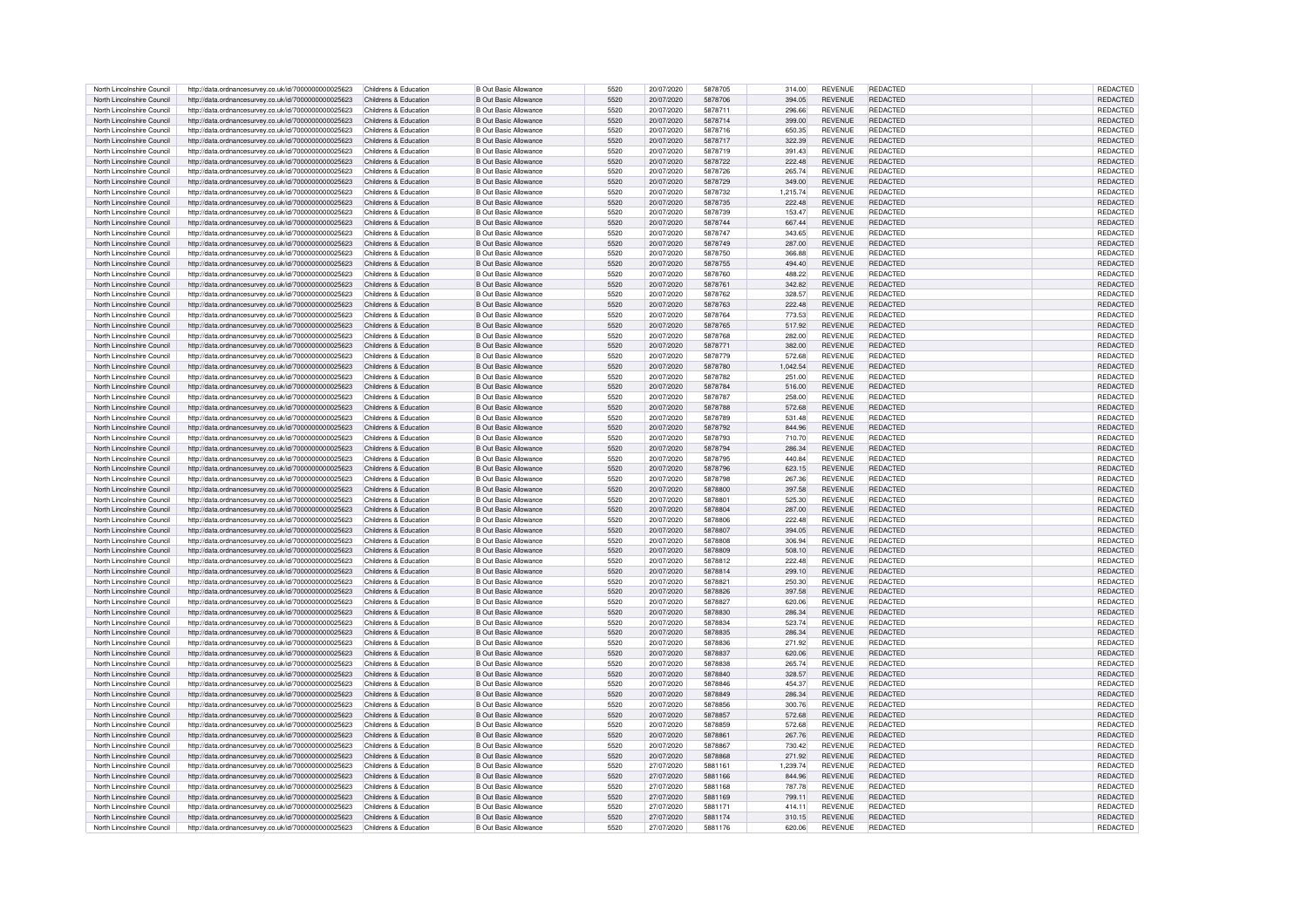| North Lincolnshire Council                               | http://data.ordnancesurvey.co.uk/id/7000000000025623                                                         | Childrens & Education                          | <b>B Out Basic Allowance</b>                                 | 5520         | 27/07/2020               | 5881179            | 378.34             | <b>REVENUE</b>            | REDACTED                    | <b>REDACTED</b>             |
|----------------------------------------------------------|--------------------------------------------------------------------------------------------------------------|------------------------------------------------|--------------------------------------------------------------|--------------|--------------------------|--------------------|--------------------|---------------------------|-----------------------------|-----------------------------|
|                                                          |                                                                                                              |                                                |                                                              |              |                          |                    |                    |                           |                             |                             |
| North Lincolnshire Council                               | http://data.ordnancesurvey.co.uk/id/7000000000025623                                                         | Childrens & Education                          | <b>B Out Basic Allowance</b>                                 | 5520         | 27/07/2020               | 5881181            | 842.54             | <b>REVENUE</b>            | <b>REDACTED</b>             | REDACTED                    |
| North Lincolnshire Council                               | http://data.ordnancesurvey.co.uk/id/7000000000025623                                                         | Childrens & Education                          | <b>B Out Basic Allowance</b>                                 | 5520         | 27/07/2020               | 5881184            | 396.06             | <b>REVENUE</b>            | <b>REDACTED</b>             | REDACTED                    |
| North Lincolnshire Council                               | http://data.ordnancesurvey.co.uk/id/7000000000025623                                                         | Childrens & Education                          | <b>B Out Basic Allowance</b>                                 | 5520         | 27/07/2020               | 5881186            | 532.05             | <b>REVENUE</b>            | <b>REDACTED</b>             | REDACTED                    |
| North Lincolnshire Council                               | http://data.ordnancesurvey.co.uk/id/7000000000025623                                                         | Childrens & Education                          | <b>B Out Basic Allowance</b>                                 | 5520         | 27/07/2020               | 5881193            | 362.05             | <b>REVENUE</b>            | <b>REDACTED</b>             | REDACTED                    |
|                                                          |                                                                                                              |                                                |                                                              |              |                          |                    |                    |                           |                             |                             |
| North Lincolnshire Council                               | http://data.ordnancesurvey.co.uk/id/7000000000025623                                                         | Childrens & Education                          | <b>B Out Basic Allowance</b>                                 | 5520         | 27/07/2020               | 5881194            | 559.53             | <b>REVENUE</b>            | <b>REDACTED</b>             | REDACTED                    |
| North Lincolnshire Council                               | http://data.ordnancesurvey.co.uk/id/7000000000025623                                                         | Childrens & Education                          | <b>B Out Basic Allowance</b>                                 | 5520         | 27/07/2020               | 5881196            | 312.07             | <b>REVENUE</b>            | <b>REDACTED</b>             | <b>REDACTED</b>             |
| North Lincolnshire Council                               | http://data.ordnancesurvey.co.uk/id/7000000000025623                                                         | Childrens & Education                          | B Out Basic Allowance                                        | 5520         | 27/07/2020               | 5881197            | 889.92             | <b>REVENUE</b>            | <b>REDACTED</b>             | REDACTED                    |
| North Lincolnshire Council                               | http://data.ordnancesurvey.co.uk/id/7000000000025623                                                         | Childrens & Education                          | <b>B Out Basic Allowance</b>                                 | 5520         | 27/07/2020               | 5881200            | 222.48             | <b>REVENUE</b>            | <b>REDACTED</b>             | REDACTED                    |
|                                                          |                                                                                                              |                                                |                                                              |              |                          |                    |                    |                           |                             |                             |
| North Lincolnshire Council                               | http://data.ordnancesurvey.co.uk/id/7000000000025623                                                         | Childrens & Education                          | B Out Basic Allowance                                        | 5520         | 27/07/2020               | 5881206            | 421.14             | <b>REVENUE</b>            | <b>REDACTED</b>             | REDACTED                    |
| North Lincolnshire Council                               | http://data.ordnancesurvey.co.uk/id/7000000000025623                                                         | Childrens & Education                          | <b>B Out Basic Allowance</b>                                 | 5520         | 27/07/2020               | 5881207            | 682.27             | <b>REVENUE</b>            | <b>REDACTED</b>             | REDACTED                    |
| North Lincolnshire Council                               | http://data.ordnancesurvey.co.uk/id/7000000000025623                                                         | Childrens & Education                          | B Out Basic Allowance                                        | 5520         | 27/07/2020               | 5881209            | 318.00             | <b>REVENUE</b>            | <b>REDACTED</b>             | REDACTED                    |
|                                                          |                                                                                                              |                                                |                                                              |              |                          |                    |                    |                           |                             |                             |
| North Lincolnshire Council                               | http://data.ordnancesurvey.co.uk/id/7000000000025623                                                         | Childrens & Education                          | <b>B Out Basic Allowance</b>                                 | 5520         | 27/07/2020               | 5881214            | 287.00             | <b>REVENUE</b>            | <b>REDACTED</b>             | REDACTED                    |
| North Lincolnshire Council                               | http://data.ordnancesurvey.co.uk/id/7000000000025623                                                         | Childrens & Education                          | <b>B Out Basic Allowance</b>                                 | 5520         | 27/07/2020               | 5881217            | 283.00             | <b>REVENUE</b>            | REDACTED                    | REDACTED                    |
| North Lincolnshire Council                               | http://data.ordnancesurvey.co.uk/id/7000000000025623                                                         | Childrens & Education                          | <b>B Out Basic Allowance</b>                                 | 5520         | 27/07/2020               | 5881219            | 294.18             | <b>REVENUE</b>            | <b>REDACTED</b>             | REDACTED                    |
| North Lincolnshire Council                               | http://data.ordnancesurvey.co.uk/id/7000000000025623                                                         | Childrens & Education                          | <b>B Out Basic Allowance</b>                                 | 5520         | 27/07/2020               | 5881220            | 483.00             | <b>REVENUE</b>            | REDACTED                    | REDACTED                    |
| North Lincolnshire Council                               |                                                                                                              | Childrens & Education                          | B Out Basic Allowance                                        | 5520         | 27/07/2020               | 5881223            | 287.00             | <b>REVENUE</b>            | <b>REDACTED</b>             | <b>REDACTED</b>             |
|                                                          | http://data.ordnancesurvey.co.uk/id/7000000000025623                                                         |                                                |                                                              |              |                          |                    |                    |                           |                             |                             |
| North Lincolnshire Council                               | http://data.ordnancesurvey.co.uk/id/7000000000025623                                                         | Childrens & Education                          | <b>B Out Basic Allowance</b>                                 | 5520         | 27/07/2020               | 5881225            | 341.69             | <b>REVENUE</b>            | <b>REDACTED</b>             | REDACTED                    |
| North Lincolnshire Council                               | http://data.ordnancesurvey.co.uk/id/7000000000025623                                                         | Childrens & Education                          | <b>B Out Basic Allowance</b>                                 | 5520         | 27/07/2020               | 5881227            | 409.26             | <b>REVENUE</b>            | <b>REDACTED</b>             | REDACTED                    |
| North Lincolnshire Council                               | http://data.ordnancesurvey.co.uk/id/7000000000025623                                                         | Childrens & Education                          | <b>B Out Basic Allowance</b>                                 | 5520         | 27/07/2020               | 5881229            | 297.52             | <b>REVENUE</b>            | <b>REDACTED</b>             | REDACTED                    |
|                                                          |                                                                                                              | Childrens & Education                          | <b>B Out Basic Allowance</b>                                 | 5520         | 27/07/2020               | 5881231            | 274.10             | <b>REVENUE</b>            | <b>REDACTED</b>             | REDACTED                    |
| North Lincolnshire Council                               | http://data.ordnancesurvey.co.uk/id/7000000000025623                                                         |                                                |                                                              |              |                          |                    |                    |                           |                             |                             |
| North Lincolnshire Council                               | http://data.ordnancesurvey.co.uk/id/7000000000025623                                                         | Childrens & Education                          | <b>B Out Basic Allowance</b>                                 | 5520         | 27/07/2020               | 5881232            | 1.141.96           | <b>REVENUE</b>            | <b>REDACTED</b>             | REDACTED                    |
| North Lincolnshire Council                               | http://data.ordnancesurvey.co.uk/id/7000000000025623                                                         | Childrens & Education                          | <b>B Out Basic Allowance</b>                                 | 5520         | 27/07/2020               | 5881235            | 265.74             | REVENUE                   | <b>REDACTED</b>             | REDACTED                    |
| North Lincolnshire Council                               | http://data.ordnancesurvey.co.uk/id/7000000000025623                                                         | Childrens & Education                          | <b>B Out Basic Allowance</b>                                 | 5520         | 27/07/2020               | 5881237            | 634.53             | <b>REVENUE</b>            | <b>REDACTED</b>             | REDACTED                    |
| North Lincolnshire Council                               | http://data.ordnancesurvey.co.uk/id/7000000000025623                                                         | Childrens & Education                          | <b>B Out Basic Allowance</b>                                 | 5520         | 27/07/2020               | 5881240            | 667.44             | REVENUE                   | <b>REDACTED</b>             | REDACTED                    |
|                                                          |                                                                                                              |                                                |                                                              |              |                          |                    |                    |                           |                             |                             |
| North Lincolnshire Council                               | http://data.ordnancesurvey.co.uk/id/7000000000025623                                                         | Childrens & Education                          | <b>B Out Basic Allowance</b>                                 | 5520         | 27/07/2020               | 5881246            | 397.58             | <b>REVENUE</b>            | <b>REDACTED</b>             | REDACTED                    |
| North Lincolnshire Council                               | http://data.ordnancesurvey.co.uk/id/7000000000025623                                                         | Childrens & Education                          | <b>B Out Basic Allowance</b>                                 | 5520         | 27/07/2020               | 5881247            | 352.77             | <b>REVENUE</b>            | <b>REDACTED</b>             | REDACTED                    |
| North Lincolnshire Council                               | http://data.ordnancesurvey.co.uk/id/7000000000025623                                                         | Childrens & Education                          | <b>B Out Basic Allowance</b>                                 | 5520         | 27/07/2020               | 5881248            | 620.06             | <b>REVENUE</b>            | <b>REDACTED</b>             | REDACTED                    |
| North Lincolnshire Council                               | http://data.ordnancesurvey.co.uk/id/7000000000025623                                                         | Childrens & Education                          | <b>B Out Basic Allowance</b>                                 | 5520         | 27/07/2020               | 5881250            | 351.45             | REVENUE                   | <b>REDACTED</b>             | REDACTED                    |
|                                                          |                                                                                                              |                                                |                                                              |              |                          |                    |                    |                           |                             |                             |
| North Lincolnshire Council                               | http://data.ordnancesurvey.co.uk/id/7000000000025623                                                         | Childrens & Education                          | <b>B Out Basic Allowance</b>                                 | 5520         | 27/07/2020               | 5881252            | 322.48             | <b>REVENUE</b>            | <b>REDACTED</b>             | REDACTED                    |
| North Lincolnshire Council                               | http://data.ordnancesurvey.co.uk/id/7000000000025623                                                         | Childrens & Education                          | <b>B Out Basic Allowance</b>                                 | 5520         | 27/07/2020               | 5881259            | 1.108.28           | <b>REVENUE</b>            | <b>REDACTED</b>             | REDACTED                    |
| North Lincolnshire Council                               | http://data.ordnancesurvev.co.uk/id/7000000000025623                                                         | Childrens & Education                          | <b>B Out Basic Allowance</b>                                 | 5520         | 27/07/2020               | 5881262            | 667.44             | <b>REVENUE</b>            | <b>REDACTED</b>             | REDACTED                    |
| North Lincolnshire Council                               |                                                                                                              | Childrens & Education                          | B Out Basic Allowance                                        | 5520         | 27/07/2020               | 5881267            | 252.10             | <b>REVENUE</b>            | <b>REDACTED</b>             | <b>REDACTED</b>             |
|                                                          | http://data.ordnancesurvey.co.uk/id/7000000000025623                                                         |                                                |                                                              |              |                          |                    |                    |                           |                             |                             |
| North Lincolnshire Council                               | http://data.ordnancesurvey.co.uk/id/7000000000025623                                                         | Childrens & Education                          | <b>B Out Basic Allowance</b>                                 | 5520         | 27/07/2020               | 5881271            | 746.22             | <b>REVENUE</b>            | REDACTED                    | REDACTED                    |
| North Lincolnshire Council                               | http://data.ordnancesurvey.co.uk/id/7000000000025623                                                         | Childrens & Education                          | <b>B Out Basic Allowance</b>                                 | 5520         | 27/07/2020               | 5881273            | 314.00             | <b>REVENUE</b>            | REDACTED                    | REDACTED                    |
| North Lincolnshire Council                               | http://data.ordnancesurvey.co.uk/id/7000000000025623                                                         | Childrens & Education                          | <b>B Out Basic Allowance</b>                                 | 5520         | 27/07/2020               | 5881274            | 394.05             | <b>REVENUE</b>            | <b>REDACTED</b>             | REDACTED                    |
| North Lincolnshire Council                               | http://data.ordnancesurvey.co.uk/id/7000000000025623                                                         | Childrens & Education                          | <b>B Out Basic Allowance</b>                                 | 5520         | 27/07/2020               | 5881279            | 296.66             | <b>REVENUE</b>            | <b>REDACTED</b>             | REDACTED                    |
|                                                          |                                                                                                              |                                                |                                                              |              |                          |                    |                    |                           |                             |                             |
| North Lincolnshire Council                               | http://data.ordnancesurvey.co.uk/id/7000000000025623                                                         | Childrens & Education                          | <b>B Out Basic Allowance</b>                                 | 5520         | 27/07/2020               | 5881282            | 399.00             | <b>REVENUE</b>            | <b>REDACTED</b>             | REDACTED                    |
| North Lincolnshire Council                               | http://data.ordnancesurvey.co.uk/id/7000000000025623                                                         | Childrens & Education                          | <b>B Out Basic Allowance</b>                                 | 5520         | 27/07/2020               | 5881284            | 710.70             | <b>REVENUE</b>            | REDACTED                    | REDACTED                    |
| North Lincolnshire Council                               | http://data.ordnancesurvey.co.uk/id/7000000000025623                                                         | Childrens & Education                          | <b>B Out Basic Allowance</b>                                 | 5520         | 27/07/2020               | 5881285            | 322.39             | <b>REVENUE</b>            | <b>REDACTED</b>             | REDACTED                    |
| North Lincolnshire Council                               | http://data.ordnancesurvey.co.uk/id/7000000000025623                                                         | Childrens & Education                          | <b>B Out Basic Allowance</b>                                 | 5520         | 27/07/2020               | 5881287            | 391.43             | <b>REVENUE</b>            | <b>REDACTED</b>             | REDACTED                    |
|                                                          |                                                                                                              |                                                |                                                              |              |                          |                    |                    |                           |                             |                             |
| North Lincolnshire Council                               | http://data.ordnancesurvey.co.uk/id/7000000000025623                                                         | Childrens & Education                          | <b>B Out Basic Allowance</b>                                 | 5520         | 27/07/2020               | 5881290            | 222.48             | <b>REVENUE</b>            | <b>REDACTED</b>             | REDACTED                    |
| North Lincolnshire Council                               | http://data.ordnancesurvey.co.uk/id/7000000000025623                                                         | Childrens & Education                          | B Out Basic Allowance                                        | 5520         | 27/07/2020               | 5881295            | 265.74             | <b>REVENUE</b>            | <b>REDACTED</b>             | REDACTED                    |
| North Lincolnshire Council                               | http://data.ordnancesurvey.co.uk/id/7000000000025623                                                         | Childrens & Education                          | B Out Basic Allowance                                        | 5520         | 27/07/2020               | 5881298            | 349.00             | <b>REVENUE</b>            | <b>REDACTED</b>             | <b>REDACTED</b>             |
| North Lincolnshire Council                               | http://data.ordnancesurvey.co.uk/id/7000000000025623                                                         | Childrens & Education                          | B Out Basic Allowance                                        | 5520         | 27/07/2020               | 5881301            | 1,215.74           | <b>REVENUE</b>            | <b>REDACTED</b>             | <b>REDACTED</b>             |
|                                                          |                                                                                                              |                                                |                                                              |              |                          |                    |                    |                           |                             |                             |
| North Lincolnshire Council                               | http://data.ordnancesurvey.co.uk/id/7000000000025623                                                         |                                                |                                                              |              |                          |                    |                    |                           |                             |                             |
| North Lincolnshire Council                               |                                                                                                              | Childrens & Education                          | <b>B</b> Out Basic Allowance                                 | 5520         | 27/07/2020               | 5881304            | 222.48             | <b>REVENUE</b>            | <b>REDACTED</b>             | REDACTED                    |
| North Lincolnshire Council                               | http://data.ordnancesurvey.co.uk/id/7000000000025623                                                         | Childrens & Education                          | <b>B Out Basic Allowance</b>                                 | 5520         | 27/07/2020               | 5881316            | 343.65             | <b>REVENUE</b>            | <b>REDACTED</b>             | REDACTED                    |
|                                                          |                                                                                                              |                                                |                                                              | 5520         | 27/07/2020               | 5881318            | 287.00             |                           |                             |                             |
|                                                          | http://data.ordnancesurvey.co.uk/id/7000000000025623                                                         | Childrens & Education                          | <b>B Out Basic Allowance</b>                                 |              |                          |                    |                    | <b>REVENUE</b>            | <b>REDACTED</b>             | REDACTED                    |
| North Lincolnshire Council                               | http://data.ordnancesurvey.co.uk/id/7000000000025623                                                         | Childrens & Education                          | <b>B Out Basic Allowance</b>                                 | 5520         | 27/07/2020               | 5881319            | 366.88             | <b>REVENUE</b>            | <b>REDACTED</b>             | REDACTED                    |
| North Lincolnshire Council                               | http://data.ordnancesurvey.co.uk/id/7000000000025623                                                         | Childrens & Education                          | B Out Basic Allowance                                        | 5520         | 27/07/2020               | 5881324            | 494.40             | <b>REVENUE</b>            | <b>REDACTED</b>             | <b>REDACTEI</b>             |
| North Lincolnshire Council                               | http://data.ordnancesurvey.co.uk/id/7000000000025623                                                         | Childrens & Education                          | <b>B Out Basic Allowance</b>                                 | 5520         | 27/07/2020               | 5881329            | 531.48             | <b>REVENUE</b>            | <b>REDACTED</b>             | REDACTED                    |
| North Lincolnshire Council                               | http://data.ordnancesurvey.co.uk/id/7000000000025623                                                         | Childrens & Education                          | <b>B Out Basic Allowance</b>                                 | 5520         | 27/07/2020               | 5881330            | 342.82             | <b>REVENUE</b>            | <b>REDACTED</b>             | <b>REDACTED</b>             |
| North Lincolnshire Council                               | http://data.ordnancesurvey.co.uk/id/7000000000025623                                                         | Childrens & Education                          | B Out Basic Allowance                                        | 5520         | 27/07/2020               | 5881331            | 328.57             | <b>REVENUE</b>            | <b>REDACTED</b>             | <b>REDACTED</b>             |
|                                                          |                                                                                                              |                                                |                                                              |              |                          |                    |                    |                           |                             |                             |
| North Lincolnshire Council                               | http://data.ordnancesurvey.co.uk/id/7000000000025623                                                         | Childrens & Education                          | B Out Basic Allowance                                        | 5520         | 27/07/2020               | 5881332            | 222.48             | <b>REVENUE</b>            | <b>REDACTED</b>             | REDACTED                    |
| North Lincolnshire Council                               | http://data.ordnancesurvey.co.uk/id/7000000000025623                                                         | Childrens & Education                          | <b>B Out Basic Allowance</b>                                 | 5520         | 27/07/2020               | 5881333            | 773.53             | <b>REVENUE</b>            | <b>REDACTED</b>             | REDACTED                    |
| North Lincolnshire Council                               | http://data.ordnancesurvey.co.uk/id/7000000000025623                                                         | Childrens & Education                          | <b>B Out Basic Allowance</b>                                 | 5520         | 27/07/2020               | 5881334            | 517.92             | <b>REVENUE</b>            | <b>REDACTED</b>             | REDACTED                    |
| North Lincolnshire Council                               | http://data.ordnancesurvey.co.uk/id/7000000000025623                                                         | Childrens & Education                          | <b>B Out Basic Allowance</b>                                 | 5520         | 27/07/2020               | 5881337            | 282.00             | <b>REVENUE</b>            | REDACTED                    | REDACTED                    |
|                                                          |                                                                                                              |                                                |                                                              | 5520         |                          | 5881340            |                    |                           |                             |                             |
| North Lincolnshire Council                               | http://data.ordnancesurvey.co.uk/id/7000000000025623                                                         | Childrens & Education                          | <b>B Out Basic Allowance</b>                                 |              | 27/07/2020               |                    | 382.00             | <b>REVENUE</b>            | <b>REDACTED</b>             | REDACTED                    |
| North Lincolnshire Council                               | http://data.ordnancesurvey.co.uk/id/7000000000025623                                                         | Childrens & Education                          | <b>B Out Basic Allowance</b>                                 | 5520         | 27/07/2020               | 5881348            | 572.68             | REVENUE                   | <b>REDACTED</b>             | REDACTED                    |
| North Lincolnshire Council                               | http://data.ordnancesurvey.co.uk/id/7000000000025623                                                         | Childrens & Education                          | <b>B Out Basic Allowance</b>                                 | 5520         | 27/07/2020               | 5881349            | 597.58             | <b>REVENUE</b>            | <b>REDACTED</b>             | REDACTED                    |
| North Lincolnshire Council                               | http://data.ordnancesurvey.co.uk/id/7000000000025623                                                         | Childrens & Education                          | <b>B Out Basic Allowance</b>                                 | 5520         | 27/07/2020               | 5881351            | 251.00             | <b>REVENUE</b>            | <b>REDACTED</b>             | REDACTED                    |
| North Lincolnshire Council                               | http://data.ordnancesurvey.co.uk/id/7000000000025623                                                         | Childrens & Education                          | <b>B Out Basic Allowance</b>                                 | 5520         | 27/07/2020               | 5881353            | 258.00             | <b>REVENUE</b>            | <b>REDACTED</b>             | REDACTED                    |
|                                                          |                                                                                                              |                                                |                                                              |              |                          |                    |                    |                           |                             |                             |
| North Lincolnshire Council                               | http://data.ordnancesurvey.co.uk/id/7000000000025623                                                         | Childrens & Education                          | <b>B Out Basic Allowance</b>                                 | 5520         | 27/07/2020               | 5881356            | 258.00             | REVENUE                   | <b>REDACTED</b>             | REDACTED                    |
| North Lincolnshire Council                               | http://data.ordnancesurvey.co.uk/id/7000000000025623                                                         | Childrens & Education                          | <b>B Out Basic Allowance</b>                                 | 5520         | 27/07/2020               | 5881357            | 572.68             | <b>REVENUE</b>            | <b>REDACTED</b>             | REDACTED                    |
| North Lincolnshire Council                               | http://data.ordnancesurvey.co.uk/id/7000000000025623                                                         | Childrens & Education                          | B Out Basic Allowance                                        | 5520         | 27/07/2020               | 5881358            | 1.062.96           | <b>REVENUE</b>            | <b>REDACTED</b>             | REDACTED                    |
| North Lincolnshire Council                               | http://data.ordnancesurvey.co.uk/id/7000000000025623                                                         | Childrens & Education                          | B Out Basic Allowance                                        | 5520         | 27/07/2020               | 5881361            | 844.96             | <b>REVENUE</b>            | <b>REDACTED</b>             | REDACTED                    |
|                                                          |                                                                                                              | Childrens & Education                          |                                                              | 5520         | 27/07/2020               | 5881362            | 710.70             | <b>REVENUE</b>            |                             |                             |
| North Lincolnshire Council                               | http://data.ordnancesurvey.co.uk/id/7000000000025623                                                         |                                                | <b>B Out Basic Allowance</b>                                 |              |                          |                    |                    |                           | REDACTED                    | REDACTED                    |
| North Lincolnshire Council                               | http://data.ordnancesurvey.co.uk/id/7000000000025623                                                         | Childrens & Education                          | <b>B</b> Out Basic Allowance                                 | 5520         | 27/07/2020               | 5881363            | 286.34             | <b>REVENUE</b>            | <b>REDACTED</b>             | REDACTED                    |
| North Lincolnshire Council                               | http://data.ordnancesurvey.co.uk/id/7000000000025623                                                         | Childrens & Education                          | <b>B Out Basic Allowance</b>                                 | 5520         | 27/07/2020               | 5881365            | 1.322.52           | <b>REVENUE</b>            | <b>REDACTED</b>             | REDACTED                    |
| North Lincolnshire Council                               | http://data.ordnancesurvey.co.uk/id/7000000000025623                                                         | Childrens & Education                          | <b>B Out Basic Allowance</b>                                 | 5520         | 27/07/2020               | 5881366            | 623.15             | REVENUE                   | <b>REDACTED</b>             | REDACTED                    |
| North Lincolnshire Council                               |                                                                                                              | Childrens & Education                          | B Out Basic Allowance                                        | 5520         | 27/07/2020               | 5881368            | 419.21             | <b>REVENUE</b>            | <b>REDACTED</b>             | REDACTED                    |
|                                                          | http://data.ordnancesurvey.co.uk/id/7000000000025623                                                         |                                                |                                                              |              |                          |                    |                    |                           |                             |                             |
| North Lincolnshire Council<br>North Lincolnshire Council | http://data.ordnancesurvey.co.uk/id/7000000000025623<br>http://data.ordnancesurvey.co.uk/id/7000000000025623 | Childrens & Education<br>Childrens & Education | <b>B Out Basic Allowance</b><br><b>B Out Basic Allowance</b> | 5520<br>5520 | 27/07/2020<br>27/07/2020 | 5881370<br>5881371 | 397.58<br>1,575.90 | <b>REVENUE</b><br>REVENUE | REDACTED<br><b>REDACTED</b> | REDACTED<br><b>REDACTED</b> |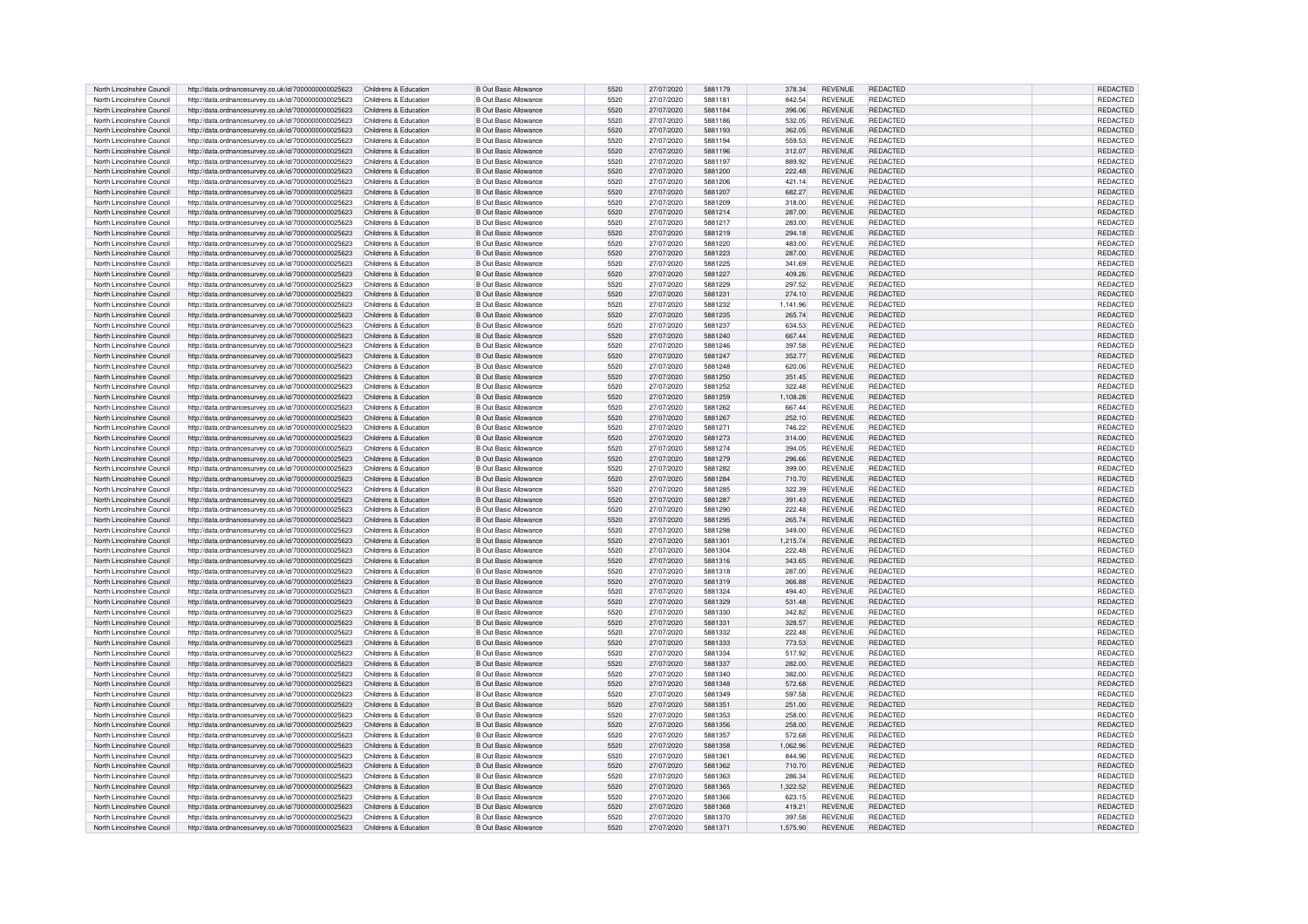|                                                          |                                                                                                              | Childrens & Education                          | B Out Basic Allowance                               | 5520         | 27/07/2020               | 5881373            | 125.95          | <b>REVENUE</b>                   | <b>REDACTED</b>             | REDACTED             |
|----------------------------------------------------------|--------------------------------------------------------------------------------------------------------------|------------------------------------------------|-----------------------------------------------------|--------------|--------------------------|--------------------|-----------------|----------------------------------|-----------------------------|----------------------|
| North Lincolnshire Council                               | http://data.ordnancesurvey.co.uk/id/7000000000025623                                                         |                                                |                                                     |              |                          |                    |                 |                                  |                             |                      |
| North Lincolnshire Council                               | http://data.ordnancesurvey.co.uk/id/7000000000025623                                                         | Childrens & Education                          | B Out Basic Allowance                               | 5520         | 27/07/2020               | 5881374            | 287.00          | <b>REVENUE</b>                   | <b>REDACTED</b>             | REDACTED             |
| North Lincolnshire Council                               | http://data.ordnancesurvey.co.uk/id/7000000000025623                                                         | Childrens & Education                          | <b>B Out Basic Allowance</b>                        | 5520         | 27/07/2020               | 5881376            | 222.48          | <b>REVENUE</b>                   | <b>REDACTED</b>             | REDACTED             |
| North Lincolnshire Council                               | http://data.ordnancesurvey.co.uk/id/7000000000025623                                                         | Childrens & Education                          | <b>B Out Basic Allowance</b>                        | 5520         | 27/07/2020               | 5881377            | 394.05          | <b>REVENUE</b>                   | <b>REDACTED</b>             | REDACTED             |
|                                                          |                                                                                                              |                                                |                                                     |              |                          |                    |                 |                                  |                             |                      |
| North Lincolnshire Council                               | http://data.ordnancesurvey.co.uk/id/7000000000025623                                                         | Childrens & Education                          | B Out Basic Allowance                               | 5520         | 27/07/2020               | 5881378            | 306.94          | REVENUE                          | <b>REDACTED</b>             | REDACTED             |
| North Lincolnshire Council                               | http://data.ordnancesurvey.co.uk/id/7000000000025623                                                         | Childrens & Education                          | B Out Basic Allowance                               | 5520         | 27/07/2020               | 5881379            | 508.10          | <b>REVENUE</b>                   | <b>REDACTED</b>             | REDACTED             |
| North Lincolnshire Council                               | http://data.ordnancesurvey.co.uk/id/7000000000025623                                                         | Childrens & Education                          | <b>B Out Basic Allowance</b>                        | 5520         | 27/07/2020               | 5881382            | 222.48          | <b>REVENUE</b>                   | <b>REDACTED</b>             | <b>REDACTED</b>      |
|                                                          |                                                                                                              |                                                |                                                     |              |                          |                    |                 |                                  |                             |                      |
| North Lincolnshire Council                               | http://data.ordnancesurvey.co.uk/id/7000000000025623                                                         | Childrens & Education                          | <b>B Out Basic Allowance</b>                        | 5520         | 27/07/2020               | 5881384            | 299.10          | <b>REVENUE</b>                   | <b>REDACTED</b>             | REDACTED             |
| North Lincolnshire Council                               | http://data.ordnancesurvey.co.uk/id/7000000000025623                                                         | Childrens & Education                          | <b>B Out Basic Allowance</b>                        | 5520         | 27/07/2020               | 5881389            | 525.30          | REVENUE                          | <b>REDACTED</b>             | REDACTED             |
| North Lincolnshire Council                               | http://data.ordnancesurvey.co.uk/id/7000000000025623                                                         | Childrens & Education                          | B Out Basic Allowance                               | 5520         | 27/07/2020               | 5881391            | 250.30          | <b>REVENUE</b>                   | REDACTED                    | REDACTED             |
|                                                          |                                                                                                              |                                                |                                                     |              |                          |                    |                 |                                  |                             |                      |
| North Lincolnshire Council                               | http://data.ordnancesurvey.co.uk/id/7000000000025623                                                         | Childrens & Education                          | B Out Basic Allowance                               | 5520         | 27/07/2020               | 5881396            | 572.68          | <b>REVENUE</b>                   | <b>REDACTED</b>             | REDACTED             |
| North Lincolnshire Council                               | http://data.ordnancesurvey.co.uk/id/7000000000025623                                                         | Childrens & Education                          | B Out Basic Allowance                               | 5520         | 27/07/2020               | 5881398            | 620.06          | <b>REVENUE</b>                   | <b>REDACTED</b>             | <b>REDACTED</b>      |
| North Lincolnshire Council                               | http://data.ordnancesurvey.co.uk/id/7000000000025623                                                         | Childrens & Education                          | B Out Basic Allowance                               | 5520         | 27/07/2020               | 5881401            | 286.34          | <b>REVENUE</b>                   | REDACTED                    | REDACTED             |
|                                                          |                                                                                                              |                                                |                                                     |              |                          |                    |                 |                                  |                             |                      |
| North Lincolnshire Council                               | http://data.ordnancesurvey.co.uk/id/7000000000025623                                                         | Childrens & Education                          | B Out Basic Allowance                               | 5520         | 27/07/2020               | 5881402            | 525.30          | <b>REVENUE</b>                   | REDACTED                    | REDACTED             |
| North Lincolnshire Council                               | http://data.ordnancesurvey.co.uk/id/7000000000025623                                                         | Childrens & Education                          | <b>B Out Basic Allowance</b>                        | 5520         | 27/07/2020               | 5881405            | 523.74          | <b>REVENUE</b>                   | <b>REDACTED</b>             | REDACTED             |
| North Lincolnshire Council                               | http://data.ordnancesurvey.co.uk/id/7000000000025623                                                         | Childrens & Education                          | <b>B Out Basic Allowance</b>                        | 5520         | 27/07/2020               | 5881406            | 422.30          | <b>REVENUE</b>                   | <b>REDACTED</b>             | REDACTED             |
|                                                          |                                                                                                              |                                                |                                                     |              |                          |                    |                 |                                  |                             |                      |
| North Lincolnshire Council                               | http://data.ordnancesurvey.co.uk/id/7000000000025623                                                         | Childrens & Education                          | B Out Basic Allowance                               | 5520         | 27/07/2020               | 5881407            | 271.92          | <b>REVENUE</b>                   | <b>REDACTED</b>             | <b>REDACTED</b>      |
| North Lincolnshire Council                               | http://data.ordnancesurvey.co.uk/id/7000000000025623                                                         | Childrens & Education                          | <b>B Out Basic Allowance</b>                        | 5520         | 27/07/2020               | 5881408            | 620.06          | <b>REVENUE</b>                   | <b>REDACTED</b>             | REDACTED             |
| North Lincolnshire Council                               | http://data.ordnancesurvey.co.uk/id/7000000000025623                                                         | Childrens & Education                          | <b>B Out Basic Allowance</b>                        | 5520         | 27/07/2020               | 5881409            | 531.48          | <b>REVENUE</b>                   | <b>REDACTED</b>             | REDACTED             |
| North Lincolnshire Council                               |                                                                                                              | Childrens & Education                          | <b>B Out Basic Allowance</b>                        | 5520         | 27/07/2020               | 5881411            | 503.67          | <b>REVENUE</b>                   | <b>REDACTED</b>             | <b>REDACTED</b>      |
|                                                          | http://data.ordnancesurvey.co.uk/id/7000000000025623                                                         |                                                |                                                     |              |                          |                    |                 |                                  |                             |                      |
| North Lincolnshire Council                               | http://data.ordnancesurvey.co.uk/id/7000000000025623                                                         | Childrens & Education                          | <b>B Out Basic Allowance</b>                        | 5520         | 27/07/2020               | 5881414            | 271 92          | <b>REVENUE</b>                   | <b>REDACTED</b>             | REDACTED             |
| North Lincolnshire Council                               | http://data.ordnancesurvey.co.uk/id/7000000000025623                                                         | Childrens & Education                          | <b>B</b> Out Basic Allowance                        | 5520         | 27/07/2020               | 5881417            | 397.58          | <b>REVENUE</b>                   | <b>REDACTED</b>             | REDACTED             |
|                                                          |                                                                                                              |                                                |                                                     |              |                          |                    |                 |                                  |                             |                      |
| North Lincolnshire Council                               | http://data.ordnancesurvey.co.uk/id/7000000000025623                                                         | Childrens & Education                          | <b>B</b> Out Basic Allowance                        | 5520         | 27/07/2020               | 5881420            | 286.34          | <b>REVENUE</b>                   | <b>REDACTED</b>             | REDACTED             |
| North Lincolnshire Council                               | http://data.ordnancesurvey.co.uk/id/7000000000025623                                                         | Childrens & Education                          | <b>B Out Basic Allowance</b>                        | 5520         | 27/07/2020               | 5881428            | 300.76          | <b>REVENUE</b>                   | <b>REDACTED</b>             | REDACTED             |
| North Lincolnshire Council                               | http://data.ordnancesurvey.co.uk/id/7000000000025623                                                         | Childrens & Education                          | <b>B Out Basic Allowance</b>                        | 5520         | 27/07/2020               | 5881429            | 572.68          | REVENUE                          | <b>REDACTED</b>             | REDACTED             |
|                                                          |                                                                                                              |                                                |                                                     |              |                          |                    |                 |                                  |                             |                      |
| North Lincolnshire Council                               | http://data.ordnancesurvey.co.uk/id/7000000000025623                                                         | Childrens & Education                          | <b>B Out Basic Allowance</b>                        | 5520         | 27/07/2020               | 5881431            | 572.68          | <b>REVENUE</b>                   | <b>REDACTED</b>             | REDACTED             |
| North Lincolnshire Council                               | http://data.ordnancesurvev.co.uk/id/7000000000025623                                                         | Childrens & Education                          | B Out Basic Allowance                               | 5520         | 27/07/2020               | 5881433            | 267.76          | <b>REVENUE</b>                   | <b>REDACTED</b>             | REDACTED             |
| North Lincolnshire Council                               | http://data.ordnancesurvey.co.uk/id/7000000000025623                                                         | Childrens & Education                          | <b>B Out Basic Allowance</b>                        | 5520         | 27/07/2020               | 5881439            | 300.76          | <b>REVENUE</b>                   | <b>REDACTED</b>             | REDACTED             |
| North Lincolnshire Council                               | http://data.ordnancesurvey.co.uk/id/7000000000025623                                                         | Childrens & Education                          | <b>B Out Basic Allowance</b>                        | 5520         | 27/07/2020               | 5881440            | 271.92          | <b>REVENUE</b>                   | <b>REDACTED</b>             | REDACTED             |
|                                                          |                                                                                                              |                                                |                                                     |              |                          |                    |                 |                                  |                             |                      |
| North Lincolnshire Council                               | http://data.ordnancesurvey.co.uk/id/7000000000025623                                                         | Childrens & Education                          | <b>Client Related Costs</b>                         | 5534         | 06/07/2020               | 5873371            | 42.31           | <b>REVENUE</b>                   | <b>REDACTED</b>             | REDACTED             |
| North Lincolnshire Council                               | http://data.ordnancesurvey.co.uk/id/7000000000025623                                                         | Childrens & Education                          | Client Related Costs                                | 5534         | 06/07/2020               | 5873375            | 22.31           | REVENUE                          | <b>REDACTED</b>             | REDACTED             |
| North Lincolnshire Council                               | http://data.ordnancesurvey.co.uk/id/7000000000025623                                                         | Childrens & Education                          | <b>Client Related Costs</b>                         | 5534         | 06/07/2020               | 5873377            | 2.31            | <b>REVENUE</b>                   | <b>REDACTED</b>             | REDACTED             |
|                                                          |                                                                                                              |                                                |                                                     |              |                          |                    |                 |                                  |                             |                      |
| North Lincolnshire Council                               | http://data.ordnancesurvey.co.uk/id/7000000000025623                                                         | Childrens & Education                          | Client Related Costs                                | 5534         | 06/07/2020               | 5873378            | 22.31           | <b>REVENUE</b>                   | <b>REDACTED</b>             | <b>REDACTED</b>      |
| North Lincolnshire Council                               | http://data.ordnancesurvey.co.uk/id/7000000000025623                                                         | Childrens & Education                          | <b>Client Related Costs</b>                         | 5534         | 06/07/2020               | 5873381            | 40.00           | <b>REVENUE</b>                   | <b>REDACTED</b>             | REDACTED             |
| North Lincolnshire Council                               |                                                                                                              | Childrens & Education                          | <b>Client Related Costs</b>                         | 5534         | 06/07/2020               | 5873386            | 300.85          | <b>REVENUE</b>                   | REDACTED                    | REDACTED             |
|                                                          | http://data.ordnancesurvey.co.uk/id/7000000000025623                                                         |                                                |                                                     |              |                          |                    |                 |                                  |                             |                      |
| North Lincolnshire Council                               | http://data.ordnancesurvey.co.uk/id/7000000000025623                                                         | Childrens & Education                          | <b>Client Related Costs</b>                         | 5534         | 06/07/2020               | 5873389            | 251.42          | <b>REVENUE</b>                   | <b>REDACTED</b>             | REDACTED             |
| North Lincolnshire Council                               | http://data.ordnancesurvey.co.uk/id/7000000000025623                                                         | Childrens & Education                          | Client Related Costs                                | 5534         | 06/07/2020               | 5873391            | 262.31          | <b>REVENUE</b>                   | <b>REDACTED</b>             | REDACTED             |
| North Lincolnshire Council                               |                                                                                                              | Childrens & Education                          | <b>Client Related Costs</b>                         | 5534         | 06/07/2020               | 5873404            | 60.00           | <b>REVENUE</b>                   | <b>REDACTED</b>             | REDACTED             |
|                                                          | http://data.ordnancesurvey.co.uk/id/7000000000025623                                                         |                                                |                                                     |              |                          |                    |                 |                                  |                             |                      |
| North Lincolnshire Council                               | http://data.ordnancesurvey.co.uk/id/7000000000025623                                                         | Childrens & Education                          | <b>Client Related Costs</b>                         | 5534         | 06/07/2020               | 5873405            | 900.00          | <b>REVENUE</b>                   | REDACTED                    | REDACTED             |
| North Lincolnshire Council                               | http://data.ordnancesurvey.co.uk/id/7000000000025623                                                         | Childrens & Education                          | <b>Client Related Costs</b>                         | 5534         | 06/07/2020               | 5873408            | 60.00           | <b>REVENUE</b>                   | <b>REDACTED</b>             | REDACTED             |
| North Lincolnshire Council                               | http://data.ordnancesurvey.co.uk/id/7000000000025623                                                         | Childrens & Education                          | <b>Client Related Costs</b>                         | 5534         | 06/07/2020               | 5873411            | 60.00           | <b>REVENUE</b>                   | <b>REDACTED</b>             | REDACTED             |
|                                                          |                                                                                                              |                                                |                                                     |              |                          |                    |                 |                                  |                             |                      |
| North Lincolnshire Council                               | http://data.ordnancesurvey.co.uk/id/7000000000025623                                                         | Childrens & Education                          | <b>Client Related Costs</b>                         | 5534         | 06/07/2020               | 5873418            | 90.00           | <b>REVENUE</b>                   | <b>REDACTED</b>             | REDACTED             |
| North Lincolnshire Council                               | http://data.ordnancesurvev.co.uk/id/7000000000025623                                                         | Childrens & Education                          | Client Related Costs                                | 5534         | 06/07/2020               | 5873442            | 30.00           | <b>REVENUE</b>                   | <b>REDACTED</b>             | <b>REDACTED</b>      |
|                                                          |                                                                                                              |                                                |                                                     |              |                          |                    |                 |                                  | <b>REDACTED</b>             |                      |
|                                                          |                                                                                                              |                                                |                                                     |              |                          |                    |                 |                                  |                             |                      |
| North Lincolnshire Council                               | http://data.ordnancesurvey.co.uk/id/7000000000025623                                                         | Childrens & Education                          | Client Related Costs                                | 5534         | 06/07/2020               | 5873450            | 50.00           | <b>REVENUE</b>                   |                             | <b>REDACTED</b>      |
| North Lincolnshire Council                               | http://data.ordnancesurvey.co.uk/id/7000000000025623                                                         | Childrens & Education                          | Client Related Costs                                | 5534         | 06/07/2020               | 5873458            | 130.00          | <b>REVENUE</b>                   | <b>REDACTED</b>             | <b>REDACTED</b>      |
|                                                          |                                                                                                              | Childrens & Education                          | Client Related Costs                                | 5534         |                          | 5873462            |                 |                                  | <b>REDACTED</b>             |                      |
| North Lincolnshire Council                               | http://data.ordnancesurvey.co.uk/id/7000000000025623                                                         |                                                |                                                     |              | 06/07/2020               |                    | 60.00           | <b>REVENUE</b>                   |                             | REDACTED             |
| North Lincolnshire Council                               | http://data.ordnancesurvey.co.uk/id/7000000000025623                                                         | Childrens & Education                          | Client Related Costs                                | 5534         | 06/07/2020               | 5873469            | 410.00          | <b>REVENUE</b>                   | <b>REDACTED</b>             | REDACTED             |
| North Lincolnshire Council                               | http://data.ordnancesurvey.co.uk/id/7000000000025623                                                         | Childrens & Education                          | <b>Client Related Costs</b>                         | 5534         | 06/07/2020               | 5873472            | 190.00          | <b>REVENUE</b>                   | <b>REDACTED</b>             | REDACTED             |
| North Lincolnshire Council                               |                                                                                                              |                                                |                                                     | 5534         | 06/07/2020               | 5873481            | 190.00          |                                  |                             |                      |
|                                                          | http://data.ordnancesurvey.co.uk/id/7000000000025623                                                         | Childrens & Education                          | <b>Client Related Costs</b>                         |              |                          |                    |                 | <b>REVENUE</b>                   | <b>REDACTED</b>             | REDACTED             |
| North Lincolnshire Council                               | http://data.ordnancesurvey.co.uk/id/7000000000025623                                                         | Childrens & Education                          | Client Related Costs                                | 5534         | 06/07/2020               | 5873494            | 100.00          | <b>REVENUE</b>                   | <b>REDACTED</b>             | <b>REDACTEI</b>      |
| North Lincolnshire Council                               | http://data.ordnancesurvey.co.uk/id/7000000000025623                                                         | Childrens & Education                          | <b>Client Related Costs</b>                         | 5534         | 06/07/2020               | 5873497            | 60.00           | <b>REVENUE</b>                   | <b>REDACTED</b>             | REDACTED             |
| North Lincolnshire Council                               | http://data.ordnancesurvey.co.uk/id/7000000000025623                                                         | Childrens & Education                          | <b>Client Related Costs</b>                         | 5534         | 06/07/2020               | 5873500            | 40.00           | <b>REVENUE</b>                   | <b>REDACTED</b>             | REDACTED             |
| North Lincolnshire Council                               | http://data.ordnancesurvey.co.uk/id/7000000000025623                                                         | Childrens & Education                          | Client Related Costs                                | 5534         | 06/07/2020               |                    | 20.00           |                                  |                             |                      |
|                                                          |                                                                                                              |                                                |                                                     |              |                          | 5873504            |                 | <b>REVENUE</b>                   | <b>REDACTED</b>             | REDACTED             |
| North Lincolnshire Council                               | http://data.ordnancesurvey.co.uk/id/7000000000025623                                                         | Childrens & Education                          | Client Related Costs                                | 5534         | 06/07/2020               | 5873513            | 80.00           | <b>REVENUE</b>                   | <b>REDACTED</b>             | REDACTED             |
| North Lincolnshire Council                               | http://data.ordnancesurvey.co.uk/id/7000000000025623                                                         | Childrens & Education                          | Client Related Costs                                | 5534         | 06/07/2020               | 5873533            | 300.00          | <b>REVENUE</b>                   | <b>REDACTED</b>             | REDACTED             |
|                                                          |                                                                                                              |                                                |                                                     | 5534         |                          | 5873538            |                 | <b>REVENUE</b>                   | <b>REDACTED</b>             |                      |
| North Lincolnshire Council                               | http://data.ordnancesurvey.co.uk/id/7000000000025623                                                         | Childrens & Education                          | <b>Client Related Costs</b>                         |              | 06/07/2020               |                    | 92.31           |                                  |                             | REDACTED             |
| North Lincolnshire Council                               | http://data.ordnancesurvey.co.uk/id/7000000000025623                                                         | Childrens & Education                          | Client Related Costs                                | 5534         | 06/07/2020               | 5873539            | 142.31          | <b>REVENUE</b>                   | <b>REDACTED</b>             | REDACTED             |
| North Lincolnshire Council                               | http://data.ordnancesurvey.co.uk/id/7000000000025623                                                         | Childrens & Education                          | Client Related Costs                                | 5534         | 06/07/2020               | 5873540            | 12.31           | <b>REVENUE</b>                   | <b>REDACTED</b>             | <b>REDACTED</b>      |
| North Lincolnshire Council                               |                                                                                                              |                                                | <b>Client Related Costs</b>                         | 5534         | 06/07/2020               | 5873541            |                 |                                  | REDACTED                    |                      |
|                                                          | http://data.ordnancesurvey.co.uk/id/7000000000025623                                                         | Childrens & Education                          |                                                     |              |                          |                    | 122.31          | REVENUE                          |                             | REDACTED             |
| North Lincolnshire Council                               | http://data.ordnancesurvey.co.uk/id/7000000000025623                                                         | Childrens & Education                          | <b>Client Related Costs</b>                         | 5534         | 06/07/2020               | 5873542            | 182.31          | <b>REVENUE</b>                   | <b>REDACTED</b>             | REDACTED             |
| North Lincolnshire Council                               | http://data.ordnancesurvey.co.uk/id/7000000000025623                                                         | Childrens & Education                          | <b>Client Related Costs</b>                         | 5534         | 06/07/2020               | 5873543            | 140.00          | <b>REVENUE</b>                   | <b>REDACTED</b>             | REDACTED             |
| North Lincolnshire Council                               | http://data.ordnancesurvey.co.uk/id/7000000000025623                                                         | Childrens & Education                          | <b>Client Related Costs</b>                         | 5534         | 06/07/2020               | 5873558            | 110.00          | <b>REVENUE</b>                   | <b>REDACTED</b>             | REDACTED             |
|                                                          |                                                                                                              |                                                |                                                     |              |                          |                    |                 |                                  |                             |                      |
| North Lincolnshire Council                               | http://data.ordnancesurvey.co.uk/id/7000000000025623                                                         | Childrens & Education                          | <b>Client Related Costs</b>                         | 5534         | 06/07/2020               | 5873563            | 40.00           | <b>REVENUE</b>                   | <b>REDACTED</b>             | REDACTED             |
| North Lincolnshire Council                               | http://data.ordnancesurvey.co.uk/id/7000000000025623                                                         | Childrens & Education                          | <b>Client Related Costs</b>                         | 5534         | 06/07/2020               | 5873566            | 40.00           | <b>REVENUE</b>                   | <b>REDACTED</b>             | REDACTED             |
| North Lincolnshire Council                               | http://data.ordnancesurvey.co.uk/id/7000000000025623                                                         | Childrens & Education                          | <b>Client Related Costs</b>                         | 5534         | 06/07/2020               | 5873567            | 150.00          | <b>REVENUE</b>                   | <b>REDACTED</b>             | REDACTED             |
|                                                          |                                                                                                              |                                                |                                                     |              |                          |                    |                 |                                  |                             |                      |
| North Lincolnshire Council                               | http://data.ordnancesurvey.co.uk/id/7000000000025623                                                         | Childrens & Education                          | <b>Client Related Costs</b>                         | 5534         | 06/07/2020               | 5873568            | 271.43          | <b>REVENUE</b>                   | <b>REDACTED</b>             | <b>REDACTED</b>      |
| North Lincolnshire Council                               | http://data.ordnancesurvey.co.uk/id/7000000000025623                                                         | Childrens & Education                          | Client Related Costs                                | 5534         | 06/07/2020               | 5873572            | 160.00          | <b>REVENUE</b>                   | <b>REDACTED</b>             | REDACTED             |
| North Lincolnshire Council                               |                                                                                                              | Childrens & Education                          | <b>Client Related Costs</b>                         | 5534         | 06/07/2020               | 5873574            | 80.00           | <b>REVENUE</b>                   | <b>REDACTED</b>             | REDACTED             |
|                                                          | http://data.ordnancesurvey.co.uk/id/7000000000025623                                                         |                                                |                                                     |              |                          |                    |                 |                                  |                             |                      |
| North Lincolnshire Council                               | http://data.ordnancesurvey.co.uk/id/7000000000025623                                                         | Childrens & Education                          | Client Related Costs                                | 5534         | 06/07/2020               | 5873582            | 250.00          | <b>REVENUE</b>                   | <b>REDACTED</b>             | REDACTED             |
| North Lincolnshire Council                               | http://data.ordnancesurvey.co.uk/id/7000000000025623                                                         | Childrens & Education                          | <b>Client Related Costs</b>                         | 5534         | 06/07/2020               | 5873585            | 40.00           | <b>REVENUE</b>                   | <b>REDACTED</b>             | REDACTED             |
| North Lincolnshire Council                               | http://data.ordnancesurvey.co.uk/id/7000000000025623                                                         | Childrens & Education                          | Client Related Costs                                | 5534         | 06/07/2020               | 5873591            | 88.00           | <b>REVENUE</b>                   | <b>REDACTED</b>             | REDACTED             |
|                                                          |                                                                                                              |                                                |                                                     |              |                          |                    |                 |                                  |                             |                      |
| North Lincolnshire Council<br>North Lincolnshire Council | http://data.ordnancesurvey.co.uk/id/7000000000025623<br>http://data.ordnancesurvey.co.uk/id/7000000000025623 | Childrens & Education<br>Childrens & Education | <b>Client Related Costs</b><br>Client Related Costs | 5534<br>5534 | 06/07/2020<br>06/07/2020 | 5873605<br>5873606 | 40.00<br>140.00 | <b>REVENUE</b><br><b>REVENUE</b> | REDACTED<br><b>REDACTED</b> | REDACTED<br>REDACTED |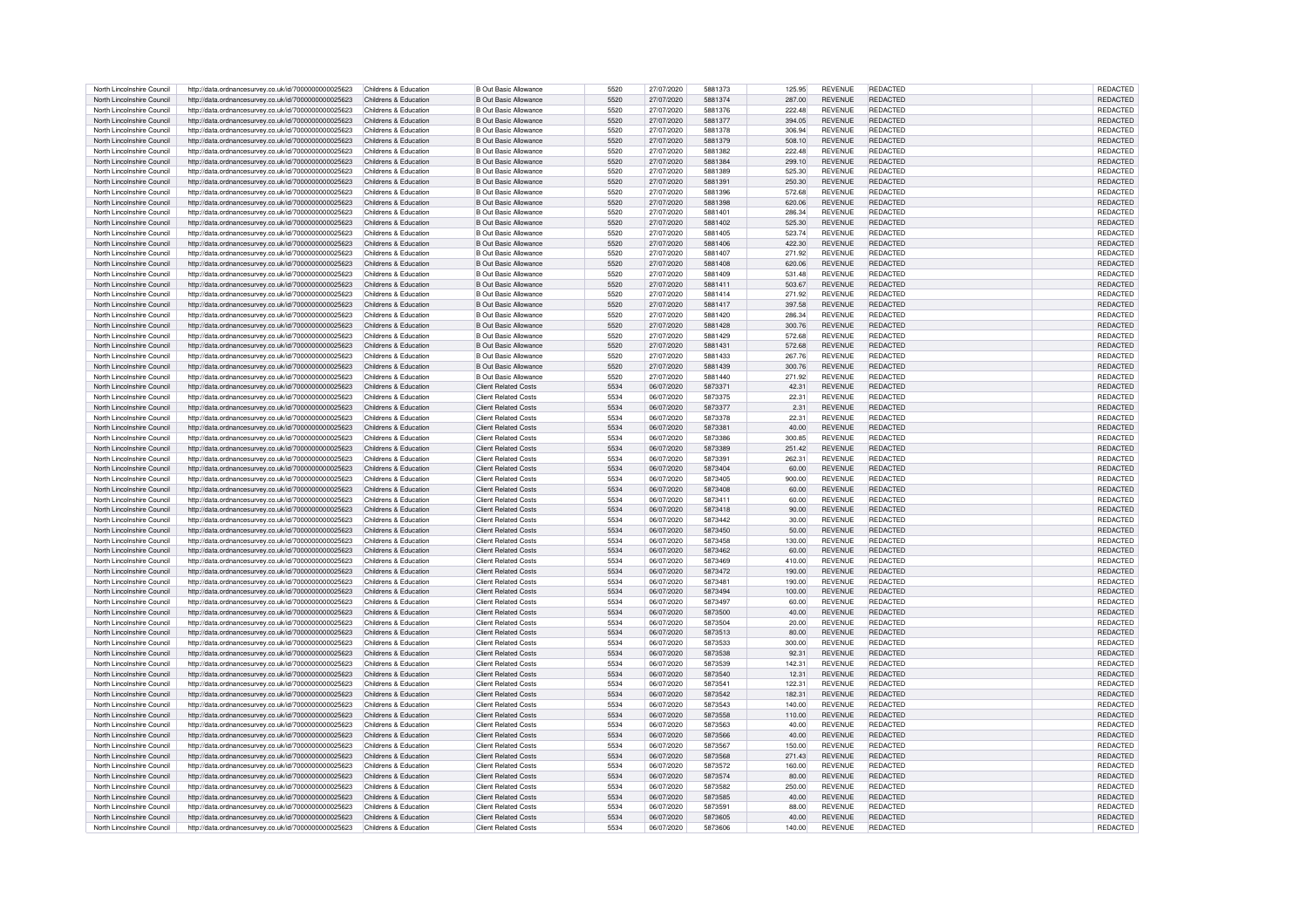| North Lincolnshire Council | http://data.ordnancesurvey.co.uk/id/7000000000025623 | Childrens & Education | <b>Client Related Costs</b> | 5534 | 06/07/2020 | 5873612 | 40.00  | <b>REVENUE</b> | <b>REDACTED</b> | <b>REDACTED</b> |
|----------------------------|------------------------------------------------------|-----------------------|-----------------------------|------|------------|---------|--------|----------------|-----------------|-----------------|
|                            |                                                      |                       |                             |      |            |         |        |                |                 |                 |
| North Lincolnshire Council | http://data.ordnancesurvey.co.uk/id/7000000000025623 | Childrens & Education | Client Related Costs        | 5534 | 06/07/2020 | 5873615 | 100.00 | <b>REVENUE</b> | <b>REDACTED</b> | REDACTED        |
| North Lincolnshire Council | http://data.ordnancesurvey.co.uk/id/7000000000025623 | Childrens & Education | <b>Client Related Costs</b> | 5534 | 06/07/2020 | 5873616 | 80.00  | <b>REVENUE</b> | <b>REDACTED</b> | REDACTED        |
| North Lincolnshire Council | http://data.ordnancesurvey.co.uk/id/7000000000025623 | Childrens & Education | Client Related Costs        | 5534 | 06/07/2020 | 5873617 | 250.00 | <b>REVENUE</b> | <b>REDACTED</b> | REDACTED        |
|                            |                                                      |                       |                             |      |            |         |        |                |                 |                 |
| North Lincolnshire Council | http://data.ordnancesurvey.co.uk/id/7000000000025623 | Childrens & Education | <b>Client Related Costs</b> | 5534 | 06/07/2020 | 5873633 | 40.00  | <b>REVENUE</b> | <b>REDACTED</b> | REDACTED        |
| North Lincolnshire Council | http://data.ordnancesurvey.co.uk/id/7000000000025623 | Childrens & Education | <b>Client Related Costs</b> | 5534 | 06/07/2020 | 5873636 | 14.29  | <b>REVENUE</b> | <b>REDACTED</b> | REDACTED        |
| North Lincolnshire Council | http://data.ordnancesurvey.co.uk/id/7000000000025623 | Childrens & Education | Client Related Costs        | 5534 | 06/07/2020 | 5873638 | 40.00  | <b>REVENUE</b> | <b>REDACTED</b> | <b>REDACTED</b> |
|                            |                                                      |                       |                             |      |            |         |        |                |                 |                 |
| North Lincolnshire Council | http://data.ordnancesurvey.co.uk/id/7000000000025623 | Childrens & Education | <b>Client Related Costs</b> | 5534 | 13/07/2020 | 5875959 | 42.31  | <b>REVENUE</b> | <b>REDACTED</b> | REDACTED        |
| North Lincolnshire Council | http://data.ordnancesurvey.co.uk/id/7000000000025623 | Childrens & Education | <b>Client Related Costs</b> | 5534 | 13/07/2020 | 5875962 | 80.00  | <b>REVENUE</b> | <b>REDACTED</b> | REDACTED        |
|                            |                                                      | Childrens & Education | Client Related Costs        | 5534 | 13/07/2020 | 5875963 |        | <b>REVENUE</b> | <b>REDACTED</b> | <b>REDACTED</b> |
| North Lincolnshire Council | http://data.ordnancesurvey.co.uk/id/7000000000025623 |                       |                             |      |            |         | 22.31  |                |                 |                 |
| North Lincolnshire Council | http://data.ordnancesurvey.co.uk/id/7000000000025623 | Childrens & Education | <b>Client Related Costs</b> | 5534 | 13/07/2020 | 5875965 | 2.31   | <b>REVENUE</b> | <b>REDACTED</b> | REDACTED        |
| North Lincolnshire Council | http://data.ordnancesurvey.co.uk/id/7000000000025623 | Childrens & Education | Client Related Costs        | 5534 | 13/07/2020 | 5875966 | 22.31  | <b>REVENUE</b> | <b>REDACTED</b> | <b>REDACTED</b> |
|                            |                                                      |                       |                             |      |            |         |        |                |                 |                 |
| North Lincolnshire Council | http://data.ordnancesurvey.co.uk/id/7000000000025623 | Childrens & Education | <b>Client Related Costs</b> | 5534 | 13/07/2020 | 5875972 | 287.15 | <b>REVENUE</b> | REDACTED        | REDACTED        |
| North Lincolnshire Council | http://data.ordnancesurvey.co.uk/id/7000000000025623 | Childrens & Education | Client Related Costs        | 5534 | 13/07/2020 | 5875975 | 60.00  | <b>REVENUE</b> | REDACTED        | REDACTED        |
| North Lincolnshire Council | http://data.ordnancesurvey.co.uk/id/7000000000025623 | Childrens & Education | <b>Client Related Costs</b> | 5534 | 13/07/2020 | 5875977 | 262.31 | <b>REVENUE</b> | <b>REDACTED</b> | REDACTED        |
|                            |                                                      |                       |                             |      |            |         |        |                |                 |                 |
| North Lincolnshire Council | http://data.ordnancesurvey.co.uk/id/7000000000025623 | Childrens & Education | <b>Client Related Costs</b> | 5534 | 13/07/2020 | 5875990 | 60.00  | <b>REVENUE</b> | REDACTED        | REDACTED        |
| North Lincolnshire Council | http://data.ordnancesurvey.co.uk/id/7000000000025623 | Childrens & Education | <b>Client Related Costs</b> | 5534 | 13/07/2020 | 5875993 | 60.00  | <b>REVENUE</b> | <b>REDACTED</b> | <b>REDACTED</b> |
| North Lincolnshire Council | http://data.ordnancesurvey.co.uk/id/7000000000025623 | Childrens & Education | <b>Client Related Costs</b> | 5534 | 13/07/2020 | 5875996 | 220.92 | <b>REVENUE</b> | <b>REDACTED</b> | REDACTED        |
|                            |                                                      |                       |                             |      |            |         |        |                |                 |                 |
| North Lincolnshire Council | http://data.ordnancesurvey.co.uk/id/7000000000025623 | Childrens & Education | <b>Client Related Costs</b> | 5534 | 13/07/2020 | 5876003 | 10.00  | <b>REVENUE</b> | <b>REDACTED</b> | REDACTED        |
| North Lincolnshire Council | http://data.ordnancesurvey.co.uk/id/7000000000025623 | Childrens & Education | <b>Client Related Costs</b> | 5534 | 13/07/2020 | 5876027 | 30.00  | <b>REVENUE</b> | <b>REDACTED</b> | REDACTED        |
| North Lincolnshire Council |                                                      |                       | Client Related Costs        | 5534 | 13/07/2020 | 5876035 | 50.00  | <b>REVENUE</b> | <b>REDACTED</b> |                 |
|                            | http://data.ordnancesurvey.co.uk/id/7000000000025623 | Childrens & Education |                             |      |            |         |        |                |                 | REDACTED        |
| North Lincolnshire Council | http://data.ordnancesurvey.co.uk/id/7000000000025623 | Childrens & Education | Client Related Costs        | 5534 | 13/07/2020 | 5876043 | 130.00 | <b>REVENUE</b> | <b>REDACTED</b> | REDACTED        |
| North Lincolnshire Council | http://data.ordnancesurvey.co.uk/id/7000000000025623 | Childrens & Education | <b>Client Related Costs</b> | 5534 | 13/07/2020 | 5876047 | 119.99 | <b>REVENUE</b> | <b>REDACTED</b> | REDACTED        |
|                            |                                                      | Childrens & Education | Client Related Costs        | 5534 |            | 5876054 |        | <b>REVENUE</b> | <b>REDACTED</b> |                 |
| North Lincolnshire Council | http://data.ordnancesurvey.co.uk/id/7000000000025623 |                       |                             |      | 13/07/2020 |         | 410.00 |                |                 | REDACTED        |
| North Lincolnshire Council | http://data.ordnancesurvey.co.uk/id/7000000000025623 | Childrens & Education | Client Related Costs        | 5534 | 13/07/2020 | 5876057 | 190.00 | REVENUE        | <b>REDACTED</b> | REDACTED        |
| North Lincolnshire Council | http://data.ordnancesurvey.co.uk/id/7000000000025623 | Childrens & Education | <b>Client Related Costs</b> | 5534 | 13/07/2020 | 5876066 | 190.00 | <b>REVENUE</b> | <b>REDACTED</b> | REDACTED        |
|                            |                                                      |                       |                             |      |            |         |        |                |                 |                 |
| North Lincolnshire Council | http://data.ordnancesurvey.co.uk/id/7000000000025623 | Childrens & Education | <b>Client Related Costs</b> | 5534 | 13/07/2020 | 5876079 | 100.00 | <b>REVENUE</b> | <b>REDACTED</b> | REDACTED        |
| North Lincolnshire Council | http://data.ordnancesurvey.co.uk/id/7000000000025623 | Childrens & Education | Client Related Costs        | 5534 | 13/07/2020 | 5876082 | 50.00  | <b>REVENUE</b> | <b>REDACTED</b> | REDACTED        |
| North Lincolnshire Council | http://data.ordnancesurvey.co.uk/id/7000000000025623 | Childrens & Education | Client Related Costs        | 5534 | 13/07/2020 | 5876085 | 40.00  | <b>REVENUE</b> | <b>REDACTED</b> | REDACTED        |
|                            |                                                      |                       |                             |      |            |         |        |                |                 |                 |
| North Lincolnshire Council | http://data.ordnancesurvey.co.uk/id/7000000000025623 | Childrens & Education | <b>Client Related Costs</b> | 5534 | 13/07/2020 | 5876089 | 20.00  | <b>REVENUE</b> | <b>REDACTED</b> | REDACTED        |
| North Lincolnshire Council | http://data.ordnancesurvey.co.uk/id/7000000000025623 | Childrens & Education | <b>Client Related Costs</b> | 5534 | 13/07/2020 | 5876098 | 166.00 | <b>REVENUE</b> | <b>REDACTED</b> | REDACTED        |
| North Lincolnshire Council |                                                      | Childrens & Education | Client Related Costs        | 5534 | 13/07/2020 | 5876118 | 300.00 | <b>REVENUE</b> | <b>REDACTED</b> |                 |
|                            | http://data.ordnancesurvey.co.uk/id/7000000000025623 |                       |                             |      |            |         |        |                |                 | REDACTED        |
| North Lincolnshire Council | http://data.ordnancesurvey.co.uk/id/7000000000025623 | Childrens & Education | Client Related Costs        | 5534 | 13/07/2020 | 5876123 | 92.31  | <b>REVENUE</b> | <b>REDACTED</b> | <b>REDACTED</b> |
| North Lincolnshire Council | http://data.ordnancesurvey.co.uk/id/7000000000025623 | Childrens & Education | Client Related Costs        | 5534 | 13/07/2020 | 5876124 | 125.17 | <b>REVENUE</b> | <b>REDACTED</b> | REDACTED        |
|                            |                                                      |                       |                             |      |            |         |        |                |                 |                 |
| North Lincolnshire Council | http://data.ordnancesurvey.co.uk/id/7000000000025623 | Childrens & Education | <b>Client Related Costs</b> | 5534 | 13/07/2020 | 5876125 | 12.31  | <b>REVENUE</b> | <b>REDACTED</b> | REDACTED        |
| North Lincolnshire Council | http://data.ordnancesurvey.co.uk/id/7000000000025623 | Childrens & Education | <b>Client Related Costs</b> | 5534 | 13/07/2020 | 5876126 | 122.31 | <b>REVENUE</b> | <b>REDACTED</b> | REDACTED        |
| North Lincolnshire Council | http://data.ordnancesurvey.co.uk/id/7000000000025623 | Childrens & Education | <b>Client Related Costs</b> | 5534 | 13/07/2020 | 5876127 | 182.31 | <b>REVENUE</b> | <b>REDACTED</b> | REDACTED        |
|                            |                                                      |                       |                             |      |            |         |        |                |                 |                 |
| North Lincolnshire Council | http://data.ordnancesurvey.co.uk/id/7000000000025623 | Childrens & Education | <b>Client Related Costs</b> | 5534 | 13/07/2020 | 5876128 | 140.00 | <b>REVENUE</b> | <b>REDACTED</b> | <b>REDACTED</b> |
| North Lincolnshire Council | http://data.ordnancesurvey.co.uk/id/7000000000025623 | Childrens & Education | <b>Client Related Costs</b> | 5534 | 13/07/2020 | 5876143 | 110.00 | <b>REVENUE</b> | <b>REDACTED</b> | REDACTED        |
| North Lincolnshire Council | http://data.ordnancesurvey.co.uk/id/7000000000025623 | Childrens & Education | <b>Client Related Costs</b> | 5534 | 13/07/2020 | 5876148 | 40.00  | <b>REVENUE</b> | <b>REDACTED</b> | REDACTED        |
|                            |                                                      |                       |                             |      |            |         |        |                |                 |                 |
| North Lincolnshire Council | http://data.ordnancesurvey.co.uk/id/7000000000025623 | Childrens & Education | <b>Client Related Costs</b> | 5534 | 13/07/2020 | 5876151 | 40.00  | <b>REVENUE</b> | <b>REDACTED</b> | REDACTED        |
| North Lincolnshire Council | http://data.ordnancesurvey.co.uk/id/7000000000025623 | Childrens & Education | <b>Client Related Costs</b> | 5534 | 13/07/2020 | 5876152 | 150.00 | <b>REVENUE</b> | <b>REDACTED</b> | REDACTED        |
|                            |                                                      |                       |                             |      |            |         |        |                |                 |                 |
| North Lincolnshire Council | http://data.ordnancesurvey.co.uk/id/7000000000025623 | Childrens & Education | Client Related Costs        | 5534 | 13/07/2020 | 5876153 | 160.00 | <b>REVENUE</b> | <b>REDACTED</b> | <b>REDACTED</b> |
| North Lincolnshire Council | http://data.ordnancesurvev.co.uk/id/7000000000025623 | Childrens & Education | Client Related Costs        | 5534 | 13/07/2020 | 5876157 | 160.00 | <b>REVENUE</b> | REDACTED        | REDACTED        |
| North Lincolnshire Council | http://data.ordnancesurvey.co.uk/id/7000000000025623 | Childrens & Education | <b>Client Related Costs</b> | 5534 | 13/07/2020 | 5876159 | 80.00  | <b>REVENUE</b> | <b>REDACTED</b> | <b>REDACTED</b> |
|                            |                                                      |                       |                             |      |            |         |        |                |                 |                 |
| North Lincolnshire Council | http://data.ordnancesurvey.co.uk/id/7000000000025623 | Childrens & Education | Client Related Costs        | 5534 | 13/07/2020 | 5876171 | 40.00  | <b>REVENUE</b> | REDACTED        | <b>REDACTED</b> |
| North Lincolnshire Council | http://data.ordnancesurvey.co.uk/id/7000000000025623 | Childrens & Education | <b>Client Related Costs</b> | 5534 | 13/07/2020 | 5876177 | 60.00  | <b>REVENUE</b> | <b>REDACTED</b> | REDACTED        |
|                            |                                                      |                       |                             |      |            | 5876191 |        | <b>REVENUE</b> |                 |                 |
| North Lincolnshire Council | http://data.ordnancesurvey.co.uk/id/7000000000025623 | Childrens & Education | <b>Client Related Costs</b> | 5534 | 13/07/2020 |         | 40.00  |                | <b>REDACTED</b> | REDACTED        |
| North Lincolnshire Council | http://data.ordnancesurvey.co.uk/id/7000000000025623 | Childrens & Education | <b>Client Related Costs</b> | 5534 | 13/07/2020 | 5876192 | 140.00 | <b>REVENUE</b> | <b>REDACTED</b> | REDACTED        |
| North Lincolnshire Council | http://data.ordnancesurvey.co.uk/id/7000000000025623 | Childrens & Education | Client Related Costs        | 5534 | 13/07/2020 | 5876194 | 77.14  | <b>REVENUE</b> | <b>REDACTED</b> | <b>REDACTEI</b> |
|                            |                                                      |                       |                             |      |            |         |        |                |                 |                 |
| North Lincolnshire Council | http://data.ordnancesurvey.co.uk/id/7000000000025623 | Childrens & Education | <b>Client Related Costs</b> | 5534 | 13/07/2020 | 5876199 | 91.43  | <b>REVENUE</b> | <b>REDACTED</b> | REDACTED        |
| North Lincolnshire Council | http://data.ordnancesurvey.co.uk/id/7000000000025623 | Childrens & Education | Client Related Costs        | 5534 | 13/07/2020 | 5876202 | 100.00 | <b>REVENUE</b> | <b>REDACTED</b> | <b>REDACTED</b> |
| North Lincolnshire Council | http://data.ordnancesurvey.co.uk/id/7000000000025623 | Childrens & Education | <b>Client Related Costs</b> | 5534 | 13/07/2020 | 5876203 | 80.00  | <b>REVENUE</b> | <b>REDACTED</b> | <b>REDACTED</b> |
| North Lincolnshire Council | http://data.ordnancesurvey.co.uk/id/7000000000025623 | Childrens & Education | Client Related Costs        | 5534 | 13/07/2020 | 5876214 | 250.00 | <b>REVENUE</b> | <b>REDACTED</b> | REDACTED        |
|                            |                                                      |                       |                             |      |            |         |        |                |                 |                 |
| North Lincolnshire Council | http://data.ordnancesurvey.co.uk/id/7000000000025623 | Childrens & Education | Client Related Costs        | 5534 | 13/07/2020 | 5876216 | 40.00  | <b>REVENUE</b> | <b>REDACTED</b> | REDACTED        |
| North Lincolnshire Council | http://data.ordnancesurvey.co.uk/id/7000000000025623 | Childrens & Education | Client Related Costs        | 5534 | 13/07/2020 | 5876222 | 10.00  | <b>REVENUE</b> | <b>REDACTED</b> | REDACTED        |
| North Lincolnshire Council |                                                      |                       | Client Related Costs        | 5534 |            | 5876224 |        | <b>REVENUE</b> | <b>REDACTED</b> |                 |
|                            | http://data.ordnancesurvey.co.uk/id/7000000000025623 | Childrens & Education |                             |      | 13/07/2020 |         | 40.00  |                |                 | REDACTED        |
| North Lincolnshire Council | http://data.ordnancesurvey.co.uk/id/7000000000025623 | Childrens & Education | Client Related Costs        | 5534 | 13/07/2020 | 5876226 | 556.48 | <b>REVENUE</b> | <b>REDACTED</b> | REDACTED        |
| North Lincolnshire Council | http://data.ordnancesurvey.co.uk/id/7000000000025623 | Childrens & Education | <b>Client Related Costs</b> | 5534 | 20/07/2020 | 5878596 | 130.88 | <b>REVENUE</b> | <b>REDACTED</b> | REDACTED        |
|                            |                                                      |                       |                             |      |            |         |        |                |                 |                 |
| North Lincolnshire Council | http://data.ordnancesurvey.co.uk/id/7000000000025623 | Childrens & Education | <b>Client Related Costs</b> | 5534 | 20/07/2020 | 5878600 | 22.31  | <b>REVENUE</b> | <b>REDACTED</b> | REDACTED        |
| North Lincolnshire Council | http://data.ordnancesurvey.co.uk/id/7000000000025623 | Childrens & Education | <b>Client Related Costs</b> | 5534 | 20/07/2020 | 5878602 | 2.31   | <b>REVENUE</b> | <b>REDACTED</b> | REDACTED        |
| North Lincolnshire Council | http://data.ordnancesurvey.co.uk/id/7000000000025623 | Childrens & Education | Client Related Costs        | 5534 | 20/07/2020 | 5878603 | 22.31  | <b>REVENUE</b> | <b>REDACTED</b> | REDACTED        |
|                            |                                                      |                       |                             |      |            |         |        |                |                 |                 |
| North Lincolnshire Council | http://data.ordnancesurvey.co.uk/id/7000000000025623 | Childrens & Education | <b>Client Related Costs</b> | 5534 | 20/07/2020 | 5878609 | 210.00 | <b>REVENUE</b> | <b>REDACTED</b> | REDACTED        |
| North Lincolnshire Council | http://data.ordnancesurvey.co.uk/id/7000000000025623 | Childrens & Education | <b>Client Related Costs</b> | 5534 | 20/07/2020 | 5878612 | 160.00 | <b>REVENUE</b> | <b>REDACTED</b> | REDACTED        |
| North Lincolnshire Council | http://data.ordnancesurvey.co.uk/id/7000000000025623 | Childrens & Education | <b>Client Related Costs</b> | 5534 | 20/07/2020 | 5878614 | 262.31 | <b>REVENUE</b> | <b>REDACTED</b> | REDACTED        |
|                            |                                                      |                       |                             |      |            |         |        |                |                 |                 |
| North Lincolnshire Council | http://data.ordnancesurvey.co.uk/id/7000000000025623 | Childrens & Education | Client Related Costs        | 5534 | 20/07/2020 | 5878627 | 60.00  | REVENUE        | <b>REDACTED</b> | <b>REDACTED</b> |
| North Lincolnshire Council | http://data.ordnancesurvey.co.uk/id/7000000000025623 | Childrens & Education | Client Related Costs        | 5534 | 20/07/2020 | 5878630 | 60.00  | <b>REVENUE</b> | <b>REDACTED</b> | REDACTED        |
| North Lincolnshire Council | http://data.ordnancesurvey.co.uk/id/7000000000025623 | Childrens & Education | <b>Client Related Costs</b> | 5534 | 20/07/2020 | 5878633 | 60.00  | <b>REVENUE</b> | <b>REDACTED</b> | REDACTED        |
|                            |                                                      |                       |                             |      |            |         |        |                |                 |                 |
| North Lincolnshire Council | http://data.ordnancesurvey.co.uk/id/7000000000025623 | Childrens & Education | <b>Client Related Costs</b> | 5534 | 20/07/2020 | 5878640 | 90.00  | <b>REVENUE</b> | <b>REDACTED</b> | REDACTED        |
| North Lincolnshire Council | http://data.ordnancesurvey.co.uk/id/7000000000025623 | Childrens & Education | Client Related Costs        | 5534 | 20/07/2020 | 5878664 | 395.71 | <b>REVENUE</b> | <b>REDACTED</b> | REDACTED        |
| North Lincolnshire Council |                                                      | Childrens & Education | Client Related Costs        | 5534 | 20/07/2020 | 5878672 | 50.00  | <b>REVENUE</b> | <b>REDACTED</b> | REDACTED        |
|                            |                                                      |                       |                             |      |            |         |        |                |                 |                 |
|                            | http://data.ordnancesurvey.co.uk/id/7000000000025623 |                       |                             |      |            |         |        |                |                 |                 |
| North Lincolnshire Council | http://data.ordnancesurvey.co.uk/id/7000000000025623 | Childrens & Education | <b>Client Related Costs</b> | 5534 | 20/07/2020 | 5878680 | 130.00 | <b>REVENUE</b> | REDACTED        | REDACTED        |
| North Lincolnshire Council | http://data.ordnancesurvey.co.uk/id/7000000000025623 | Childrens & Education | <b>Client Related Costs</b> | 5534 | 20/07/2020 | 5878684 | 60.00  | <b>REVENUE</b> | <b>REDACTED</b> | <b>REDACTED</b> |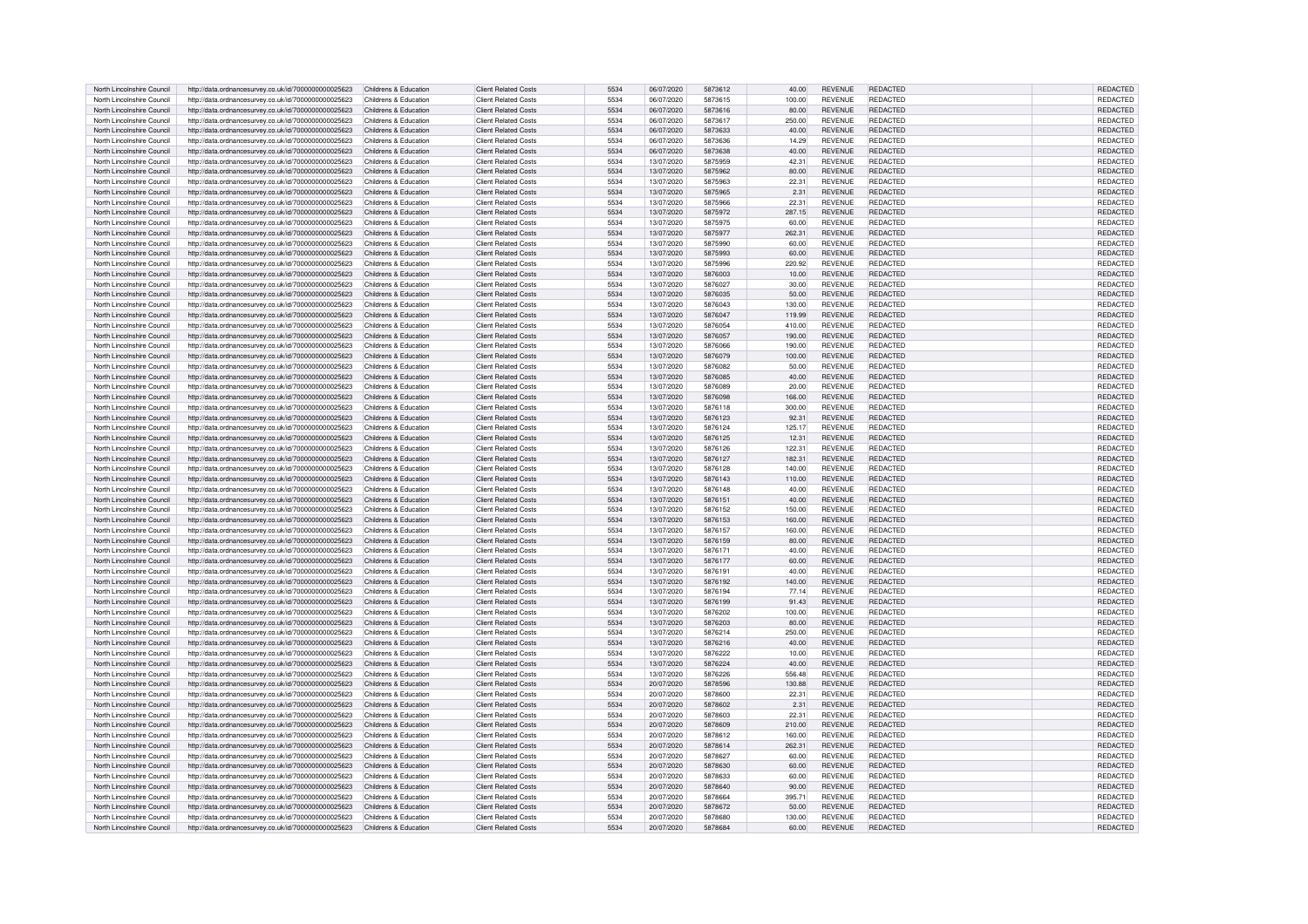| North Lincolnshire Council                               |                                                                                                              |                                                |                                                     |              |                          |                    |                |                                  |                             |                      |
|----------------------------------------------------------|--------------------------------------------------------------------------------------------------------------|------------------------------------------------|-----------------------------------------------------|--------------|--------------------------|--------------------|----------------|----------------------------------|-----------------------------|----------------------|
|                                                          | http://data.ordnancesurvey.co.uk/id/7000000000025623                                                         | Childrens & Education                          | <b>Client Related Costs</b>                         | 5534         | 20/07/2020               | 5878691            | 410.00         | <b>REVENUE</b>                   | REDACTED                    | REDACTED             |
| North Lincolnshire Council                               | http://data.ordnancesurvev.co.uk/id/7000000000025623                                                         | Childrens & Education                          | <b>Client Related Costs</b>                         | 5534         | 20/07/2020               | 5878694            | 190.00         | <b>REVENUE</b>                   | <b>REDACTED</b>             | REDACTED             |
| North Lincolnshire Council                               | http://data.ordnancesurvey.co.uk/id/7000000000025623                                                         | Childrens & Education                          | Client Related Costs                                | 5534         | 20/07/2020               | 5878703            | 190.00         | <b>REVENUE</b>                   | <b>REDACTED</b>             | REDACTED             |
| North Lincolnshire Council                               | http://data.ordnancesurvey.co.uk/id/7000000000025623                                                         | Childrens & Education                          | Client Related Costs                                | 5534         | 20/07/2020               | 5878716            | 100.00         | <b>REVENUE</b>                   | <b>REDACTED</b>             | <b>REDACTED</b>      |
| North Lincolnshire Council                               | http://data.ordnancesurvey.co.uk/id/7000000000025623                                                         | Childrens & Education                          | <b>Client Related Costs</b>                         | 5534         | 20/07/2020               | 5878719            | 30.00          | REVENUE                          | <b>REDACTED</b>             | REDACTED             |
|                                                          |                                                                                                              |                                                |                                                     |              |                          |                    |                |                                  |                             |                      |
| North Lincolnshire Council                               | http://data.ordnancesurvey.co.uk/id/7000000000025623                                                         | Childrens & Education                          | <b>Client Related Costs</b>                         | 5534         | 20/07/2020               | 5878722            | 40.00          | <b>REVENUE</b>                   | <b>REDACTED</b>             | REDACTED             |
| North Lincolnshire Council                               | http://data.ordnancesurvey.co.uk/id/7000000000025623                                                         | Childrens & Education                          | Client Related Costs                                | 5534         | 20/07/2020               | 5878726            | 20.00          | <b>REVENUE</b>                   | <b>REDACTED</b>             | <b>REDACTED</b>      |
| North Lincolnshire Council                               | http://data.ordnancesurvey.co.uk/id/7000000000025623                                                         | Childrens & Education                          | <b>Client Related Costs</b>                         | 5534         | 20/07/2020               | 5878732            | 85.71          | <b>REVENUE</b>                   | <b>REDACTED</b>             | REDACTED             |
| North Lincolnshire Council                               | http://data.ordnancesurvey.co.uk/id/7000000000025623                                                         | Childrens & Education                          | Client Related Costs                                | 5534         | 20/07/2020               | 5878735            | 80.00          | <b>REVENUE</b>                   | <b>REDACTED</b>             | REDACTED             |
|                                                          |                                                                                                              |                                                |                                                     |              |                          |                    |                |                                  |                             |                      |
| North Lincolnshire Council                               | http://data.ordnancesurvey.co.uk/id/7000000000025623                                                         | Childrens & Education                          | Client Related Costs                                | 5534         | 20/07/2020               | 5878739            | 161.11         | <b>REVENUE</b>                   | <b>REDACTED</b>             | REDACTED             |
| North Lincolnshire Council                               | http://data.ordnancesurvey.co.uk/id/7000000000025623                                                         | Childrens & Education                          | Client Related Costs                                | 5534         | 20/07/2020               | 5878755            | 3.772.00       | <b>REVENUE</b>                   | REDACTED                    | REDACTED             |
| North Lincolnshire Council                               | http://data.ordnancesurvey.co.uk/id/7000000000025623                                                         | Childrens & Education                          | Client Related Costs                                | 5534         | 20/07/2020               | 5878760            | 92.31          | <b>REVENUE</b>                   | <b>REDACTED</b>             | REDACTED             |
| North Lincolnshire Council                               | http://data.ordnancesurvey.co.uk/id/7000000000025623                                                         | Childrens & Education                          | <b>Client Related Costs</b>                         | 5534         | 20/07/2020               | 5878761            | 102.31         | <b>REVENUE</b>                   | <b>REDACTED</b>             | <b>REDACTED</b>      |
| North Lincolnshire Council                               | http://data.ordnancesurvey.co.uk/id/7000000000025623                                                         | Childrens & Education                          | <b>Client Related Costs</b>                         | 5534         | 20/07/2020               | 5878762            | 12.31          | <b>REVENUE</b>                   | REDACTED                    | REDACTED             |
|                                                          |                                                                                                              |                                                |                                                     |              |                          |                    |                |                                  |                             |                      |
| North Lincolnshire Council                               | http://data.ordnancesurvey.co.uk/id/7000000000025623                                                         | Childrens & Education                          | <b>Client Related Costs</b>                         | 5534         | 20/07/2020               | 5878763            | 122.31         | <b>REVENUE</b>                   | <b>REDACTED</b>             | <b>REDACTED</b>      |
| North Lincolnshire Council                               | http://data.ordnancesurvey.co.uk/id/7000000000025623                                                         | Childrens & Education                          | <b>Client Related Costs</b>                         | 5534         | 20/07/2020               | 5878764            | 182.31         | <b>REVENUE</b>                   | <b>REDACTED</b>             | <b>REDACTED</b>      |
| North Lincolnshire Council                               | http://data.ordnancesurvey.co.uk/id/7000000000025623                                                         | Childrens & Education                          | <b>Client Related Costs</b>                         | 5534         | 20/07/2020               | 5878765            | 140.00         | <b>REVENUE</b>                   | <b>REDACTED</b>             | REDACTED             |
| North Lincolnshire Council                               | http://data.ordnancesurvey.co.uk/id/7000000000025623                                                         | Childrens & Education                          | <b>Client Related Costs</b>                         | 5534         | 20/07/2020               | 5878779            | 110.00         | <b>REVENUE</b>                   | <b>REDACTED</b>             | <b>REDACTED</b>      |
| North Lincolnshire Council                               | http://data.ordnancesurvey.co.uk/id/7000000000025623                                                         | Childrens & Education                          | <b>Client Related Costs</b>                         | 5534         | 20/07/2020               | 5878784            | 40.00          | <b>REVENUE</b>                   | REDACTED                    | REDACTED             |
|                                                          |                                                                                                              |                                                | Client Related Costs                                | 5534         | 20/07/2020               | 5878787            |                | <b>REVENUE</b>                   | <b>REDACTED</b>             |                      |
| North Lincolnshire Council                               | http://data.ordnancesurvey.co.uk/id/7000000000025623                                                         | Childrens & Education                          |                                                     |              |                          |                    | 40.00          |                                  |                             | REDACTED             |
| North Lincolnshire Council                               | http://data.ordnancesurvey.co.uk/id/7000000000025623                                                         | Childrens & Education                          | Client Related Costs                                | 5534         | 20/07/2020               | 5878788            | 150.00         | <b>REVENUE</b>                   | <b>REDACTED</b>             | REDACTED             |
| North Lincolnshire Council                               | http://data.ordnancesurvey.co.uk/id/7000000000025623                                                         | Childrens & Education                          | <b>Client Related Costs</b>                         | 5534         | 20/07/2020               | 5878789            | 160.00         | <b>REVENUE</b>                   | <b>REDACTED</b>             | REDACTED             |
| North Lincolnshire Council                               | http://data.ordnancesurvey.co.uk/id/7000000000025623                                                         | Childrens & Education                          | Client Related Costs                                | 5534         | 20/07/2020               | 5878793            | 160.00         | <b>REVENUE</b>                   | <b>REDACTED</b>             | REDACTED             |
| North Lincolnshire Council                               | http://data.ordnancesurvey.co.uk/id/7000000000025623                                                         | Childrens & Education                          | Client Related Costs                                | 5534         | 20/07/2020               | 5878795            | 80.00          | <b>REVENUE</b>                   | <b>REDACTED</b>             | REDACTED             |
|                                                          |                                                                                                              |                                                |                                                     |              |                          |                    |                |                                  |                             |                      |
| North Lincolnshire Council                               | http://data.ordnancesurvey.co.uk/id/7000000000025623                                                         | Childrens & Education                          | <b>Client Related Costs</b>                         | 5534         | 20/07/2020               | 5878798            | 77.14          | <b>REVENUE</b>                   | <b>REDACTED</b>             | REDACTED             |
| North Lincolnshire Council                               | http://data.ordnancesurvey.co.uk/id/7000000000025623                                                         | Childrens & Education                          | <b>Client Related Costs</b>                         | 5534         | 20/07/2020               | 5878800            | 212.70         | <b>REVENUE</b>                   | <b>REDACTED</b>             | REDACTED             |
| North Lincolnshire Council                               | http://data.ordnancesurvey.co.uk/id/7000000000025623                                                         | Childrens & Education                          | Client Related Costs                                | 5534         | 20/07/2020               | 5878806            | 40.00          | <b>REVENUE</b>                   | <b>REDACTED</b>             | REDACTED             |
| North Lincolnshire Council                               | http://data.ordnancesurvey.co.uk/id/7000000000025623                                                         | Childrens & Education                          | <b>Client Related Costs</b>                         | 5534         | 20/07/2020               | 5878812            | 116.00         | <b>REVENUE</b>                   | <b>REDACTED</b>             | REDACTED             |
| North Lincolnshire Council                               | http://data.ordnancesurvey.co.uk/id/7000000000025623                                                         | Childrens & Education                          | <b>Client Related Costs</b>                         | 5534         | 20/07/2020               | 5878826            | 40.00          | REVENUE                          | <b>REDACTED</b>             | REDACTED             |
|                                                          |                                                                                                              |                                                |                                                     |              |                          |                    |                |                                  |                             |                      |
| North Lincolnshire Council                               | http://data.ordnancesurvey.co.uk/id/7000000000025623                                                         | Childrens & Education                          | <b>Client Related Costs</b>                         | 5534         | 20/07/2020               | 5878827            | 20.00          | <b>REVENUE</b>                   | <b>REDACTED</b>             | <b>REDACTED</b>      |
| North Lincolnshire Council                               | http://data.ordnancesurvey.co.uk/id/7000000000025623                                                         | Childrens & Education                          | Client Related Costs                                | 5534         | 20/07/2020               | 5878834            | 60.00          | <b>REVENUE</b>                   | <b>REDACTED</b>             | <b>REDACTED</b>      |
| North Lincolnshire Council                               | http://data.ordnancesurvey.co.uk/id/7000000000025623                                                         | Childrens & Education                          | <b>Client Related Costs</b>                         | 5534         | 20/07/2020               | 5878837            | 100.00         | <b>REVENUE</b>                   | <b>REDACTED</b>             | REDACTED             |
| North Lincolnshire Council                               | http://data.ordnancesurvey.co.uk/id/7000000000025623                                                         | Childrens & Education                          | Client Related Costs                                | 5534         | 20/07/2020               | 5878838            | 80.00          | <b>REVENUE</b>                   | <b>REDACTED</b>             | REDACTED             |
|                                                          |                                                                                                              |                                                | Client Related Costs                                | 5534         |                          | 5878846            |                | <b>REVENUE</b>                   | <b>REDACTED</b>             |                      |
| North Lincolnshire Council                               | http://data.ordnancesurvey.co.uk/id/7000000000025623                                                         | Childrens & Education                          |                                                     |              | 20/07/2020               |                    | 53.70          |                                  |                             | REDACTED             |
| North Lincolnshire Council                               | http://data.ordnancesurvey.co.uk/id/7000000000025623                                                         | Childrens & Education                          | Client Related Costs                                | 5534         | 20/07/2020               | 5878857            | 10.00          | <b>REVENUE</b>                   | <b>REDACTED</b>             | REDACTED             |
| North Lincolnshire Council                               | http://data.ordnancesurvey.co.uk/id/7000000000025623                                                         | Childrens & Education                          | <b>Client Related Costs</b>                         | 5534         | 20/07/2020               | 5878859            | 40.00          | <b>REVENUE</b>                   | <b>REDACTED</b>             | <b>REDACTED</b>      |
| North Lincolnshire Council                               | http://data.ordnancesurvev.co.uk/id/7000000000025623                                                         | Childrens & Education                          | <b>Client Related Costs</b>                         | 5534         | 27/07/2020               | 5881161            | 62.31          | REVENUE                          | REDACTED                    | REDACTED             |
| North Lincolnshire Council                               | http://data.ordnancesurvey.co.uk/id/7000000000025623                                                         | Childrens & Education                          | <b>Client Related Costs</b>                         | 5534         | 27/07/2020               | 5881166            | 22.31          | <b>REVENUE</b>                   | <b>REDACTED</b>             | <b>REDACTED</b>      |
|                                                          |                                                                                                              |                                                |                                                     |              |                          |                    |                |                                  |                             |                      |
| North Lincolnshire Council                               | http://data.ordnancesurvey.co.uk/id/7000000000025623                                                         | Childrens & Education                          | <b>Client Related Costs</b>                         | 5534         | 27/07/2020               | 5881168            | 2.31           | <b>REVENUE</b>                   | <b>REDACTED</b>             | REDACTED             |
| North Lincolnshire Council                               | http://data.ordnancesurvey.co.uk/id/7000000000025623                                                         | Childrens & Education                          | <b>Client Related Costs</b>                         | 5534         | 27/07/2020               | 5881169            | 22.31          | <b>REVENUE</b>                   | <b>REDACTED</b>             | REDACTED             |
| North Lincolnshire Council                               | http://data.ordnancesurvev.co.uk/id/7000000000025623                                                         | Childrens & Education                          | Client Related Costs                                | 5534         | 27/07/2020               | 5881176            | 210.00         | <b>REVENUE</b>                   | <b>REDACTED</b>             | <b>REDACTED</b>      |
| North Lincolnshire Council                               | http://data.ordnancesurvey.co.uk/id/7000000000025623                                                         | Childrens & Education                          | Client Related Costs                                | 5534         | 27/07/2020               | 5881179            | 60.00          | <b>REVENUE</b>                   | <b>REDACTED</b>             | <b>REDACTED</b>      |
| North Lincolnshire Council                               |                                                                                                              |                                                |                                                     |              | 27/07/2020               | 5881181            | 262.31         | <b>REVENUE</b>                   | <b>REDACTED</b>             |                      |
|                                                          |                                                                                                              |                                                |                                                     |              |                          |                    |                |                                  |                             |                      |
|                                                          | http://data.ordnancesurvey.co.uk/id/7000000000025623                                                         | Childrens & Education                          | Client Related Costs                                | 5534         |                          |                    |                |                                  |                             | REDACTED             |
| North Lincolnshire Council                               | http://data.ordnancesurvey.co.uk/id/7000000000025623                                                         | Childrens & Education                          | Client Related Costs                                | 5534         | 27/07/2020               | 5881194            | 60.00          | <b>REVENUE</b>                   | <b>REDACTED</b>             | REDACTED             |
| North Lincolnshire Council                               | http://data.ordnancesurvey.co.uk/id/7000000000025623                                                         | Childrens & Education                          | Client Related Costs                                | 5534         | 27/07/2020               | 5881197            | 237.14         | <b>REVENUE</b>                   | <b>REDACTED</b>             | <b>REDACTED</b>      |
|                                                          |                                                                                                              |                                                |                                                     |              |                          |                    |                |                                  |                             |                      |
| North Lincolnshire Council                               | http://data.ordnancesurvey.co.uk/id/7000000000025623                                                         | Childrens & Education                          | <b>Client Related Costs</b>                         | 5534         | 27/07/2020               | 5881200            | 60.00          | <b>REVENUE</b>                   | <b>REDACTED</b>             | REDACTED             |
| North Lincolnshire Council                               | http://data.ordnancesurvey.co.uk/id/7000000000025623                                                         | Childrens & Education                          | <b>Client Related Costs</b>                         | 5534         | 27/07/2020               | 5881207            | 50.00          | <b>REVENUE</b>                   | <b>REDACTED</b>             | REDACTED             |
| North Lincolnshire Council                               | http://data.ordnancesurvey.co.uk/id/7000000000025623                                                         | Childrens & Education                          | <b>Client Related Costs</b>                         | 5534         | 27/07/2020               | 5881232            | 110.00         | <b>REVENUE</b>                   | <b>REDACTED</b>             | REDACTED             |
| North Lincolnshire Council                               | http://data.ordnancesurvey.co.uk/id/7000000000025623                                                         | Childrens & Education                          | <b>Client Related Costs</b>                         | 5534         | 27/07/2020               | 5881240            | 50.00          | REVENUE                          | <b>REDACTED</b>             | REDACTED             |
| North Lincolnshire Council                               | http://data.ordnancesurvey.co.uk/id/7000000000025623                                                         | Childrens & Education                          | Client Related Costs                                | 5534         | 27/07/2020               | 5881248            | 130.00         | <b>REVENUE</b>                   | <b>REDACTED</b>             | REDACTED             |
| North Lincolnshire Council                               | http://data.ordnancesurvey.co.uk/id/7000000000025623                                                         | Childrens & Education                          | Client Related Costs                                | 5534         | 27/07/2020               | 5881252            | 60.00          | <b>REVENUE</b>                   | <b>REDACTED</b>             | REDACTED             |
| North Lincolnshire Council                               |                                                                                                              |                                                |                                                     |              |                          |                    |                |                                  |                             |                      |
|                                                          | http://data.ordnancesurvey.co.uk/id/7000000000025623                                                         | Childrens & Education                          | <b>Client Related Costs</b>                         | 5534         | 27/07/2020               | 5881259            | 410.00         | <b>REVENUE</b>                   | <b>REDACTED</b>             | REDACTED             |
| North Lincolnshire Council                               | http://data.ordnancesurvey.co.uk/id/7000000000025623                                                         | Childrens & Education                          | Client Related Costs                                | 5534         | 27/07/2020               | 5881262            | 190.00         | <b>REVENUE</b>                   | <b>REDACTED</b>             | REDACTED             |
| North Lincolnshire Council                               | http://data.ordnancesurvey.co.uk/id/7000000000025623                                                         | Childrens & Education                          | <b>Client Related Costs</b>                         | 5534         | 27/07/2020               | 5881271            | 190.00         | <b>REVENUE</b>                   | <b>REDACTED</b>             | REDACTED             |
| North Lincolnshire Council                               | http://data.ordnancesurvey.co.uk/id/7000000000025623                                                         | Childrens & Education                          | Client Related Costs                                | 5534         | 27/07/2020               | 5881284            | 100.00         | <b>REVENUE</b>                   | <b>REDACTED</b>             | <b>REDACTED</b>      |
| North Lincolnshire Council                               |                                                                                                              | Childrens & Education                          | <b>Client Related Costs</b>                         | 5534         |                          | 5881290            |                | <b>REVENUE</b>                   | <b>REDACTED</b>             | REDACTED             |
|                                                          | http://data.ordnancesurvey.co.uk/id/7000000000025623                                                         |                                                | Client Related Costs                                | 5534         | 27/07/2020               |                    | 40.00          |                                  |                             |                      |
| North Lincolnshire Council                               | http://data.ordnancesurvey.co.uk/id/7000000000025623                                                         | Childrens & Education                          |                                                     |              | 27/07/2020               | 5881295            | 20.00          | <b>REVENUE</b>                   | REDACTED                    | REDACTED             |
| North Lincolnshire Council                               | http://data.ordnancesurvey.co.uk/id/7000000000025623                                                         | Childrens & Education                          | <b>Client Related Costs</b>                         | 5534         | 27/07/2020               | 5881304            | 80.00          | <b>REVENUE</b>                   | <b>REDACTED</b>             | REDACTED             |
| North Lincolnshire Council                               | http://data.ordnancesurvey.co.uk/id/7000000000025623                                                         | Childrens & Education                          | Client Related Costs                                | 5534         | 27/07/2020               | 5881324            | 300.00         | <b>REVENUE</b>                   | <b>REDACTED</b>             | REDACTED             |
| North Lincolnshire Council                               | http://data.ordnancesurvey.co.uk/id/7000000000025623                                                         | Childrens & Education                          | <b>Client Related Costs</b>                         | 5534         | 27/07/2020               | 5881329            | 92.31          | <b>REVENUE</b>                   | <b>REDACTED</b>             | <b>REDACTED</b>      |
| North Lincolnshire Council                               | http://data.ordnancesurvey.co.uk/id/7000000000025623                                                         | Childrens & Education                          | <b>Client Related Costs</b>                         | 5534         | 27/07/2020               | 5881330            | 102.31         | <b>REVENUE</b>                   | <b>REDACTED</b>             | REDACTED             |
| North Lincolnshire Council                               |                                                                                                              | Childrens & Education                          | <b>Client Related Costs</b>                         | 5534         | 27/07/2020               | 5881331            | 12.31          | <b>REVENUE</b>                   | <b>REDACTED</b>             |                      |
|                                                          | http://data.ordnancesurvey.co.uk/id/7000000000025623                                                         |                                                |                                                     |              |                          |                    |                |                                  |                             | REDACTED             |
| North Lincolnshire Council                               | http://data.ordnancesurvey.co.uk/id/7000000000025623                                                         | Childrens & Education                          | <b>Client Related Costs</b>                         | 5534         | 27/07/2020               | 5881332            | 122.31         | <b>REVENUE</b>                   | <b>REDACTED</b>             | REDACTED             |
| North Lincolnshire Council                               | http://data.ordnancesurvey.co.uk/id/7000000000025623                                                         | Childrens & Education                          | <b>Client Related Costs</b>                         | 5534         | 27/07/2020               | 5881333            | 122.31         | <b>REVENUE</b>                   | <b>REDACTED</b>             | REDACTED             |
| North Lincolnshire Council                               | http://data.ordnancesurvey.co.uk/id/7000000000025623                                                         | Childrens & Education                          | <b>Client Related Costs</b>                         | 5534         | 27/07/2020               | 5881334            | 111.43         | <b>REVENUE</b>                   | <b>REDACTED</b>             | REDACTED             |
|                                                          |                                                                                                              | Childrens & Education                          | Client Related Costs                                | 5534         | 27/07/2020               | 5881348            | 110.00         | <b>REVENUE</b>                   | <b>REDACTED</b>             | REDACTED             |
| North Lincolnshire Council<br>North Lincolnshire Council | http://data.ordnancesurvey.co.uk/id/7000000000025623                                                         | Childrens & Education                          | Client Related Costs                                | 5534         | 27/07/2020               | 5881353            | 40.00          | <b>REVENUE</b>                   | <b>REDACTED</b>             |                      |
|                                                          | http://data.ordnancesurvey.co.uk/id/7000000000025623                                                         |                                                |                                                     |              |                          |                    |                |                                  |                             | REDACTED             |
| North Lincolnshire Council                               | http://data.ordnancesurvey.co.uk/id/7000000000025623                                                         | Childrens & Education                          | <b>Client Related Costs</b>                         | 5534         | 27/07/2020               | 5881356            | 40.00          | REVENUE                          | REDACTED                    | REDACTED             |
| North Lincolnshire Council                               | http://data.ordnancesurvey.co.uk/id/7000000000025623                                                         | Childrens & Education                          | Client Related Costs                                | 5534         | 27/07/2020               | 5881357            | 150.00         | <b>REVENUE</b>                   | <b>REDACTED</b>             | REDACTED             |
| North Lincolnshire Council                               | http://data.ordnancesurvey.co.uk/id/7000000000025623                                                         | Childrens & Education                          | <b>Client Related Costs</b>                         | 5534         | 27/07/2020               | 5881358            | 190.50         | <b>REVENUE</b>                   | <b>REDACTED</b>             | REDACTED             |
| North Lincolnshire Council                               |                                                                                                              | Childrens & Education                          | Client Related Costs                                | 5534         | 27/07/2020               | 5881362            | 160.00         | <b>REVENUE</b>                   | <b>REDACTED</b>             | REDACTED             |
|                                                          | http://data.ordnancesurvey.co.uk/id/7000000000025623                                                         |                                                |                                                     |              |                          |                    |                |                                  |                             |                      |
| North Lincolnshire Council<br>North Lincolnshire Council | http://data.ordnancesurvey.co.uk/id/7000000000025623<br>http://data.ordnancesurvey.co.uk/id/7000000000025623 | Childrens & Education<br>Childrens & Education | <b>Client Related Costs</b><br>Client Related Costs | 5534<br>5534 | 27/07/2020<br>27/07/2020 | 5881365<br>5881368 | 80.00<br>85.71 | <b>REVENUE</b><br><b>REVENUE</b> | REDACTED<br><b>REDACTED</b> | REDACTED<br>REDACTED |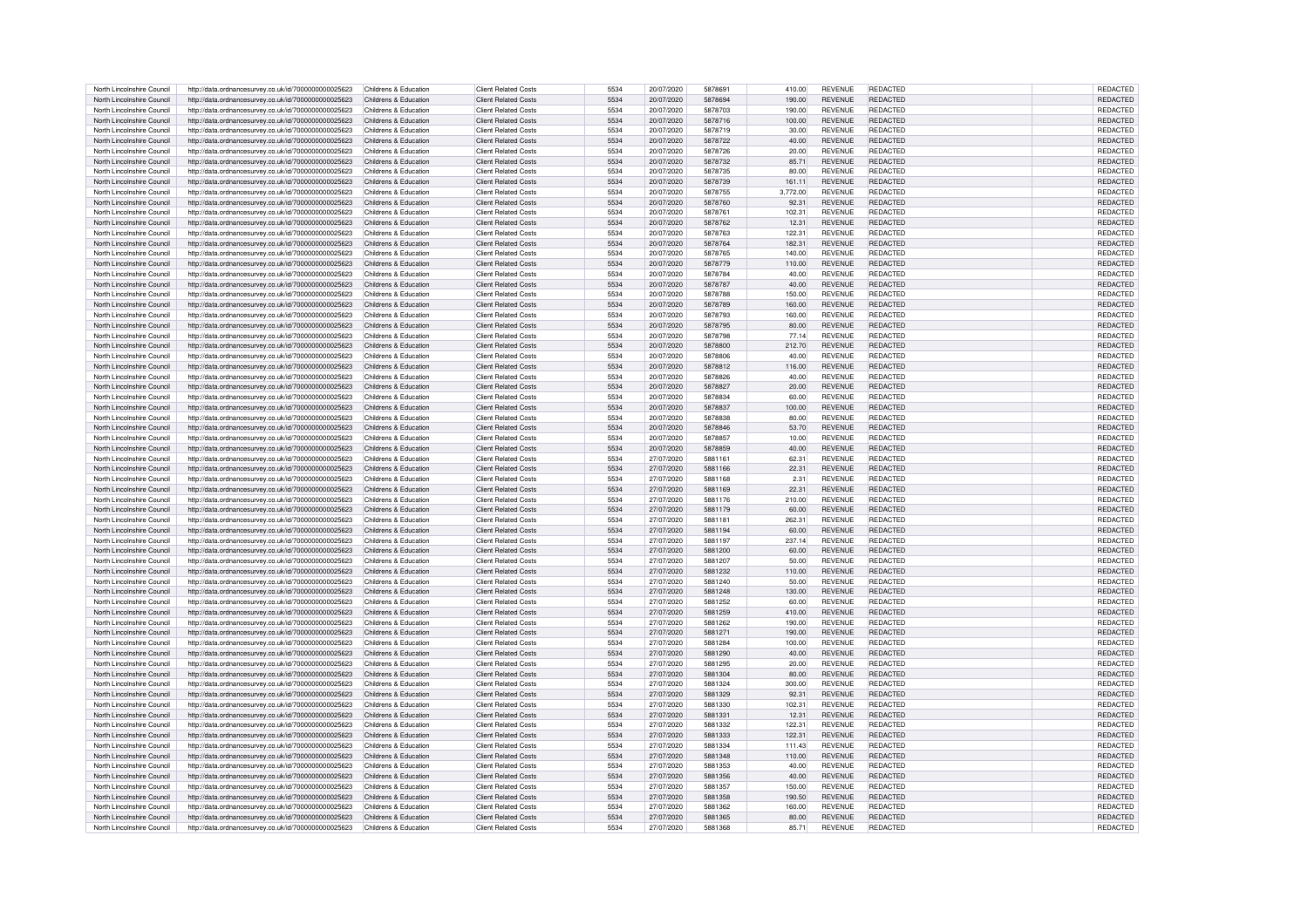| North Lincolnshire Council                               | http://data.ordnancesurvey.co.uk/id/7000000000025623                                                         | Childrens & Education                                    | <b>Client Related Costs</b>       | 5534                    | 27/07/2020               | 5881373            | 200.00           | <b>REVENUE</b> | REDACTED             |          | REDACTED             |
|----------------------------------------------------------|--------------------------------------------------------------------------------------------------------------|----------------------------------------------------------|-----------------------------------|-------------------------|--------------------------|--------------------|------------------|----------------|----------------------|----------|----------------------|
| North Lincolnshire Council                               | http://data.ordnancesurvey.co.uk/id/7000000000025623                                                         | Childrens & Education                                    | <b>Client Related Costs</b>       | 5534                    | 27/07/2020               | 5881376            | 40.00            | <b>REVENUE</b> | <b>REDACTED</b>      |          | <b>REDACTED</b>      |
| North Lincolnshire Council                               | http://data.ordnancesurvey.co.uk/id/7000000000025623                                                         | Childrens & Education                                    | <b>Client Related Costs</b>       | 5534                    | 27/07/2020               | 5881382            | 60.00            | <b>REVENUE</b> | <b>REDACTED</b>      |          | REDACTED             |
| North Lincolnshire Council                               | http://data.ordnancesurvey.co.uk/id/7000000000025623                                                         | Childrens & Education                                    | <b>Client Related Costs</b>       | 5534                    | 27/07/2020               | 5881396            | 40.00            | <b>REVENUE</b> | REDACTED             |          | REDACTED             |
|                                                          |                                                                                                              |                                                          |                                   |                         |                          |                    |                  |                |                      |          |                      |
| North Lincolnshire Council                               | http://data.ordnancesurvey.co.uk/id/7000000000025623                                                         | Childrens & Education                                    | <b>Client Related Costs</b>       | 5534                    | 27/07/2020               | 5881398            | 391.43           | <b>REVENUE</b> | <b>REDACTED</b>      |          | <b>REDACTED</b>      |
| North Lincolnshire Council                               | http://data.ordnancesurvey.co.uk/id/7000000000025623                                                         | Childrens & Education                                    | Client Related Costs              | 5534                    | 27/07/2020               | 5881405            | 60.00            | <b>REVENUE</b> | <b>REDACTED</b>      |          | REDACTED             |
| North Lincolnshire Council                               | http://data.ordnancesurvey.co.uk/id/7000000000025623                                                         | Childrens & Education                                    | Client Related Costs              | 5534                    | 27/07/2020               | 5881408            | 100.00           | <b>REVENUE</b> | <b>REDACTED</b>      |          | REDACTED             |
| North Lincolnshire Council                               | http://data.ordnancesurvey.co.uk/id/7000000000025623                                                         | Childrens & Education                                    | <b>Client Related Costs</b>       | 5534                    | 27/07/2020               | 5881409            | 80.00            | <b>REVENUE</b> | <b>REDACTED</b>      |          | <b>REDACTED</b>      |
| North Lincolnshire Council                               | http://data.ordnancesurvey.co.uk/id/7000000000025623                                                         | Childrens & Education                                    | <b>Client Related Costs</b>       | 5534                    | 27/07/2020               | 5881417            | 119.00           | <b>REVENUE</b> | <b>REDACTED</b>      |          | REDACTED             |
| North Lincolnshire Council                               | http://data.ordnancesurvey.co.uk/id/7000000000025623                                                         | Childrens & Education                                    | <b>Client Related Costs</b>       | 5534                    | 27/07/2020               | 5881423            | 340.00           | <b>REVENUE</b> | REDACTED             |          | REDACTED             |
| North Lincolnshire Council                               | http://data.ordnancesurvey.co.uk/id/7000000000025623                                                         | Childrens & Education                                    | <b>Client Related Costs</b>       | 5534                    | 27/07/2020               | 5881429            | 10.00            | <b>REVENUE</b> | <b>REDACTED</b>      |          | REDACTED             |
| North Lincolnshire Council                               | http://data.ordnancesurvey.co.uk/id/7000000000025623                                                         | Childrens & Education                                    | <b>Client Related Costs</b>       | 5534                    | 27/07/2020               | 5881431            | 40.00            | <b>REVENUE</b> | <b>REDACTED</b>      |          | <b>REDACTED</b>      |
|                                                          |                                                                                                              |                                                          |                                   |                         |                          |                    |                  |                |                      |          |                      |
| North Lincolnshire Council                               | http://data.ordnancesurvey.co.uk/id/7000000000025623                                                         | Childrens & Education                                    | <b>Client Related Costs</b>       | 5534                    | 27/07/2020               | 5881439            | 209.00           | <b>REVENUE</b> | <b>REDACTED</b>      |          | <b>REDACTED</b>      |
| North Lincolnshire Council                               | http://data.ordnancesurvey.co.uk/id/7000000000025623                                                         | Childrens & Education                                    | <b>Client Related Costs</b>       | 5534                    | 31/07/2020               | 5883468            | 550.00           | <b>REVENUE</b> | <b>REDACTED</b>      |          | REDACTED             |
| North Lincolnshire Council                               | http://data.ordnancesurvey.co.uk/id/7000000000025623                                                         | Childrens & Education                                    | <b>Client Transport Costs</b>     | 6092                    | 06/07/2020               | 5873472            | 684.90           | <b>REVENUE</b> | REDACTED             |          | REDACTED             |
| North Lincolnshire Council                               | http://data.ordnancesurvey.co.uk/id/7000000000025623                                                         | Childrens & Education                                    | <b>Client Transport Costs</b>     | 6092                    | 06/07/2020               | 5873572            | 340.20           | <b>REVENUE</b> | REDACTED             |          | REDACTED             |
| North Lincolnshire Council                               | http://data.ordnancesurvey.co.uk/id/7000000000025623                                                         | Childrens & Education                                    | <b>Client Transport Costs</b>     | 6092                    | 06/07/2020               | 5873591            | 102.06           | <b>REVENUE</b> | <b>REDACTED</b>      |          | REDACTED             |
| North Lincolnshire Council                               | http://data.ordnancesurvey.co.uk/id/7000000000025623                                                         | Childrens & Education                                    | <b>Client Transport Costs</b>     | 6092                    | 13/07/2020               | 5876094            | 450.00           | <b>REVENUE</b> | <b>REDACTED</b>      |          | REDACTED             |
| North Lincolnshire Council                               | http://data.ordnancesurvey.co.uk/id/7000000000025623                                                         | Childrens & Education                                    | <b>Client Transport Costs</b>     | 6092                    | 13/07/2020               | 5876126            | 369.00           | <b>REVENUE</b> | REDACTED             |          | REDACTED             |
| North Lincolnshire Council                               | http://data.ordnancesurvey.co.uk/id/7000000000025623                                                         | Childrens & Education                                    | <b>Client Transport Costs</b>     | 6092                    | 13/07/2020               | 5876216            | 498.96           | <b>REVENUE</b> | REDACTED             |          | REDACTED             |
|                                                          |                                                                                                              |                                                          |                                   |                         |                          |                    |                  |                |                      |          |                      |
| North Lincolnshire Council                               | http://data.ordnancesurvey.co.uk/id/7000000000025623                                                         | Childrens & Education                                    | <b>Client Transport Costs</b>     | 6092                    | 13/07/2020               | 5876226            | 708.84           | <b>REVENUE</b> | REDACTED             |          | REDACTED             |
| North Lincolnshire Council                               | http://data.ordnancesurvey.co.uk/id/7000000000025623                                                         | Childrens & Education                                    | <b>Client Transport Costs</b>     | 6092                    | 17/07/2020               | 5877382            | 1,063.13         | <b>REVENUE</b> | <b>REDACTED</b>      |          | REDACTED             |
| North Lincolnshire Council                               | http://data.ordnancesurvey.co.uk/id/7000000000025623                                                         | Childrens & Education                                    | <b>Client Transport Costs</b>     | 6092                    | 20/07/2020               | 5878739            | 80.01            | <b>REVENUE</b> | REDACTED             |          | REDACTED             |
| North Lincolnshire Council                               | http://data.ordnancesurvey.co.uk/id/7000000000025623                                                         | Childrens & Education                                    | <b>Client Transport Costs</b>     | 6092                    | 20/07/2020               | 5878812            | 229.14           | <b>REVENUE</b> | <b>REDACTED</b>      |          | REDACTED             |
| North Lincolnshire Council                               | http://data.ordnancesurvey.co.uk/id/7000000000025623                                                         | Childrens & Education                                    | <b>Client Transport Costs</b>     | 6092                    | 20/07/2020               | 5878856            | 205.65           | <b>REVENUE</b> | <b>REDACTED</b>      |          | REDACTED             |
| North Lincolnshire Council                               | http://data.ordnancesurvey.co.uk/id/7000000000025623                                                         | Childrens & Education                                    | <b>Client Transport Costs</b>     | 6092                    | 27/07/2020               | 5881358            | 158.65           | <b>REVENUE</b> | REDACTED             |          | REDACTED             |
| North Lincolnshire Council                               | http://data.ordnancesurvey.co.uk/id/7000000000025623                                                         | Childrens & Education                                    | <b>Client Transport Costs</b>     | 6092                    | 27/07/2020               | 5881362            | 230.85           | <b>REVENUE</b> | REDACTED             |          | REDACTED             |
| North Lincolnshire Council                               | http://data.ordnancesurvey.co.uk/id/7000000000025623                                                         | Childrens & Education                                    | Direct Payments To Clients        | 6012                    | 22/07/2020               | 5878190            | 720.00           | <b>REVENUE</b> | <b>REDACTED</b>      | 7605054  | REDACTED             |
| North Lincolnshire Council                               | http://data.ordnancesurvey.co.uk/id/7000000000025623                                                         | Childrens & Education                                    | Direct Payments To Clients        | 6012                    | 22/07/2020               | 5878191            | 774.00           | <b>REVENUE</b> | <b>REDACTED</b>      | 7605054  | REDACTED             |
|                                                          |                                                                                                              |                                                          |                                   |                         |                          |                    |                  |                |                      |          |                      |
| North Lincolnshire Council                               | http://data.ordnancesurvey.co.uk/id/7000000000025623                                                         | Childrens & Education                                    | Direct Payments To Clients        | 6012                    | 22/07/2020               | 5878217            | 324.00           | <b>REVENUE</b> | <b>REDACTED</b>      |          | <b>REDACTED</b>      |
| North Lincolnshire Council                               | http://data.ordnancesurvey.co.uk/id/7000000000025623                                                         | Childrens & Education                                    | Direct Payments To Clients        | 6012                    | 22/07/2020               | 5878219            | 252.00           | <b>REVENUE</b> | <b>REDACTED</b>      |          | REDACTED             |
| North Lincolnshire Council                               | http://data.ordnancesurvey.co.uk/id/7000000000025623                                                         | Childrens & Education                                    | Direct Payments To Clients        | 6012                    | 22/07/2020               | 5878221            | 288.00           | <b>REVENUE</b> | <b>REDACTED</b>      |          | REDACTED             |
| North Lincolnshire Council                               | http://data.ordnancesurvey.co.uk/id/7000000000025623                                                         | Childrens & Education                                    | <b>Direct Payments To Clients</b> | 6012                    | 22/07/2020               | 5878223            | 270.00           | <b>REVENUE</b> | <b>REDACTED</b>      |          | REDACTED             |
| North Lincolnshire Council                               | http://data.ordnancesurvey.co.uk/id/7000000000025623                                                         | Childrens & Education                                    | Direct Payments To Clients        | 6012                    | 22/07/2020               | 5878224            | 864.00           | <b>REVENUE</b> | <b>REDACTED</b>      |          | REDACTED             |
| North Lincolnshire Council                               | http://data.ordnancesurvey.co.uk/id/7000000000025623                                                         | Childrens & Education                                    | Direct Payments To Clients        | 6012                    | 24/07/2020               | 5880377            | 480.86           | <b>REVENUE</b> | <b>REDACTED</b>      |          | REDACTED             |
| North Lincolnshire Council                               | http://data.ordnancesurvey.co.uk/id/7000000000025623                                                         | Childrens & Education                                    | Payments To Private Orgs          | 6002                    | 01/07/2020               | 5871866            | 7,000.00         | <b>REVENUE</b> | <b>REDACTED</b>      |          | <b>REDACTED</b>      |
| North Lincolnshire Council                               | http://data.ordnancesurvey.co.uk/id/7000000000025623                                                         | Childrens & Education                                    | Payments To Private Orgs          | 6002                    | 03/07/2020               | 5872706            | 1,239.00         | <b>REVENUE</b> | <b>REDACTED</b>      |          | REDACTED             |
|                                                          |                                                                                                              |                                                          |                                   |                         |                          |                    |                  |                |                      |          |                      |
| North Lincolnshire Council                               | http://data.ordnancesurvey.co.uk/id/7000000000025623                                                         | Childrens & Education                                    | Payments To Private Orgs          | 6002                    | 03/07/2020               | 5872948            | 3,370.80         | <b>REVENUE</b> | REDACTED             |          | REDACTED             |
| North Lincolnshire Council                               | http://data.ordnancesurvey.co.uk/id/7000000000025623                                                         | Childrens & Education                                    | Payments To Private Orgs          | 6002                    | 17/07/2020               | 5877833            | 541.76           | <b>REVENUE</b> | REDACTED             | 07128156 | REDACTED             |
| North Lincolnshire Council                               | http://data.ordnancesurvey.co.uk/id/7000000000025623                                                         | Childrens & Education                                    | Payments To Private Orgs          | 6002                    | 29/07/2020               | 5882374            | 2.257.50         | <b>REVENUE</b> | REDACTED             |          | <b>REDACTED</b>      |
| North Lincolnshire Council                               | http://data.ordnancesurvey.co.uk/id/7000000000025623                                                         | Childrens & Education                                    | Pay - Operational Staff           | 0921                    | 24/07/2020               | 5880300            | 1,416.64         | <b>REVENUE</b> | REDACTED             |          | REDACTED             |
| North Lincolnshire Council                               | http://data.ordnancesurvey.co.uk/id/7000000000025623                                                         | Childrens & Education                                    | Pay - Operational Staff           | 0921                    | 24/07/2020               | 5880302            | 1.416.64         | <b>REVENUE</b> | REDACTED             |          | <b>REDACTED</b>      |
| North Lincolnshire Council                               |                                                                                                              |                                                          |                                   |                         |                          |                    |                  |                | REDACTED             |          |                      |
|                                                          |                                                                                                              |                                                          |                                   |                         |                          | 5880304            |                  | <b>REVENUE</b> |                      |          |                      |
|                                                          | http://data.ordnancesurvey.co.uk/id/7000000000025623                                                         | Childrens & Education                                    | Pay - Operational Staff           | 0921                    | 24/07/2020               |                    | 1.416.64         |                |                      |          | <b>REDACTED</b>      |
| North Lincolnshire Council                               | http://data.ordnancesurvey.co.uk/id/7000000000025623                                                         | Childrens & Education                                    | Pay - Operational Staff           | 0921                    | 24/07/2020               | 5880306            | 1.416.64         | <b>REVENUE</b> | REDACTED             |          | REDACTED             |
| North Lincolnshire Council                               | http://data.ordnancesurvey.co.uk/id/7000000000025623                                                         | Council Tax Payers Account                               | Refunds                           | <b>REFUND</b>           | 02/07/2020               | 5872739            | 299.13           |                | REDACTED             |          | REDACTED             |
| North Lincolnshire Council                               | http://data.ordnancesurvey.co.uk/id/7000000000025623                                                         | Council Tax Pavers Account                               | Refunds                           | REFUND                  | 02/07/2020               | 5872742            | 581.20           |                | REDACTED             |          | REDACTED             |
| North Lincolnshire Council                               | http://data.ordnancesurvey.co.uk/id/7000000000025623                                                         | Council Tax Pavers Account                               | Refunds                           | REFUND                  | 02/07/2020               | 5872744            | 275.00           |                | REDACTED             |          | REDACTED             |
| North Lincolnshire Council                               | http://data.ordnancesurvey.co.uk/id/7000000000025623                                                         | Council Tax Payers Account                               | <b>Refunds</b>                    | <b>RFFUND</b>           | 02/07/2020               | 5872752            | 348.27           |                | <b>REDACTED</b>      |          | <b>REDACTED</b>      |
| North Lincolnshire Council                               | http://data.ordnancesurvey.co.uk/id/7000000000025623                                                         | Council Tax Payers Account                               | Refunds                           | <b>RFFUND</b>           | 02/07/2020               | 5872756            | 275.29           |                | <b>REDACTED</b>      |          | <b>REDACTED</b>      |
| North Lincolnshire Council                               | http://data.ordnancesurvey.co.uk/id/7000000000025623                                                         | Council Tax Payers Account                               | Refunds                           | REFUND                  | 02/07/2020               | 5872771            | 481.75           |                | REDACTED             |          | REDACTED             |
| North Lincolnshire Council                               | http://data.ordnancesurvey.co.uk/id/7000000000025623                                                         | Council Tax Payers Account                               | Refunds                           | REFUND                  | 02/07/2020               | 5872774            | 269.26           |                | <b>REDACTED</b>      |          | <b>REDACTED</b>      |
| North Lincolnshire Council                               | http://data.ordnancesurvey.co.uk/id/7000000000025623                                                         | Council Tax Payers Account                               | Refunds                           | <b>RFFUND</b>           | 06/07/2020               | 5873949            | 305.87           |                | <b>REDACTED</b>      |          | <b>REDACTED</b>      |
|                                                          |                                                                                                              |                                                          |                                   |                         |                          | 5873950            |                  |                |                      |          |                      |
| North Lincolnshire Council<br>North Lincolnshire Council | http://data.ordnancesurvey.co.uk/id/7000000000025623                                                         | Council Tax Payers Account                               | Refunds                           | REFUND                  | 06/07/2020<br>06/07/2020 | 5873951            | 738.00<br>961.64 |                | REDACTED             |          | REDACTED             |
|                                                          | http://data.ordnancesurvey.co.uk/id/7000000000025623                                                         | Council Tax Payers Account                               | Refunds                           | REFUND                  |                          |                    |                  |                | REDACTED             |          | REDACTED             |
| North Lincolnshire Council                               | http://data.ordnancesurvey.co.uk/id/7000000000025623                                                         | Council Tax Payers Account                               | Refunds                           | REFUND                  | 06/07/2020               | 5873954            | 389.65           |                | REDACTED             |          | REDACTED             |
| North Lincolnshire Council                               | http://data.ordnancesurvey.co.uk/id/7000000000025623                                                         | Council Tax Payers Account                               | Refunds                           | REFUND                  | 06/07/2020               | 5873957            | 315.04           |                | REDACTED             |          | REDACTED             |
| North Lincolnshire Council                               | http://data.ordnancesurvey.co.uk/id/7000000000025623                                                         | Council Tax Payers Account                               | Refunds                           | REFUND                  | 09/07/2020               | 5875219            | 275.00           |                | REDACTED             |          | REDACTED             |
| North Lincolnshire Council                               | http://data.ordnancesurvey.co.uk/id/7000000000025623                                                         | Council Tax Payers Account                               | Refunds                           | REFUND                  | 09/07/2020               | 5875221            | 379.18           |                | REDACTED             |          | REDACTED             |
| North Lincolnshire Council                               | http://data.ordnancesurvey.co.uk/id/7000000000025623                                                         | Council Tax Payers Account                               | Refunds                           | REFUND                  | 09/07/2020               | 5875233            | 1,250.00         |                | REDACTED             |          | REDACTED             |
| North Lincolnshire Council                               | http://data.ordnancesurvey.co.uk/id/7000000000025623                                                         | Council Tax Payers Account                               | <b>Refunds</b>                    | <b>RFFUND</b>           | 09/07/2020               | 5875234            | 986.42           |                | <b>REDACTED</b>      |          | <b>REDACTED</b>      |
| North Lincolnshire Council                               | http://data.ordnancesurvey.co.uk/id/7000000000025623                                                         | Council Tax Payers Account                               | Refunds                           | REFUND                  | 09/07/2020               | 5875239            | 350.14           |                | REDACTED             |          | REDACTED             |
|                                                          |                                                                                                              |                                                          |                                   |                         | 09/07/2020               | 5875240            | 389.61           |                |                      |          |                      |
| North Lincolnshire Council                               | http://data.ordnancesurvey.co.uk/id/7000000000025623                                                         | Council Tax Payers Account                               | Refunds                           | REFUND                  |                          |                    |                  |                | REDACTED             |          | REDACTED             |
| North Lincolnshire Council                               | http://data.ordnancesurvey.co.uk/id/7000000000025623                                                         | Council Tax Payers Account                               | <b>Refunds</b>                    | REFUND                  | 09/07/2020               | 5875241            | 278.77           |                | <b>REDACTED</b>      |          | REDACTED             |
| North Lincolnshire Council                               | http://data.ordnancesurvey.co.uk/id/7000000000025623                                                         | Council Tax Payers Account                               | Refunds                           | REFUND                  | 13/07/2020               | 5876632            | 321.18           |                | REDACTED             |          | REDACTED             |
| North Lincolnshire Council                               | http://data.ordnancesurvey.co.uk/id/7000000000025623                                                         | Council Tax Payers Account                               | Refunds                           | <b>REFUND</b>           | 13/07/2020               | 5876633            | 851.35           |                | REDACTED             |          | <b>REDACTED</b>      |
| North Lincolnshire Council                               | http://data.ordnancesurvey.co.uk/id/7000000000025623                                                         | Council Tax Payers Account                               | Refunds                           | <b>REFUND</b>           | 13/07/2020               | 5876638            | 289.40           |                | REDACTED             |          | <b>REDACTED</b>      |
| North Lincolnshire Council                               | http://data.ordnancesurvey.co.uk/id/7000000000025623                                                         | Council Tax Payers Account                               | Refunds                           | <b>RFFUND</b>           | 13/07/2020               | 5876640            | 304.75           |                | <b>REDACTED</b>      |          | REDACTED             |
| North Lincolnshire Council                               | http://data.ordnancesurvey.co.uk/id/7000000000025623                                                         | Council Tax Payers Account                               | Refunds                           | <b>REFUND</b>           | 13/07/2020               | 5876643            | 516.47           |                | REDACTED             |          | REDACTED             |
| North Lincolnshire Council                               | http://data.ordnancesurvey.co.uk/id/7000000000025623                                                         | Council Tax Payers Account                               | Refunds                           | <b>REFUND</b>           | 13/07/2020               | 5876646            | 591.24           |                | <b>REDACTED</b>      |          | REDACTED             |
| North Lincolnshire Council                               | http://data.ordnancesurvey.co.uk/id/7000000000025623                                                         | Council Tax Payers Account                               | Refunds                           | REFUND                  | 13/07/2020               | 5876648            | 313.79           |                | REDACTED             |          | REDACTED             |
| North Lincolnshire Council                               |                                                                                                              |                                                          | <b>Refunds</b>                    | <b>REFUND</b>           | 13/07/2020               | 5876651            | 304.59           |                | <b>REDACTED</b>      |          |                      |
|                                                          | http://data.ordnancesurvey.co.uk/id/7000000000025623                                                         | Council Tax Payers Account                               |                                   |                         |                          |                    |                  |                |                      |          | REDACTED             |
| North Lincolnshire Council<br>North Lincolnshire Council | http://data.ordnancesurvey.co.uk/id/7000000000025623<br>http://data.ordnancesurvey.co.uk/id/7000000000025623 | Council Tax Pavers Account<br>Council Tax Payers Account | Refunds<br>Refunds                | <b>REFUND</b><br>REFUND | 13/07/2020<br>16/07/2020 | 5876652<br>5877743 | 646.50<br>345.30 |                | REDACTED<br>REDACTED |          | REDACTED<br>REDACTED |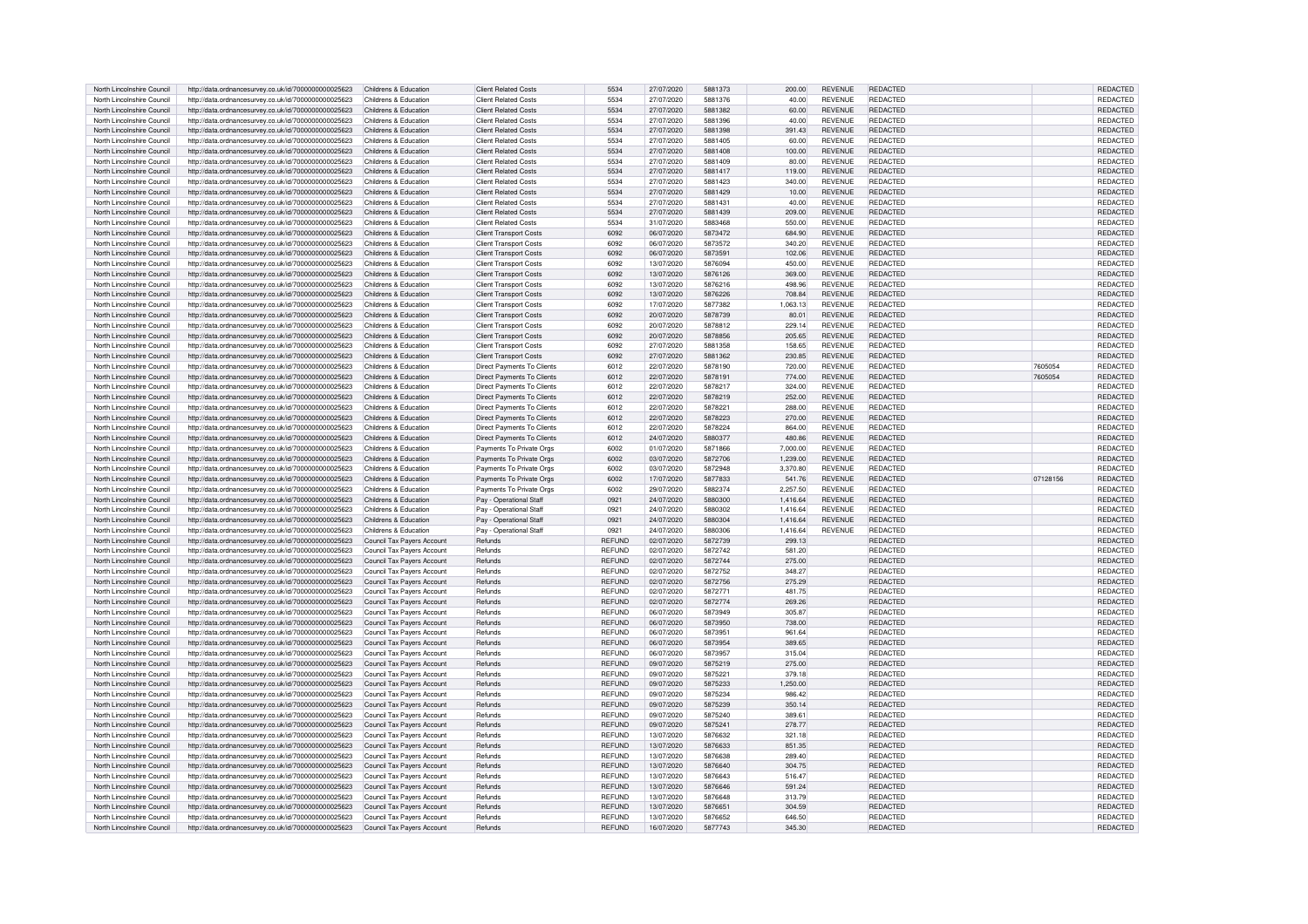| North Lincolnshire Council | http://data.ordnancesurvey.co.uk/id/7000000000025623 | Council Tax Payers Account       | Refunds                        | REFUND        | 16/07/2020 | 5877744 | 460.82                      | <b>REDACTED</b> | REDACTED        |
|----------------------------|------------------------------------------------------|----------------------------------|--------------------------------|---------------|------------|---------|-----------------------------|-----------------|-----------------|
| North Lincolnshire Council | http://data.ordnancesurvey.co.uk/id/7000000000025623 | Council Tax Payers Account       | <b>Refunds</b>                 | <b>REFUND</b> | 16/07/2020 | 5877747 | 288.62                      | REDACTED        | REDACTED        |
|                            |                                                      |                                  |                                |               |            |         |                             |                 |                 |
| North Lincolnshire Council | http://data.ordnancesurvey.co.uk/id/7000000000025623 | Council Tax Payers Account       | <b>Refunds</b>                 | <b>REFUND</b> | 16/07/2020 | 5877753 | 1.012.72                    | REDACTED        | REDACTED        |
| North Lincolnshire Council | http://data.ordnancesurvey.co.uk/id/7000000000025623 | Council Tax Payers Account       | Refunds                        | REFUND        | 16/07/2020 | 5877762 | 374.22                      | REDACTED        | REDACTED        |
| North Lincolnshire Council |                                                      |                                  |                                | REFUND        | 16/07/2020 | 5877764 | 2,572.35                    | REDACTED        | REDACTED        |
|                            | http://data.ordnancesurvey.co.uk/id/7000000000025623 | Council Tax Payers Account       | Refunds                        |               |            |         |                             |                 |                 |
| North Lincolnshire Council | http://data.ordnancesurvey.co.uk/id/7000000000025623 | Council Tax Payers Account       | Refunds                        | REFUND        | 16/07/2020 | 5877766 | 286.58                      | REDACTED        | REDACTED        |
|                            |                                                      |                                  | Refunds                        |               | 16/07/2020 | 5877777 | 345.49                      | <b>REDACTED</b> | REDACTED        |
| North Lincolnshire Council | http://data.ordnancesurvey.co.uk/id/7000000000025623 | Council Tax Payers Account       |                                | REFUND        |            |         |                             |                 |                 |
| North Lincolnshire Council | http://data.ordnancesurvey.co.uk/id/7000000000025623 | Council Tax Payers Account       | Refunds                        | <b>REFUND</b> | 16/07/2020 | 5877778 | 2,218.88                    | REDACTED        | REDACTED        |
| North Lincolnshire Council |                                                      |                                  |                                |               |            | 5877779 |                             |                 |                 |
|                            | http://data.ordnancesurvey.co.uk/id/7000000000025623 | Council Tax Payers Account       | Refunds                        | REFUND        | 16/07/2020 |         | 255.74                      | REDACTED        | REDACTED        |
| North Lincolnshire Council | http://data.ordnancesurvey.co.uk/id/7000000000025623 | Council Tax Payers Account       | Refunds                        | REFUND        | 16/07/2020 | 587778  | 593.02                      | REDACTED        | REDACTED        |
|                            |                                                      |                                  |                                |               |            |         |                             |                 |                 |
| North Lincolnshire Council | http://data.ordnancesurvey.co.uk/id/7000000000025623 | Council Tax Payers Account       | Refunds                        | REFUND        | 23/07/2020 | 5880445 | 407.29                      | REDACTED        | REDACTED        |
| North Lincolnshire Council | http://data.ordnancesurvey.co.uk/id/7000000000025623 | Council Tax Payers Account       | Refunds                        | <b>REFUND</b> | 23/07/2020 | 5880452 | 422.38                      | REDACTED        | REDACTED        |
|                            |                                                      |                                  |                                |               |            |         |                             |                 |                 |
| North Lincolnshire Council | http://data.ordnancesurvey.co.uk/id/7000000000025623 | Council Tax Payers Account       | Refunds                        | REFUND        | 23/07/2020 | 5880456 | 267.00                      | <b>REDACTED</b> | REDACTED        |
| North Lincolnshire Council | http://data.ordnancesurvey.co.uk/id/7000000000025623 | Council Tax Payers Account       | Refunds                        | REFUND        | 23/07/2020 | 5880464 | 417.56                      | REDACTED        | REDACTED        |
|                            |                                                      |                                  |                                |               |            |         |                             |                 |                 |
| North Lincolnshire Council | http://data.ordnancesurvey.co.uk/id/7000000000025623 | Council Tax Payers Account       | <b>Refunds</b>                 | REFUND        | 23/07/2020 | 5880466 | 260.85                      | <b>REDACTED</b> | REDACTED        |
| North Lincolnshire Council | http://data.ordnancesurvey.co.uk/id/7000000000025623 | Council Tax Payers Account       | Refunds                        | REFUND        | 27/07/2020 | 5881739 | 257.49                      | REDACTED        | REDACTED        |
|                            |                                                      |                                  |                                |               |            |         |                             |                 |                 |
| North Lincolnshire Council | http://data.ordnancesurvey.co.uk/id/7000000000025623 | Council Tax Payers Account       | <b>Refunds</b>                 | <b>REFUND</b> | 30/07/2020 | 5883261 | 479.11                      | REDACTED        | REDACTED        |
| North Lincolnshire Council | http://data.ordnancesurvey.co.uk/id/7000000000025623 | Council Tax Payers Account       | Refunds                        | <b>REFUND</b> | 30/07/2020 | 5883263 | 1,618.92                    | REDACTED        | <b>REDACTED</b> |
|                            |                                                      |                                  |                                |               |            |         |                             |                 |                 |
| North Lincolnshire Council | http://data.ordnancesurvey.co.uk/id/7000000000025623 | Council Tax Payers Account       | Refunds                        | <b>REFUND</b> | 30/07/2020 | 5883265 | 675.40                      | REDACTED        | REDACTED        |
| North Lincolnshire Council | http://data.ordnancesurvey.co.uk/id/7000000000025623 | Council Tax Payers Account       | Refunds                        | REFUND        | 30/07/2020 | 5883266 | 734.00                      | REDACTED        | REDACTED        |
|                            |                                                      |                                  |                                |               |            |         |                             |                 |                 |
| North Lincolnshire Council | http://data.ordnancesurvey.co.uk/id/7000000000025623 | Council Tax Payers Account       | Refunds                        | REFUND        | 30/07/2020 | 5883276 | 845.64                      | REDACTED        | REDACTED        |
| North Lincolnshire Council | http://data.ordnancesurvey.co.uk/id/7000000000025623 | Council Tax Payers Account       | Refunds                        | <b>REFUND</b> | 30/07/2020 | 5883283 | 854.05                      | <b>REDACTED</b> | <b>REDACTED</b> |
|                            |                                                      |                                  |                                |               |            |         |                             |                 |                 |
| North Lincolnshire Council | http://data.ordnancesurvey.co.uk/id/7000000000025623 | Council Tax Payers Account       | Refunds                        | REFUND        | 30/07/2020 | 5883285 | 271.14                      | REDACTED        | REDACTED        |
| North Lincolnshire Council | http://data.ordnancesurvey.co.uk/id/7000000000025623 | Council Tax Payers Account       | Refunds                        | <b>REFUND</b> | 30/07/2020 | 5883297 | 466.92                      | REDACTED        | REDACTED        |
|                            |                                                      |                                  |                                |               |            |         |                             |                 |                 |
| North Lincolnshire Council | http://data.ordnancesurvey.co.uk/id/7000000000025623 | Council Tax Payers Account       | <b>Refunds</b>                 | REFUND        | 30/07/2020 | 5883299 | 271.83                      | <b>REDACTED</b> | REDACTED        |
| North Lincolnshire Council |                                                      |                                  | Improvement Grants             | A088          | 22/07/2020 | 5877845 | 2,200.00<br>CAPITAL         | <b>REDACTED</b> | REDACTED        |
|                            | http://data.ordnancesurvey.co.uk/id/7000000000025623 | Culture, Env, Reg & Planning Cap |                                |               |            |         |                             |                 |                 |
| North Lincolnshire Council | http://data.ordnancesurvey.co.uk/id/7000000000025623 | <b>Housing Services</b>          | Gen Office Exp (Incl Postage)  | 5603          | 08/07/2020 | 5874010 | <b>REVENUE</b><br>600.03    | <b>REDACTED</b> | REDACTED        |
| North Lincolnshire Council |                                                      |                                  |                                | 5603          | 08/07/2020 | 5874011 | 350.05<br><b>REVENUE</b>    | <b>REDACTED</b> | REDACTED        |
|                            | http://data.ordnancesurvey.co.uk/id/7000000000025623 | <b>Housing Services</b>          | Gen Office Exp (Incl Postage)  |               |            |         |                             |                 |                 |
| North Lincolnshire Council | http://data.ordnancesurvey.co.uk/id/7000000000025623 | <b>Housing Services</b>          | Gen Office Exp (Incl Postage)  | 5603          | 08/07/2020 | 5874012 | 510.02<br><b>REVENUE</b>    | <b>REDACTED</b> | REDACTED        |
|                            |                                                      |                                  |                                |               |            |         |                             |                 |                 |
| North Lincolnshire Council | http://data.ordnancesurvey.co.uk/id/7000000000025623 | <b>Housing Services</b>          | Gen Office Exp (Incl Postage)  | 5603          | 17/07/2020 | 5877862 | 317.04<br><b>REVENUE</b>    | <b>REDACTED</b> | REDACTED        |
| North Lincolnshire Council | http://data.ordnancesurvey.co.uk/id/7000000000025623 | <b>Housing Services</b>          | Gen Office Exp (Incl Postage)  | 5603          | 24/07/2020 | 5880553 | 499.32<br><b>REVENUE</b>    | <b>REDACTED</b> | REDACTED        |
|                            |                                                      |                                  |                                |               |            |         |                             |                 |                 |
| North Lincolnshire Council | http://data.ordnancesurvey.co.uk/id/7000000000025623 | <b>Housing Services</b>          | Rents                          | 3201          | 08/07/2020 | 5873369 | 37,974.04<br><b>REVENUE</b> | REDACTED        | REDACTED        |
| North Lincolnshire Council | http://data.ordnancesurvey.co.uk/id/7000000000025623 | N Lincs Gf Balance Sheet         | <b>Hsg Bens Debtors System</b> | A57D          | 08/07/2020 | 5874099 | 400.00<br>CAPITAL           | <b>REDACTED</b> | REDACTED        |
|                            |                                                      |                                  |                                |               |            |         |                             |                 |                 |
| North Lincolnshire Council | http://data.ordnancesurvey.co.uk/id/7000000000025623 | Nndr Payers Account              | Refunds                        | <b>REFUND</b> | 03/07/2020 | 5873048 | 9,798.87                    | REDACTED        | REDACTED        |
| North Lincolnshire Council | http://data.ordnancesurvey.co.uk/id/7000000000025623 | Nndr Payers Account              | Refunds                        | REFUND        | 03/07/2020 | 5873049 | 5,094.99                    | REDACTED        | REDACTED        |
|                            |                                                      |                                  |                                |               |            |         |                             |                 |                 |
| North Lincolnshire Council | http://data.ordnancesurvey.co.uk/id/7000000000025623 | Nndr Pavers Account              | Refunds                        | <b>REFUND</b> | 03/07/2020 | 5873050 | 6,931.05                    | REDACTED        | REDACTED        |
| North Lincolnshire Council | http://data.ordnancesurvey.co.uk/id/7000000000025623 | Nndr Payers Account              | <b>Refunds</b>                 | <b>RFFUND</b> | 03/07/2020 | 5873051 | 7,246.94                    | <b>REDACTED</b> | REDACTED        |
|                            |                                                      |                                  |                                |               |            |         |                             |                 |                 |
| North Lincolnshire Council | http://data.ordnancesurvey.co.uk/id/7000000000025623 | Nndr Pavers Account              | Refunds                        | REFUND        | 03/07/2020 | 5873052 | 558.03                      | REDACTED        | REDACTED        |
| North Lincolnshire Council | http://data.ordnancesurvey.co.uk/id/7000000000025623 | Nndr Pavers Account              | Refunds                        | REFUND        | 03/07/2020 | 5873053 | 2,226.34                    | REDACTED        | REDACTED        |
|                            |                                                      |                                  |                                |               |            |         |                             |                 |                 |
| North Lincolnshire Council | http://data.ordnancesurvey.co.uk/id/7000000000025623 | Nndr Payers Account              | <b>Refunds</b>                 | REFUND        | 03/07/2020 | 5873056 | 2.182.42                    | REDACTED        | <b>REDACTED</b> |
| North Lincolnshire Council |                                                      |                                  | Refunds                        | REFUND        | 03/07/2020 | 5873057 | 770.84                      | REDACTED        | <b>REDACTED</b> |
|                            | http://data.ordnancesurvey.co.uk/id/7000000000025623 | Nndr Payers Account              |                                |               |            |         |                             |                 |                 |
| North Lincolnshire Council | http://data.ordnancesurvey.co.uk/id/7000000000025623 | Nndr Payers Account              | Refunds                        | REFUND        | 03/07/2020 | 5873058 | 907.05                      | REDACTED        | REDACTE         |
|                            |                                                      |                                  |                                |               |            | 5873059 | 915.27                      |                 |                 |
| North Lincolnshire Council | http://data.ordnancesurvey.co.uk/id/7000000000025623 | Nndr Payers Account              | Refunds                        | REFUND        | 03/07/2020 |         |                             | REDACTED        | REDACTE         |
| North Lincolnshire Council | http://data.ordnancesurvey.co.uk/id/7000000000025623 | Nndr Payers Account              | Refunds                        | REFUND        | 03/07/2020 | 5873060 | 5,374.20                    | REDACTED        | REDACTED        |
|                            |                                                      |                                  |                                |               |            |         |                             |                 |                 |
| North Lincolnshire Council | http://data.ordnancesurvey.co.uk/id/7000000000025623 | Nndr Payers Account              | Refunds                        | REFUND        | 03/07/2020 | 5873061 | 1,578.43                    | REDACTED        | REDACTED        |
| North Lincolnshire Council | http://data.ordnancesurvey.co.uk/id/7000000000025623 | Nndr Payers Account              | Refunds                        | REFUND        | 03/07/2020 | 5873062 | 1,077.75                    | REDACTED        | REDACTED        |
|                            |                                                      |                                  |                                |               |            |         |                             |                 |                 |
| North Lincolnshire Council | http://data.ordnancesurvey.co.uk/id/7000000000025623 | Nndr Payers Account              | Refunds                        | REFUND        | 03/07/2020 | 5873063 | 371.63                      | REDACTED        | REDACTED        |
| North Lincolnshire Council | http://data.ordnancesurvey.co.uk/id/7000000000025623 | Nndr Payers Account              | <b>Refunds</b>                 | <b>REFUND</b> | 03/07/2020 | 5873064 | 99,318.07                   | <b>REDACTED</b> | <b>REDACTED</b> |
|                            |                                                      |                                  |                                |               |            |         |                             |                 |                 |
| North Lincolnshire Council | http://data.ordnancesurvey.co.uk/id/7000000000025623 | Nndr Payers Account              | <b>Refunds</b>                 | <b>RFFUND</b> | 03/07/2020 | 5873065 | 4,778.65                    | REDACTED        | REDACTED        |
| North Lincolnshire Council | http://data.ordnancesurvey.co.uk/id/7000000000025623 | Nndr Pavers Account              | Refunds                        | REFUND        | 10/07/2020 | 5875695 | 4,210.29                    | REDACTED        | REDACTED        |
|                            |                                                      |                                  |                                |               |            |         |                             |                 |                 |
| North Lincolnshire Council | http://data.ordnancesurvey.co.uk/id/7000000000025623 | Nndr Pavers Account              | <b>Refunds</b>                 | <b>REFUND</b> | 10/07/2020 | 5875696 | 602.62                      | REDACTED        | <b>REDACTED</b> |
| North Lincolnshire Council | http://data.ordnancesurvey.co.uk/id/7000000000025623 | Nndr Pavers Account              | <b>Refunds</b>                 | <b>RFFUND</b> | 10/07/2020 | 5875697 | 2.283.00                    | <b>REDACTED</b> | <b>REDACTED</b> |
|                            |                                                      |                                  |                                |               |            |         |                             |                 |                 |
| North Lincolnshire Council | http://data.ordnancesurvey.co.uk/id/7000000000025623 | Nndr Payers Account              | Refunds                        | <b>REFUND</b> | 10/07/2020 | 5875698 | 2.580.75                    | REDACTED        | REDACTED        |
| North Lincolnshire Council | http://data.ordnancesurvey.co.uk/id/7000000000025623 | Nndr Payers Account              | Refunds                        | <b>REFUND</b> | 10/07/2020 | 5875699 | 1,208.80                    | REDACTED        | REDACTED        |
|                            |                                                      |                                  |                                |               |            |         |                             |                 |                 |
| North Lincolnshire Council | http://data.ordnancesurvey.co.uk/id/7000000000025623 | Nndr Payers Account              | Refunds                        | <b>REFUND</b> | 10/07/2020 | 5875700 | 860.40                      | REDACTED        | REDACTE         |
| North Lincolnshire Council | http://data.ordnancesurvey.co.uk/id/7000000000025623 | <b>Nndr Pavers Account</b>       | Refunds                        | REFUND        | 10/07/2020 | 5875701 | 29,174.00                   | REDACTED        | REDACTED        |
|                            |                                                      |                                  |                                |               |            |         |                             |                 |                 |
| North Lincolnshire Council | http://data.ordnancesurvey.co.uk/id/7000000000025623 | Nndr Payers Account              | Refunds                        | REFUND        | 10/07/2020 | 5875702 | 1,102.21                    | REDACTED        | REDACTED        |
| North Lincolnshire Council | http://data.ordnancesurvey.co.uk/id/7000000000025623 | Nndr Pavers Account              | Refunds                        | REFUND        | 10/07/2020 | 5875703 | 2,755.82                    | REDACTED        | REDACTED        |
|                            |                                                      |                                  |                                |               |            |         |                             |                 |                 |
| North Lincolnshire Council | http://data.ordnancesurvey.co.uk/id/7000000000025623 | Nndr Pavers Account              | Refunds                        | REFUND        | 10/07/2020 | 5875704 | 4,542.25                    | REDACTED        | REDACTED        |
| North Lincolnshire Council | http://data.ordnancesurvey.co.uk/id/7000000000025623 | Nndr Payers Account              | <b>Refunds</b>                 | <b>RFFUND</b> | 10/07/2020 | 5875705 | 1,597.35                    | REDACTED        | REDACTED        |
|                            |                                                      |                                  |                                |               |            |         |                             |                 |                 |
| North Lincolnshire Council | http://data.ordnancesurvey.co.uk/id/7000000000025623 | Nndr Pavers Account              | Refunds                        | REFUND        | 17/07/2020 | 5877913 | 437.80                      | <b>REDACTED</b> | REDACTED        |
| North Lincolnshire Council | http://data.ordnancesurvey.co.uk/id/7000000000025623 | Nndr Pavers Account              | Refunds                        | REFUND        | 17/07/2020 | 5877914 | 497.50                      | REDACTED        | REDACTED        |
|                            |                                                      |                                  |                                |               |            |         |                             |                 |                 |
| North Lincolnshire Council | http://data.ordnancesurvey.co.uk/id/7000000000025623 | Nndr Payers Account              | Refunds                        | REFUND        | 17/07/2020 | 5877915 | 500.00                      | REDACTED        | REDACTED        |
| North Lincolnshire Council | http://data.ordnancesurvey.co.uk/id/7000000000025623 | Nndr Payers Account              | Refunds                        | REFUND        | 17/07/2020 | 5877917 | 1,287.40                    | REDACTED        | REDACTED        |
|                            |                                                      |                                  |                                |               |            |         |                             |                 |                 |
| North Lincolnshire Council | http://data.ordnancesurvey.co.uk/id/7000000000025623 | Nndr Payers Account              | Refunds                        | REFUND        | 17/07/2020 | 5877918 | 3,123.00                    | REDACTED        | REDACTED        |
| North Lincolnshire Council | http://data.ordnancesurvey.co.uk/id/7000000000025623 | Nndr Payers Account              | Refunds                        | REFUND        | 17/07/2020 | 5877919 | 400.00                      | REDACTED        | REDACTED        |
|                            |                                                      |                                  |                                |               |            |         |                             |                 |                 |
| North Lincolnshire Council | http://data.ordnancesurvey.co.uk/id/7000000000025623 | Nndr Payers Account              | Refunds                        | <b>REFUND</b> | 17/07/2020 | 5877920 | 2.310.00                    | <b>REDACTED</b> | REDACTED        |
| North Lincolnshire Council | http://data.ordnancesurvey.co.uk/id/7000000000025623 | Nndr Payers Account              | Refunds                        | REFUND        | 17/07/2020 | 5877921 | 14,436.00                   | REDACTED        | REDACTED        |
|                            |                                                      |                                  |                                |               |            |         |                             |                 |                 |
| North Lincolnshire Council | http://data.ordnancesurvey.co.uk/id/7000000000025623 | Nndr Payers Account              | Refunds                        | REFUND        | 17/07/2020 | 5877922 | 12,800.00                   | REDACTED        | REDACTED        |
| North Lincolnshire Council | http://data.ordnancesurvey.co.uk/id/7000000000025623 | Nndr Pavers Account              | Refunds                        | REFUND        | 17/07/2020 | 5877923 | 337.79                      | REDACTED        | <b>REDACTED</b> |
|                            |                                                      |                                  |                                |               |            |         |                             |                 |                 |
| North Lincolnshire Council | http://data.ordnancesurvey.co.uk/id/7000000000025623 | Nndr Payers Account              | <b>Refunds</b>                 | <b>REFUND</b> | 17/07/2020 | 5877924 | 646.87                      | REDACTED        | <b>REDACTED</b> |
| North Lincolnshire Council | http://data.ordnancesurvey.co.uk/id/7000000000025623 | Nndr Payers Account              | Refunds                        | <b>REFUND</b> | 17/07/2020 | 5877925 | 429.00                      | REDACTED        | REDACTED        |
|                            |                                                      |                                  |                                |               |            |         |                             |                 |                 |
|                            | http://data.ordnancesurvey.co.uk/id/7000000000025623 | Nndr Pavers Account              | Refunds                        | REFUND        | 17/07/2020 | 5877926 | 1,285.00                    | <b>REDACTED</b> | <b>REDACTED</b> |
| North Lincolnshire Council |                                                      |                                  |                                |               |            |         |                             |                 |                 |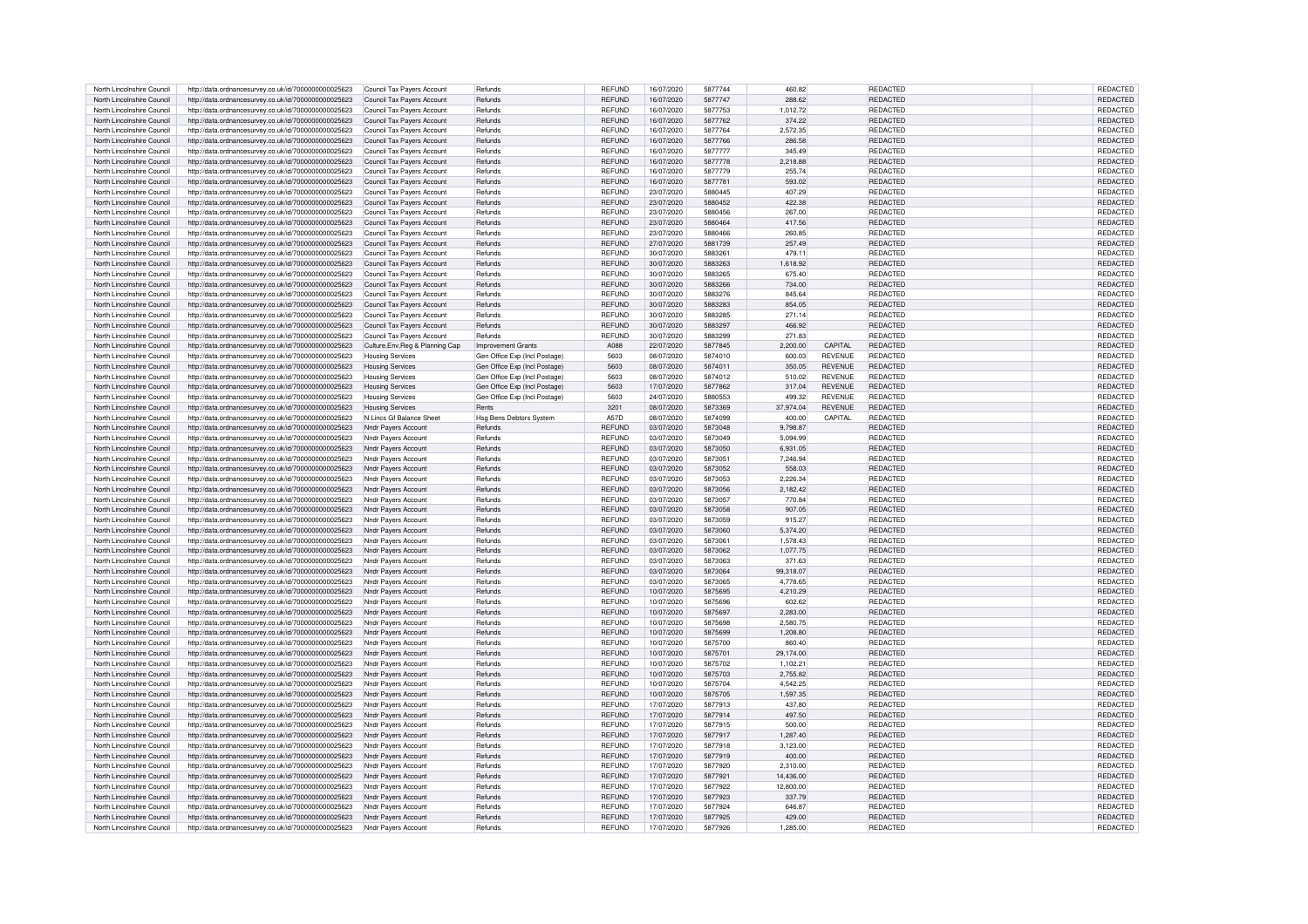| North Lincolnshire Council |                                                      | Nndr Payers Account            | Refunds                        | <b>REFUND</b> | 17/07/2020 | 5877927 | 725.20         |                | <b>REDACTED</b>                 |          | <b>REDACTED</b> |
|----------------------------|------------------------------------------------------|--------------------------------|--------------------------------|---------------|------------|---------|----------------|----------------|---------------------------------|----------|-----------------|
|                            | http://data.ordnancesurvey.co.uk/id/7000000000025623 |                                |                                |               |            |         |                |                |                                 |          |                 |
| North Lincolnshire Council | http://data.ordnancesurvey.co.uk/id/7000000000025623 | Nndr Payers Account            | Refunds                        | <b>REFUND</b> | 17/07/2020 | 5877928 | 2,921.45       |                | REDACTED                        |          | REDACTED        |
| North Lincolnshire Council | http://data.ordnancesurvey.co.uk/id/7000000000025623 | Nndr Payers Account            | Refunds                        | <b>REFUND</b> | 17/07/2020 | 5877929 | 2,856.00       |                | REDACTED                        |          | REDACTED        |
| North Lincolnshire Council | http://data.ordnancesurvey.co.uk/id/7000000000025623 | Nndr Pavers Account            | Refunds                        | <b>REFUND</b> | 17/07/2020 | 5877930 | 2,772.70       |                | REDACTED                        |          | REDACTED        |
|                            |                                                      |                                |                                |               |            |         |                |                |                                 |          |                 |
| North Lincolnshire Council | http://data.ordnancesurvey.co.uk/id/7000000000025623 | Nndr Payers Account            | Refunds                        | <b>REFUND</b> | 17/07/2020 | 5877931 | 329.05         |                | <b>REDACTED</b>                 |          | <b>REDACTED</b> |
| North Lincolnshire Council | http://data.ordnancesurvey.co.uk/id/7000000000025623 | Nndr Payers Account            | Refunds                        | <b>RFFUND</b> | 17/07/2020 | 5877932 | 1,596.80       |                | <b>REDACTED</b>                 |          | <b>REDACTED</b> |
| North Lincolnshire Council | http://data.ordnancesurvey.co.uk/id/7000000000025623 | Nndr Pavers Account            | Refunds                        | <b>REFUND</b> | 17/07/2020 | 5877934 | 934.50         |                | REDACTED                        |          | REDACTED        |
|                            |                                                      |                                |                                |               |            |         |                |                |                                 |          |                 |
| North Lincolnshire Council | http://data.ordnancesurvey.co.uk/id/7000000000025623 | Nndr Payers Account            | Refunds                        | REFUND        | 17/07/2020 | 5877935 | 1,050.00       |                | REDACTED                        |          | <b>REDACTED</b> |
| North Lincolnshire Council | http://data.ordnancesurvey.co.uk/id/7000000000025623 | Nndr Payers Account            | Refunds                        | <b>REFUND</b> | 17/07/2020 | 5877937 | 1.447.10       |                | REDACTED                        |          | <b>REDACTED</b> |
|                            |                                                      |                                |                                |               |            |         |                |                |                                 |          |                 |
| North Lincolnshire Council | http://data.ordnancesurvey.co.uk/id/7000000000025623 | Nndr Payers Account            | Refunds                        | <b>REFUND</b> | 17/07/2020 | 5877938 | 1,833.00       |                | <b>REDACTED</b>                 |          | REDACTED        |
| North Lincolnshire Council | http://data.ordnancesurvey.co.uk/id/7000000000025623 | Nndr Payers Account            | Refunds                        | <b>REFUND</b> | 17/07/2020 | 5877939 | 1,896.50       |                | REDACTED                        |          | REDACTED        |
| North Lincolnshire Council | http://data.ordnancesurvey.co.uk/id/7000000000025623 | Nndr Payers Account            | Refunds                        | <b>REFUND</b> | 17/07/2020 | 5877940 | 1.526.80       |                | REDACTED                        |          | <b>REDACTED</b> |
|                            |                                                      |                                |                                |               |            |         |                |                |                                 |          |                 |
| North Lincolnshire Council | http://data.ordnancesurvey.co.uk/id/7000000000025623 | Nndr Pavers Account            | Refunds                        | REFUND        | 17/07/2020 | 5877941 | 1,850.65       |                | REDACTED                        |          | REDACTED        |
| North Lincolnshire Council | http://data.ordnancesurvey.co.uk/id/7000000000025623 | Nndr Pavers Account            | Refunds                        | <b>REFUND</b> | 17/07/2020 | 5877942 | 11,008.00      |                | <b>REDACTED</b>                 |          | <b>REDACTED</b> |
| North Lincolnshire Council | http://data.ordnancesurvey.co.uk/id/7000000000025623 | Nndr Payers Account            | Refunds                        | <b>RFFUND</b> | 17/07/2020 | 5877944 | 2,139.70       |                | <b>REDACTED</b>                 |          | <b>REDACTED</b> |
|                            |                                                      |                                |                                |               |            |         |                |                |                                 |          |                 |
| North Lincolnshire Council | http://data.ordnancesurvey.co.uk/id/7000000000025623 | Nndr Payers Account            | Refunds                        | <b>REFUND</b> | 17/07/2020 | 5877945 | 8,462.83       |                | <b>REDACTED</b>                 |          | REDACTED        |
| North Lincolnshire Council | http://data.ordnancesurvey.co.uk/id/7000000000025623 | Nndr Payers Account            | Refunds                        | <b>REFUND</b> | 17/07/2020 | 5877947 | 1,288.40       |                | REDACTED                        |          | REDACTED        |
| North Lincolnshire Council | http://data.ordnancesurvey.co.uk/id/7000000000025623 | Nndr Payers Account            | Refunds                        | <b>REFUND</b> | 17/07/2020 | 5877949 | 823.35         |                | <b>REDACTED</b>                 |          | <b>REDACTED</b> |
|                            |                                                      |                                |                                |               |            |         |                |                |                                 |          |                 |
| North Lincolnshire Council | http://data.ordnancesurvey.co.uk/id/7000000000025623 | Nndr Payers Account            | Refunds                        | <b>REFUND</b> | 17/07/2020 | 5877951 | 11.264.00      |                | REDACTED                        |          | REDACTED        |
| North Lincolnshire Council | http://data.ordnancesurvey.co.uk/id/7000000000025623 | Nndr Payers Account            | Refunds                        | <b>REFUND</b> | 17/07/2020 | 5877953 | 1,068.85       |                | <b>REDACTED</b>                 |          | <b>REDACTED</b> |
| North Lincolnshire Council | http://data.ordnancesurvey.co.uk/id/7000000000025623 | Nndr Payers Account            | Refunds                        | REFUND        | 17/07/2020 | 5877954 | 562.40         |                | REDACTED                        |          | REDACTED        |
|                            |                                                      |                                |                                |               |            |         |                |                |                                 |          |                 |
| North Lincolnshire Council | http://data.ordnancesurvey.co.uk/id/7000000000025623 | Nndr Payers Account            | Refunds                        | <b>REFUND</b> | 24/07/2020 | 5880856 | 449.80         |                | REDACTED                        |          | REDACTED        |
| North Lincolnshire Council | http://data.ordnancesurvey.co.uk/id/7000000000025623 | Nndr Payers Account            | Refunds                        | <b>REFUND</b> | 24/07/2020 | 5880857 | 2,281.75       |                | <b>REDACTED</b>                 |          | REDACTED        |
| North Lincolnshire Council | http://data.ordnancesurvey.co.uk/id/7000000000025623 | Nndr Payers Account            | Refunds                        | <b>REFUND</b> | 24/07/2020 | 5880858 | 1.040.00       |                | <b>REDACTED</b>                 |          | REDACTED        |
|                            |                                                      |                                |                                |               |            |         |                |                |                                 |          |                 |
| North Lincolnshire Council | http://data.ordnancesurvey.co.uk/id/7000000000025623 | Nndr Payers Account            | Refunds                        | <b>REFUND</b> | 24/07/2020 | 5880859 | 103,932.81     |                | REDACTED                        |          | REDACTED        |
| North Lincolnshire Council | http://data.ordnancesurvey.co.uk/id/7000000000025623 | Nndr Pavers Account            | Refunds                        | <b>RFFUND</b> | 24/07/2020 | 5880860 | 3.394.74       |                | <b>REDACTED</b>                 |          | REDACTED        |
| North Lincolnshire Council |                                                      |                                | Refunds                        | <b>RFFUND</b> | 24/07/2020 | 5880861 | 570.18         |                | REDACTED                        |          | REDACTED        |
|                            | http://data.ordnancesurvey.co.uk/id/7000000000025623 | Nndr Payers Account            |                                |               |            |         |                |                |                                 |          |                 |
| North Lincolnshire Council | http://data.ordnancesurvey.co.uk/id/7000000000025623 | Nndr Payers Account            | Refunds                        | <b>REFUND</b> | 31/07/2020 | 5877943 | 2,375.85       |                | REDACTED                        |          | REDACTED        |
| North Lincolnshire Council | http://data.ordnancesurvey.co.uk/id/7000000000025623 | Nndr Payers Account            | Refunds                        | <b>REFUND</b> | 31/07/2020 | 5883710 | 1,192.13       |                | REDACTED                        |          | REDACTED        |
|                            |                                                      |                                |                                |               |            |         |                |                |                                 |          |                 |
| North Lincolnshire Council | http://data.ordnancesurvey.co.uk/id/7000000000025623 | Nndr Payers Account            | Refunds                        | <b>REFUND</b> | 31/07/2020 | 5883711 | 22,274.15      |                | REDACTED                        |          | <b>REDACTED</b> |
| North Lincolnshire Council | http://data.ordnancesurvey.co.uk/id/7000000000025623 | Nndr Pavers Account            | Refunds                        | <b>REFUND</b> | 31/07/2020 | 5883712 | 2,439.36       |                | <b>REDACTED</b>                 |          | REDACTED        |
| North Lincolnshire Council | http://data.ordnancesurvey.co.uk/id/7000000000025623 | Nndr Pavers Account            | Refunds                        | <b>REFUND</b> | 31/07/2020 | 5883713 | 7,549.02       |                | REDACTED                        |          | REDACTED        |
|                            |                                                      |                                |                                |               |            |         |                |                |                                 |          |                 |
| North Lincolnshire Council | http://data.ordnancesurvey.co.uk/id/7000000000025623 | Nndr Payers Account            | Refunds                        | <b>REFUND</b> | 31/07/2020 | 5883714 | 37,626.00      |                | <b>REDACTED</b>                 |          | REDACTED        |
| North Lincolnshire Council | http://data.ordnancesurvey.co.uk/id/7000000000025623 | Nndr Payers Account            | Refunds                        | <b>REFUND</b> | 31/07/2020 | 5883715 | 1,643.56       |                | REDACTED                        |          | REDACTED        |
| North Lincolnshire Council | http://data.ordnancesurvey.co.uk/id/7000000000025623 | Nndr Payers Account            | Refunds                        | <b>REFUND</b> | 31/07/2020 | 5883716 | 4,824.35       |                | REDACTED                        |          | REDACTED        |
|                            |                                                      |                                |                                |               |            |         |                |                |                                 |          |                 |
| North Lincolnshire Council | http://data.ordnancesurvey.co.uk/id/7000000000025623 | Nndr Payers Account            | Refunds                        | <b>REFUND</b> | 31/07/2020 | 5883717 | 9.296.20       |                | REDACTED                        |          | <b>REDACTED</b> |
| North Lincolnshire Council | http://data.ordnancesurvey.co.uk/id/7000000000025623 | Nndr Pavers Account            | Refunds                        | <b>REFUND</b> | 31/07/2020 | 5883718 | 25,770.00      |                | <b>REDACTED</b>                 |          | REDACTED        |
| North Lincolnshire Council | http://data.ordnancesurvey.co.uk/id/7000000000025623 | Nndr Payers Account            | Refunds                        | REFUND        | 31/07/2020 | 5883719 | 9,217.40       |                | <b>REDACTED</b>                 |          | REDACTED        |
|                            |                                                      |                                |                                |               |            |         |                |                |                                 |          |                 |
| North Lincolnshire Council | http://data.ordnancesurvey.co.uk/id/7000000000025623 | Nndr Payers Account            | Refunds                        | <b>REFUND</b> | 31/07/2020 | 5883720 | 7,686.00       |                | REDACTED                        |          | REDACTED        |
| North Lincolnshire Council | http://data.ordnancesurvey.co.uk/id/7000000000025623 | Nndr Payers Account            | Refunds                        | REFUND        | 31/07/2020 | 5883721 | 711.00         |                | <b>REDACTED</b>                 |          | REDACTED        |
| North Lincolnshire Council | http://data.ordnancesurvey.co.uk/id/7000000000025623 | Nndr Pavers Account            | Refunds                        | <b>REFUND</b> | 31/07/2020 | 5883722 | 5,732.00       |                | <b>REDACTED</b>                 |          | REDACTED        |
|                            |                                                      |                                |                                |               |            |         |                |                |                                 |          |                 |
| North Lincolnshire Council | http://data.ordnancesurvey.co.uk/id/7000000000025623 | Nndr Pavers Account            | Refunds                        | <b>REFUND</b> | 31/07/2020 | 5883723 | 12,963.80      |                | <b>REDACTED</b>                 |          | REDACTED        |
| North Lincolnshire Council | http://data.ordnancesurvey.co.uk/id/7000000000025623 | Nndr Payers Account            | Refunds                        | <b>REFUND</b> | 31/07/2020 | 5883724 | 9.217.40       |                | REDACTED                        |          | REDACTED        |
| North Lincolnshire Council | http://data.ordnancesurvey.co.uk/id/7000000000025623 | Nndr Payers Account            | Refunds                        | <b>REFUND</b> | 31/07/2020 | 5883725 | 15.410.56      |                | REDACTED                        |          | <b>REDACTED</b> |
|                            |                                                      |                                |                                |               |            |         |                |                |                                 |          |                 |
| North Lincolnshire Council | http://data.ordnancesurvey.co.uk/id/7000000000025623 | Nndr Pavers Account            | Refunds                        | <b>REFUND</b> | 31/07/2020 | 5883726 | 9,217.40       |                | REDACTED                        |          | REDACTED        |
| North Lincolnshire Council | http://data.ordnancesurvey.co.uk/id/7000000000025623 | Nndr Pavers Account            | Refunds                        | <b>REFUND</b> | 31/07/2020 | 5883727 | 9.217.40       |                | <b>REDACTED</b>                 |          | <b>REDACTED</b> |
| North Lincolnshire Council | http://data.ordnancesurvey.co.uk/id/7000000000025623 | Nndr Pavers Account            | Refunds                        | <b>REFUND</b> | 31/07/2020 | 5883728 | 27,142.00      |                | <b>REDACTED</b>                 |          | <b>REDACTED</b> |
|                            |                                                      |                                |                                |               |            |         |                |                |                                 |          |                 |
| North Lincolnshire Council | http://data.ordnancesurvey.co.uk/id/7000000000025623 | Nndr Payers Account            | Refunds                        | REFUND        | 31/07/2020 | 5883729 | 38.655.00      |                | <b>REDACTED</b>                 |          | REDACTED        |
| North Lincolnshire Council | http://data.ordnancesurvey.co.uk/id/7000000000025623 | Nndr Payers Account            | Refunds                        | <b>REFUND</b> | 31/07/2020 | 5883730 | 2.048.75       |                | REDACTED                        |          | REDACTED        |
| North Lincolnshire Council | http://data.ordnancesurvey.co.uk/id/7000000000025623 | Nndr Payers Account            | Refunds                        | <b>REFUND</b> | 31/07/2020 | 5883731 | 1.747.50       |                | <b>REDACTED</b>                 |          | <b>REDACTED</b> |
|                            |                                                      |                                |                                |               |            |         |                |                |                                 |          |                 |
| North Lincolnshire Council | http://data.ordnancesurvey.co.uk/id/7000000000025623 | Nndr Pavers Account            | Refunds                        | REFUND        | 31/07/2020 | 5883732 | 25,770.00      |                | REDACTED                        |          | REDACTED        |
| North Lincolnshire Council | http://data.ordnancesurvey.co.uk/id/7000000000025623 | Nndr Pavers Account            | Refunds                        | <b>REFUND</b> | 31/07/2020 | 5883733 | 3,200.00       |                | <b>REDACTED</b>                 |          | REDACTED        |
| North Lincolnshire Council | http://data.ordnancesurvey.co.uk/id/7000000000025623 | Corporate And Democratic Core  | It Hardware-Maintenance        | 5052          | 17/07/2020 | 5877734 | 7.200.00       | <b>REVENUE</b> | Redcentric Solutions Ltd        |          | <b>BED0136D</b> |
|                            |                                                      |                                |                                |               |            |         |                |                |                                 |          |                 |
| North Lincolnshire Council | http://data.ordnancesurvey.co.uk/id/7000000000025623 | Corporate And Democratic Core  | Telephone Rent/Calls           | 5403          | 17/07/2020 | 5877733 | 2.350.00       | <b>REVENUE</b> | Redcentric Solutions Ltd        |          | <b>RED0136D</b> |
| North Lincolnshire Council | http://data.ordnancesurvey.co.uk/id/7000000000025623 | Corporate And Democratic Core  | Telephone Rent/Calls           | 5403          | 17/07/2020 | 5877736 | $-467.19$      | <b>REVENUE</b> | Redcentric Solutions Ltd        |          | RED0136D        |
| North Lincolnshire Council | http://data.ordnancesurvey.co.uk/id/7000000000025623 | Corporate And Democratic Core  | Telephone Rent/Calls           | 5403          | 17/07/2020 | 5877737 | $-4.769.31$    | <b>REVENUE</b> | Redcentric Solutions Ltd.       |          | <b>RED0136D</b> |
|                            |                                                      |                                |                                |               |            |         |                |                |                                 |          |                 |
| North Lincolnshire Council | http://data.ordnancesurvey.co.uk/id/7000000000025623 | Environmental & Regulatory Svs | Payments To Private Orgs       | 6002          | 29/07/2020 | 5880609 | 959.40         | <b>REVENUE</b> | Refood Uk Ltd                   | 06561170 | <b>REF0100F</b> |
| North Lincolnshire Council | http://data.ordnancesurvey.co.uk/id/7000000000025623 | Childrens & Education          | Payments To Private Orgs       | 6002          | 10/07/2020 | 5874917 | 3.233.70       | <b>REVENUE</b> | Regional Foster Families        | 4217642  | <b>REG0076G</b> |
| North Lincolnshire Council |                                                      | Central Services To Public     |                                | 6090          | 01/07/2020 | 5872531 | 1.000.00       | <b>REVENUE</b> | <b>Relfection Perfection</b>    |          | CD028000        |
|                            | http://data.ordnancesurvey.co.uk/id/7000000000025623 |                                | <b>Business Support Grants</b> |               |            |         |                |                |                                 |          |                 |
| North Lincolnshire Council | http://data.ordnancesurvey.co.uk/id/7000000000025623 | Corporate And Democratic Core  | Repair & Maintenance Costs     | 3000          | 31/07/2020 | 5883458 | $\overline{0}$ | <b>REVENUE</b> | Rex Group Services Ltd          | 1534914  | <b>REX0004X</b> |
| North Lincolnshire Council | http://data.ordnancesurvey.co.uk/id/7000000000025623 | Corporate And Democratic Core  | Repair & Maintenance Costs     | 3000          | 31/07/2020 | 5883460 | $\overline{0}$ | <b>REVENUE</b> | Rex Group Services Ltd          | 1534914  | <b>REX0004X</b> |
| North Lincolnshire Council | http://data.ordnancesurvey.co.uk/id/7000000000025623 | Culture & Related Services     | Repair & Maintenance Costs     | 3000          | 31/07/2020 | 5883458 | 979.00         | <b>REVENUE</b> | Rex Group Services Ltd          | 1534914  | <b>REX0004X</b> |
|                            |                                                      |                                |                                |               |            |         |                |                |                                 |          |                 |
| North Lincolnshire Council | http://data.ordnancesurvey.co.uk/id/7000000000025623 | Culture & Related Services     | Repair & Maintenance Costs     | 3000          | 31/07/2020 | 5883460 | 89.00          | <b>REVENUE</b> | <b>Rex Group Services Ltd</b>   | 1534914  | <b>REX0004X</b> |
| North Lincolnshire Council | http://data.ordnancesurvey.co.uk/id/7000000000025623 | Fin&Inv I&F                    | Repair & Maintenance Costs     | 3000          | 31/07/2020 | 5883460 | 356.00         | <b>REVENUE</b> | Rex Group Services Ltd          | 1534914  | <b>REX0004X</b> |
| North Lincolnshire Council |                                                      |                                | Repair & Maintenance Costs     | 3000          | 31/07/2020 | 5883460 | 89.00          | <b>REVENUE</b> | <b>Rex Group Services Ltd</b>   | 1534914  | <b>REX0004X</b> |
|                            | http://data.ordnancesurvey.co.uk/id/7000000000025623 | <b>Planning Services</b>       |                                |               |            |         |                |                |                                 |          |                 |
| North Lincolnshire Council | http://data.ordnancesurvey.co.uk/id/7000000000025623 | Central Services To Public     | <b>Business Support Grants</b> | 6090          | 01/07/2020 | 5872520 | 4,500.00       | <b>REVENUE</b> | <b>Riach Financial Advisers</b> |          | CD027890        |
| North Lincolnshire Council | http://data.ordnancesurvey.co.uk/id/7000000000025623 | <b>Planning Services</b>       | Payments To Private Orgs       | 6002          | 10/07/2020 | 5875361 | 5,000.00       | <b>REVENUE</b> | Rider Levett Bucknall Uk Ltd    |          | RID0150D        |
| North Lincolnshire Council |                                                      |                                |                                |               |            | 5877841 |                |                |                                 |          |                 |
|                            | http://data.ordnancesurvey.co.uk/id/7000000000025623 | Planning Services              | Payments To Private Orgs       | 6002          | 17/07/2020 |         | 2,520.00       | <b>REVENUE</b> | Rider Levett Bucknall Uk Ltd    |          | <b>RID0150D</b> |
| North Lincolnshire Council | http://data.ordnancesurvey.co.uk/id/7000000000025623 | Culture & Related Services     | Equipment Maint.& Repair       | 5003          | 08/07/2020 | 5874130 | 498.41         | REVENUE        | Ripon Farm Services             | 3973430  | <b>PAR0006R</b> |
| North Lincolnshire Council | http://data.ordnancesurvey.co.uk/id/7000000000025623 | Culture & Related Services     | Equipment Purchase             | 5001          | 31/07/2020 | 5879595 | 18.00          | <b>REVENUE</b> | <b>Ripon Farm Services</b>      | 3973430  | <b>PAR0006F</b> |
| North Lincolnshire Council |                                                      | Culture & Related Services     | Materials                      | 5004          | 31/07/2020 | 5879595 | 213.00         | <b>REVENUE</b> | <b>Ripon Farm Services</b>      | 3973430  | <b>PAR0006R</b> |
|                            | http://data.ordnancesurvey.co.uk/id/7000000000025623 |                                |                                |               |            |         |                |                |                                 |          |                 |
| North Lincolnshire Council | http://data.ordnancesurvey.co.uk/id/7000000000025623 | Culture & Related Services     | Materials                      | 5004          | 05/08/2020 | 5882252 | 1.633.61       | <b>REVENUE</b> | Ripon Farm Services             | 9373430  | RFS0001S        |
| North Lincolnshire Council | http://data.ordnancesurvey.co.uk/id/7000000000025623 | Highways & Transport           | Equipment Maint.& Repair       | 5003          | 31/07/2020 | 5869736 | 248.11         | <b>REVENUE</b> | <b>Ripon Farm Services</b>      | 3973430  | PAR0006R        |
|                            |                                                      |                                |                                |               |            |         |                |                |                                 |          |                 |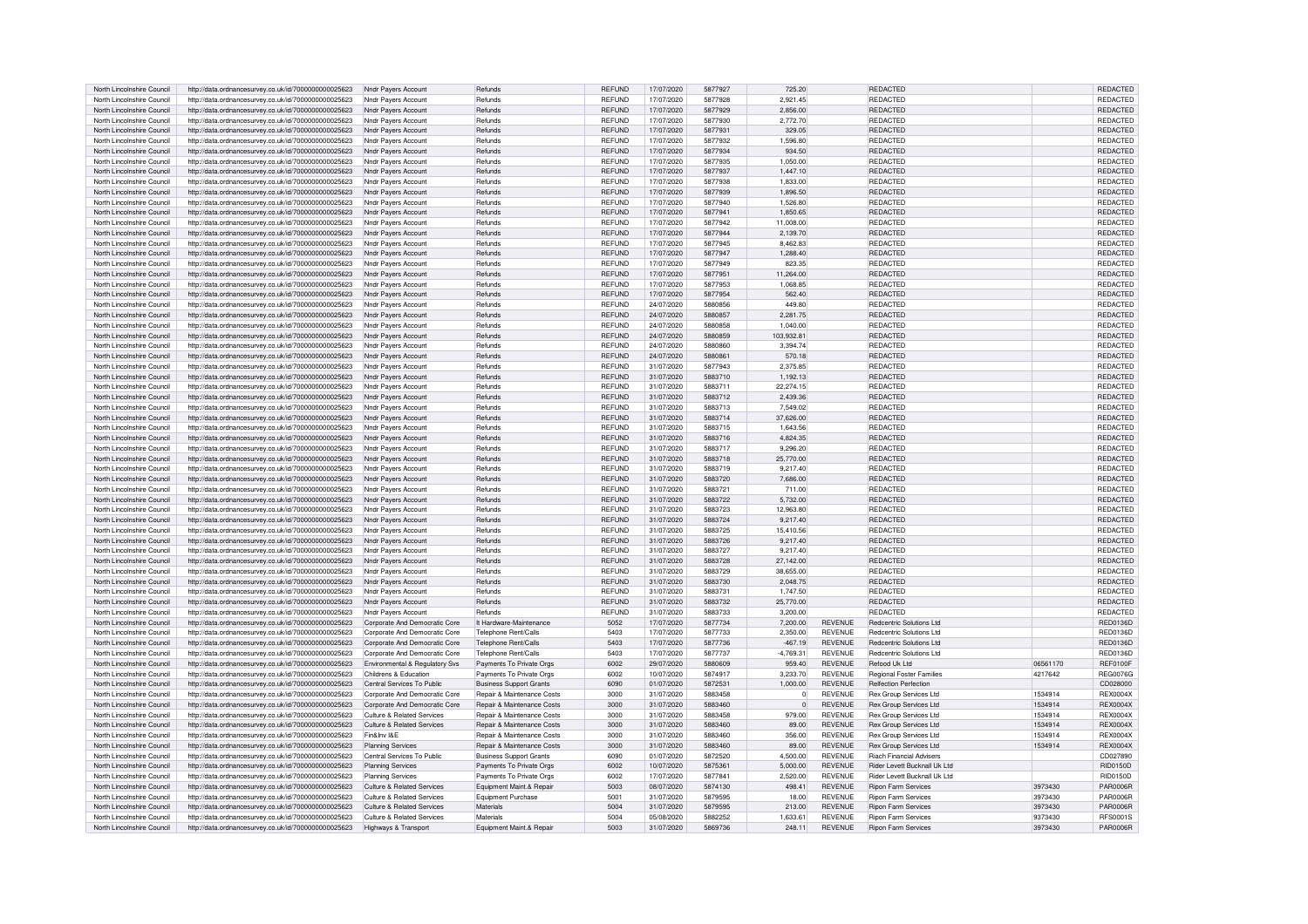| North Lincolnshire Council | http://data.ordnancesurvey.co.uk/id/7000000000025623 | Central Services To Public     | <b>Business Support Grants</b> | 6090 | 01/07/2020 | 5872527 | 1,000.00  | <b>REVENUE</b> | Riverdale Childminding                       |          | CD027960         |
|----------------------------|------------------------------------------------------|--------------------------------|--------------------------------|------|------------|---------|-----------|----------------|----------------------------------------------|----------|------------------|
|                            |                                                      |                                |                                |      |            |         |           |                |                                              |          |                  |
| North Lincolnshire Council | http://data.ordnancesurvey.co.uk/id/7000000000025623 | Central Services To Public     | <b>Business Support Grants</b> | 6090 | 22/07/2020 | 5880268 | 10.000.00 | <b>REVENUE</b> | Riverheights Property Ltd                    |          | CD028890         |
| North Lincolnshire Council | http://data.ordnancesurvey.co.uk/id/7000000000025623 | Environmental & Regulatory Sys | Other Vehicle Costs            | 4005 | 10/07/2020 | 5875557 | 3.586.00  | <b>REVENUE</b> | Riverside Truck Rental Ltd                   | 3190863  | <b>RIV0019V</b>  |
| North Lincolnshire Council | http://data.ordnancesurvey.co.uk/id/7000000000025623 | Environmental & Regulatory Svs | Other Vehicle Costs            | 4005 | 10/07/2020 | 5875558 | 3.586.00  | <b>REVENUE</b> | <b>Riverside Truck Rental Ltd</b>            | 3190863  | <b>RIV0019V</b>  |
| North Lincolnshire Council | http://data.ordnancesurvey.co.uk/id/7000000000025623 | Culture & Related Services     | Materials                      | 5004 | 29/07/2020 | 5881932 | 230.90    | <b>REVENUE</b> | <b>Riss Direct</b>                           |          | <b>BLS00065</b>  |
|                            |                                                      |                                |                                |      |            |         |           | <b>REVENUE</b> |                                              |          | CD027100         |
| North Lincolnshire Council | http://data.ordnancesurvey.co.uk/id/7000000000025623 | Central Services To Public     | <b>Business Support Grants</b> | 6090 | 01/07/2020 | 5872441 | 10.000.00 |                | <b>Bos Chartered Accountants</b>             |          |                  |
| North Lincolnshire Council | http://data.ordnancesurvey.co.uk/id/7000000000025623 | Central Services To Public     | <b>Business Support Grants</b> | 6090 | 15/07/2020 | 5877402 | 10,000.00 | <b>REVENUE</b> | <b>Boama Store</b>                           |          | CD028690         |
| North Lincolnshire Council | http://data.ordnancesurvey.co.uk/id/7000000000025623 | Environmental & Regulatory Sys | Materials                      | 5004 | 29/07/2020 | 5882108 | 265.45    | <b>REVENUE</b> | Roanza Ltd                                   | 08865644 | ENZ0001Z         |
| North Lincolnshire Council | http://data.ordnancesurvey.co.uk/id/7000000000025623 | Highways & Transport           | Materials                      | 5004 | 10/07/2020 | 5875453 | 1,136.60  | <b>REVENUE</b> | Roanza Ltd                                   | 08865644 | ENZ0001Z         |
|                            |                                                      |                                |                                |      |            |         |           |                |                                              |          |                  |
| North Lincolnshire Council | http://data.ordnancesurvey.co.uk/id/7000000000025623 | <b>Housing Services</b>        | Fees & Charges Income          | 9002 | 10/07/2020 | 5875161 | $-700.00$ | <b>REVENUE</b> | Rolec Energy Ltd                             | 10031908 | <b>BOL0032L</b>  |
| North Lincolnshire Council | http://data.ordnancesurvey.co.uk/id/7000000000025623 | Central Services To Public     | <b>Business Support Grants</b> | 6090 | 08/07/2020 | 587493  | 5.000.00  | <b>REVENUE</b> | Roller Doors Direct Limited                  |          | CD028250         |
| North Lincolnshire Council | http://data.ordnancesurvey.co.uk/id/7000000000025623 | Central Services To Public     | <b>Business Support Grants</b> | 6090 | 01/07/2020 | 5872515 | 10,000.00 | <b>REVENUE</b> | Rookery Wolds Wedding Venue                  |          | CD027840         |
| North Lincolnshire Council | http://data.ordnancesurvey.co.uk/id/7000000000025623 | Highways & Transport           | Equipment Purchase             | 5001 | 08/07/2020 | 5872934 | 1.070.00  | <b>REVENUE</b> | Room 9 Media Ltd                             |          | ROO0065C         |
| North Lincolnshire Council |                                                      | Adult Social Care              |                                | 5603 | 01/07/2020 | 5871525 | 153.10    | <b>REVENUE</b> |                                              | 4138203  | ROY0021\         |
|                            | http://data.ordnancesurvey.co.uk/id/7000000000025623 |                                | Gen Office Exp (Incl Postage)  |      |            |         |           |                | Royal Mail Group Plo                         |          |                  |
| North Lincolnshire Council | http://data.ordnancesurvey.co.uk/id/7000000000025623 | Adult Social Care              | Gen Office Exp (Incl Postage)  | 5603 | 10/07/2020 | 5875384 | 455.71    | <b>REVENUE</b> | Royal Mail Group Plo                         | 4138203  | ROY0021Y         |
| North Lincolnshire Council | http://data.ordnancesurvey.co.uk/id/7000000000025623 | Adult Social Care              | Gen Office Exp (Incl Postage)  | 5603 | 15/07/2020 | 5875619 | 146.24    | <b>REVENUE</b> | Royal Mail Group Plo                         | 4138203  | ROY0021Y         |
| North Lincolnshire Council | http://data.ordnancesurvey.co.uk/id/7000000000025623 | Central Services To Public     | Gen Office Exp (Incl Postage)  | 5603 | 01/07/2020 | 5871525 | 163.32    | <b>REVENUE</b> | Royal Mail Group Plo                         | 4138203  | ROY0021Y         |
|                            |                                                      |                                |                                |      |            | 5874171 |           |                |                                              |          |                  |
| North Lincolnshire Council | http://data.ordnancesurvey.co.uk/id/7000000000025623 | Central Services To Public     | Gen Office Exp (Incl Postage)  | 5603 | 08/07/2020 |         | 467.72    | <b>REVENUE</b> | Royal Mail Group Plo                         | 4138203  | ROY0021Y         |
| North Lincolnshire Council | http://data.ordnancesurvey.co.uk/id/7000000000025623 | Central Services To Public     | Gen Office Exp (Incl Postage)  | 5603 | 10/07/2020 | 5875384 | 622.75    | <b>REVENUE</b> | Royal Mail Group Plc                         | 4138203  | ROY0021Y         |
| North Lincolnshire Council | http://data.ordnancesurvey.co.uk/id/7000000000025623 | Central Services To Public     | Gen Office Exp (Incl Postage)  | 5603 | 10/07/2020 | 5875393 | 709.13    | <b>REVENUE</b> | Roval Mail Group Plg                         | 4138203  | ROY0021Y         |
| North Lincolnshire Council | http://data.ordnancesurvey.co.uk/id/7000000000025623 | Central Services To Public     | Gen Office Exp (Incl Postage)  | 5603 | 10/07/2020 | 5875403 | 233.21    | <b>REVENUE</b> | Royal Mail Group Plc                         | 4138203  | ROY0021Y         |
|                            |                                                      | Central Services To Public     |                                | 5603 |            |         |           |                |                                              |          |                  |
| North Lincolnshire Council | http://data.ordnancesurvey.co.uk/id/7000000000025623 |                                | Gen Office Exp (Incl Postage)  |      | 15/07/2020 | 5875619 | 125.89    | <b>REVENUE</b> | Royal Mail Group Plc                         | 4138203  | ROY0021Y         |
| North Lincolnshire Council | http://data.ordnancesurvey.co.uk/id/7000000000025623 | Corporate And Democratic Core  | Gen Office Exp (Incl Postage)  | 5603 | 01/07/2020 | 5871525 | 897.52    | <b>REVENUE</b> | <b>Boyal Mail Group Plc</b>                  | 4138203  | ROY0021Y         |
| North Lincolnshire Council | http://data.ordnancesurvey.co.uk/id/7000000000025623 | Corporate And Democratic Core  | Gen Office Exp (Incl Postage)  | 5603 | 10/07/2020 | 5875384 | 192.40    | <b>REVENUE</b> | Roval Mail Group Plg                         | 4138203  | ROY0021Y         |
| North Lincolnshire Council | http://data.ordnancesurvey.co.uk/id/7000000000025623 | Corporate And Democratic Core  | Gen Office Exp (Incl Postage)  | 5603 | 10/07/2020 | 5875384 | 52.10     | <b>REVENUE</b> | Roval Mail Group Plg                         | 4138203  | ROY0021Y         |
|                            |                                                      |                                |                                | 5603 |            |         |           | <b>REVENUE</b> |                                              |          | ROY0021Y         |
| North Lincolnshire Council | http://data.ordnancesurvey.co.uk/id/7000000000025623 | Corporate And Democratic Core  | Gen Office Exp (Incl Postage)  |      | 15/07/2020 | 5875619 | 1.505.00  |                | Roval Mail Group Plo                         | 4138203  |                  |
| North Lincolnshire Council | http://data.ordnancesurvey.co.uk/id/7000000000025623 | Corporate And Democratic Core  | Gen Office Exp (Incl Postage)  | 5603 | 15/07/2020 | 5875619 | 1.637.08  | <b>REVENUE</b> | Roval Mail Group Plo                         | 4138203  | ROY0021\         |
| North Lincolnshire Council | http://data.ordnancesurvey.co.uk/id/7000000000025623 | Culture & Related Services     | Equipment Purchase             | 5001 | 15/07/2020 | 5875725 | 695.00    | <b>REVENUE</b> | R & R Studio                                 |          | RRS0001S         |
| North Lincolnshire Council | http://data.ordnancesurvey.co.uk/id/7000000000025623 | Culture & Related Services     | Equipment Hire/Rent            | 5002 | 08/07/2020 | 5873035 | 638.00    | <b>REVENUE</b> | Russell Groundcare                           | 178738   | RUS01305         |
|                            |                                                      |                                |                                |      |            |         |           |                |                                              |          |                  |
| North Lincolnshire Council | http://data.ordnancesurvey.co.uk/id/7000000000025623 | Culture & Related Services     | Equipment Hire/Rent            | 5002 | 31/07/2020 | 5879518 | 551.00    | <b>REVENUE</b> | Russell Groundcare                           | 178738   | <b>RUS0130S</b>  |
| North Lincolnshire Council | http://data.ordnancesurvey.co.uk/id/7000000000025623 | Culture & Related Services     | Fauinment Hire/Ren             | 5002 | 31/07/2020 | 5879519 | 638.00    | <b>REVENUE</b> | <b>Bussell Groundcare</b>                    | 178738   | <b>BUS01305</b>  |
| North Lincolnshire Council | http://data.ordnancesurvey.co.uk/id/7000000000025623 | Environmental & Regulatory Svs | Payments To Private Orgs       | 6002 | 08/07/2020 | 5874312 | 2,200.08  | <b>REVENUE</b> | S A Greenfield                               |          | GRA0228A         |
| North Lincolnshire Council | http://data.ordnancesurvey.co.uk/id/7000000000025623 | Culture & Related Services     | <b>Exhibitions/Events</b>      | 5709 | 31/07/2020 | 5883103 | 306.49    | <b>REVENUE</b> | Sainsbury'S Argos Ltd                        | 03234511 | ARG0003G         |
|                            |                                                      | Childrens & Education          |                                | 5829 | 10/07/2020 | 5875356 | 1.152.00  | <b>REVENUE</b> |                                              |          | SAI 0035L        |
| North Lincolnshire Council | http://data.ordnancesurvey.co.uk/id/7000000000025623 |                                | Other Professional Fees        |      |            |         |           |                | <b>Sally Russell</b>                         |          |                  |
| North Lincolnshire Council | http://data.ordnancesurvey.co.uk/id/7000000000025623 | Central Services To Public     | <b>Business Support Grants</b> | 6090 | 01/07/2020 | 5872463 | 7,500.00  | <b>REVENUE</b> | S&A Maclean & Sons Ltd                       |          | CD027320         |
| North Lincolnshire Council | http://data.ordnancesurvey.co.uk/id/7000000000025623 | Culture & Related Services     | <b>Fxhibitions/Fvents</b>      | 5709 | 29/07/2020 | 5880367 | 437.50    | <b>REVENUE</b> | Sam Metz                                     |          | SAM0012M         |
| North Lincolnshire Council | http://data.ordnancesurvey.co.uk/id/7000000000025623 | Adult Social Care              | Payments To Private Oras       | 6002 | 03/07/2020 | 5872818 | 15,616.00 | <b>REVENUE</b> | Sanctuary Group                              |          | <b>SAN0250N</b>  |
|                            |                                                      |                                |                                | 5799 | 08/07/2020 | 5873345 | 390.00    | <b>REVENUE</b> |                                              |          | CD019810         |
| North Lincolnshire Council | http://data.ordnancesurvey.co.uk/id/7000000000025623 | <b>Housing Services</b>        | Other Supplies & Services      |      |            |         |           |                | Sangreat Kennels                             |          |                  |
| North Lincolnshire Council | http://data.ordnancesurvey.co.uk/id/7000000000025623 | Central Services To Public     | <b>Business Support Grants</b> | 6090 | 01/07/2020 | 5872469 | 25.000.00 | <b>REVENUE</b> | San Pietro Restaurants Ltd                   |          | CD027380         |
| North Lincolnshire Council | http://data.ordnancesurvey.co.uk/id/7000000000025623 | Central Services To Public     | <b>Business Support Grants</b> | 6090 | 01/07/2020 | 5872460 | 4.000.00  | <b>REVENUE</b> | Sarah Taylor Aesthetics                      |          | CD027290         |
| North Lincolnshire Council | http://data.ordnancesurvey.co.uk/id/7000000000025623 | Culture & Related Services     | Repair & Maintenance Costs     | 3000 | 31/07/2020 | 5883172 | 613.00    | <b>REVENUE</b> | Sayfa Systems Uk                             |          | SAY0002Y         |
|                            |                                                      |                                |                                |      |            |         |           |                |                                              |          |                  |
| North Lincolnshire Council | http://data.ordnancesurvey.co.uk/id/7000000000025623 | Central Services To Public     | <b>Business Support Grants</b> | 6090 | 01/07/2020 | 5872501 | 25,000.00 | <b>REVENUE</b> | Sc4 Uk Limited                               |          | CD027700         |
| North Lincolnshire Council | http://data.ordnancesurvey.co.uk/id/7000000000025623 | Childrens & Education          | <b>Fixtures &amp; Fittings</b> | 3350 | 03/07/2020 | 5872849 | 977.60    | REVENUE        | Schoolsrus                                   |          | <b>SCH0171F</b>  |
| North Lincolnshire Council | http://data.ordnancesurvey.co.uk/id/7000000000025623 | Central Services To Public     | <b>Business Support Grants</b> | 6090 | 22/07/2020 | 5880273 | 10.000.00 | <b>REVENUE</b> | Scotter Road Motel                           |          | CD028940         |
| North Lincolnshire Council | http://data.ordnancesurvey.co.uk/id/7000000000025623 | Central Services To Public     | <b>Business Support Grants</b> | 6090 | 01/07/2020 | 5872534 | 3,000.00  | <b>REVENUE</b> | Scpe Hospitals Sports And Rec Club           |          | CD028030         |
|                            |                                                      |                                |                                |      |            |         |           |                |                                              |          |                  |
| North Lincolnshire Council | http://data.ordnancesurvey.co.uk/id/7000000000025623 | Central Services To Public     | <b>Business Support Grants</b> | 6090 | 15/07/2020 | 5877388 | 10.000.00 | <b>REVENUE</b> | Scunny Limited                               |          | CD028550         |
| North Lincolnshire Council | http://data.ordnancesurvey.co.uk/id/7000000000025623 | Childrens & Education          | Home To School Transport       | 4201 | 01/07/2020 | 5871949 | 616.00    | <b>REVENUE</b> | Scunthorpe & Brigg Private Hire              |          | SCU0465U         |
| North Lincolnshire Council | http://data.ordnancesurvey.co.uk/id/7000000000025623 | Childrens & Education          | Home To School Transport       | 4201 | 22/07/2020 | 5879210 | 910.00    | <b>REVENUE</b> | Scunthorpe & Brigg Private Hire              |          | <b>SCLI0465L</b> |
| North Lincolnshire Council | http://data.ordnancesurvey.co.uk/id/7000000000025623 | Childrens & Education          | Leased Cars Bental             | 4301 | 01/07/2020 | 5871949 | 924.00    | <b>REVENUE</b> | Scunthorpe & Brigg Private Hire              |          | SCU0465U         |
|                            |                                                      | Culture & Related Services     |                                | 5799 |            |         |           | <b>REVENUE</b> |                                              |          | SCU0018U         |
| North Lincolnshire Council | http://data.ordnancesurvey.co.uk/id/7000000000025623 |                                | Other Supplies & Services      |      | 08/07/2020 | 5873326 | 467.91    |                | Scunthorpe & District Citizens Advice Bureau |          |                  |
| North Lincolnshire Council | http://data.ordnancesurvey.co.uk/id/7000000000025623 | Central Services To Public     | <b>Business Support Grants</b> | 6090 | 15/07/2020 | 5877386 | 10,000.00 | <b>REVENUE</b> | Scunthorpe Imps Abc                          |          | CD028530         |
| North Lincolnshire Council | http://data.ordnancesurvey.co.uk/id/7000000000025623 | Culture & Related Services     | Grounds Maintenance            | 3010 | 22/07/2020 | 5875409 | 270.54    | <b>REVENUE</b> | Scunthorpe Lawnmowers Limited                | 6750913  | SCU0006L         |
| North Lincolnshire Council | http://data.ordnancesurvey.co.uk/id/7000000000025623 | Culture & Related Services     | Materials                      | 5004 | 22/07/2020 | 5875410 | 830.00    | REVENUE        | Scunthorpe Lawnmowers Limited                | 6750913  | SCU0006L         |
| North Lincolnshire Council | http://data.ordnancesurvey.co.uk/id/7000000000025623 | Culture & Related Services     | Repair & Maintenance Costs     | 3000 | 15/07/2020 | 5875412 | 215.50    | <b>REVENUE</b> | Scunthorpe Lawnmowers Limited                | 6750913  | SCU0006U         |
|                            |                                                      |                                |                                |      |            |         |           |                |                                              |          |                  |
| North Lincolnshire Council | http://data.ordnancesurvey.co.uk/id/7000000000025623 | Central Services To Public     | <b>Business Support Grants</b> | 6090 | 15/07/2020 | 5877398 | 10.000.00 | <b>REVENUE</b> | Scunthorpe Little Theatre Club               |          | CD028650         |
| North Lincolnshire Council | http://data.ordnancesurvey.co.uk/id/7000000000025623 | Culture & Related Services     | Materials                      | 5004 | 29/07/2020 | 5882253 | 586.40    | <b>REVENUE</b> | Scunthorpe Radiator Services                 |          | SCU0025U         |
| North Lincolnshire Council | http://data.ordnancesurvey.co.uk/id/7000000000025623 | Environmental & Regulatory Svs | Other Premises Costs           | 3390 | 08/07/2020 | 5874187 | 390.00    | <b>REVENUE</b> | Second Flement                               | 4578427  | <b>SEC0045C</b>  |
| North Lincolnshire Council | http://data.ordnancesurvey.co.uk/id/7000000000025623 | Culture & Related Services     | Equipment Purchase             | 5001 | 29/07/2020 | 5882301 | 689.97    | <b>REVENUE</b> | Seton                                        | 4201763  | SET0002T         |
|                            |                                                      |                                |                                |      |            |         |           |                |                                              |          |                  |
| North Lincolnshire Council | http://data.ordnancesurvey.co.uk/id/7000000000025623 | Childrens & Education          | Payments To Private Orgs       | 6002 | 03/07/2020 | 5872700 | 375.83    | <b>REVENUE</b> | Sharon Matthews                              |          | MAT0115T         |
| North Lincolnshire Council | http://data.ordnancesurvey.co.uk/id/7000000000025623 | Culture & Related Services     | Grounds Maintenance            | 3010 | 22/07/2020 | 5877632 | 660.00    | <b>REVENUE</b> | Sheffield Tree Care Ltd                      |          | SHF0330F         |
| North Lincolnshire Council | http://data.ordnancesurvey.co.uk/id/7000000000025623 | Childrens & Education          | Payments To Private Orgs       | 6002 | 03/07/2020 | 5872699 | 1,486.80  | <b>REVENUE</b> | Shining Little Stars T/A                     |          | LIT00607         |
| North Lincolnshire Council |                                                      | Childrens & Education          |                                | 6002 | 29/07/2020 | 5881907 | 784.80    | <b>REVENUE</b> | Shining Little Stars T/A                     |          | LIT00607         |
|                            | http://data.ordnancesurvey.co.uk/id/7000000000025623 |                                | Payments To Private Orgs       |      |            |         |           |                |                                              |          |                  |
| North Lincolnshire Council | http://data.ordnancesurvey.co.uk/id/7000000000025623 | Highways & Transport           | Stock Purchases & Adjustments  | 5030 | 01/07/2020 | 5871743 | 545.00    | <b>REVENUE</b> | Signpost Solutions Ltd                       |          | SIG0057G         |
| North Lincolnshire Council | http://data.ordnancesurvey.co.uk/id/7000000000025623 | Central Services To Public     | <b>Business Support Grants</b> | 6090 | 01/07/2020 | 5872498 | 25,000.00 | <b>REVENUE</b> | Silica Lodge Garden Centre                   |          | CD027670         |
| North Lincolnshire Council | http://data.ordnancesurvey.co.uk/id/7000000000025623 | Central Services To Public     | <b>Business Support Grants</b> | 6090 | 01/07/2020 | 5872510 | 2.500.00  | <b>REVENUE</b> | Simply Angelic Limited                       |          | CD027790         |
| North Lincolnshire Council | http://data.ordnancesurvey.co.uk/id/7000000000025623 | Central Services To Public     | <b>Business Support Grants</b> | 6090 | 08/07/2020 | 5874964 | 10.000.00 | <b>REVENUE</b> | Sims Flowers Online Ltd                      |          | CD028480         |
|                            |                                                      |                                |                                |      |            |         |           |                |                                              |          |                  |
| North Lincolnshire Council | http://data.ordnancesurvey.co.uk/id/7000000000025623 | Childrens & Education          | Payments To Private Orgs       | 6002 | 15/07/2020 | 5872913 | 11.450.00 | <b>REVENUE</b> | Sixteen Plus Ltd                             |          | SIX0032X         |
| North Lincolnshire Council | http://data.ordnancesurvey.co.uk/id/7000000000025623 | Childrens & Education          | Payments To Private Orgs       | 6002 | 15/07/2020 | 5872915 | 289.50    | <b>REVENUE</b> | Sixteen Plus Ltd                             |          | SIX0032X         |
| North Lincolnshire Council | http://data.ordnancesurvey.co.uk/id/7000000000025623 | Childrens & Education          | Payments To Private Orgs       | 6002 | 15/07/2020 | 5872916 | 12,450.00 | <b>REVENUE</b> | Sixteen Plus I to                            |          | SIX0032X         |
| North Lincolnshire Council | http://data.ordnancesurvey.co.uk/id/7000000000025623 | Childrens & Education          | Payments To Private Orgs       | 6002 | 15/07/2020 | 5872919 | 289.50    | <b>REVENUE</b> | Sixteen Plus I td                            |          | SIX0032X         |
|                            |                                                      |                                |                                |      |            |         |           |                |                                              |          |                  |
| North Lincolnshire Council | http://data.ordnancesurvey.co.uk/id/7000000000025623 | Childrens & Education          | Payments To Private Orgs       | 6002 | 15/07/2020 | 5874916 | 260.00    | <b>REVENUE</b> | Sixteen Plus I td                            |          | SIX0032X         |
| North Lincolnshire Council | http://data.ordnancesurvey.co.uk/id/7000000000025623 | Childrens & Education          | Payments To Private Orgs       | 6002 | 17/07/2020 | 5877686 | 260.00    | <b>REVENUE</b> | Sixteen Plus I td                            |          | SIX0032X         |
| North Lincolnshire Council | http://data.ordnancesurvey.co.uk/id/7000000000025623 | Central Services To Public     | <b>Business Support Grants</b> | 6090 | 16/07/2020 | 5877639 | 2.000.00  | <b>REVENUE</b> | Skools Out                                   |          | CD028720         |
|                            |                                                      |                                |                                |      |            |         |           |                |                                              |          |                  |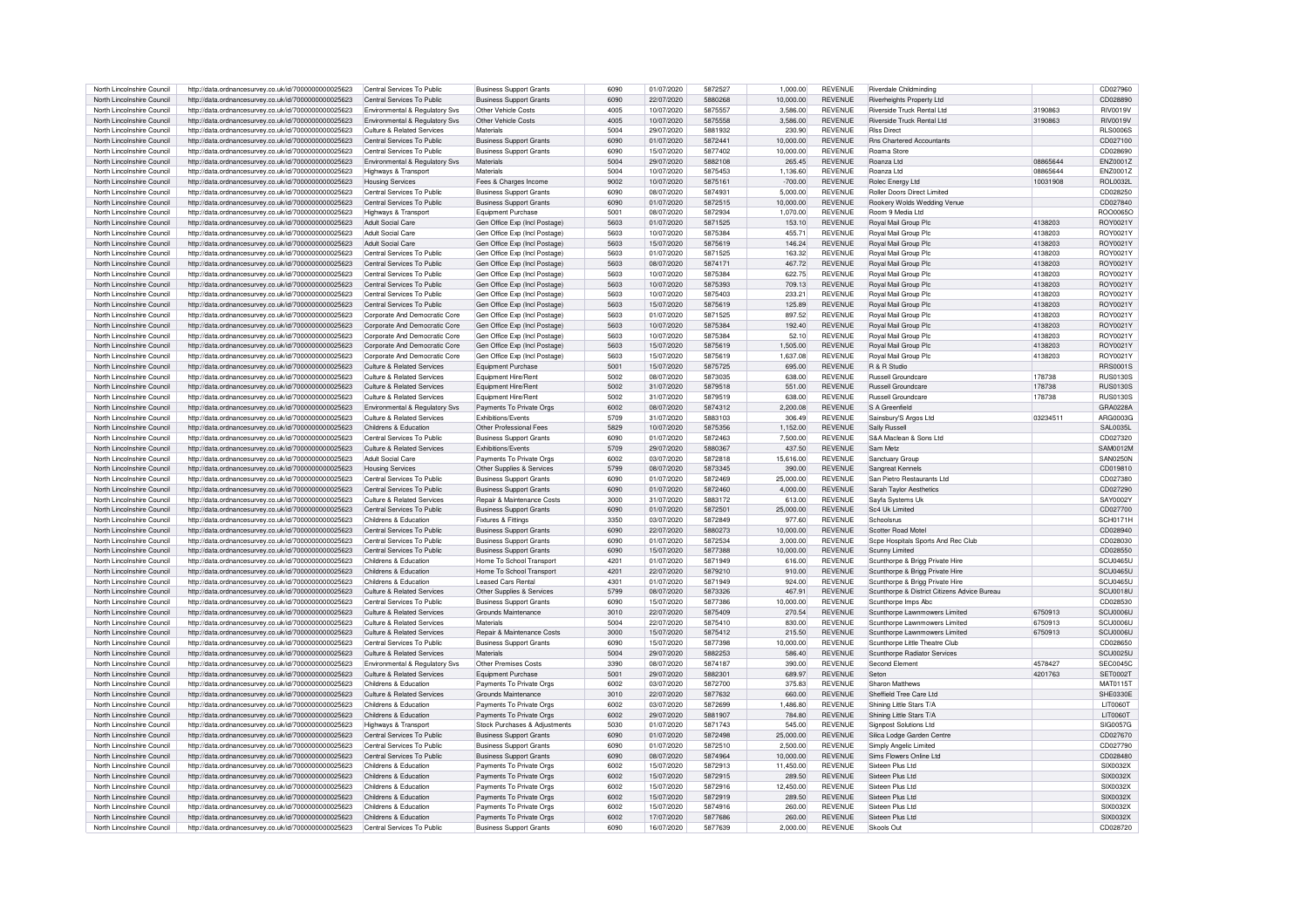| North Lincolnshire Council                               |                                                                                                              |                                                                  |                                                    |              |                          |                    |                    |                                  |                                              |                    |                                    |
|----------------------------------------------------------|--------------------------------------------------------------------------------------------------------------|------------------------------------------------------------------|----------------------------------------------------|--------------|--------------------------|--------------------|--------------------|----------------------------------|----------------------------------------------|--------------------|------------------------------------|
|                                                          | http://data.ordnancesurvey.co.uk/id/7000000000025623                                                         | Culture & Related Services                                       | Repair & Maintenance Costs                         | 3000         | 31/07/2020               | 5883174            | 221.20             | <b>REVENUE</b>                   | Sky Garden Ltd                               | 06215200           | <b>SKY0032Y</b>                    |
| North Lincolnshire Council                               | http://data.ordnancesurvey.co.uk/id/7000000000025623                                                         | Environmental & Regulatory Svs                                   | Repair & Maintenance Costs                         | 3000         | 31/07/2020               | 5883173            | 595.00             | <b>REVENUE</b>                   | Skyview Systems Ltd                          | 2535682            | <b>SKY0163Y</b>                    |
| North Lincolnshire Council                               | http://data.ordnancesurvey.co.uk/id/7000000000025623                                                         | Culture & Related Services                                       | Other Supplies & Services                          | 5799         | 15/07/2020               | 5875954            | 37,689.30          | <b>REVENUE</b>                   | Smg (Uk) Ltd                                 | 821116             | SMG0022G                           |
| North Lincolnshire Council                               | http://data.ordnancesurvey.co.uk/id/7000000000025623                                                         | Culture & Related Services                                       | Other Supplies & Services                          | 5799         | 15/07/2020               | 5875955            | 37,689.30          | <b>REVENUE</b>                   | Smg (Uk) Ltd                                 | 821116             | SMG0022G                           |
|                                                          |                                                                                                              |                                                                  |                                                    | 5301         |                          |                    |                    | <b>REVENUE</b>                   |                                              | 07644080           | SMI0960                            |
| North Lincolnshire Council                               | http://data.ordnancesurvey.co.uk/id/7000000000025623                                                         | Corporate And Democratic Core                                    | Clothing, Uniforms & Laundry                       |              | 01/07/2020               | 5860881            | 261.12             |                                  | Smi Group                                    |                    |                                    |
| North Lincolnshire Council                               | http://data.ordnancesurvey.co.uk/id/7000000000025623                                                         | Environmental & Regulatory Svs                                   | Clothing, Uniforms & Laundry                       | 5301         | 08/07/2020               | 5871587            | 248.28             | <b>REVENUE</b>                   | Smi Group                                    | 07644080           | <b>SMI0960</b>                     |
| North Lincolnshire Council                               | http://data.ordnancesurvey.co.uk/id/7000000000025623                                                         | Environmental & Regulatory Svs                                   | Clothing, Uniforms & Laundr                        | 5301         | 08/07/2020               | 5871707            | 232.06             | <b>REVENUE</b>                   | Smi Group                                    | 07644080           | SMI0960                            |
| North Lincolnshire Council                               | http://data.ordnancesurvey.co.uk/id/7000000000025623                                                         | Environmental & Regulatory Svs                                   | Clothing, Uniforms & Laundr                        | 5301         | 10/07/2020               | 5871704            | 1,107.94           | <b>REVENUE</b>                   | Smi Group                                    | 07644080           | <b>SMI0960</b>                     |
| North Lincolnshire Council                               | http://data.ordnancesurvey.co.uk/id/7000000000025623                                                         | Environmental & Regulatory Svs                                   | Clothing, Uniforms & Laundry                       | 5301         | 31/07/2020               | 5882830            | 260.65             | <b>REVENUE</b>                   | Smi Group                                    | 07644080           | SMI0960                            |
|                                                          |                                                                                                              |                                                                  |                                                    |              |                          |                    |                    |                                  |                                              |                    |                                    |
| North Lincolnshire Council                               | http://data.ordnancesurvey.co.uk/id/7000000000025623                                                         | Environmental & Regulatory Svs                                   | Clothing, Uniforms & Laundr                        | 5301         | 31/07/2020               | 5882900            | 681.65             | REVENUE                          | Smi Grout                                    | 07644080           | <b>SMI09601</b>                    |
| North Lincolnshire Council                               | http://data.ordnancesurvey.co.uk/id/7000000000025623                                                         | Environmental & Regulatory Svs                                   | Clothing, Uniforms & Laundry                       | 5301         | 31/07/2020               | 5882962            | 234.94             | <b>REVENUE</b>                   | Smi Group                                    | 07644080           | <b>SMI09601</b>                    |
| North Lincolnshire Council                               | http://data.ordnancesurvey.co.uk/id/7000000000025623                                                         | Corporate And Democratic Core                                    | Other Supplies & Services                          | 5799         | 15/07/2020               | 5876897            | 315.49             | <b>REVENUE</b>                   | Sodexo Motivation Solutions Ltd              |                    | P&M0002M                           |
| North Lincolnshire Council                               | http://data.ordnancesurvey.co.uk/id/7000000000025623                                                         | Childrens & Education                                            | Payments To Private Oras                           | 6002         | 03/07/2020               | 5871861            | 1.080.00           | <b>REVENUE</b>                   | Solutions Pledge2learn                       |                    | <b>PLE0041E</b>                    |
| North Lincolnshire Council                               | http://data.ordnancesurvey.co.uk/id/7000000000025623                                                         | Childrens & Education                                            | Home To School Transport                           | 4201         | 15/07/2020               | 5876766            | 1.062.00           | <b>REVENUE</b>                   | South Axholme Academ                         | 07814150           | SOU0071U                           |
|                                                          |                                                                                                              |                                                                  |                                                    |              |                          |                    |                    |                                  |                                              |                    |                                    |
| North Lincolnshire Council                               | http://data.ordnancesurvey.co.uk/id/7000000000025623                                                         | Fin&Inv I&F                                                      | Other Supplies & Services                          | 5799         | 27/08/2020               | 5882388            | 25782              | <b>REVENUE</b>                   | Spa Vending Ltd                              |                    | SPA0027A                           |
| North Lincolnshire Council                               | http://data.ordnancesurvey.co.uk/id/7000000000025623                                                         | Culture & Related Services                                       | Repair & Maintenance Costs                         | 3000         | 01/07/2020               | 5871881            | 1.740.00           | <b>REVENUE</b>                   | Sri Water Engineering Ltd                    |                    | SRI0002I                           |
| North Lincolnshire Council                               | http://data.ordnancesurvey.co.uk/id/7000000000025623                                                         | Highways & Transport                                             | <b>Concessionary Fares</b>                         | 6010         | 03/07/2020               | 5871961            | 79,450.00          | <b>REVENUE</b>                   | <b>Stagecoach Services Limited</b>           | 2818654            | <b>I IN0118N</b>                   |
| North Lincolnshire Council                               | http://data.ordnancesurvey.co.uk/id/7000000000025623                                                         | Central Services To Public                                       | <b>Business Support Grants</b>                     | 6090         | 01/07/2020               | 5872475            | 25,000.00          | <b>REVENUE</b>                   | <b>Star Holdings Limited</b>                 |                    | CD027440                           |
|                                                          |                                                                                                              |                                                                  |                                                    | 6090         |                          |                    |                    |                                  |                                              |                    |                                    |
| North Lincolnshire Council                               | http://data.ordnancesurvey.co.uk/id/7000000000025623                                                         | Central Services To Public                                       | <b>Business Support Grants</b>                     |              | 01/07/2020               | 5872500            | 25,000.00          | <b>REVENUE</b>                   | Stepping Stones Of Scawby                    |                    | CD027690                           |
| North Lincolnshire Council                               | http://data.ordnancesurvey.co.uk/id/7000000000025623                                                         | Adult Social Care                                                | Repair & Maintenance Costs                         | 3000         | 17/07/2020               | 5877685            | 68.12              | <b>REVENUE</b>                   | Steve Ball Joinery Ltd                       | 3682402            | <b>BAL0025L</b>                    |
| North Lincolnshire Council                               | http://data.ordnancesurvey.co.uk/id/7000000000025623                                                         | Childrens & Education                                            | Repair & Maintenance Costs                         | 3000         | 17/07/2020               | 5877685            | 1,329.39           | <b>REVENUE</b>                   | Steve Ball Joinery Ltd                       | 3682402            | <b>BAL0025L</b>                    |
| North Lincolnshire Council                               | http://data.ordnancesurvey.co.uk/id/7000000000025623                                                         | Culture & Related Services                                       | Repair & Maintenance Costs                         | 3000         | 17/07/2020               | 5877685            | 1,337.23           | <b>REVENUE</b>                   | Steve Ball Joinery Ltd                       | 3682402            | <b>BAL0025L</b>                    |
| North Lincolnshire Council                               | http://data.ordnancesurvey.co.uk/id/7000000000025623                                                         | Fin&Inv I&F                                                      | <b>Benair &amp; Maintenance Costs</b>              | 3000         | 17/07/2020               | 5877685            | 301.43             | <b>REVENUE</b>                   | Steve Ball Joinery Ltd                       | 3682402            | <b>BAL0025L</b>                    |
|                                                          |                                                                                                              |                                                                  |                                                    |              |                          |                    |                    |                                  |                                              |                    |                                    |
| North Lincolnshire Council                               | http://data.ordnancesurvey.co.uk/id/7000000000025623                                                         | Highways & Transport                                             | Repair & Maintenance Costs                         | 3000         | 17/07/2020               | 5877685            | 81.90              | <b>REVENUE</b>                   | Steve Ball Joinery Ltd                       | 3682402            | <b>BAL0025L</b>                    |
| North Lincolnshire Council                               | http://data.ordnancesurvey.co.uk/id/7000000000025623                                                         | Non Distributed Costs                                            | Repair & Maintenance Costs                         | 3000         | 17/07/2020               | 5877685            | 102.61             | <b>REVENUE</b>                   | Steve Ball Joinery Ltd                       | 3682402            | <b>BAL0025L</b>                    |
| North Lincolnshire Council                               | http://data.ordnancesurvey.co.uk/id/7000000000025623                                                         | Central Services To Public                                       | <b>Business Support Grants</b>                     | 6090         | 24/07/2020               | 5881049            | 25,000.00          | <b>REVENUE</b>                   | <b>Steves Commercials</b>                    |                    | CD029060                           |
| North Lincolnshire Council                               | http://data.ordnancesurvey.co.uk/id/7000000000025623                                                         | Childrens & Education                                            | Payments To Private Orgs                           | 6002         | 03/07/2020               | 5872707            | 260.19             | <b>REVENUE</b>                   | St Norbert'S Catholic Primary Vol Academy    |                    | STN0005N                           |
|                                                          |                                                                                                              |                                                                  |                                                    | 6002         |                          | 5880407            |                    | <b>REVENUE</b>                   |                                              |                    |                                    |
| North Lincolnshire Council                               | http://data.ordnancesurvey.co.uk/id/7000000000025623                                                         | Childrens & Education                                            | Payments To Private Orgs                           |              | 24/07/2020               |                    | 792.96             |                                  | St Norbert'S Catholic Primary Vol Academy    |                    | STN0005N                           |
| North Lincolnshire Council                               | http://data.ordnancesurvev.co.uk/id/7000000000025623                                                         | Culture & Related Services                                       | Other Professional Fees                            | 5829         | 10/07/2020               | 5875420            | 388.50             | <b>REVENUE</b>                   | <b>Street Beat College</b>                   | 08387440           | STR0023R                           |
| North Lincolnshire Council                               | http://data.ordnancesurvey.co.uk/id/7000000000025623                                                         | Culture & Related Services                                       | Other Professional Fees                            | 5829         | 10/07/2020               | 5875421            | 280.00             | <b>REVENUE</b>                   | Street Beat College                          | 08387440           | STR0023R                           |
| North Lincolnshire Council                               | http://data.ordnancesurvey.co.uk/id/7000000000025623                                                         | Culture & Related Services                                       | Other Professional Fees                            | 5829         | 10/07/2020               | 5875422            | 388.50             | <b>REVENUE</b>                   | <b>Street Beat College</b>                   | 08387440           | STR0023R                           |
| North Lincolnshire Council                               | http://data.ordnancesurvey.co.uk/id/7000000000025623                                                         | Culture & Related Services                                       | Other Professional Fees                            | 5829         | 24/07/2020               | 5880373            | 333.00             | <b>REVENUE</b>                   | <b>Street Beat College</b>                   | 08387440           | STR0023R                           |
|                                                          |                                                                                                              |                                                                  | Other Vehicle Costs                                | 4005         | 10/07/2020               | 5875423            | 616.00             | <b>REVENUE</b>                   |                                              |                    | <b>BRU0034U</b>                    |
| North Lincolnshire Council                               | http://data.ordnancesurvey.co.uk/id/7000000000025623                                                         | Highways & Transport                                             |                                                    |              |                          |                    |                    |                                  | Stuart Brumby Covermakers                    |                    |                                    |
| North Lincolnshire Council                               | http://data.ordnancesurvey.co.uk/id/7000000000025623                                                         | <b>Fnvironmental &amp; Requistory Sys.</b>                       | Payments To Private Orgs                           | 6002         | 08/07/2020               | 5874082            | 72.677.58          | <b>REVENUE</b>                   | Suez                                         | 02291198           | <b>NOR0206R</b>                    |
| North Lincolnshire Council                               | http://data.ordnancesurvey.co.uk/id/7000000000025623                                                         | Central Services To Public                                       | <b>Business Support Grants</b>                     | 6090         | 01/07/2020               | 5872519            | 25,000.00          | <b>REVENUE</b>                   | Sutton Project Management Limited            |                    | CD027880                           |
| North Lincolnshire Council                               | http://data.ordnancesurvey.co.uk/id/7000000000025623                                                         | Childrens & Education                                            | Legal Fees                                         | 5823         | 29/07/2020               | 5882282            | 242.00             | <b>REVENUE</b>                   | Symes Bains Broomer                          |                    | SYM0007M                           |
| North Lincolnshire Council                               | http://data.ordnancesurvey.co.uk/id/7000000000025623                                                         | Highways & Transport                                             | Repair & Maintenance Costs                         | 3000         | 01/07/2020               | 5871886            | 249.84             | <b>REVENUE</b>                   | Tanks R Us                                   |                    | <b>DAL0004L</b>                    |
|                                                          |                                                                                                              |                                                                  |                                                    |              |                          |                    |                    |                                  |                                              |                    |                                    |
| North Lincolnshire Council                               | http://data.ordnancesurvey.co.uk/id/7000000000025623                                                         | Childrens & Education                                            | Provisions                                         | 5201         | 15/07/2020               | 5875275            | 293.13             | <b>REVENUE</b>                   | <b>Taylors Family Butchers</b>               |                    | <b>TAY0250Y</b>                    |
| North Lincolnshire Council                               | http://data.ordnancesurvey.co.uk/id/7000000000025623                                                         | Environmental & Regulatory Svs                                   | Materials                                          | 5004         | 10/07/2020               | 5875559            | 429.80             | <b>REVENUE</b>                   | T C Harrison Group Ltd                       |                    | <b>TCH0005F</b>                    |
| North Lincolnshire Council                               | http://data.ordnancesurvey.co.uk/id/7000000000025623                                                         | Environmental & Regulatory Sys                                   | Materials                                          | 5004         | 10/07/2020               | 5875560            | 5.127.81           | <b>REVENUE</b>                   | T C Harrison Group Ltd                       |                    | TCH0005H                           |
| North Lincolnshire Council                               | http://data.ordnancesurvey.co.uk/id/7000000000025623                                                         | Childrens & Education                                            | It Software-Maintenance                            | 5053         | 29/07/2020               | 5882040            | 699.50             | <b>REVENUE</b>                   | <b>Teachers' Pocketbooks</b>                 |                    | <b>TEA0053A</b>                    |
| North Lincolnshire Council                               | http://data.ordnancesurvey.co.uk/id/7000000000025623                                                         | Adult Social Care                                                | Repair & Maintenance Costs                         | 3000         | 05/08/2020               | 5883550            | 19,847.50          | <b>REVENUE</b>                   | Teal Furniture                               | 01323955           | <b>TFA0275A</b>                    |
|                                                          |                                                                                                              |                                                                  |                                                    |              |                          |                    |                    |                                  |                                              |                    |                                    |
| North Lincolnshire Council                               | http://data.ordnancesurvey.co.uk/id/7000000000025623                                                         | <b>Environmental &amp; Requiatory Sys.</b>                       | Course Fees/Training                               | 2002         | 29/07/2020               | 5881160            | 1.290.00           | <b>REVENUE</b>                   | <b>Telecare Services Association</b>         |                    | <b>TEL0048L</b>                    |
| North Lincolnshire Council                               | http://data.ordnancesurvey.co.uk/id/7000000000025623                                                         | Central Services To Public                                       | <b>Business Support Grants</b>                     |              | 22/07/2020               | 5880274            |                    | <b>REVENUE</b>                   | Telefonica Uk Ltd                            |                    |                                    |
| North Lincolnshire Council                               |                                                                                                              |                                                                  |                                                    | 6090         |                          |                    | 25,000.00          |                                  |                                              |                    | CD028950                           |
|                                                          |                                                                                                              | Central Services To Public                                       |                                                    | 6090         | 01/07/2020               | 5872489            | 25,000.00          | <b>REVENUE</b>                   |                                              |                    | CD027580                           |
|                                                          | http://data.ordnancesurvey.co.uk/id/7000000000025623                                                         |                                                                  | <b>Business Support Grants</b>                     |              |                          |                    |                    |                                  | T.G. Sowerby Developments Limited            |                    |                                    |
| North Lincolnshire Council                               | http://data.ordnancesurvey.co.uk/id/7000000000025623                                                         | Central Services To Public                                       | <b>Business Support Grants</b>                     | 6090         | 08/07/2020               | 5874930            | 10.000.00          | <b>REVENUE</b>                   | Theaker Joinery Limited                      |                    | CD028240                           |
| North Lincolnshire Council                               | http://data.ordnancesurvey.co.uk/id/7000000000025623                                                         | Childrens & Education                                            | Payments To Private Oras                           | 6002         | 03/07/2020               | 5872683            | 433.65             | <b>REVENUE</b>                   | The Ark Family Centre                        |                    | ARK0120K                           |
| North Lincolnshire Council                               | http://data.ordnancesurvey.co.uk/id/7000000000025623                                                         | <b>Housing Services</b>                                          | Other Supplies & Services                          | 5799         | 29/07/2020               | 5881996            | 2,300.00           | <b>REVENUE</b>                   | The Beverley Hote                            |                    | <b>BEV0002V</b>                    |
| North Lincolnshire Council                               | http://data.ordnancesurvey.co.uk/id/7000000000025623                                                         | Central Services To Public                                       | <b>Business Support Grants</b>                     | 6090         | 01/07/2020               | 5872521            | 2.000.00           | <b>REVENUE</b>                   | The Classroom                                |                    | CD027900                           |
| North Lincolnshire Council                               | http://data.ordnancesurvey.co.uk/id/7000000000025623                                                         | <b>Adult Social Care</b>                                         | Payments To Private Org                            | 6002         | 03/07/2020               | 5872386            | 2.160.00           | <b>REVENUE</b>                   | The Croft Community (Camphill Village Trust) |                    | CVT0001T                           |
|                                                          |                                                                                                              |                                                                  |                                                    | 6002         | 31/07/2020               | 5882789            |                    | <b>REVENUE</b>                   |                                              |                    |                                    |
| North Lincolnshire Council                               | http://data.ordnancesurvey.co.uk/id/7000000000025623                                                         | <b>Adult Social Care</b>                                         | Payments To Private Orgs                           |              |                          |                    | 2,160.00           |                                  | The Croft Community (Camphill Village Trust) |                    | CVT0001T                           |
| North Lincolnshire Council                               | http://data.ordnancesurvey.co.uk/id/7000000000025623                                                         | <b>Planning Services</b>                                         | Client Related Costs                               | 5534         | 08/07/2020               | 5874282            | 1.399.60           | <b>REVENUE</b>                   | The Deli Box Co                              |                    | DEL0013L                           |
| North Lincolnshire Council                               | http://data.ordnancesurvey.co.uk/id/7000000000025623                                                         | Support Servs Capital                                            | External Fees                                      | A083         | 08/07/2020               | 5874313            | 5,200,00           | CAPITAL                          | The Dextrous Web Ltd                         | 06617101           | <b>DEX0003X</b>                    |
| North Lincolnshire Council                               | http://data.ordnancesurvev.co.uk/id/7000000000025623                                                         | Public Health                                                    | Materials                                          | 5004         | 22/07/2020               | 5873327            | 15.026.33          | <b>REVENUE</b>                   | The Dollywood Foundation Of The Uk           |                    | DOL0032L                           |
| North Lincolnshire Council                               |                                                                                                              | Fin&Inv I&F                                                      |                                                    | 5603         | 22/07/2020               | 5879216            | 4.019.04           | <b>REVENUE</b>                   | The Essential Partnership Ltd                |                    | <b>ESS0130S</b>                    |
|                                                          | http://data.ordnancesurvey.co.uk/id/7000000000025623                                                         |                                                                  | Gen Office Exp (Incl Postage)                      |              |                          |                    |                    |                                  |                                              |                    |                                    |
| North Lincolnshire Council                               | http://data.ordnancesurvey.co.uk/id/7000000000025623                                                         | Central Services To Public                                       | <b>Business Support Grants</b>                     | 6090         | 01/07/2020               | 5872450            | 3.000.00           | <b>REVENUE</b>                   | The Family Coffee Bean Co Ltd                |                    | CD027190                           |
| North Lincolnshire Council                               | http://data.ordnancesurvey.co.uk/id/7000000000025623                                                         | Childrens & Education                                            | Licenses, Subs & Memberships                       | 5510         | 01/07/2020               | 5871840            | 1.586.32           | <b>REVENUE</b>                   | The Fostering Network                        | 1507277            | <b>FOS0100S</b>                    |
| North Lincolnshire Council                               | http://data.ordnancesurvey.co.uk/id/7000000000025623                                                         | Childrens & Education                                            | Licenses, Subs & Memberships                       | 5510         | 17/07/2020               | 5877695            | 5,796.00           | <b>REVENUE</b>                   | The Fostering Network                        | 1507277            | FOS0100S                           |
| North Lincolnshire Council                               | http://data.ordnancesurvey.co.uk/id/7000000000025623                                                         | Adult Social Care Capita                                         | Other Costs                                        | <b>A085</b>  | 15/07/2020               | 5874943            | 575.20             | CAPITAL                          | The Helping Hand Co Ledbury Ltd              | 2172956            | HFI 0001L                          |
| North Lincolnshire Council                               | http://data.ordnancesurvey.co.uk/id/7000000000025623                                                         | Highways & Transport                                             | <b>Electricity</b>                                 | 3102         | 10/07/2020               | 5875282            | 3,087.50           | REVENUE                          | The Hunt Group Ltd                           |                    | <b>HUN0080N</b>                    |
|                                                          |                                                                                                              |                                                                  |                                                    |              |                          |                    |                    |                                  |                                              |                    |                                    |
| North Lincolnshire Council                               | http://data.ordnancesurvey.co.uk/id/7000000000025623                                                         | Central Services To Public                                       | Equipment Purchase                                 | 5001         | 10/07/2020               | 5875323            | 979.80             | <b>REVENUE</b>                   | The Hygiene Hub Ltd                          | 01873933           | SHE0006E                           |
| North Lincolnshire Council                               | http://data.ordnancesurvey.co.uk/id/7000000000025623                                                         | Central Services To Public                                       | <b>Business Support Grants</b>                     | 6090         | 24/07/2020               | 5881048            | 10,000.00          | <b>REVENUE</b>                   | The Lighthouse                               |                    | CD029050                           |
| North Lincolnshire Council                               | http://data.ordnancesurvey.co.uk/id/7000000000025623                                                         | Culture & Related Services                                       | Licenses. Subs & Memberships                       | 5510         | 24/07/2020               | 5876961            | 638.12             | <b>REVENUE</b>                   | The Museums Association                      |                    | <b>MUS0001S</b>                    |
| North Lincolnshire Council                               | http://data.ordnancesurvey.co.uk/id/7000000000025623                                                         | Central Services To Public                                       | <b>Business Support Grants</b>                     | 6090         | 01/07/2020               | 5872444            | 2,500.00           | REVENUE                          | The Old School Canteen                       |                    | CD027130                           |
| North Lincolnshire Council                               | http://data.ordnancesurvev.co.uk/id/7000000000025623                                                         | Culture & Related Services                                       | <b>Exhibitions/Events</b>                          | 5709         |                          | 5873358            | 488.50             | <b>REVENUE</b>                   | The Plasma Centre                            |                    | PI A0048A                          |
|                                                          |                                                                                                              |                                                                  |                                                    |              | 08/07/2020               |                    |                    |                                  |                                              |                    |                                    |
| North Lincolnshire Council                               | http://data.ordnancesurvey.co.uk/id/7000000000025623                                                         | Central Services To Public                                       | <b>Business Support Grants</b>                     | 6090         | 01/07/2020               | 5872540            | 10,000.00          | <b>REVENUE</b>                   | The Portly Pig Bistro                        |                    | CD028080                           |
| North Lincolnshire Council                               | http://data.ordnancesurvey.co.uk/id/7000000000025623                                                         | Central Services To Public                                       | <b>Business Support Grants</b>                     | 6090         | 01/07/2020               | 5872511            | 4.000.00           | <b>REVENUE</b>                   | The Rovale Rotisserie Company Ltd            |                    | CD027800                           |
| North Lincolnshire Council                               | http://data.ordnancesurvey.co.uk/id/7000000000025623                                                         | Highways & Transport                                             | Other Supplies & Services                          | 5799         | 03/07/2020               | 5872012            | 2,925.00           | <b>REVENUE</b>                   | The Tas Partnership Ltd                      | 2929880            | <b>TAS0018S</b>                    |
| North Lincolnshire Council                               | http://data.ordnancesurvey.co.uk/id/7000000000025623                                                         | Adult Social Care                                                | Payments To Private Orgs                           | 6002         | 29/07/2020               | 5882004            | 794.64             | <b>REVENUE</b>                   | The Wortley House Hotel                      | 4792332            | WOR0009F                           |
| North Lincolnshire Council                               | http://data.ordnancesurvey.co.uk/id/7000000000025623                                                         | Culture & Related Services                                       | Catering Contract                                  |              | 31/07/2020               | 5883236            |                    |                                  | The Wortley House Hote                       | 4792332            |                                    |
|                                                          |                                                                                                              |                                                                  |                                                    | 5204         |                          |                    | 1,501.00           | REVENUE                          |                                              |                    | WOR0009F                           |
| North Lincolnshire Council                               | http://data.ordnancesurvey.co.uk/id/7000000000025623                                                         | Culture & Related Services                                       | Equipment Purchase                                 | 5001         | 31/07/2020               | 5883238            | 500.00             | <b>REVENUE</b>                   | The Wortley House Hotel                      | 4792332            | WOR0009F                           |
| North Lincolnshire Council<br>North Lincolnshire Council | http://data.ordnancesurvey.co.uk/id/7000000000025623<br>http://data.ordnancesurvey.co.uk/id/7000000000025623 | Environmental & Regulatory Svs<br>Environmental & Regulatory Sys | Other Professional Fees<br>Other Professional Fees | 5829<br>5829 | 08/07/2020<br>08/07/2020 | 5874266<br>5874267 | 240.00<br>1.110.00 | <b>REVENUE</b><br><b>REVENUE</b> | The Yahoo Company<br>The Yahoo Company       | 3569494<br>3569494 | <b>WES03875</b><br><b>WES0387S</b> |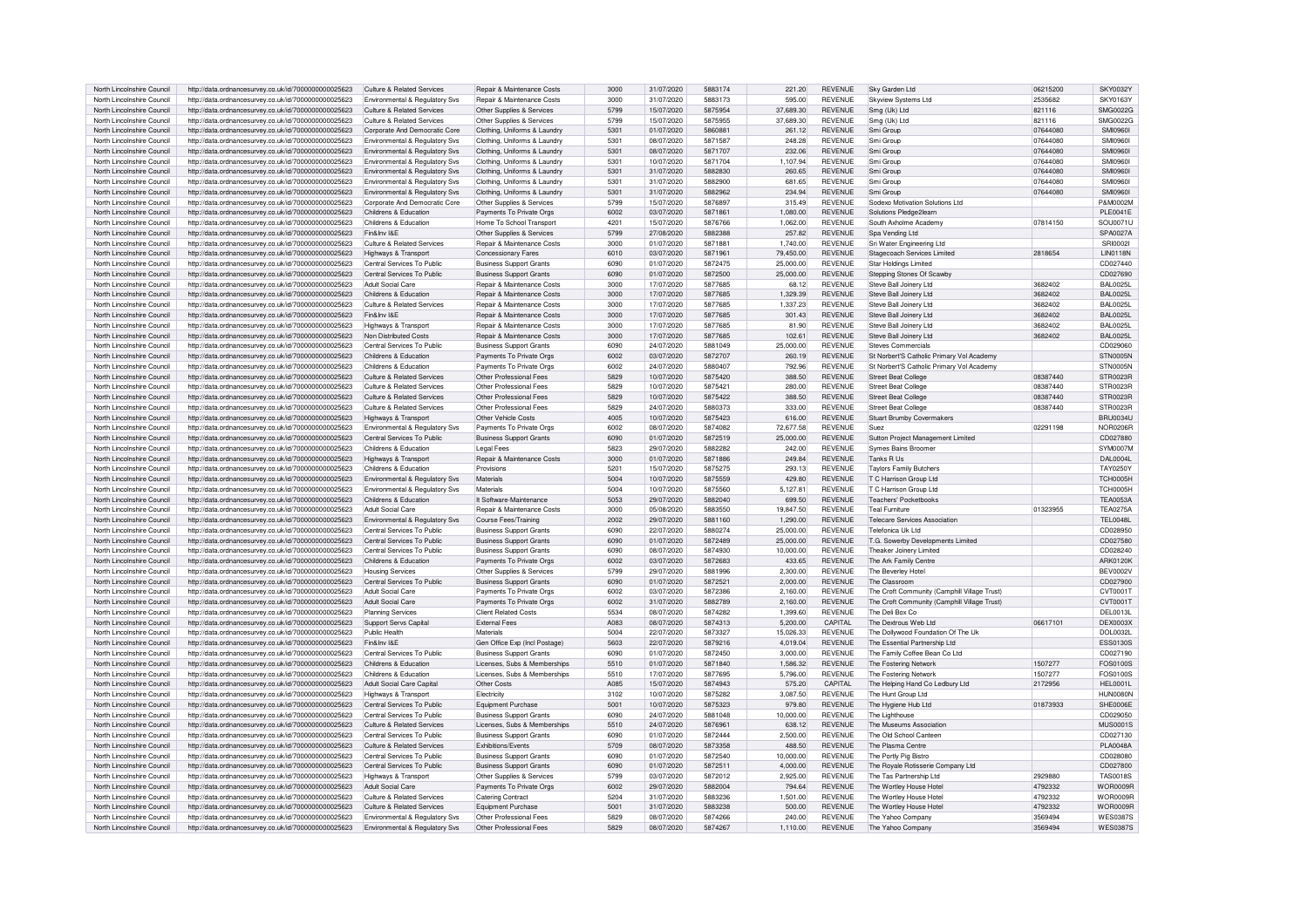| North Lincolnshire Council                               | http://data.ordnancesurvey.co.uk/id/7000000000025623                                                         | Childrens & Education                                    | Home To School Transport                           | 4201         | 01/07/2020               | 5871538            | 12,576.00             | <b>REVENUE</b>                   | <b>Time Taxis</b>                                           |                      | <b>TIM0130M</b>                    |
|----------------------------------------------------------|--------------------------------------------------------------------------------------------------------------|----------------------------------------------------------|----------------------------------------------------|--------------|--------------------------|--------------------|-----------------------|----------------------------------|-------------------------------------------------------------|----------------------|------------------------------------|
| North Lincolnshire Council                               | http://data.ordnancesurvey.co.uk/id/7000000000025623                                                         | Childrens & Education                                    | Home To School Transport                           | 4201         | 24/07/2020               | 5880293            | 7,616.00              | <b>REVENUE</b>                   | <b>Time Taxis</b>                                           |                      | <b>TIM0130M</b>                    |
| North Lincolnshire Council                               | http://data.ordnancesurvey.co.uk/id/7000000000025623                                                         | Childrens & Education                                    | Home To School Transport                           | 4201         | 10/07/2020               | 5874324            | 12.190.90             | <b>REVENUE</b>                   | T J'S Coach Hire Ltd                                        | 6466222              | <b>TJC0002C</b>                    |
| North Lincolnshire Council                               | http://data.ordnancesurvey.co.uk/id/7000000000025623                                                         | Adult Social Care                                        | Vehicle Hire                                       | 4101         | 29/07/2020               | 5882257            | 810.00                | <b>REVENUE</b>                   | Tis Hire Co (Humberside) Ltd                                | 1364047              | <b>TJS0001S</b>                    |
|                                                          |                                                                                                              |                                                          |                                                    |              |                          |                    |                       |                                  |                                                             |                      |                                    |
| North Lincolnshire Council                               | http://data.ordnancesurvey.co.uk/id/7000000000025623                                                         | Childrens & Education                                    | <b>Vehicle Hire</b>                                | 4101         | 10/07/2020               | 5875569            | 471.43                | <b>REVENUE</b>                   | Tis Hire Co (Humberside) Ltd                                | 1364047              | <b>TJS0001S</b>                    |
| North Lincolnshire Council                               | http://data.ordnancesurvey.co.uk/id/7000000000025623                                                         | Culture & Related Services                               | Vehicle Hire                                       | 4101         | 10/07/2020               | 5875567            | 771.43                | <b>REVENUE</b>                   | Tis Hire Co (Humberside) Ltd                                | 1364047              | <b>TJS0001S</b>                    |
| North Lincolnshire Council                               | http://data.ordnancesurvey.co.uk/id/7000000000025623                                                         | Environmental & Regulatory Svs                           | <b>Vehicle Hire</b>                                | 4101         | 10/07/2020               | 5875571            | 771.43                | <b>REVENUE</b>                   | Tis Hire Co (Humberside) Ltd                                | 1364047              | <b>TJS0001S</b>                    |
| North Lincolnshire Council                               | http://data.ordnancesurvey.co.uk/id/7000000000025623                                                         | Fin&Inv I&F                                              | Vehicle Hire                                       | 4101         | 10/07/2020               | 5875565            | 792.86                | <b>REVENUE</b>                   | Tjs Hire Co (Humberside) Ltd                                | 1364047              | <b>TJS0001S</b>                    |
| North Lincolnshire Council                               | http://data.ordnancesurvey.co.uk/id/7000000000025623                                                         | Fin&Inv I&F                                              | <b>Vehicle Hire</b>                                | 4101         | 29/07/2020               | 5882256            | 341.46                | <b>REVENUE</b>                   | Tis Hire Co (Humberside) Ltd                                | 1364047              | <b>TJS0001S</b>                    |
| North Lincolnshire Council                               | http://data.ordnancesurvey.co.uk/id/7000000000025623                                                         | Highways & Transport                                     | <b>Vehicle Hire</b>                                | 4101         | 10/07/2020               | 5875561            | 1,067.33              | <b>REVENUE</b>                   | Tis Hire Co (Humberside) Ltd                                | 1364047              | <b>TJS0001S</b>                    |
| North Lincolnshire Council                               | http://data.ordnancesurvey.co.uk/id/7000000000025623                                                         | Highways & Transpor                                      | <b>Vehicle Hire</b>                                | 4101         | 10/07/2020               | 5875566            | 514.28                | <b>REVENUE</b>                   | Tis Hire Co (Humberside) Ltd                                | 1364047              | <b>TJS0001S</b>                    |
| North Lincolnshire Council                               | http://data.ordnancesurvey.co.uk/id/7000000000025623                                                         | Highways & Transport                                     | Vehicle Hire                                       | 4101         | 10/07/2020               | 5875568            | 810.00                | <b>REVENUE</b>                   | Tjs Hire Co (Humberside) Ltd                                | 1364047              | <b>TJS0001S</b>                    |
| North Lincolnshire Council                               | http://data.ordnancesurvey.co.uk/id/7000000000025623                                                         | Highways & Transport                                     | Vehicle Hire                                       | 4101         | 10/07/2020               | 5875570            | 228.57                | <b>REVENUE</b>                   | Tis Hire Co (Humberside) Ltd                                | 1364047              | TJS0001S                           |
| North Lincolnshire Council                               | http://data.ordnancesurvey.co.uk/id/7000000000025623                                                         | Highways & Transport                                     | Vehicle Hire                                       | 4101         | 10/07/2020               | 5875572            | 428.57                | <b>REVENUE</b>                   | Tis Hire Co (Humberside) Ltd                                | 1364047              | <b>TJS0001S</b>                    |
| North Lincolnshire Council                               | http://data.ordnancesurvey.co.uk/id/7000000000025623                                                         | Highways & Transport                                     | Vehicle Hire                                       | 4101         | 10/07/2020               | 5875573            | 428.57                | <b>REVENUE</b>                   | Tis Hire Co (Humberside) I td                               | 1364047              | <b>TJS0001S</b>                    |
| North Lincolnshire Council                               | http://data.ordnancesurvey.co.uk/id/7000000000025623                                                         | Highways & Transport                                     | Vehicle Hire                                       | 4101         | 10/07/2020               | 5875574            | 810.00                | <b>REVENUE</b>                   | Tjs Hire Co (Humberside) Ltd                                | 1364047              | <b>TJS0001S</b>                    |
| North Lincolnshire Council                               | http://data.ordnancesurvey.co.uk/id/7000000000025623                                                         | Highways & Transport                                     | Stock Purchases & Adjustments                      | 5030         | 08/07/2020               | 5866659            | 2,140.00              | <b>REVENUE</b>                   | Tofco Cpp Ltd                                               |                      | <b>TOF0001F</b>                    |
| North Lincolnshire Council                               | http://data.ordnancesurvey.co.uk/id/7000000000025623                                                         | Childrens & Education                                    | It Software-Maintenance                            | 5053         | 22/07/2020               | 5879486            | 1.260.00              | <b>REVENUE</b>                   | Topdesk Uk Ltd                                              |                      | <b>TOP0100P</b>                    |
| North Lincolnshire Council                               | http://data.ordnancesurvey.co.uk/id/7000000000025623                                                         | Childrens & Education                                    | It Software-Maintenance                            | 5053         | 22/07/2020               | 5879487            | 1.260.00              | <b>REVENUE</b>                   | Topdesk Uk Ltd                                              |                      | <b>TOP0100P</b>                    |
| North Lincolnshire Council                               | http://data.ordnancesurvey.co.uk/id/7000000000025623                                                         | Culture & Related Services                               | Equipment Maint.& Repair                           | 5003         | 15/07/2020               | 5860878            | 220.65                | <b>REVENUE</b>                   | <b>Torne Valley</b>                                         | 1057235              | <b>TOR0063R</b>                    |
| North Lincolnshire Council                               | http://data.ordnancesurvey.co.uk/id/7000000000025623                                                         | Childrens & Education                                    | It Hardware - Purchase                             | 5050         | 17/07/2020               | 5877593            | 1.870.00              | <b>REVENUE</b>                   | <b>Total Computer Networks Ltd</b>                          | 04858126             | <b>TOT0031T</b>                    |
| North Lincolnshire Council                               |                                                                                                              | Corporate And Democratic Core                            | Equipment Purchase                                 | 5001         | 17/07/2020               | 5877594            | 690.00                | <b>REVENUE</b>                   |                                                             | 04858126             | <b>TOT0031T</b>                    |
|                                                          | http://data.ordnancesurvey.co.uk/id/7000000000025623                                                         |                                                          |                                                    | 5001         |                          |                    |                       | <b>REVENUE</b>                   | <b>Total Computer Networks Ltd</b>                          |                      |                                    |
| North Lincolnshire Council                               | http://data.ordnancesurvey.co.uk/id/7000000000025623                                                         | Corporate And Democratic Core<br>Fin&Inv I&F             | Equipment Purchase                                 | 3102         | 17/07/2020               | 5877598<br>5875613 | 535.00                | <b>REVENUE</b>                   | <b>Total Computer Networks Ltd</b><br>Total Gas & Power Ltd | 04858126             | <b>TOT0031T</b>                    |
| North Lincolnshire Council                               | http://data.ordnancesurvey.co.uk/id/7000000000025623                                                         |                                                          | Electricity                                        |              | 10/07/2020               |                    | 991.63                |                                  |                                                             |                      | ELF0001F                           |
| North Lincolnshire Council                               | http://data.ordnancesurvey.co.uk/id/7000000000025623                                                         | Adult Social Care                                        | Equipment Maint.& Repair                           | 5003         | 17/07/2020               | 5877694            | 205.65                | <b>REVENUE</b>                   | Townsend Elec. Serv. - Mechanical                           |                      | <b>TOW0600W</b>                    |
| North Lincolnshire Council                               | http://data.ordnancesurvey.co.uk/id/7000000000025623                                                         | Adult Social Care                                        | Repair & Maintenance Costs                         | 3000         | 17/07/2020               | 5877694            | 295.45                | <b>REVENUE</b>                   | Townsend Elec. Serv. - Mechanical                           |                      | V0080WOT                           |
| North Lincolnshire Council                               | http://data.ordnancesurvey.co.uk/id/7000000000025623                                                         | Childrens & Education                                    | <b>Benair &amp; Maintenance Costs</b>              | 3000         | 17/07/2020               | 5877694            | 627.21                | <b>REVENUE</b>                   | Townsend Flec. Serv. - Mechanical                           |                      | V0080WOT                           |
| North Lincolnshire Council                               | http://data.ordnancesurvey.co.uk/id/7000000000025623                                                         | Corporate And Democratic Core                            | <b>Benair &amp; Maintenance Costs</b>              | 3000         | 01/07/2020               | 5871896            | $\Omega$              | <b>REVENUE</b>                   | Townsend Flec. Serv. - Mechanical                           |                      | V00600W                            |
| North Lincolnshire Council                               | http://data.ordnancesurvey.co.uk/id/7000000000025623                                                         | Culture & Related Services                               | Repair & Maintenance Costs                         | 3000         | 17/07/2020               | 5877694            | 946.68                | <b>REVENUE</b>                   | Townsend Flec. Serv. - Mechanical                           |                      | TOW0600V                           |
| North Lincolnshire Council                               | http://data.ordnancesurvey.co.uk/id/7000000000025623                                                         | Fin&Inv I&F                                              | Repair & Maintenance Costs                         | 3000         | 17/07/2020               | 5877694            | 118.21                | <b>REVENUE</b>                   | Townsend Elec. Serv. - Mechanical                           |                      | <b>TOW0600V</b>                    |
| North Lincolnshire Council                               | http://data.ordnancesurvey.co.uk/id/7000000000025623                                                         | Highways & Transport                                     | Repair & Maintenance Costs                         | 3000         | 17/07/2020               | 5877694            | 374.50                | <b>REVENUE</b>                   | Townsend Elec. Serv. - Mechanical                           |                      | <b>TOW0600W</b>                    |
| North Lincolnshire Council                               | http://data.ordnancesurvey.co.uk/id/7000000000025623                                                         | Planning Services                                        | Repair & Maintenance Costs                         | 3000         | 17/07/2020               | 5877694            | 56.16                 | <b>REVENUE</b>                   | Townsend Elec. Serv. - Mechanical                           |                      | <b>TOW0600W</b>                    |
| North Lincolnshire Council                               | http://data.ordnancesurvey.co.uk/id/7000000000025623                                                         | Corporate And Democratic Core                            | <b>Benair &amp; Maintenance Costs</b>              | 3000         | 17/07/2020               | 5877692            | 109.80                | <b>REVENUE</b>                   | <b>Townsend Electrical Services</b>                         |                      | <b>TOW0097V</b>                    |
| North Lincolnshire Council                               | http://data.ordnancesurvey.co.uk/id/7000000000025623                                                         | Environmental & Regulatory Svs                           | Repair & Maintenance Costs                         | 3000         | 17/07/2020               | 5877692            | 213.37                | <b>REVENUE</b>                   | <b>Townsend Electrical Services</b>                         |                      | <b>TOW0097W</b>                    |
| North Lincolnshire Council                               | http://data.ordnancesurvey.co.uk/id/7000000000025623                                                         | Childrens & Education                                    | Payments To Private Orgs                           | 6002         | 24/07/2020               | 5880408            | 802.56                | <b>REVENUE</b>                   | <b>Toy Box Nursery</b>                                      |                      | <b>TOY0009Y</b>                    |
| North Lincolnshire Council                               | http://data.ordnancesurvey.co.uk/id/7000000000025623                                                         | Childrens & Education                                    | Payments To Private Orgs                           | 6002         | 24/07/2020               | 5880409            | 282.60                | <b>REVENUE</b>                   | <b>Tracy Girling</b>                                        |                      | <b>TRG0001G</b>                    |
| North Lincolnshire Council                               |                                                                                                              |                                                          |                                                    |              |                          |                    |                       |                                  |                                                             |                      |                                    |
|                                                          | http://data.ordnancesurvey.co.uk/id/7000000000025623                                                         |                                                          | Foujoment Maint & Repair                           |              |                          |                    |                       |                                  |                                                             |                      |                                    |
|                                                          |                                                                                                              | Highways & Transport                                     |                                                    | 5003         | 29/07/2020               | 5882258            | 1.650.00              | <b>REVENUE</b>                   | Transtec Garage Equipment Services Ltd                      |                      | <b>TRA0207A</b>                    |
| North Lincolnshire Council                               | http://data.ordnancesurvey.co.uk/id/7000000000025623                                                         | Environmental & Regulatory Sys                           | Payments To Private Orgs                           | 6002         | 05/08/2020               | 5879180            | $-4,038.74$           | <b>REVENUE</b>                   | Transwaste Recycling And Aggregates Ltd                     | 3863280              | TRA0252A                           |
| North Lincolnshire Council                               | http://data.ordnancesurvey.co.uk/id/7000000000025623                                                         | Childrens & Education                                    | Payments To Private Oras                           | 6002         | 03/07/2020               | 5872928            | 20.562.90             | <b>REVENUE</b>                   | Treehouse Care Ltd                                          |                      | <b>TRE0066E</b>                    |
| North Lincolnshire Council                               | http://data.ordnancesurvey.co.uk/id/7000000000025623                                                         | Childrens & Education                                    | Payments To Private Orgs                           | 6002         | 08/07/2020               | 5873944            | 18.374.10             | <b>REVENUE</b>                   | Treehouse Care Ltd                                          |                      | <b>TRE0066E</b>                    |
| North Lincolnshire Council                               | http://data.ordnancesurvey.co.uk/id/7000000000025623                                                         | Childrens & Education                                    | Payments To Private Orgs                           | 6002         | 17/07/2020               | 5877687            | 1,053.00              | <b>REVENUE</b>                   | Treehouse Care Ltd                                          |                      | <b>TRF0066F</b>                    |
| North Lincolnshire Council                               | http://data.ordnancesurvey.co.uk/id/7000000000025623                                                         | Childrens & Education                                    | Payments To Private Orgs                           | 6002         | 17/07/2020               | 5877688            | 1.763.52              | <b>REVENUE</b>                   | Treehouse Care Ltd                                          |                      | <b>TRE0066E</b>                    |
| North Lincolnshire Council                               | http://data.ordnancesurvey.co.uk/id/7000000000025623                                                         | Central Services To Public                               | Repair & Maintenance Costs                         | 3000         | 03/07/2020               | 5872935            | $\circ$               | <b>REVENUE</b>                   | <b>Trent Valley Refrigeration Ltd</b>                       | 0439468              | <b>TRE0071E</b>                    |
| North Lincolnshire Council                               | http://data.ordnancesurvey.co.uk/id/7000000000025623                                                         | Central Services To Public                               | Repair & Maintenance Costs                         | 3000         | 31/07/2020               | 5883427            | $\overline{0}$        | <b>REVENUE</b>                   | <b>Trent Valley Refrigeration Ltd</b>                       | 0439468              | <b>TRE0071E</b>                    |
| North Lincolnshire Council                               | http://data.ordnancesurvey.co.uk/id/7000000000025623                                                         | Central Services To Public                               | <b>Benair &amp; Maintenance Costs</b>              | 3000         | 31/07/2020               | 5883429            | $\Omega$              | <b>REVENUE</b>                   | <b>Trent Valley Refrigeration Ltd</b>                       | 04394681             | <b>TRF0071F</b>                    |
| North Lincolnshire Council                               | http://data.ordnancesurvey.co.uk/id/7000000000025623                                                         | Central Services To Public                               | Repair & Maintenance Costs                         | 3000         | 31/07/2020               | 5883437            | $\Omega$              | <b>REVENUE</b>                   | <b>Trent Valley Refrigeration Ltd</b>                       | 04394681             | <b>TRE0071E</b>                    |
| North Lincolnshire Council                               | http://data.ordnancesurvey.co.uk/id/7000000000025623                                                         | Central Services To Public                               | Repair & Maintenance Costs                         | 3000         | 31/07/2020               | 5883440            | $\Omega$              | <b>REVENUE</b>                   | <b>Trent Valley Refrigeration Ltd</b>                       | 04394681             | <b>TRE0071E</b>                    |
| North Lincolnshire Council                               | http://data.ordnancesurvey.co.uk/id/7000000000025623                                                         | Central Services To Public                               | <b>Benair &amp; Maintenance Costs</b>              | 3000         | 31/07/2020               | 5883443            | $\Omega$              | <b>REVENUE</b>                   | <b>Trent Valley Refrigeration Ltd</b>                       | 0439468              | <b>TRE0071E</b>                    |
| North Lincolnshire Council                               | http://data.ordnancesurvey.co.uk/id/7000000000025623                                                         | Childrens & Education                                    | <b>Benair &amp; Maintenance Costs</b>              | 3000         | 31/07/2020               | 5883437            | 240.00                | <b>REVENUE</b>                   | Trent Valley Refrigeration Ltd                              | 04394681             | <b>TRE0071E</b>                    |
| North Lincolnshire Council                               | http://data.ordnancesurvey.co.uk/id/7000000000025623                                                         | Corporate And Democratic Core                            | Repair & Maintenance Costs                         | 3000         | 03/07/2020               | 5872909            | $\Omega$              | <b>REVENUE</b>                   | Trent Valley Refrigeration Ltd                              | 0439468              | <b>TRE0071E</b>                    |
| North Lincolnshire Council                               | http://data.ordnancesurvey.co.uk/id/7000000000025623                                                         | Corporate And Democratic Core                            | Repair & Maintenance Costs                         | 3000         | 03/07/2020               | 5872917            | $\Omega$              | <b>REVENUE</b>                   | <b>Trent Valley Refrigeration Ltd</b>                       | 0439468              | <b>TRE0071E</b>                    |
| North Lincolnshire Council                               | http://data.ordnancesurvey.co.uk/id/7000000000025623                                                         | Corporate And Democratic Core                            | Repair & Maintenance Costs                         | 3000         | 15/07/2020               | 5875940            | $\overline{0}$        | <b>REVENUE</b>                   | <b>Trent Valley Refrigeration Ltd</b>                       | 04394681             | <b>TRE0071E</b>                    |
| North Lincolnshire Council                               | http://data.ordnancesurvey.co.uk/id/7000000000025623                                                         | Corporate And Democratic Core                            | Repair & Maintenance Costs                         | 3000         | 31/07/2020               | 5883442            | $\overline{0}$        | <b>REVENUE</b>                   | <b>Trent Valley Refrigeration Ltd</b>                       | 04394681             | <b>TRE0071E</b>                    |
| North Lincolnshire Council                               | http://data.ordnancesurvey.co.uk/id/7000000000025623                                                         | Culture & Related Services                               | Repair & Maintenance Costs                         | 3000         | 31/07/2020               | 5883440            | 2.794.26              | <b>REVENUE</b>                   | Trent Valley Refrigeration Ltd                              | 04394681             | <b>TRF0071F</b>                    |
| North Lincolnshire Council                               | http://data.ordnancesurvey.co.uk/id/7000000000025623                                                         | Culture & Related Services                               | Repair & Maintenance Costs                         | 3000         | 31/07/2020               | 5883443            | 328.04                | <b>REVENUE</b>                   | <b>Trent Valley Refrigeration Ltd</b>                       | 0439468              | <b>TRE0071E</b>                    |
| North Lincolnshire Council                               | http://data.ordnancesurvey.co.uk/id/7000000000025623                                                         | Environmental & Regulatory Svs                           | Repair & Maintenance Costs                         | 3000         | 03/07/2020               | 5872935            | 240.00                | <b>REVENUE</b>                   | <b>Trent Valley Refrigeration Ltd</b>                       | 04394681             | <b>TRF0071F</b>                    |
| North Lincolnshire Council                               | http://data.ordnancesurvey.co.uk/id/7000000000025623                                                         | Environmental & Regulatory Svs                           | <b>Benair &amp; Maintenance Costs</b>              | 3000         | 31/07/2020               | 5883429            | 1.312.26              | <b>REVENUE</b>                   | <b>Trent Valley Refrigeration Ltd</b>                       | 04394681             | <b>TRF0071F</b>                    |
| North Lincolnshire Council                               | http://data.ordnancesurvey.co.uk/id/7000000000025623                                                         | Non Distributed Costs                                    | Repair & Maintenance Costs                         | 3000         | 31/07/2020               | 5883427            | 1,318.09              | <b>REVENUE</b>                   | <b>Trent Valley Refrigeration Ltd</b>                       | 04394681             | <b>TRE0071E</b>                    |
| North Lincolnshire Council                               | http://data.ordnancesurvey.co.uk/id/7000000000025623                                                         | <b>Planning Services</b>                                 | Repair & Maintenance Costs                         | 3000         | 03/07/2020               | 5872949            | 835.00                | <b>REVENUE</b>                   | <b>Trent Valley Refrigeration Ltd</b>                       | 04394681             | <b>TRE0071E</b>                    |
| North Lincolnshire Council                               | http://data.ordnancesurvey.co.uk/id/7000000000025623                                                         | <b>Planning Services</b>                                 | Repair & Maintenance Costs                         | 3000         | 31/07/2020               | 5883433            | 300.00                | <b>REVENUE</b>                   | <b>Trent Valley Refrigeration Ltd</b>                       | 04394681             | <b>TRE0071E</b>                    |
| North Lincolnshire Council                               | http://data.ordnancesurvey.co.uk/id/7000000000025623                                                         | Adult Social Care                                        | Payments To Health Providers                       | 6019         | 07/07/2020               | 5877543            | $-47798$              | <b>REVENUE</b>                   | <b>Trent View Medical Practice</b>                          |                      | <b>TRE0056E</b>                    |
| North Lincolnshire Council                               | http://data.ordnancesurvey.co.uk/id/7000000000025623                                                         | Adult Social Care                                        | Payments To Health Providers                       | 6019         | 07/07/2020               | 5877544            | $-318.68$             | <b>REVENUE</b>                   | <b>Trent View Medical Practice</b>                          |                      | <b>TRE0056E</b>                    |
| North Lincolnshire Council                               | http://data.ordnancesurvey.co.uk/id/7000000000025623                                                         | Childrens & Education                                    | It Software-Maintenance                            | 5053         | 15/07/2020               | 5873043            | 2.830.00              | <b>REVENUE</b>                   | <b>Trics Consortium Limited</b>                             | 09262594             | <b>TRI00771</b>                    |
| North Lincolnshire Council                               | http://data.ordnancesurvey.co.uk/id/7000000000025623                                                         | Central Services To Public                               | <b>Business Support Grants</b>                     | 6090         | 16/07/2020               | 5877643            | 4.000.00              | <b>REVENUE</b>                   | Tri Industrial Services Limited                             |                      | CD028760                           |
|                                                          |                                                                                                              |                                                          |                                                    | 5730         |                          |                    |                       |                                  |                                                             |                      |                                    |
| North Lincolnshire Council<br>North Lincolnshire Council | http://data.ordnancesurvey.co.uk/id/7000000000025623                                                         | Childrens & Education<br>Childrens & Education           | <b>Examination Fees</b><br><b>Examination Fees</b> | 5730         | 16/06/2020<br>30/06/2020 | 5875411<br>5875377 | $-655.00$             | <b>REVENUE</b>                   | <b>Trinity College London</b>                               | 2683033              | TRI00641<br><b>TRI00641</b>        |
| North Lincolnshire Council                               | http://data.ordnancesurvey.co.uk/id/7000000000025623                                                         | Central Services To Public                               |                                                    | 6090         | 01/07/2020               | 5872526            | 1,306.00<br>10.000.00 | <b>REVENUE</b><br><b>REVENUE</b> | Trinity College London<br><b>Tropical Storm</b>             | 2683033              | CD027950                           |
|                                                          | http://data.ordnancesurvey.co.uk/id/7000000000025623                                                         |                                                          | <b>Business Support Grants</b>                     | 6090         |                          |                    |                       | <b>REVENUE</b>                   |                                                             |                      |                                    |
| North Lincolnshire Council                               | http://data.ordnancesurvey.co.uk/id/7000000000025623                                                         | Central Services To Public<br>Culture & Related Services | <b>Business Support Grants</b><br>Materials        | 5004         | 01/07/2020               | 5872451            | 25,000.00             | <b>REVENUE</b>                   | <b>Tsc Foods Limited</b>                                    | 0869325              | CD027200                           |
| North Lincolnshire Council                               | http://data.ordnancesurvey.co.uk/id/7000000000025623                                                         |                                                          |                                                    |              | 03/07/2020               | 5872027            | 312.62                |                                  | Tudor (Uk) Ltd                                              |                      | <b>TUD0080D</b>                    |
| North Lincolnshire Council                               | http://data.ordnancesurvey.co.uk/id/7000000000025623                                                         | Culture & Related Services                               | Materials                                          | 5004         | 31/07/2020               | 5874079            | 450.61                | <b>REVENUE</b>                   | Tudor (Uk) Ltd                                              | 08693251             | <b>TUD0080D</b>                    |
| North Lincolnshire Council                               | http://data.ordnancesurvey.co.uk/id/7000000000025623                                                         | Adult Social Care                                        | Provisions                                         | 520          | 08/07/2020               | 5874223            | 368.22                | <b>REVENUE</b>                   | Turner Price Ltd                                            | 02732141             | TUR0245B                           |
| North Lincolnshire Council<br>North Lincolnshire Council | http://data.ordnancesurvey.co.uk/id/7000000000025623<br>http://data.ordnancesurvey.co.uk/id/7000000000025623 | Adult Social Care<br>Adult Social Care                   | Provisions<br>Provisions                           | 5201<br>5201 | 29/07/2020<br>29/07/2020 | 5877006<br>5879492 | 315.61<br>336.61      | <b>REVENUE</b><br><b>REVENUE</b> | Turner Price Ltd<br>Turner Price Ltd                        | 02732141<br>02732141 | <b>TUR0245R</b><br><b>TUR0245R</b> |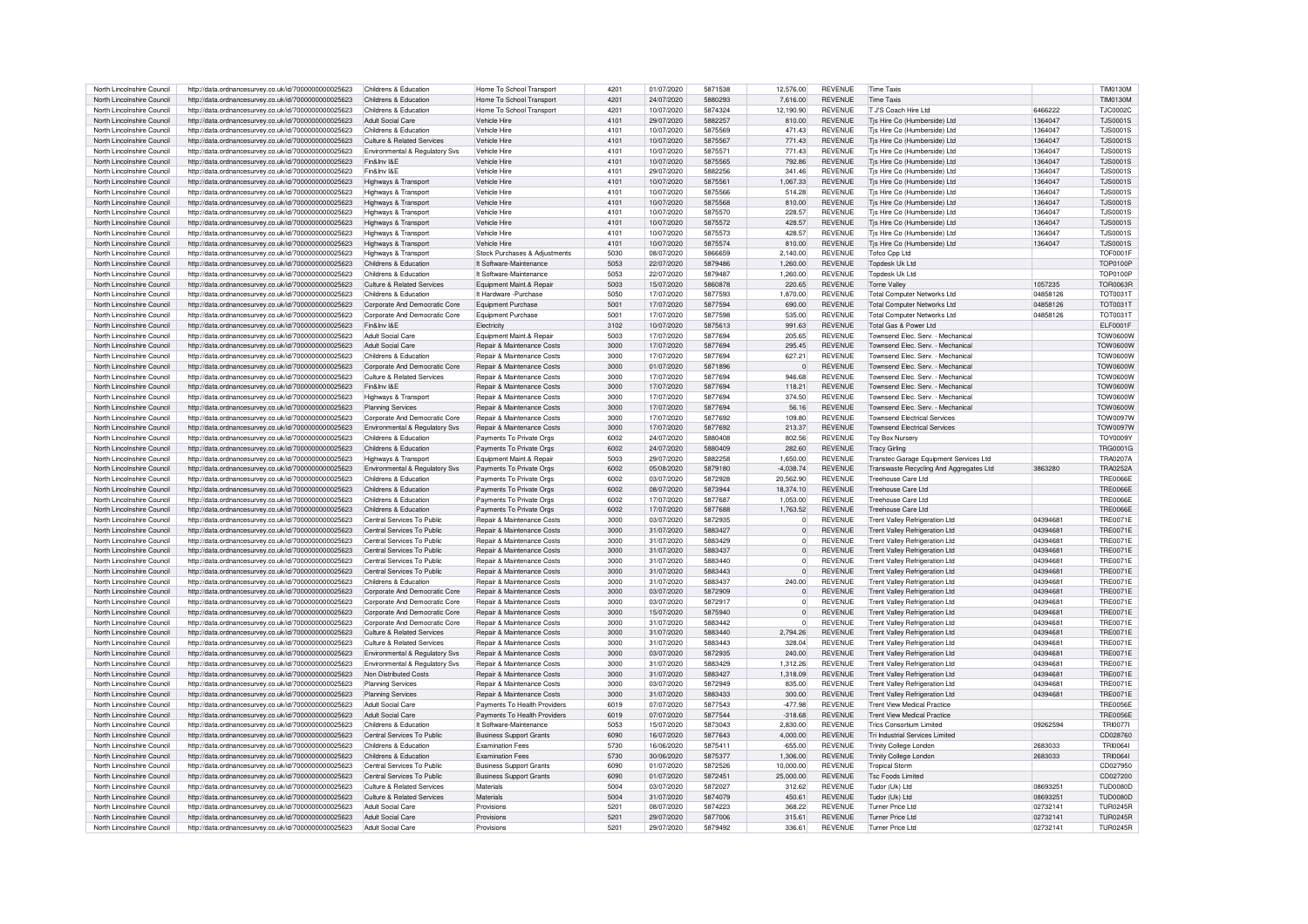| North Lincolnshire Council | http://data.ordnancesurvey.co.uk/id/7000000000025623 | Central Services To Public                       | Other Supplies & Services      | 5799 | 29/07/2020 | 5881112 | 2.113.30  | <b>REVENUE</b> | <b>Turner Price Ltd</b>       | 02732141 | <b>TUR0245R</b>  |
|----------------------------|------------------------------------------------------|--------------------------------------------------|--------------------------------|------|------------|---------|-----------|----------------|-------------------------------|----------|------------------|
| North Lincolnshire Council | http://data.ordnancesurvey.co.uk/id/7000000000025623 | Culture & Related Services                       | Provisions                     | 5201 | 15/07/2020 | 5875414 | 648.86    | <b>REVENUE</b> | Turner Price Ltd              | 02732141 | <b>TUR0245R</b>  |
| North Lincolnshire Council | http://data.ordnancesurvey.co.uk/id/7000000000025623 | Culture & Related Services                       | Provisions                     | 5201 | 31/07/2020 | 5883253 | 299.53    | <b>REVENUE</b> | Turner Price Ltd              | 02732141 | <b>TUR0245R</b>  |
| North Lincolnshire Council | http://data.ordnancesurvey.co.uk/id/7000000000025623 | Fin&Inv I&F                                      | Provisions                     | 5201 | 08/07/2020 | 5874368 | 397.15    | <b>REVENUE</b> | Turner Price Ltd              | 02732141 | <b>TUR0245R</b>  |
| North Lincolnshire Council | http://data.ordnancesurvey.co.uk/id/7000000000025623 | Fin&Inv I&F                                      | Provisions                     | 5201 | 08/07/2020 | 5874373 | 435.93    | <b>REVENUE</b> | Turner Price Ltd              | 0273214  | <b>TUR0245R</b>  |
| North Lincolnshire Council | http://data.ordnancesurvey.co.uk/id/7000000000025623 | Fin&Inv I&E                                      | Provisions                     | 5201 | 08/07/2020 | 5874374 | 318.57    | <b>REVENUE</b> | <b>Turner Price Ltd</b>       | 0273214  | <b>TUR0245R</b>  |
| North Lincolnshire Council | http://data.ordnancesurvey.co.uk/id/7000000000025623 | Fin&Inv I&F                                      | Provisions                     | 5201 | 08/07/2020 | 5874376 | 310.15    | <b>REVENUE</b> | Turner Price Ltd              | 02732141 | <b>TUR0245R</b>  |
|                            |                                                      |                                                  |                                |      |            |         |           |                |                               |          |                  |
| North Lincolnshire Council | http://data.ordnancesurvey.co.uk/id/7000000000025623 | Fin&Inv I&F                                      | Provisions                     | 5201 | 08/07/2020 | 5874380 | 547.35    | <b>REVENUE</b> | Turner Price Ltd              | 0273214  | <b>TUR0245R</b>  |
| North Lincolnshire Council | http://data.ordnancesurvey.co.uk/id/7000000000025623 | Fin&Inv I&F                                      | Provisions                     | 5201 | 08/07/2020 | 5874381 | 533.30    | <b>REVENUE</b> | Turner Price Ltd              | 02732141 | <b>TUR0245R</b>  |
| North Lincolnshire Council | http://data.ordnancesurvey.co.uk/id/7000000000025623 | Fin&Inv I&F                                      | Provisions                     | 5201 | 08/07/2020 | 5874382 | 468.79    | <b>REVENUE</b> | Turner Price Ltd              | 0273214  | <b>TUR0245R</b>  |
| North Lincolnshire Council | http://data.ordnancesurvey.co.uk/id/7000000000025623 | Fin&Inv I&F                                      | Provisions                     | 5201 | 08/07/2020 | 5874386 | 966.93    | <b>REVENUE</b> | Turner Price Ltd              | 02732141 | <b>TUR0245R</b>  |
| North Lincolnshire Council | http://data.ordnancesurvey.co.uk/id/7000000000025623 | Fin&Inv I&E                                      | Provisions                     | 5201 | 08/07/2020 | 5874389 | 526.56    | <b>REVENUE</b> | Turner Price Ltd              | 0273214  | <b>TUR0245R</b>  |
| North Lincolnshire Council | http://data.ordnancesurvey.co.uk/id/7000000000025623 | Fin&Inv I&E                                      | Provisions                     | 5201 | 08/07/2020 | 5874394 | 399.06    | <b>REVENUE</b> | Turner Price Ltd              | 02732141 | <b>TUR0245R</b>  |
| North Lincolnshire Council | http://data.ordnancesurvey.co.uk/id/7000000000025623 | Fin&Inv I&E                                      | Provisions                     | 5201 | 08/07/2020 | 5874395 | 260.76    | <b>REVENUE</b> | Turner Price I td             | 02732141 | <b>TUR0245R</b>  |
| North Lincolnshire Council | http://data.ordnancesurvey.co.uk/id/7000000000025623 | Fin&Inv I&E                                      | Provisions                     | 5201 | 08/07/2020 | 5874396 | 1.219.53  | <b>REVENUE</b> | <b>Turner Price Ltd</b>       | 02732141 | <b>TUR0245F</b>  |
| North Lincolnshire Council | http://data.ordnancesurvey.co.uk/id/7000000000025623 | Fin&Inv I&E                                      | Provisions                     | 5201 | 08/07/2020 | 5874399 | 602.48    | <b>REVENUE</b> | Turner Price Ltd              | 0273214  | <b>TUR0245R</b>  |
| North Lincolnshire Council | http://data.ordnancesurvey.co.uk/id/7000000000025623 | Fin&Inv I&F                                      | Provisions                     | 5201 | 08/07/2020 | 5874401 | 307.58    | <b>REVENUE</b> | Turner Price Ltd              | 02732141 | <b>TUR0245R</b>  |
| North Lincolnshire Council | http://data.ordnancesurvey.co.uk/id/7000000000025623 | Fin&Inv I&E                                      | Provisions                     | 5201 | 08/07/2020 | 5874404 | 347.45    | <b>REVENUE</b> | Turner Price Ltd              | 02732141 | <b>TUR0245R</b>  |
| North Lincolnshire Council | http://data.ordnancesurvey.co.uk/id/7000000000025623 | Fin&Inv I&E                                      | Provisions                     | 5201 | 08/07/2020 | 5874408 | 353.91    | <b>REVENUE</b> | Turner Price Ltd              | 02732141 | <b>TUR0245R</b>  |
|                            |                                                      |                                                  |                                |      |            |         |           |                |                               |          |                  |
| North Lincolnshire Council | http://data.ordnancesurvey.co.uk/id/7000000000025623 | Fin&Inv I&F                                      | Provisions                     | 5201 | 08/07/2020 | 5874410 | 707.38    | <b>REVENUE</b> | Turner Price Ltd              | 0273214  | TUR0245B         |
| North Lincolnshire Council | http://data.ordnancesurvey.co.uk/id/7000000000025623 | Fin&Inv I&F                                      | Provisions                     | 5201 | 08/07/2020 | 5874419 | 719.37    | <b>REVENUE</b> | <b>Turner Price Ltd</b>       | 02732141 | <b>TUR0245R</b>  |
| North Lincolnshire Council | http://data.ordnancesurvey.co.uk/id/7000000000025623 | Fin&Inv I&F                                      | Provisions                     | 5201 | 08/07/2020 | 5874422 | 412.62    | <b>REVENUE</b> | Turner Price Ltd              | 02732141 | <b>TUR0245R</b>  |
| North Lincolnshire Council | http://data.ordnancesurvey.co.uk/id/7000000000025623 | Fin&Inv I&F                                      | Provisions                     | 5201 | 08/07/2020 | 5874425 | 307.36    | <b>REVENUE</b> | Turner Price Ltd              | 02732141 | <b>TUR0245R</b>  |
| North Lincolnshire Council | http://data.ordnancesurvey.co.uk/id/7000000000025623 | Fin&Inv I&F                                      | Provisions                     | 5201 | 08/07/2020 | 5874428 | 480.65    | <b>REVENUE</b> | Turner Price Ltd              | 02732141 | <b>TUR0245R</b>  |
| North Lincolnshire Council | http://data.ordnancesurvey.co.uk/id/7000000000025623 | Fin&Inv I&E                                      | Provisions                     | 5201 | 08/07/2020 | 5874429 | 337.45    | <b>REVENUE</b> | <b>Turner Price Ltd</b>       | 02732141 | <b>TUR0245R</b>  |
| North Lincolnshire Council | http://data.ordnancesurvey.co.uk/id/7000000000025623 | Fin&Inv I&F                                      | Provisions                     | 5201 | 15/07/2020 | 5876817 | 397.49    | <b>REVENUE</b> | Turner Price Ltd              | 02732141 | <b>TUR0245R</b>  |
| North Lincolnshire Council | http://data.ordnancesurvey.co.uk/id/7000000000025623 | Fin&Inv I&F                                      | Provisions                     | 5201 | 15/07/2020 | 5876822 | 497.22    | <b>REVENUE</b> | Turner Price Ltd              | 02732141 | <b>TUR0245R</b>  |
| North Lincolnshire Council | http://data.ordnancesurvev.co.uk/id/7000000000025623 | Fin&Inv I&E                                      | Provisions                     | 5201 | 15/07/2020 | 5876823 | 370.66    | <b>REVENUE</b> | Turner Price Ltd              | 02732141 | <b>TUR0245R</b>  |
| North Lincolnshire Council | http://data.ordnancesurvey.co.uk/id/7000000000025623 | Fin&Inv I&E                                      | Provisions                     | 5201 | 15/07/2020 | 5876825 | 400.39    | <b>REVENUE</b> | Turner Price Ltd              | 02732141 | <b>TUR0245R</b>  |
| North Lincolnshire Council |                                                      | Fin&Inv I&F                                      | Provisions                     | 5201 |            | 5876828 | 306.84    | <b>REVENUE</b> | Turner Price Ltd              |          |                  |
|                            | http://data.ordnancesurvey.co.uk/id/7000000000025623 |                                                  |                                |      | 15/07/2020 |         |           |                |                               | 02732141 | <b>TUR0245R</b>  |
| North Lincolnshire Council | http://data.ordnancesurvey.co.uk/id/7000000000025623 | Fin&Inv I&F                                      | Provisions                     | 5201 | 15/07/2020 | 5876829 | 467.67    | <b>REVENUE</b> | Turner Price Ltd              | 02732141 | <b>TUR0245R</b>  |
| North Lincolnshire Council | http://data.ordnancesurvey.co.uk/id/7000000000025623 | Fin&Inv I&F                                      | Provisions                     | 5201 | 15/07/2020 | 5876830 | 1,179.61  | <b>REVENUE</b> | Turner Price Ltd              | 02732141 | <b>TUR0245R</b>  |
| North Lincolnshire Council | http://data.ordnancesurvey.co.uk/id/7000000000025623 | Fin&Inv I&F                                      | Provisions                     | 5201 | 15/07/2020 | 5876833 | 722.41    | <b>REVENUE</b> | Turner Price Ltd              | 02732141 | <b>TUR0245R</b>  |
| North Lincolnshire Council | http://data.ordnancesurvey.co.uk/id/7000000000025623 | Fin&Inv I&E                                      | Provisions                     | 5201 | 15/07/2020 | 5876834 | 543.03    | <b>REVENUE</b> | Turner Price Ltd              | 02732141 | <b>TUR0245R</b>  |
| North Lincolnshire Council | http://data.ordnancesurvey.co.uk/id/7000000000025623 | Fin&Inv I&E                                      | Provisions                     | 5201 | 15/07/2020 | 5876835 | 396.08    | <b>REVENUE</b> | Turner Price Ltd              | 02732141 | <b>TUR0245R</b>  |
| North Lincolnshire Council | http://data.ordnancesurvey.co.uk/id/7000000000025623 | Fin&Inv I&F                                      | Provisions                     | 5201 | 15/07/2020 | 5876836 | 287.06    | <b>REVENUE</b> | Turner Price Ltd              | 02732141 | TUR0245F         |
| North Lincolnshire Council | http://data.ordnancesurvey.co.uk/id/7000000000025623 | Fin&Inv I&F                                      | Provisions                     | 5201 | 15/07/2020 | 5876837 | 784.53    | <b>REVENUE</b> | Turner Price Ltd              | 02732141 | TUR0245F         |
| North Lincolnshire Council | http://data.ordnancesurvey.co.uk/id/7000000000025623 | Fin&Inv I&F                                      | Provisions                     | 5201 | 15/07/2020 | 5876839 | 648.00    | <b>REVENUE</b> | Turner Price Ltd              | 02732141 | <b>TUR0245R</b>  |
| North Lincolnshire Council | http://data.ordnancesurvey.co.uk/id/7000000000025623 | Fin&Inv I&F                                      | Provisions                     | 5201 | 15/07/2020 | 5876845 | 668.44    | <b>REVENUE</b> | Turner Price Ltd              | 02732141 | <b>TUR0245R</b>  |
| North Lincolnshire Council | http://data.ordnancesurvey.co.uk/id/7000000000025623 | Fin&Inv I&E                                      | Provisions                     | 5201 | 15/07/2020 | 5876847 | 495.43    | <b>REVENUE</b> | Turner Price Ltd              | 02732141 | <b>TUR0245R</b>  |
|                            |                                                      |                                                  |                                |      |            |         |           | <b>REVENUE</b> |                               |          |                  |
| North Lincolnshire Council | http://data.ordnancesurvey.co.uk/id/7000000000025623 | Fin&Inv I&E                                      | Provisions                     | 5201 | 15/07/2020 | 5876850 | 492.45    |                | Turner Price Ltd              | 02732141 | <b>TUR0245R</b>  |
| North Lincolnshire Council | http://data.ordnancesurvev.co.uk/id/7000000000025623 | Fin&Inv I&F                                      | Provisions                     | 5201 | 15/07/2020 | 5876852 | 269.19    | <b>REVENUE</b> | Turner Price Ltd              | 02732141 | <b>TUR0245R</b>  |
| North Lincolnshire Council | http://data.ordnancesurvey.co.uk/id/7000000000025623 | Fin&Inv I&E                                      | Provisions                     | 5201 | 15/07/2020 | 5876854 | 525.02    | <b>REVENUE</b> | <b>Turner Price Ltd</b>       | 0273214  | <b>TUR0245R</b>  |
| North Lincolnshire Council | http://data.ordnancesurvey.co.uk/id/7000000000025623 | Fin&Inv I&E                                      | Provisions                     | 5201 | 15/07/2020 | 5876859 | 260.78    | <b>REVENUE</b> | <b>Turner Price Ltd</b>       | 0273214  | <b>TUR0245R</b>  |
| North Lincolnshire Council | http://data.ordnancesurvey.co.uk/id/7000000000025623 | Fin&Inv I&E                                      | Provisions                     | 5201 | 15/07/2020 | 5876861 | 282.02    | <b>REVENUE</b> | <b>Turner Price Ltd</b>       | 0273214  | <b>TUR0245R</b>  |
| North Lincolnshire Council | http://data.ordnancesurvey.co.uk/id/7000000000025623 | Fin&Inv I&F                                      | Provisions                     | 5201 | 15/07/2020 | 5876869 | 263.83    | <b>REVENUE</b> | Turner Price I to             | 0273214  | TUR0245F         |
| North Lincolnshire Council | http://data.ordnancesurvey.co.uk/id/7000000000025623 | Fin&Inv I&F                                      | Provisions                     | 5201 | 22/07/2020 | 5879402 | 247.46    | <b>REVENUE</b> | Turner Price I to             | 0273214  | TUR0245F         |
| North Lincolnshire Council | http://data.ordnancesurvey.co.uk/id/7000000000025623 | Fin&Inv I&E                                      | Provisions                     | 5201 | 22/07/2020 | 5879406 | 753.25    | <b>REVENUE</b> | Turner Price Ltd              | 02732141 | <b>TUR0245F</b>  |
| North Lincolnshire Council | http://data.ordnancesurvey.co.uk/id/7000000000025623 | Fin&Inv I&E                                      | Provisions                     | 5201 | 22/07/2020 | 5879417 | 471.90    | <b>REVENUE</b> | Turner Price Ltd              | 02732141 | <b>TUR0245R</b>  |
| North Lincolnshire Council | http://data.ordnancesurvey.co.uk/id/7000000000025623 | Fin&Inv I&F                                      | Provisions                     | 5201 | 22/07/2020 | 5879422 | 413.63    | <b>REVENUE</b> | Turner Price Ltd              | 02732141 | <b>TUR0245R</b>  |
| North Lincolnshire Council | http://data.ordnancesurvey.co.uk/id/7000000000025623 | <b>Housing Services</b>                          | Provisions                     | 5201 | 29/07/2020 | 5882091 | 288.86    | <b>REVENUE</b> | Turner Price I td             | 02732141 | <b>TUR0245F</b>  |
| North Lincolnshire Council | http://data.ordnancesurvey.co.uk/id/7000000000025623 | <b>Housing Services</b>                          | Provisions                     | 5201 | 29/07/2020 | 5882092 | 370.81    | <b>REVENUE</b> | <b>Turner Price Ltd</b>       | 02732141 | <b>TUR0245F</b>  |
| North Lincolnshire Council |                                                      |                                                  | Provisions                     | 5201 | 29/07/2020 | 5882269 |           | <b>REVENUE</b> | <b>Turner Price Ltd</b>       | 02732141 | <b>TUR0245F</b>  |
|                            | http://data.ordnancesurvey.co.uk/id/7000000000025623 | <b>Housing Services</b>                          |                                | 5201 |            | 5882309 | 542.46    |                |                               |          |                  |
| North Lincolnshire Council | http://data.ordnancesurvey.co.uk/id/7000000000025623 | <b>Housing Services</b>                          | Provisions                     |      | 29/07/2020 |         | 386.36    | <b>REVENUE</b> | Turner Price Ltd              | 02732141 | <b>TUR0245F</b>  |
| North Lincolnshire Council | http://data.ordnancesurvey.co.uk/id/7000000000025623 | <b>Housing Services</b>                          | Provisions                     | 5201 | 29/07/2020 | 5882311 | 341.19    | <b>REVENUE</b> | Turner Price Ltd              | 02732141 | <b>TUR0245R</b>  |
| North Lincolnshire Council | http://data.ordnancesurvey.co.uk/id/7000000000025623 | <b>Housing Services</b>                          | Other Supplies & Services      | 5799 | 01/07/2020 | 5871584 | 4.851.43  | <b>REVENUE</b> | Tyt Investments Limited       |          | <b>I AN0021N</b> |
| North Lincolnshire Council | http://data.ordnancesurvey.co.uk/id/7000000000025623 | <b>Housing Services</b>                          | Other Supplies & Services      | 5799 | 01/07/2020 | 5871948 | 805.23    | <b>REVENUE</b> | Tyt Investments Limited       |          | <b>LAN0021N</b>  |
| North Lincolnshire Council | http://data.ordnancesurvey.co.uk/id/7000000000025623 | <b>Housing Services</b>                          | Other Supplies & Services      | 5799 | 08/07/2020 | 5873346 | 4,851.43  | <b>REVENUE</b> | Tyt Investments Limited       |          | LAN0021N         |
| North Lincolnshire Council | http://data.ordnancesurvey.co.uk/id/7000000000025623 | <b>Housing Services</b>                          | Other Supplies & Services      | 5799 | 08/07/2020 | 5873347 | 4.851.43  | <b>REVENUE</b> | Tyt Investments Limited       |          | <b>LAN0021N</b>  |
| North Lincolnshire Council | http://data.ordnancesurvev.co.uk/id/7000000000025623 | <b>Housing Services</b>                          | Other Supplies & Services      | 5799 | 08/07/2020 | 5873348 | 4.851.43  | <b>REVENUE</b> | Tyt Investments Limited       |          | <b>LAN0021N</b>  |
| North Lincolnshire Council | http://data.ordnancesurvey.co.uk/id/7000000000025623 | <b>Housing Services</b>                          | Other Supplies & Services      | 5799 | 08/07/2020 | 5873349 | 4,851.43  | <b>REVENUE</b> | Tyt Investments Limiter       |          | <b>LAN0021N</b>  |
| North Lincolnshire Council | http://data.ordnancesurvey.co.uk/id/7000000000025623 | <b>Housing Services</b>                          | Other Supplies & Services      | 5799 | 08/07/2020 | 5874162 | 3.432.96  | <b>REVENUE</b> | Tyt Investments Limited       |          | <b>I AN0021N</b> |
| North Lincolnshire Council | http://data.ordnancesurvey.co.uk/id/7000000000025623 | <b>Housing Services</b>                          | Other Supplies & Services      | 5799 | 15/07/2020 | 5876931 | 1,573.69  | <b>REVENUE</b> | Tyt Investments Limited       |          | <b>I AN0021N</b> |
| North Lincolnshire Council | http://data.ordnancesurvey.co.uk/id/7000000000025623 | <b>Housing Services</b>                          | Other Supplies & Services      | 5799 | 15/07/2020 | 5876932 | 575.00    | <b>REVENUE</b> | Tyt Investments Limited       |          | <b>I AN0021N</b> |
| North Lincolnshire Council | http://data.ordnancesurvey.co.uk/id/7000000000025623 | <b>Housing Services</b>                          | Other Supplies & Services      | 5799 | 15/07/2020 | 5876933 | 1,700.35  | <b>REVENUE</b> | Tyt Investments Limited       |          | <b>LAN0021N</b>  |
| North Lincolnshire Council |                                                      |                                                  | Other Supplies & Services      | 5799 | 15/07/2020 | 5876934 | 1.317.54  | REVENUE        | Tyt Investments Limited       |          | LAN0021N         |
| North Lincolnshire Council | http://data.ordnancesurvey.co.uk/id/7000000000025623 | <b>Housing Services</b><br>Childrens & Education | Licenses, Subs & Memberships   | 5510 | 29/07/2020 | 5881080 | 284.70    | REVENUE        | <b>Twinkl Ltd</b>             | 07201458 | <b>TWI0008I</b>  |
|                            | http://data.ordnancesurvey.co.uk/id/7000000000025623 |                                                  |                                |      |            |         |           |                |                               |          |                  |
| North Lincolnshire Council | http://data.ordnancesurvey.co.uk/id/7000000000025623 | Central Services To Public                       | <b>Business Support Grants</b> | 6090 | 16/07/2020 | 5877640 | 25,000.00 | <b>REVENUE</b> | TW Logistics Limited          |          | CD028730         |
| North Lincolnshire Council | http://data.ordnancesurvey.co.uk/id/7000000000025623 | Central Services To Public                       | <b>Business Support Grants</b> | 6090 | 01/07/2020 | 5872482 | 5,000.00  | <b>REVENUE</b> | <b>Uden Transport Limited</b> |          | CD027510         |
| North Lincolnshire Council | http://data.ordnancesurvey.co.uk/id/7000000000025623 | Culture & Related Services                       | Fuel                           | 4001 | 15/07/2020 | 5874073 | 338.85    | <b>REVENUE</b> | Uk Fuels Ltd                  | 2212080  | <b>UKF0001F</b>  |
| North Lincolnshire Council | http://data.ordnancesurvey.co.uk/id/7000000000025623 | Central Services To Public                       | <b>Business Support Grants</b> | 6090 | 01/07/2020 | 5872539 | 10.000.00 | <b>REVENUE</b> | Uk Lodges Limited             |          | CD028070         |
| North Lincolnshire Council | http://data.ordnancesurvey.co.uk/id/7000000000025623 | Planning Services                                | Client Related Costs           | 5534 | 08/07/2020 | 5873323 | 254.98    | <b>REVENUE</b> | Uk Stem Ltd                   |          | <b>UKS0120S</b>  |
| North Lincolnshire Council | http://data.ordnancesurvey.co.uk/id/7000000000025623 | Childrens & Education                            | Payments To Voluntary Orgs     | 6001 | 03/07/2020 | 5872708 | 396.00    | <b>REVENUE</b> | Ulceby Pre-School Playgroup   |          | <b>ULC0009C</b>  |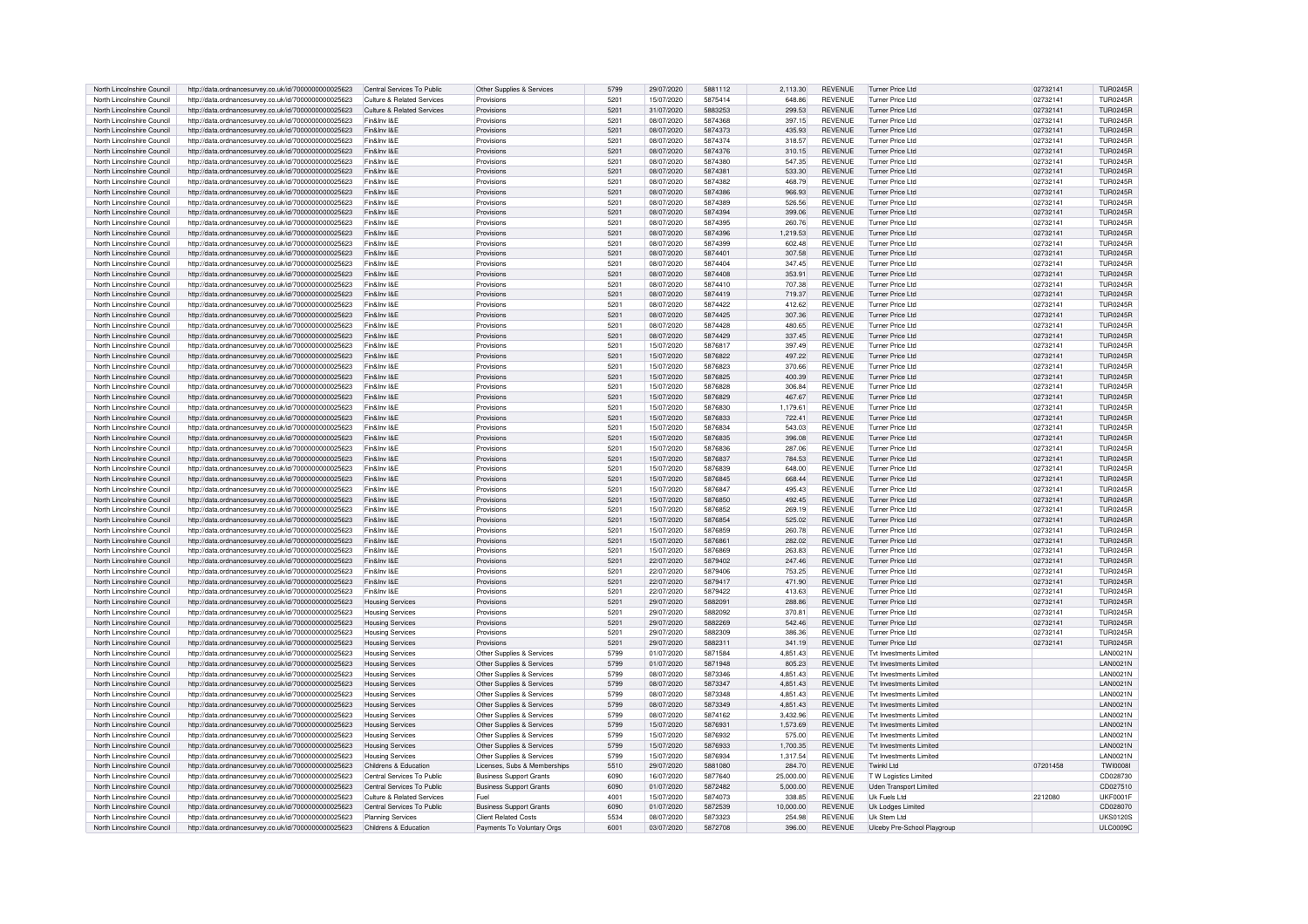| North Lincolnshire Council |                                                                                                              |                                |                                |                  |            |         |                |                |                                             |           |                 |
|----------------------------|--------------------------------------------------------------------------------------------------------------|--------------------------------|--------------------------------|------------------|------------|---------|----------------|----------------|---------------------------------------------|-----------|-----------------|
|                            | http://data.ordnancesurvey.co.uk/id/7000000000025623                                                         | Culture & Related Services     | Books (Libraries+Schools Only) | 5005             | 17/07/2020 | 5877358 | 748.60         | <b>REVENUE</b> | Ulverscroft Large Print Books Ltd           | 1068776   | <b>ULV0001V</b> |
| North Lincolnshire Council | http://data.ordnancesurvey.co.uk/id/7000000000025623                                                         | Culture & Related Services     | Books (Libraries+Schools Only  | 5005             | 17/07/2020 | 5877359 | 374.68         | <b>REVENUE</b> | Ulverscroft Large Print Books Ltd           | 1068776   | ULV0001V        |
| North Lincolnshire Council | http://data.ordnancesurvey.co.uk/id/7000000000025623                                                         | Central Services To Public     | <b>Business Support Grants</b> | 6090             | 08/07/2020 | 5874954 | 10,000.00      | <b>REVENUE</b> | Unifly Limited                              |           | CD028380        |
| North Lincolnshire Council | http://data.ordnancesurvey.co.uk/id/7000000000025623                                                         | Corporate And Democratic Core  | Fees & Charges Income          | 9002             | 08/07/2020 | 5874288 | $-246.38$      | <b>REVENUE</b> | Unison                                      |           | <b>UNI00031</b> |
|                            |                                                                                                              |                                |                                |                  |            |         |                |                |                                             |           |                 |
| North Lincolnshire Council | http://data.ordnancesurvey.co.uk/id/7000000000025623                                                         | Childrens & Education          | Gen Office Exp (Incl Postage)  | 5603             | 03/07/2020 | 5872660 | 343.87         | <b>REVENUE</b> | United Carlton Office Systems Ltd           | 2118025   | <b>UNI00521</b> |
| North Lincolnshire Council | http://data.ordnancesurvey.co.uk/id/7000000000025623                                                         | Corporate And Democratic Core  | Equipment Hire/Rent            | 5002             | 22/07/2020 | 5878183 | 2,058.48       | <b>REVENUE</b> | United Carlton Office Systems Ltd           | 2118025   | <b>UNI00521</b> |
| North Lincolnshire Council | http://data.ordnancesurvey.co.uk/id/7000000000025623                                                         | Corporate And Democratic Core  | Equipment Hire/Rent            | 5002             | 22/07/2020 | 5878184 | 3.146.91       | <b>REVENUE</b> | <b>United Carlton Office Systems Ltd</b>    | 2118025   | <b>UNI00521</b> |
| North Lincolnshire Council | http://data.ordnancesurvey.co.uk/id/7000000000025623                                                         | Corporate And Democratic Core  | Equipment Hire/Rent            | 5002             | 29/07/2020 | 5880870 | 2,454.26       | <b>REVENUE</b> | <b>United Carlton Office Systems Ltd</b>    | 2118025   | <b>UNI00521</b> |
| North Lincolnshire Council |                                                                                                              | Corporate And Democratic Core  |                                | 5603             | 22/07/2020 | 5878183 | 2.509.64       | <b>REVENUE</b> | <b>United Carlton Office Systems Ltd</b>    |           | LINI0052        |
|                            | http://data.ordnancesurvey.co.uk/id/7000000000025623                                                         |                                | Gen Office Exp (Incl Postage)  |                  |            |         |                |                |                                             | 2118025   |                 |
| North Lincolnshire Council | http://data.ordnancesurvey.co.uk/id/7000000000025623                                                         | Culture & Related Services     | It Hardware - Purchase         | 5050             | 17/07/2020 | 5876950 | 955.32         | <b>REVENUE</b> | United Carlton Office Systems Ltd           | 2118025   | <b>UNI00521</b> |
| North Lincolnshire Council | http://data.ordnancesurvey.co.uk/id/7000000000025623                                                         | Central Services To Public     | <b>Business Support Grants</b> | 6090             | 08/07/2020 | 5874928 | 32,500.00      | <b>REVENUE</b> | <b>United Childcare</b>                     |           | CD028220        |
| North Lincolnshire Council | http://data.ordnancesurvey.co.uk/id/7000000000025623                                                         | Culture & Related Services     | Materials                      | 5004             | 29/07/2020 | 5882261 | 237.48         | <b>REVENUE</b> | Universal Hose Ltd T/A Hydraguip            | 4937556   | <b>UNI0098I</b> |
| North Lincolnshire Council |                                                                                                              |                                | Materials                      | 5004             | 10/07/2020 | 5875576 | 240.95         | <b>REVENUE</b> |                                             | 4937556   | <b>UNI0098</b>  |
|                            | http://data.ordnancesurvey.co.uk/id/7000000000025623                                                         | Environmental & Regulatory Svs |                                |                  |            |         |                |                | Universal Hose Ltd T/A Hydraquip            |           |                 |
| North Lincolnshire Council | http://data.ordnancesurvey.co.uk/id/7000000000025623                                                         | Environmental & Regulatory Svs | Materials                      | 5004             | 29/07/2020 | 5882264 | 269.41         | <b>REVENUE</b> | Universal Hose Ltd T/A Hydraguip            | 4937556   | <b>UNI0098I</b> |
| North Lincolnshire Council | http://data.ordnancesurvey.co.uk/id/7000000000025623                                                         | Culture & Related Services     | <b>Fxhibitions/Fvents</b>      | 5709             | 15/07/2020 | 5876959 | 210.00         | <b>REVENUE</b> | V & A Enterprises Ltd                       |           | VAF0001F        |
| North Lincolnshire Council | http://data.ordnancesurvey.co.uk/id/7000000000025623                                                         | Adult Social Care              | Gen Office Exp (Incl Postage)  | 5603             | 15/07/2020 | 5876884 | 349.45         | <b>REVENUE</b> | Valtech Ltd                                 | 3127414   | VAI 0046L       |
| North Lincolnshire Council | http://data.ordnancesurvey.co.uk/id/7000000000025623                                                         | Culture & Related Services     | Provisions                     | 5201             | 15/07/2020 | 5875398 | 284.90         | <b>REVENUE</b> | <b>Vending Enterprises</b>                  | 00978024  | <b>VEN0002N</b> |
| North Lincolnshire Council |                                                                                                              | Culture & Related Services     | Provisions                     | 5201             | 15/07/2020 | 5875400 | 706.53         | <b>REVENUE</b> |                                             |           | <b>VEN0002N</b> |
|                            | http://data.ordnancesurvey.co.uk/id/7000000000025623                                                         |                                |                                |                  |            |         |                |                | <b>Vending Enterprises</b>                  | 00978024  |                 |
| North Lincolnshire Council | http://data.ordnancesurvey.co.uk/id/7000000000025623                                                         | Environmental & Regulatory Sys | Other Premises Costs           | 3390             | 31/07/2020 | 5882974 | 612.77         | <b>REVENUE</b> | Veolia Es (Uk) Ltd                          | 2481991   | CLE0001E        |
| North Lincolnshire Council | http://data.ordnancesurvey.co.uk/id/7000000000025623                                                         | Environmental & Regulatory Svs | Other Premises Costs           | 3390             | 31/07/2020 | 5882976 | 590.00         | <b>REVENUE</b> | Veolia Es (Uk) Ltd                          | 2481991   | CLE0001E        |
| North Lincolnshire Council | http://data.ordnancesurvey.co.uk/id/7000000000025623                                                         | Environmental & Regulatory Svs | Other Premises Costs           | 3390             | 31/07/2020 | 5882977 | 607.25         | <b>REVENUE</b> | Veolia Es (Uk) Ltd                          | 2481991   | CLE0001E        |
|                            |                                                                                                              | Adult Social Care              |                                | 3104             |            | 5875033 |                | <b>REVENUE</b> |                                             | 09563853  | <b>VFR0165F</b> |
| North Lincolnshire Council | http://data.ordnancesurvey.co.uk/id/7000000000025623                                                         |                                | <b>Heating Fuels</b>           |                  | 10/07/2020 |         | 1,099.38       |                | Verdenergy (Yorkshire) Ltd                  |           |                 |
| North Lincolnshire Council | http://data.ordnancesurvey.co.uk/id/7000000000025623                                                         | Culture & Related Services     | <b>Heating Fuels</b>           | 3104             | 10/07/2020 | 5875034 | 2,242.56       | <b>REVENUE</b> | Verdenergy (Yorkshire) Ltd                  | 09563853  | <b>VER0165R</b> |
| North Lincolnshire Council | http://data.ordnancesurvey.co.uk/id/7000000000025623                                                         | Culture & Related Services     | <b>Heating Fuels</b>           | 3104             | 29/07/2020 | 5882012 | 3,118.56       | <b>REVENUE</b> | Verdenergy (Yorkshire) Ltd                  | 09563853  | <b>VER0165R</b> |
| North Lincolnshire Council | http://data.ordnancesurvey.co.uk/id/7000000000025623                                                         | Culture & Related Services     | Equipment Hire/Rent            | 5002             | 29/07/2020 | 5879316 | 458.50         | <b>REVENUE</b> | Verifone Services Uk & Ireland Ltd          | 2747866   | VFR0006F        |
| North Lincolnshire Council | http://data.ordnancesurvey.co.uk/id/7000000000025623                                                         | Central Services To Public     | <b>Business Support Grants</b> | 6090             | 01/07/2020 | 5872507 | 3.000.00       | <b>REVENUE</b> | Vicanto Tanning Beauty Aesthetics &         |           | CD027760        |
| North Lincolnshire Council | http://data.ordnancesurvey.co.uk/id/7000000000025623                                                         | Environmental & Regulatory Sys | Other Premises Costs           | 3390             | 10/07/2020 | 5875035 | 697.00         | <b>REVENUE</b> | Videcom Security Ltd                        | 427189924 | VID0021D        |
|                            |                                                                                                              |                                |                                |                  |            |         |                |                |                                             |           |                 |
| North Lincolnshire Council | http://data.ordnancesurvey.co.uk/id/7000000000025623                                                         | Environmental & Regulatory Svs | Other Premises Costs           | 3390             | 31/07/2020 | 5883404 | 680.00         | <b>REVENUE</b> | Videcom Security Ltd                        | 427189924 | <b>VID0021D</b> |
| North Lincolnshire Council | http://data.ordnancesurvev.co.uk/id/7000000000025623                                                         | Childrens & Education          | Home To School Transport       | 4201             | 24/07/2020 | 5880294 | 1.100.00       | <b>REVENUE</b> | V.I.P. Taxis                                |           | <b>VIP0004P</b> |
| North Lincolnshire Council | http://data.ordnancesurvey.co.uk/id/7000000000025623                                                         | Adult Social Care              | Payments To Health Providers   | 6019             | 03/07/2020 | 5872726 | 75.957.95      | <b>REVENUE</b> | Virgin Care Services                        | 07557877  | <b>VIR0064R</b> |
| North Lincolnshire Council | http://data.ordnancesurvey.co.uk/id/7000000000025623                                                         | Adult Social Care              | Payments To Health Providers   | 6019             | 17/07/2020 | 5877534 | 75.957.95      | <b>REVENUE</b> | Virgin Care Services                        | 07557877  | <b>VIR0064R</b> |
|                            |                                                                                                              |                                |                                |                  |            |         |                |                |                                             |           |                 |
| North Lincolnshire Council | http://data.ordnancesurvey.co.uk/id/7000000000025623                                                         | Adult Social Care              | Pay - Agency                   | 0131             | 08/07/2020 | 5874036 | 1,110.00       | <b>REVENUE</b> | Vision Rehabilitation                       | 9144893   | <b>VIS0163S</b> |
| North Lincolnshire Council | http://data.ordnancesurvey.co.uk/id/7000000000025623                                                         | Adult Social Care              | Pay - Agency                   | 0131             | 08/07/2020 | 5874038 | 1,110.00       | <b>REVENUE</b> | <b>Vision Rehabilitation</b>                | 9144893   | <b>VIS0163S</b> |
| North Lincolnshire Council | http://data.ordnancesurvey.co.uk/id/7000000000025623                                                         | <b>Adult Social Care</b>       | Pay - Agency                   | 0131             | 08/07/2020 | 5874039 | 1,080.00       | <b>REVENUE</b> | Vision Rehabilitation                       | 9144893   | <b>VIS0163S</b> |
| North Lincolnshire Council | http://data.ordnancesurvey.co.uk/id/7000000000025623                                                         | Adult Social Care              | Pay - Agency                   | 0131             | 08/07/2020 | 5874041 | 1.110.00       | <b>REVENUE</b> | <b>Vision Rehabilitation</b>                | 9144893   | VIS0163S        |
| North Lincolnshire Council | http://data.ordnancesurvey.co.uk/id/7000000000025623                                                         | <b>Adult Social Care</b>       |                                | 0131             | 10/07/2020 | 5874435 | 810.17         | <b>REVENUE</b> | Vivid Resourcing                            | 08067630  | VIV006V         |
|                            |                                                                                                              |                                | Pay - Agency                   |                  |            |         |                |                |                                             |           |                 |
| North Lincolnshire Council | http://data.ordnancesurvey.co.uk/id/7000000000025623                                                         | <b>Adult Social Care</b>       | Pay - Agency                   | 0131             | 10/07/2020 | 5874436 | 802.38         | <b>REVENUE</b> | Vivid Resourcing                            | 08067630  | VIV006V         |
| North Lincolnshire Council | http://data.ordnancesurvey.co.uk/id/7000000000025623                                                         | Adult Social Care              | Pay - Agency                   | 0131             | 22/07/2020 | 5874434 | 825.30         | <b>REVENUE</b> | Vivid Resourcing                            | 08067630  | VIV006V         |
| North Lincolnshire Council | http://data.ordnancesurvey.co.uk/id/7000000000025623                                                         | Adult Social Care              | Pay - Agency                   | 0131             | 22/07/2020 | 5877539 | 1.600.50       | <b>REVENUE</b> | Vivid Resourcing                            | 08067630  | VIV006V         |
| North Lincolnshire Council | http://data.ordnancesurvey.co.uk/id/7000000000025623                                                         | Public Health                  | It Hardware - Purchase         | 5050             | 17/07/2020 | 5877367 | 559.22         | <b>REVENUE</b> | Vodafone Ltd                                | 1471587   | VOD0060E        |
|                            |                                                                                                              |                                |                                |                  | 17/07/2020 | 5877784 |                | <b>REVENUE</b> | Vodafone Ul                                 | 1471587   | VOD0016D        |
|                            |                                                                                                              |                                |                                |                  |            |         | 1,474.17       |                |                                             |           |                 |
| North Lincolnshire Council | http://data.ordnancesurvey.co.uk/id/7000000000025623                                                         | Corporate And Democratic Core  | Telephone Rent/Calls           | 5403             |            |         |                |                |                                             |           |                 |
| North Lincolnshire Council | http://data.ordnancesurvey.co.uk/id/7000000000025623                                                         | Corporate And Democratic Core  | Telephone Rent/Calls           | 5403             | 17/07/2020 | 5877785 | 4,348.81       | <b>REVENUE</b> | Vodafone U                                  | 1471587   | VOD0016D        |
| North Lincolnshire Council | http://data.ordnancesurvey.co.uk/id/7000000000025623                                                         | Central Services To Public     | <b>Business Support Grants</b> | 6090             | 01/07/2020 | 5872487 | 25,000.00      | <b>REVENUE</b> | <b>Voluntary Action North Lincolnshire</b>  |           | CD027560        |
|                            |                                                                                                              | Central Services To Public     |                                | 6090             |            | 587495  |                | <b>REVENUE</b> |                                             |           |                 |
| North Lincolnshire Council | http://data.ordnancesurvey.co.uk/id/7000000000025623                                                         |                                | <b>Business Support Grants</b> |                  | 08/07/2020 |         | 10,000.00      |                | V.P Car Diagnostics Ltd                     |           | CD028350        |
| North Lincolnshire Council | http://data.ordnancesurvey.co.uk/id/7000000000025623                                                         | Central Services To Public     | <b>Business Support Grants</b> | 6090             | 22/07/2020 | 588026  | 10.000.00      | <b>REVENUE</b> | Vr Trans                                    |           | CD028820        |
| North Lincolnshire Council | http://data.ordnancesurvey.co.uk/id/7000000000025623                                                         | Central Services To Public     | <b>Business Support Grants</b> | 6090             | 01/07/2020 | 5872434 | 5,000.00       | <b>REVENUE</b> | <b>Walcot Hall Estate</b>                   |           | CD008180        |
| North Lincolnshire Council | http://data.ordnancesurvey.co.uk/id/7000000000025623                                                         | <b>Housing Services</b>        | Other Supplies & Services      | 5799             | 03/07/2020 | 5871577 | 5,270.83       | <b>REVENUE</b> | Walshe'S Property Ltd                       |           | WAI 0473        |
| North Lincolnshire Council | http://data.ordnancesurvey.co.uk/id/7000000000025623                                                         | <b>Housing Services</b>        | Other Supplies & Services      | 5799             | 10/07/2020 | 5874970 | 11.060.83      | <b>REVENUE</b> | Walshe'S Property Ltd                       |           | <b>WAL0473I</b> |
|                            | http://data.ordnancesurvey.co.uk/id/7000000000025623                                                         | Central Services To Public     | Other Premises Costs           |                  |            |         | $\mathbf 0$    |                | Waterlogic Gb Limited                       |           |                 |
| North Lincolnshire Council |                                                                                                              |                                |                                | 3390             | 10/07/2020 | 5875037 |                | <b>REVENUE</b> |                                             | 2418453   | <b>ANG0018G</b> |
| North Lincolnshire Council | http://data.ordnancesurvey.co.uk/id/7000000000025623                                                         | Central Services To Public     | Other Premises Costs           | 3390             | 10/07/2020 | 5875038 | $\overline{0}$ | <b>REVENUE</b> | Waterlogic Gb Limited                       | 2418453   | <b>ANG0018G</b> |
| North Lincolnshire Council | http://data.ordnancesurvey.co.uk/id/7000000000025623                                                         | Childrens & Education          | Other Premises Costs           | 3390             | 10/07/2020 | 5875037 | 212.40         | <b>REVENUE</b> | Waterlogic Gb Limited                       | 2418453   | <b>ANG00180</b> |
| North Lincolnshire Council | http://data.ordnancesurvey.co.uk/id/7000000000025623                                                         | Childrens & Education          | Rents                          | 3201             | 01/07/2020 | 5871697 | 228.69         | <b>REVENUE</b> | Waterlogic Gb Limited                       | 2418453   | <b>ANG00180</b> |
| North Lincolnshire Council | http://data.ordnancesurvey.co.uk/id/7000000000025623                                                         | Corporate And Democratic Core  | Other Premises Costs           | 3390             | 10/07/2020 | 5875038 | 670.93         | REVENUE        | Waterlogic Gb Limited                       | 2418453   | <b>ANG0018G</b> |
|                            |                                                                                                              |                                |                                |                  |            | 5876691 |                |                |                                             |           |                 |
| North Lincolnshire Council | http://data.ordnancesurvey.co.uk/id/7000000000025623                                                         | Childrens & Education          | Water (Meter/Rate) & Sewerage  | 3221             | 15/07/2020 |         | 251.69         | <b>REVENUE</b> | Wave - Anglian Water Business               | 2366656   | ANG00010        |
| North Lincolnshire Council | http://data.ordnancesurvey.co.uk/id/7000000000025623                                                         | Adult Social Care              | Payments To Health Providers   | 6019             | 03/07/2020 | 5872730 | 7,500.00       | <b>REVENUE</b> | We Are With You                             | 2580377   | ADD0031D        |
| North Lincolnshire Council | http://data.ordnancesurvey.co.uk/id/7000000000025623                                                         | Adult Social Care              | Payments To Health Providers   | 6019             | 03/07/2020 | 5872732 | 4.645.00       | <b>REVENUE</b> | We Are With You                             | 2580377   | ADD0031E        |
| North Lincolnshire Council | http://data.ordnancesurvey.co.uk/id/7000000000025623                                                         | Adult Social Care              | Payments To Health Providers   | 6019             | 03/07/2020 | 5872733 | 4.645.00       | <b>REVENUE</b> | We Are With You                             | 2580377   | ADD0031E        |
| North Lincolnshire Council | http://data.ordnancesurvey.co.uk/id/7000000000025623                                                         | <b>Adult Social Care</b>       | Payments To Health Providers   | 6019             | 10/07/2020 | 5874438 | 4,645.00       | <b>REVENUE</b> | We Are With You                             | 2580377   | ADD0031D        |
|                            |                                                                                                              |                                |                                |                  |            |         |                |                |                                             |           |                 |
| North Lincolnshire Council | http://data.ordnancesurvey.co.uk/id/7000000000025623                                                         | Adult Social Care              | Payments To Health Providers   | 6019             | 31/07/2020 | 5883352 | 396,784.07     | <b>REVENUE</b> | We Are With You                             | 2580377   | ADD0031E        |
| North Lincolnshire Council | http://data.ordnancesurvey.co.uk/id/7000000000025623                                                         | Public Health                  | Payments To Private Orgs       | 6002             | 08/07/2020 | 5873928 | 7.250.00       | <b>REVENUE</b> | We Are With You                             | 2580377   | ADD0031D        |
| North Lincolnshire Council | http://data.ordnancesurvey.co.uk/id/7000000000025623                                                         | Public Health                  | Payments To Private Orgs       | 6002             | 08/07/2020 | 5873929 | 7.250.00       | <b>REVENUE</b> | We Are With You                             | 2580377   | ADD0031E        |
| North Lincolnshire Council | http://data.ordnancesurvey.co.uk/id/7000000000025623                                                         | Public Health                  | Payments To Private Orgs       | 6002             | 08/07/2020 | 5873930 | 7,250.00       | <b>REVENUE</b> | We Are With You                             | 2580377   | ADD0031E        |
| North Lincolnshire Council |                                                                                                              | Public Health                  |                                | 6002             |            | 587737  | 7.250.00       | <b>REVENUE</b> | We Are With You                             |           | ADD0031D        |
|                            | http://data.ordnancesurvey.co.uk/id/7000000000025623                                                         |                                | Payments To Private Orgs       |                  | 17/07/2020 |         |                |                |                                             | 2580377   |                 |
| North Lincolnshire Council | http://data.ordnancesurvey.co.uk/id/7000000000025623                                                         | Central Services To Public     | <b>Business Support Grants</b> | 6090             | 01/07/2020 | 5872494 | 25,000.00      | <b>REVENUE</b> | Weightmaster Trailers Ltd                   |           | CD027630        |
| North Lincolnshire Council | http://data.ordnancesurvey.co.uk/id/7000000000025623                                                         | Central Services To Public     | <b>Business Support Grants</b> | 6090             | 15/07/2020 | 5877394 | 10,000.00      | <b>REVENUE</b> | Wendy Chow T/A Noble Inn Chinese Restaurant |           | CD028610        |
| North Lincolnshire Council | http://data.ordnancesurvey.co.uk/id/7000000000025623                                                         | Childrens & Education          | Payments To Private Orgs       | 6002             | 22/07/2020 | 5876967 | 380.00         | <b>REVENUE</b> | <b>Westminster Education Forum</b>          |           | <b>WES0068S</b> |
| North Lincolnshire Council | http://data.ordnancesurvey.co.uk/id/7000000000025623                                                         | Corporate And Democratic Core  | Gen Office Exp (Incl Postage)  | 5603             | 17/07/2020 | 5871531 | 250.00         | REVENUE        | Westminster Insight                         |           | <b>WES01649</b> |
|                            |                                                                                                              | Central Services To Public     |                                | 6090             |            | 5877401 |                |                |                                             |           |                 |
| North Lincolnshire Council | http://data.ordnancesurvey.co.uk/id/7000000000025623                                                         |                                | <b>Business Support Grants</b> |                  | 15/07/2020 |         | 10,000.00      | REVENUE        | Weston Aviation Support Limited             |           | CD028680        |
| North Lincolnshire Council | http://data.ordnancesurvey.co.uk/id/7000000000025623                                                         | Environmental & Regulatory Svs | Repair & Maintenance Costs     | 3000             | 31/07/2020 | 5883179 | 834.40         | REVENUE        | White'S Recycling Ltd                       | 3765361   | WHI0525I        |
| North Lincolnshire Council | http://data.ordnancesurvey.co.uk/id/7000000000025623                                                         | Corporate And Democratic Core  | Legal Fees                     | 5823             | 01/07/2020 | 5871526 | 280.00         | <b>REVENUE</b> | <b>Wilberforce Chambers</b>                 |           | CLE0090E        |
| North Lincolnshire Council | http://data.ordnancesurvey.co.uk/id/7000000000025623                                                         | Corporate And Democratic Core  | Legal Fees                     | 5823             | 01/07/2020 | 5871530 | 450.00         | <b>REVENUE</b> | <b>Wilherforce Chambers</b>                 |           | CLE0090E        |
| North Lincolnshire Council |                                                                                                              | Central Services To Public     | <b>Business Support Grants</b> | 6090             | 22/07/2020 | 5880267 | 10.000.00      | <b>REVENUE</b> | Wilby'S Sales And Repairs Ltd               |           | CD028880        |
| North Lincolnshire Council | http://data.ordnancesurvey.co.uk/id/7000000000025623<br>http://data.ordnancesurvev.co.uk/id/7000000000025623 | Adult Social Care              | Payments To Private Oras       | SOO <sub>2</sub> | 03/07/2020 | 5872410 | 1.147.68       | <b>REVENUE</b> | Willow Homecare & Support Services Ltd      | 4779959   | <b>WIL0855L</b> |